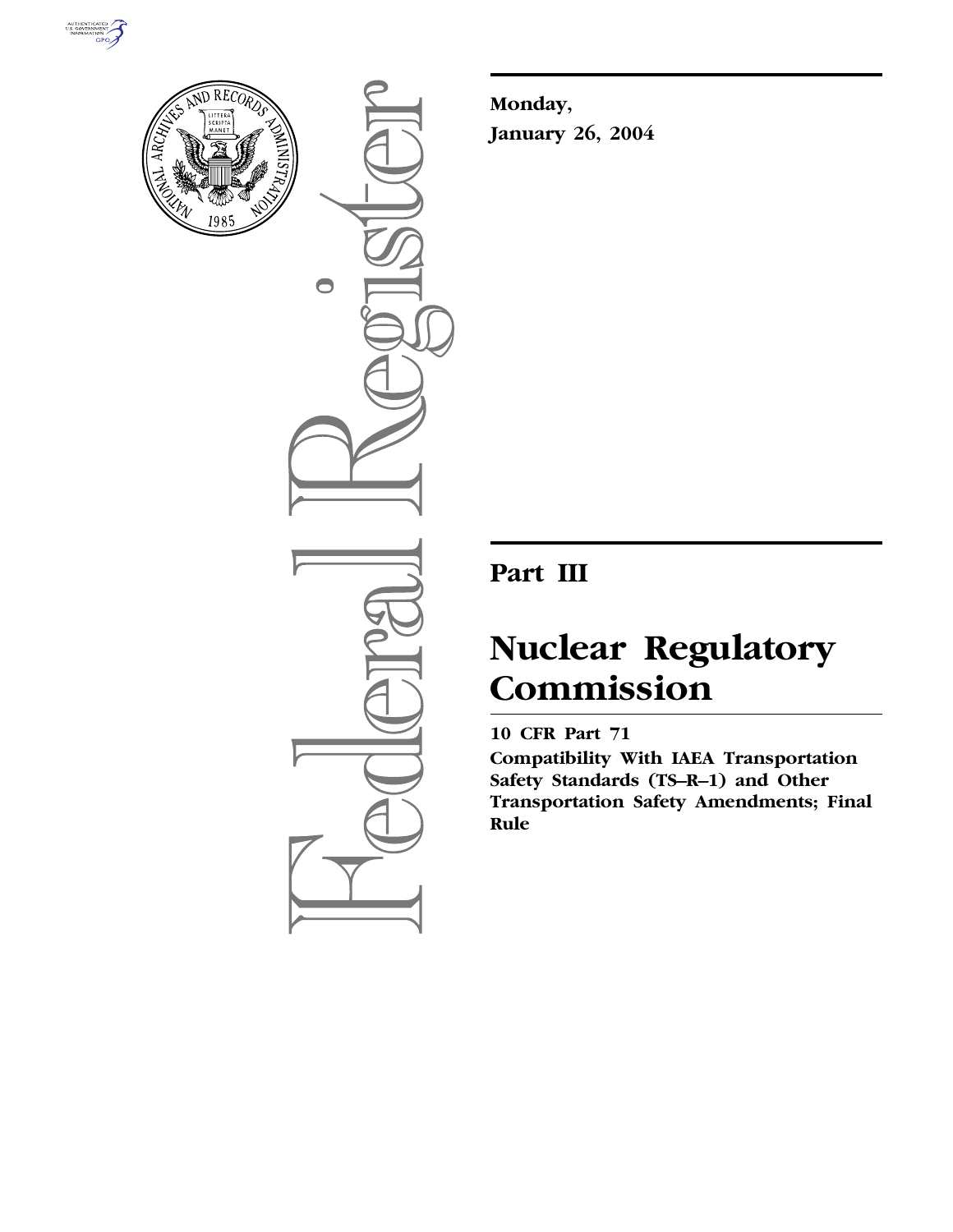#### **NUCLEAR REGULATORY COMMISSION**

#### **10 CFR Part 71**

#### **RIN 3150—AG71**

#### **Compatibility With IAEA Transportation Safety Standards (TS– R–1) and Other Transportation Safety Amendments**

**AGENCY:** Nuclear Regulatory Commission. **ACTION:** Final rule.

**SUMMARY:** The Nuclear Regulatory Commission (NRC) is amending its regulations on packaging and transporting radioactive material. This rulemaking will make the regulations compatible with the latest version of the International Atomic Energy Agency (IAEA) standards and codify other applicable requirements. This final rule also makes changes in fissile material exemption requirements to address the unintended economic impact of NRC's emergency final rule entitled ''Fissile Material Shipments and Exemptions'' (February 10, 1997; 62 FR 5907). Lastly, this rule addresses a petition for rulemaking submitted by International Energy Consultants, Inc.

**EFFECTIVE DATE:** This final rule is effective on October 1, 2004. Portions of §§ 71.19 and 71.20 expire on October 1, 2008.

**FOR FURTHER INFORMATION CONTACT:**

Naiem S. Tanious, Office of Nuclear Material Safety and Safeguards, U.S. Nuclear Regulatory Commission, Washington, DC 20555–0001; telephone (301) 415–6103; e-mail *nst@nrc.gov*.

#### **SUPPLEMENTARY INFORMATION:**

#### **Contents**

I. Background

II. Analysis of Public Comments

- III. Discussion
- A. TS–R–1 Compatibility Issues Issue 1: Changing Part 71 to the International System of Units (SI) Only

Issue 2: Radionuclide Exemption Values Issue 3: Revision of  $A_1$  and  $A_2$ 

- Issue 4: Uranium Hexafluoride (UF $_6$ )
- Package Requirements
- Issue 5: Introduction of the Criticality Safety Index Requirements
- Issue 6: Type C Packages and Low Dispersible Material
- Issue 7: Deep Immersion Test
- Issue 8: Grandfathering Previously Approved Packages
- Issue 9: Changes to Various Definitions Issue 10: Crush Test for Fissile Material
- Package Design
- Issue 11: Fissile Material Package Design for Transport by Aircraft
- B. NRC-Initiated Issues
- Issue 12: Special Package Authorizations
- Issue 13: Expansion of Part 71 Quality Assurance (QA) Requirements to
- Certificate of Compliance (CoC) Holders Issue 14: Adoption of the American Society
- of Mechanical Engineers (ASME) Code Issue 15: Change Authority for Dual-
- Purpose Package Certificate Holders Issue 16: Fissile Material Exemptions and
- General License Provisions Issue 17: Decision on Petition for
- Rulemaking on Double Containment of Plutonium (PRM–71–12)
- Issue 18: Contamination Limits as Applied to Spent Fuel and High-Level Waste (HLW) Packages
- Issue 19: Modifications of Event Reporting Requirements
- IV. Section-By-Section Analysis
- V. Criminal Penalties
- VI. Issues of Compatibility for Agreement States
- VII. Voluntary Consensus Standards
- VIII. Environmental Assessment: Finding of No Significant Environmental Impact IX. Paperwork Reduction Act Statement
- X. Regulatory Analysis
- XI. Regulatory Flexibility Act Certification
- XII. Backfit Analysis

#### **I. Background**

Before developing and publishing a proposed rule, the NRC began an enhanced public-participation process designed to solicit public input on the part 71 rulemaking. The NRC issued a part 71 issues paper for public comment (65 FR 44360; July 17, 2000). The issues paper presented the NRC's plan to revise part 71 and provided a summary of all changes being considered, both International Atomic Energy Agency (IAEA)—related changes and NRCinitiated changes. The NRC received 48 public comments on the issues paper. The NRC enhanced public participation process included establishing an interactive Web site and holding three facilitated public meetings: a ''roundtable'' workshop at NRC Headquarters, Rockville, MD, on August 10, 2000, and two ''townhall'' meetings—one in Atlanta, GA, on September 20, 2000, and a second in Oakland, CA, on September 26, 2000. Oral and written comments, received from the public meetings by mail and through the NRC Web site, in response to the issues paper were considered in drafting the proposed rule.

The NRC published the proposed rule in the **Federal Register** on April 30, 2002 (67 FR 21390), for a 90-day public comment period. In addition to approving the publication of the proposed rule, the Commission also directed the NRC staff to continue the enhanced public participation process. The NRC staff held two public meetings to discuss the proposed rule. The first meeting was held in Chicago, Illinois, on June 4, 2002, and the second was held at the TWFN Auditorium, NRC

Headquarters, on June 24, 2002. In addition, the Department of Transportation (DOT) staff participated in these meetings. Transcripts of these meetings were made available for public review on the NRC Web site. The public comment period closed on July 29, 2002. A total of 192 comments were received. Although many comments were received after the closing date, all comments were analyzed and considered in developing this final rule.

#### *Past NRC-IAEA Compatibility Revisions*

Recognizing that its international regulations for the safe transportation of radioactive material should be revised from time to time to reflect knowledge gained in scientific and technical advances and accumulated experience, IAEA invited Member States (the U.S. is a Member State) to submit comments and suggest changes to the regulations in 1969. As a result of this initiative, the IAEA issued revised regulations in 1973 (Regulations for the Safe Transport of Radioactive Material, 1973 edition, Safety Series No. 6). The IAEA also decided to periodically review its transportation regulations, at intervals of about 10 years, to ensure that the regulations are kept current. In 1979, a review of IAEA's transportation regulations was initiated that resulted in the publication of revised regulations in 1985 (Regulations for the Safe Transport of Radioactive Material, 1985 edition, Safety Series No. 6).

The NRC also periodically revises its regulations for the safe transportation of radioactive material to make them compatible with those of the IAEA. On August 5, 1983 (48 FR 35600), the NRC published a revision of 10 CFR part 71. That revision, in combination with a parallel revision of the hazardous materials transportation regulations of DOT, brought U.S. domestic transport regulations into general accord with the 1973 edition of IAEA transport regulations. The last revision to part 71 was published on September 28, 1995 (60 FR 50248), to make part 71 compatible with the 1985 IAEA Safety Series No. 6. The DOT published its corresponding revision to title 49 on the same date (60 FR 50291).

The last revision to the IAEA Safety Series 6, Safety Standards Series ST–1, was published in December 1996, and revised with minor editorial changes in June 2000, and redesignated as TS–R–1.

Historically, the NRC has coordinated its part 71 revisions with DOT, because DOT is the U.S. Competent Authority for transportation of hazardous materials. ''Radioactive Materials'' is a subset of ''Hazardous Materials'' in 49 CFR under DOT authority. Currently,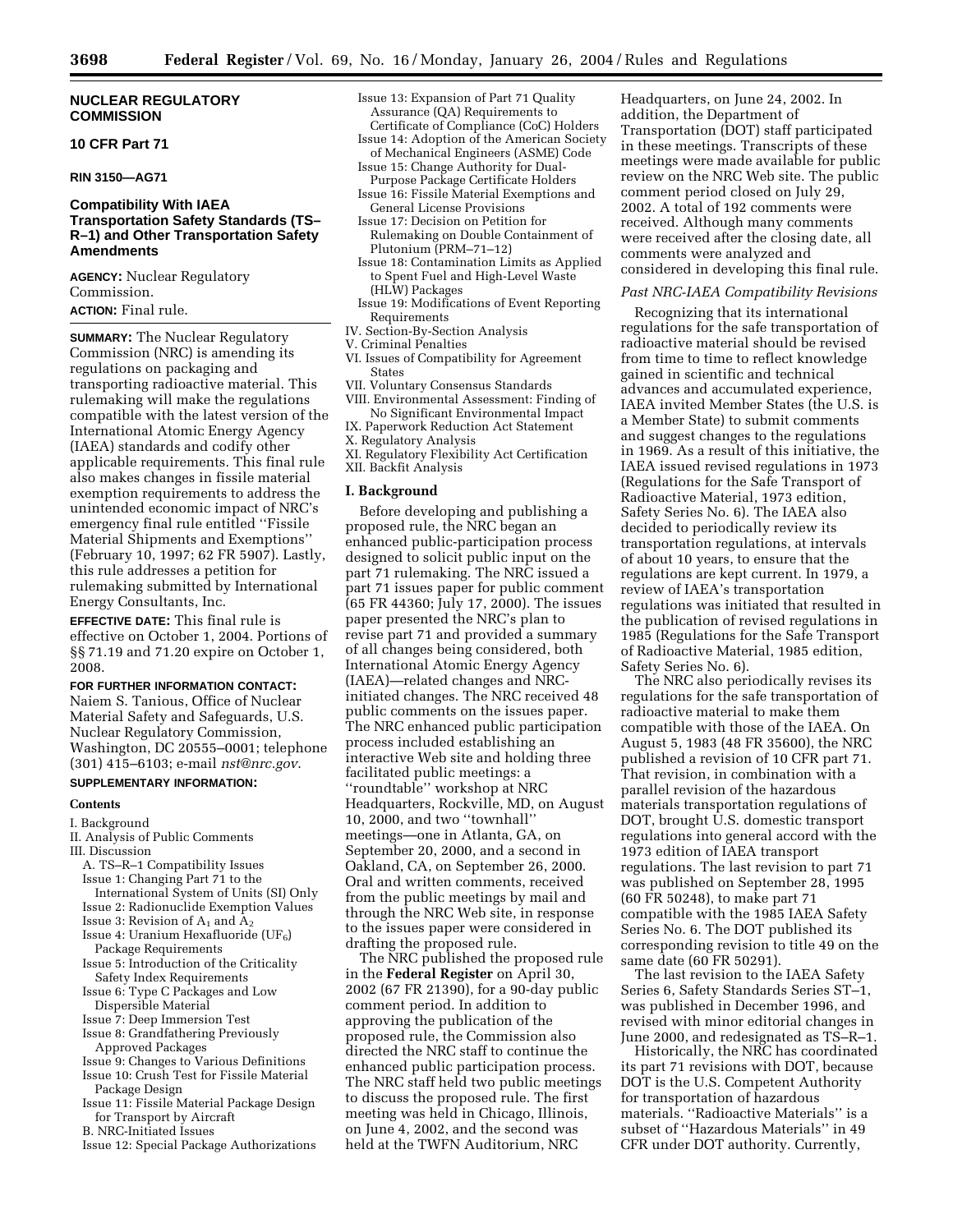DOT and NRC co-regulate transport of nuclear material in the United States. The NRC is continuing with its coordinating effort with the DOT in this rulemaking process. Refer to the DOT's corresponding rule for additional background on the positions presented in this final rule.

#### *Scope of 10 CFR Part 71 Rulemaking*

As directed by the Commission, the NRC staff compared TS–R–1 to the previous version of Safety Series No. 6 to identify changes made in TS–R–1, and then identified affected sections of part 71. Based on this comparison, the NRC staff identified 11 areas in part 71 that needed to be addressed in this rulemaking as a result of the changes to the IAEA regulations. The NRC staff grouped the part 71 IAEA compatibility changes into the following issues: (1) Changing part 71 to the International System of Units (SI) only; (2) radionuclide exemption values; (3) revision of  $A_1$  and  $A_2$ ; (4) uranium hexafluoride (UF $_6$ ) package requirements; (5) introduction of the criticality safety index requirements; (6) type C packages and low dispersible material; (7) deep immersion test; (8) grandfathering previously approved packages; (9) changes to various definitions; (10) crush test for fissile material package design; and (11) fissile material package design for transport by aircraft.

Eight additional NRC-initiated issues (numbers 12 through 19) were identified by Commission direction and NRC staff consideration for incorporation in part 71. These NRC-initiated changes are: (12) Special package authorizations; (13) expansion of part 71 Quality Assurance (QA) requirements to Certificate of Compliance (CoC) holders; (14) adoption of the American Society of Mechanical Engineers (ASME) code; (15) change authority for Dual-Purpose Package Certificate holders; (16) fissile material exemptions and general license provisions; (17) decision on petition for rulemaking on PRM–71–12, Double Containment of Plutonium; (18) contamination limits as applied to Spent Fuel and High-Level Waste (HLW) packages; and (19) modifications of event reporting requirements. The first 18 issues were published for public comment in an issues paper in the **Federal Register** on July 17, 2000 (65 FR 44360). Also, the authority citation for part 71 has been corrected to include section 234.

This final rule has been coordinated with DOT to ensure that consistent regulatory standards are maintained between NRC and DOT radioactive material transportation regulations, and

to ensure coordinated publication of the final rules by both agencies. The DOT also published its proposed rule regarding adoption of TS–R–1 April 30, 2002 (67 FR 21328).

#### **II. Analysis of Public Comments**

As previously stated, the NRC held two facilitated public meetings in 2002 to discuss and hear public comments on the proposed rule. (Three other facilitated public meetings were held in 2000 before drafting the proposed rule.) Each of these meetings was transcribed by a court reporter. The meeting transcripts and condensed summaries of the comments made in the meeting are available to the public on the NRC's interactive rulemaking Web site at *http:/ /ruleforum.llnl.gov.* and the Public Document Room (PDR) located at One White Flint North, 11555 Rockville Pike, Room O–1F23, Rockville, MD. The NRC has made copies of publicly released documents available on the Web site at *http://www.nrc.gov/waste/ spent-fuel-transp.html.*

This section provides a summary of the general comments not associated with the 19 issues but rather with general topics related to this rule and the rulemaking process. These are organized under the following subheadings: Compatibility with IAEA and DOT standards, Regulatory Analysis (RA) and Environmental Assessment (EA), State Regulations, Terrorism, Adequacy of NRC Regulations and Rulemaking Process, Proposed Yucca Mountain Facility, and Miscellaneous (including comments to DOT). A summary of public comments associated with a specific issue is included in Section III of this **SUPPLEMENTARY INFORMATION**.

#### *Compatibility With IAEA and DOT Standards*

*Comment.* Several commenters generally supported NRC's efforts to be consistent with IAEA regulations. The particular reasons for this support varied among commenters but included such issues as approving of harmonization and encouraging NRC's coordination with DOT. For example, some commenters stated that harmonization enhances the industry's ability to import shipments and conduct business in compliance with both national and international regulations. One commenter urged the NRC to move swiftly to complete this rulemaking effort and to remain consistent with DOT regulations. One commenter stated that uniform international regulations were in the public's best interest for the safe movement of nuclear materials. Further, this commenter urged the NRC

to accelerate the ''harmonization'' with international regulations to simplify procedures for companies that ship nuclear waste both domestically and internationally.

*Response.* The NRC acknowledges these comments, and the NRC continues to work to finalize this rule as expeditiously as possible. As with the issuance of the proposed rule, the NRC will continue to coordinate closely with the DOT in this effort to ensure consistency between regulations for the transportation of certain radioactive materials.

*Comment.* A commenter supported harmonization but said that adoption of new or modified requirements into the domestic regulations for transportation of radioactive materials must be justified in terms of cost and the need for improved safety and performance. The commenter added that some of the changes, including the additional technical complexity of the proposed regulations (*e.g.,* nuclide specific thresholds), are not warranted based on the history of performance in the transportation of radioactive materials.

Another commenter noted several areas of incompatibility between DOT and NRC proposed rules. The commenter also suggested that NRC work with DOT to agree on a consistent approach in organizing the  $A_1$  and  $A_2$ values for international shipments in Table A–1. A third commenter noted that DOT has already issued a proposed rule, HM 232, which focuses on using the registration program to affect the enhancement and security of radioactive materials in transport.

*Response.* NRC's goal is to harmonize our transportation regulations to be consistent with IAEA and DOT, while ensuring that the requirements adopted will benefit public health, safety, and the environment. The NRC has conducted an evaluation of the radionuclide-specific thresholds (the exemption values), including a regulatory analysis and an environmental assessment, and concluded that adoption of these values is warranted, in spite of the technical complexity. NRC has been working with the DOT. The NRC has completed a regulatory analysis that supports harmonization in terms of cost and regulatory efficiency.

*Comment.* One commenter stated that NRC should use the latest medical knowledge from independent sources (*i.e.,* not IAEA or International Commission on Radiological Protection (ICRP) data) regarding the medical effects of radiation.

*Response.* The NRC considers a variety of sources of information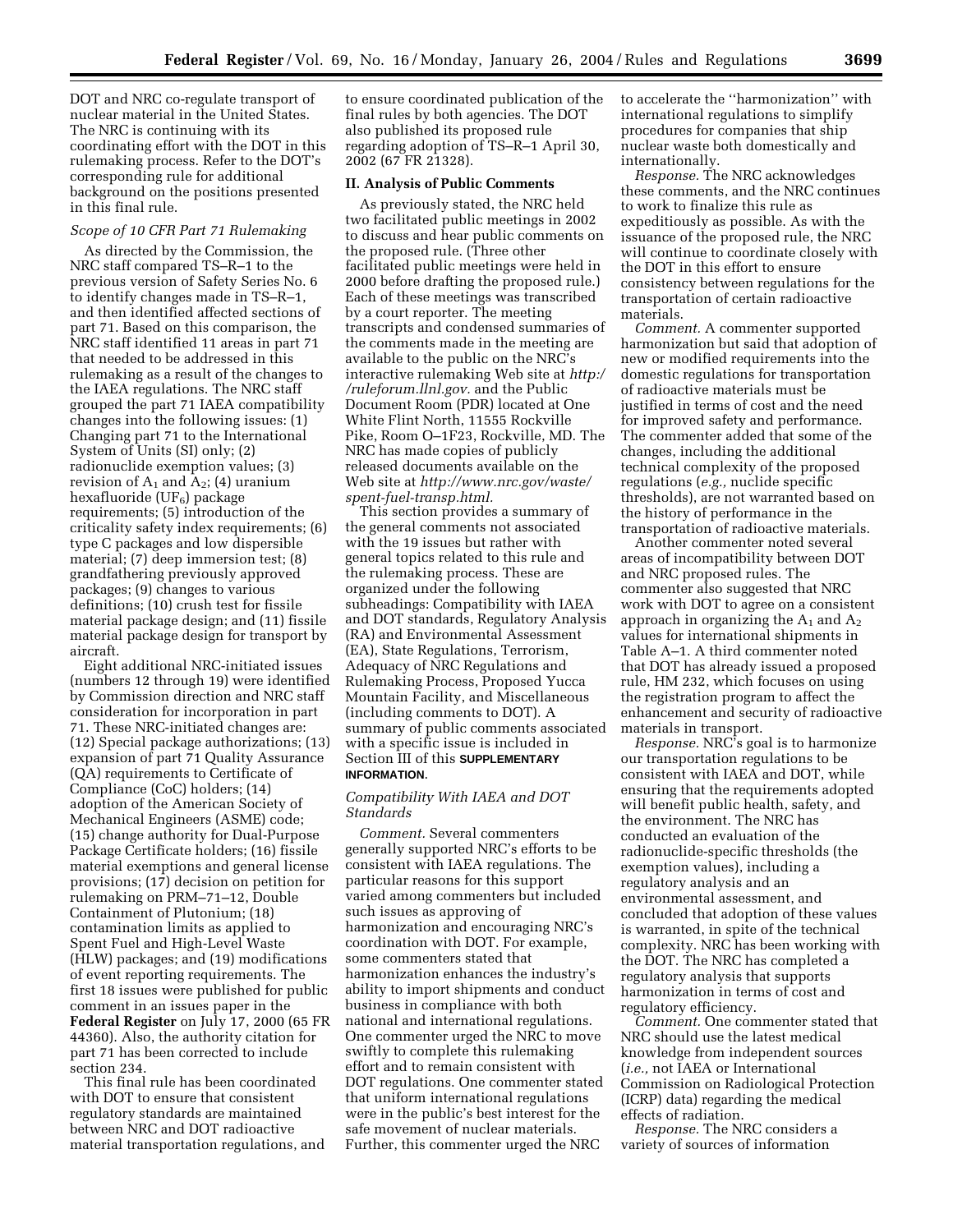concerning the health effects attributed to exposure to ionizing radiation. Two primary sources of information are the National Research Council/National Academy of Sciences (NAS) and the United Nations Scientific Committee on the Effects of Atomic Radiation (UNSCEAR). Both groups provide an independent and comprehensive evaluation of the health risks associated with radiation exposure. The NRC currently is sponsoring an NAS review of information from molecular, cellular, and animal studies of radiation, other environmental exposures, and epidemiologic studies to evaluate and update previous reviews of the health risks related to exposure to low-level ionizing radiation. These studies focus on the latest published information available.

*Comment.* Several commenters questioned the credibility of the IAEA and the ICRP because these organizations are not publicly accountable. Three of the commenters further questioned the process of the NRC simply accepting what the IAEA does, noting that agencies in Europe have challenged ICRP assumptions. One of these commenters stated that regulated or potentially regulated bodies should be allowed more involvement in the IAEA decisionmaking process. Furthermore, the suggested lack of public involvement led one commenter to express a general lack of trust for these organizations and question the credibility of their conclusions. This lack of public involvement was at issue with another commenter who added that the proposal would only ''make things easier for the transportation and nuclear industries at the expense of public health.''

*Response.* The United States is represented at the IAEA for transportation issues through the DOT acting as Competent Authority (the official U.S. representative organization). The NRC consults with DOT on issues related to nuclear material transport. NRC disagrees with the statement that the NRC simply accepts what the IAEA does. When the NRC (and the DOT) seeks to amend its regulations to harmonize with IAEA's, it does so through a deliberate and open process via rulemaking. The public has been afforded in the past, and will continue to be afforded, the opportunity to comment on DOT's and NRC's proposed rulemakings. This effort can result in NRC regulations not matching the IAEA guidance. Further, the NRC does not ''simply accept'' the IAEA standards. In many instances, the NRC has chosen to implement regulations that differ from the IAEA's. Issues 7 and

11 of this final rule, discussed elsewhere in this **SUPPLEMENTARY INFORMATION**, are just two examples of where NRC has differed from the IAEA requirements by implementing more stringent requirements.

Information on the IAEA and ICRP can be found at their respective Web sites: *www.iaea.org* and *www.icrp.org.* These Web sites provide background on each organization that should address the concerns about the credibility of each organization.

*Comment.* One commenter stated that the burden of proof for departing from IAEA standards is shifted by the regulators to the regulated entities. Another commenter suggested that the burden of proof for rejecting the proposed regulatory changes is being shifted to citizens and stakeholders.

*Response.* Both the NRC and DOT are participating members of the IAEA and have direct input to the development of new transportation standards. Before DOT or NRC proposes U.S. regulations for harmonization with IAEA standards, each agency completes a technical evaluation and makes a determination if each new standard should be adopted by the U.S. The public involvement process for rulemaking solicits stakeholders to suggest changes to proposed rule language or to suggest the rejection of a proposed regulatory change. With sufficient justification, public comments have resulted in modification to regulatory text.

*Comment.* One commenter asked if either NRC standards or IAEA's could protect the public from ''real world'' problems. The commenter inquired how NRC accounts for the fact that a cask might burn for longer than existing standards require it to withstand fire. The commenter believed that such rationales were particularly relevant in light of recent incidents, such as the Baltimore Tunnel fire and the Arkansas River bridge accident.

*Response.* The NRC notes the questions on how realistic the transportation standards established by the NRC and the IAEA are. Both NRC and IAEA standards require that cask designs be able to withstand hypothetical accident conditions. The conditions bound (or are more severe than) those conditions that would be expected in the vast majority of real world accidents and therefore provide protection for the cask designs. Additionally, the NRC has periodically revisited and evaluated the effects of actual accidents to look at the forces and the challenges that would be presented to casks in "real world" transportation accidents. For example, in response to the Baltimore Tunnel fire, the NRC staff

has conducted two sets of independent analyses and has determined that the conditions that existed in the fire would not have caused a breech of a current spent fuel transportation cask design had it been located in the tunnel for the duration of the fire.

*Comment.* One commenter stated that the timeline by which NRC would adopt IAEA requirements should be changed. The commenter also stated that the current 2-year cycle for changes is too frequent.

*Response.* The timeline for adopting IAEA standards and the cycle for making changes at the IAEA are beyond the scope of this rulemaking.

*Comment.* One commenter stated that the proposed rule might allow weakening of transportation cask safety testing and increase the risk of the release of radioactive materials during transportation accidents.

*Response.* This concern is acknowledged, but the NRC does not believe that this rule weakens testing standards.

*Comment.* One commenter stated that all radioactive shipments should be regulated and labeled so that transportation workers and emergency responders are aware of the risk.

*Response.* The comments are acknowledged. DOT regulations include requirements for labels, markings, and placarding packages and conveyances of radioactive materials, and training of Hazmat workers. Existing and proposed regulations for the transportation of radioactive materials consider the potential risk to workers and emergency responders of exposure to these materials. The NRC believes the thresholds for regulation of the transportation of radioactive materials protect the health and safety of workers and emergency responders.

*Comment.* One commenter pointed out that due to the increase in the number of nuclear shipments, the NRC and DOT must strengthen their standards to protect the millions of people, thousands of schools, and hundreds of hospitals residing directly along transportation routes.

*Response.* The NRC routinely reevaluates the effectiveness of its regulations to ensure that it is meeting its mission to protect the public health and safety. In regulating safe and secure transport of spent nuclear fuel, the NRC has conducted risk studies to consider the fact that a large number of shipments might be made to a future geological repository using current generation cask designs. These studies have confirmed that the current NRC regulations are robust and protective of the public during transportation of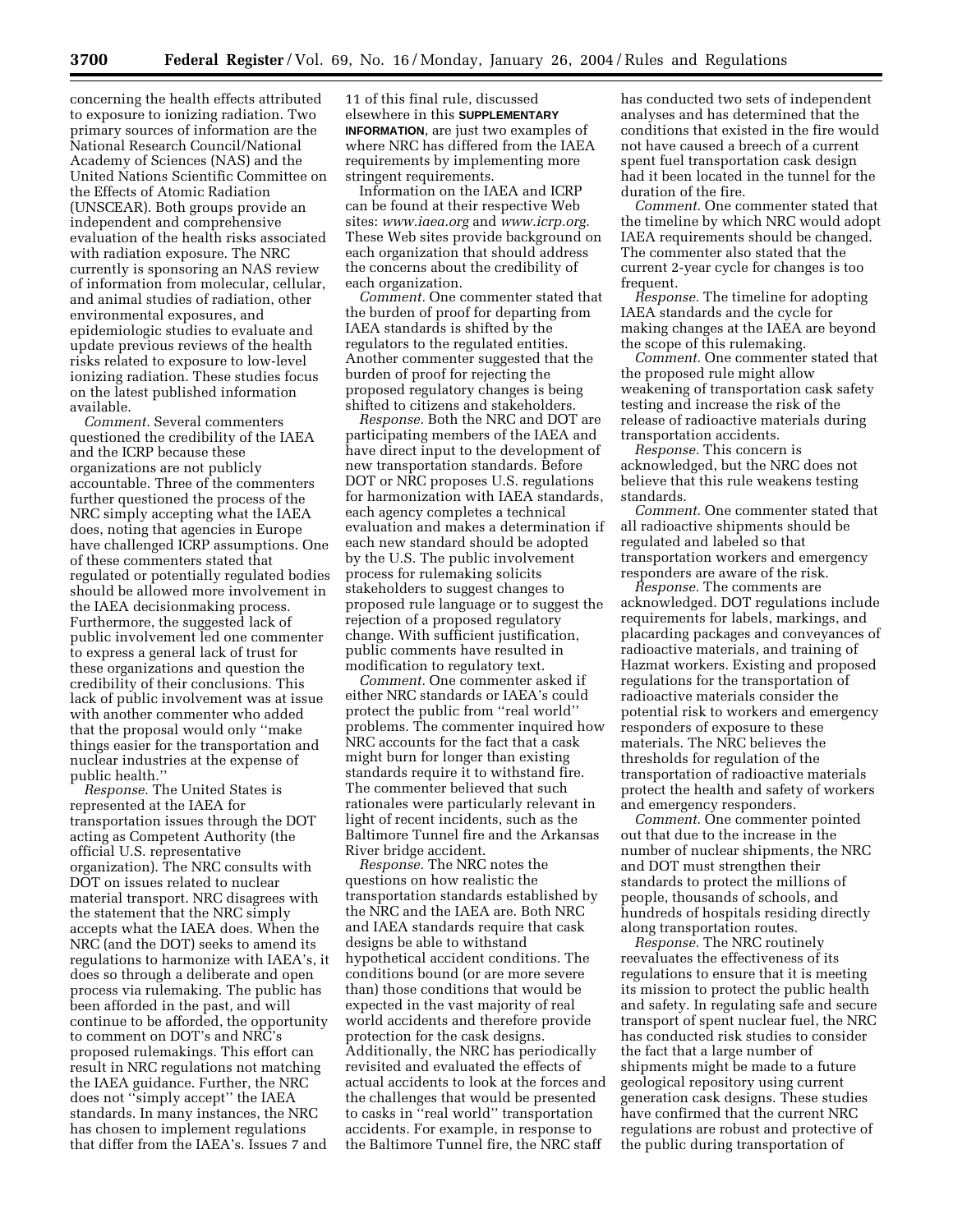spent fuel. Therefore even with an increase in the number of shipments, these shipments can be made safely in large numbers to a centrally located storage facility.

*Comment.* On behalf of the nuclear industry, one commenter said that harmonization is logical in terms of cost and safety. Harmonized rules and uniform standards and criteria allow members of the nuclear industry to know how safe a package is, regardless of where it comes from. Because many other nations have already adopted many of these proposed rules, U.S. transporters are already required to meet these standards in many cases. The commenter also voiced support for exempting certain domestic shipments from these international regulations.

*Response.* Harmonization with TS–R– 1 should maintain the safety of shipments of radioactive materials while eliminating the need to satisfy two different regulatory requirements (*i.e.,* domestic versus international shipments). The NRC believes that by clarifying and simplifying shipping requirements, harmonization will help all who are involved in the transport of radioactive material to comply successfully with regulations.

*Comment.* One commenter stated that there has already been much deliberation over the proposed regulations. He stated that his organization and the industry at large have been looking at these proposed changes for well over 10 years.

*Response.* The comments are acknowledged.

*Comment.* One commenter stated that harmonization is a ''value neutral process'' and isn't necessarily good or bad.

*Response.* Harmonization can be viewed as a value neutral process, although the NRC believes that harmonizing domestic and international regulations generally improves efficiency and safety in the transport of radioactive material. NRC's proposed changes are based upon the careful evaluation of specific issues and provisions in TS–R–1. At this level, the NRC believes that the negative (*i.e.,* costs) or positive (*i.e.,* benefits) value of a particular change can be assessed effectively. These costs and benefits have been carefully evaluated in our decisionmaking process.

*Comment.* Four commenters opposed harmonizing rules. One commenter opposed harmonization because it ''appears to be occurring to satisfy demands of the nuclear industry and affected governmental bodies'' to facilitate commerce, rather than in the interest of public safety. Another

commenter noted that the primary objective of these changes should be to protect public health, safety, and the environment. Another commenter argued that harmonization should not be used as a justification for violating a country's sovereignty or a State's right to maintain stringent standards. The commenter said that U.S. rules were already harmonized before these proposed changes and that the authors of international regulations should not dictate U.S. regulations. The fact that other countries have adopted the IAEA regulations is not sufficient justification for the U.S. to adopt these regulations. The commenter agreed that some degree of harmonization makes sense but emphasized that the U.S. needs to maintain control over its own rules.

*Response.* The IAEA periodically updates international regulations for the safe transport of radioactive material in response to advances in scientific knowledge and technical experience. These changes are implemented with the purpose of improving public safety, as well as facilitating commerce. The U.S. has substantial input into the IAEA development of these periodic revisions through official representation by the DOT. While the NRC aims to harmonize its regulations closely with those issued by the IAEA, NRC independently evaluates proposed changes in the interest of protecting public health, safety, and the environment. This rule reflects this extensive process; NRC routinely suggests adoption or partial adoption of certain provisions and nonadoption of others.

*Comment.* Two commenters asked if NRC could quantifiably prove that harmonization is necessary. One asked if NRC's failure to comply with the IAEA regulations has disrupted commerce or jeopardized public safety, and whether members of the international community have accused the U.S. of disrupting commerce by not complying with these regulations.

*Response.* DOT and NRC accomplish harmonization by adopting domestic rules that are compatible with international rules. DOT and NRC rules may differ from those of IAEA where it is necessary to reflect domestic practices. However, these differences are kept to a minimum because regulatory differences can lead to confusion and errors and can result in unsafe conditions or events. U.S. failure to comply with international safety regulations could easily result in disruption of U.S. participation in international radioactive material commerce, with no commensurate justifiable safety benefit, because other IAEA Member States are under no

obligation to accept shipments that do not comply with international regulations.

*Comment.* One commenter wanted to know how the IAEA drafted its regulations and statistics. The commenter questioned who the IAEA is and why NRC should accept its statistics. The commenter also asked how much input the American public has had on these regulations and noted that Congress and the public have previously rejected IAEA regulations.

*Response.* The comments concerning the IAEA standards development process and U.S. citizen input to that process are both beyond the scope of this rulemaking. However, as noted in the public meetings held to obtain comments on the proposed rule, DOT is mandated by law to help formulate international transportation standards, and to ensure that domestic regulations are consistent with international standards to the degree deemed appropriate. The law permits DOT the flexibility to accept or reject certain of the international standards. The NRC/ DOT evaluation of the IAEA standards has resulted in the two parallel sets of final rule changes. Rejection of an IAEA standard could be based on technical criteria as well as on public comment on proposed rules. The IAEA has Member States that develop standards as a collegial body, and the U.S. is one of those Member States.

*Comment.* Several commenters urged NRC to improve its scientific understanding and basis for the proposed rulemaking. Two commenters suggested that NRC complete the comprehensive assessments of TS–R–1 and future IAEA standards, the Package Performance Study (PPS), and full-scale cask tests before proceeding with this rulemaking. A commenter stressed that ICRP does not represent the full range of scientific opinion on radiation and health and ignores concepts such as the bystander effect and synergism of radiation with other environmental contaminants. This commenter also stated that the exposure models used to justify certain exposure scenarios are inadequate.

*Response.* The NRC acknowledges these comments and notes that NRC participates or monitors the work of major, national and international, scientific organizations in the fields of health physics and radiation protection. As such, NRC has access to the latest scientific advances. Moreover, the NRC has completed an assessment of TS–R– 1 as part of the development of this rule. The PPS is a research project independent of this rulemaking. Also,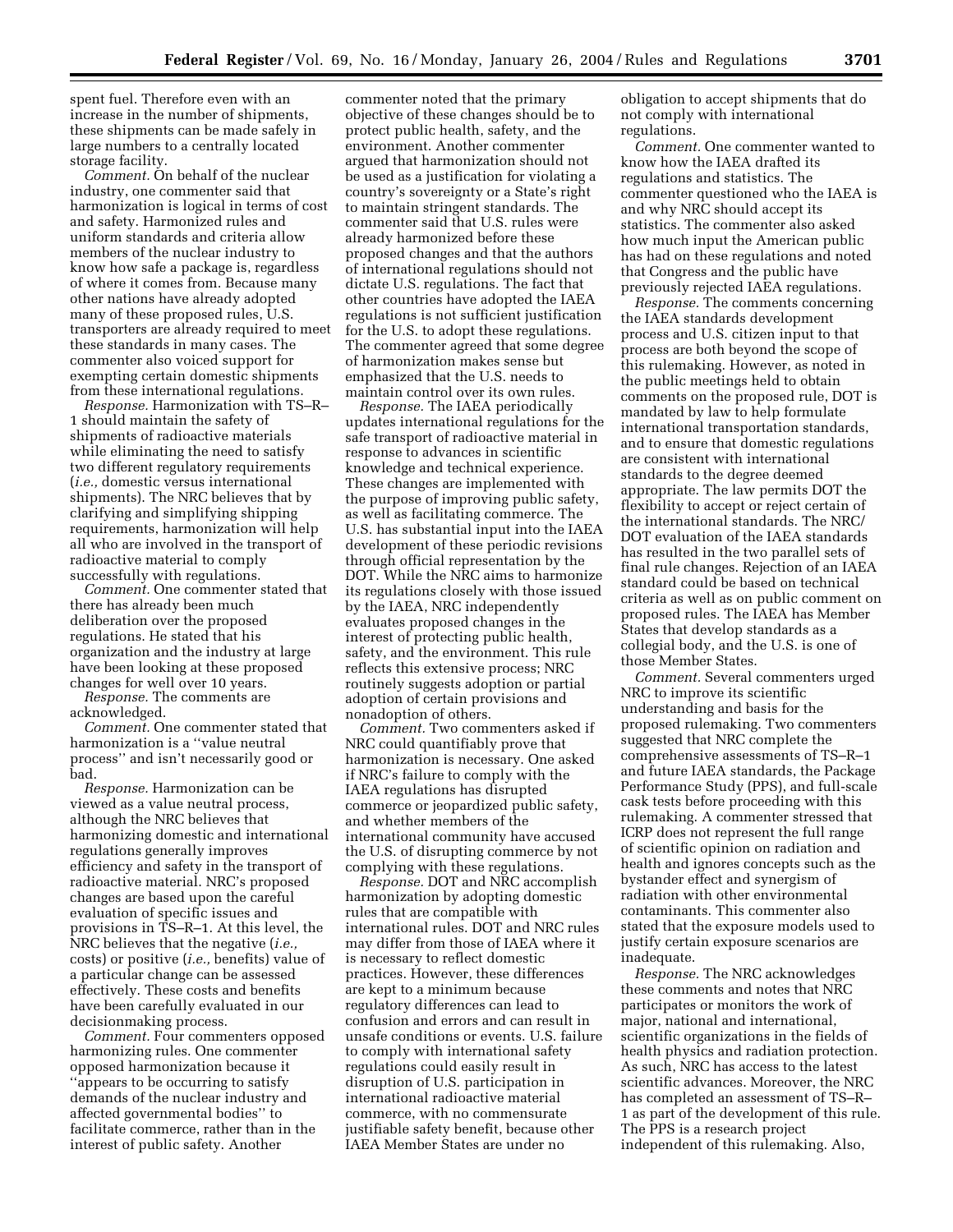see the following comment regarding the ICRP.

*Comment.* Several commenters stated that the IAEA rulemaking process is not democratic, and their documents are not publicly available and were developed without public knowledge or input. One commenter suggested that the public should have had an opportunity to ''comment on or otherwise participate in the earlier formation of the IAEA rules.'' Another commenter proposed that the NRC act as an intermediary between public opinion and IAEA by improving communications with the public and regulated bodies, providing advanced notice of rulemakings, and receiving comments on proposed rules.

*Response.* The NRC acknowledges the comments about the IAEA rulemaking process, the ICRP representation of scientific opinion, and the observation on NRC's role as intermediary between the American public and the IAEA, but each of these comments brings up issues that are beyond the scope of the proposed rulemaking. Therefore, no changes were made to this rulemaking. The NRC notes that the IAEA has begun to discuss ways to foster public participation in its standards development process.

*Comment.* Several commenters stated that IAEA and ICRP regulations should not dictate domestic U.S.-based regulations. Two commenters stated that IAEA does not necessarily consider the risk-informed, performance-based standards that are important to rulemaking in the U.S. The commenters added that the NRC must recognize that while IAEA standards generally have good technical bases, they are consensus standards that do not necessarily consider the risk-informed, performance-based aspects of regulations that we have developed in the U.S.

*Response.* The NRC acknowledges the comment about IAEA and ICRP regulations dictating U.S. based regulations and notes that this comment is not accurate and is considered to be an opinion. The NRC is a participating member of both the IAEA and the ICRP, and neither body dictates to the NRC what regulations or standards must be adopted. As a participant, the NRC suggests transportation standard changes and as such, the NRC both proposes and comments on the language of new standards. This participation permits the NRC to infuse its ideas on risk-informed regulations, when possible.

*Comment.* The effort to harmonize regulations was supported by several commenters. One commenter spoke for Agreement States and expressed support

for harmonizing regulations. Two others explained that the benefit of harmonization would be consistent national and international regulations and improved safety, yet U.S. regulators (and regulations) would retain the legal authority to act when and as necessary. Another commenter emphasized that given how new information is found all the time and the IAEA is on a 2-year standards revision schedule, it does not make sense to hold back harmonizing U.S. standards with international standards pending the outcome of any studies.

*Response.* The NRC believes that its effort to promote regulatory harmonization will maintain and/or improve safety, increase regulatory efficiency and effectiveness, as well as reduce unnecessary regulatory burden. The NRC's aim is to harmonize its regulations with IAEA regulations by adopting many of the provisions in TS– R–1. However, the NRC does not propose wholesale adoption of TS–R–1, but only when adoption provides the best opportunity to maintain and/or improve public safety, health, and the environment.

#### *Regulatory Analysis (RA) and Environmental Assessment (EA)*

*Comment.* Several commenters found the RA to be deficient in various aspects. One commenter asserted that updated quantitative data should be included in the RA that would include the following information: the number of exempt and nonexempt packages; the number of exempt and nonexempt shipments; the average number of packages per shipment; and the detailed information on curie counts by shipment categories. The commenter noted that all stakeholders are affected by these deficiencies, notably public information groups and Western States.

Two commenters focused on the RA's cost analysis with one stating that no changes should be made without a cost analysis and the other stating that the RA had not adequately considered the cost of the proposed rule. The second of these commenters stated that specific dose information, calculations, and information regarding the impact of the new regulations should have been included in the draft RA and EA. They found the RA to be deficient because of its failure to recognize likely impacts of the changes to the double containment of plutonium regulations, particularly regarding the agreement between the Western Governors' Association, the individual Western States, and the Department of Energy (DOE) for a system of additional transportation safeguards.

*Response.* Quantitative data was requested throughout the rulemaking process. These requests were made during the development of the proposed rule, and a request was again made in the proposed rule. Where this information was available, it was used in the development of NRC's proposed positions. To the extent that information was provided, it has been considered in the development of NRC's final position.

*Comment.* One commenter asserted that the proposed rule is a major Federal action, thus deserving of a full Environmental Impact Statement (EIS). The commenter also stated that an EIS dating from 1977 and a study dating from 1985 do not suffice as adequate analysis of the proposed rule's impact, due to changes ''in population, in land use, in the transportation system, in laws, in issues of national security.''

*Response.* NRC acknowledges this comment and notes that it has prepared an EA. Based on the results of the EA, the NRC staff has concluded that this rule is not a major Federal action requiring an EIS. As noted in the proposed rule, NRC is interested in receiving additional data, and to the extent that the data was received, it was included in the analyses leading up to the final rule.

*Comment.* One commenter said that the EA and the rulemaking are too carefully tied together. The commenter said that this fact precludes NRC from actually finding an environmental impact from the rule.

*Response.* The draft EA is a study that is required as part of a rulemaking to ensure that the potential impacts to public health and safety and the environment are adequately evaluated as part of the decisionmaking process. As such, the rule and the EA are necessarily ''tied together.''

*Comment.* Two commenters found the EA to be deficient in various aspects. One commenter stated that specific dose information, calculations, and information regarding the impact of the new regulations should have been included in the draft EA and RA.

A commenter believes that the EA and RA lack the following pieces of information: the number of exempt and nonexempt packages; the number of exempt and nonexempt shipments; the average number of packages per shipment; and the detailed information on curie counts by shipment categories. One commenter believes that the EA should include transportation scenarios, updated data rather than 1982 data, and a quantitative analysis along with a qualitative analysis.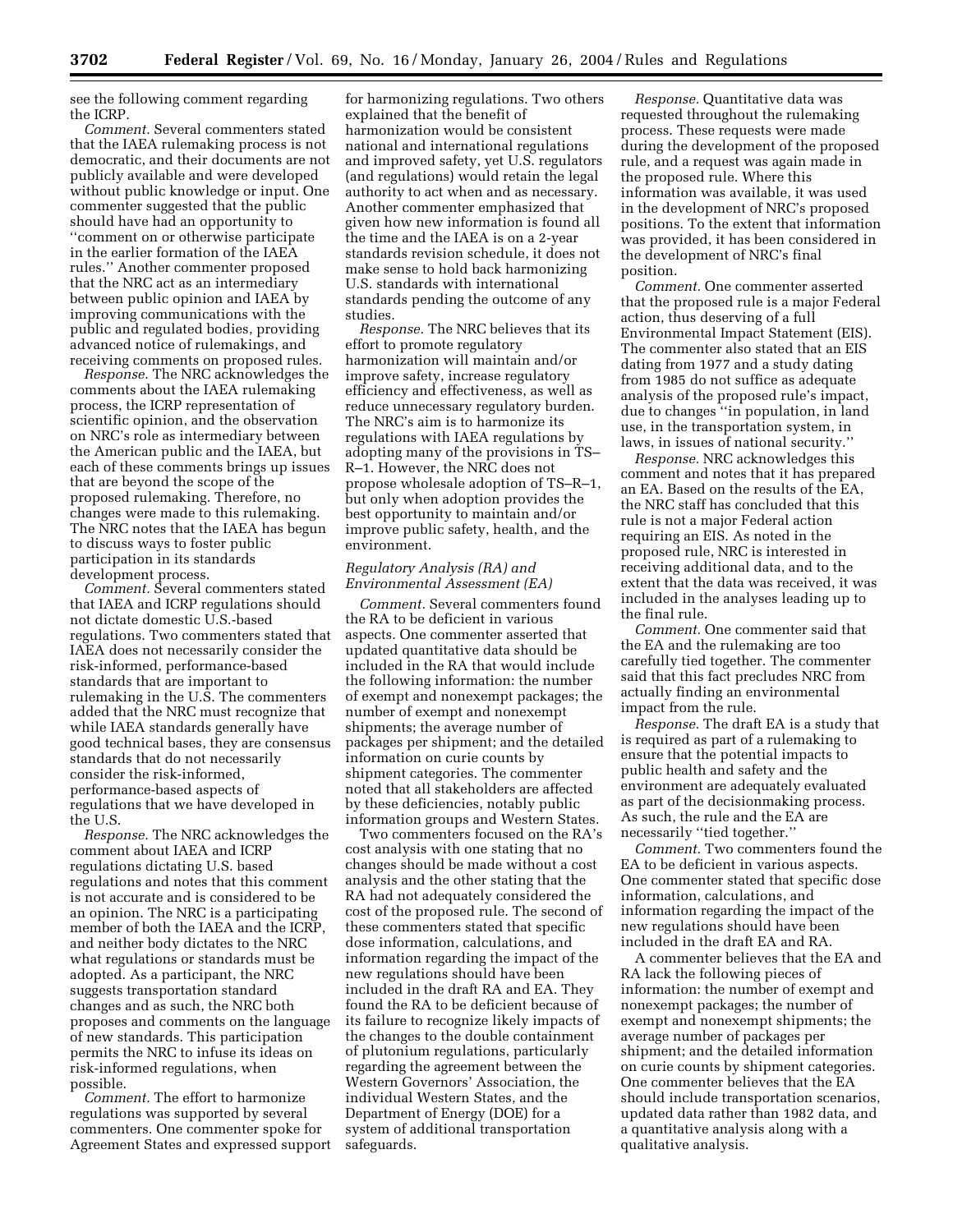The NRC was criticized for a portion of the EA (page 43), which first identifies information necessary to make a risk-informed decision on the proposed regulation and then discusses the lack of information in the EA. The commenters noted a discrepancy in NRC's efforts, particularly the number of NRC staff and resources devoted to this rulemaking for the past 2 years versus the lack of resources devoted to updating the 1982 data. They stated that the costs associated with the Type C package changes were not included in the EA and that process irradiators are shipping sources equaling about 50 million curies, much greater than the curie count listed in the proposed rulemaking.

*Response.* The NRC acknowledge the comments regarding the lack of information in some portions of the draft RA and EA. The draft EA and RA were developed based on the best information available to the NRC at the time. Moreover, NRC solicited in the proposed rule FRN, additional information on the costs and benefits of the proposed requirements, including the Type C package changes. All the information received has been considered in NRC's final decision. The NRC staff notes that the majority of the proposed changes are such that the specific dose information and calculations are not required to determine the appropriateness of adopting or not adopting the change being considered.

*Comment.* One commenter expressed concerns about NRC's findings of ''no significant impact'' on radionuclidespecific activity values for a number of issues. The commenter requested that more detailed information be provided ''on how many and which radionuclide levels will rise or fall'' as a result of proposed changes. The commenter also asked the NRC to define its use of ''significantly'' and to explain how it determined the level of ''risk.''

*Response.* Detailed information on the identity of radionuclides whose specific activity values rise or fall relative to the previous definition of 70 Bq/g (0.002 µCi/g) may be determined by inspection of Table A–2. The context for ''significantly'' is provided in the background section. NRC has used estimated dose to the public, as determined through the use of radionuclide transport scenarios, as an indicator of risk.

#### State Regulations

*Comment.* One commenter asked if these new regulations would threaten a State's right to regulate radioactive materials that NRC has deregulated.

Two commenters stated opposition to the proposed rule due to their belief that it would lower standards. The first commenter stated that the proposed rule would override State and local laws that are stricter than Federal regulations while the second commenter stated that the proposed rule would reduce environmental protection. Four commenters added that ''harmonization'' with international law was a poor and ultimately insufficient justification to weaken U.S. regulations.

*Response.* State and local governments do not have authority to set regulations for the transportation of radioactive materials that are stricter or more stringent than those of the Federal government. In accordance with section 274b of the Atomic Energy Act, as amended, Agreement States programs must be compatible with those of the NRC for the regulation of certain radioactive materials to assume authority for the regulations of these materials from the NRC. Because of this, the Commission developed the ''Policy Statement on Adequacy and Compatibility of Agreement State Programs'' which became effective on September 3, 1997 (62 FR 46517). One of the provisions of this Policy Statement is that an Agreement State should adopt program elements that apply to activities that have direct and significant effects in multiple jurisdictions' elements in an essentially identical manner as those of the NRC (*see* definition of Compatibility Category B in section VI of this notice). This is needed to eliminate any conflicts, duplications, gaps, or other conditions that would jeopardize an orderly pattern in the regulation of radioactive materials on a nationwide basis. Those part 71 requirements applicable to materials regulated by Agreement States are designated as Category B and must be adopted in an essentially identical manner as those of the NRC because they apply to activities that have direct and significant effects in multiple jurisdictions.

#### *Terrorism Concerns*

*Comment.* Six commenters expressed concern with the increased threat of terrorism and its impact on radioactive material transport. One commenter suggested that shipping standards be strengthened due to both an increased threat of terrorist attacks and the decline in rail, highway, air, and waterway infrastructure. Two commenters stated that they were concerned that many of the new regulations would make transported radioactive material more vulnerable to terrorist attacks and wanted to know how NRC anticipated

responding to the threat of these attacks. Three commenters mentioned that the threat of terrorism should be taken into account when changing container regulations, with one commenter highlighting double versus single containment of plutonium. The final commenter stated that the NRC should reconsider the scope of the proposed rule due to the ''altered circumstances of our nation's vulnerability to terrorist attack.'' The commenter also suggested that the proposed rule be withdrawn and that the NRC ''recalculate the full adverse consequences and the full longterm financial, health, and environmental costs to the public, the nation, and the economy of worst case terrorist actions.'' The commenter also stated that in a time of increased national security threats, the safety of containerization must be maximized.

*Response.* As discussed on the NRC's Web site (*see www.nrc.gov/what-we-do/ safeguards/911/faq.html*), most shipments of radioactive materials involve materials such as pharmaceuticals, ores, low-level radioactive waste, and consumer products containing radionuclides (*e.g.*, watches, smoke detectors). A variety of Federal and State government agencies regulate the shipment of radioactive materials.

High-level nuclear waste materials, such as spent nuclear fuel, are transported in very heavy, robust containers called ''casks.'' Over the past 30 years, approximately 1300 shipments of commercially generated spent fuel have been made throughout the U.S. without any radiological releases to the environment or harm to the public. Federal regulations provide for rigorous standards for design and construction of shipment casks to ensure safe and secure transport of their hazardous contents. Casks must meet extremely demanding standards to ensure their integrity in severe accident environments. Therefore, the design of casks would make any radioactive release extremely unlikely. After September 11, 2001, the NRC issued advisories to licensees to increase security measures to further protect the transportation of specific types of radioactive materials, including spent fuel shipments. Additional measures have been imposed on licensees shipping specific quantities of radioactive material.

*Comment.* Another commenter, who lives near a route proposed for shipping nuclear waste across the country, recommended that NRC strengthen radioactive transport regulations. One commenter opposed the adoption of new transport regulations that reduce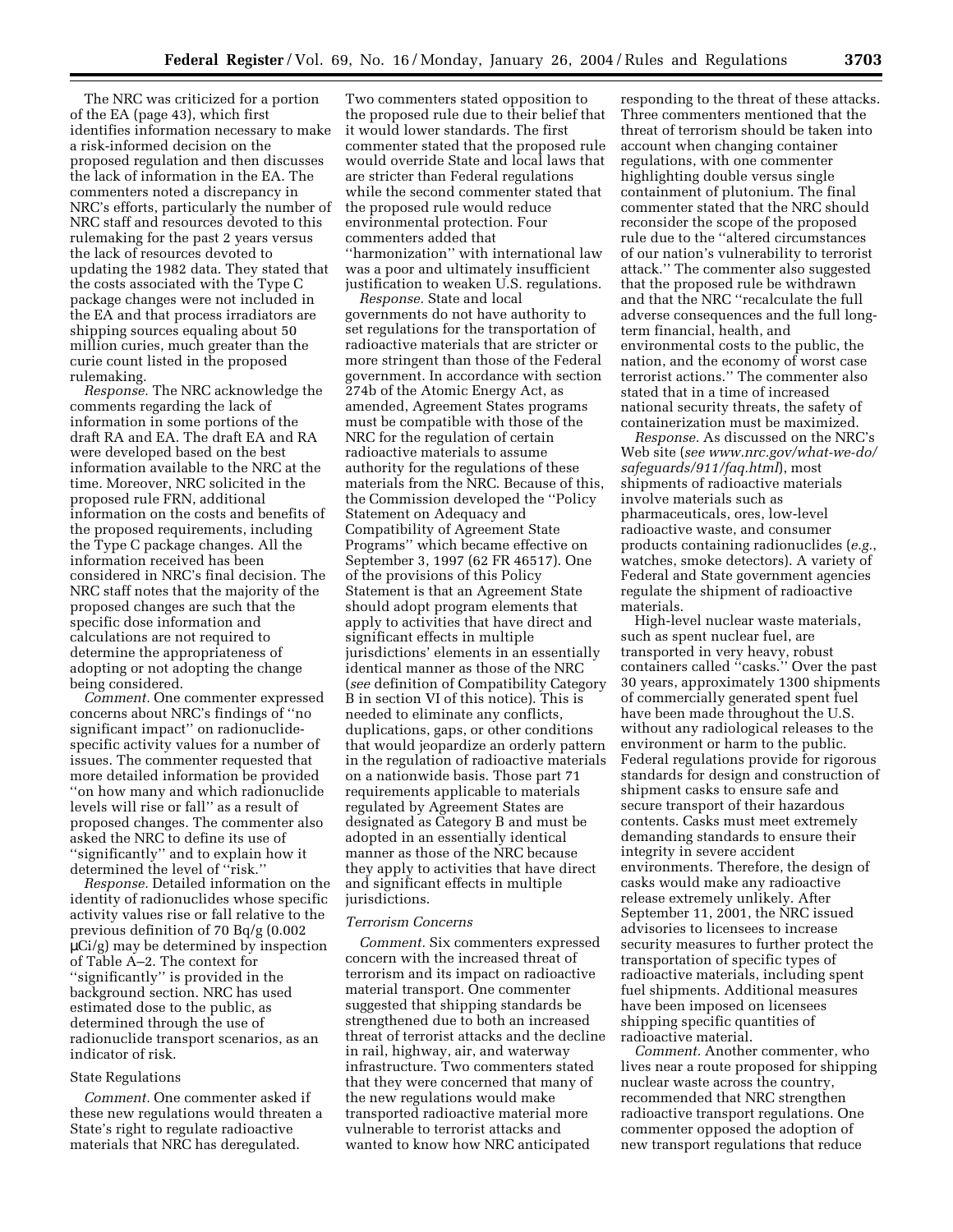the protection to the public from transporting nuclear wastes.

*Response.* The NRC believes that the regulations contained in part 71 adequately protect public health and safety. The changes being adopted will not result in any undue increase in risk to public health, safety, or the environment.

*Comment.* Several commenters were concerned that the proposed regulations may increase vulnerability to terrorist threats using radioactive materials. A commenter believes that labeling radioactive materials could aid terrorists by identifying the packages as radioactive, while another commenter stated that shipments with or without labels provided potential terrorists with the materials for a dirty bomb. Another commenter requested that NRC put protective measures into place at ports and to guard all nuclear shipments with U.S. military forces. One commenter stated that nuclear shipments should be transported at off-peak hours while all side roads, tunnels, bridges, overpasses, railroad crossings, access to exit ramps, etc., should be secured before the transport vehicle arrives, and that NRC should create a ''vehicle-free'' buffer zone ahead and behind the shipment. This same commenter advocated FBI background checks on all transporters, drivers, and crew workers involved with nuclear transport. Two commenters asserted that all new rules should be mindful to the threat of terrorism, which would be superior to considering terrorism in separate rules.

*Response.* The NRC acknowledges these comments and notes that NRC has taken immediate regulatory actions to address the potential for terrorist activities; these include issuing orders and advisories to its spent fuel licensees prior to initiating rulemaking which takes a longer time, and initiating shipment vulnerability studies. Also, the NRC will make the necessary rule changes, based on these studies, as appropriate. Moreover, the NRC staff notes that several of the comments above were addressed in recent regulations (March and May, 2003), which were published jointly by the Department of Homeland Security and the DOT requiring shippers and carriers to submit security plans and requiring background checks on drivers.

#### *Adequacy of NRC Regulations and Rulemaking Process*

*Comment.* Three commenters believe that the NRC should better account for low-level radiation. One commenter stated that NRC should use the latest medical knowledge from independent sources (*i.e.*, not IAEA or ICRP data)

regarding the medical effects of radiation. Another commenter stated that low-level radiation could cause cell death, cancer, genetic mutations, leukemia, birth defects, and reproductive, immune, and endocrine system disorders. This commenter added that long-term exposure to low levels of ionizing radiation could be more dangerous than short-term exposure to high levels. Another commenter, who was similarly concerned with low dose and low doserate radiation, stated that ''arguments of nuclear industry proponents that new information need not be considered is invalid and since the NRC's legal mandate is to protect the public's health and safety'' the NRC needs to consider ''cautionary information that is now available in the peer reviewed literature.'' The commenter suggested that NRC not focus on the ''standard man'' but instead focus on the ''most susceptible portions of the population ova, embryo, fetus, rapidly growing young child, elderly, and those with impaired health'' when drafting regulations. Lastly, the commenter implied that NRC should attempt to ''assess and incorporate impacts of additive exposures to other forms of life and to ecosystems'' as well as the impacts associated with ''an individual recipient of the combinations of and synergies among radiation and other contaminants to which people are exposed.''

*Response.* As discussed on the NRC's Web site (*see http://www.nrc.gov/ reading-rm/doc-collections/fact-sheets/ bio-effects-radiation.html*, radiation may kill cells, induce genetic effects, and induce cancer at high doses and high dose rates. However, for low levels of radiation exposure at low dose exposure rates, health effects are so small they may not be detected. No birth defects or genetic disorders among the children born to atomic bomb survivors from Hiroshima and Nagasaki have been observed at low doses of radiation, *i.e.*, < 25 rad (Chapter 6, ''Other Somatic and Fetal Effects,'' of Beir V, *Health Effects of Exposure to Low Levels of Ionizing Radiation*; National Research Council, 1990). Consequently, few if any similar effects are expected from exposure to low doses of ionizing radiation. Moreover, there is no epidemiology data, published in peer reviewed journals, to support the concern expressed by the commenter that longterm exposure to low levels of radiation may be more dangerous than short-term exposures to high levels. Humans have evolved in a world constantly exposed to low levels of ionizing radiation. The

average radiation exposure in the U.S. from natural sources is 3.0 mSv (300 mrem) per year. Although radiation can have health effects at high doses and dose rates, for low levels of radiation exposure at low dose exposure rates, the incidence of biological effects is so small that it may not be detected. For example, information developed by the Health Physics Society suggests that the incidence of health effects, if they exist below 10,000 mrem (100 mSv), is too small to be observed. People living in areas having high levels of background radiation—above 10 mSv (1,000 mrem) per year, such as Denver, Colorado, have shown no adverse health effects.

The NRC actively and continually monitors research programs and reports concerning the health effects of ionizing radiation exposure. NRC staff monitors the Low Dose and Low Dose Rate Research Program sponsored by the Department of Energy (DOE). The research project is designed to better understand the biological responses of molecules, cells, tissues, organs, and organisms to low doses of radiation. NRC also is co-funding a review of the Biological Effects of Ionizing Radiation (BEIR) by the National Research Council. The BEIR committee will also review and evaluate molecular, cellular, and animal exposure data and human epidemiologic studies to evaluate the health risks related to exposure to lowlevel ionizing radiation. Both groups provide a comprehensive evaluation of the health risks associated with radiation exposure.

Finally, existing regulatory guidance suggests that protection of individuals (humans) is also protective of the environment. IAEA Technical Report Series No. 332 (Effects of Ionizing Radiation on Plants and Animals at Levels Implied by Current Radiation Protection Standards) suggests that, in most cases, the environment is being protected by protecting humans.

Individuals in occupational or public areas may be exposed to radiation and chemical exposure which result from materials present in these areas. The NRC, however, has no regulatory authority over any of the materials present other than source, byproduct, or special nuclear material. In many situations, exposures to chemicals and non-NRC regulated materials are under the purview of the U.S. Environmental Protection Agency (EPA).

*Comment.* Seven commenters opposed the proposed rule because of increased exposure, danger to public health, and increased public health risk.

*Response.* The NRC disagrees that the proposed rulemaking will result in any significant increase in exposure,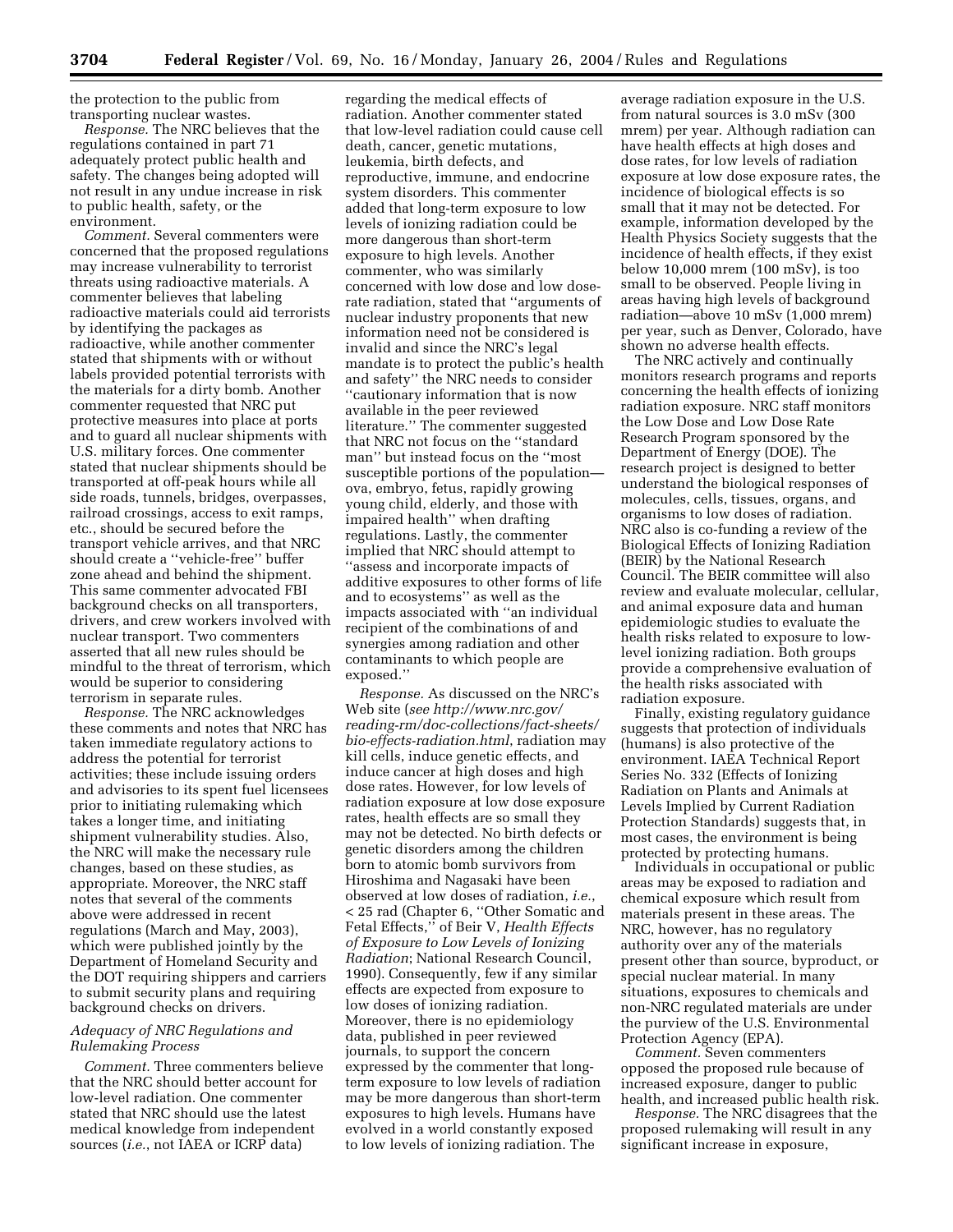endangerment to public health, or increase in health risk. *See* earlier comment responses for further details.

*Comment.* One commenter stated that U.S. agencies have not adequately represented public opinion regarding transportation safety. The commenter was concerned that the number of irradiated fuel and plutonium shipments in the nation will increase as the proposed regulations weaken container safety standards.

*Response.* The DOT and NRC represent the United States before the IAEA, DOT as the U.S. Competent Authority supported by the NRC. Both agencies are aware of public opinion regarding transportation safety in the United States. The NRC disagrees with the comment that U.S. agencies have not adequately represented public opinion. Additionally, NRC and DOT prepare their rules in compliance with Administrative Procedure Act (APA) requirements. The APA requires that public comments be requested, considered, and addressed before a final rule is adopted unless there are exigent reasons to bypass the public comment process.

Although the number of irradiated fuel and plutonium shipments in the future may increase, the number of shipments to be made is independent of this final rule. Lastly, the comment that the regulation weakens transportation container safety standards is a statement of opinion without supporting data or information.

*Comment.* One commenter suggested that NRC staff needs to address fully any comments submitted by the public, even when the NRC might consider these comments beyond the scope of the proposed rule.

*Response.* Although NRC is careful to address all comments with the scope of the rulemaking, there are instances when a comment is sufficiently outside the scope of a proposed action that it need not be addressed. NRC resources need to be used to address issues related to the rulemaking for efficiency and effectiveness.

*Comment.* One commenter stated that the proposed rule did not specifically incorporate ''issues to improve the protective adequacy of the regulations'' that were raised by the public during meetings held in 2000. The commenter stated that ''changes that were adopted in response to public comments in 2000 must be specified in a revised Proposed Rule.'' The commenter also asked that further public meetings be held before DOT and NRC proceed with further revisions of the transportation regulations.

*Response.* The current rule stems from NRC's scoping efforts in 2000, and no rule changes were adopted by the Commission at that time. For this proposed rulemaking, public meetings were held in Chicago, IL, as well as in Rockville, MD (as previously noted). NRC accepted and included all comments received, even those received after the July 29, 2002, deadline. For these reasons, the NRC believes its proposed rulemaking meets the intent of conducting an ''enhanced public participation process.''

*Comment.* Eleven commenters requested an extension to the comment period. One commenter said that the proposed rule is written in a manner difficult for the public and even watchdog groups to understand. Because the proposal would affect large portions of the general public by dramatically changing the standards of radioactive transport, the commenter urged the NRC to extend the comment period. Two commenters suggested that the NRC extend the comment period 180 additional days beyond the July 29, 2002, deadline to allow both the public and the NRC more time for further consideration. Commenters added that the proposed rule was not urgent and required further analysis and research. Finally, one commenter stated that the proposed rule's July 29, 2002, deadline for receipt of public comments would prevent it from accounting for the impact of Yucca Mountain. The commenter suggested that a 1- or 2 month rulemaking extension would be beneficial.

*Response.* The NRC believes the 90 day public comment period was of sufficient length, especially in view of the availability of the proposed rule on the Secretary of the Commission's Web site for over a year (*i.e.*, the Commission decided to make the proposed rule available to the public in March 2001, while it was under consideration). Therefore, the public had the opportunity to comment prior to the official comment period. Moreover, while not required to do so, the NRC chose to accept and consider comments received after the July 29, 2002, deadline. Further, as part of the NRC public participation process, NRC held two open meetings accessible to the public at which the NRC answered questions on the proposed rule and accepted comments. As part of the proposed rule, the NRC solicited additional information from the public which was considered in the development of the final rule.

*Comment.* One commenter suggested that the NRC separate the comment

period for the EA and RA from the comment period for the proposed rule.

*Response.* The commenter's suggestion is noted but is not feasible to implement because the proposed rule and its supporting RA and EA must be considered concurrently within the rulemaking proceeding.

*Comment.* One commenter asked if there is any systematic process by which the NRC has performed or will perform a cost-benefit analysis of these proposed regulations.

*Response.* Whenever the NRC pursues a cost-benefit analysis (otherwise known as a regulatory analysis), the NRC works diligently to ensure that monetized, quantitative, and qualitative data are included. These data are studied to avoid including faulty and/or misleading data. The draft regulatory analysis in NUREG/CR–6713 has been revised to take into account the quantitative and qualitative data contained in the public comments on the proposed rule.

*Comment.* Two commenters asked for clarification of the proposed rulemaking's scope in light of the May 10, 2002, letter from Commission Chairman Richard A. Meserve.

*Response.* Former Chairman Meserve's May 10, 2002, letter to Senator Richard Durban provides information on questions posed by the Senator on transportation of spent fuel and nuclear waste to the proposed repository at Yucca Mountain, Nevada. The letter provides information on the NRC's certification process of cask designs, the safety record of spent fuel casks, and the NRC's authority with respect to transportation of radioactive materials and its relationship with DOT and DOE. The issues raised by this letter do not affect the amendments to part 71.

*Comment.* One commenter asked if the NRC was aware that, on February 23, 2002, Chicago Mayor Richard M. Daley and 17 other mayors signed a letter to President Bush that expressed concerns about nuclear waste transportation. The commenter also made reference to the fire in the Baltimore tunnel and wondered about safety if the fire had involved radioactive materials.

*Response.* The NRC searched its Agency Wide Document Access and Management System (ADAMS), and no record was found for this letter; however, the NRC is aware of concerns about spent nuclear fuel transportation issues that have been voiced by public officials. There has been significant interest in the Baltimore tunnel fire that occurred on July 18, 2001, by State and local officials, and the impact that such a fire might have had on a shipment of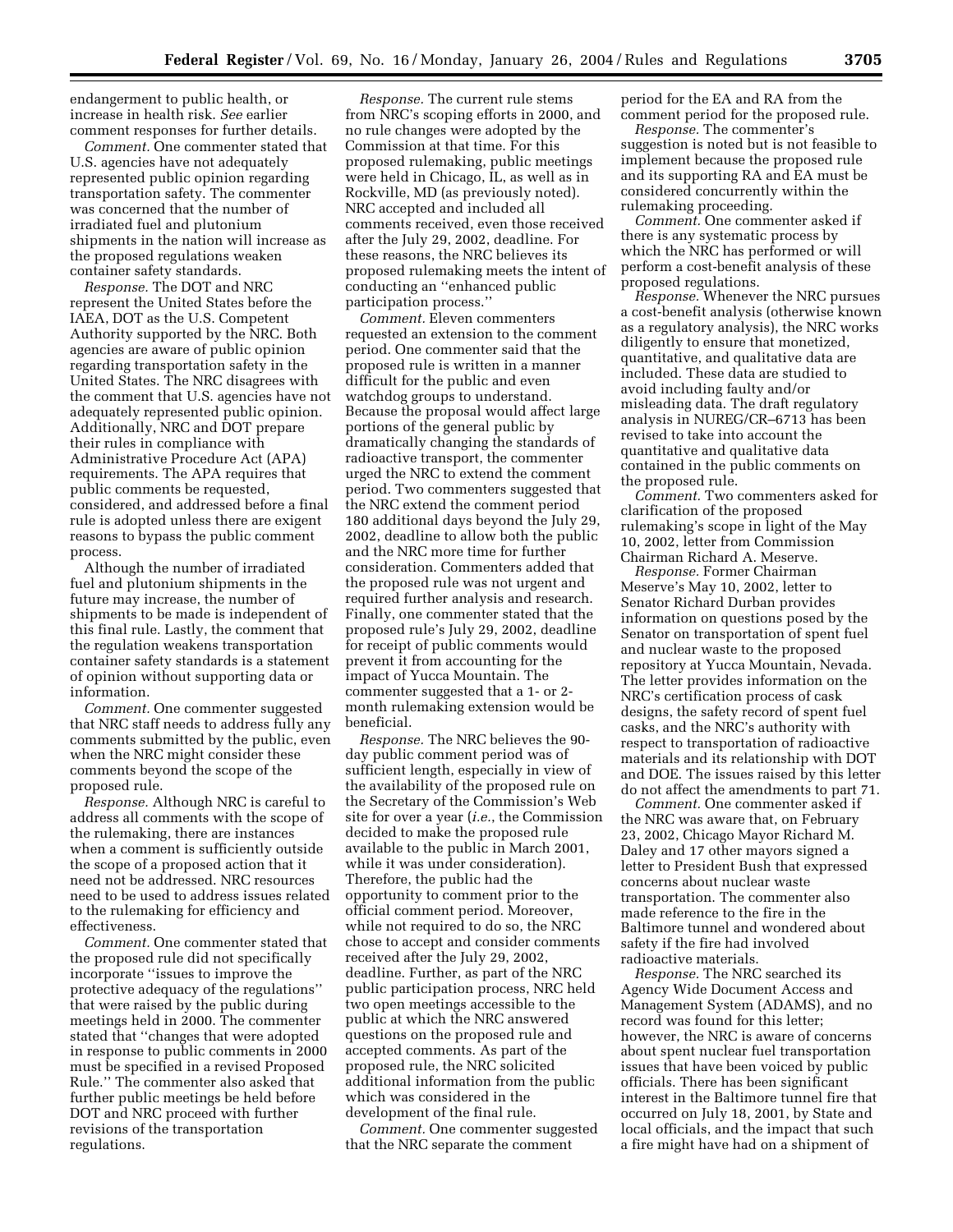spent nuclear fuel, had such a shipment been in the tunnel during the time of the fire. In response to the Baltimore Tunnel fire, the staff has conducted two sets of independent analyses and has determined that the conditions that existed in the fire would not have caused a breech of a spent fuel transportation cask of recent design vintage had it been located in the tunnel for the duration of the fire.

*Comment.* One commenter stated that changes in the scientific community's understanding of radiation injury would affect the risk assessments and other aspects of the proposed rule. The commenter said that both the DOE Biological Effects Division's and NASA's study of the impacts of low dose radiation impacts may require that NRC reconsider its current standards.

*Response.* The DOE is funding a 10 year Low Dose Radiation Research Program to understand the biological responses of molecules, cells, tissues, organs, and organisms to low doses of radiation. Using traditional toxicological and epidemiological approaches, scientists have not been able to demonstrate an increase in disease incidence at levels of exposure close to background. Using new techniques and instrumentation to measure biological and genetic changes following low doses of radiation, it is believed that a better understanding will be developed concerning how radiation affects cells and molecules and provide a more complete scientific input for decisions about the adequacy of current radiation standards. These data are reviewed by other groups like NAS and UNSCEAR to provide an independent review of this health effects information. NRC reviews the programs and data being generated by the DOE and NASA-sponsored research as well as the reports published by the NAS and UNSCEAR. All of these data sources are used by the NRC for estimating radiological risk, establishing protection and safety standards, and regulating radioactive materials.

*Comment.* Several commenters expressed concern and doubts about the data used to develop the proposed rule and the information the NRC provided to support its proposal. One commenter urged NRC to ensure that the adopted rule represents a risk-informed, performance-based approach. Two commenters criticized the proposed rule for not accounting for an expected increase in radioactive shipments. Given such an increase, one commenter criticized the NRC for using 20-year old data to justify rule changes that will reduce public safety. This commenter claimed that the data was out-of-date, inaccurate, not independently verified,

and did not consider the concepts of radiation's synergistic effects when combined with other toxins. Another commenter argued that DOT and NRC should use more current data and future projections including the expected increases in actual nuclear shipments to estimate the impacts of the rule change. Realistic scenarios and updated data must be used to project doses and thus estimate the impacts of the proposed rule's changes, rather than relying on old data, ICRP, and reliance on computer model scenarios (or simply stating the lack of data). In addition, DOT and NRC should include the expected increases in actual nuclear shipments. Another commenter expressed doubt that the proposed rule's technical benefits are legitimate and stated that these benefits are not supported in the draft EA. One commenter stated that the NRC should wait to adopt any new regulations until there is more information available about the costs and benefits of such regulations.

*Response.* The IAEA developed its latest standards through a cooperative process where experts from member nations proposed and supported changes to the previous version of the safety standards. The NRC has provided detail on the justification for the proposed changes in the statements of consideration for this rulemaking. The commenter did not provide sufficient detail on which data were of concern for NRC to further address.

The comment that the NRC is relying on 20-year old data for justification of its regulations is unfounded. The NRC has completed risk studies related to the safety of transportation as recently as 2001 and is currently engaged in a research program that will include the full scale testing of casks, to demonstrate the robust nature of certified cask designs.

The comments about the quality of data and benefits are considered to be the opinion of the commenter and were not substantiated. Lastly, the NRC notes that a cost-benefit analysis has already been conducted and is reflected in the NRC's RA.

*Comment.* Four commenters expressed concern that there is inadequate quantitative data to support the risk-based approach of the proposed rule and that some of the provisions are based on incorrect or outdated information. Two commenters were specifically concerned that DOE and some commercial nuclear facilities are negligent in keeping radiation exposure and release records. These commenters questioned how NRC data was gathered and noted that a failure to keep accurate

records constrains NRC's ability to determine whether the proposed harmonization is economically justifiable. Furthermore, these commenters added that lack of records undermines the NRC claim that hundreds of thousands of radioactive material shipments are conducted safely every year.

*Response. See* response to the previous comment. Also, the NRC notes that the commenter's statements regarding DOE and commercial facilities' negligence is an opinion and was not supported by factual evidence.

*Comment.* Three commenters stated that pertinent documents and data were not readily available or were too difficult to access for the general public. One commenter requested improved public access to ''sources of codes and IAEA documents that were cited by reference in the draft'' rule.

*Response.* The NRC staff worked diligently to ensure that rulemaking documents, including all supporting documents, were available either electronically, over the internet, or in hard-copy upon the public's request in a timely fashion. This includes facilitating public access to the internet site of the publisher of IAEA documents in the U.S.

*Comment.* Four commenters stated that the NRC should finish the PPS and consider its results before finalizing the proposed rulemaking as well as the rules governing irradiated fuel containers. Another commenter requested that the PPS be completed and thoroughly analyzed before this rulemaking is carried out because the current design requirements for irradiated fuel containers are inadequate and should be improved.

*Response.* The NRC believes that shipments of spent fuel in the U.S. are safe using the current regulations and programs. This belief is based on the NRC's confidence in the shipping containers that it certifies, ongoing research in transportation safety, and compliance with safety regulations and the conditions of certificates that have resulted in an outstanding transport safety record. Thus, an established system of regulatory controls protects every U.S. shipment of spent fuel from commercial reactors. The NRC sponsored PPS is part of an ongoing confirmatory research program to reassess risks as shipment technologies change and analytical capabilities improve.

*Comment.* Three commenters urged the NRC to require more stringent testing of transport packages in realworld (not computer-modeled) testing.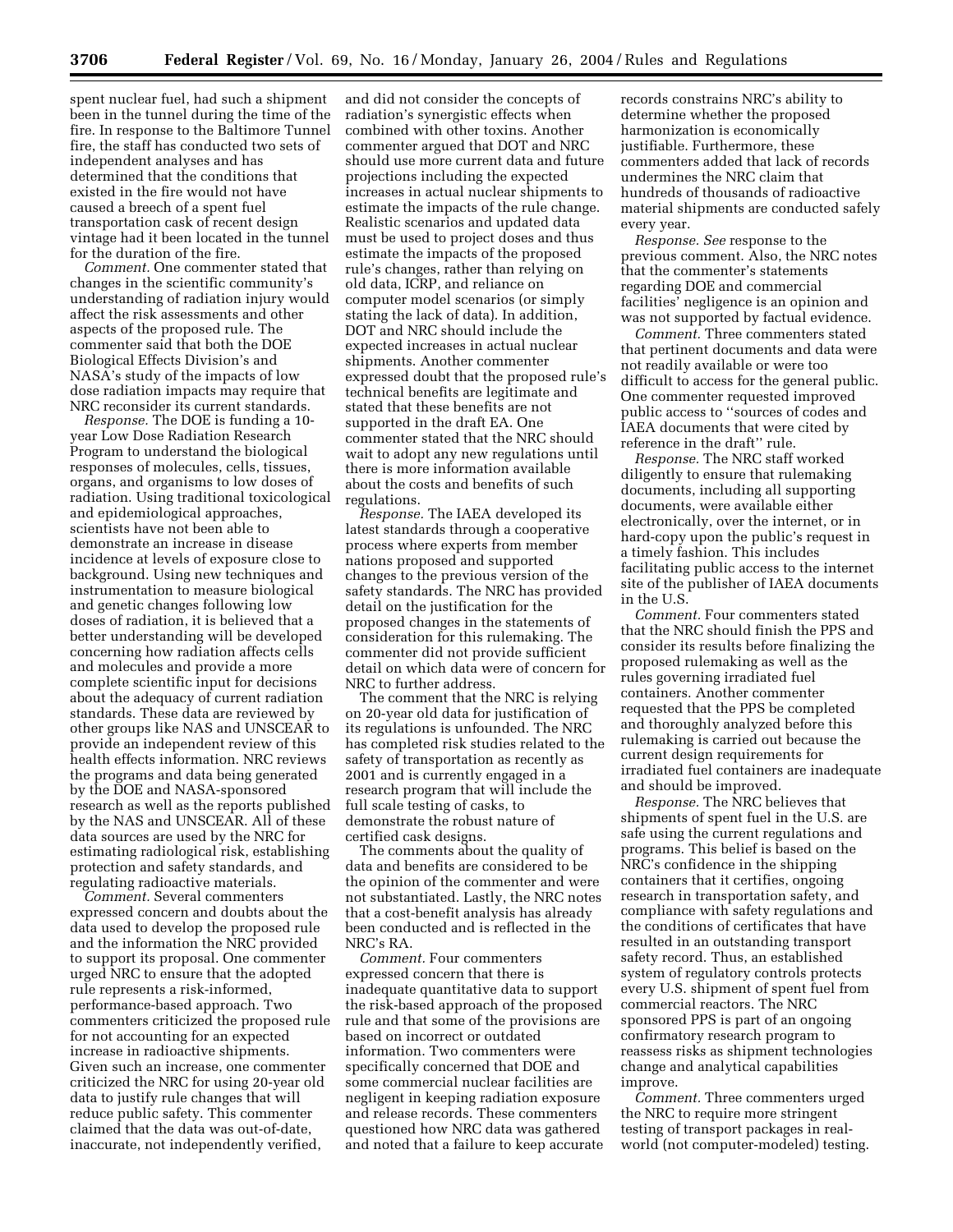*Response.* NRC regulations permit certifications through testing, analyses, comparison to similar approved designs, or combinations of these methods. A full scale testing is not necessary for the NRC to achieve confidence that a design satisfies the regulatory tests, as long as the analyses are based on sound and proven analytic techniques.

*Comment.* One commenter suggested that the NRC ensure that the economic value of these regulations is not skewed. That is, the commenter does not want the needs of one particular industry to shape the regulations, when the regulations could have a greater impact on a different industry.

*Response.* The overall value or impact of the proposed changes results from the interaction of several influencing factors. It is the net effect of the influencing factors that governs whether an overall value or impact would result for several different attributes (*i.e.*, different industries or the public). Similarly, a single regulatory option could affect licensee costs in multiple ways. A value-impact analysis, such as was undertaken as part of this rulemaking effort, quantifies these net effects and calculates the overall values and impacts of each regulatory option. A decision on which regulatory option is recommended takes into account the overall values and impacts of the rulemaking.

*Comment.* One commenter stressed that when the NRC has decision makers review public comments, the NRC staff should look at primary documents instead of summary documents. The commenter cited NUREG/CR–6711 as an example where the regulator runs the risk of having decision makers read summaries of public comments without understanding the underlying context and content.

*Response.* In our decisionmaking process, the NRC did not rely on a summary document to support the development of the proposed rule. NRC used primary documents to fully understand the underlying context and content of the technical information. The summary documents the commenter refers to were developed to provide the public with a comprehensive, yet condensed, version of the underlying information. Further, these underlying documents were also made available to the public on the NRC Web site during the rulemaking process.

*Comment.* One commenter asked which countries have already adopted the proposed guidelines.

*Response.* The IAEA has conducted a survey that provides the status (as of July 1, 2003) of each Member State's plans for implementing TS–R–1. Based

on that survey, many States have already implemented the new requirements of TS–R–1 (*e.g.*, European Commission, Germany, and Australia). Other States have indicated that they are actively implementing these requirements and intend to finalize implementation by the end of 2003. No State indicated that it would not adopt these standards. This survey is available at *http://www-rasanet.iaea.org/ downloads/radiation-safety/ MSResponsesJuly1 2003.pdf*

*Comment.* One commenter requested clarification on NRC assumptions for future radioactive materials transportation. Specifically, the commenter wanted to know whether NRC is assuming the amounts will increase or remain consistent with past levels.

*Response.* The NRC's draft RA and EA relied on existing information to determine the future impacts of the proposed changes. NRC solicited information on the costs and benefits for each of the proposed changes as part of the proposed rule. The NRC considered available information on future radioactive material shipments in its decisionmaking process. Information that was received as part of the public comment process was considered in developing NRC's final position. The NRC staff conducted some sensitivity studies, see for example Comparison of  $A_1$  and  $A_2$  new and old values in the EA, Table A–1, Appendix A.

*Comment.* Three commenters opposed weakening regulations that would reduce the public safety and health through new definitions or accepted concentration values. One commenter worried that the proposed rule would weaken regulatory control, allowing increased quantities of radioactive materials and wastes ''into the lives of individual citizens without their knowledge or approval,'' thus violating ''the most fundamental premises of radiation protection.''

*Response.* The NRC acknowledges the concerns but believes that the rule continues to protect the public's health and safety in a risk-informed manner.

*Comment.* One commenter particularly opposed NRC and DOE studies, including the EIS to review alternative policies for disposal and recycling of radioactive metals. The commenter requested that the NRC maintain stringent controls on all materials being recycled, disposed, or otherwise reused. Two commenters expressed opposition to the proposed rule due to a belief that the proposed rule would deregulate radioactive wastes and materials and allow the deliberate dispersal of radioactive

materials into raw materials and products that are used by the public and are available on the market.

*Response.* The NRC acknowledges the commenters' references to DOE and NRC studies related to the disposal and recycling of radioactive metals. This rule is not related to the referenced studies.

*Comment.* One commenter expressed concern that NRC's proposed regulations could increase the variety of materials that are regulated as ''radioactive'' for transportation purposes.

*Response.* The rule does not expand the scope of regulated radioactive material.

*Comment.* One commenter expressed concern that the proposed rule enables commercial and military nuclear industries to ''revive and expand, thereby generating ever more wastes to be stored, transported and ultimately

\* \* \* sequestered from the biosystem.'' *Response.* The comment is beyond the scope of this rulemaking.

#### *Proposed Yucca Mountain Facility*

*Comment*. One commenter expressed opposition to sending shipments of nuclear materials to the proposed Yucca Mountain facility.

*Response*. Potential shipments to the proposed geologic repository at Yucca Mountain are beyond the scope of this rulemaking.

*Comment*. Two commenters raised issues related to the possible approval of the Yucca Mountain site. One commenter expressed concern about the safety of dry casks. The commenter asked if the NRC was aware of the accident at the Point Beach Nuclear Plant in Wisconsin on May 28, 1996, and how similar the dry casks that will ship radionuclides to Yucca Mountain will be to the casks used at Point Beach. The commenter noted that once one buries a dry cask, one cannot change it; therefore, the U.S. will have to be sure that it uses safe casks. The second commenter urged the NRC to consider the transportation issues associated with the possible approval of the Yucca Mountain site as the NRC makes rules pertaining to the packaging and transportation of radioactive materials.

*Response*. The Nuclear Waste Policy Act (NWPA) requires DOE to use casks certified by NRC for transport to Yucca Mountain, if licensed. Transport casks are generally not the same as storage or disposal casks. Issues regarding the licensing of the Yucca Mountain site and the safety of spent fuel storage or disposal casks are beyond the scope of the proposed rulemaking. The NRC believes compliance with the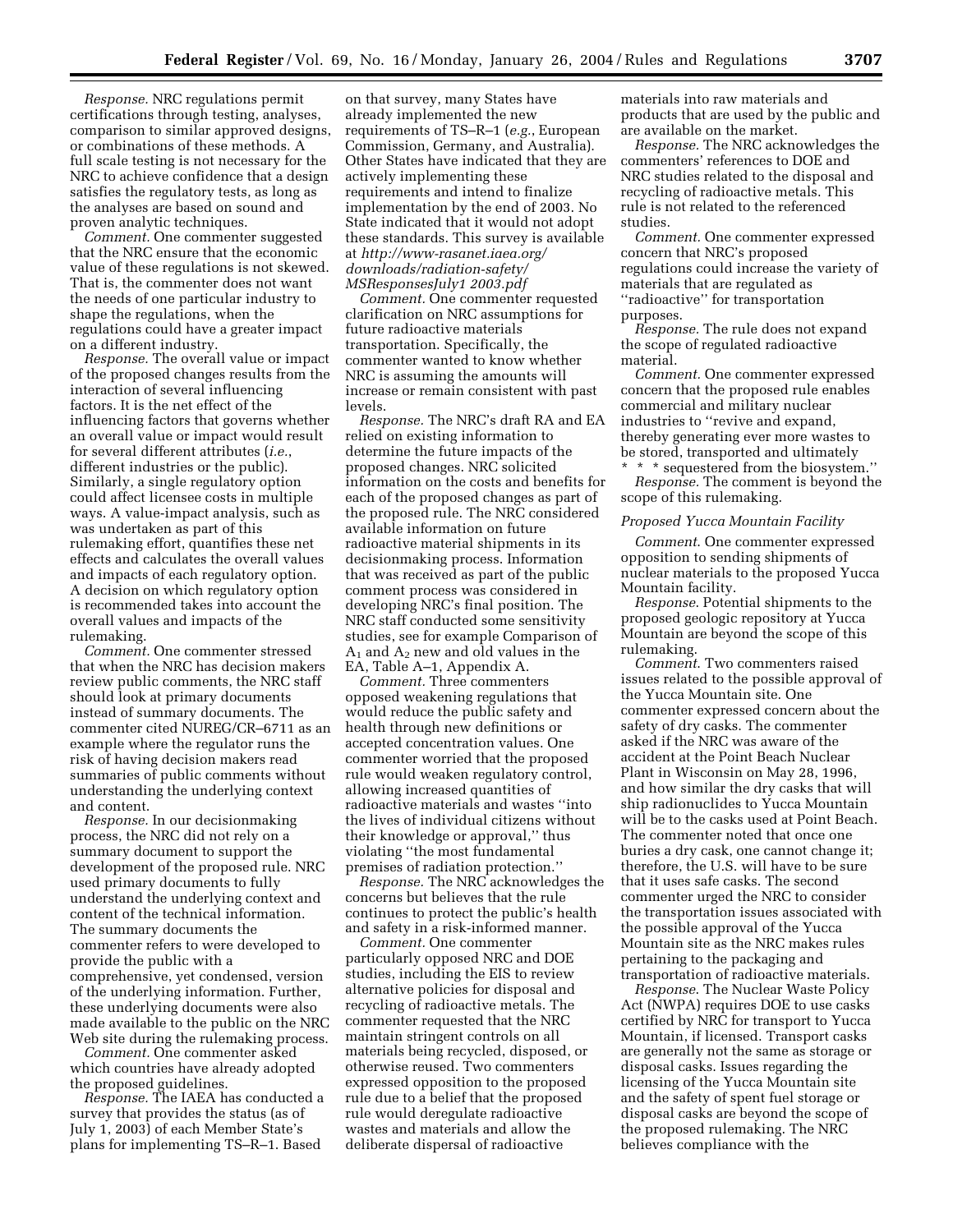regulations in part 71 provides for safe transport package designs.

*Comment*. Three commenters expressed belief that increases in future shipments have not been adequately considered in the rulemaking. The first commenter stated that these regulations could have important implications for the shipment of high-level radioactive waste. The commenter asked if NRC had considered the financial impact of the opening of the Yucca Mountain facility before proposing the regulations.

*Response*. This comment is primarily focused on future shipments to Yucca Mountain. The Commission has not received any application relative to the Yucca Mountain site, and a final decision has not been made on opening the site itself. Any conclusion made now by the NRC on future shipments would be purely speculative. Moreover, the commenter did not specify which aspect of the proposed rule would have a significant bearing on the Yucca Mountain facility.

The NRC did not identify where major impacts would result, none were identified that would impact spent fuel shipments. Furthermore, the existing regulations pertaining to spent fuel have been in effect for a significant time and have resulted in more than 1300 spent fuel shipments being conducted without any negative impacts to public health and safety.

*Comment*. Two commenters asked how NRC factored the possible approval of the Yucca Mountain repository into our rulemaking. One commenter urged NRC to seriously consider the likely increase of radioactive material transportation in Illinois, Michigan, and Wisconsin that will occur if the Yucca Mountain repository is approved. The commenter also provided data from DOE's Yucca Mountain EIS on projected transportation volume through Illinois.

*Response*. The comments are acknowledged. However, they are beyond the scope of this rulemaking. As part of the rulemaking process, NRC solicited information on the costs and benefits, as well as other pertinent data, on the proposed changes. NRC appreciates the commenter's submission of data related to projected transportation volumes of high-level waste. The NRC believes compliance with the regulations in part 71 provides for safe transport package designs.

#### *Miscellaneous (including comments to DOT)*

*Comment*. One commenter opposed any use of radioactive materials entirely.

*Response*. This comment is beyond the scope of the rulemaking. This rule deals solely with regulations that govern

the transportation of certain types of radioactive materials and does not address issues related to the use of radioactive materials in commerce.

*Comment*. One commenter included a comment letter that was previously submitted in September 2000, discussing all of the issues in this rulemaking. The letter was resubmitted because the commenter believes that the NRC did not respond to the comments previously and might have lost the original comment letter. The commenter also included several diagrams and an article entitled ''New Developments in Accident Resistant Shipping Containers for Radioactive Materials'' by J. A. Sisler. This article discusses the safety tests required for shipping containers.

*Response*. The current proposal stems from NRC's scoping meetings held in August and September 2000, to solicit public comments on the part 71 Issues Paper. NRC accepted all verbal and written comments received at the meetings or later in a letter form and considered these comments in developing the proposed rule.

*Comment*. One commenter stated that the public's opinion is that nuclear power and weapons should remain sequestered from the environment and the public for as long as they remain hazardous.

*Response*. The comment is beyond the scope of the rulemaking. This rule deals solely with regulations that govern the transportation of certain types of radioactive materials and does not address the use of nuclear power or weapons.

*Comment*. One commenter expressed a general distrust of business and urged NRC to consider recent cases of dishonesty in business when formulating regulations.

*Response*. The comment is beyond the scope of this rulemaking.

*Comment*. One commenter expressed concern that inaccurate reporting, inspection failures, and faulty equipment all occur in the nuclear transport industry and may contribute to mishaps in transit.

*Response*. The NRC is aware of the potential for accidents in transporting nuclear material and has considered the accident history of nuclear transportation in estimating the risks of shipping. The NRC believes that this rule provides adequate protection of the public and workers in normal transport conditions and in accident conditions.

*Comment*. One commenter recommended that all radioactive shipments be tracked, labeled, and publicly reported, including shipments being made in secret without the consent of the American public.

*Response*. The NRC acknowledges the commenter's suggestion about tracking, labeling, and reporting shipments. Current regulations include requirements for labels and markings for packages that contain radioactive materials. There are notification requirements for NRC licensees applicable to shipments of spent nuclear fuel. Current NRC/DOT requirements for tracking and labeling radioactive shipments provide adequate protection of public health and safety.

*Comment*. Several commenters were concerned about the public reporting requirements pertaining to the shipping of radioactive materials. Two commenters believe that NRC should publicly report all radioactive shipments.

*Response*. The NRC has regulations in 10 CFR part 73 (Physical Protection of Plants and Materials) that deal with the reporting of shipments of spent fuel nuclear fuel. This rule deals only with part 71; therefore, these comments are beyond the scope of this rulemaking.

*Comment*. Several commenters expressed concern with the tracking and labeling aspects of the proposed rule. Two commenters urged the NRC to track, label, and publicly report all radioactive shipments. One commenter believes that the words ''radioactive materials'' should not be removed from shipping placards because personnel and volunteers understand the plain English warning better than technical language. This commenter also suggested that the warnings be written in several languages. In addition, one commenter stated that the standard symbol, the black and yellow ''windmill'' for radiation, should adorn all containers.

*Response*. Tracking and labeling shipments are part of the responsibility of the shipper of the licensed material in accordance with NRC and DOT regulations. Reporting all radioactive shipments would be an administrative burden with minimal benefit. The NRC's regulations do require a shipper to provide advance notification of a shipment of spent nuclear fuel to both the NRC and to the Governor or designee of a State through which the shipment would be passing. The information is considered safeguards information and cannot be released to the public until after a shipment has been completed.

*Comment*. One commenter expressed support for NRC's acknowledging DOT's responsibility to ensure the safe shipment of spent nuclear fuel.

*Response*. The comment is acknowledged. No further response is required.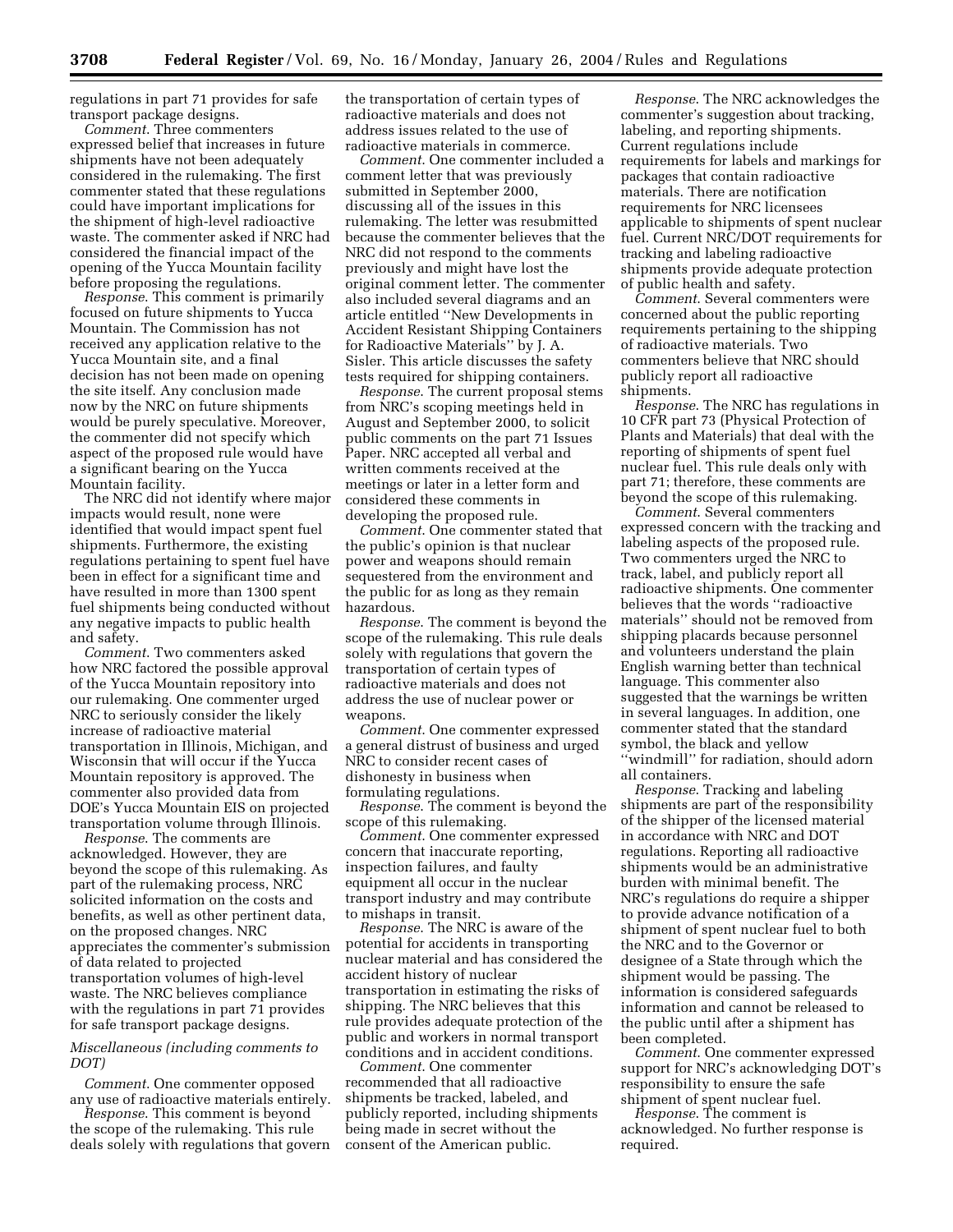*Comment*. One commenter requested a clarification of the current status of DOT's regulations for international shipments regarding exempt quantities and concentrations.

*Response*. This request has been forwarded to DOT for consideration. The commenter should refer to DOT's proposed rule found at 67 FR 21328 dated April 30, 2002.

*Comment*. One commenter expressed concern with how the proposed regulations fit into the hierarchy of Federal, State, and local regulations. The commenter noted that DOT regulations expressly preempt and supersede State and local regulations.

*Response*. The State regulations augment the overall national program for the protection of public health and safety of citizens from any hazards incident to the transportation of radioactive materials. States usually adopt the Federal transportation regulations by reference. The combined efforts of DOT, NRC, and the Agreement States assure that the applicable Federal regulations are observed with respect to packaging and transportation of radioactive materials on a nationwide basis. This is accomplished through DOT, NRC, and State and local government inspection and enforcement efforts.

*Comment*. One commenter expressed concern that the DOT definition of ''radioactive material'' is now defined as ''any material having a specific activity greater than 70 Bq per gram (0.002 micro curie per gram).'' According to the commenter, the effect of this new definition would be to enable much more radioactivity to be exempt, thus allowing more radioactive material to move unregulated in commerce.

*Response*. This referenced definition change also exists in the NRC final rule. As described in the background section of this rule, NRC has analyzed the impact on dose to the public from changing the definition of ''radioactive material'' from the current definition 70  $Bq/g$  (0.002  $\mu$ Ci/g) for all radionuclides to radionuclide-specific exemption values. After considering transport scenarios, NRC concluded that the new radionuclide-specific definition would result in an overall reduction in dose to the public when compared to the current definition.

*Comment*. One commenter noted that, in Table 1, the listings for Th (nat) and U (nat) (68 FR 21482) do not refer to footnote b. Because this is inconsistent with the text of the preamble, the commenter concluded that it is a typographical error that should be corrected.

*Response*. The comment is acknowledged and was considered in developing the final rule.

*Comment*. One commenter urged the NRC to consider ''the relationships between and among the exposures associated with these packaging, container, and transportation regulations and all other sources of radiation exposures,'' to protect the public from ''adverse impacts on their health and genetic integrity.''

*Response*. The comment is acknowledged and has been considered in developing the final rule.

*Comment*. Three commenters expressed concern with the role of State and local governments. One commenter believes that certain States are already burdened with unusually high concentrations of hazardous and radioactive materials transport. Another commenter asked about ''the status of non-Agreement States with respect to compatibility'' and also wanted further ''explanation of the extent to which a State or Agreement State may deviate from NRC program elements, definitions, and standards.'' One commenter stated that county sheriffs and the proper State officials should be notified in advance of spent nuclear fuel shipments scheduled to pass through their jurisdictions.

*Response*. It is NRC practice to seek input and comments from State and local governments on any NRC proposed rules. For example, in December 2000, the NRC staff forwarded the part 71 proposed rule to the Agreement States for comment before sending the rule to the Commission. Once the rule is published for public comments, NRC considers comments from all State and local governments, and as such, they play an important role in the NRC regulatory process. State officials designated by the Governor are notified in advance of spent nuclear fuel shipments made by NRC licensees, which pass through their respective States.

*Comment*. Several commenters criticized the proposed rule for acquiescing to the desires of the nuclear and radiopharmaceutical industries to weaken transport regulations at the expense of increased public risk.

*Response*. The proposed rule was developed to maintain compatibility with the IAEA transportation standards as well as to issue other NRC-initiated changes. Part 71 has been revised twice in the past 20 years to stay compatible with IAEA regulations. The risk to the public from transportation of radioactive materials were considered in the development of the NRC regulations.

*Comment*. Two commenters expressed concern over implications for worker safety. These commenters asked if workers would be protected from and informed of leaks and whether there is sufficient money to pay lawsuit damages. They stated that exposure to the transport vehicle itself should not exceed 10 millirems/year, and all crew compartments should be heavily shielded to reduce exposure. One commenter then asserted that workers should be trained to handle radioactive materials and informed of the risks involved.

*Response*. NRC radioactive material transportation regulations have always been issued and enforced to protect the worker and the public health and safety. When shippers of radioactive material follow these regulations, they are taking the protective measures called for in NRC (and DOT) regulations to protect the crew and public. The NRC and DOT regulations require worker training.

*Comment*. Several commenters believe that the proposed regulations increased public risk and weakened protection of public health. One commenter stated that additional independent oversight of the transport casks should be conducted regarding quality control to determine whether they are adequate for cross-country transport. This commenter also believes that the testing criteria for containers should be more demanding and require real-world conditions. Another commenter stated that nuclear shipments should be transported at offpeak hours and also supported the creation of a ''vehicle-free'' buffer zone ahead and behind the shipment.

*Response*. The commenters did not specify how the proposed rulemaking would increase public risk and weaken protection of public health. When NRC developed the proposed rule, potential impacts were carefully considered. NRC does not believe that any part of the proposal will result in a significant impact on public health and safety. NRC's quality assurance programs and inspections determine when additional oversight is warranted. The request for additional and more demanding testing is not specific; it does not specify how and why particular testing procedures are inadequate. These procedures have been carefully verified by NRC to ensure adequate safety.

NRC does not support the commenter's suggestion to transport at ''off-peak'' hours and use a buffer zone as an NRC safety requirement. There is no safety basis to justify restricting travel only to off-peak hours, and creating (and enforcing) buffer zones could result in greater traffic impacts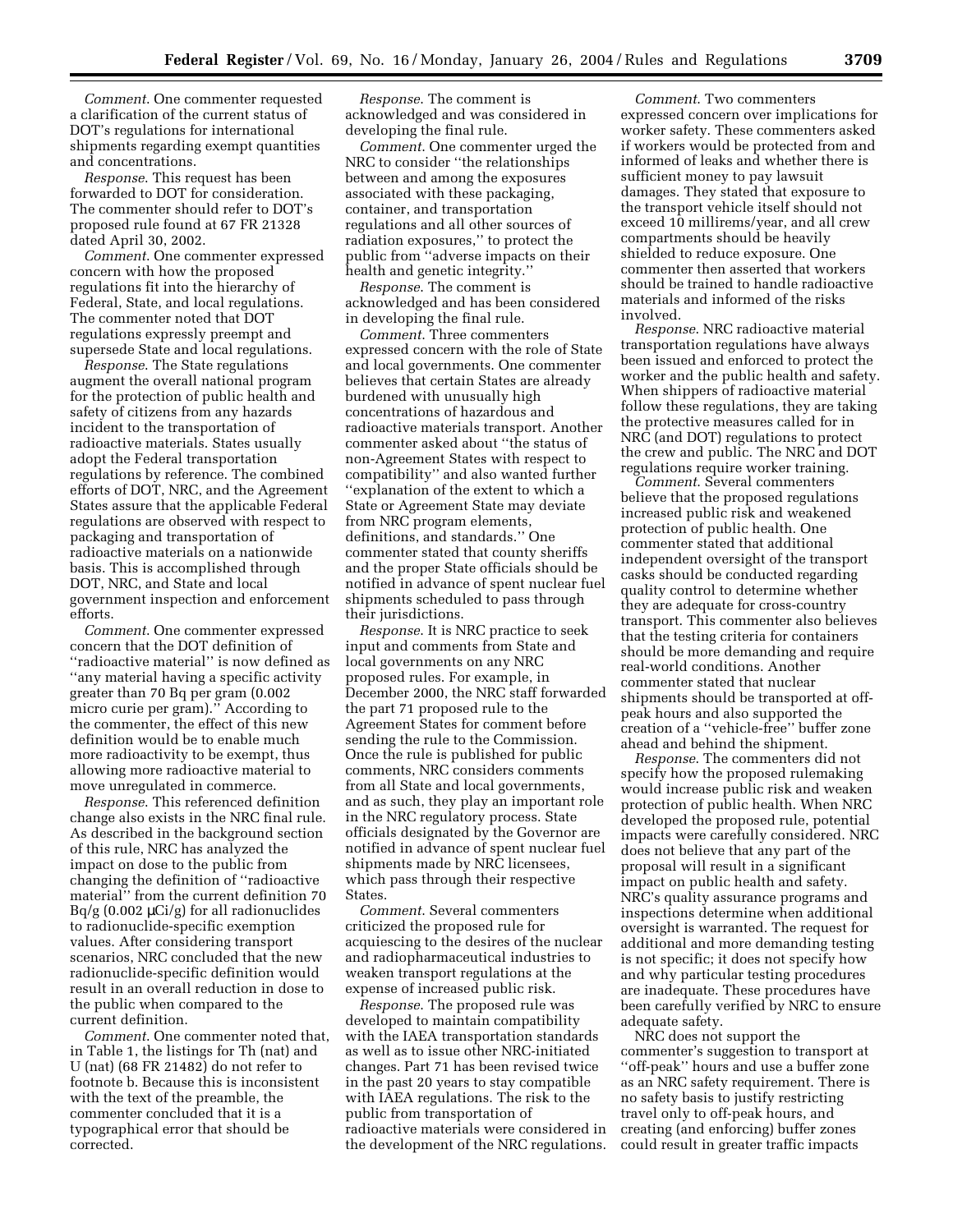and safety issues. Moreover, using these restrictions is not warranted based on the more than 1300 shipments without incident.

*Comment*. One commenter urged the NRC to prohibit transport of long-lived spent nuclear fuel via air or via barge across large waterways. The commenter also urged NRC to disallow the transport of such fuel in combination with people, animals, or plants.

*Response*. Existing NRC and DOT regulations establish requirements that must be met for safe shipment of spent nuclear fuel by transportation modes (*i.e.*, truck, barge, or air). The commenter's second recommendation is noted, but it is beyond the scope of the proposed rule.

*Comment*. One commenter stated that dumping radioactive material into oceans or landfills and incineration of such materials should never be allowed.

*Response*. The comment is acknowledged. However, it is beyond the scope of this rulemaking, and therefore no further response is required.

*Comment*. One commenter suggested that NRC, in concert with other agencies, identify and recover formerly regulated nuclear materials that have been deregulated or have escaped from control in the past.

*Response*. This comment is beyond the scope of this rule.

*Comment*. One commenter requested an explanation of how NRC's official proposal on the changes in packaging and transporting of radioactive materials would affect industrial radiology.

*Response*. Generally, industrial radiography cameras are designed to meet NRC requirements for Type B transportation packages. Of the 11 IAEA adoption issues and the 8 NRC-initiated issues, none have a significant impact upon the transport package design requirements for radiography cameras.

*Comment*. One commenter expressed support for compatibility among the Agreement States. This commenter indicated that it is appropriate for States to have the ability to develop materials necessary for intrastate shipments. However, for interstate shipments, the commenter stated that it is necessary for one State to be compatible with the rest of the country for the country to be compatible with the world.

*Response*. NRC notes that the commenter's views are consistent with the Commission's Policy Statement on the Adequacy and Compatibility of Agreement State Programs, which became effective on September 3, 1997 (62 FR 46517).

*Comment.* Several commenters urged NRC to improve its scientific

understanding and bases for the proposed rulemaking. Two commenters suggested that NRC complete the comprehensive assessments of TS–R–1 and future IAEA standards, the PPS, and real cask tests before proceeding with this rulemaking.

*Response.* NRC believes it has an adequate technical basis to make determinations on the adoption of regulatory changes to address the issues that are the subject of this rulemaking. The ongoing PPS is beyond the scope of this rulemaking.

#### **III. Discussion**

This section is structured to present and discuss each issue separately (with cross references as appropriate). Each issue has four parts: Summary of NRC Final Rule, Affected Sections, Background, and Analysis of Public Comments on the Proposed Rule.

#### *A. TS–R–1 Compatibility Issues*

Issue 1. Changing Part 71 to the International System of Units (SI) Only

*Summary of NRC Final Rule.* The NRC has decided to continue using the dual-unit system (SI units and customary units) in part 71. This will not conflict with TS–R–1, which uses SI units only, because TS–R–1 does not specifically prohibit the use of a dualunit system.

We have decided not to change part 71 to use SI units only nor to require NRC licensees and holders and applicants for a Certificate-of-Compliance (CoC) to use SI units only because doing so will conflict with NRC's Metrication Policy (61 FR 31169; June 19, 1996) which allows a dual-use system. The NRC did not make metrication mandatory because no corresponding improvement in public health and safety would result; rather, costs would be incurred without benefit. Moreover, as noted in the proposed rule (67 FR 21395–21396), the change to SI units only could result in the potential for adverse impact on the health and safety of workers and the general public as a result of unintended exposure in the event of shipping accidents, or medical dose errors, caused by confusion or erroneous conversion between the currently prevailing customary units and the new SI units by emergency responders or medical personnel.

*Affected Sections.* None (not adopted).

*Background.* TS–R–1 uses the SI units exclusively. This change is stated in TS–R–1, Annex II, page 199: ''This edition of the Regulations for the Safe Transport of Radioactive Material uses

the International System of Units (SI).'' The change to SI units exclusively is evident throughout TS–R–1. TS–R–1 also requires that activity values entered on shipping papers and displayed on package labels be expressed in SI units (paragraphs 543 and 549). Safety Series No. 6 (TS–R–1's predecessor) used SI units as the primary controlling units, with subsidiary units in parentheses (Safety Series 6, Appendix II, page 97), and either unit was permissible on labels and shipping papers (paragraphs 442 and 447).

The NRC Metrication Policy allows a dual-unit system to be used (SI units with customary units in parentheses). The NRC Metrication Policy was designed to allow market forces to determine the extent and timing for the use of the metric system of measurements. The NRC is committed to work with licensees and applicants and with national, international, professional, and industry standardssetting bodies (*e.g.*, American National Standards Institute (ANSI), American Society for Testing and Materials (ASTM), and American Society of Mechanical Engineers (ASME)) to ensure metric-compatible regulations and regulatory guidance. The NRC encouraged its licensees and applicants, through its Metrication Policy, to employ the metric system wherever and whenever its use is not potentially detrimental to public health and safety, or its use is economic. The NRC did not make metrication mandatory by rulemaking because no corresponding improvement in public health and safety would result, but rather, costs would be incurred without benefit. As a result, licensees and applicants use both metric and customary units of measurement.

According to the NRC's Metrication Policy, the following documents should be published in dual units: new regulations, major amendments to existing regulations, regulatory guides, NUREG-series documents, policy statements, information notices, generic letters, bulletins, and all written communications directed to the public. Documents specific to a licensee, such as inspection reports and docketed material dealing with a particular licensee, will be issued in the system of units employed by the licensee.

Currently, part 71 uses the dual-unit system in accordance with the NRC Metrication Policy.

Analysis of Public Comments on the Proposed Rule

A review of the comments and the NRC staff's responses for this issue follows: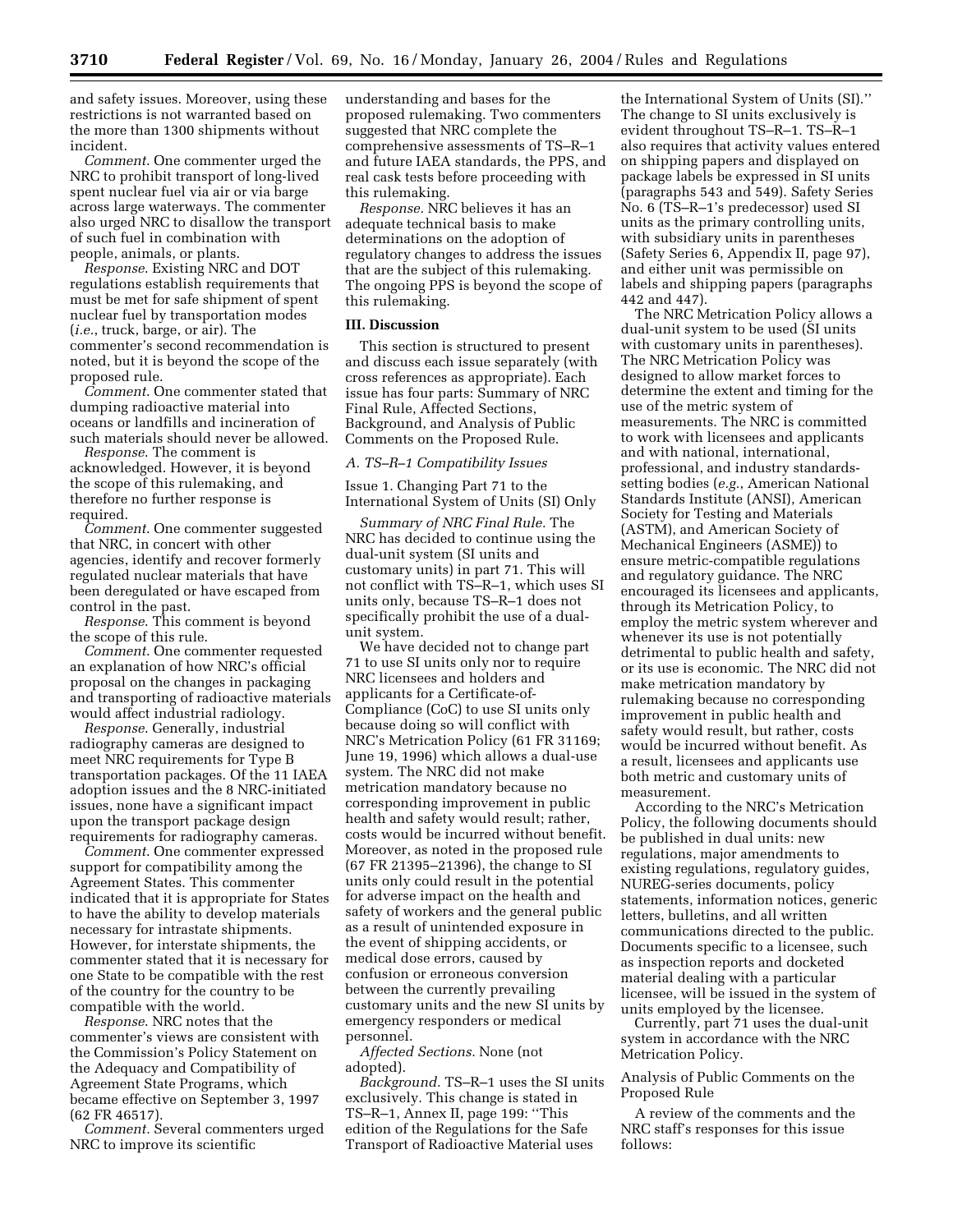*Comment.* Eight commenters stated they appreciated the NRC's decision to maintain both the international and the familiar system of becquerels and curies and sieverts and rem.

*Response.* No response is necessary.

#### Issue 2. Radionuclide Exemption Values

*Summary of NRC Final Rule.* The final rule adopts, in §§ 71.14, 71.88 and Appendix A, Table A–2, the radionuclide activity concentration values and consignment activity limits in TS–R–1 for the exemption from regulatory requirements for the shipment or carriage of certain radioactive low-level materials. In addition, the final rule provides an exemption from regulatory requirements for natural material and ores containing naturally occurring radionuclides that are not intended to be processed for use of these radionuclides, provided the activity concentration of the material does not exceed 10 times the applicable values. These amendments conform part 71 with TS–R–1 and with DOT's parallel IAEA compatibility rulemaking for CFR 49.

During the development of TS–R–1, it was recognized that there was no technical justification for the use of a single activity-based exemption value for all radionuclides for defining a material as radioactive for transportation purposes (a uniform activity concentration basis) and that a more rigorous technical approach would be to base radionuclide exemptions on a uniform dose basis. The values and limits in TS–R–1, and adopted in Appendix A, Table A–2, establish a consistent dose-based model for minimizing public exposure. Overall, NRC's analysis shows that the new system would result in lower actual doses to the public than the uniform activity concentration basis system. NRC's regulatory analysis indicated that adopting the radionuclide-specific exemption values contained in TS–R–1 is appropriate from a safety, regulatory, and cost perspective. Moreover, the final rule assures continued consistency between domestic and international regulations for the basic definition of radioactive material in transport.

*Affected Sections.* Sections 71.14, 71.88, and Appendix A.

*Background.* The DOT previously used an activity concentration threshold of 70 Bq/g (0.002  $\mu$ Ci/g) for defining a material as radioactive for transportation purposes. DOT regulations applied to all materials with activity concentrations that exceeded this value. Materials were exempt from DOT's transportation regulations if the activity concentration was equal to or

below this value. The 70-Bq/g (0.002 µCi/g) activity concentration value was applied collectively for all radionuclides present in a material.

In § 71.10, the NRC used the same activity concentration threshold as a means of determining if a radioactive material was subject to the requirements of part 71. Materials were exempt from the transportation requirements in part 71 if the activity concentration was equal to or below this value. Although the materials may be exempt from any additional transportation requirements under part 71, it is important to note that the requirements for controlling the possession, use, and transfer of materials under parts 30, 40, and 70 continue to apply, as appropriate, to the type, form, and quantity of material. Basically, the radionuclide exemption values mean that licensed low radioactivity materials are not required to be handled as hazardous materials while they are being transported. These exemption values do not mean that these materials are released from other regulatory controls, including the controls that apply to the disposal or release of radioactive material.

During the development of TS–R–1, it was recognized that there was no technical justification for the use of a single activity-based exemption 70-Bq/g (0.002-µCi/g) value for all radionuclides. It was concluded that a more rigorous technical approach would be to base radionuclide exemptions on a uniform dose basis, rather than a uniform activity concentration basis.

By 1994, the IAEA had developed Safety Series No. 115 (also known as Basic Safety Standard, or BSS) and a set of principles for determining when exemption from regulation was appropriate. One exemption criterion was the effective dose expected to be incurred by a member of the public from a practice (*e.g.*, medical use of radiopharmaceuticals in nuclear medicine applications) or a source within a practice should be unlikely to exceed a value of 10 µSv (1 mrem) per year. IAEA researchers developed a set of exposure scenarios and pathways which could result in exposure to workers and members of the public. These scenarios and pathways were used to calculate radionuclide exemption activity concentrations and exemption activities which would not exceed the recommended dose.

To investigate the exemption issue from a transportation perspective during the development of TS–R–1, IAEA Member State researchers calculated the activity concentration and activity for each radionuclide that would result in a dose of 10 µSv (1 mrem) per year to

transport workers under various BSS and transportation-specific scenarios. Due to differences in radionuclide radiation emissions, exposure pathways, etc., the resulting radionuclide-specific activity concentrations varied widely. The appropriate activity concentrations for some radionuclides were determined to be less than 70 Bq/g (0.002  $\mu$ Ci/g), while the activity concentrations for others were much greater. However, the calculated dose to transport workers that would result from repetitive transport of each radionuclide at its exempt activity concentration was the same ((10 µSv) (1 mrem)) per year. For the single activity-based value, the opposite was true (*i.e.*, the exempt activity concentration was the same for all radionuclides (70  $Bq/g$ ) (0.002  $\mu$ Ci/ g)), but the resulting doses under the same transportation scenarios varied widely, with annual doses ranging from much less than 10  $\mu$ Sv (1 mrem) per year for some radionuclides to greater than 10 µSv (1 mrem) per year for others. A comparison of the transportation scenario doses resulting from the single (70 Bq/g (0.002  $\mu$ Ci/g)) activity concentration value and the radionuclide-specific activity concentration values shows that the radionuclide activity concentration values reduced the variability in doses that were likely to result from exempt transport activities.

The basis for the exemption values indicates that materials with very low hazards can be safely exempted from the transportation regulations (*see* draft Advisory Material for the Regulations for the Safe Transport of Radioactive Material, TS–G–1.1, paragraphs 107.5 and 401.3). If the exemptions did not exist, enormous amounts of material with only slight radiological risks (materials which are not ordinarily considered to be radioactive) would be unnecessarily regulated during transport.

Some of the lower activity concentration values might include naturally occurring radioactive material (NORM). As an example, ores may contain NORM. Regarding the transport of NORM, one petroleum industry representative stated that there are no findings that indicate the current standard fails to protect the public, and that there is no benefit in making the threshold more stringent. Further, it would have a significant impact on their operations. Other similar comments were received during the public meetings. The overall impact would be that some material formerly not subject to the radioactive material transport regulations may need to be transported as radioactive material and therefore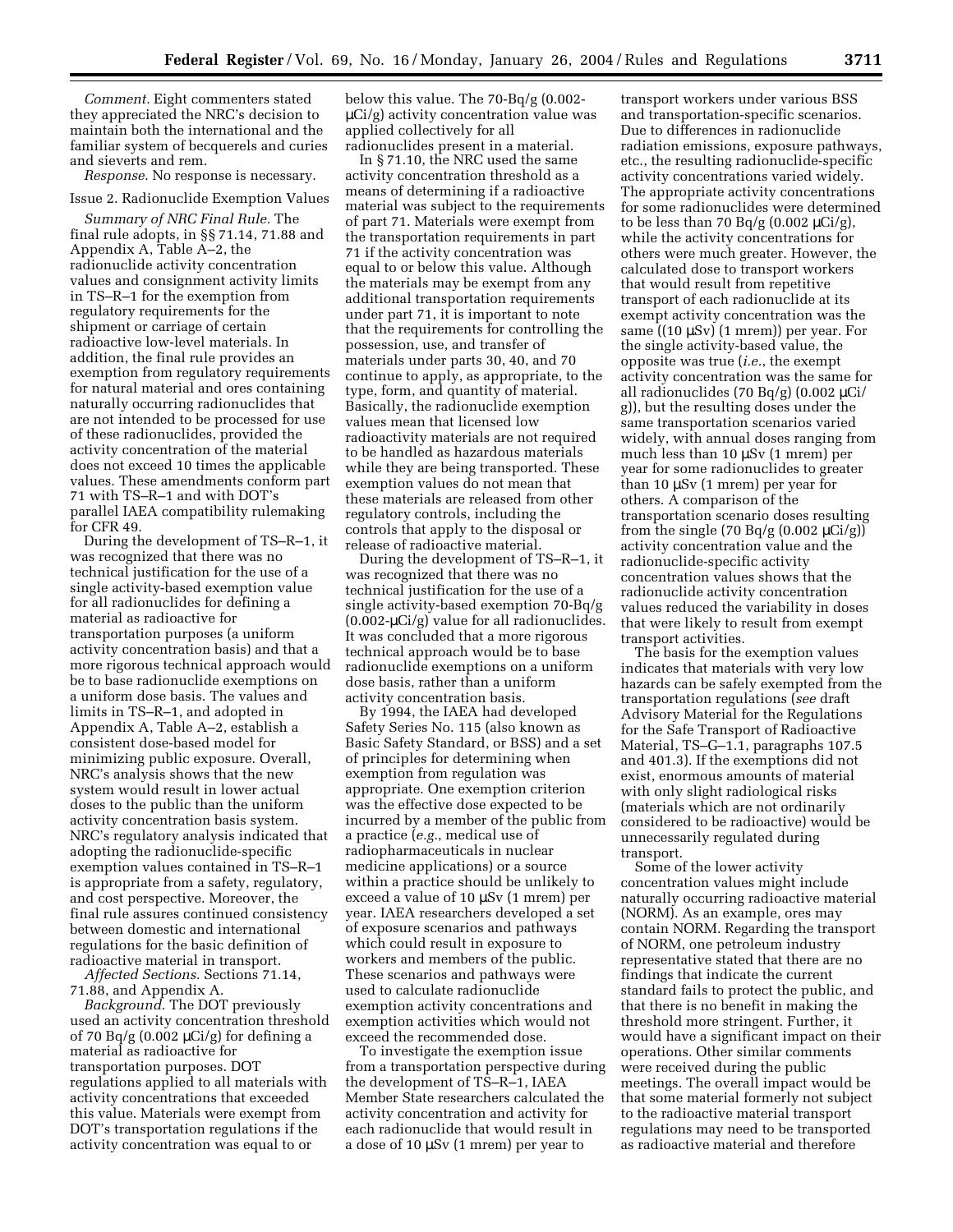meet the corresponding applicable DOT transport requirements.

IAEA recognized that application of the activity concentration exemption values to natural materials and ores might result in unnecessary regulation of these shipments and established a further exemption for certain types of these materials. Paragraph 107(e) of TS– R–1 further exempts: ''Natural material and ores containing naturally occurring radionuclides which are not intended to be processed for use of these radionuclides provided the activity concentration of the material does not exceed 10 times the values specified in paragraphs 401-406.''

Analysis of Public Comments on the Proposed Rule

A review of the comments and the NRC staff's responses for this issue follows:

*Comment.* One commenter opposed the reuse of radioactive materials in other products, arguing that this is not based on sound science, but on commercial judgment. Several commenters expressed general objections to the proposal to exempt certain amounts of radionuclides from transportation regulatory control and urged NRC to help prevent more radioactive waste from being deregulated. Seven commenters stated that adopting these exemptions would remove a significant barrier to the purposeful release of radioactive materials from nuclear power and weapons production into raw materials that can be used to make daily items (*e.g.*, hip replacements, braces, and toothbrushes) that come into contact with members of the public.

Another commenter stated that the exempted levels could potentially provide a back door to recycle and release of radioactive material.

One commenter said that the NRC's stated objectives to facilitate nuclear transportation and harmonize international standards should not supersede the NRC's mandate to protect public health and safety. The commenter also stated that the proposed regulations do not do enough to protect public health. The commenter opposed the technically significant motive for adopting exemption values, which is to facilitate radioactive ''release'' and ''recycling'' or dispersal of nuclear waste into daily commerce and household items.

One commenter stated that NRC regulations should not treat radioactive materials like nonradioactive materials. Two other commenters criticized the proposed regulations for treating

radioactive substances as if they were not radioactively contaminated.

*Response.* The transportation exemption values do not establish thresholds for the release of radioactive material to unlicensed parties or to the environment. They do not relieve the recipient from regulations that apply to the use or release of that material. Also, the transportation regulations do not authorize the possession of licensed material  $(\S 71.0(c))$ . Thus, no unauthorized party may receive or possess radioactive material just because the material is exempted from transportation requirements. Radioactive material transported under the rule remains subject to separate regulatory safety requirements regarding possession, use, transfer, and disposal.

*Comment.* One commenter stated that the use of "or" in proposed  $\S 71.14(a)(2)$ (67 FR 21448) suggests that there is no consignment limit if the exempt activity concentration limits are not exceeded. NRC was asked to replace "or" by "and" to prevent deliberate dilution of radioactive material to obtain exemption from transport regulations.

*Response.* The comment is correct in that the consignment activity limit does not apply to materials that do not exceed the exempt activity concentration. Under the final rule, the transport regulations apply only to radioactive material for which both the activity concentration for an exempt material and the activity limit for an exempt consignment are exceeded, so the use of ''or'' in the regulatory text is correct. When describing materials that are subject to the regulations, ''and'' is the correct term; when describing materials that are not subject to the regulations, "or" is the correct term. Because § 71.14 defines materials that are not subject to the regulations, ''or'' is the correct term.

Material consignments that exceed the exempt activity concentration, but not the exempt consignment limit, are not regulated in transport due to the small quantity of material being transported. Material consignments that exceed the exempt consignment limit, but not the exempt activity concentration, are not regulated in transport due to the low radioactivity concentration of the material being transported. The NRC has no information to support the notion that radioactive material is diluted to obtain exemption from transport regulations. The NRC does not propose any regulatory action in this regard.

*Comment.* One commenter expressed concern both that the proposed rule would exempt radionuclide values at various levels and that an international body created these exemption levels.

*Response.* The activity concentration exemption values do vary by radionuclide. However, the doses to the public estimated to occur from using these values under the transport scenarios are low. The U.S. participated in assessing the dose impacts from the use of the exemption values in transport.

*Comment.* Another commenter asked if it is really necessary for NRC to adopt the entire IAEA rule to accomplish its goals.

*Response.* There are a number of specific goals associated with this rulemaking, one of which is harmonization of NRC regulations with IAEA's TS–R–1 and DOT regulations. NRC is not adopting  $TS-R-1$  in its entirety in this rulemaking. However, with respect to revising exemption values, the NRC staff believes adoption of the exemption values from TS–R–1 is warranted to maintain consistency between domestic and international regulations.

*Comment.* One commenter asked if the NRC told DOT that the American public has rejected these proposed standards three times in the past decade, and if DOT has advised IAEA of these objections. The commenter said that if the IAEA has not been informed of the American public's resistance to these regulations, NRC needs to inform the agency (DOT and IAEA) immediately.

*Response.* The NRC acknowledges this comment, including both the NRC's and DOT's earlier opposition to the IAEA proposed exemption values. This rule is the first time that IAEA exemption values are adopted and are being carried out for maintaining compatibility with international transportation regulations.

*Comment.* One commenter asked about the amount of money being spent regulating levels below the exemption values. The commenter asked if more money would be spent attempting to verify the proposed exemption values than would be saved by deregulating them. The commenter wanted to know if there is any guarantee that money saved by deregulating levels below the exemption values will be spent on improving public safety in other areas.

*Response.* The NRC believes the benefits of the exemption values will outweigh the costs. NRC analyses lead the NRC staff to believe that the increase in regulatory efficiency between regulatory agencies and the facilitation of international shipments make the exemption values advantageous overall. Further, as part of this rulemaking, NRC specifically requested information on the costs and benefits of the proposed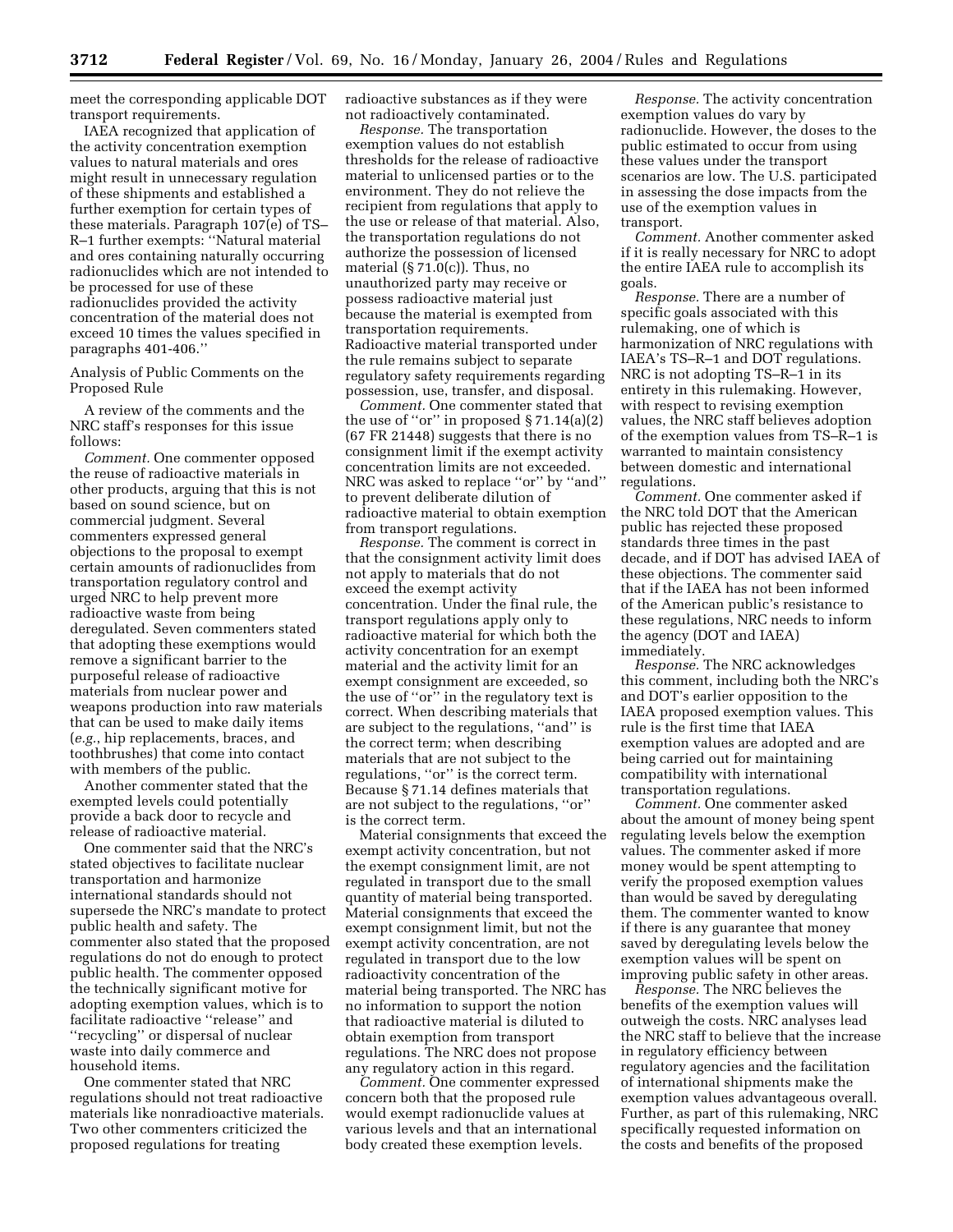changes. To the extent this information was received, it was considered in the development of NRC's position. Lastly, it is beyond the scope of this rulemaking to guarantee that any money saved will be spent on improving public safety elsewhere.

*Comment.* One commenter suggested that the NRC could not determine costs or savings from the proposed radionuclide exemption values, in part because the NRC does not know what amounts will be exempted. The commenter also explained that although NRC could attempt to do projections based on the current industry, NRC could not know what amounts would be exempted in the future.

*Response.* The NRC fully realizes the difficulties associated with predicting the impacts of implementing the exemption values. The NRC also agrees that it is difficult to predict what amounts would be exempted under this final rule, just as it is difficult to assess the amount of material exempted under the current regulations. However, a large majority of commercial radioactive materials are shipped in highly purified forms that far exceed the exemption levels. NRC expects this would continue to be the case under the exemption values. For all of these reasons, the NRC staff explicitly asked for data on the anticipated impacts of the proposed rule. The NRC staff used these data to aid decisionmaking. In general, the NRC expects that the increase in regulatory efficiency among regulatory agencies and the facilitation of international shipments will outweigh any increased costs of shipments resulting from the changes in the exemption values.

*Comment.* One commenter requested that a cost-benefit analysis be done to account for both the proposed rule's complexity and its enforcement difficulties. The commenter notes that no cost-benefit analysis had been done on this issue and that the NRC chose it subjectively.

*Response.* The draft regulatory analysis considered the benefits and costs associated with adoption of the radionuclide exemption values from TS–R–1 using the best available information. In addition, the NRC decided to adopt the dose-based exemption values because the NRC believes these values would actually reduce exposure in transport by establishing a consistent dose-based model for minimizing public exposure. This benefit is in addition to the expected harmonization and financial benefits. NRC disagrees with the commenter's assertion that the exemption values were chosen subjectively. NRC used the best

available information and gathered as much information as possible from the public, the regulated community, and outside experts. The purpose of this rulemaking, with its public meetings and public comment period, is to ensure that all affected parties have adequate opportunity to register their comments and provide supporting materials to justify their position (and thus better influence the development of NRC's final position).

*Comment.* Another commenter stated that the technical benefits of the proposed rule do not outweigh the associated costs and efforts.

*Response.* Because NRC staff are unclear what the commenter means by ''technical benefits,'' NRC cannot specifically respond to this comment. Overall, NRC believes that the benefits that will accrue with adoption of exemption values from TS–R–1 (*e.g.*, harmonization with other regulatory agencies and facilitation of international shipments) will outweigh the costs (*e.g.*, administrative changes, determining whether packages are exempt, and regulating previously exempt packages).

*Comment.* One commenter opposed the proposed exemption values because they were not derived directly and did not directly involve public input or a cost-benefit analysis.

*Response.* A preliminary RA that evaluated possible costs and benefits was conducted as part of the development of this rule. Additional information obtained during the rulemaking process was considered in determining NRC's final position on adopting the TS–R–1 exemption values.

*Comment.* One commenter stated that, although the revised limits are not expected to create any significant burden to the Naval Nuclear Propulsion Program, use of the new limits could create a cumbersome work practice for some shipments. All low-level shipments that are currently exempt will require a detailed evaluation to ensure that activity concentrations for each radionuclide are acceptable. For example, thoriated tungsten weld rods and soil from site excavations would require individual isotope analyses at an additional expense. The commenter stated that the current 70–Bq/g activity concentration limit for domestic shipments should be retained.

*Response.* The comment is consistent with others from the shipping community (*i.e.*, the radionuclide activity concentration and activity exemption values are likely to be more cumbersome to work with but do not pose an excessive burden). The NRC agrees that expenses may be involved in achieving compliance with these values

but notes that expenses are also associated with determining compliance with the current  $70 - Bq/g (0.002 - \mu Ci/g)$ value. Most shipments of radioactive materials involve materials that have been processed to concentrate radioactivity. These materials are known by shippers to greatly exceed the exemption values, and are packaged and transported in accordance with the radioactive material transporation safety regulations. Thus the exemption values are irrelevant to the majority of radioactive material shipments, such as most shipments in the Naval Nuclear Propulsion Program and most shipments in industry as well. The exemption values are relevant to shipments of low activity concentration. For these shipments, shippers will need to establish either by process knowledge or analysis whether a shipment exceeds the exemption values and is regulated in transport as a radioactive hazardous material, or does not exceed the exemption values and may be shipped as non-hazardous material (regular freight). Most shipments that minimally exceed the exemption values are likely to be transported as limited quantities, which would impose a minimal regulatory burden on shippers. Overall, NRC believes that the benefits that will accrue with adoption of exemption values from TS–R–1 (*e.g.*, harmonization with other regulatory agencies and facilitation of international shipments) will outweigh the costs (*e.g.*, administrative changes, determining whether packages are exempt, and regulating previously exempt packages).

*Comment.* Two commenters stated that the proposed rule would increase industry's regulatory burden. In particular, the NRC was told that the proposed rule is too conservative and would unnecessarily burden industry, particularly in the case of bulk shipments of contaminated materials. The proposed exemption thresholds would increase worker exposure to radioactive materials.

*Response.* NRC acknowledges that the exemption values impose some new complexity and economic burden on industry. However, NRC believes that the increase in costs will be minimal. The NRC believes that the exemption values represent a good balance between economic and public health interests. From an economic perspective, the increased costs of the exemption values are outweighed by the benefits of conforming to other regulatory agencies and facilitating international shipments. NRC staff recognizes that preshipment requirements under the exemption values may increase some low-level exposures, but the NRC still expects that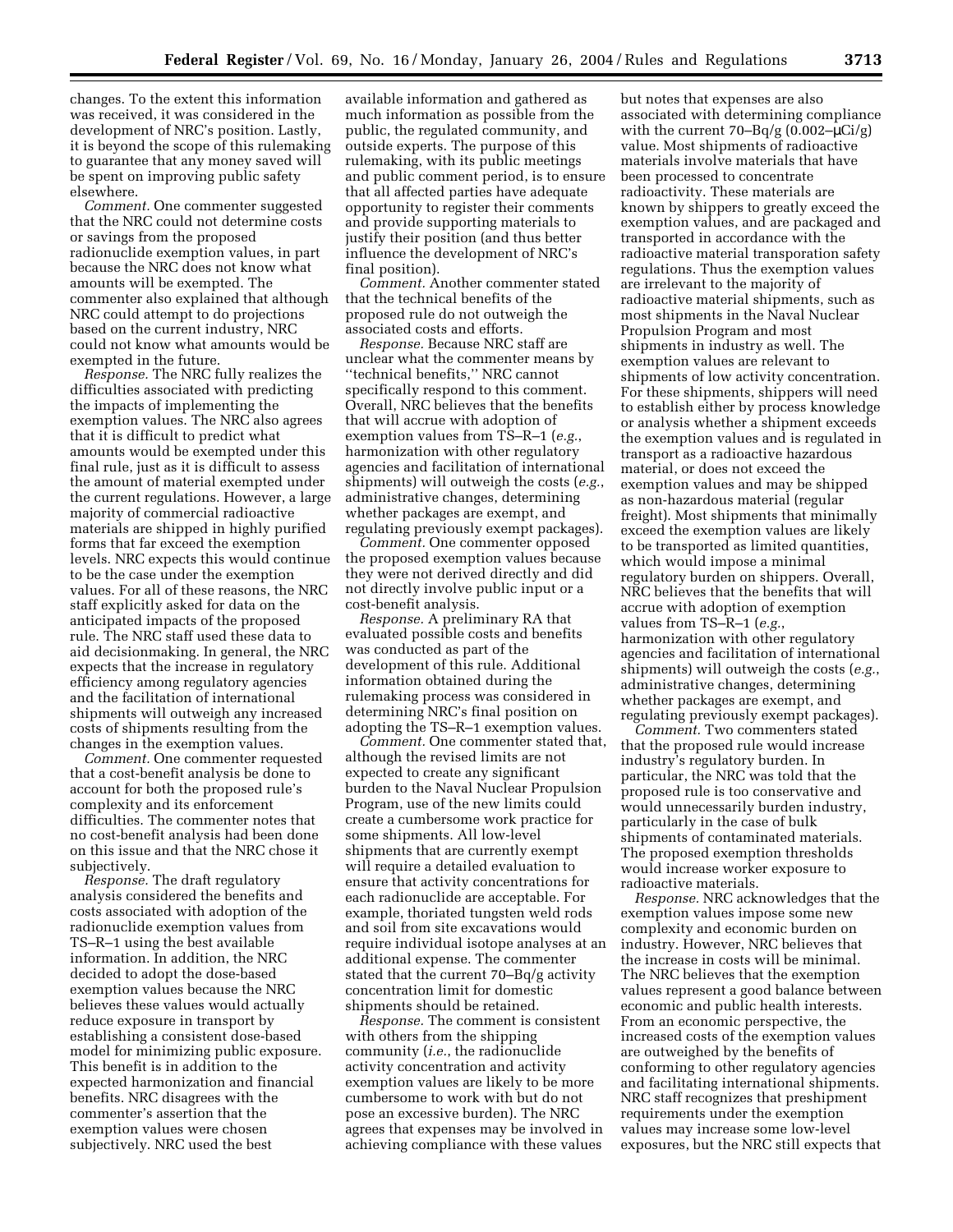the shift to a consistent set of dosebased exemption values will minimize the potential dose to transport workers.

*Comment.* One commenter stated that, although cost reduction was one incentive for the rule, the proposed rule as written was so complicated that enforcement costs would rise.

*Response.* NRC acknowledges the comment and, as previously discussed, NRC believes that any additional enforcement or other costs will be minimal due to the anticipated benefits of having only one set of shipping requirements, as well as the cost savings that would result from moving some materials outside the scope of transport regulation.

*Comment.* Two commenters stated that the proposed regulations failed to properly implement IAEA exemption values regarding naturally occurring radioactive material, which would dramatically expand the universe of regulated materials and increase the burden on the regulated community. One commenter stated that other agencies, such as the Occupational Safety and Health Administration (OSHA), afford adequate protection from naturally occurring radioactive materials for workers and the public, and therefore NRC should not enter this regulatory arena. This commenter also stated that the proposed exemption values would also lead to a conflict with the Resources Conservation and Recovery Act (RCRA), which stipulates that waste disposal sites may not accept radioactive materials of more than 70  $Bq/g$ .

Another commenter specifically noted that the NRC has not implemented the exemption provisions for phosphate ore and fertilizer; zirconium ores; titanium minerals; tungsten ores and concentrates; vanadium ores; yttrium and rare earths; bauxite and alumina; coal and coal fly ash. The commenter urged NRC to consider the activity concentration of the parent nuclide in determining exemption values.

*Response.* Section 71.14(a)(1) provides the same exemption for low level materials (*e.g.*, natural materials and ores) that IAEA provides in TS–R– 1 paragraph 107(e). The exemption multiple for activity concentration (10 times the values listed in 10 CFR part 71, Table A–2) applies to natural material and ores containing naturally occurring radionuclides which are not intended to be processed for use of these radionuclides. If the materials identified in the comment meet the definition and are not being processed to use radionuclides, the exemption multiple would apply. Thus, the burden

indicated by the commenter would not occur.

The activity concentration for exempt material applies to each radionuclide listed in Table A–2. For radionuclides in secular equilibrium with progeny, the listed activity concentration applies to the listed radionuclide (as parent), and was determined considering the contribution from progeny. Table A–2, as published on April 30, 2002; 67 FR 21472, contains several typographical errors, including the omission of the reference to footnote (b) for the U (nat) and Th (nat) radionuclides. These errors have been corrected in this final rule.

*Comment.* One commenter was concerned that the exemption values in TS–R–1 could result in the unnecessary regulation of certain materials that are currently exempt from NRC regulation under § 40.13. The commenter urged NRC to allow unimportant quantities to remain exempt. The commenter was concerned that the public and operators of RCRA disposal facilities may question the safety of materials that were previously exempt but are not exempt under the new regulations. The commenter pointed out that the actual risk would not change because RCRA will not change.

*Response.* Materials that are exempt (*i.e.*, not licensed) under § 40.13 are not subject to part 71 under the current or final transportation regulations. Nothing in this final rule affects the exemption status of materials subject to Part 40.

RCRA sites can continue to use the 70–Bq/g  $(0.002 - \mu\text{Ci/g})$  value as a material acceptance criterion at their option. The final rule establishes new exemption values for radioactive materials in transport that differ from 70  $Bq/g$  (0.002  $\mu$ Ci/g) that might be used (for nontransport purposes) at RCRA sites. However, the final rule does not preclude the shipment of materials to RCRA sites in a manner that would satisfy both transportation and site safety regulations.

*Comment.* Ten commenters expressed opposition to the exemption values. One commenter argued that the proposed guidelines should allow no exemptions. Two commenters stated that the proposed exemptions would negatively impact public health. Two commenters argued that the redefinition would pose a threat to public health. Two commenters opposed weakening regulations that would reduce the public safety and health through new definitions or accepted concentration values. Two commenters emphasized that there is no justification for increasing allowable concentrations because there are ramifications beyond transportation, and that using a dosebased system is less measurable, enforceable, and justifiable.

Some commenters added that if NRC needed to adopt risk-based standards, NRC should adopt the standards that would reduce the allowable exemptions. One commenter criticized the proposed rule for increasing the allowable contamination in materials. One commenter disagreed with the current 70 bequerels-per-gram exemption level and urged NRC to change only the exemption levels to make them more protective for isotopes whose exempt concentrations go down.

One commenter also stated that NRC had not actively participated in determining the proposed exemption values.

*Response.* NRC disagrees with the comment that no exemptions should be allowed. Because almost all materials contain at least trace quantities of radioactivity, if there were no exemptions, essentially all materials transported in commerce would be treated as radioactive materials. This would entail considerable expense and impact on commerce without commensurate benefit to public health and safety.

The NRC disagrees that the proposed exemptions would negatively impact public health. The NRC's analysis of the radionuclide-specific exemption values indicates the overall dose impact of their adoption would be low (much less than background levels), and lower than that of the single-value exemption currently in place. Please see the Background section under this issue for further details.

The NRC acknowledges the comment that there is no justification for increasing allowable concentrations. However, the NRC believes the benefits of the exemption values will outweigh the costs. NRC analyses lead the NRC staff to believe that the increase in regulatory efficiency between regulatory agencies and the facilitation of international shipments make the exemption values advantageous overall. The NRC finds the low uniform-dose approach that was used in the development of the exemption values to be acceptable.

Although additional measurements may be necessary under the new requirements, the industry has not indicated that these requirements pose an excessive burden. The NRC does not believe the radionuclide exemption values would be less enforceable than the current single exemption value.

Lastly, as a working participating member of the IAEA, both NRC and DOT staff participated in the development of the exemption values.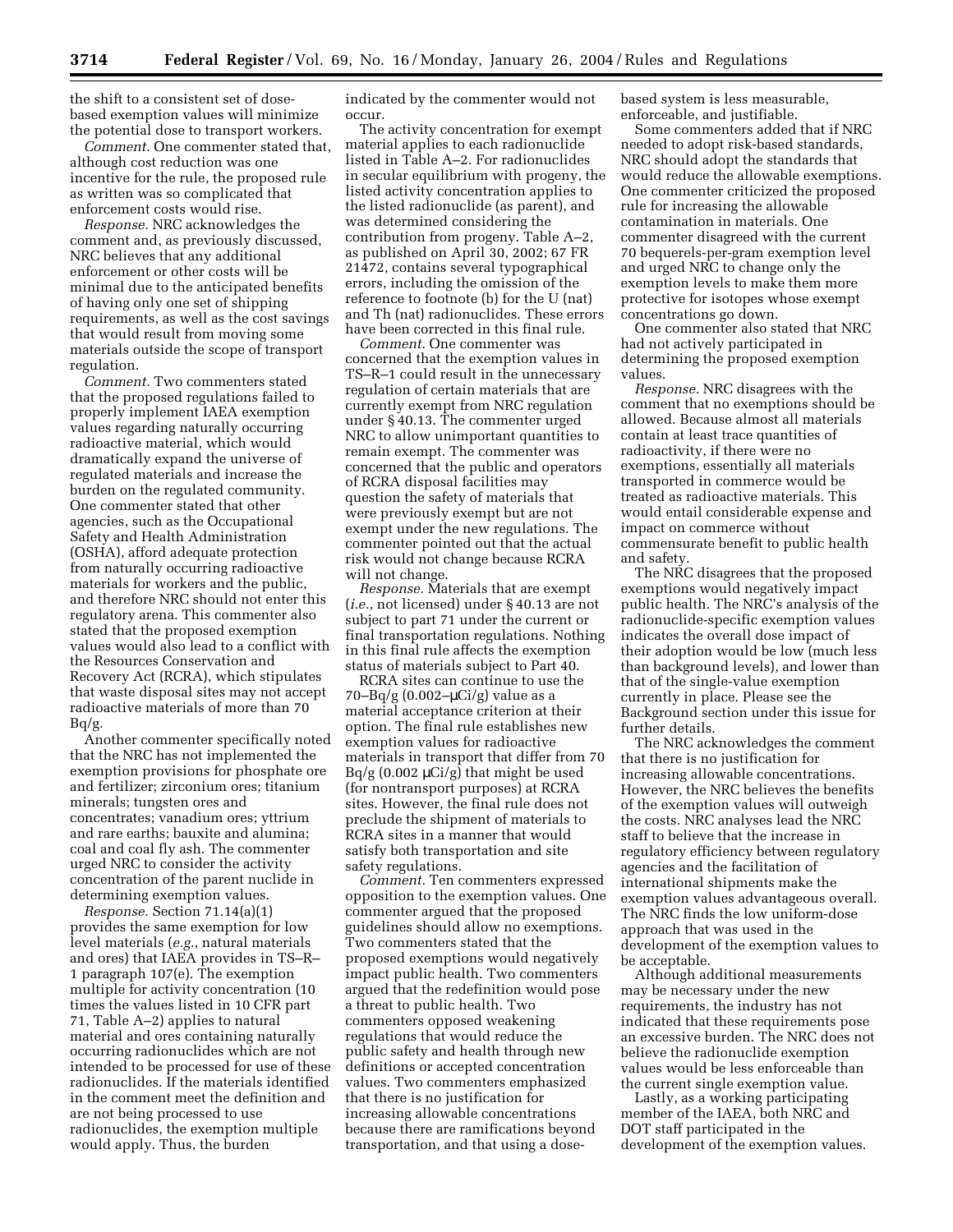*Comment.* One commenter requested information on calculations for dose impacts to members of the public, particularly regarding recycling and the possibility of exempting materials that pose a radiation hazard to the public.

*Response.* An assessment of public dose that might result from adopting the exempt activity concentrations and exempt activities per consignment under transportation scenarios may be found at the following reference: A. Carey *et al.* The Application of Exemption Values to the Transport of Radioactive Materials. CEC Contract CT/ PST6/1540/1123 (September 1995). The NRC has performed no assessment regarding recycling because that is beyond the scope of this rulemaking.

*Comment.* A commenter requested the risk and biokinetic data supporting the proposed exemption values. The commenter also wanted to know more about who determines what data NRC uses, including the physiological data used to justify the change in dose models.

*Response.* The basic radiological protection data used in the development of the exempt activity concentrations and exempt activities per consignment may be found at the following reference: International Basic Safety Standards for Protection Against Ionizing Radiation and for the Safety of Radiation Sources, Safety Series No. 115, IAEA 1996.

*Comment.* Two commenters stated that it is unclear how or why the risk decreases for 222 of the 382 listed radioisotopes, when the allowable concentrations for those radioisotopes increase to above 70 becquerels. The commenters asked how the ''risk or dose goes down'' while some exempt quantities could lead to more than the ''worker doses to members of the public from unregulated amounts of exempt quantities of radioisotopes.''

*Response.* Under the previous system, radioactive materials exceeding the 70–  $Bq/g$  (0.002– $\mu$ Ci/g) activity concentration were regulated in transport. Although the 70–Bq/g (0.002– µCi/g) value applied to all radionuclides, different radionuclides resulted in different doses to the public when transported at that activity concentration (as calculated using the transport scenarios). The transport scenario doses for many radionuclides when transported at 70 Bq/g (0.002 µCi/ g) are less than the reference dose of 0.01 mSv/y (1 mrem/y). However, for other radionuclides, the transport scenario doses at 70  $Bq/g$  (0.002  $\mu$ Ci/g) are greater than the reference dose of 0.01 mSv/y (1 mrem/y). Under the radionuclide-specific approach, the calculated doses are more

representative, and the average dose (considering all radionuclides) is lower than under the  $70 - Bq/g (0.002 - \mu Ci/g)$ approach. Overall, the NRC's analysis shows that the new system would result in lower actual doses to the public than the current system.

*Comment.* Another commenter urged NRC to either make exemption values more stringent or not adopt any new values at all.

*Response.* The comment provides no justification to make the exemption values more stringent. The IAEA and other Member States have adopted the new system. Failure to adopt the new system would put the U.S. at a competitive disadvantage in international commerce without commensurate benefit to public health and safety and would allow the continued shipment of exempt materials that are calculated to produce higher doses to workers and members of the public.

*Comment.* One commenter asked that NRC provide a separate activity concentration threshold, and suggested 2,000 picocuries per gram, for samples collected for laboratory analysis in situations where relevant data is unavailable. The commenter believes that the current proposed threshold of 2.7 picocuries per gram is too restrictive for samples acquired for laboratory analysis.

*Response.* Although data is apparently unavailable for the samples the commenter refers to, it appears the samples are minimally radioactive and, therefore, could be shipped as a limited quantity, one of the least burdensome shipments. As we received no other comment on this issue, the commenter's concern does not appear to be widespread. The NRC has concluded that the information and justification provided do not warrant the introduction of a provision in part 71 that would not be compatible with TS– R–1.

*Comment.* One commenter asked that NRC provide for expeditious transportation of discrete solid sources encountered in public areas. The commenter noted that part 71 currently permits a source of up to 2.7 millicuries to be transported as a limited quantity, even if no relevant data about the source is available. The commenter then asked NRC to retain this arrangement for sources encountered in public areas because it has been a useful provision.

*Response.* The quantities involved (2.7 mCi) would not normally require NRC-certified packaging, thus the current part 71 rulemaking would have little bearing upon them. The NRC understands that DOT has a system of

exemptions in place, which has been coordinated with State regulators, to facilitate the safe and timely transport of sources discovered in the public domain.

*Comment.* One commenter asked about the proposed mechanism for approving nondefault exemption values. Some commenters requested further information on how default exemption values could be calculated from the  $A_1$ and  $A_2$  values.

*Response.* The scenarios used to develop the exemption values were selected to model exposures that could result from relatively close distances and long duration exposure times to exempt materials. The scenarios used in the Q-system were selected to model exposures that could result from shorter-term exposure to the contents of a damaged Type A package following an accident. Because of the differences in the exposure scenarios and the resulting differences in the equations used to calculate the values, the Q-system cannot be used to calculate activity limits for exempt consignments or exempt activity concentrations.

*Comment.* One commenter stated that the landfill disposal of NORM is outside NRC jurisdiction when technologically advanced NORM is involved with RCRA-regulated hazardous constituents. The commenter explained that numerous RCRA landfills around the country have adopted the EPA- and State-approved programs for the disposal of NORM. The commenter wondered how the proposed changes in radionuclide exemption values would affect the regulations governing these landfills.

*Response.* Part 71 has no direct effect on the regulations governing the licensing or operation of landfills. The comment is beyond the scope of this rulemaking.

*Comment.* Two commenters opposed the regulation of NORM ores and natural materials, including materials derived from those substances, because it does not include appropriate exemptions and will result in unjustified increased costs and transportation burdens and liabilities.

*Response.* This rule does not extend NRC's scope of regulation of radioactive material. If a material, such as NORM, was not previously subject to NRC regulation, it would not be subject to regulation under this final rule. For regulatory consistency, both DOT and NRC publish the radionuclide exemption tables, including the 10 times exemptions for natural materials and ores containing NORM. Also, part 71 only applies to material licensed by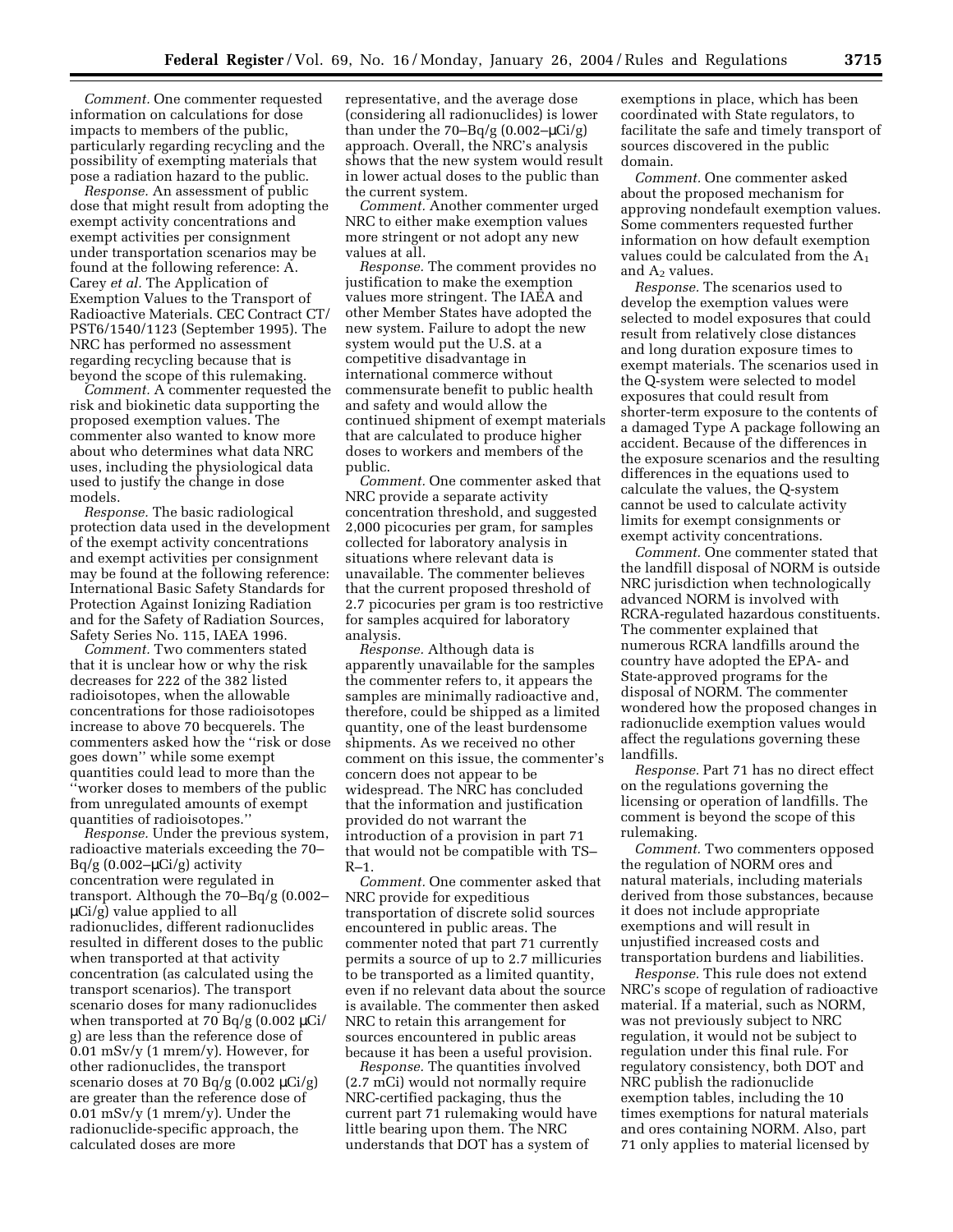the NRC, and NRC does not regulate NORM.

*Comment.* One commenter suggested that NRC reevaluate the proposed factor for the allowance of NORM. This commenter recommended that NRC consider using a factor of 100 rather than 10, because many materials are not hazardous and do not require more stringent shipping regulations.

*Response.* The comment does not provide compelling data to support the requested change. Furthermore, the requested change would result in the U.S. being noncompatible with international transportation regulations. Therefore, no change is made.

*Comment.* One commenter stated that this rule has taken the focus off of more important issues in place of issues that are of less concern, such as the regulation of NORM. The commenter stated that lowering exemption values could distract attention from materials that would otherwise be of concern to law enforcement, particularly regarding transportation across U.S. borders.

*Response.* The exemption values are considered by shippers when preparing radioactive materials for transport. The NRC staff does not believe these rule changes will affect law enforcement activities.

*Comment.* One commenter was concerned that ''uranium and thorium levels in phosphate, gypsum, and coal cannot be considered safe simply because they are naturally occurring. The commenter added that from a public health point of view, there is no need to determine whether alpha emissions above the 70–Bq/g (0.002– µCi/g) threshold are naturally occurring or man-made, their effect on somatic cells and germ cells is the same.'' The commenter was concerned that NRC has not proposed sufficient regulations regarding the ''shipment of ores and fossil fuels with regard to radioactive levels of naturally occurring radionuclides.'' The commenter requested that NRC provide an analysis of the ''regulatory burden of radionuclide HMR on the fertilizer, construction, and fossil-fuel energy industries.''

*Response.* NRC's transportation regulations apply to NRC licensees that transport licensed material and require that licensees comply with U.S. DOT Hazardous Materials Regulations. The DOT regulations previously included the 70–Bq/g  $(0.002-\mu\text{Ci/g})$  value in the definition of radioactive material, and materials determined to be less than that activity concentration did not satisfy DOT's definition of a radioactive material and were not regulated as hazardous material in transport. The

DOT definition applied regardless of whether the material was naturally occurring or not.

With regard to burden, this rule adopts a change in the transportation exemption for radioactive materials from a single value to radionuclidespecific values. In its proposed rule, NRC requested specific information on the impact of that change. The information provided to NRC is presented in the regulatory analysis accompanying this rule.

*Comment.* One commenter suggested that NRC not use the wording in  $§ 71.14(a)(1)$ , "Natural materials  $*$  \* that are not intended to be processed for the use of these radionuclides \* \* \*,' because it unreasonably requires the shipper to know the intended use of the material. The commenter emphasized that NRC should base transport regulations solely on the radiological properties of the material shipped.

*Response.* This provision applies to a subset of the industry that processes an ore that contains radioactive material, not for the radioactive material, but for some other element, mineral, or material. For example, this provision would apply to the processing of an ore during which thorium or uranium was produced incidentally in a waste stream, but would not apply to the processing of an ore to extract thorium or uranium for use or sale. NRC staff believes the industry can reasonably be expected to determine the intent for processing the ore when that ore is shipped to a consignee.

*Comment.* One commenter indicated that, should the exemption values be adopted in a way that departs from IAEA, newly regulated entities could face high monetary penalties for failure to comply with the regulations due to DOT's enforcement penalty policies. The commenter noted that DOT regulations preempt and supersede State and local regulations, so these regulations make it more difficult for people to protect themselves from the dangers of exposure to radiation.

*Response.* The NRC staff believes the rule adopts the exemption values in a manner that is compatible with the IAEA regulations and with a parallel DOT final rule.

*Comment.* One commenter asked the NRC if States whose regulations are more protective than the proposed rule would have to abandon those regulations if NRC adopted the proposed rule.

*Response.* States do not have regulations that are more protective than those in this rulemaking for the transportation of radioactive materials. State regulations in this area are

essentially identical to those of the Federal government to eliminate any conflicts, duplications, gaps, or other conditions that would jeopardize an orderly pattern in the regulation of radioactive materials on a nationwide basis.

*Comment.* One commenter stated that there is no way to know how much is being exempted in terms of curies or becquerels because there is no limit on the number of negligible doses from exemptions.

*Response.* The dose criteria used in determining the activity concentrations for exempt materials ensure that the doses (from either single or multiple sources) do not reach unacceptable levels, and will therefore be far below public dose limits. Quantifying exempted materials (*i.e.*, those materials that are not regulated as radioactive material in transport) would impose a significant burden without commensurate benefit to public health and safety.

*Comment.* One commenter expressed concern that, for some members of the public, exposure could be over 100 millirem per year. The commenter understood from the proposed rule that the dose-based exemption values are designed to deal with transport worker exposures in the range of 25 to 50 millirem per year. The commenter requested information about how the expected annual dose to transport workers changes under the proposed rule, particularly if it increases or decreases.

*Response.* The NRC staff notes that exposures to members of the public are more likely to be over 1 mSv (100 mrem) per year under the current single exemption value than under the radionuclide-specific system. However, these are dose estimates; the transport scenarios used to estimate these doses overstate actual doses by overstating exposure periods in a year (50–400 hrs/ yr) and exposure distances [less than 1.52 m (5 ft)] to radioactive materials in transport.

For those radionuclides with a relatively low estimated dose for transport at 70  $Bq/g$  (0.002  $\mu$ Ci/g) under the transport scenarios, the estimated dose will increase under the dose-based exemptions; for those radionuclides with a relatively high estimated dose for transport at 70 Bq/g (0.002 µCi/g) under the transport scenarios, the estimated dose will decrease under the dose-based exemptions. Even in those instances where the estimated dose increases under the final rule, the dose remains low and the average dose (considering all radionuclides) is lower under the radionuclide-specific system.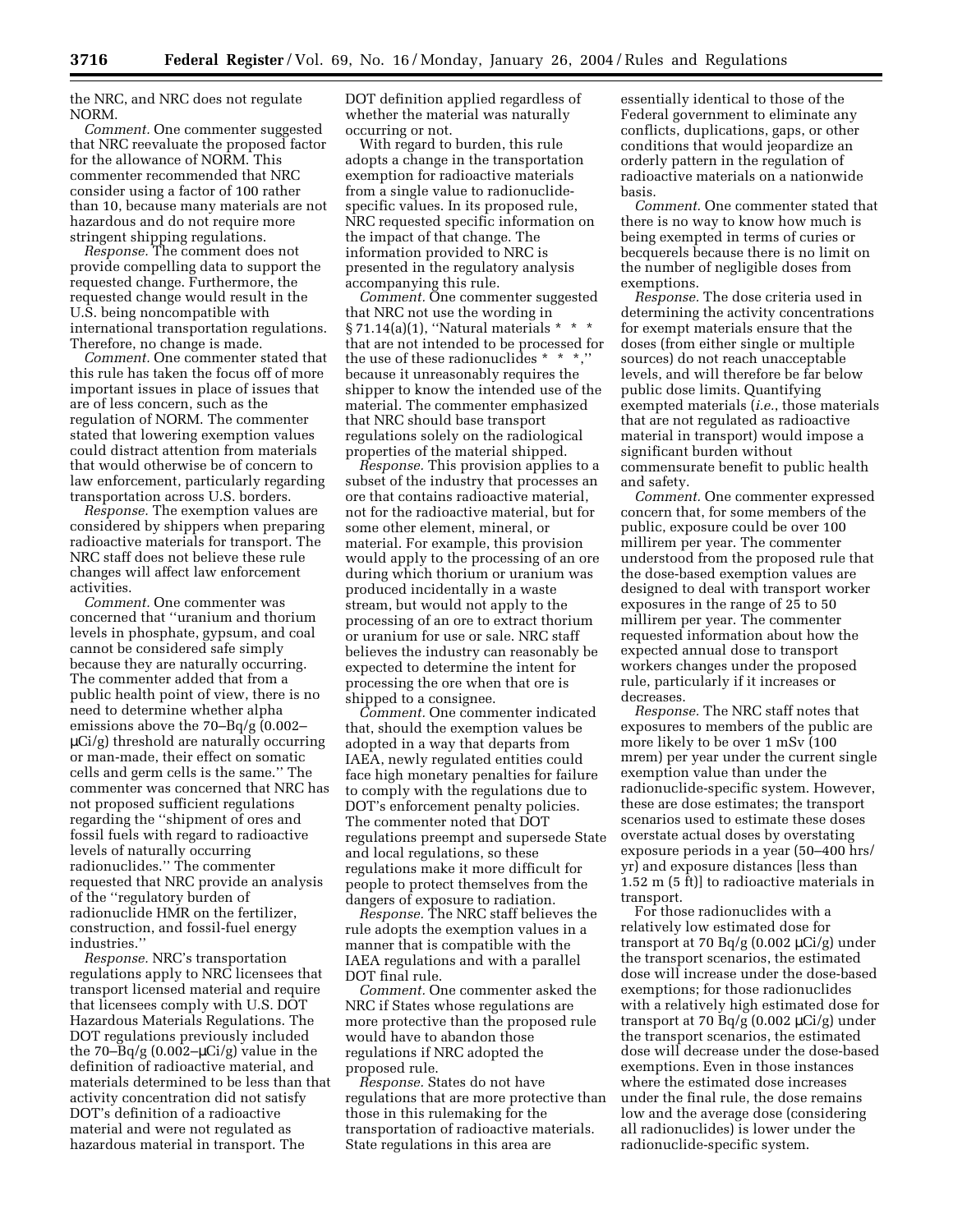*Comment.* One commenter questioned the composition of a list of 20 representative nuclides used to estimate the average annual dose per radionuclide. The commenter asserted that, among the 20 representative nuclides, a minority of nuclides whose doses decrease in the proposed regulations were overrepresented. The commenter stated that most of the dose concentrations increase, some of them dramatically.

*Response.* The 20 radionuclides referred to were chosen to be representative of the radiation types (alpha, betas of various energies, and gamma) most commonly encountered in transport and were used to provide a representative measure of the proposed rule's likely impact.

Although the radionuclide activity concentration values more often exceed 70  $Bq/g$  (0.002  $\mu$ Ci/g) than fall below it, the distribution of all the new exemption values centers just above 70  $Bq/g$  (0.002  $\mu$ Ci/g).

It is recognized that the exempt activity concentration for some radionuclides (those radionuclides with very low doses under the transport scenarios when transported at 70 Bq/g  $(0.002 \mu\text{Ci/g})$  will increase under a dose-based exemption system. However, the measure of impact from the change in exemption values is the estimated dose, and that remains low, even for radionuclides where the exempt activity concentration increases above 70 Bq/g  $(0.002 \mu \text{Ci/g})$ . The radiation protection benefit from the radionuclide-specific approach is that the highest potential doses are reduced as well as the average dose from all radionuclides.

*Comment.* One commenter noted that there is no precedent for exempt quantities in NRC regulations and that this will create a new category. The commenter questioned the logic of creating such a category.

*Response.* The DOT transportation safety regulations for radioactive materials have always had a de facto ''exemption value'' built into the definition of ''radioactive material.'' NRC regulations either replicate or include references to DOT regulations. Any material with an activity below the 70-Bq/g (0.002-µCi/g) threshold was not defined as radioactive for the purposes of the regulations and therefore was not subject to the regulations (*i.e.*, exempt). Without the exempt activity for consignments value, any quantity of material that exceeded the exempt activity concentration, no matter how small, would be regulated in transport as radioactive material. The exempt consignment value is included to prevent the regulation of trivial

quantities of material as hazardous material in transport.

*Comment.* One commenter stated that the threat of terrorism should be taken into account when exempting radionuclides from transport regulations and changing container regulations.

*Response.* The nature of exempt materials is that they are either of very low activity concentration or very low total activity. In both cases, these materials present little hazard and would not be attractive as targets for terrorist activities.

*Comment.* One commenter expressed concern that the revised exempt concentrations in Table A–2 are a significant change in the requirements for the transportation of unimportant quantities of source materials.

*Response.* Although the comment expresses concern that the exempt activity concentration values represent a significant change in the requirements for unimportant source material, it does not provide data or justification for this statement. NRC acknowledges that the internationally developed transportation exemption values do not align precisely with preexisting, domestic requirements in NRC regulations in 10 CFR part 30 or part 40 that were developed for other licensing purposes. However, the current 70-Bq/g (0.002-µCi/g) exemption value does not align precisely with part 30 or part 40 requirements either. In most cases, the differences in the regulatory requirements do not appear to be that significant, and the industry has not provided data that demonstrate that the impact from the change for actual shipments would be significant. NRC has no basis to change its conclusion in the final RA that the overall benefits of achieving compatibility by adopting the exemption values outweigh the associated costs, or its belief that permitting natural materials and ores to be shipped at 10 times the Table A–2 values minimizes the impacts.

*Comment.* Five commenters supported NRC's efforts in the proposed rule. One of these commenters supported lower concentrations for the radioactive isotopes because the proposed rulemaking increases public risk. Another stated that it was important to ensure consistency between international and domestic regulations and that while individual radionuclide levels may be raised or lowered by the proposed rule, overall the estimated dose would be significantly lower. Another commenter agreed with NRC's proposal to adopt the radionuclide exemption values in TS-R– 1, particularly the inclusion of exempt consignment quantities in the

regulations. Another commenter expressed general support for ensuring consistency between domestic and international regulations.

*Response.* NRC acknowledges the comments on revising radionuclide exemption values. NRC staff agrees with the commenters who stated that consistency between international and domestic regulations is a high priority, and that the exemption values overall will result in lower public exposure. However, while promulgating lower exemption levels could reduce the already low public health risks, NRC believes that the exemption values offer the best balance between economic and public health concerns.

*Comment.* One commenter stated that the proposed exemption values were too complex because it is too complicated to maintain more than half of all exemption values at 70 Bq/g (0.002 µCi/ g) and to reduce those that are more protective.

One commenter said that there are no comparable exemptions in existing regulations.

*Response.* The NRC does not believe that the proposal to maintain more than half of the activity concentration exemption values at 70 Bq/g  $(0.002 \mu \text{Ci})$ g), while reducing the activity concentration exemption values for the remaining radionuclides, is warranted because the resulting exemption system would be inconsistent, have no defined dose basis, and would be incompatible with that of the IAEA and other Member States.

The final rule introduces exemptions from the application of the hazardous materials transportation regulations for materials in transit. However, the definition of ''radioactive materials'' in the transportation regulations has, for decades, contained a minimum activity concentration value (*i.e.*, any material with an activity concentration less than 70 Bq/g  $(0.002 \mu\text{Ci/g})$ ; effectively, the definition has contained an exemption value. The final rule changes the structure of the exemption from a single activity concentration value applicable to all radionuclides to individual activity concentration and consignment activity values that are specified for each radionuclide.

*Comment.* Several commenters expressed concern about the health effects of these regulations. One commenter opposed reliance on the ICRP arguing that ICRP does not take into consideration important information on the health impacts of radiation such as synergism with other contaminants in the environment and the bystander effect, in which cells that are near cells that are hit, but are not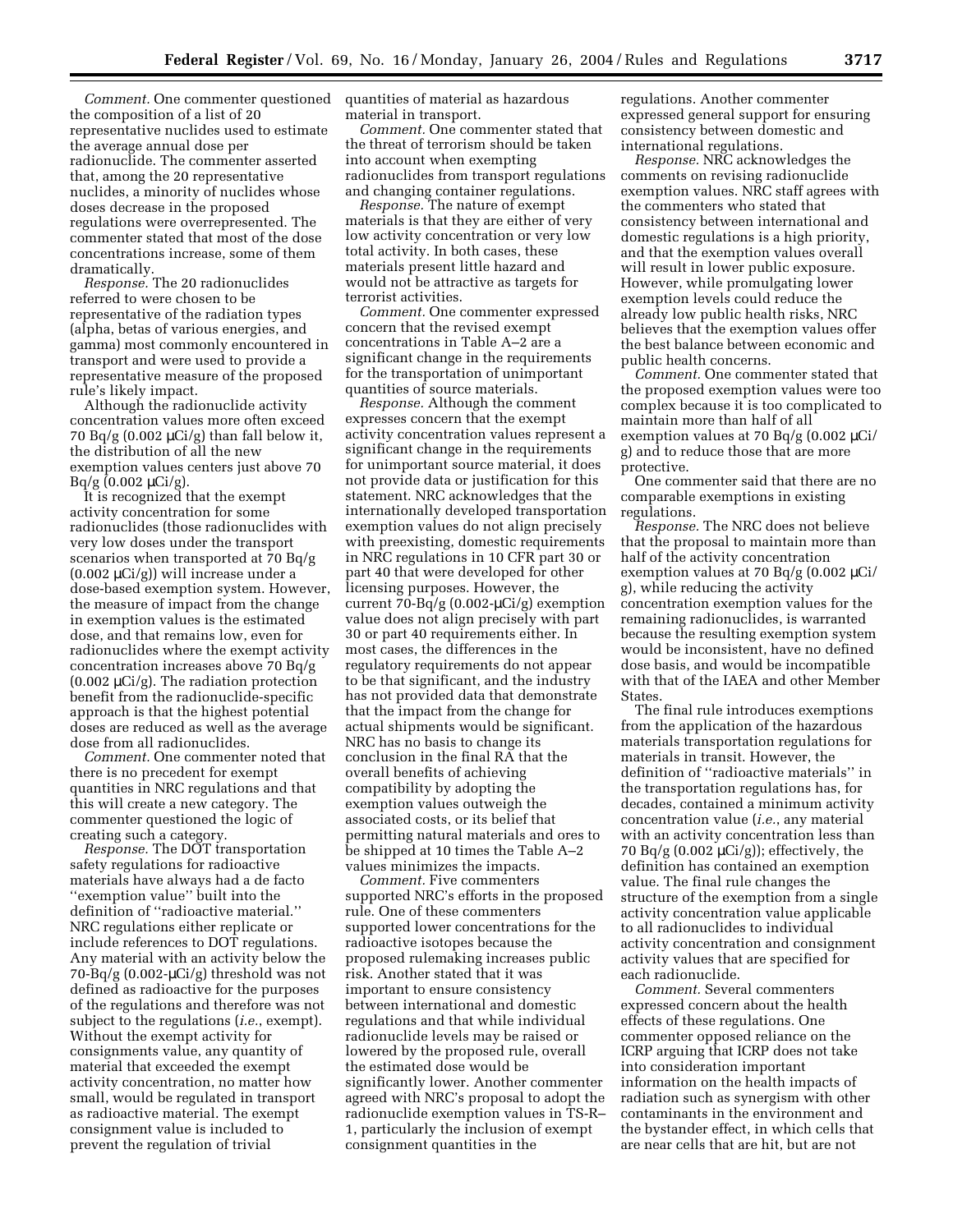themselves hit by ionizing radiation, exhibit effects of the exposure. One commenter stated that the NRC did not consider the new evidence that low doses of radiation are more harmful per unit dose than was previously known. This commenter further noted that there are synergistic effects and other types of uncertainties in radiation health effects. Three commenters opposed the radionuclide exemption value tables citing the use of outdated data, lack of data, and/or the lack of calculations for more than 350 radionuclides. One commenter stated that NRC radiation standards are outdated and should be subject to rigorous review, including independent outside experts. One commenter stated that ICRP does not represent the full spectrum of scientific opinion on radiation and health and does not take into account certain health impacts of radiation. One commenter noted that ICRP and IAEA risk models only look at fatal cancers and ignore nonfatal cancers, years of lost life, and the bystander effect. The commenter also asserted that these agencies' reports do not accurately reflect risk and that low levels of radiation are more damaging than the models are predicting.

*Response.* The Board of Governors of the International Atomic Energy Agency stated in 1960, that ''The Agency's basic safety standards \* \* \* will be based, to the extent possible, on the recommendations of the International Commission on Radiological Protection (ICRP).'' The ICRP is a nongovernmental scientific organization founded in 1928 to establish basic principles and recommendations for radiation protection; the most recent recommendations of the ICRP were issued in 1991 (International Commission on Radiological Protection, 1990 Recommendations of the International Commission on Radiological Protection, Publication No. 60, Pergamon Press, Oxford and New York (1991)). The IAEA Basic Safety Standards (from which the exemption values are taken) were developed with full IAEA Member State participation (including the U.S.) and have taken the ICRP recommendations into account. NRC rejects the comment that the data used to develop the exemption values are outdated or inadequate. In general, NRC believes ICRP reports provide a widely held consensus view by international scientific authorities on radiation dose responses and accepts their principal conclusions. Furthermore, the NRC notes that fundamental research into radiation dose effects is beyond the scope of this

rulemaking. For that information, NRC relies on national and international scientific authorities.

*Comment.* The NRC was criticized by commenters for not having developed and pursued actual transport exposure scenarios for every radionuclide to justify the exemptions. One commenter also noted that although NRC has not carried out calculations for transportation scenarios for over 350 of the listed radionuclides, individual exempt concentration and quantity values have been assigned to each radionuclide. The commenter further concluded that NRC has technical data to support the conclusion that these exemption values will pose no risk to the public. Another commenter stated that it was unclear why NRC performed calculations for only 20 of the 350 isotopes. The commenter noted that because NRC only modeled 20 of the radionuclides, NRC has not collected complete data for the other radionuclides; otherwise, they would have been also modeled. The commenter further stated that NRC should either lower the exemption values or withdraw the values and perform further studies.

*Response.* NRC selected a subset of 20 radionuclides believed to be representative of the most commonly transported radionuclides. Exempt activity concentration and consignment activity values were calculated for all the radionuclides listed in Table A–2, not just the 20 selected to be used in NRC's impact analysis. NRC used the 20 radionuclides to illustrate that the impact from activity concentration exemption values for materials commonly transported in significant quantities is less than that from the current single exemption value.

*Comment.* One commenter expressed concern that NRC had arbitrarily determined the radionuclide values.

*Response.* The  $A_1$  and  $A_2$  values in Table A–1 and the exempt activity concentration values and exempt activity values in Table A–2 are not arbitrary values. The derivation of these values is dose based and provided in the references in TS–R–1.

*Comment.* One commenter expressed opposition to the exemption values because they raised the allowable exempt concentrations and allowed for exempt quantities, which are currently not permitted.

*Response.* The current definition of radioactive material is specified only in terms of a minimum activity concentration. Conceivably, this leads to the regulation of any quantity of material that exceeds that activity concentration, even minute quantities,

as a radioactive material in transport. To address this issue, an activity limit for exempt consignments has been introduced that specifies a minimum activity that must be exceeded for a material to be regulated as a radioactive material in transport.

As with the exempt activity concentration values, the exempt activity values in Table A–2 were taken from the BSS exemption values. The doses associated with the use of these exempt activity values were estimated using the same scenarios used for assessing the impact of the exempt activity concentration values. The results are that doses are low, and that for 19 of the 20 representative radionuclides examined, the dose from the radionuclide exempt activity value is less than that from the exempt activity concentration value.

*Comment.* One commenter asked if there is any possibility that NRC could simply decline to adopt the sections of the proposed rules that relate to radionuclide exemption values.

*Response.* NRC's and DOT's approach in this compatibility rulemaking is to adopt the provisions of IAEA's TS–R–1 as proposed unless adoption would pose a significant detriment to radioactive material transport commerce, or is unjustified. The NRC has determined that the exemption change is justified based on its regulatory analysis and public comments.

*Comment.* One commenter stated that NRC should ensure that no member of the public would receive a dose above 1mrem/year from any practice or source, and should clarify what is meant by ''practice'' and ''source.'' One commenter stated that the current HMR standard of 70 Bq/g (0.002 Ci/g) should be maintained as the minimum standard for the protection of public health and transport worker safety. The commenter opposed the replacement of this standard with the radionuclide-specific values per the IAEA's TS–R–1 for the following reasons:

(1) There is no radiation risk level which is sufficiently low as to be of no regulatory concern;

(2) There are no collective radiological impacts which are sufficiently low as to be of no regulatory concern; and

(3) No one will be able to determine if proposed exempt sources are safe.

One commenter noted that the current and proposed regulations have 50 and 23 millirem being average doses, respectively. To adequately protect public health, the average dose should be no more than one millirem. One commenter stated the assumptions and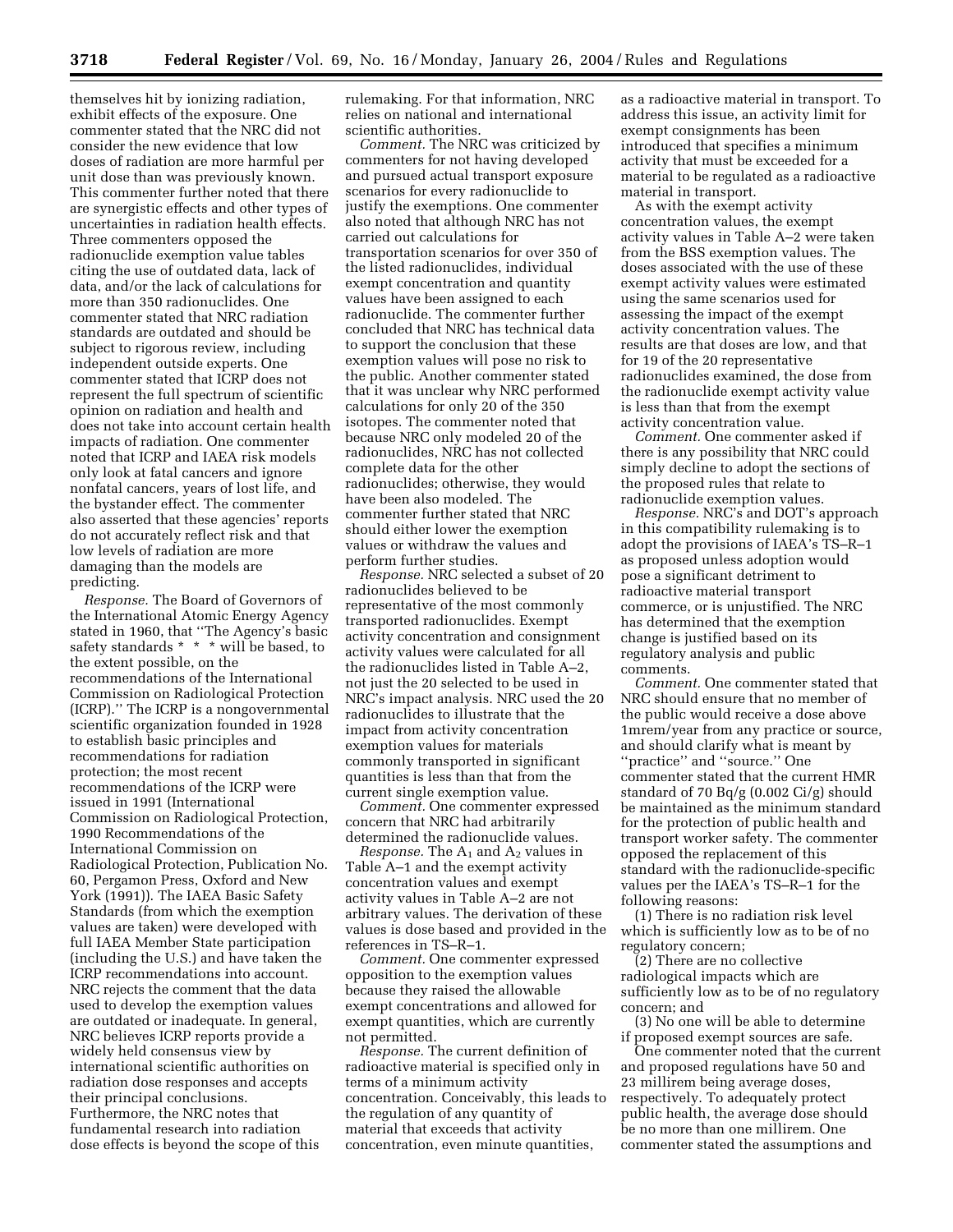scenarios that NRC and DOT used to justify the adoption of these exemption values fail to prove that these exemptions will have either no or an insignificant effect.

One commenter stated that the proposed exemption values are based on unrealistic models. The commenter said that the exempt levels do not appear to reflect the material's longevity in the environment and hazard to living creatures. One commenter stated that the standards should be based on the most vulnerable members of the population, and NRC should adopt stricter values. Two commenters argued that, using the existing dose models, some of the exempt quantities could lead to high public doses from unregulated amounts of exempt quantities of radioisotopes. Another commenter opposed reliance on computer model scenarios that may not be realistic to project doses, citing that this lack of realism to justify certain exposure scenarios is inadequate. One commenter stated that it is unclear in the proposed regulations what the exact dose impact will be in converting from an empirical exemption value to a dosebased exemption value. The commenter's understanding is that while there is a reduction in dose for the results that were calculated, the standard deviation and median dose values both decrease. One commenter was concerned that the proposed exemption values are not adequately protective for transportation scenarios, because the IAEA transportation exemption values for some radionuclides are too high to meet safety goals. The commenter added that the average annual dose for a representative list of 20 radionuclides (*see* April 30, 2002; 67 FR 21396) is too high to be safe. Some commenters stated that NRC should tighten controls on radioactive materials instead of loosening them because NRC admitted that the proposed increases in exempt concentrations of radioactive materials would reduce public safety, One commenter stated that the public is told not to worry about the proposed exemption values because it will only be exposed to one millirem of radioactive material. However, the commenter noted that the 20 most commonly shipped materials with the new exemption values are at 23 millirem. Therefore, the commenter was confused about what it meant to only be exposed to one millirem of radioactive material. One commenter stated that the proposed exemption values would not enforce the principle of limiting exposure to less than 1 mrem/yr. Four

other commenters opposed the proposed definition of ''radioactive materials,'' one doing so in the name of national security. This commenter argued that there are no low-level nuclear wastes and that there is no safe threshold for exposure to radioactive materials.

*Response.* The terms ''practice'' and ''source'' are used in the context of the IAEA's BSS, and have the meanings provided in the glossary of that document.

A criterion for the BSS exemption of practices ''without further consideration'' (Schedule I, paragraph I– 3) is that the effective dose expected to be incurred by any member of the public due to the exempted practice is of the order of 0.01 mSv (1 mrem) or less in a year. Estimates of doses resulting from the use of the exemption values in the transport scenarios have been specifically examined and may result in doses that exceed 0.01 mSv/yr (1 mrem/yr) (an average of 0.23 mSv/yr (23 mrem/yr) for 20 commonly transported radionuclides). However, the dose estimates for the use of the exempt activity concentration values are less than those resulting from the use of the current  $70$ -Bq/g  $(0.002 \text{-} \mu \text{Ci/g})$ activity concentration (an average of 0.5 mSv/yr (50 millirem/yr) for the same 20 radionuclides). The NRC staff notes that there have been no adverse public health impacts identified from the use of the current exemption value. Because the annual doses estimated to result from the use of the radionuclide-specific exemption values are low, and on average are lower than the dose estimates for the current 70-Bq/g (0.002 µCi/g) activity concentration, the NRC staff believes that changing from the 70-  $Bq/g$  (0.002- $\mu$ Ci/g) value to the radionuclide-specific exemption values will result in no adverse impact on public health and safety.

In addition, the transport scenarios are based on exposure periods (40–500 hours per year) and exposure distances (less than 1.52 m (5 ft)) that overstate actual exposures to workers and greatly overstate actual exposures to the public. The models used to develop the exemption values consider the exposure pathways that are significant for assessment of impact on public health and safety, including external exposure, inhalation and ingestion, and contamination of the skin.

The length of the exposure periods and the close distance assumptions make multiple exposures for the full duration at those distances to multiple radionuclides very unlikely. The dose estimates are sufficiently low that NRC believes any actual multiple exposures

would also be acceptably low (well below regulatory limits). Neither NRC nor DOT has any information to suggest that multiple exposures to materials regulated under the current 70-Bq/g (0.002-µCi/g) minimum activity concentration is of concern.

The NRC believes that regulatory efficiency requires that exemption values be established for determining when material in transport should be subject to radioactive material transport safety regulations. The NRC believes adoption of the radionuclide-specific exemption values is warranted because it achieves international compatibility without negative public health impact or undue burden.

*Comment.* One commenter stated that the proposed regulations were unclear as to the exact definition of ''per radionuclide.''

*Response.* The term ''per radionuclide'' means that the doses estimated to result from the use of the exemption values were determined for each radionuclide.

*Comment.* One commenter expressed the lack of understanding of the concept of the ''millirem.'' To this end, the commenter said that ''millirem'' is a fluid, unenforceable, and unverifiable term.

*Response.* The term ''millirem'' is a combination of the prefix ''milli,'' meaning one-thousandth, and ''rem,'' an acronym for Roentgen Equivalent Man, a radiation dosimetry unit. Units of radiation doses, including rem, are defined in § 20.1004.

*Comment.* One commenter requested that NRC track, label, and publicly report all radioactive shipments of any kind, and reject the exemption tables. The commenter believed that ''harmonization'' was not an adequate justification for increasing public risk.

*Response.* The NRC believes that the current regulations require appropriate measures for hazard communication during transportation. As noted previously, the public risk from the transportation of exempt materials, as measured by the average dose, will actually decrease.

*Comment.* One commenter stated that the new exemption values will result in bulk shipments of decommissioning soil and debris being classed as LSA (Low Specific Activity) rather than being exempted from regulation. The commenter quantified the percentage of his shipments that would now be classed as LSA. The commenter stated that the increase in LSA-classified shipments will result in minimal additional costs.

*Response.* No response is required.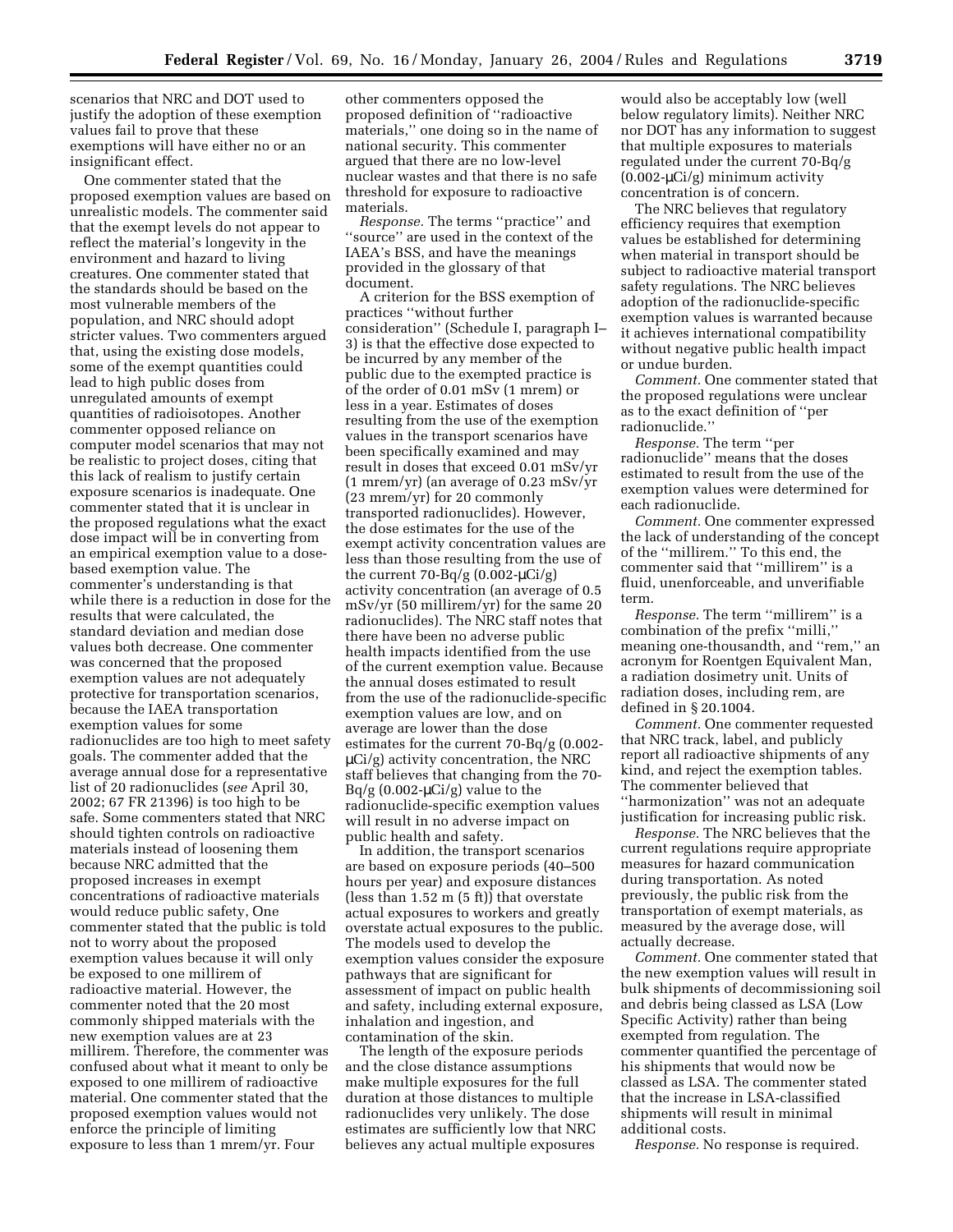*Comment.* One commenter expressed opposition to the changes in definitions that could include changing exemption values, particularly because this is not subject to an EA.

*Response.* This rule adopts the TS–R– 1 exempt material activity concentrations and exempt consignment activity limits as found in Table A–2 of the proposed rule. In essence, use of both of these values will replace the current definition for ''radioactive material'' found in 49 CFR 173.403, and applied in current 10 CFR 71.10. Within the revision to part 71, reference to the exemption values will be added to the new § 71.14, ''Exemption for low-level materials,'' to provide an exemption from NRC requirements during the transportation of these materials. Estimated impacts from this revision are included in the EA prepared to support this rulemaking.

*Comment.* One commenter stated that the redefinition would pose a threat to national security.

*Response.* NRC does not believe adoption of the exemption values for radioactive materials in transport will have any bearing on national security.

*Comment.* One commenter expressed concern that the NRC proposed regulations could increase the variety of materials that are regulated as ''radioactive'' for transportation purposes.

*Response.* It is possible that materials that were not regulated under the previous DOT definition based on 70  $Bq/g$  (0.002- $\mu$ Ci/g) would be newly regulated under the exemption values. However, a material consignment must exceed both the activity concentration for exempt material and the activity limit for exempt consignment to be regulated under the final DOT and NRC regulations. It is NRC's position that regulation of such material consignments as radioactive material in transport is appropriate.

*Comment.* One commenter asked the NRC to explain how NRC's official proposal on the changes in packaging and transporting of radioactive materials would affect industrial radiography.

*Response.* The final rule does not affect the transportation of standard industrial radiography devices.

*Comment.* One commenter stated that in ''no case should NRC part 71 definitions be relaxed or downgraded merely to provide ''internal consistency and compatibility with TS–R–1.''' The commenter stated that those who ''wish to engage in trans-boundary trade in nuclear materials can be required to meet stiffer U.S. import requirements'' than those elsewhere in the world. The existing NRC staff justification is ''a very lame dog that won't hunt,'' and regulatory relaxation is ''both arbitrary and capricious and unacceptable.'' The commenter stated that NRC should have definitions with full clarity, and no changes should be allowed that reduce safety levels or relax requirements. The commenter was especially troubled with the proposed change to ''radioactive material'' because this change would ''allow shipments of radioactively contaminated materials that are declared to be exempted according to the concentrations and consignment limits shown in the Exemption Tables.''

*Response.* NRC believes that the amended definitions and new adoptions to support definitions for individual Issues are sufficiently justified and not arbitrary and capricious.

#### Issue 3. Revision of  $A<sup>1</sup>$  and  $A<sup>2</sup>$

*Summary of NRC Final Rule.* The final rule adopts, in Appendix A, Table A–1 of part 71, the new  $A_1$  and  $A_2$ values from TS–R–1, except for molybdenum-99 and californium-252. The final rule does not include  $A_1$  and A2 values for the 16 radionuclides that were previously listed in part 71 but which do not appear in TS–R–1.

The  $A_1$  and  $A_2$  values were revised by IAEA based on refined modeling of possible doses from radionuclides. The NRC believes that these changes are based on sound science, incorporating the latest in dosimetric modeling and that the changes improve the transportation regulations. The regulatory analysis indicates that adopting these values is appropriate from a safety, regulatory, and cost perspective. Further, adoption of the new  $A_1$  and  $A_2$  values will be an overall benefit to public and worker health and international commerce by ensuring that the  $A_1$  and  $A_2$  values are consistent within and between international and domestic transportation regulations. The NRC is not adopting the  $A_1$  value for californium-252 because the IAEA is considering changing the value that appears in TS–R–1 back to what presently appears in part 71. The NRC is not adopting the  $A_2$  value for molybdenum-99 for domestic commerce because this would result in a significant increase in the number of packages shipped, and therefore in potential occupational doses, due to the lower  $A_2$  value in TS–R–1.

*Affected Sections.* Appendix A. *Background.* The international and domestic transportation regulations use established activity values to specify the amount of radioactive material that is permitted to be transported in a particular packaging and for other purposes. These values, known as the

 $A_1$  and  $A_2$  values, indicate the maximum activity that is permitted to be transported in a Type A package. The  $A_1$  values apply to special form radioactive material, and the  $A_2$  values apply to normal form radioactive material. *See* § 71.4 for definitions.

In the case of a Type A package, the  $A_1$  and  $A_2$  values as stated in the regulations apply as package content limits. Additionally, fractions of these values can be used (*e.g.*,  $1 \times 10^{-3}$  A<sub>2</sub> for a limited quantity of solid radioactive material in normal form), or multiples of these values ( $e.g., 3,000 A<sub>2</sub>$  to establish a highway route controlled quantity threshold value).

Based on the results from an updated Q-system (*see* draft Advisory Material for the Regulations for the Safe Transport of Radioactive Material, TS– G–1.1, Appendix I), the IAEA adopted new  $A_1$  and  $A_2$  values for radionuclides listed in TS–R–1 (*see* paragraph 201 and Table I). IAEA adopted these new values based on calculations which were performed using the latest dosimetric models recommended by the ICRP in Publication 60, ''1990 Recommendations of the ICRP.'' A thorough review of the Q-system also included incorporation of data from updated metabolic uptake studies. In addition, several refinements were introduced in the calculation of contributions to the effective dose from each of the pathways considered. The pathways themselves are the same ones considered in the 1985 version of the Qsystem: External photon dose, external beta dose, inhalation dose, skin and ingestion dose from contamination, and dose from submersion in gaseous radionuclides. A thorough, up-to-date radiological assessment was performed for each radionuclide of potential exposures to an individual should a Type A package of radioactive material be involved in an accident during transport. The new  $A_1$  and  $A_2$  values reflect that assessment.

While the dosimetric models and dose pathways within the Q-system were thoroughly reviewed and updated, the reference doses were unchanged. The reference doses are the dose values which are used to define a ''not unacceptable'' dose in the event of an accident. Consequently, while some revised  $A_1$  and  $A_2$  values are higher and some are lower, the potential dose following an accident is the same as with the previous  $A_1$  and  $A_2$  values. The general A value radiological criteria are: effective or committed effective dose to a person should not exceed 50 mSv (5 rem); the dose or committed dose received by individual organs should not exceed 0.5 Sv (50 rem) (*see* IAEA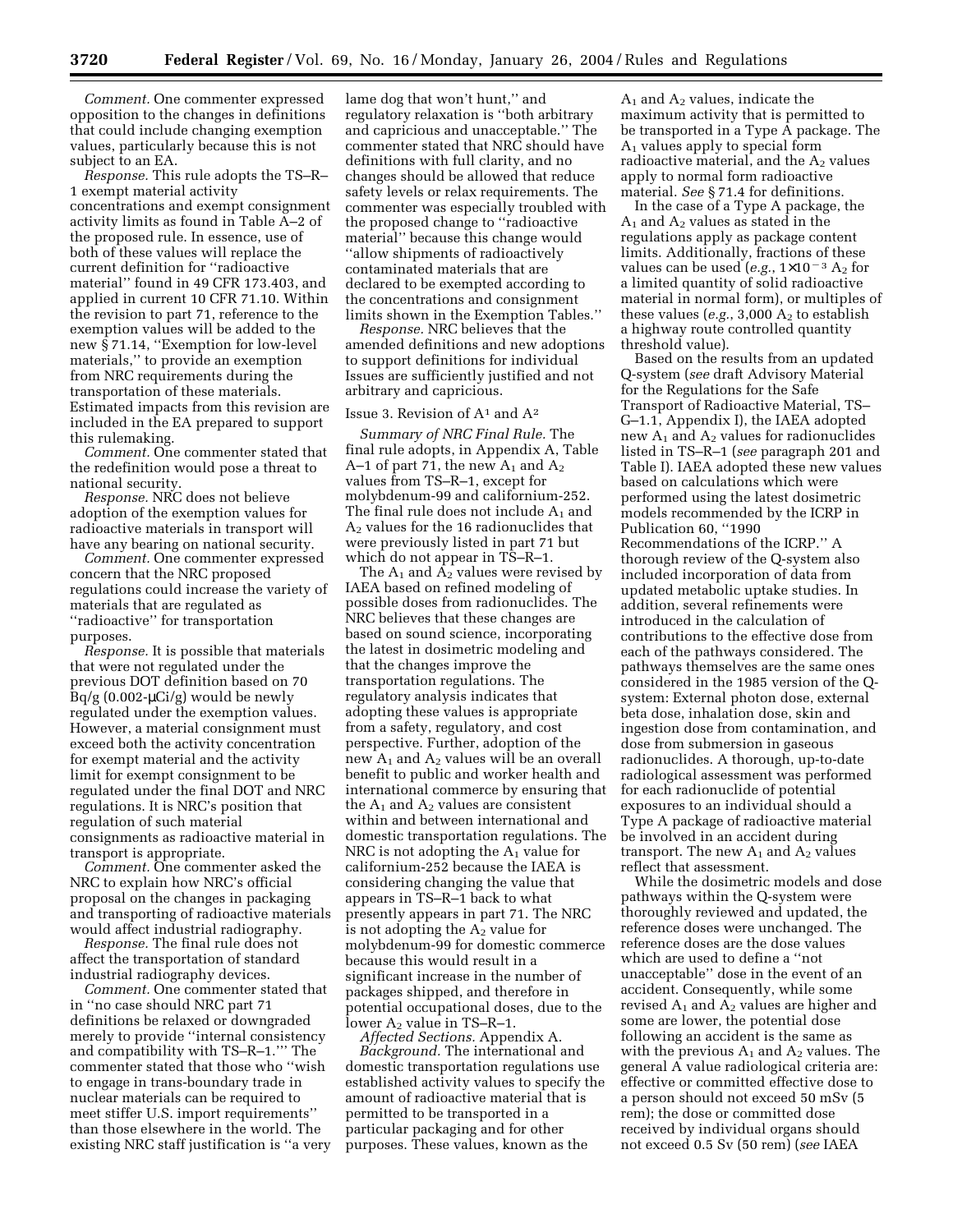TS–G–1.1 for further details on Qsystem dosimetric models and assumptions). Changes in the A values do not change the reference dose values. The revised dosimetric models are used internationally to calculate doses from individual radionuclides, and these refinements in the pathway calculations resulted in various changes to the  $A_1$ and A2 values. In other words, where an  $A_1$  or  $A_2$  value has increased, the potential dose is still the same—the use of the revised dosimetric models just shows that a higher activity of that radionuclide is actually required to produce the same reference dose. Conversely, where an  $A_1$  or  $A_2$  value has decreased, the revised models show that less activity of that nuclide is needed to produce the reference dose.

Analysis of Public Comments on the Proposed Rule

A review of the comments and the NRC staff's responses for this issue follows:

*Comment.* One commenter stated that the NRC should not reduce the numbers and types of material subject to shipping regulations. The commenter was concerned that the proposed rule would:

(1) Exempt numerous radionuclide shipments from any regulation;

(2) Increase worker exposure and the difficulty of enforcement;

(3) Create an inconsistency with other Federal radionuclide standards; and

(4) Otherwise reduce the protections afforded the public during radionuclide transportation.

Another commenter stated that the revisions' rationale does not justify such weakening, that inconsistency with IAEA standards is an inadequate justification for the proposed changes because there has been no demonstration that inconsistencies have caused any difficulty.

Finally, one commenter stated that increasing the  $A_1$  and  $A_2$  values should not be allowed and added that conforming with IAEA regulations is an insufficient justification to increase ''levels of exposure to American citizens.'' Further, the commenter stated that avoiding ''negative impacts on the nuclear industry are not justifiable reasons for NRC to relax any standards for protection of the public.''

*Response.* The NRC disagrees with the first commenter. The final rule does not exempt numerous radionuclide shipments, nor increase worker exposure, nor reduce protection to the public, nor create an inconsistency with other Federal standards.

The NRC disagrees with the second commenter that the final rule weakens

the regulations. Conforming NRC regulations to the IAEA regulations is not the sole justification; it is also adopting sound science, incorporating the latest in dosimetric modeling and that the changes improve the transportation regulations. The regulatory analysis indicates that adopting these values is appropriate from a safety, regulatory, and cost perspective.

*Comment.* One commenter suggested that the NRC organize the  $A_1$  and  $A_2$ tables to be sorted alphabetically by name rather than symbol, because the people who will use these tables most frequently will be more familiar with the spelling of the name rather than the chemical symbol. In addition, using the full name will make the tables easier to use and will be more consistent with the June 1, 1998, Presidential memo, ''Plain Language in Government Writing.''

*Response.* The comment is acknowledged; however, the tables will remain sorted as proposed to maintain consistency with the current DOT and IAEA regulations.

*Comment.* One commenter stated that the dose to workers could increase due to their need to handle more packages. The commenter also stated that the demand for molybdenum-99, the principal isotope used in medical imaging, would likely increase with the aging population.

*Response.* The proposed  $A_1$  and  $A_2$ values should result in only a minimal change in occupational risk. The proposed  $A_1$  and  $A_2$  values are based on the same reference doses as the current values, and only the dosimetric models were revised, leading to the updated values. In general, the proposed  $A_1$  and  $A<sub>2</sub>$  values are within a factor of about three of the current values; very few radionuclides have proposed  $A_1$  and  $A_2$ values that are outside this range.

Currently in part 71, the  $A_2$  value for Mo-99 is 0.5 TBq (13.5 Ci) for international transport and 0.74 TBq (20 Ci) for domestic transport. The NRC originally proposed an  $A_2$  value of 0.6 TBq (16.2 Ci) for Mo-99, but commenters suggested that adopting the lower A<sub>2</sub> value for domestic use would only result in an increase in the number of packages shipped and, thus, in a potential increase in occupational dose. Therefore, NRC will retain the current Mo-99  $A_2$  value of 0.74 TBq (20 Ci) for domestic shipments.

*Comment.* One commenter indicated that the proposed  $A_1$  and  $A_2$  values were ''far reaching.'' The commenter was concerned by the lack of data supporting these significant changes but generally supported the changes.

*Response.* NRC does not believe that the proposed changes to the  $A_1$  and  $A_2$ values are ''far reaching.'' NRC does not believe there is a lack of data on the proposed changes to the  $A_1$  and  $A_2$ values. Instead, the information on the Q-system, the details of the exposure pathways, and the actual IAEA  $A_1$  and A2 values are contained in the guidance document for TS–R–1, TS–G 1.1, and Safety Series 7.

The revisions of the  $A_1$  and  $A_2$  values are based on a reexamination/new assessment of the dosimetric models used in deriving the content limits for Type A packages. The overall impact of the reexamination resulted in improved methods for the evaluation of the content limits for special form (denoted by  $A_1$ ) and nonspecial form (denoted by  $A<sub>2</sub>$ ) radioactive material. Internationally, as increased knowledge and scientific methods are gained and applied in the areas of health physics, radioactive material packaging, and radioactive material transportation, it is appropriate to take advantage of that knowledge and information and apply it to the IAEA regulations. This has occurred with the revision of the  $A_1$  and  $A_2$  values. The IAEA applied the newly-revised Qsystem to the same uptake scenarios it used for the 1985 regulations. Thus, the same dose criteria, which were used in the assessment of the 1985  $A_1$  and  $A_2$ values, were also used to determine the new  $A_1$  and  $A_2$  values in TS–R–1.

While some of the  $A_1$  and  $A_2$  values have increased, some values remain unchanged, and some values decreased, the overall safety implications for TS– R–1 remain the same as those used in the 1985 IAEA regulations.

Within the Q-system, a series of exposure routes are considered which may result in radiation exposure to persons near a Type A package of radioactive material that has been involved in an accident. The exposure routes include external photon dose, external beta dose, inhalation dose, skin and ingestion dose due to contamination transfer, and submersion (exposure to vapor/gas) dose.

*Comment.* One commenter requested more explanation of the implications of revision of the  $A_1$  and  $A_2$  values. The commenter requested simple summaries for both special form and normal materials.

*Response.* See response to the preceding comment. Special form radioactive material and normal form radioactive material are defined in § 71.4. In general, special form radioactive material is subjected to various tests found in § 71.75, ''Qualification of special form radioactive material.'' These materials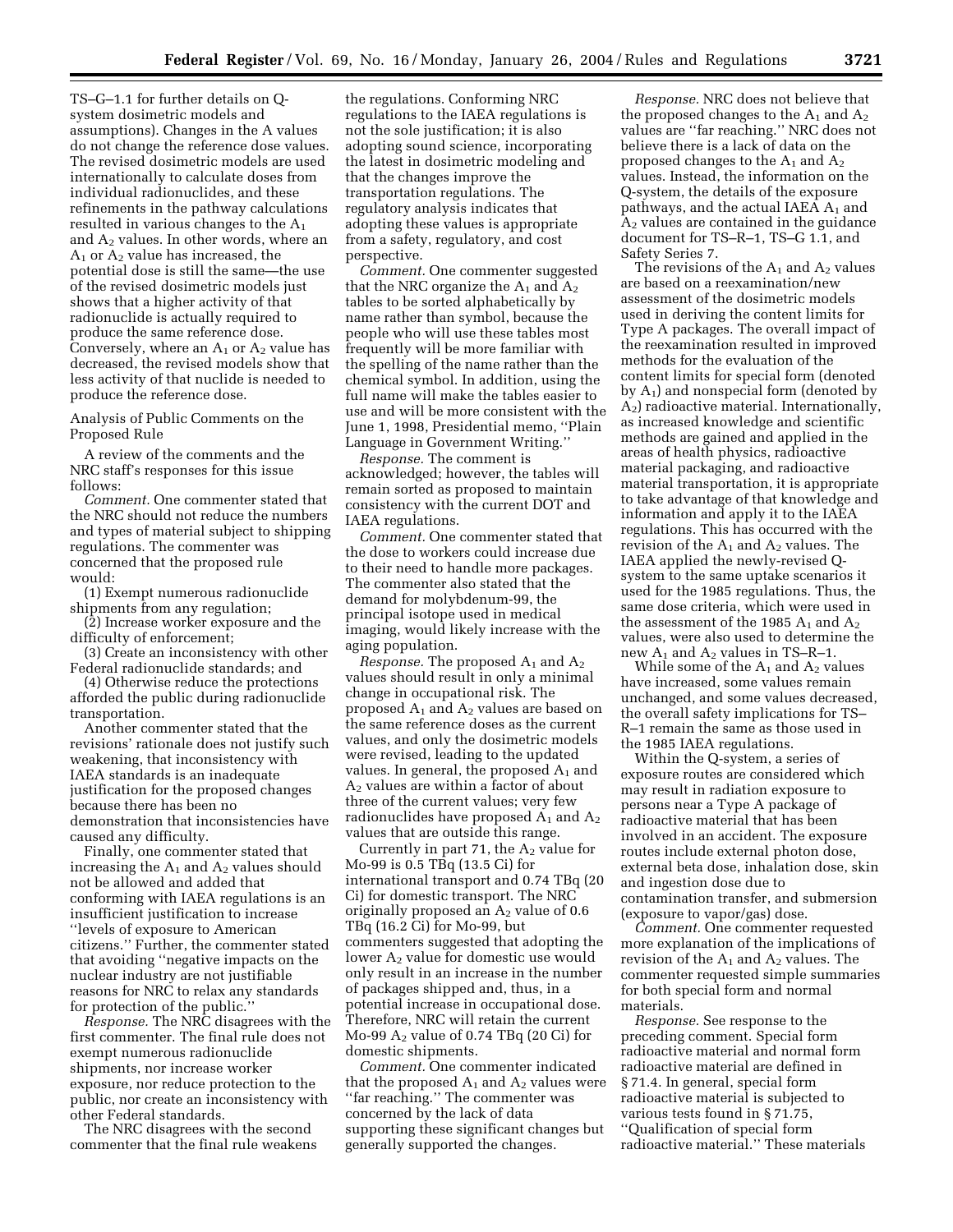are known to be nondispersible (will not disperse contamination). Thus, in a transportation scenario, special form radioactive material could be considered relatively safer in transport by the fact that it poses only a direct radiation hazard (and not a contamination hazard). On the other hand, radioactive material that has not been tested to the requirements of § 71.75 or has not passed these tests has not qualified to be considered special form radioactive material. Such material is called nonspecial form (commonly known as normal form) radioactive material. In general, these materials pose both a radiation and contamination hazard in that they are considered to be dispersible. As an example, consider the  $A_1$  and  $A_2$  values for actinium-227 ( $A_1$ )  $= 9E-1$  TBq (2.4E1 Ci);  $A_2 = 9E-5$  TBq (2.4E–3 Ci)). Notice the tremendous difference between  $A_1$  and  $A_2$ . This example demonstrates that in special form, a much larger amount of activity can be placed in a Type A package because the special form material has been sealed or encapsulated and has proven its robustness by passing the test requirements of § 71.75. The same encapsulation and testing is not true for the nonspecial form  $(A_2)$  value. This is where the applicability of health physics and metabolic uptake come into consideration for determining the  $A_1$ and  $A_2$  values for each individual radionuclide.

*Comment.* One commenter asked if the justification for the change is the shift in accepted dose models from ICRP 26 and 30 to 60 and 66. The commenter requested data supporting the shift in dose models.

*Response.* The most recent recommendations of the ICRP were issued in 1991 (1990 Recommendation of the International Commission on Radiological Protection, Publication No. 60, Pergamon Press, 1991). Within TS– R–1, IAEA applied the values from ICRP 60 and 66, thus the shift in dose models. This data can be found in the ICRP 60 and 66 documents.

*Comment.* One commenter noted that ICRP and IAEA risk models only look at fatal cancers and ignore nonfatal cancers, years of lost life, and the bystander effect. The commenter asserted that the ICRP and IAEA reports do not accurately reflect risk and that low levels of radiation are more damaging than the models are predicting.

*Response.* The NRC acknowledges this comment but notes that a response to similar concerns expressed is provided in the first comment of section II—Analysis of Public Comments, under the heading: Adequacy of NRC Regulations and Rulemaking Process.

*Comment.* One commenter asked if these revisions would actually expand the number of containers that have to meet test standards.

*Response.* Within part 71, NRC approves packages and shipping procedures for fissile radioactive materials and for licensed materials in quantities that exceed  $A_1$  or  $A_2$ . NRC will continue to apply the regulations in part 71 to Type B and fissile radioactive material packages. NRC is not aware of an expansion of the container inventory which will have to meet test standards due to an increase in any individual A1 or  $A_2$  value.

*Comment*. One commenter said that the scientific basis for the changes to the  $A_1$  and  $A_2$  values is understood and justified. However, the commenter urged NRC to maintain the exception (found in Table A–1 of Appendix A to part 71) to allow the domestic  $A_2$  limit of 20 Ci for Mo-99, which, the commenter states, is necessary to allow domestic manufacturers to continue to provide Mo-99 generators to the diagnostic nuclear medicine community. The commenter said that changing the  $A_2$  limit to the TS–R–1 value would result in an increase in the number of packages shipped and, thus, an increase in the doses received by manufacturers, carriers, and end users.

*Response*. NRC agrees with this commenter concerning the revision to the  $A_1$  and  $A_2$  values and the scientific background used to support the changes. Further, the commenter has indicated that the  $TS-R-1$   $A_2$  value for molybdenum-99 would increase the number of packages shipped and, thus, an increase the radiation exposure to various workers. Accordingly, to reduce these concerns NRC will retain the current  $A_2$  value for molybdenum-99 (7.4E–1 TBq; 2.0E1 Ci) as stated in the proposed rule and as found in Table A– 1 for domestic transport. NRC is aware that by adopting this value (as opposed to the current value for molybdenum-99 in TS–R–1), the number of shipments of molybdenum-99 and the associated radiation exposure may be reduced.

*Comment*. One commenter indicated that revising the  $A_1$  and  $A_2$  values might have an adverse impact on currently certified casks. The commenter stated that the proposed regulation does not ensure that transport casks certified under previous revisions will still be usable without modification or analysis in the future.

*Response.* Although NRC staff could revise cask certificates if necessary, no changes are known to be needed to

accommodate the revised  $A_1$  and  $A_2$ values.

*Comment*. One commenter stated that because DOE is the principal shipper of californium-252 under the current exemption value, the potential impacts to industry could not be assessed.

*Response*. NRC is aware of the limited and safe transportation of californium-252 by DOE.

*Comment*. One commenter stated that by omitting the  $A_1$  and  $A_2$  values for 16 radionuclides, the Commission would have to set these values upon future request of a licensee. The commenter recommended that the NRC not delete these values from part 71, Appendix A, to save NRC the cost and resources necessary to establish these values in the future.

*Response*. NRC agrees that more time and effort may be needed to reintroduce these 16 radionuclides into Appendix A at some time in the future, as compared to retaining their names and symbols but not publishing actual  $A_1$  and  $A_2$ values for them. Instead, the reference to the general values for  $A_1$  and  $A_2$ provided in Table A–3 would be used without NRC approval for shipping these radionuclides. Further, to maintain consistency/harmonization with future IAEA transport standards, NRC may adopt a revised list of  $A_1$  and A2 values, should there be revisions to Table 1 in future editions of the IAEA transport standards.

*Comment*. Four commenters agreed with NRC's efforts to revise  $A_1$  and  $A_2$ values.

*Response*. The NRC acknowledges these comments.

*Comment*. Several commenters disagreed with the NRC staff's position. One commenter opposed weakening the present standard of radiation protection during transportation, particularly because NRC is proposing to ship radioactive wastes to a repository. Another commenter expressed concern that many, if not most, of the  $A_1$  and  $A_2$ values, both current and proposed in the NRC's part 71 regulations, appear to have been arbitrarily chosen and are unsafe. Another commenter stated that any additional costs ''must be borne by licensees and beneficiaries of use of materials.'' Another commenter asked the NRC not to adopt the exemption values contained in Table 2 of TS–R–1.

*Response*. NRC does not consider the adoption of the  $A_1$  and  $A_2$  values from TS–R–1 to be a weakening of the present standards for packaging and transporting radioactive material. The NRC believes the revision of the  $A_1$  and  $A<sub>2</sub>$  values to be based on sound science and that it provides adequate protection to the public and workers. Furthermore,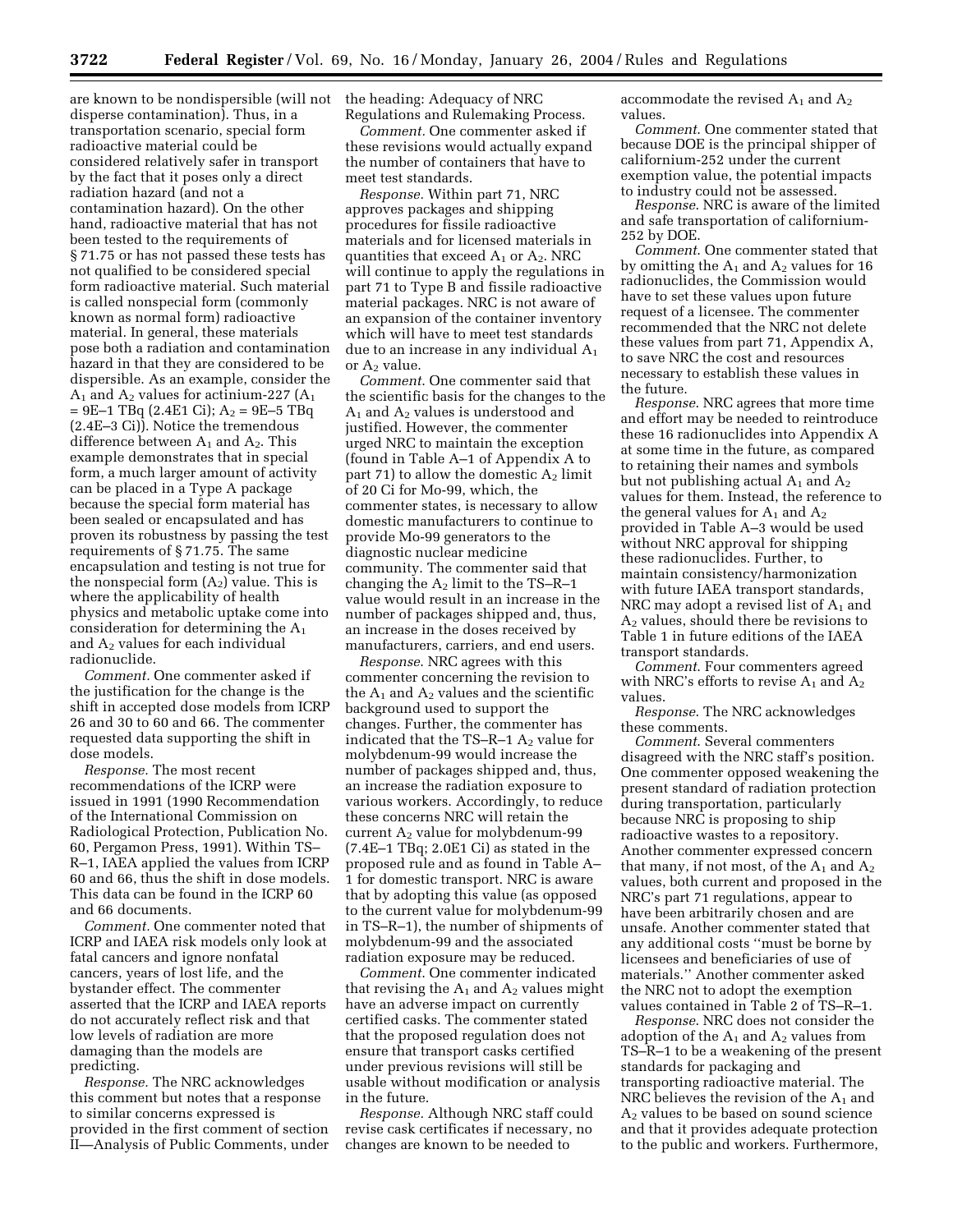there is not a direct connection between adopting the revised  $A_1$  and  $A_2$  values into part 71 and the package standards and safety requirements which will be imposed on the transport packages for high-level waste en route to a geologic repository.

The process used to determine the appropriate  $A_1$  and  $A_2$  value assigned to each radionuclide is based on several factors. These include the type of radiation emitted by the radionuclide *e.g.*, alpha, beta, or gamma), the energy of that radiation *i.e.*, strong alpha emitter, strong gamma emitter, weak beta emitter, etc.), and the form of the material (nondispersible as applied to special form radioactive material, or dispersible as applied to nonspecial form radioactive material). All of these factors have been modeled in the IAEA's Q-system to determine the appropriate value to be assigned to each radionuclide. Thus, the values have not been arbitrarily obtained, and they are safe. Further, the revision to the  $A_1$  and  $A<sub>2</sub>$  values in TS–R–1 has maintained the same level of safety as was applied in determining the  $A_1$  and  $A_2$  values for the radionuclides in the 1985 IAEA transportation standards. Thus, there is no weakening of the intended safety aspects of the new  $A_1$  and  $A_2$  values.

*Comment*. Several commenters noted various typographical errors. The first commenter noted that Footnote 2 to Table A–1 is incorrect and should instead read, ''See Table A–4.'' The second commenter noted an error in the proposed Table  $A-1$  for the  $A_2$  (Ci) value for Pu-239, suggesting that the correct value should be  $2.7 \times 10^{-2}$  Ci, as evidenced from the  $A_2$  (TBq) value for Pu-239 and the similar Table 1 in the IAEA TS–R–1 regulations and Table 10A in the proposed DOT regulations.

*Response*. NRC acknowledges the comment, and corrections have been made to the final rule.

*Comment*. One commenter addressed changing a number of the radionuclide values. The commenter suggested that the radionuclide Al–26 value for specific activity in 10 CFR part 71, Table A–1, should be changed from 190  $\mathrm{Ci/g}$  to 0.019  $\mathrm{Ci/g}$ . The  $\mathrm{A}_1$  and  $\mathrm{A}_2$  values in both 10 CFR part 71 Table A–1 and 49 CFR 173.435 for Ar-39 appear reversed from that listed in IAEA TS–R– 1. The radionuclide Be-10 value for specific activity in 10 CFR part 71 Table A–1 should be changed from 220 Ci/g to 0.022 Ci/g. The radionuclide Cs-136 value for specific activity in 49 CFR 173.435 should be changed from 0.0027 TBq/g to 270 TBq/g. The radionuclide Dy-165 value for  $A_2$  (Ci) in 10 CFR part 71 Table A–1 should be changed from 0.16 to 16 Ci. The radionuclide Eu-150

(long-lived) value for  $A_1$  (TBq) in 10 CFR part 71 Table A–1 and 49 CFR 173.435 is not consistent with the IAEA TS–R–1 value of 0.7. The radionuclide Fe-59 value for  $A_2$  (TBq) in 10 CFR part 71 Table A–1 is in error. The radionuclide Ho-166m value for A2 (TBq) in 10 CFR part 71 Table A–1 should be 0.5. The radionuclide K–43 value for  $A_2$  (TBq) in 10 CFR part 71 Table A–1 should be 0.6. The radionuclide Kr-81 value for  $A_1$  (TBq) in 49 CFR 173.435 should be 40, A1 (Ci) in 49 CFR 173.435 should be 1100. The radionuclide Kr-85 value for  $A_2$  (TBq) in 49 CFR 173.435 should be 10; A2 (Ci) in 49 CFR 173.435 should be 270. The radionuclide La-140 value for  $A_2$  (Ci) in 49 CFR 173.435 should be 11. The radionuclide Lu-177 value for  $A_2$  (TBq) in 49 CFR 173.435 should be 0.7;  $A_2$  (Ci) in 49 CFR 173.435 should be 19. The radionuclide Mn-52 value for specific activity (Ci) in 49 CFR 173.435 should be 4.4E+05. The radionuclide Np-236 (long-lived) value for  $A_1$  (TBq) in IAEA TS–R–1 is 9;  $A_2$  (TBq) in IAEA TS–R– 1 is 0.02, different from the values in both 49 CFR 173.435 and 10 CFR part 71, Table A–1. The radionuclide Pt-197m value for  $A_2$  (TBq) in 49 CFR 173.435 should be 0.6;  $A_2$  (Ci) in 49 CFR 173.435 should be 16. The radionuclide Pu-239 value for  $A_2$  (Ci) in 10 CFR part 71, Table A–1, should be 0.027. The radionuclide Pu-240 value for specific activity (Ci) should be 0.23 Ci/g. The radionuclide Ra-225 value for  $A_2$  (Ci) in 10 CFR part 71, Table A–1, should be 0.11. The radionuclide Ra-228 value for  $A<sub>2</sub>$  (TBq) in 10 CFR part 71, Table A-1, should be 0.02. The radionuclide Rh-105 value for  $A_2$  (Ci) in 10 CFR part 71, Table A–1, is in error. The radionuclide Sc-46 value for  $A_1$  (TBq) in 10 CFR part 71, Table A–1, should be 0.5. The radionuclide Sn-119m value for  $A_2$ (TBq) in 10 CFR part 71, Table A–1, should be 30. The radionuclide Sn-126 value for specific activity (TBq) in 10 CFR part 71, Table A–1, should be 0.001. The radionuclide H–3 value for A2 (TBq) in 10 CFR part 71, Table A– 1, should be 40. The radionuclide Ta-179 value for  $A_1$  (TBq) in 10 CFR part 71, Table A–1, should be 30. The radionuclide Tb-157 value for  $A_1$  (TBq) in 10 CFR part 71, Table A–1, should be 40; value for specific activity (TBq) in 10 CFR part 71, Table A–1, should be 0.56 TBq/g. The radionuclide Tb-158 value for  $A_2$  (Ci) in 10 CFR part 71, Table A–1, should be 27; value for specific activity (TBq) in 10 CFR part 71, Table A–1, should be  $0.56$  TBq/g.

The radionuclide Tb-160 value for  $A_1$ (Ci) in 10 CFR part 71, Table A–1, should be 27. The radionuclide Tc-96

value for A<sub>1</sub> (TBq) in 10 CFR part 71, Table A–1, should be 0.4. The radionuclide Tb-96m value for  $A_1$  (TBq) in 10 CFR part 71, Table A–1, should be 0.4; value for  $A_2$  (TBq) in 10 CFR part 71, Table A–1, should be 0.4. The radionuclide Tc-97 value for specific activity (TBq) in 10 CFR part 71, Table A–1, should be 5.2E–05; value for specific activity in 10 CFR part 71, Table A–1, should be 0.0014. The radionuclide Te-125m value for  $A_2$  (Ci) in 10 CFR part 71, Table A–1, should be 24. The radionuclide Te-129 value for  $A_1$  (TBq) in 10 CFR part 71, Table A– 1, should be 0.7; value for  $A_2$  (TBq) in 10 CFR part 71, Table A–1, should be 0.6. The radionuclide Te-132 value for  $A_1$  (TBq) in 10 CFR part 71, Table A-1, should be 0.5. The radionuclide Th-227 value for  $A_2$  (Ci) in 10 CFR part 71, Table A–1, should be 0.14. The radionuclide Th-231 value for  $A_2$  (TBq) in 10 CFR part 71, Table A–1, should be 0.02. The radionuclide Th-234 value for A1 (TBq) in 10 CFR part 71, Table A– 1, should be 0.3. The radionuclide Ti-44 value for  $A_1$  (TBq) in 10 CFR part 71, Table A–1, should be 0.5; value for  $A_2$ (TBq) in 10 CFR part 71, Table A–1, should be 0.4, value for  $A_2$  (Ci) in 10 CFR part 71, Table A–1, should be 10. The radionuclide Tl-200 value for  $A_1$ (TBq) in 10 CFR part 71, Table A–1, should be 0.9. The radionuclide Tl-204 value for  $A_2$  (TBq) in 10 CFR part 71, Table A–1, should be 0.7. The radionuclide U–230, U–232, U–233, and U–234 values for medium and slow lung absorption, and U–236 values for slow lung absorption are not consistent with IAEA TS–R–1. The comment points out that the Table values published in the **Federal Register** for the proposed rule did not match TS–R–1.

*Response*. NRC accepts the comment and has updated the values in the final rule, Table A–1, to be consistent with TS–R–1. Appropriate changes have been made in the final rule.

*Comment*. Three commenters stated that the  $A_2$  value for molybdenum-99 and the  $A_1$  and  $A_2$  values for californium-252 should be retained for domestic use only packages.

*Response*. NRC agrees with the comment. (*See* 67 FR 21399; April 30, 2002, for more details.)

Issue 4. Uranium Hexafluoride (UF $_6$ ) Package Requirements

*Summary of NRC Final Rule*. The final rule provides, in new § 71.55(g), a specific exception for certain uranium hexafluoride (UF $_6$ ) packages from the requirements of § 71.55(b). The exception allows  $UF_6$  packages to be evaluated for criticality safety without considering the in leakage of water into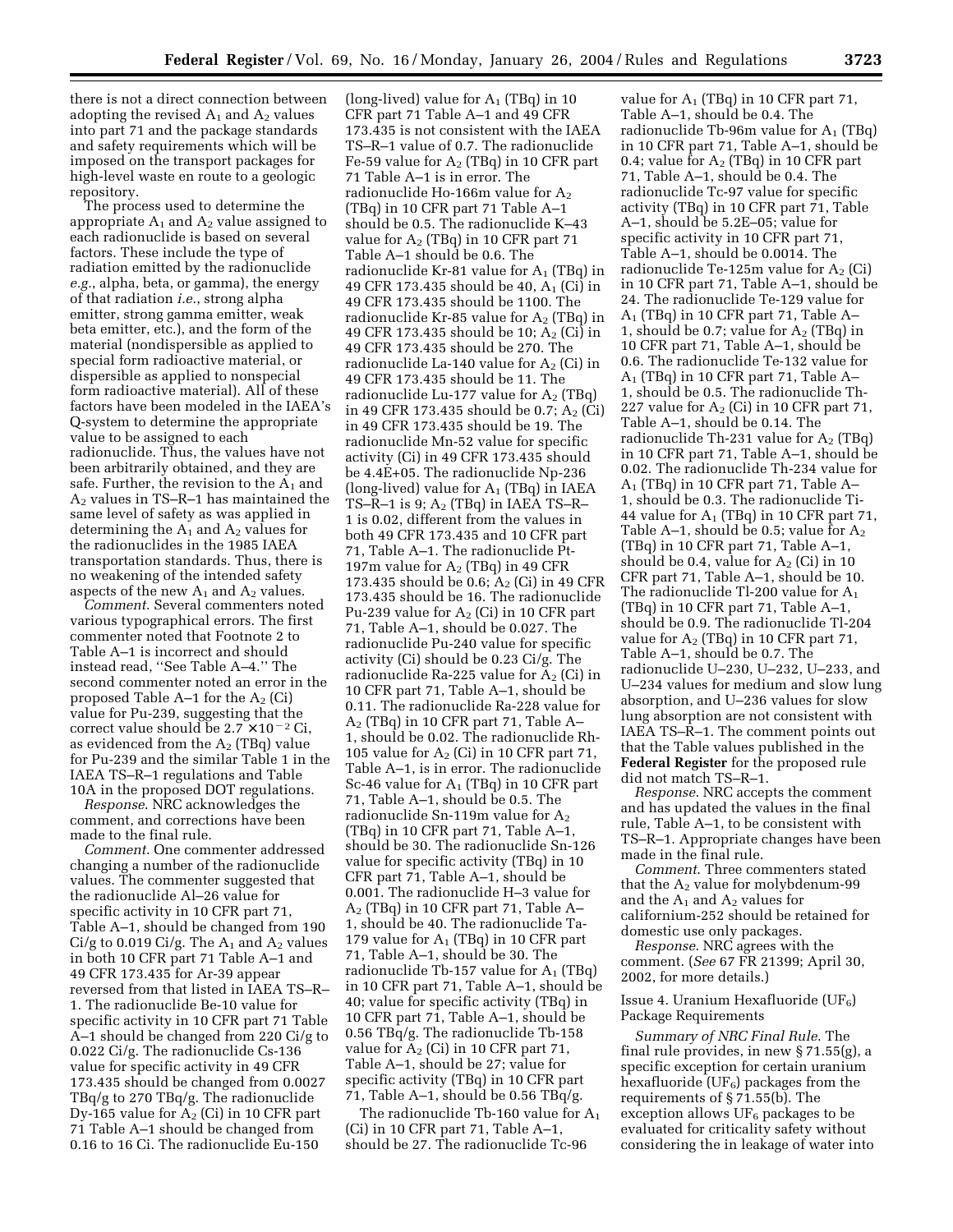the containment system provided certain conditions are met, including that the uranium is enriched to not more than 5 weight percent uranium-235. The rule makes part 71 compatible with TS– R–1, paragraph 677(b). Other uranium hexafluoride package requirements in TS–R–1 (paragraphs 629, 630 and 631) do not necessitate changes for compatibility because NRC uses analogous national standards and addresses package design requirements in its design review process.

The specific exception being placed into the regulations for the criticality safety evaluation of certain uranium hexaflouride packages does not alter present practice which has allowed the same type of evaluation under other more general regulatory provisions. NRC has decided to provide this specific exception: (1) To be consistent with the worldwide practice and limits established in national and international standards (ANSI N14.1 and IS 7195) and current U.S. regulations (49 CFR 173.417(b)(5)); (2) because of the history of safe shipment; and (3) because of the essential need to transport the commodity.

*Affected Sections*. Section 71.55. *Background*. Requirements for UF<sub>6</sub> packaging and transportation are found in both NRC and DOT regulations. The DOT regulations contain requirements that govern many aspects of  $UF_6$ packaging and shipment preparation, including a requirement that the  $UF_6$ material be packaged in cylinders that meet the ANSI N14.1 standard. NRC regulations address fissile materials and Type B packaging designs for all materials.

TS–R–1 contains detailed requirements for  $UF_6$  packages designed for transport of more than 0.1 kilogram  $(kg)$  UF<sub>6</sub>. First, TS–R–1 requires the use of the International Organization for Standardization (ISO) 7195, ''Packaging of Uranium Hexafluoride for Transport.'' Second, TS–R–1 requires that all packages containing more than 0.1 kg  $UF_6$  must meet the "normal" conditions of transport'' drop test, a minimum internal pressure test, and the hypothetical accident condition thermal test (para 630). However, TS–R–1 does allow a competent national authority to waive certain design requirements, including the thermal test for packages designed to contain greater than 9,000  $kgUF<sub>6</sub>$ , provided that multilateral approval is obtained. Third, TS–R–1 prohibits  $UF_6$  packages from using pressure relief devices (para 631). Fourth, TS–R–1 includes a new exception for  $UF_6$  packages regarding the evaluation of criticality safety of a single package. This new exception

(para  $677(b)$ ) allows UF<sub>6</sub> packages to be evaluated for criticality safety without considering the in leakage of water into the containment system. Consequently, a single fissile UF<sub>6</sub> package does not have to be subcritical assuming that water leaks into the containment system. This provision only applies when there is no contact between the valve body and the cylinder body under accident tests, and the valve remains leak-tight, and when there are quality controls in the manufacture, maintenance, and repair of packages coupled with tests to demonstrate closure of each package before each shipment.

Analysis of Public Comments on the Proposed Rule

A review of the comments and the NRC responses for this issue follows:

*Comment*. Five commenters expressed support for the proposed changes to  $UF_6$  package rules that continue the current practice of moderator exclusion for  $UF_6$ . One commenter cited the strong safety record applying these rules as evidence that the practice is adequate. Two commenters objected to the 5 percent enrichment limit provision in proposed § 71.55(g), and a third commenter expressed concern with the enrichment limit. One commenter noted that the safety case for the specific enrichment to use can be a part of the package certification application and, therefore, does not need to be specified by rule. The same commenter further noted that arguments that water in leakage is not a realistic scenario for a  $UF_6$  cylinder regardless of enrichment and that the 5 percent limit, if imposed for transportation, could have very high cost implications in light of pending decisions to use higher enrichments in the fuel cycle. One commenter suggested that the rule retain the limit of 5 percent for the existing ANSI N14.1 Model 30B cylinder, but that the rule also contain provisions that permit greater than 5 percent enrichments in an "improved UF $_6$  package with special design features'' to accommodate future industry plans.

*Response*. The NRC's decision to exempt uranium hexafluoride cylinders from § 71.55(b) with a limiting condition of 5 weight percent enriched uranium was made based on:

(1) Consistency with the worldwide practice and limits established in national and international standards (ANSI N14.1 and IS 7195) and current U.S. regulations (49 CFR 173.417(b)(5));

(2) The history of safe shipment; and (3) The essential need to transport the commodity.

The NRC staff believes that further expansion of the practice of authorizing shipment of materials in packages that do not meet § 71.55(b), without a strong technical safety basis and without full understanding of the potential reduction in safety margins, is not prudent or necessary at this time. In addition, provisions are available to request approval of alternative package designs that could be used for the shipment of uranium hexafluoride with uranium enrichments greater than 5 weight percent under the provisions of § 71.55(b) or § 71.55(c). Merits of a new or modified design that included special design features could be reviewed and approved under the provisions of § 71.55, including § 71.55(c).

Because package certification is directly tied to the regulations, any assessment of the safety of enrichments greater than 5 weight percent uranium-235, considering the potential or probability of water in leakage, would not be part of the safety case of an application if the enrichment limit is not included as part of the regulation.

Although it is correct that the water in leakage scenario is not changed for enrichments less than or greater than 5 weight percent, it is not clear that the safety margins against accidental nuclear criticality for all enrichments would be the same if water were introduced into the containment vessel accidentally. Because these margins are undefined at this time, it does not seem prudent or necessary to modify the regulatory standard that was based on worldwide practice in existence today. Future changes in the fuel cycle that could necessitate transport of enrichments greater than 5 weight percent uranium-235 could result in new packages designed to meet the normal fissile material package standards in § 71.55(b), as are required for other commodities, or could include special design features that would enhance nuclear criticality safety for transport for approval under the provisions of  $\bar{\S}$  71.55(c). Alternatively, a safety assessment could be developed for possible transport of enrichments greater than 5 weight percent to support some future rulemaking to modify § 71.55(g) to increase the enrichment limitation.

For the previously mentioned reasons, the NRC staff has retained the 5 percent enrichment limit in the final rule.

*Comment*. One commenter stated an opinion that all  $UF_6$  packages should have overpacks and noted that the proposed rule should resolve this issue.

*Response*. The NRC staff does not agree with the position that all  $UF_6$ packages be required by rule to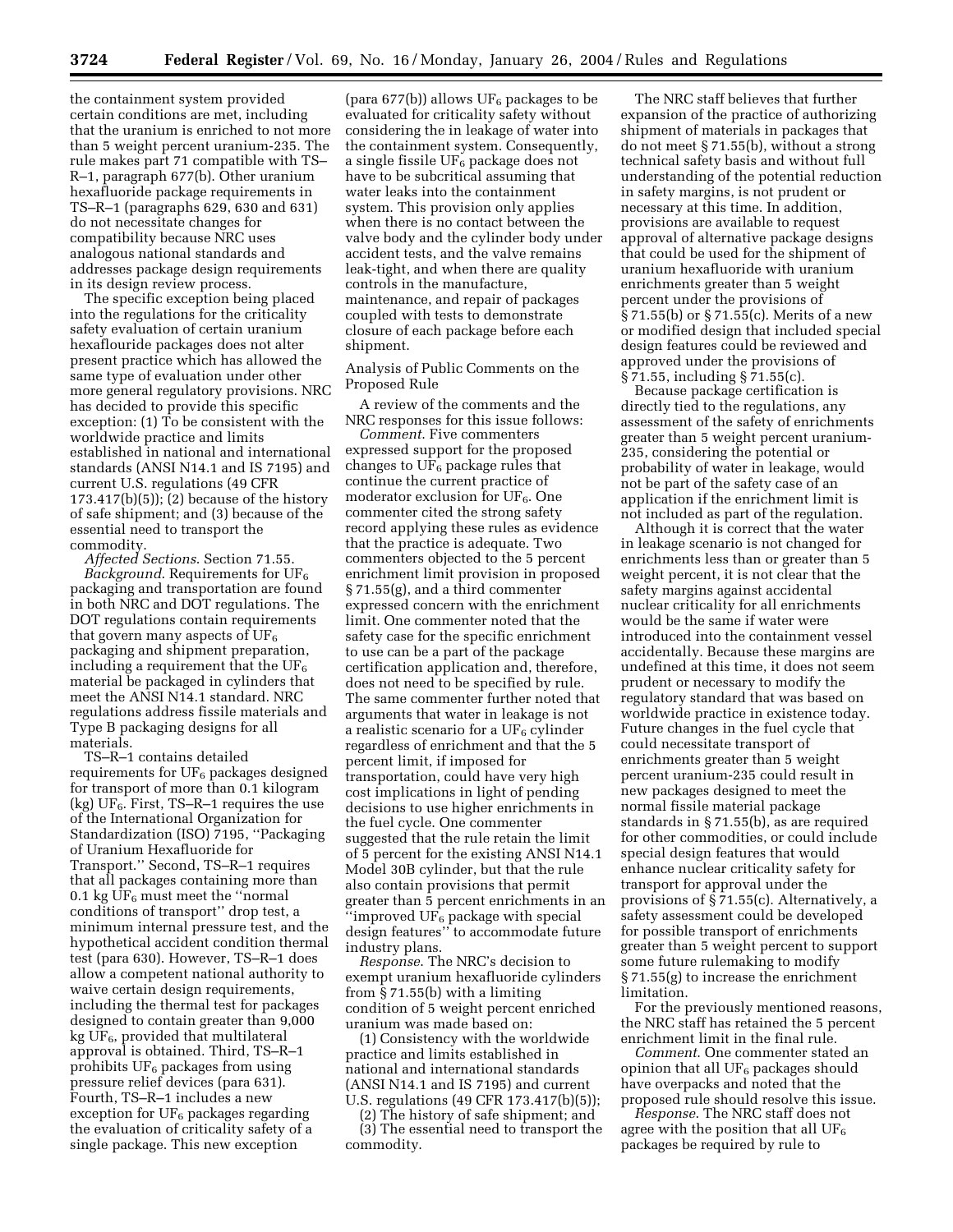incorporate an overpack. Design and performance standards for fissile  $UF_6$ packages are stated in part 71, and design and performance standards for nonfissile UF<sub>6</sub> packages appear in DOT regulations. Use of specific design features (*e.g.*, overpacks) to meet regulatory standards is left to designers.

*Comment*. One commenter expressed concern that NRC had not provided data to back up its proposal to ''relax the current packaging requirements'' in § 71.55(b) for UF<sub>6</sub>. The commenter stated that NRC should not adopt this proposal unless it can provide justification for doing so. The commenter was also concerned that NRC's EA does not address any impacts associated with this proposal.

*Response.* The NRC staff disagrees with the commenter's assertion that adoption of § 71.55(g) is a relaxation of current packaging requirements in § 71.55(b). As noted by the commenter, NRC's proposed rule (67 FR 21400) explains that the new § 71.55(g) provisions are consistent with existing worldwide practice for UF6 packages. This worldwide practice has been in use since its development in the 1950s, and the functioning of the nuclear fuel cycle in the U.S. relies upon transport of this commodity. The exception was limited to 5 weight percent enriched uranium consistent with the worldwide practice and limits established in national and international standards (ANSI N14.1 and IS 7195) and current U.S. regulations (49 CFR 173.417(b)(5)). The new regulatory text replaces the more general ''special features'' allowances with a more explicit provision pertaining to certain  $UF_6$  packages.

*Comment.* Two commenters expressed opposition for the relaxation of testing for radioactive transport containers. One commenter stated that the drop test, minimum internal pressure test, and the hypothetical accident condition test must be accompanied by the thermal test to assure public protection in the event of an accident. One commenter cited both the Baltimore tunnel fire and the Arkansas bridge incident as justifications for not allowing any exemptions.

*Response.* The NRC staff reviewed these comments and determined that they concern the nonfissile  $UF_6$ packaging issues discussed in Issue 6 in the DOT's proposed rulemaking (April 30, 2002; 67 FR 21337), not the fissile  $UF<sub>6</sub>$  package matters in Issue 4 in the related NRC proposed rulemaking. The NRC staff noted that the commenter's letter was jointly addressed to NRC and DOT for resolution in their final rule.

Issue 5. Introduction of the Criticality Safety Index Requirements

*Summary of NRC Final Rule.* The final rule adopts the TS–R–1 (paragraphs 218 and 530). Paragraph 218 results in NRC incorporating a Criticality Safety Index (CSI) in part 71 that is determined in the same manner as current part 71 ''Transport Index for criticality control purposes,'' but now it must be displayed on shipments of fissile material (paragraphs 544–545) using a new ''fissile material'' label. NRC's adoption of TS–R–1 (paragraph 530) increases the CSI-per package limit from 10 to 50 for fissile material packages in nonexclusive use shipments. (The previous Transport Index criticality limit was 10.) The TI is determined in the same way as the ''TI for radiation control purposes'' and continues to be displayed on the traditional ''radioactive material'' label. The basis for these changes that makes part 71 compatible with TS–R–1 is that NRC believes the differentiation between criticality control and radiation protection would better define the hazards associated with a given package and, therefore, provide better package hazard information to emergency responders. The increase in the per package CSI limit may provide additional flexibility to licensees by permitting the increased use of less expensive, nonexclusive use shipments. However, licensees will still retain the flexibility to ship a larger number of packages of fissile material on an exclusive use conveyance. The adoption of the CSI values would make part 71 consistent with TS–R–1 and, therefore, would enhance regulatory efficiency.

*Affected Sections.* Sections 71.4, 71.18, 71.20, 71.59.

*Background.* Historically, the IAEA and U.S. regulations (both NRC and DOT) have used a term known as the Transport Index (TI) to determine appropriate safety requirements during transport. The TI has been used to control the accumulation of packages for both radiological safety and criticality safety purposes and to specify minimum separation distances from persons (radiological safety). The TI has been a single number which is the larger of two values: the ''TI for criticality control purposes''; and the ''TI for radiation control purposes.'' Taking the larger of the two values has ensured conservatism in limiting the accumulation of packages in conveyances and in-transit storage areas.

TS–R–1 (paragraph 218) has introduced the concept of a CSI separate from the old TI. As a result, the TI was

redefined in TS–R–1. The CSI is determined in the same way as the ''TI for criticality control purposes,'' but now it must be displayed on shipments of fissile material (paragraphs 544 and 545) using a new ''fissile material'' label. The redefined TI is determined in the same way as the ''TI for radiation control purposes'' and continues to be displayed on the traditional ''radioactive material'' label.

TS–R–1 (paragraph 530) also increased the allowable per package TI limit (for criticality control purposes (new CSI)) from 10 to 50 for nonexclusive use shipments. No change was made to the per package radiation TI limit of 10 for nonexclusive use shipments. As noted above, a consolidated radiation safety and CSI existed in the past. In this consolidated index, the per package TI limit of 10 was historically based on concerns regarding the fogging of photographic film in transit, because film might also be present on a nonexclusive use conveyance. Consequently, when the single radiation and criticality safety indexes were split into the TI and CSI indexes, the IAEA determined that the CSI per package limit, for fissile material packages that are shipped on a nonexclusive use conveyance, could be raised from 10 to 50. The IAEA believed that limiting the total CSI to less than or equal to 50 in a nonexclusive use shipment provided sufficient safety margin, whether the shipment contains a single package or multiple packages. Therefore, the per package CSI limit, for nonexclusive use shipments, can be safely raised from 10 to 50, thereby providing additional flexibility to shippers. Additionally, no change was made to the per package CSI limit of 100 for exclusive use shipments.

The NRC believes the differentiation between criticality control and radiation protection would better define the hazards associated with a given package and, therefore, provide better package hazard information to emergency responders. The increase in the per package CSI limit may provide additional flexibility to licensees by permitting the increased use of less expensive, nonexclusive use shipments. However, licensees will still retain the flexibility to ship a larger number of packages of fissile material on an exclusive use conveyance.

Analysis of Public Comments on the Proposed Rule

A review of the comments and the NRC staff's responses for this issue follows:

*Comment* 1. One commenter requested a basic explanation of the CSI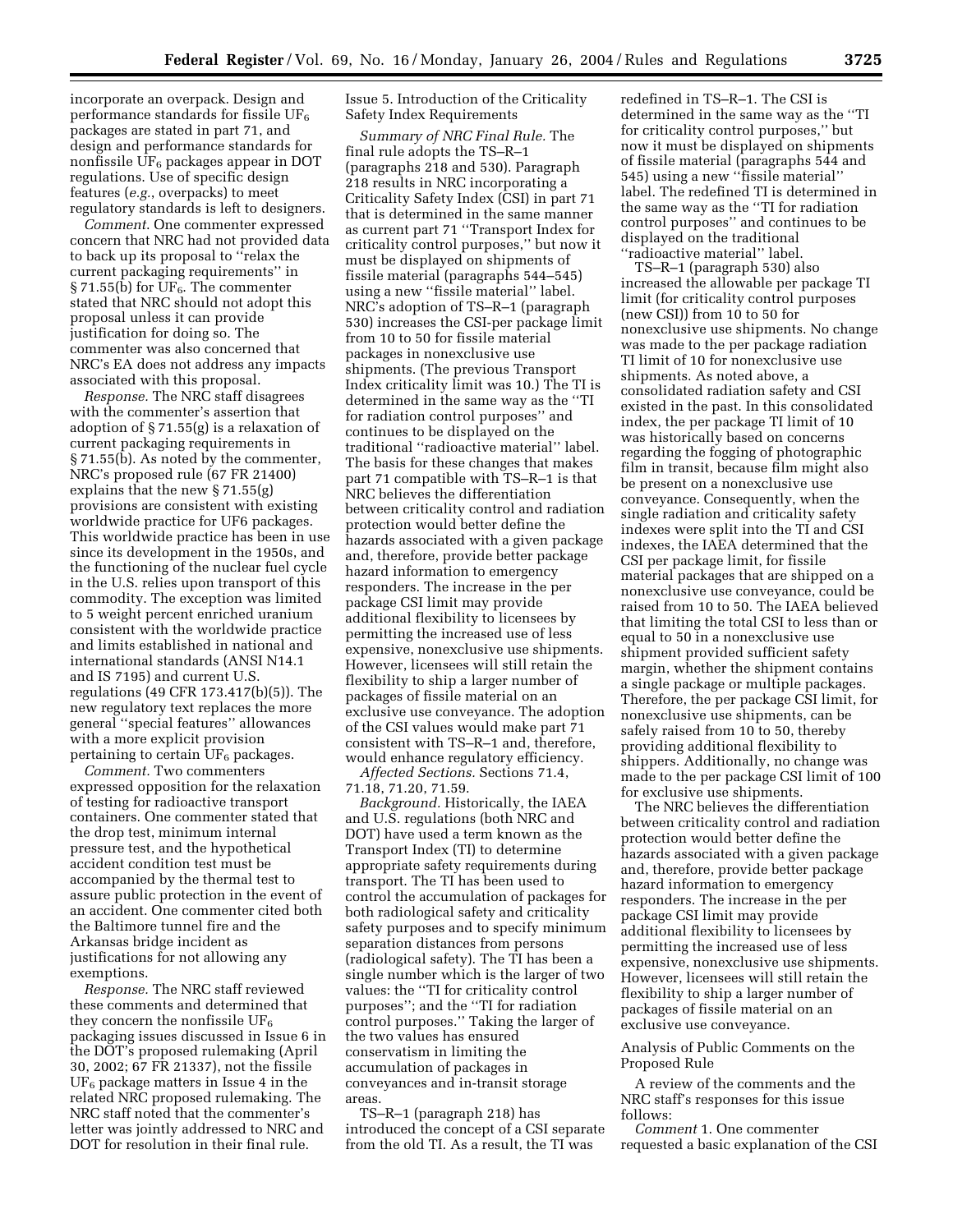and TI. The commenter questioned if the proposed changes would increase public risk. Another commenter asked for clarification on how NRC would calculate CSI for radiological shipments to ensure that a shipment is under limits.

*Response.* The requested explanation was provided during the June 4, 2001, public meeting at which the first comment was made (*see* NRC rulemaking interactive Web site at *http://ruleforum.llnl.gov.* In addition, the proposed rule contains background on the CSI; regarding increased public risk. The draft RA concluded the change is appropriate from a safety perspective. Also, *see* Background discussion for this issue.

*Comment.* One commenter expressed opposition to the text that would restrict accumulations of fissile material to a total CSI of 50 in situations where radioactive materials are stored incident to transport. The commenter added that this would effectively remove the ability to transport internationally and/or by multiple modes under exclusive use conditions and would negatively impact the international movement of fissile materials under nonproliferation programs. The commenter further noted that this provision would apply only to shipments to or from the U.S., thus creating a disadvantage for American businesses in the international market.

*Response.* The NRC agrees with these comments. The intent of the storage phrase was to permit segregation of groups of stored packages, consistent with IAEA and DOT requirements, but the NRC staff believes that the proposed text did not accommodate that practice. DOT requirements restrict accumulation of packages during transport, based on summing the packages' CSI or TI, including during storage incident to transport. In light of the division of regulatory responsibilities explained in the NRC–DOT Memorandum of Understanding (44 FR 38690; July 2, 1979), the NRC exemptions for carriersin-transit in 10 CFR 70.12, and DOT's proposed 49 CFR 173.457 (67 FR 21384; April 30, 2002), the NRC staff believes that storage in transit provisions proposed in §§ 71.59(c)(1), 71.22(d)(3), and 71.23(d)(3) are unwarranted. The NRC has deleted the phrase ''or stored incident to transport'' from these sections.

*Comment.* One commenter stated that in proposed §§ 71.59(c)(1), (2) and (3), and 71.55(f)(3), the values of 50.0 and 100.0 should be changed to 50 and 100 to be consistent with the application of the CSI.

*Response.* The NRC staff did not intend nor does it believe that there is

a substantive difference between ''50'' and ''50.0'' as used in part 71. In proposing to use the decimal place, the NRC staff was attempting to increase precision when the CSI is exactly 50.0 and promote consistency as the CSI is by definition rounded to the nearest tenth. However, the NRC staff noted that both DOT's proposed rule and IAEA TS–R–1 use ''50'' without a decimal place. The NRC staff agrees that consistency amongst the three rules is desirable unless a reason exists for differentiating. Accordingly, conforming changes have been made to the part 71 final rule.

*Comment.* One commenter expressed opposition to the rounding of the CSI provision in the proposed rule, because it is inconsistent with TS–R–1 and places additional limits on the array size of shipments.

*Response.* The commenter correctly observes that § 71.59(b) requires all nonzero CSIs to be rounded up to the first decimal place and that the corresponding TS–R–1 requirement (paragraph 528) does not require such rounding. Rounding up the CSI is necessary to ensure that an unanalyzed number of packages are not transported together; rounding a CSI down would permit such situations. The NRC staff notes that this U.S. provision predates the currently contemplated changes for compatibility with TS–R–1 (viz., the existing U.S. domestic regulations are also different than the 1985 IAEA transport regulations in this respect).

Consistent with the NRC proposal, the IAEA's implementing guidance for TS– R–1 (*i.e.,* TS–G–1.1 at para. 528.3) states, ''The CSI for a package \* \* \* should be rounded up to the first decimal place'' and ''the CSI should not be rounded down.'' The NRC staff noted that the IAEA's guidance, however, does observe that use of the exact CSI value may be appropriate in cases when rounding results in less than the analyzed number of packages to be shipped.

The NRC staff believes that the rule is compatible with IAEA TS–R–1. Furthermore, because the domestic convention on rounding predates this rulemaking for compatibility with 1996 TS–R–1, and because the statements of consideration did not explicitly discuss the rounding practice, the potential elimination of the rounding practice is beyond the scope of the current rulemaking action.

*Comment.* Three commenters expressed agreement with NRC's proposed position. One of the three commenters expressed support for the NRC's CSI proposal, reasoning that it provides more accurate communication regarding radioactive material in transport, especially in conjunction with the TI for radiation exposure. The commenter noted that the CSI is important to ensure consistency between domestic and international movements of fissile material. Another commenter stated that use of the CSI would ''remove a source of confusion with the old TI values. The resulting enhancement of the safety of shipments makes the extra efforts necessary to implement these proposals worthwhile.''

*Response.* No response is necessary. *Comment.* One commenter stated that the CSI ''should be set so as to maximize protective benefit for workers and the public without regard for added costs to licensees and users.'' The commenter added that there doesn't seem to be a ''strong argument against adoption'' of the IAEA CSI but then stated that the increase from 10 to 50 per package does not have adequate justification. Further, the commenter stated that if cost reduction for licensees is the only reason for this change, then the proposal is unacceptable.

*Response.* The CSI is derived to prevent nuclear criticality for single packages and arrays of packages, both in incident-free and accident conditions of transport. Therefore, the NRC staff has determined that the application of the CSI does support protection of workers and the public. The basis for increasing the accumulation of packages from 10 TI under the old system to 50 CSI in the new system is given in the proposed rule (at 67 FR 21401), and it is not a solely economic basis. Specifically, the limit of 10 TI was based on radiation damage to film, so when the TI and CSI were split in 1996, a separate limit on package accumulation based on criticality prevention, of 50 CSI, became warranted.

Issue 6. Type C Packages and Low Dispersible Material

*Summary of NRC Final Rule.* The final rule does not adopt the Type C or Low dispersible material (LDM) requirements for plutonium air transport as introduced in the IAEA TS– R–1. NRC decided not to adopt Type C or LDM requirements because the U.S. regulations in §§ 71.64 and 71.71 governing plutonium air transportation to, within, or over the United States contains more rigorous packaging standards than those in the IAEA TS–R– 1. Furthermore, the NRC's perception is that there is a lack of current or anticipated need for such packages, and NRC acknowledges that the DOT import/export provisions permit use of IAEA regulations.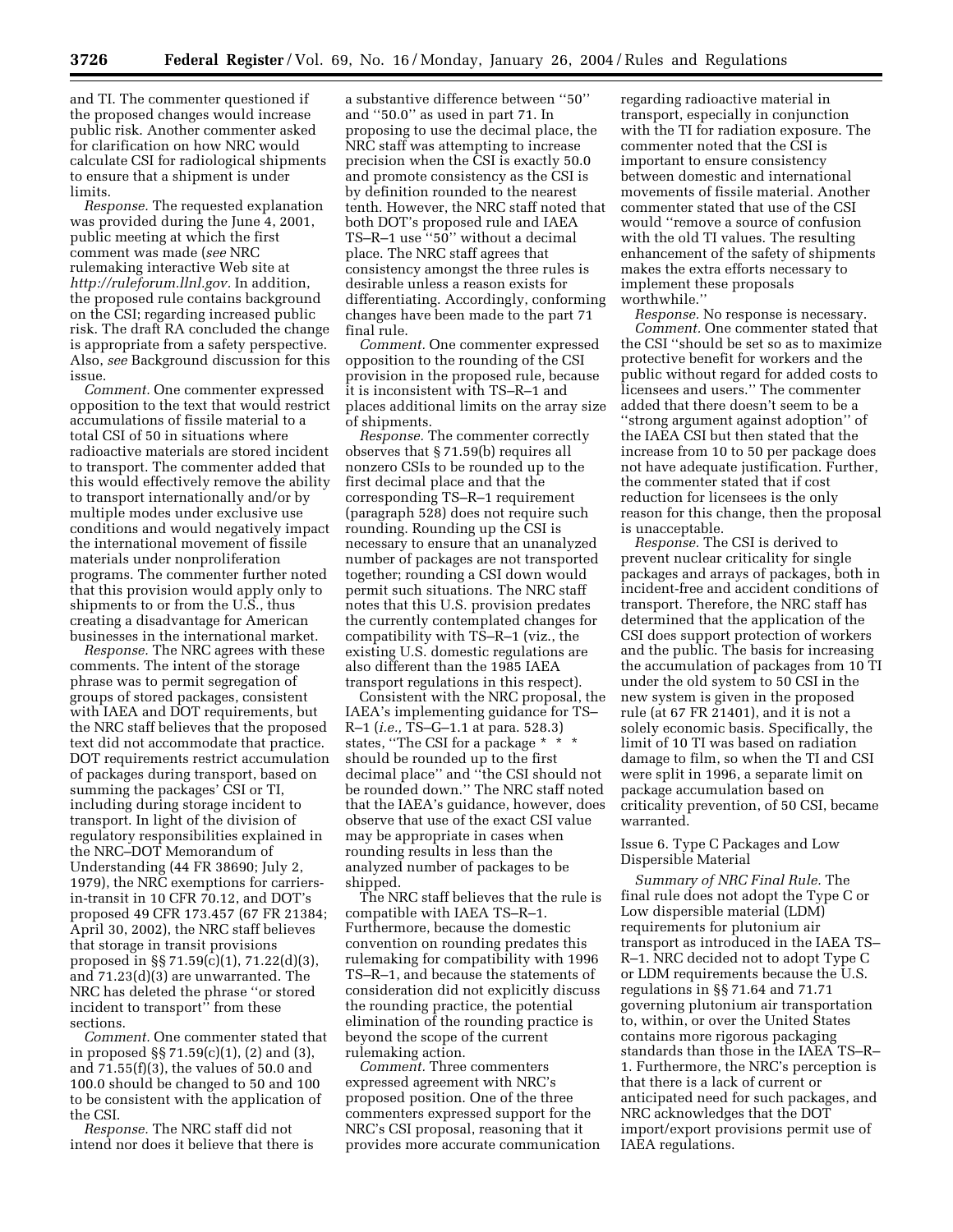*Affected Sections.* None (not adopted).

*Background.* TS–R–1 introduced two new concepts: the Type C package (paragraphs 230, 667–670, 730, 734– 737) and the LDM. The Type C packages are designed to withstand severe accident conditions in air transport without loss of containment or significant increase in external radiation levels. The LDM has limited radiation hazard and low dispersibility; as such, it could continue to be transported by aircraft in Type B packages (*i.e.,* LDM is excepted from the TS–R–1 Type C package requirements). United States regulations do not contain a Type C package or LDM category but do have specific requirements for the air transport of plutonium (§§ 71.64 and 71.74). These specific NRC requirements for air transport of plutonium would continue to apply.

The Type C requirements apply to all radionuclides packaged for air transport that contain a total activity value above 3,000  $A_1$  or 100,000  $A_2$ , whichever is less, for special form material, or above 3,000 A2 for all other radioactive material. Below these thresholds, Type B packages would be permitted to be used in air transport. The Type C package performance requirements are significantly more stringent than those for Type B packages. For example, a 90 meter per second (m/s) impact test is required instead of the 9-meter drop test. A 60-minute fire test is required instead of the 30-minute requirement for Type B packages. There are other additional tests, such as a puncture/ tearing test, imposed for Type C packages. These stringent tests are expected to result in package designs that would survive more severe aircraft accidents than Type B package designs.

The LDM specification was added in TS–R–1 to account for radioactive materials (package contents) that have inherently limited dispersibility, solubility, and external radiation levels. The test requirements for LDM to demonstrate limited dispersibility and leachability are a subset of the Type C package requirements (90-m/s impact and 60-minute thermal test) with an added solubility test, and must be performed on the material without packaging for nonplutonium materials. The LDM must also have an external radiation level below 10 mSv/hr (1 rem/ hr) at 3 meters. Specific acceptance criteria are established for evaluating the performance of the material during and after the tests (less than 100  $A_2$  in gaseous or particulate form of less than 100-micrometer aerodynamic equivalent diameter and less than 100  $A_2$  in solution). These stringent performance

and acceptance requirements are intended to ensure that these materials can continue to be transported safely in Type B packages aboard aircraft.

In 1996, the NRC communicated to the IAEA that the NRC did not oppose the IAEA adoption of the newly created Type C packaging standards (letter dated May 31, 1996, from James M. Taylor, EDO, NRC, to A. Bishop, President, Atomic Energy Control Board, Ottawa, Canada). However, Mr. Taylor stated in the letter that to be consistent with U.S. law, any plutonium air transport to, within, or over the U.S. will be subject to the more rigorous U.S. packaging standards. Industry needs to be aware of changes or potential changes based on new IAEA standards.

Analysis of Public Comments on the Proposed Rule

A review of the comments and the NRC staff's responses for this issue follows:

*Comment.* Four commenters expressed support for NRC's proposal to not adopt the requirements for Type C packages and LDM. One commenter also expressed support for the NRC's decision to ensure that there is a mechanism for reviewing validations of foreign approvals. One commenter stated that the IAEA specification is too broad and that NRC and DOT should work with IAEA to reduce the scope to a few packages containing fissile oxides of plutonium, but there is no need for this package to transport Class 7 materials.

Two commenters stated that the benefits did not justify the costs of the proposed changes and strongly supported the NRC position not to adopt the Type C requirements. One commenter stated that many parties are asking IAEA to modify the Type C requirements. The commenter urged NRC to see how these change proposals will affect the Type C requirements before adopting them into the U.S. regulations. Additionally, the commenter stated that the need for Type C packages for all radioactive material has not been demonstrated.

*Response.* The NRC staff acknowledges these comments that endorse the position to not adopt Type C package requirements at this time, for the reasons specified in the proposed rule (67 FR 21402). The NRC staff agrees that Type C issues will likely receive further consideration in future IAEA rule cycles. No further response is necessary.

*Comment.* Two commenters stated that the threat of terrorism should be taken into account when exempting radionuclides from transport regulations and changing container regulations. One commenter stated that the fact of the September 11, 2001, attacks needs to be accounted for with upgraded Types B and C testing, which are currently believed to be insufficient. The commenter added that these tests should ''assure the highest probability that packages will survive unbreached.''

*Response.* The NRC acknowledges the concern expressed regarding the threat of terrorism. However, the NRC does not propose adopting Type C and LDM requirements at this time. The NRC staff notes that the IAEA is conducting further evaluations on Type C package requirements, which may result in other changes for safety and security purposes. Also, see Section II, above, for general comments on terrorism.

*Comment.* One commenter asked if workers will be protected and notified when handling Type C packages and plutonium, and whether they will be notified that there will be increased hazards once the proposed rule is effective.

*Response.* The requested information on worker protection was provided at the public meeting at which the comment was made. Application of DOT's regulations, including hazardous materials training requirements, package radiation limits, and contamination limits, will protect workers for Type C packages just as for other shipments. In addition, the robustness of the packaging would provide protection in accidents. Thus, changes to the probability or consequences of releases in accidents do not result from proposed changes to Type C packages. The NRC does not propose adopting IAEA Type C or LDM standards at this time, and domestic regulations were not revised.

*Comment.* One commenter recommended that the NRC ''adopt these provisions in order to better the goal of compatibility with IAEA regulations.'' This commenter continued by stating that ''industry would then have a basis for developing such a package if desirable.''

*Response.* These comments recommend adoption of Type C standards in the interest of the goal of IAEA compatibility and speculate that a domestic Type C package regulation and certification might be desirable in the future. The NRC staff does not believe that deferring domestic rules on Type C packages makes U.S. regulations incompatible with IAEA regulations (*viz.*, the U.S. and IAEA rules are not identical but they are compatible). The NRC staff believes there is not a need to adopt Type C standards at this time because of the reasons specified in the proposed rule (67 FR 21402) and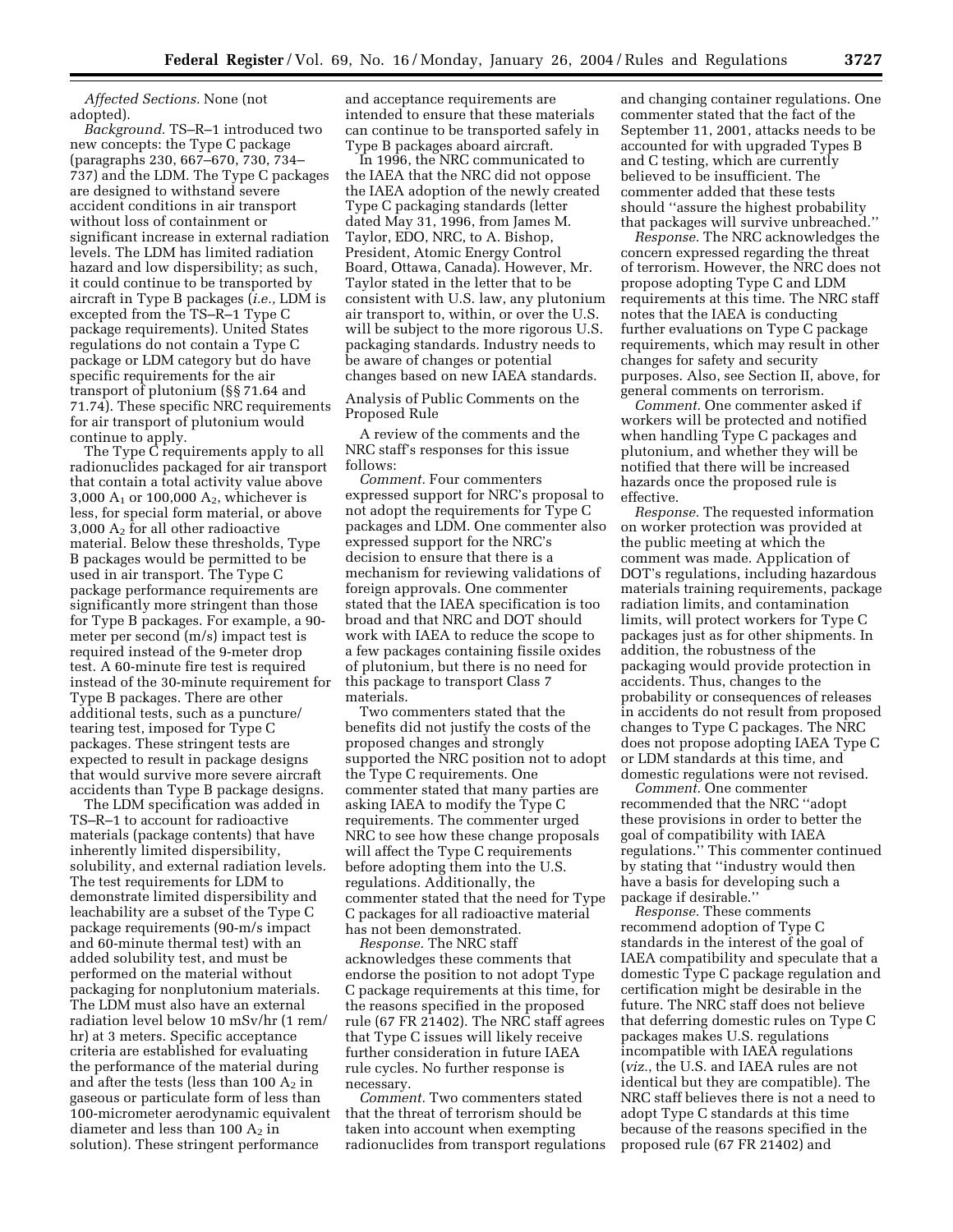(a) The perception of a lack of a current or anticipated need,

(b) The DOT import/export provisions that permit use of IAEA regulations, and

(c) The existing U.S. regulations and laws covering plutonium air transport. This can be reevaluated during future

periodic rulemakings for IAEA compatibility, as necessary. In addition, the proposed rule stated that upon request from DOT, NRC would perform a technical review of Type C packages against IAEA TS–R–1 standards. The comments do not indicate a current need; therefore, the NRC staff has decided to retain the position explained in its proposed rule to not adopt Type C or LDM requirements.

*Comment.* One commenter said that air transport of plutonium and other radionuclides should be prohibited under all circumstances. The commenter stated that ''low dispersible materials'' is a faulty concept regarding air transport and urged NRC to abandon this concept.

*Response.* The NRC staff disagrees with the comments that air transport of plutonium and other radionuclides should be prohibited under all circumstances. These practices are recognized in multiple U.S. laws and regulations, and have been carried out with an excellent safety record. Consistent with the position expressed in the proposed rule, the NRC decided not to adopt the low dispersible material provisions at this time.

#### Issue 7. Deep Immersion Test

*Summary of NRC Final Rule.* The final rule adopts the requirement for an enhanced water immersion test (deep immersion test) which is applicable to any Type B or C packages containing activity greater than  $10<sup>5</sup>A<sub>2</sub>$ . The purpose of the deep immersion test is to ensure package recoverability. The basis for expanding the scope of the deep immersion test to include additional Type B or C packages containing activity greater that  $10<sup>5</sup>A<sub>2</sub>$  was due to the fact that radioactive materials, such as plutonium and high-level radioactive waste, are increasingly being transported by sea in large quantities. The threshold defining a large quantity as a multiple of  $A_2$  is considered to be a more appropriate criterion to cover all radioactive materials and is based on a consideration of potential radioactive exposure resulting from an accident. Also, the NRC is retaining the current test requirements in § 71.61 of ''one hour w/o collapse, buckling or leakage of water.'' The NRC is retaining this acceptance criterion of ''w/o collapse, buckling, or leakage'' as opposed to the acceptance criterion specified in TS–R–

1 of only ''no rupture'' of the containment. NRC has determined that the term ''rupture'' cannot be determined by engineering analysis and the term ''w/o collapse, buckling or leakage of water'' is a more precise definition for acceptance criterion.

*Affected Sections.* Sections 71.41, 71.51, 71.61.

*Background.* TS–R–1 expanded the performance requirement for the deep water immersion test (paragraphs 657 and 730) from the requirements in the IAEA Safety Series No. 6, 1985 edition. Previously, the deep immersion test was only required for packages of irradiated fuel exceeding 37 PBq (1,000,000 Ci). The deep immersion test requirement is found in Safety Series No. 6, paragraphs 550 and 630, and basically stated that the test specimen be immersed under a head of water of at least 200 meters (660 ft) for a period of not less than 1 hour, and that an external gauge pressure of at least 2 MPa (290 psi) shall be considered to meet these conditions. The TS–R–1 expanded immersion test requirement (now called enhanced immersion test) now applies to all Type B(U) (unilateral) and B(M) (multilateral) packages containing more than  $10<sup>5</sup> A<sub>2</sub>$ , as well as Type C packages.

In its September 28, 1995 (60 FR 50248), rulemaking for part 71 compatibility with the 1985 edition of Safety Series No. 6, the NRC addressed the new Safety Series No. 6 requirement for spent fuel packages by adding § 71.61, ''Special requirements for irradiated nuclear fuel shipments.'' Currently, § 71.61 is more conservative than Safety Series No. 6 with respect to irradiated fuel package design requirements. It requires that a package for irradiated nuclear fuel with activity greater than 37 PBq (10 6 Ci) must be designed so that its undamaged containment system can withstand an external water pressure of 2 MPa (290 psi) for a period of not less than 1 hour without collapse, buckling, or inleakage of water. The conservatism lies in the test criteria of no collapse, buckling, or inleakage as compared to the ''no rupture'' criteria found in Safety Series No. 6 and TS–R–1. The draft advisory document for TS-R–1 (TS–G–1.1, paragraphs 657.1 to 657.7) recognizes that leakage into the package and subsequent leakage from the package are possible while still meeting the IAEA requirement.

The Safety Series No. 6 test requirements were based on risk assessment studies that considered the possibility of a ship carrying packages of radioactive material sinking at various locations. The studies found that, in most cases, there would be negligible

harm to the environment if a package were not recovered. However, should a large irradiated fuel package (or packages) be lost on the continental shelf, the studies indicated there could be some long-term exposure to man through the food chain. The 200-meter (660-ft) depth specified in Safety Series No. 6 is equivalent to a pressure of 2 MPa (290 psi), and roughly corresponds to the continental shelf and to depths that the studies indicated radiological impacts could be important. Also, 200 meters (660 ft) was a depth at which recovery of a package would be possible, and salvage would be facilitated if the containment system did not rupture. (Reference Safety Series No. 7, paragraphs E–550.1 through E–550.3.)

The expansion in scope of the deep immersion test was due to the fact that radioactive materials, such as plutonium and high-level radioactive wastes, are increasingly being transported by sea in large quantities. The threshold defining a large quantity as a multiple of  $A_2$  is considered to be a more appropriate criterion to cover all radioactive materials and is based on a consideration of potential radiation exposure resulting from an accident.

Analysis of Public Comments on the Proposed Rule

A review of the comments and the NRC staff's responses for this issue follows:

*Comment.* One commenter stated that a 1-hour test is ''wholly inadequate as a risk basis, given that as many as 100,000 shipments of highly irradiated 'spent' fuel are anticipated to being moved transcontinentally on highways and railroads.'' The commenter added that ''barge shipments should be prohibited outright.'' Finally, the commenter recommended more stringent immersion testing for shipping canisters.

*Response.* The NRC acknowledges the comment. However, the NRC believes it is already moving towards more stringent standards with this rule. The 1-hour test is sufficient to demonstrate structural integrity and prevent inleakage. Most hydrostatic testing of components are for durations much less than 1 hour. A test duration of 1 hour is reflective of a practical requirement that will ensure the desired package performance. While a longer duration test may appear to be more reflective of the actual immersion times that might exist following an accident, the duration of the test must be considered in conjunction with the purpose of the test and the acceptance criteria specified for successfully passing the test.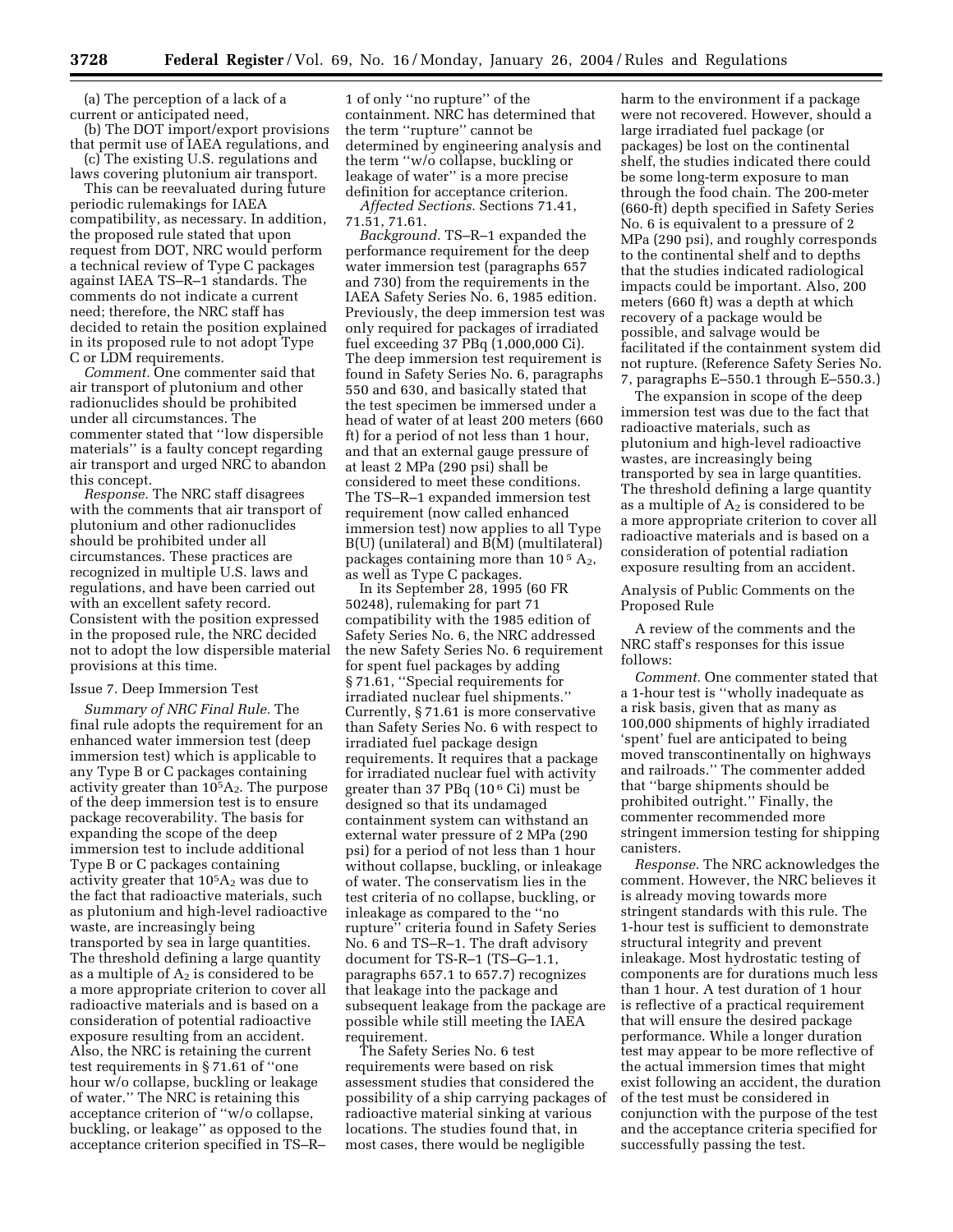The purpose of the deep immersion test, as described in IAEA TS–G–1.1, paragraphs 657.1 to 657.7, is to ensure package recoverability. The acceptance criterion specified in TS-R-1 is that there be no ''rupture'' of the containment system. As described in the rule, NRC believes that a more precisely defined acceptance criterion of no ''collapse, buckling, or inleakage of water'' is preferable. Type B package designs that are capable of withstanding a 1-hour test without ''collapse, buckling, or inleakage of water'' are likely to be sufficiently robust that a longer duration test would not produce significantly greater structural damage.

*Comment.* One commenter suggested that the deep immersion test should consider the possibility that the cask could already be damaged or ruptured at the time of immersion. The commenter asked if there has been an analysis of the dissemination of radionuclides at high pressures for partially or completely ruptured casks. The commenter stated that this issue is relevant due to the frequent transportation of radioactive waste across the Great Lakes and between the U.S. and other nations, such as Russia.

*Response.* The acceptance criterion for the deep immersion test is no ''collapse, buckling, or inleakage of water.'' If a cask is already damaged or ruptured at the time of immersion, then the immersion test becomes a moot point because the acceptance criterion cannot be met. Studies have been performed, including the IAEAsponsored Coordinated Research Project on ''Severity, probability and risk of accidents during the maritime transport of radioactive material,'' that examined the potential radiological consequences of such accidents. The report of the Coordinated Research Project, IAEA– TECDOC–1231, is available online at: *http://www.iaea.org/ns/rasanet/ programme/radiationsafety/ transportsafety/Downloads/Files2001/ t1231.pdf*.

*Comment.* One commenter stated that if older, previously certified packages can no longer be ''grandfathered,'' it will take significant effort to show that these packages meet the deep immersion test and will result in little safety benefit for the shipments.

*Response.* The commenter's connection between immersion testing and grandfathering (*see* Issue 8) of existing certified packages is not obvious. Under current NRC regulations (§ 71.61), a package for irradiated nuclear fuel with activity greater than 37 PBq (106 Ci) must meet the immersion test requirement. Under the revised requirement, these same

packages could be used for shipment of irradiated nuclear fuel containing activity greater than  $10<sup>5</sup> A<sub>2</sub>$  and would not require additional immersion testing (because the packages must already comply with the test requirement).

*Comment.* Three commenters expressed support for NRC's position on this issue. One commenter stated that the proposed rule's deep immersion test provisions would increase cask safety. *Response.* No response is required.

*Comment.* One commenter urged the NRC to require more stringent testing procedures for both old and new shipping containers (including longer drops; greater crash impacts; longer and higher pressure water submersion; leakage resistance; higher, longer, more intense fire temperatures; and much greater explosive forces). Another commenter requested that NRC change its standards so that casks damaged in sequential tests would be required to survive immersion at depths greater than those in the proposed rule.

*Response.* The NRC acknowledges this comment but believes that it has adequate package testing requirements in the rule.

*Comment.* One commenter asked if containers that were not currently certified to carry over one million curies would become authorized to carry over one million curies under the proposed rule.

*Response.* If a package design is not currently certified to carry over one million curies, its status will not be changed by this rulemaking. Any restrictions on a package design imposed through the NRC-issued CoC remain unaffected.

*Comment.* One commenter stated that the cost of compliance was grossly underestimated, particularly for demonstrating cask integrity at 200 meters.

*Response.* NRC staff appreciates the comment and fully understands the importance of accurate cost data. As part of the proposed rulemaking, the NRC specifically requested cost-benefit information on this issue as well as a number of other issues. To the extent NRC received data from public comments, these data were considered in developing its final decision.

*Comment.* One commenter asked if the deep immersion test would apply to all packages shipped across Lake Michigan.

*Response.* Under the proposed rule, the deep immersion test would be applied to any Type B or C package that contains greater than  $10<sup>5</sup> A<sub>2</sub>$ , regardless of the transport mode. Therefore, the immersion test requirement would be applicable to all shipments involving a

package with an activity exceeding 105 A2, including any across Lake Michigan.

*Comment.* One commenter asked if the deep immersion test actually requires a physical test. If the deep immersion test did not actually require a physical test, the commenter asked NRC to clarify what it means by ''test.'' The commenter also wanted NRC to clarify to what the test specifically applies.

*Response.* As cited in the IAEA advisory document TS–G–1.1, paragraph 730.2: ''The water immersion test may be satisfied by immersion of the package, a pressure test of at least 2 MPa, a pressure test on critical components combined with calculations, or by calculations for the whole package.'' In answer to the commenter's specific question, a physical test is not required, and calculational techniques may be used. Regarding what the test specifically applies to, ST–2, Section 730.3, states that: ''The entire package does not have to be subjected to a pressure test. Critical components such as the lid area may be subjected to an external gauge pressure of at least 2 MPa and the balance of the structure may be evaluated by calculation.'' Thus, testing may be performed physically, by analysis, or by a combination of the two.

*Comment.* One commenter stated that industry supports the NRC position on deep immersion testing.

*Response.* The comment is acknowledged.

*Comment.* One commenter expressed concern that the deep immersion test only requires that packages be submerged for 1 hour. The concern is based on the belief that it is unlikely a package could be recovered within an hour following a real accident.

*Response.* The 1-hour time limit only applies to the immersion test and is the minimum time that the package shall be subjected to the test conditions. It is not expected that a package could be recovered within 1 hour of an accident involving submergence of the package. In fact, in the IAEA advisory document TS–G–1.1, paragraph 657.7 states: ''Degradation of the total containment system could occur with prolonged immersion and the recommendations made in the above paragraphs (657.1 through 657.6) should be considered as being applicable, conservatively, for immersion periods of about 1 year, during which recovery should readily be completed.''

*Comment.* One commenter asked NRC to clarify its assertion that the immersion test is stricter than the IAEA's test because the NRC's language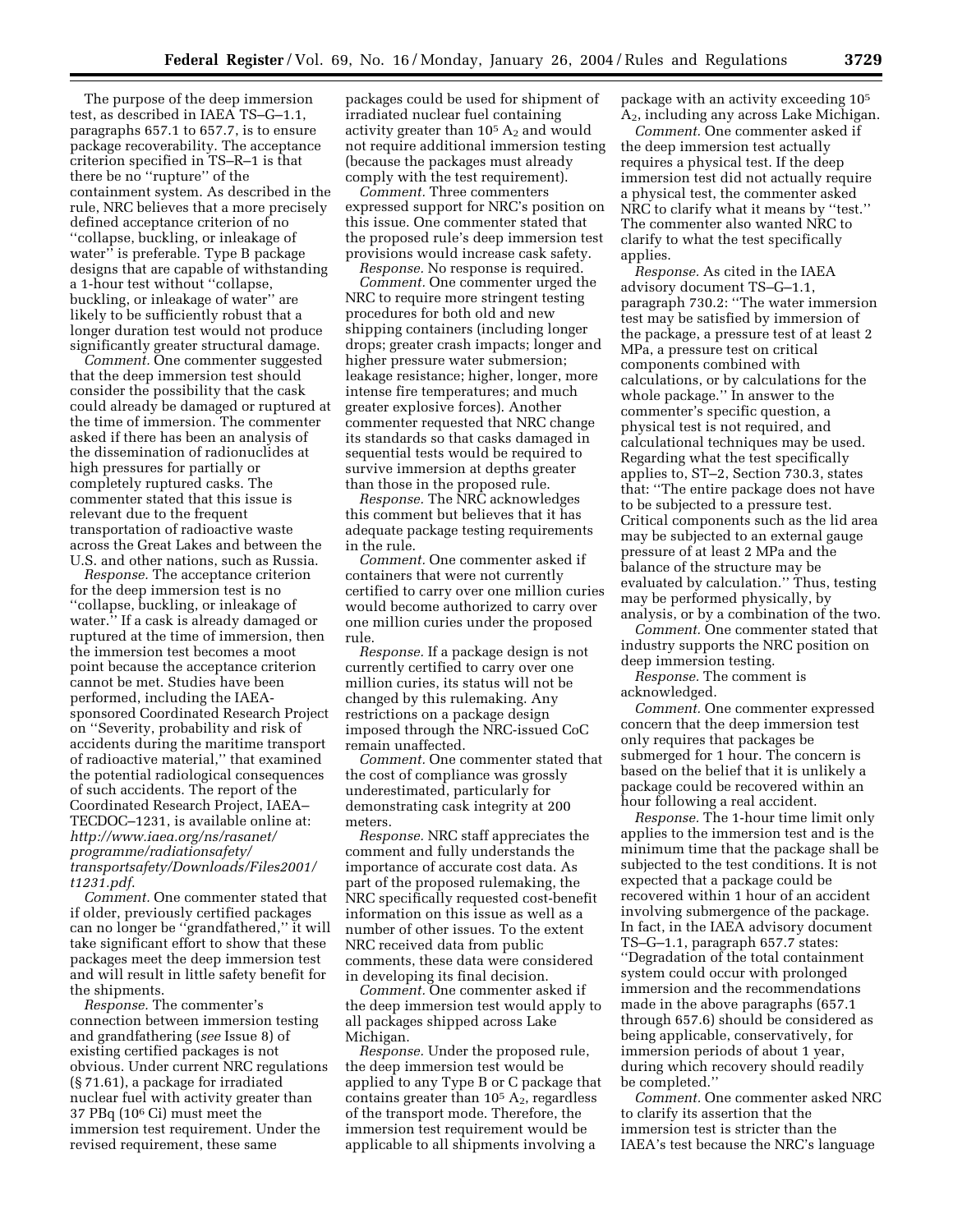does not allow collapse, buckling, or any leakage of water.

*Response.* TS–R–1, paragraph 657, states, in part, that for a package subjected to the enhanced water immersion test (NRC uses the term deep immersion test), there would be no ''rupture of the containment system.'' The term rupture is not a defined engineering term in the IAEA literature related to TS–R–1. Further, the IAEA advisory document TS–G–1.1, paragraph 730.3, states, in part, that some degree of buckling or deformation is acceptable during the enhanced water immersion test. Lacking specificity to the term rupture, the NRC imposed specific, and it believes conservative, requirements that do not allow collapse, buckling, or inleakage of water for a package undergoing the deep immersion test.

#### Issue 8. Grandfathering Previously Approved Packages

*Summary of NRC Final Rule.* The final rule adopts the following grandfathering provisions for previously approved packages in section 71.13:

(1) Packages approved under NRC standards that are compatible with the provisions of the 1967 edition of Safety Series No. 6 may no longer be fabricated, but may be used for a 4-yearperiod after adoption of a final rule;

(2) Packages approved under NRC standards that are compatible with the provisions of the 1973 or 1973 (as amended) editions of Safety Series No. 6 may no longer be fabricated; however, may still be used;

(3) Packages approved under NRC standards that are compatible with the provisions of the 1985 or 1985 (as amended 1990) editions of Safety Series No. 6, and designated as ''-85'' in the identification number, may not be fabricated after December 31, 2006, but may be continued to be used; and

(4) Package designs approved under any pre-1996 IAEA standards (*i.e.*, packages with an ''-85'' or earlier identification number) may be resubmitted to the NRC for review against the current standards. If the package design described in the resubmitted application meets the current standards, the NRC may issue a new CoC for that package design with a ''-96'' designation.

Thus, the final rule adopts, in part, the provisions for grandfathering contained in TS–R–1. The NRC believes that packages previously approved under the 1967 edition of Safety Series No. 6 lack the enhanced safety enrichments which have been incorporated in the packages approved under the provisions of the 1973, 1973

(as amended), 1985 and 1985 (as amended) editions of Safety Series No. 6. For example, later designs demonstrate a greater degree of leakage resistance and are subject to quality assurance requirements in subpart H of part 71. Furthermore, NRC believes that by discontinuing the use of package designs that have been approved to Safety Series No. 6, 1967, for both domestic and international transport of radioactive material, it will ensure safety during transportation and thus will increase public confidence. However, NRC has not adopted the immediate phase out of 1967-approved packages as the IAEA has, Instead, NRC implemented a 4-year transition period for the grandfathering provision on packages approved under the provisions of the 1967 edition of Safety Series No. 6. This period provides industry the opportunity to phase out old packages and phase in new ones, or demonstrate that current requirements are met. NRC recognizes that when the regulations change there is not necessarily an immediate need to discontinue use of packages that were approved under previous revisions of the regulations. The final rule includes provisions that would allow previously-approved designs to be upgraded and to be evaluated to the newer regulatory standards. Note that in 1996, IAEA first published that the 1967-approved packages would be eliminated from use. Thus, with the final rule 4-year phase out of these older packages, industry will have had 12 years (*i.e.*, until 2008) to evaluate its package designs and prepare for the eventual phase out.

*Affected Sections.* Section 71.13. *Background.* Historically, the IAEA, DOT, and NRC regulations have included transitional arrangements or ''grandfathering'' provisions whenever the regulations have undergone major revision. The purpose of grandfathering is to minimize the costs and impacts of implementing changes in the regulations on existing package designs and packagings. Grandfathering typically includes provisions that allow: (1) Continued use of existing package designs and packagings already fabricated, although some additional requirements may be imposed; (2) completion of packagings that are in the process of being fabricated or that may be fabricated within a given time period after the regulatory change; and (3) limited modifications to package designs and packagings without the need to demonstrate full compliance with the revised regulations, provided that the modifications do not significantly affect the safety of the package.

Each transition from one edition of the IAEA regulations to another (and the corresponding revisions of the NRC and DOT regulations) has included grandfathering provisions. The 1985 and 1985 (as amended 1990) editions of Safety Series No. 6 contained provisions applicable to packages approved under the provisions of the 1967, 1973, and 1973 (as amended) editions of Safety Series No. 6. TS–R–1 includes provisions which apply to packages and special form radioactive material approved under the provisions of the 1973, 1973 (as amended), 1985, and 1985 (as amended 1990) editions of Safety Series No. 6.

TS–R–1 grandfathering provisions (*see* TS–R–1, paragraphs 816 and 817) are more restrictive than those previously in place in the 1985 and 1985 (as amended 1990) editions of Safety Series No. 6. The primary impact of these two paragraphs is that packagings approved under the 1967 edition of Safety Series No. 6 are no longer grandfathered; *i.e.*, cannot be used. The second impact is that fabrication of packagings designed and approved under Safety Series No. 6 1985 (as amended 1990) must be completed by a specified date. Regarding special form radioactive material, TS–R–1 paragraph 818 does not include provisions for special form radioactive material that was approved under the 1967 edition of Safety Series No. 6. Special form radioactive material that was shown to meet the provisions of the 1973, 1973 (as amended), 1985, and 1985 (as amended 1990) editions of Safety Series No. 6 may continue to be used. However, special form radioactive material manufactured after December 31, 2003, must meet the requirements of TS–R–1. Within current NRC regulations, the provisions for approval of special form radioactive material are already consistent with TS–R–1.

In TS–R–1, packages approved under Safety Series No. 6, 1973 and 1973 (as amended) can continue to be used through their design life, provided the following conditions are satisfied: (1) Multilateral approval is obtained for international shipment; (2) applicable TS–R–1 quality assurance (QA) requirements and A1 and A2 activity limits are met; and (3) if applicable, the additional requirements for air transport of fissile material are met. While existing packagings are still authorized for use, no new packagings may be fabricated to this design standard. Changes in the packaging design or content that significantly affect safety require that the package meet current requirements of TS–R–1.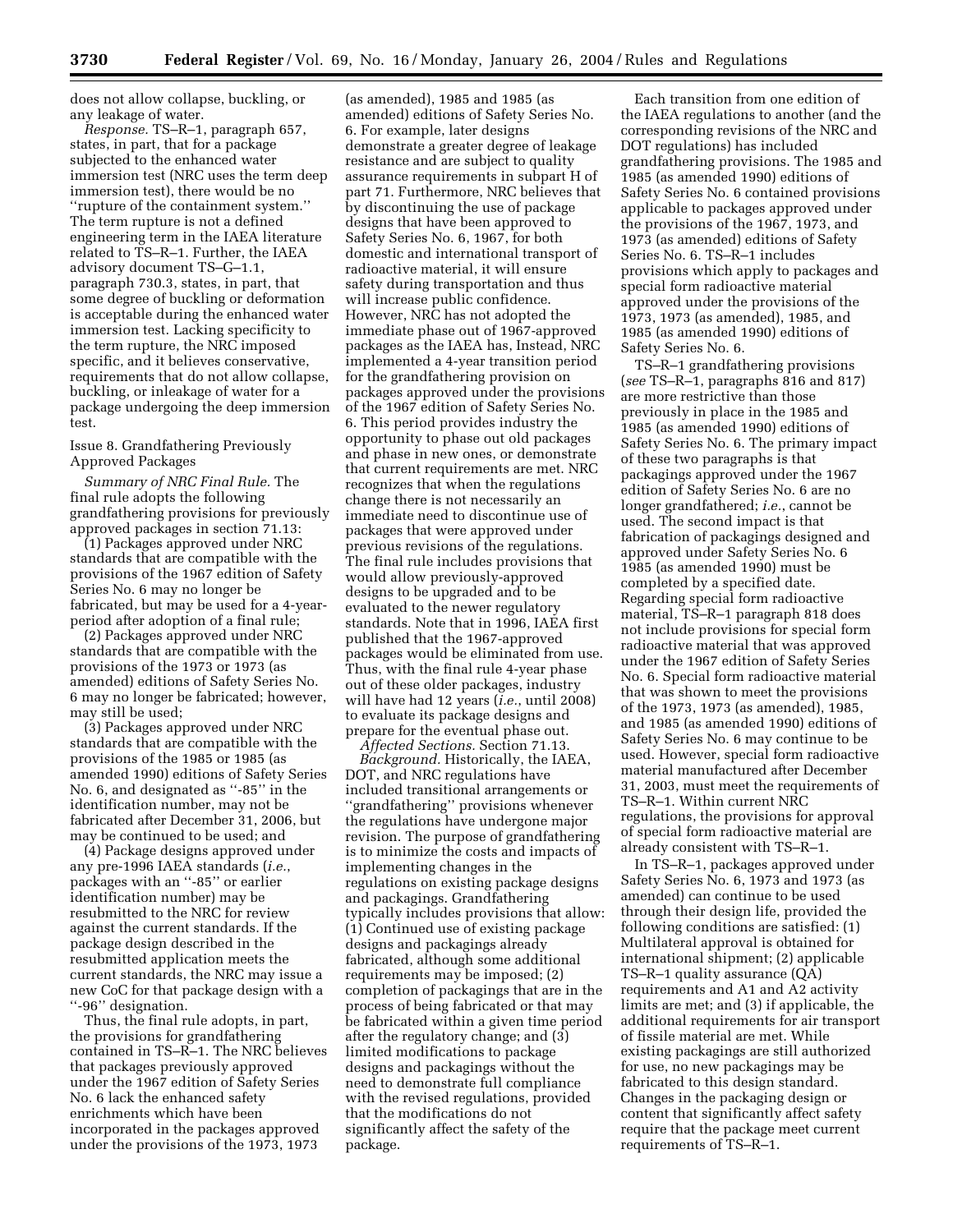TS–R–1 further states that those packages approved for use based on the 1985 or 1985 (as amended 1990) editions of Safety Series No. 6 may continue to be used with unilateral approval until December 31, 2003, provided the following conditions are satisfied: (1) TS–R–1 QA requirements and  $A_1$  and  $A_2$  activity limits are met; and (2) if applicable, the additional requirements for air transport of fissile material are met. After December 31, 2003, use of these packages for foreign shipments may continue under the additional requirement of multilateral approval. Changes in the packaging design or content that significantly affect safety require that the package meet current requirements of TS–R–1. Additionally, new fabrication of this type of packaging must not be started after December 31, 2006. After this date, subsequent package designs must meet TS–R–1 package approval requirements.

Analysis of Public Comments on the Proposed Rule

The NRC notes that although there were a significant number of comments reflecting opposition to the proposed grandfathering change to the regulation, the majority of these comments were received from two commenters representing the same company. The remaining comments reflected opinions ranging from strong opposition to any grandfathering of designs to full support for the proposed rule change. Accordingly, following discussions with the DOT, NRC changed the transition period from 3 years in the proposed rule to 4 years in the final rule. With the effective date of this final rule being October 1, 2004, the transition period is almost 5 years. A review of the specific comments and the NRC staff's responses for this issue follows.

*Comment.* One commenter stated that the IAEA standards are consensus based and that NRC must recognize they do not necessarily consider the riskinformed, performance-based aspects of regulations that are developed in the United States. The commenter added that NRC regulations should also provide allowance for domestic-only applications, which would include, for example, the grandfathering provision. While the IAEA provisions must apply to international shipments, for domestic-only shipments the grandfathering provision would allow the continued use of existing packages manufactured to the 1967 standard, but prohibit the manufacture of any new packages.

*Response.* The NRC staff finding is to phase out those packages approved to Safety Series No. 6, 1967 Edition, over

a 4-year period after October 1, 2004. The NRC believes this time period allows industry adequate time to phase out old packages, phase in new ones, or resubmit a package design for review against the current standards. NRC considers it undesirable to be incompatible with IAEA with respect to this provision. In eliminating the grandfathering of these older designs, the IAEA concluded and NRC agrees that the continuance of packages that could not be shown to meet updated standards was no longer justified. As described, certain packages approved under the 1967 edition of the regulations may lack safety enhancements that later designs have incorporated. The NRC acknowledges the comment about risk-informed, performance-based regulations but notes that the applicability of this change was not justified.

*Comment.* One commenter suggested that NRC require far more stringent testing procedures for both old and new shipping containers (longer drops; greater crash impacts; longer and higher pressure water submersion; leakage resistance; higher, longer, more intense fire temperatures; and much greater explosive forces). Another commenter stated that ''packages and containers should be subject to upgraded safety testing and more rigorous standards than have been required in the past,'' especially after the events of September 11, 2001.

*Response.* The NRC acknowledges these comments and notes that the commenters did not provide justification for the proposed changes. Packages designed to regulations that are based on the 1973 and later editions of Safety Series 6, in general, may include safety enhancements, including designs, that demonstrate a greater degree of leakage resistance. Major changes in the physical test parameters for Type B packages are not being considered at this time, either by NRC or the IAEA. NRC is confident that packages designed to meet the current Type B standards provide a high degree of safety in transport, even under severe transportation accidents.

*Comment.* One commenter objected to any grandfathering of casks. The commenter stated that ''it will be a number of years before appreciable amounts of 'spent' fuel can be transported for more permanent disposition'' and that this ''gives a substantial window of time for design, development, and proof testing of new, better shipping casks.''

*Response.* The NRC and DOT have in place comprehensive regulations that will support the safety of a large scale

shipping campaign to a central geologic repository should one ever be built. Such safety is reliant upon the use of certified casks with robust design and regulations that address training of staff dealing with shipments and use of routes that minimize potential dose to the public. The safety record of shipments of spent fuel both here and overseas has been excellent. NRC regulations are compatible with IAEA regulations with respect to grandfathering previously approved designs. These provisions allow continued use of designs approved to earlier regulatory standards; however, the provisions include certain restrictions with respect to package modifications and fabrication. These provisions have been adopted to allow a transition to newer regulations while maintaining a high level of safety in transport. Packages that were approved to the 1967 IAEA standards are being phased out because they may not include safety enhancements of later designs.

*Comment.* One commenter stated that accurate data are not currently available to forecast cost-benefit impacts. The commenter urged NRC to work with those who hold Type B packages to determine whether they want to maintain these packages. A second commenter stated that the costs of requiring the replacement of 1967 specification packages are substantial and that the benefits of requiring the replacements for domestic use are zero. The commenter also stated that the NRC should allow usage periods to be extended long enough to ensure that the ''money's worth'' has been obtained. The commenters added that NRC should not propose changes when no harm or hazard has been demonstrated.

*Response.* The NRC has made the decision to begin a 4-year phase out of packages that have been approved to Safety Series No. 6, 1967. However, NRC will allow package designs to be submitted for review against the current requirements (TS–R–1). Based on this pathway, over the 4-year period (after effective date of the final rule), industry can determine which Type B packages they choose to submit for review to the current requirements or have them phased out of use for shipping. NRC has no current plans to contact individual design holders of affected package designs to suggest an action on their part.

In evaluating the cost and benefits associated with the proposed phasing out of the 1967-based packages, the NRC staff considered that these designs may fall into one of the following five categories: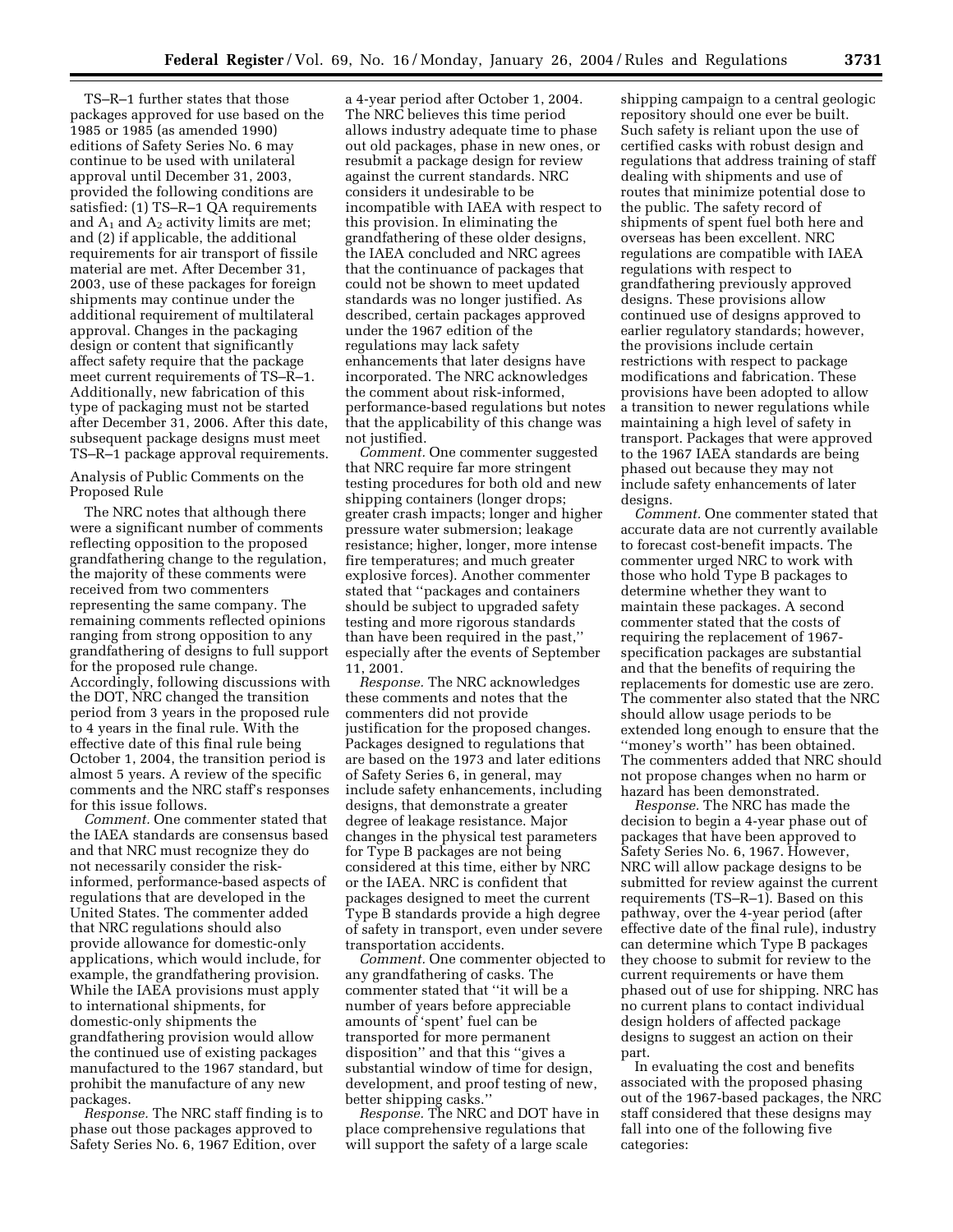(1) Package designs that may meet current safety standards with no modifications but have not been submitted for recertification. This category includes package designs for which there is probably sufficient supporting technical safety basis to support certification under current requirements. For example, test data and engineering analyses probably exist and are still relevant to the current safety standards.

Costs associated with these package designs include the following:

(a) Development of an application (\$10–\$50K); and

(b) Review costs for NRC certification (\$20K for 135 hours—nonspent fuel amendment).

The total costs might be expected to be in the range of \$30–\$70K per package design.

(2) Package designs that can be shown to meet current safety standards with probably relatively minor design changes.

Costs associated with these package designs include the following:

(a) Design analysis and physical testing for modifications (\$10K–\$100K);

(b) Development of revised package application (\$10K–\$50K—based on approximately 200 staff hours of work);

(c) Review costs for NRC certification (\$20K—based on 135 staff hours for review of nonspent fuel amendment requests); and

(d) Packaging modifications to fleet of packagings (minor—\$200 per packaging, major—\$5K per packaging).

The total cost would be expected to be in the range of \$40K to \$170K depending on the modifications in the design or testing information. This does not include the costs for making the physical changes in the packagings, which could vary significantly for different package types and different design modifications, in addition to the number of packagings that needed to be modified.

For packages in Categories 1 and 2, NRC staff believe that the expense of recertifying the design should be reasonable and is small when considering the length of time these package designs have already been in service (longer than 20 years). There is additional financial incentive for upgrading these designs, because upgrading would allow additional packagings to be fabricated and allow certificate holders to request a wide range of modifications, both to the package design and the authorized contents.

(3) Package designs that may meet current safety standards but are impractical to recertify.

This category is intended to capture the special nature of spent fuel casks that were certified to the 1967 IAEA standards. These package designs may be considered separately for several reasons, including:

(a) Domestic regulatory design standards for spent fuel casks existed before standards for other package types;

(b) QA requirements were applied to this type of package, whereas other package types were not subjected to the same level of QA either for design or fabrication; and

(c) These packages normally have a limited specific use and are, therefore, not present in large numbers in general commerce.

For packages in this category, NRC staff will be willing to review an application under the exemption provisions of § 71.8 that requests an exemption to specific performance requirements for which demonstration is not practical. The applicant would be free to propose, for example, additional operational controls that would provide equivalent safety. The exemption request could use risk information in justifying the continued use of these existing packagings.

Costs associated with these package designs include the following:

- (a) Development of application, including risk information (\$150K); and
- (b) NRC review costs (\$40,000—based on 270 staff hours for a ''non-standard''
- spent fuel package amendment request).

(4) Package designs that cannot be shown to meet current safety standards.

Costs associated with these package designs include the following:

(a) Development of new designs (\$100–150K);

(b) Analysis and physical tests (\$50K for prototype + 100K);

(c) Development of package application;

(e) NRC review costs (\$40,000—based on 270 staff hours for review of new

designs for nonspent fuel); and (f) Fabrication costs (\$50K per package).

The cost information for development of new designs and the analysis and testing of these newly designed packages (Category 4) were provided to NRC by industry commenters during the public comment period.

(5) Packages for which the safety performance of the package design under the current safety standards is not known. This is due primarily to a lack of documentation available regarding the package design and performance.

NRC staff believes it is appropriate to phase out the use of designs that fall into Categories 4 and 5. NRC staff

believes that there are package designers that may be willing and able to develop new designs provided there is a financial incentive. With the continued use of packages that cannot be shown to meet current standards, there will be no financial incentive to upgrade designs. In addition, most packagings certified to the 1967 design standards are more than 20 years old. Although proper maintenance of transportation packagings is required, it is not clear that the service life of many types of packagings would justify continued use.

The cost estimates associated with NRC review are based on historical information gathered over years of performing technical reviews of transportation package designs. There are many factors that significantly influence the review time associated with performing staff technical reviews for new package designs and amendments. Some of the most important factors are: quality of the application, design margins in the package, and a clear and unambiguous demonstration that the regulatory acceptance criteria have been met. The costs previously cited are not considered maximum or minimum but are representative and conservative averages based on receipt of a complete and high-quality package application.

The estimates of costs associated with development of designs, testing, and preparation of application are extrapolated from information provided by commenters to the proposed rule.

*Comment.* One commenter stated that packages that were manufactured to the 1967 safety standard should be allowed to continue in domestic service, unless a safety problem is identified. This commenter provided monetized data to show how expensive our proposed position could be.

*Response.* In the final rule published September 28, 1995 (60 FR 50254), NRC wrote: ''NRC believes that the international package standards should be used by the United States for both domestic and international shipments, to the extent practicable. However, based on a history of safe use under earlier safety standards, and the absence of unfavorable operational data, NRC will allow the continued use of existing packages in domestic transport until the end of their useful lives. NRC will not allow, however, the continued fabrication of packages to the old designs. This action permits use of existing packages. It does not perpetuate package designs that can be discarded or upgraded to satisfy the new standards.''

Further, in the April 30, 2002 (67 FR 21405), proposed rule, NRC wrote ''The NRC recognizes that when the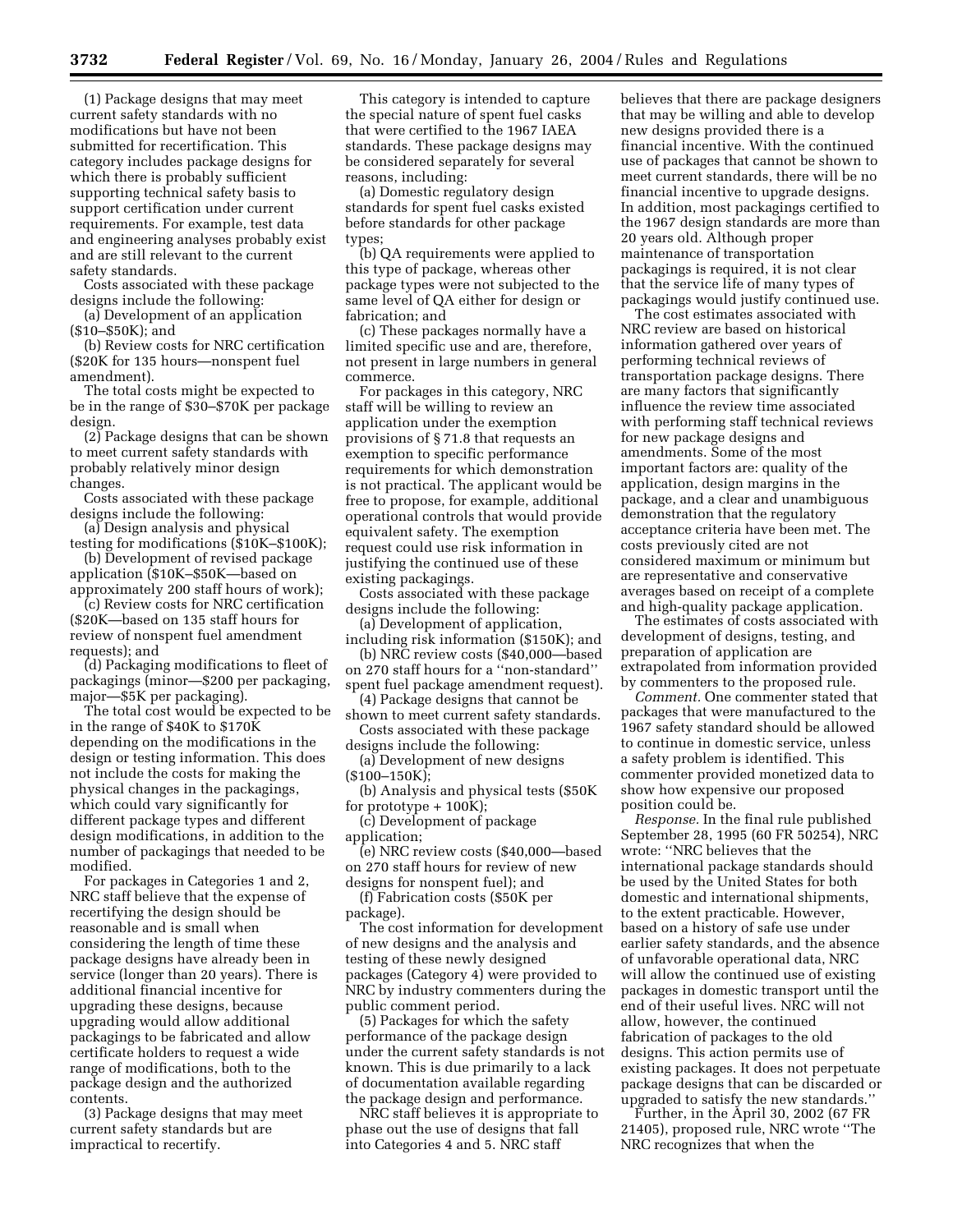regulations change there is not an immediate need to discontinue use of packages that were approved under previous revisions of the regulations. Part 71 has included provisions that would allow previously-approved designs to be upgraded and to be evaluated to the newer regulatory standards. NRC believes that packages approved under the provisions of the 1967 edition of Safety Series No. 6, and which have not been updated to later editions, may lack safety enhancements which have been included in the packages approved under the provision of the 1973, 1973 (as amended), 1985 and 1985 (as amended 1990) editions of Safety Series No. 6. Therefore, the NRC believes that it is appropriate to begin a phased discontinuance of these earlier packages (1967-approved) to further improve transport safety.''

NRC adopted the 1985 IAEA standards on April 1, 1996 (60 FR 50248), which allowed continued use of 1967 packages. In 1996, however, IAEA published new regulations in TS–R–1 which discontinued grandfathering these older designs. NRC agrees with IAEA's position that continuance of these older designs is no longer justified. Therefore, to be compatible with IAEA, NRC will begin a phased discontinuance of the packages approved to Safety Series No. 6, 1967 after adoption of a final rule.

The NRC has justified phasing out these designs based on the following:

Safety standards have been upgraded three times since these designs were initially evaluated and approved. In some cases, the documented safety basis for these designs is substantially incomplete. Although NRC knows of no imminent safety hazards posed by use of these packages, it is judged to be prudent to be consistent with IAEA in phasing out these designs. In addition, the performance of the package in a transportation accident may not be known until a challenging accident occurs.

Opportunity was provided to upgrade these designs to later regulatory standards; however, applicants chose not to provide an application to show that the designs met later safety standards. That opportunity still exists and should be used by package owners that rely on these packages for transporting their products.

Although there is a financial impact for phasing out these designs, it is judged that there will also be a financial benefit to package designers that choose to develop replacement packages that meet current domestic and international safety standards.

*Comment.* One commenter stated that the proposed rule has no discernible safety benefit to adopting TS–R–1 on this issue, there is no direct economic information on the effect of implementing this proposal, and NRC has requested cost-benefit information from the regulated community.

*Response.* The NRC does not agree that there is no safety benefit in adopting TS–R–1 provisions on grandfathering. The NRC believes that packages approved to later safety standards (after 1967) may include important safety enhancements. The grandfathering provision allows a 4-year phase out period. Based on this pathway, over the impending 4-year period (after effective date of the final rule), certificate holders can determine which Type B packages they choose to have phased out or reviewed to the current requirements. The commenter accurately notes that NRC has solicited cost information regarding this proposal.

*Comment.* Three commenters stated that the proposed rule's effort to phase out 1967-specification packages would negatively impact their own business. One commenter argued that phasing out these packages would have such a high cost that it would drive many small nuclear-shipping businesses out of business with no ready successors. Another commenter stated that phasing out these packages would cost about \$20–\$25 million and could force some entities out of business, which could create an unintended side-effect of orphaning over 1,000 radioactive sources of considerable size. Another commenter discussed his business of designing, manufacturing, servicing, shipping and disposing of devices (principally calibrators and irradiators) that use Type B quantities of Cobalt-60 or Cesium-137 sources, and the process of shipping radioactive sources and how it relates to his business. The commenter discussed the impact of phasing out 1967-specification packages. The commenter argued that phasing out these packages for domestic shipments would impose substantial economic, safety, and environmental costs without any benefits.

*Response.* The NRC believes that packages approved under the provisions of the 1967 edition of Safety Series No. 6, and which have not been upgraded to later editions, may lack safety enhancements which have been included in packages developed to later standards. NRC is seeking to be compatible with the IAEA on the issue of grandfathering and is not seeking to put shipping companies out of business. Therefore, this final rule will phase out,

4 years after the rule effective date, those packages that have been approved to Safety Series No. 6, 1967. The NRC believes that many of the suggested orphaned sources would qualify as Type A quantities and would not be negatively impacted by the phase out of the 1967-approved packages.

*Comment.* One commenter opposed NRC's proposal on this issue because it will have detrimental effects on his business. The commenter explained that his company has 1,200 new packages built to the 1967 Safety Series No. 6 specifications that will be used in a contract that runs through 2006. The company estimates that replacing these packages would cost \$5,000–\$10,000 per package, which overall would devastate the contract and be ruinous to the business. The commenter believes that packages should be removed from service when they no longer meet the safety requirements they were designed to meet or if a new safety issue with the package is identified which would prevent the package from meeting its intended safety function; neither of these conditions have been identified for the package.

*Response.* With the adoption of the final rule, the opportunity exists to have packages that were built to the 1967 Safety Series No. 6 specifications reevaluated to the current standards. Since August 1986, fabrication of new packages to the old (1967) specifications has not been authorized by NRC. The comment supports NRC's pre-1995 position that, based on satisfactory performance, the 1967-type packages could continue to be used. The new packages suggested in the comment are assumed to have been fabricated in accordance with DOT regulations. However, NRC's and DOT's current position, which is consistent with the IAEA's on grandfathering, is to phase out the packages with these old designs over a 4-year period. This time period will allow certificate holders to determine which packages they will phase out or resubmit to NRC for evaluation to the current standards. Industry needs to be aware of changes or potential changes based on IAEA rules. Note in 1996, IAEA first published that the 1967-approved packages would be eliminated, and 5 years later (*i.e.*, 2001) the international regulations were implemented. Thus, with the 4-year phase out of the 1967 approved packages, industry will have had 12 years (*i.e.*, until 2008) to evaluate their package designs, evaluate those designs that will not meet the new standards, and prepare for the eventual phase out.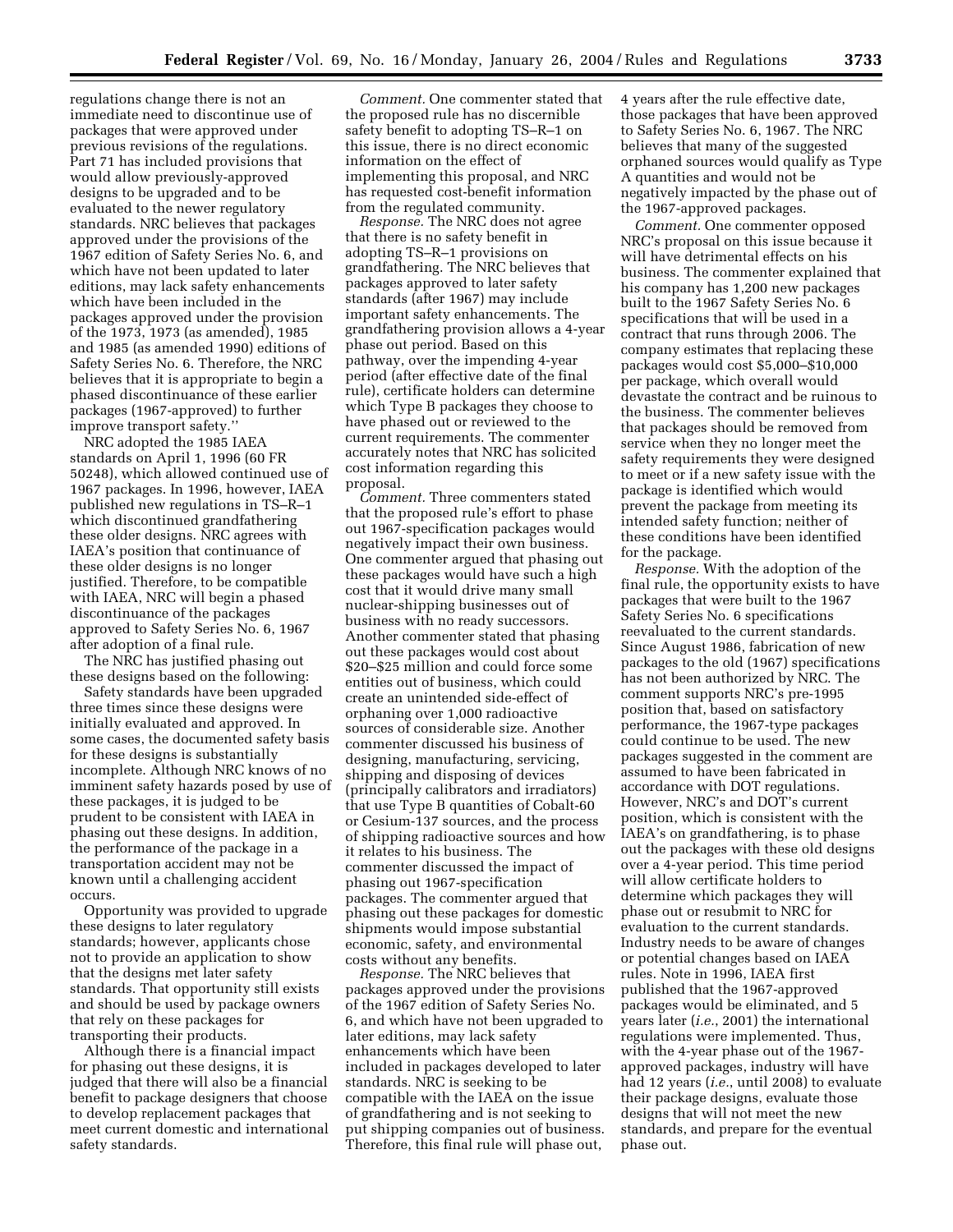*Comment.* One commenter stated that eliminating 1967-specification packages would cause severe harm. The commenter argued that many businesses would have to requalify, relicense, and rebuild virtually all of their current shipping containers at a very high cost. The commenter noted that the RA did not take these costs into account. The commenter argued that prohibiting the use of 1967-specification packages would create thousands of orphan sources, creating a public health risk, and that these sources could only be moved at very high costs.

*Response.* The NRC notes that businesses may choose to requalify, relicense, or rebuild their packages. Based on the long history associated with grandfathering various packages, NRC believes that a 4-year time period will allow certificate holders adequate opportunity to make a responsible business decision as to which pathway to proceed—phasing a package design out or resubmitting it for evaluation to the current standards.

*Comment.* One commenter stated that certain containers excluded by the proposed legislation couldn't be easily replaced because no alternative packaging currently exists at comparable prices. The commenter explained that designing, testing, and licensing a new package is expensive (approximately \$500,000) and usually takes over a year to accomplish.

*Response.* The NRC acknowledges the comment about the cost and time to design a new package. The staff notes that from the time TS–R–1 became effective to the date when NRC's grandfathering phase out becomes effective will have been a significant and sufficient amount of time for designers to learn about the new requirements, and to adopt design and fabrication effort accordingly. As such new and conforming packages would be available for use when needed by shippers.

*Comment.* One commenter stated that the RA lacks consideration of costs to industry and health and safety benefits of the proposed changes. The commenter believes that there were no arguments to be made and that the only rationale would be harmonization with the IAEA, which is not binding under  $US$  law.

*Response.* The NRC disagrees that the only rationale for this rulemaking is harmonization with the IAEA. NRC continues to believe that harmonizing NRC's and DOT's regulations, when appropriate, will prove beneficial to NRC, industry, and the general public. NRC believes that packages approved to the 1967 standards lack safety

enhancements that were included in packages approved to later editions of Safety Series No. 6 (*i.e.*, 1973 and 1985).

*Comment.* One commenter stated that numerous participants in this market sector are small entities within the meaning of the Regulatory Flexibility Act and would be adversely affected by the proposed rule, and neither agency's draft RA accounts for this fact.

*Response.* The NRC disagrees with this comment. The Commission certified in Section XI of this notice that this rule will not have a significant economic impact on a substantial number of small entities. This rule affects NRC licensees, including operators of nuclear power plants, who transport or deliver to a carrier for transport, relatively large quantities of radioactive material in a single package. These companies do not generally fall within the scope of the definition of ''small entities'' set forth in the Regulatory Flexibility Act or the size standards adopted by the NRC (10 CFR 2.810).

Only one small entity commented on the proposed changes suggesting that small entities would be negatively affected by the rule. Reviewing records of licensed QA programs, NRC found that only 15 of the 127 NRC licensed QA progams were small entities. Furthermore, of these 15 companies, NRC staff expects that only 2 or 3 would be negatively affected by the final rule, given these companies' lines of business and day-to-day operations. Based on this data, it is believed there will not be significant economic impacts for a substantial number of small entities.

*Comment.* One commenter asked how important this issue is to the future success of small businesses that routinely transport Type B quantities of radioactive materials domestically. The commenter found it difficult to understand why some packages with proven safety records would ''unjustly'' be phased out for domestic shipments in as little as 2 years after the proposed rule is issued.

*Response.* To be compatible with the IAEA on grandfathering, NRC has made a decision to phase out those packages that may lack safety enhancements found in other packages. This phase out will impact packages approved to Safety Series No. 6, 1967, and will be completed 4 years after adoption of a final rule. This phase out is consistent with NRC's belief that packages approved to the 1967 edition of Safety Series No. 6 may lack safety enhancements that are included in packages approved to later editions.

*Comment.* One commenter supported grandfathering casks made for the 1967

standards for domestic shipping and urged NRC to retain the  $A_2$  value for molybdenum-99 and the  $A_1$  and  $A_2$ values for californium-252, also for domestic shipping.

*Response.* NRC will retain the current A2 value for molybdenum-99 (7.4E–1 TBq; 2.0E1 Ci) and the  $A_2$  value for californium-252 (0.1 TBq; 2.7 Ci) (*see* Table A–1). The NRC is not adopting the A1 value for californium-252 because the IAEA is considering changing the value that appears in TS–R–1 back to what presently appears in part 71. For reasons stated in the previous response to comments, NRC will not allow grandfathering of packages certified to the 1967 standard.

*Comment.* Because IAEA does not necessarily consider the risk-informed, performance-based aspects of regulations that the NRC has developed in the United States, a commenter suggested that the NRC should consider the unique aspects of U.S.-only applications. The commenter also suggested that the package identification number should be revised to the appropriate identification number prefix together with a suffix of ''-96'' provided that such packages shall be for domestic use only and no additional packages be fabricated.

*Response.* The NRC does not agree with this suggestion because it would allow continued use of B() packages for domestic use. NRC has determined that only those packages that have enhanced safety features (*i.e.*, post-1967 package designs) will be allowed to be used and manufactured beyond the 4-year phaseout period for all use (domestic and international). When a package design designated as B() (*i.e.*, approved to Safety Series No. 6, 1967) is submitted to NRC for review to the current standards, the NRC may revise the package identification number to designate the package design as a B, BF, B(U), B(M), etc, and may assign the ''-96'' suffix to indicate that the design has met the requirements of part 71. Those submitted package designs that do not meet the current standard will not be assigned the ''-96'' suffix.

*Comment.* One commenter stated that adopting the revised ''grandfathering'' provision rule would have a significant impact on the commenter's operations. The commenter highlighted how their operational need to store fuel would cause unnecessary handling of fuel, especially in light of design parameters to which their existing containers must adhere. Replacement of certified containers with satisfactory safety records is believed unnecessary by the commenter.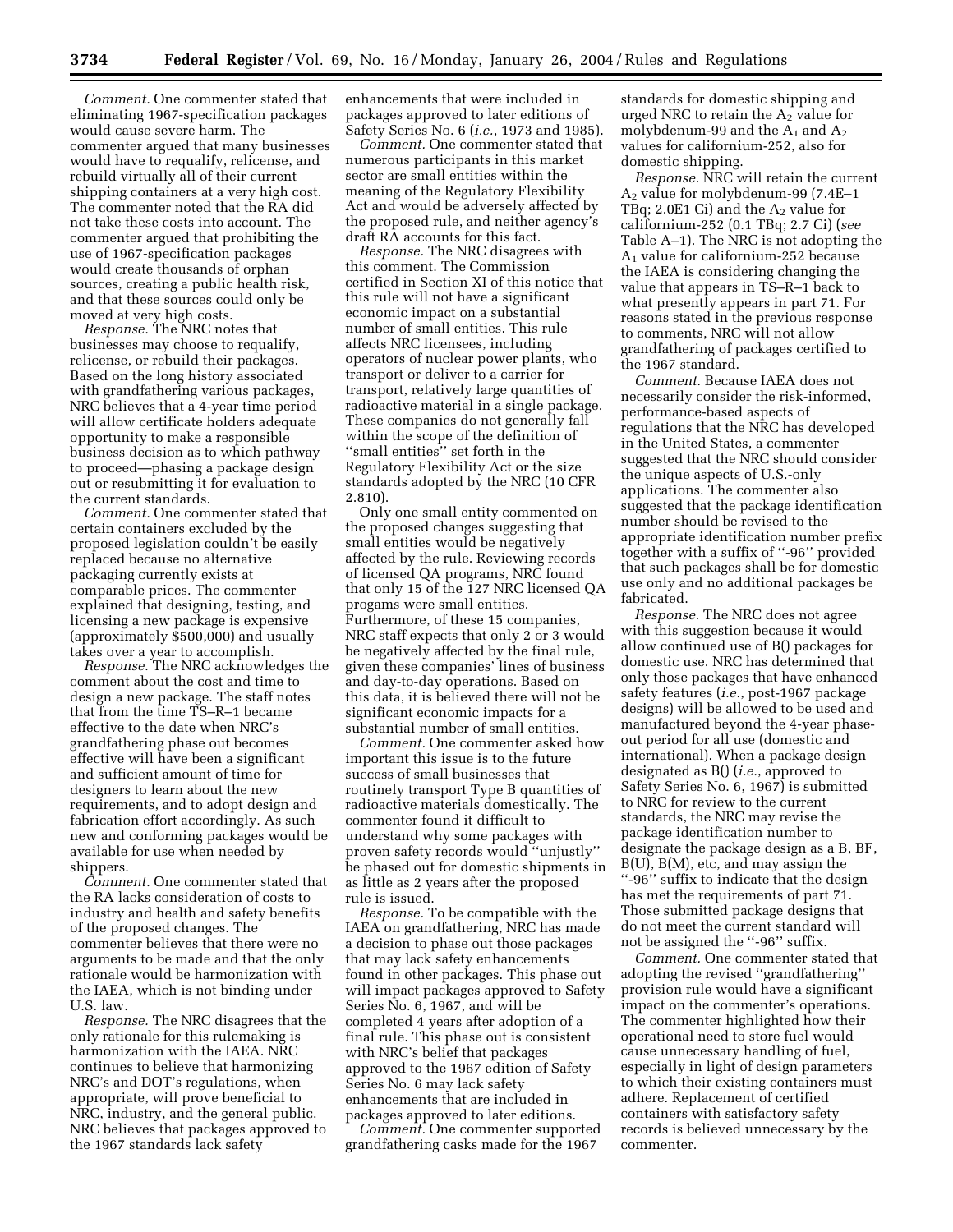Furthermore, the commenter added that, if adopted, this proposal would eliminate the flexibility to use M–130 containers on an ''as needed'' basis. The commenter stated that these containers are safe and asked that NRC consider allowing certified containers with satisfactory safety records to continue to be ''grandfathered.''

*Response.* The NRC acknowledges the comment but notes that the certificate holder could choose to request a recertification before use beyond the 4 year phase-out period.

*Comment.* One commenter was concerned that, in departing from IAEA grandfathering standards, NRC is placing the burden entirely on the regulated industry to develop the justification for such a departure. The commenter asserted that this is a problem because there was no basis for having adopted the IAEA grandfathering standards in the first place.

*Response.* In the interest of maintaining compatibility with the IAEA regarding approved package designs to support the NRC's decision to be consistent with IAEA on the grandfathering issue (*i.e.*, phasing out the Safety Series No. 6, 1967 package designs), and to allow only those package designs with enhanced safety features to continue to be used as viable packages, NRC will phase out the 1967 approved B() packages over a 4-year period after adoption of the final rule. Thus, NRC does not agree with the comment ''departing from IAEA grandfathering standards'' because NRC is making an effort to adopt the IAEA grandfathering standards. The primary difference between the IAEA and the NRC on this issue, however, is that IAEA has made an immediate phase out of the 1967-approved packages, while NRC will phase out the same packages over a 4-year period.

*Comment.* One commenter requested specific information on the types and numbers of packages that would be affected and the timetable under which packages would be excluded.

*Response.* The response to this comment is found at 67 FR 21406; April 30, 2002. NRC does not require certificate holders or licensees to submit information concerning the number of packages made to a particular CoC.

*Comment.* One commenter stated that a regular 2-year reconsideration of package design regulations will lead to a situation where package designers and users will constantly be trying to keep up with ever-changing regulations.

*Response.* NRC is aware of this concern and does not anticipate major changes to the IAEA packaging standards every 2 years. Additionally,

NRC participates in the 2-year IAEA revision process and will work with the IAEA and other member nations to assure that proposed changes include appropriate justification with respect to cost and safety.

*Comment.* One commenter disagreed with the proposed grandfathering rule, stating that 1967-specification packages have operated successfully for years and that there is no health or safety reason for phasing them out. The commenter stated that extending the transition period beyond 3 years would delay the negative economic impacts of excluding these packages. The commenter did agree with the stricter standards for new packages in the proposed legislation. The commenter also agreed with the phase out of 1967-specification packages from international sources.

*Response.* NRC agrees that the 1967 approved packages have appeared to provide adequate performance in the past. However, these packages lack the safety enhancements that other similar packages currently have in place (*i.e.*, post-1967 approved packages). Therefore, NRC believes the time has come to phase out those package designs before a safety issue occurs and to capitalize on those packages that have incorporated the safety enhancements described in the proposed rule (67 FR 21406; April 30, 2002). This phase out of the 1967 approved package designs is consistent with the NRC's decision to be compatible with the IAEA on the grandfathering issue.

*Comment.* One commenter expressed concern about the backfitting issue and indicated that NRC should demonstrate that the basis for IAEA's position is tenable in the U.S., or develop an independent satisfactory basis for their position. The commenter stated that this is particularly important with regard to grandfathering packages when there may be different environments for international and domestic shipments.

*Response.* The NRC does not support allowing the continued use of the 1967 approved packages for domestic-use only. The NRC will continue to phase out those package designs that currently meet Safety Series No. 6, 1967, over a 4-year period after adoption of a final rule. This approach is consistent with the NRC's desire to be compatible with the IAEA on the grandfathering issue.

*Comment.* One commenter said that the proposed 3-year transition period is too long.

*Response.* NRC has used the 3-year time line in previous rulemakings and believes that this time period adequately supports those steps that could be taken regarding grandfathering. However, NRC has worked with the DOT and

determined that a 4-year transition period would allow certificate holders an additional year to determine the most effective pathway for a particular design; namely, phase out old package designs, phase in new package designs, or submit an existing package design for review against the current standard.

*Comment.* One commenter was concerned that the proposed rule would essentially remove from service any and all containers that could be used to transport isotopes from DOE's Advanced Test Reactor for medical or industrial use.

*Response.* As with other package designs approved to the 1967 standards, it is expected that certificate holders may request review of these designs to the current regulatory standards.

*Comment.* Two commenters asserted that there is no safety benefit to phasing out the 1967-specification packages. One of these commenters noted that packages built to the 1967-specifications have an excellent safety record and that NRC and DOT agree that the level of safety of the 1967-specification is satisfactory. The commenter stated that the phase out may be required for international shipping but not for domestic shipping. The other commenter provided information on the high cost of recertification and stated that these costs would likely drive companies out of business.

*Response.* NRC is aware of the safety record of those packages approved to Safety Series No. 6, 1967. However, NRC has made a decision based on safety to be compatible with the IAEA on the issue of grandfathering previously approved packages. Therefore, NRC will impose a 4-year phase out of those package designs approved to the 1967 standards. While the IAEA has immediately terminated the use of 1967-approved packages, the NRC has elected to terminate their use over a 4-year period after adoption of a final rule. Any package design impacted by the phase out may be submitted to NRC for review against the current standards. While this review may be costly, it ensures package safety during transport and is compatible with the IAEA.

*Comment.* One commenter asserted that the 1967-specification packages may be impossible to replace at any cost because these devices lack the ''QA Paper'' required under the NRC's regulations at 10 CFR part 71. The commenter stated that these packages serve unique functions and that phasing them out would leave thousands of Type B sources stranded, and the cost of moving them would be prohibitive. The commenter raised concerns about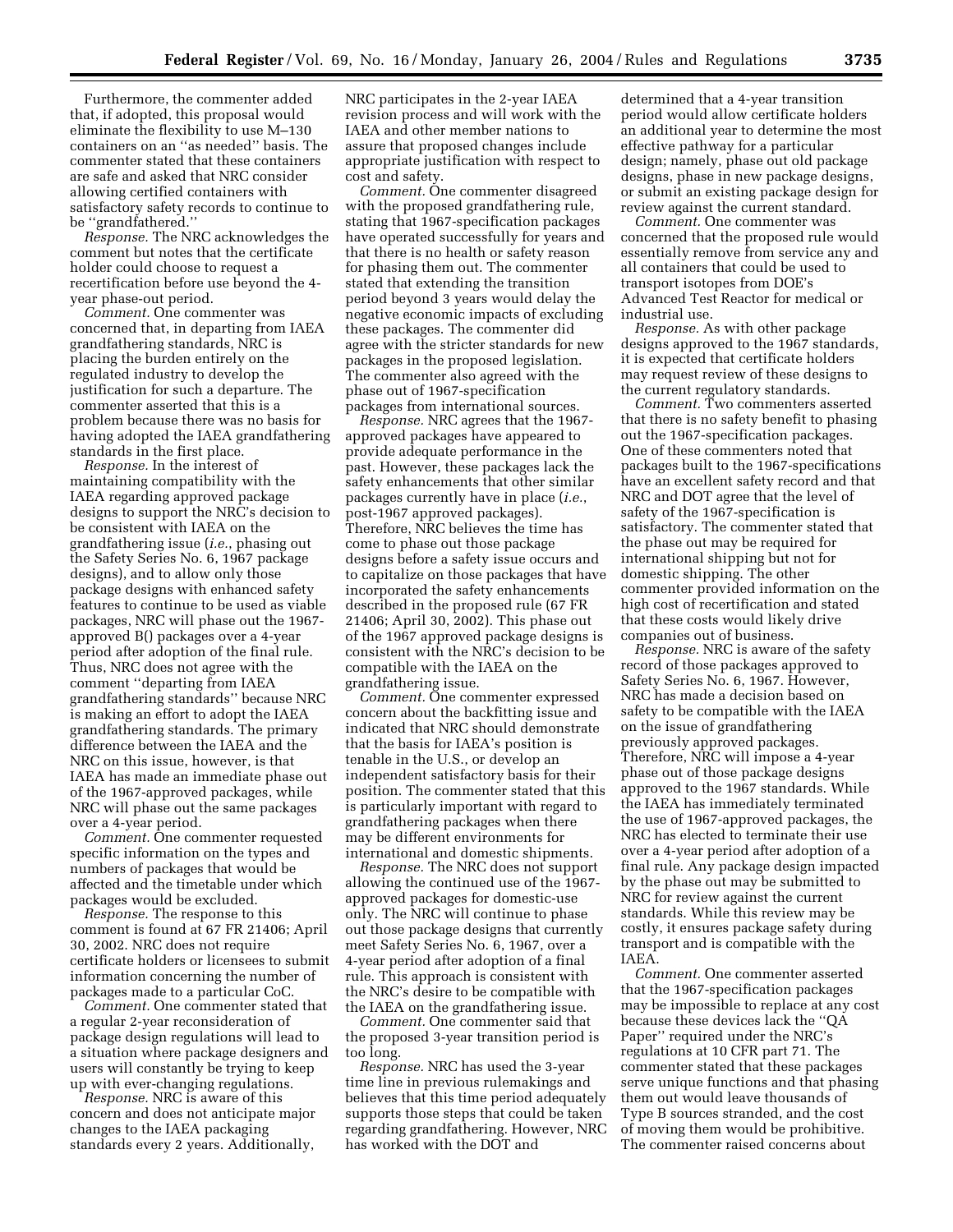exposure to these immovable packages and terrorism threats.

*Response.* NRC is aware that packages built to the 1967 standards were not subject to QA requirements and that fabrication documents may not be available. This is one reason why the NRC decided to incorporate new standards in NRC regulations and discontinue use of the packages certified to the 1967 standards.

*Comment.* One commenter said that currently approved DOT specification packages should continue to be approved for domestic shipments. The commenter based this suggestion on the fact that packages that are currently accepted for use and proven to be safe should continue to be used until they reach the end of their useful life. The commenter did not believe that the costs that would be associated with phasing out safely used transportation packages could be justified on the basis of harmonization of regulations with TS– R–1.

*Response.* NRC has made a decision based on safety to phase out the package designs that do not include the safety enhancements that other packages currently maintain. Thus, the package designs that were approved to Safety Series No. 6, 1967, will be phased out over a 4-year period after adoption of the final rule. This approach is consistent with the NRC decision to eliminate these types of packages for transportation of radioactive materials. The safety enhancements for post-1967 package designs can be found in the proposed rule (67 FR 21406; April 30, 2002).

*Comment.* One commenter urged the NRC to accept Competent Authority Certificates for foreign-made Type B packages without requiring revalidation by a U.S. Competent Authority. The commenter stated that revalidation of foreign-made packages for which a country has issued a Competent Authority Certificate other than the United States in accordance with TS–R– 1 is a redundancy that provides no additional benefit.

*Response.* General license provisions in part 71 authorized use of foreignapproved designs for import or export shipments provided that DOT has revalidated the certificate. DOT may choose to request NRC technical review of those designs. NRC experience has been that review of those designs has been useful in identifying possible safety issues.

*Comment.* One commenter stated that there needs to be an effective date applied to some or all of the proposed rule changes to grandfather existing approved transport cask designs.

Without that, all part 71 CoC holders will be subject to backfit for compliance with no commensurate safety benefit. The commenter urged NRC to perform a comprehensive evaluation of what impact the proposed changes will have on existing dual-purpose certificate holders if a grandfather clause is not included in the rule.

*Response.* NRC is committed to working with DOT and the IAEA to assure that future changes in package performance standards are limited to those that are justified and are shown to be significant with respect to safety.

*Comment.* One commenter urged NRC to provide a flexible CoC design concept, which would permit internal packages whose dimensions and weight fell within defined ranges (rather than being unique), to be linked with one outerpack design of specific dimensions for shipment, thus minimizing the number of separate CoCs to be obtained.

*Response.* Grandfathering provisions in § 71.13 include certain restrictions with respect to changes to previously approved designs. However, for designs approved under the current regulations, a CoC can be issued to show ranges for dimensions and weights at the request of a certificate holder. The application for such a provision should include an evaluation that shows that the ranges of weights and dimensions would not negatively affect the performance of the package and its ability to meet the requirements of part 71.

*Comment.* One commenter requested specification of the means by which existing packages that were built before required compliance with NRC QA standards can be qualified under the new regulations, without requiring full, unobtainable ''QA Paper'' compliance.

*Response.* Packagings constructed to designs approved under the 1967 regulations were, in general, not subject to QA requirements in part 71. This was a consideration in NRC's decision to discontinue the use of packages certified to the 1967 standards and to remain compatible with IAEA on the grandfathering provisions. QA requirements in subpart H of part 71 include provisions for existing packagings with respect to QA.

*Comment.* One commenter suggested that NRC change the ''timely renewal'' principle so as to enable holders of 1967-specification packages that submit substantially complete applications for new or requalified packages at least 1 year ahead of the ultimate phase-out date to continue shipments past the phase-out deadline, pending NRC's action on their request for certification or recertification.

*Response.* NRC does not agree with this comment or the suggested approach. In 1996, IAEA rules indicated that package designs approved to Safety Series No. 6, 1967, would be eliminated. The NRC is revising its rules to maintain compatibility with these IAEA rules. Therefore, the idea of phasing out these packages has been public knowledge for 7 years. IAEA rules regarding the elimination of the 1967-approved packages were implemented in 2001 (5 years after being published). NRC has posed a phase out of these package designs 4 years after adoption of a final rule (*i.e.*, in 2008). Thus, the overall timeframe already encompasses 12 years, which is more than ample time to submit design upgrades and have them approved by the NRC.

*Comment.* Two commenters expressed support for the proposed rule on this issue. One commenter encouraged NRC to accept the IAEA transitional requirements including the phase out of Type B specification packages and the termination of authorization of Safety Series 6 (1967) packages. The commenter said that these packages were not designed and constructed according to standards where their continued use would be consistent with the intent of the regulations.

*Response.* NRC acknowledges these comments. NRC will phase out the packages designed to Safety Series No. 6, 1967, 4 years after adoption of the final rule.

*Comment.* One commenter expressed support for NRC's proposal to allow continued safe use of existing packaging through incorporation of the TS–R–1 transitional arrangement provisions.

*Response.* NRC acknowledges this comment.

*Comment.* One commenter suggested that changes to  $A_1$  and  $A_2$  exemption values were relevant to grandfathering transport casks. The commenter believed that the NRC grandfathering proposal could adversely impact currently certified casks by not guaranteeing that casks certified under previous revisions ''will still be usable without modification or analysis in the future.''

*Response.* The  $A_1$  and  $A_2$  values were last changed in part 71 in 1995 (see 60 FR 50248; September 28, 1995) to make the NRC regulations compatible with Safety Series No. 6, 1985. With those changes and the adoption of new LSA definitions came the awareness that a licensee, when using a CoC-controlled transport container, had to apply the new  $A_1$  or  $A_2$  value for a given radionuclide, determine the appropriate LSA limit, yet not exceed the activity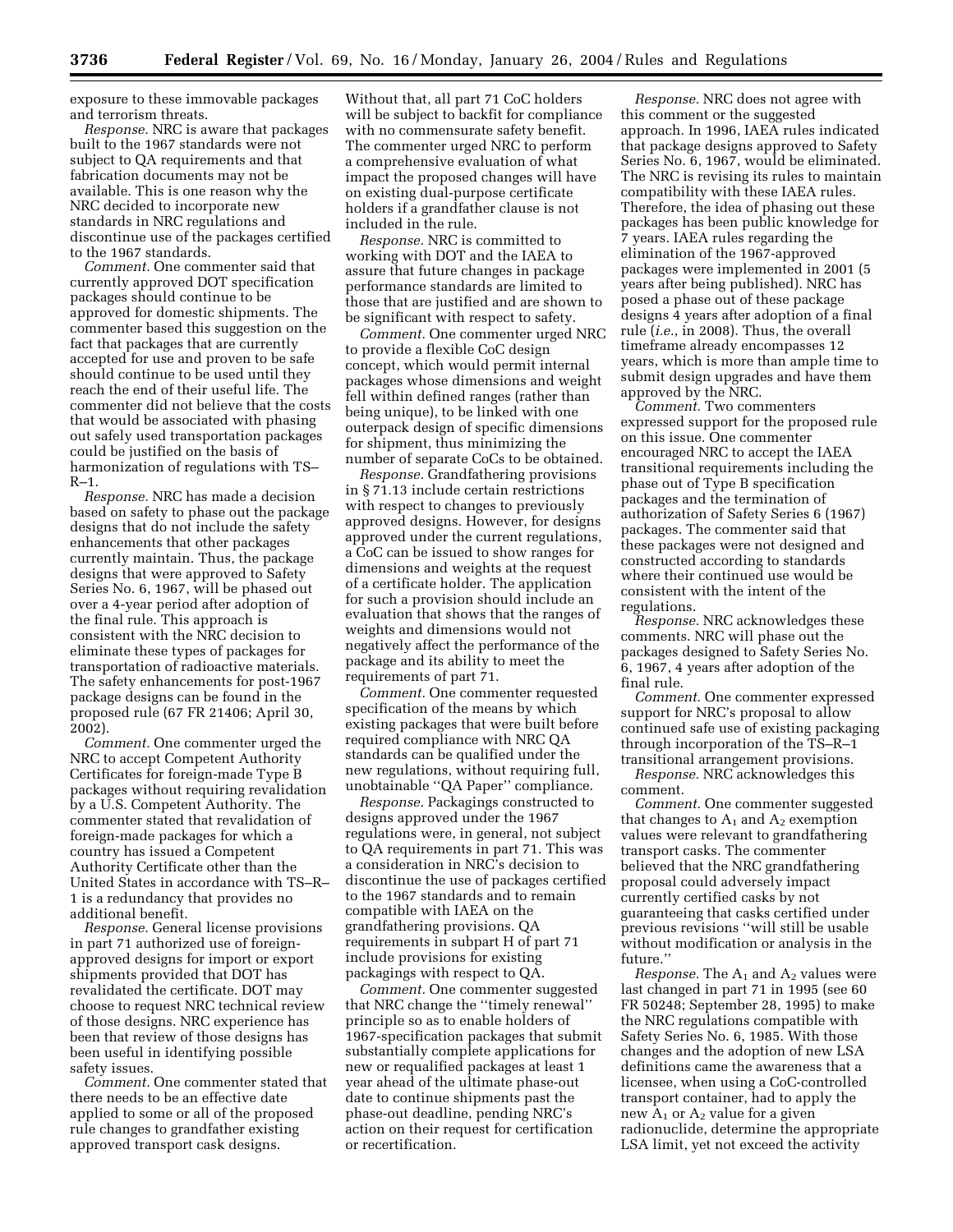limit for which the transport package was tested, and which was based on the old (pre-September 28, 1995) A values. A very similar scenario also exists regarding the new  $A_1$  and  $A_2$  values and the existing transport containers. In other words, the new  $A_1$  and  $A_2$  values would be used as the limits for a shipment by a licensee, but the transport container's activity limit would still be based on the pre-September 28, 1995, A values. Should a package design be submitted for review to the current part 71, that design would be subject to the current (*i.e.*, TS–R–1)  $A_1$  and  $A_2$  values that are part of this final rule. Thus, while NRC is aware of the commenter's concern, industry has already had to respond to a similar situation after April 1, 1996, when the September 28, 1995, final rule became effective.

*Comment.* One commenter expressed support for the phase out of the 1967 specification containers for international shipping to comply with IAEA regulations. However, the commenter opposed the phase out for domestic shipping, arguing that as long as these packages are performing their function safely, then there is no benefit to the phase out and extremely high economic costs. The commenter stated that there would be huge environmental costs to the creation of hundreds or thousands of new orphan sources. The commenter stated that there would be large economic costs of these orphan sources because they will have to be kept secure. The commenter noted that no facility in possession of one of these devices will ever be able to terminate its license or perform a close-out radiation survey, and sale or shutdown will be impossible.

*Response.* The NRC has made a decision to phase out those package designs that have been approved to Safety Series No. 6, 1967, for both domestic and international transport of radioactive material. NRC believes that package designs that include the safety enhancements (*see* 67 FR 21406; April 30, 2002) better suit the goals of the NRC and its desire to ensure safe transport of all radioactive materials. NRC will work closely with those licensees who may have sources that cannot be easily transported as a direct result of this rule to provide a suitable resolution. This could result in economic incentives for package designers to develop new packages to retrieve orphan sources. This could also result in the development and certification of a new generation of Type B packages that could meet current safety standards and fulfill that need for transport of certain radiation sources.

*Comment.* One commenter discussed the economic impacts of phasing out 1967-specification packages on the entire nuclear waste-shipping industry, estimating the total costs to the sector at over \$1 billion. The commenter argued that these estimates refuted the projection in both NRC's and DOT's rulemaking notices, and the NRC's draft RA that did not expect any significant costs to be associated with the implementation of the rule. To arrive at this estimate, the commenter predicted three possible outcomes and discussed these scenarios in the comment letter. In two scenarios, the customers would have to design and construct new containers and ship them at high costs. The commenter discussed these costs in detail. In the third scenario, large amounts of radioactive sources would be orphaned and would remain immovable indefinitely.

*Response.* Based on the information provided by this commenter and others regarding the costs of replacement packages, the NRC developed an estimated cost of impacts, as previously described. The estimate is based on either showing that the old designs meet current standards or replacing older designs. The NRC does not have sufficient information to substantiate the large costs estimated in this comment, partly because NRC does not collect information regarding the number of individual packagings fabricated to each design. However, based on staff's knowledge, the following financial impacts specified in the comment may not be reasonable:

1. The commenter claims that the cost of design, testing, and licensing of new designs is estimated as \$12 to \$98 million. Based on the assessment provided, even assuming that about half of the current 1967-based designs do not meet current safety standards and would need to be phased out, the total costs to industry would not approach these values. The derivation of these values cannot be substantiated by information available to the NRC.

2. Cost of construction of new overpacks is stated as \$7 to \$13 million. These costs do not seem consistent with NRC knowledge of the number of overpack designs currently in use.

3. Loss of existing overpacks and the loss of value of existing devices are estimated from \$500 to over \$1,000 million. The derivation of this value cannot be substantiated by information available to the NRC.

*Comment.* One commenter stated that phasing out 1967-specification containers would cause many nuclearshipping firms to go out of business, which would create thousands of

orphan sources that are unshippable and unmovable. The commenter stated that NRC would be responsible for storing and securing these sources indefinitely and protecting worker and public safety. The commenter noted that this could create national security concerns with the potential for theft by terrorists. The commenter stated that as long as these sources are immovable, an entity could not conduct a final radiation survey and terminate its license, forcing the entity to remain indefinitely on NRC or Agreement State rolls.

*Response.* The commenter provided no justification for the opinion that shipping firms would be forced to go out of business. The NRC believes that if this situation occurs, package designers would be motivated to develop new packages to retrieve orphan sources. This could result in the development and certification of a new generation of Type B packages (that would incorporate the current package standards) that could fulfill that need.

*Comment.* One commenter stated that new containers would be adequate, if they could be feasibly built. The commenter also stated that the existing containers are adequate. The commenter stated that orphan sources created by ''sunset'' on use of existing 1967 specification containers decrease protection of public health and safety protection.

*Response.* Regarding transport of radioactive material, NRC believes that phasing out those package designs approved to Safety Series No. 6, 1967, will assure transport safety due to the fact that the package designs will have enhanced safety features that the 1967 approved packages lack. Furthermore, NRC is aware that packagings built to the 1967 standards were not subject to QA requirements, and that fabrication documents may not be available. NRC does not agree that this fact (lack of QA paperwork) enhances public confidence. Public confidence may be increased by removal of such packages from use in shipping. NRC will work closely with licensees who may have a source that has been impacted by the elimination of its package to ensure that, on a case-bycase basis, a suitable resolution is determined.

*Comment.* One commenter stated that orphan sources should be considered in risk assessments and in assessing the costs and benefits of the proposed ban on 1967-specification containers. The commenter believes that when these factors are taken into consideration, they argue overwhelmingly against the proposed change.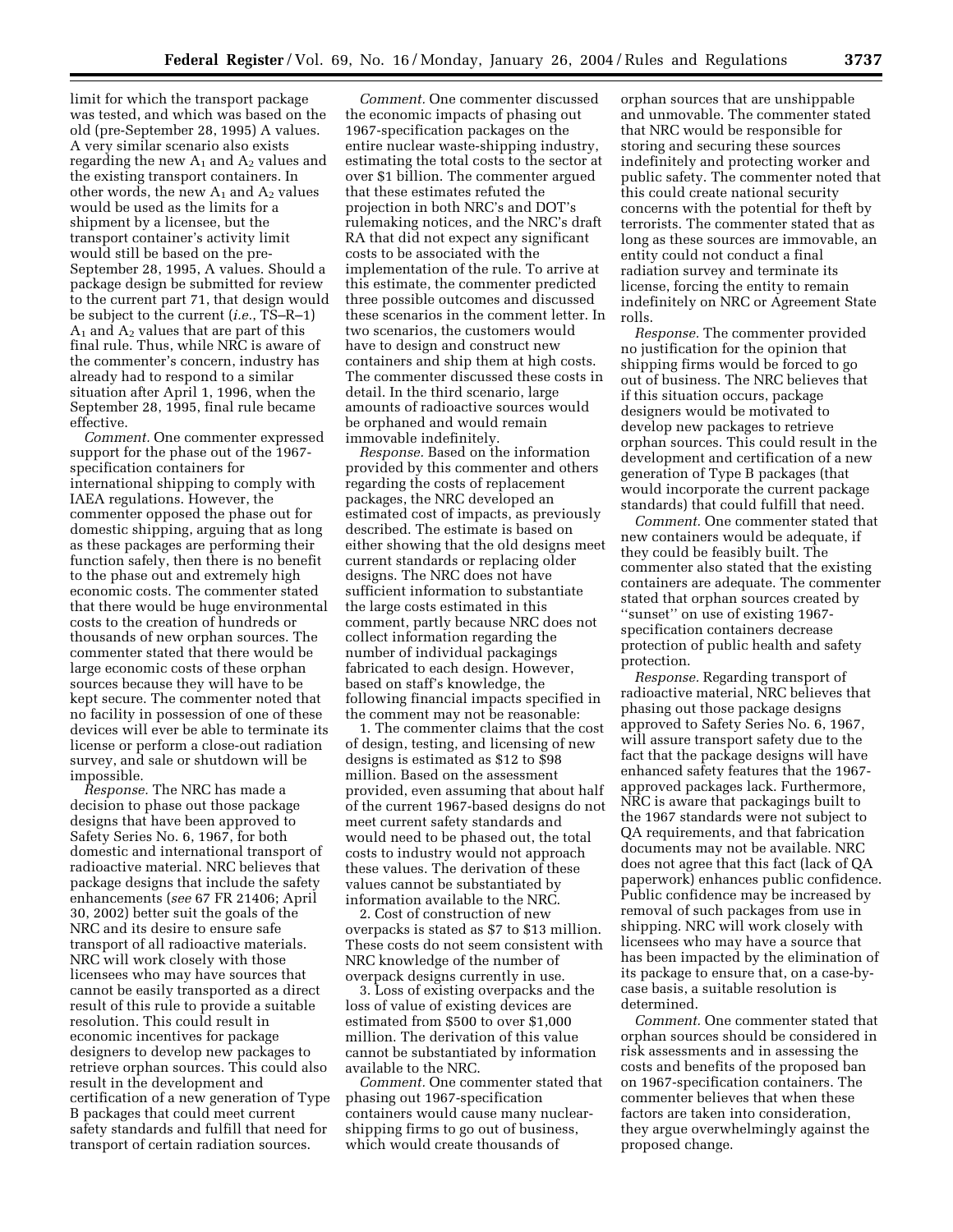*Response.* The comment is acknowledged. The phase out of the Safety Series No. 6, 1967, packages will occur 4 years after adoption of the final rule. Thus, should orphan sources result as consequence of this rule, industry will have a minimum of 4 years to establish a program and a means to eliminate them from its inventory.

*Comment.* One commenter stated that any modification of current requirements must not operate to prevent a device built to be transported in DOT Specification 20WC containers, and which has integral shielding and housing that is part of its ''packaging'' for regulatory purposes, from being shippable merely because it was not constructed fully under the part 71 QA rubric. The commenter warns that the device would become, overnight, an ''orphan source.''

*Response.* Applicability of NRC QA requirements is specified in subpart H of part 71, including provisions for fabrication of packagings approved for use before January 1, 1979. Substantive technical changes to the QA provisions in part 71 are not being made as part of this rulemaking. Transport of packages that were built for the DOT Specification 20WC overpacks would require that the package, which includes the device within the overpack, be evaluated and certified to the new regulations after the 4-year phase-out period.

*Comment.* One commenter stated that the U.S. is not bound to IAEA requirements for domestic shipping. The commenter notes that NRC and DOT have already deviated from the IAEA standards on other domestic-only issues.

*Response.* NRC acknowledges these comments and adds that the NRC has made a decision based on safety considerations not to deviate from the IAEA on the grandfathering issue for packages. Thus, the NRC will move forward to phase out those packages approved to Safety Series No. 6, 1967.

*Comment.* One commenter stated that both NRC and DOT have misassessed the impact of their proposals on small entities protected by the Regulatory Flexibility Act, 5 U.S.C. 601 *et seq.* The commenter stated that NRC fails to consider the many small entities that would be adversely impacted by phasing out the 1967-specification packages. The commenter also disagreed with DOT's argument that international uniformity will help small entities by the discarding of dual systems of regulation. The commenter noted that in the U.S., unlike in Europe, many firms do not have to deal with international shipping at all. The commenter

disagreed with DOT's argument that the proposed phase-in period of 2 years would provide a smooth transition to the NRC approval process. The commenter believes that the 2-year window was not adequate.

*Response.* The NRC acknowledges these comments. This commenter was the only small entity that made comments on this issue. Therefore, it is not clear to the NRC that many small entities would be adversely affected by this phase out. Further, NRC has made a decision based on safety considerations not to deviate from the IAEA on the grandfathering issue for packages. The NRC will move forward to phase out those packages over a 4 year period after adoption of the final rule. This time period should allow all businesses to assess their particular packages and either have them phased out or resubmit them to the NRC for review to the current standards. (The NRC staff notes that DOT has also decided to adopt a 4-year transition period for DOT specification packages.)

*Comment.* One commenter stated that there is no reason to compel removal of properly inspected, properly maintained 1967-specification packages from service for U.S. domestic shipments of special form Type B quantities of radioactive material. The commenter argued that requiring owners and users to inspect and maintain older packages, or to convert to newer packages, would ensure safety. The commenter concurred that it is reasonable to ban further construction of 1967 specification packages.

*Response.* The packages approved to Safety Series No. 6, 1967, may lack the safety enhancements possessed by post-1967 approved packages. Thus, NRC will phase out these packages over a 4 year period including production of new packages to these old standards. Alternatively, owners and users of older packages have the opportunity to submit an application showing that the design, or a modified design, meets the current regulations. Recertification of these designs then would allow continued fabrication of additional packagings.

*Comment.* One commenter stated that NRC and DOT should not subscribe to the useful lifetime limitations for shipping packages implicit in the IAEA's intended biennial review of its regulations. The commenter stated that the cost of such forced obsolescence on an ongoing basis would raise the cost of transportation unwarrantedly.

*Response.* NRC believes that those packages approved to Safety Series No. 6, 1967, do not reflect the current safety standards. Thus, these packages will be eliminated over a 4-year period after

adoption of a final rule. NRC does not anticipate that the future biennial changes within IAEA standards will be as significant as the changes found in the 1996 TS–R–1 standards. Therefore, based on the summary of the impact that will occur on various packages (*see* 67 FR 21406; April 30, 2002), NRC will move forward with the elimination of certain packages for radioactive material transport.

*Comment.* One commenter noted that there is a potential for substantial delay in approving new designs or recertifying existing designs. The commenter stated that any ''sunset'' deadline on the use of any package design being phased out under this proposal should permit its continued use pending an ultimate decision by the NRC on either recertification of the existing design or approval of a new design, as long as (1) a good-faith, substantially complete application for approval or recertification, as the case may be, has been filed with the NRC at least 12 months before the nominal ''sunset date'' on use of the existing design; and (2) the application for approval or certification is clearly related in the application to a design which is subject to the ''sunset'' provision.

*Response.* The NRC has published guidance for applicants to use regarding package approval. The purpose of the guidance is to document practices used by NRC staff to review applications for package approval. This guidance is available in NUREG–1609, ''Standard Review Plan for Transportation Packages for Radioactive Material,'' and NUREG–1617, ''Standard Review Plan for Transportation Packages for Spent Nuclear Fuel.'' Using this guidance will assist applicants to prepare a suitable application which will facilitate NRC review and ensure that such a review is concluded in a timely fashion. Note that these NUREG documents are available full-text on the NRC Web site (*www.nrc.gov/NRC/NUREGS/ indexnum.html*). Regarding the ''sunset'' issue, note that eliminating the 1967 packages was first published by IAEA in 1996 (*i.e.*, 7 years ago) and that the international regulations were implemented 5 years later in 2001. Industry should be aware of pending changes or possible changes based on IAEA rules. Therefore, including an additional 4-year implementation period (*i.e.*, to 2008 (at least)) makes at least 12 years that industry has had the opportunity to evaluate its package designs, identify designs that may not meet the new standards, and prepare for the eventual phase out. The commenter is essentially requesting another year of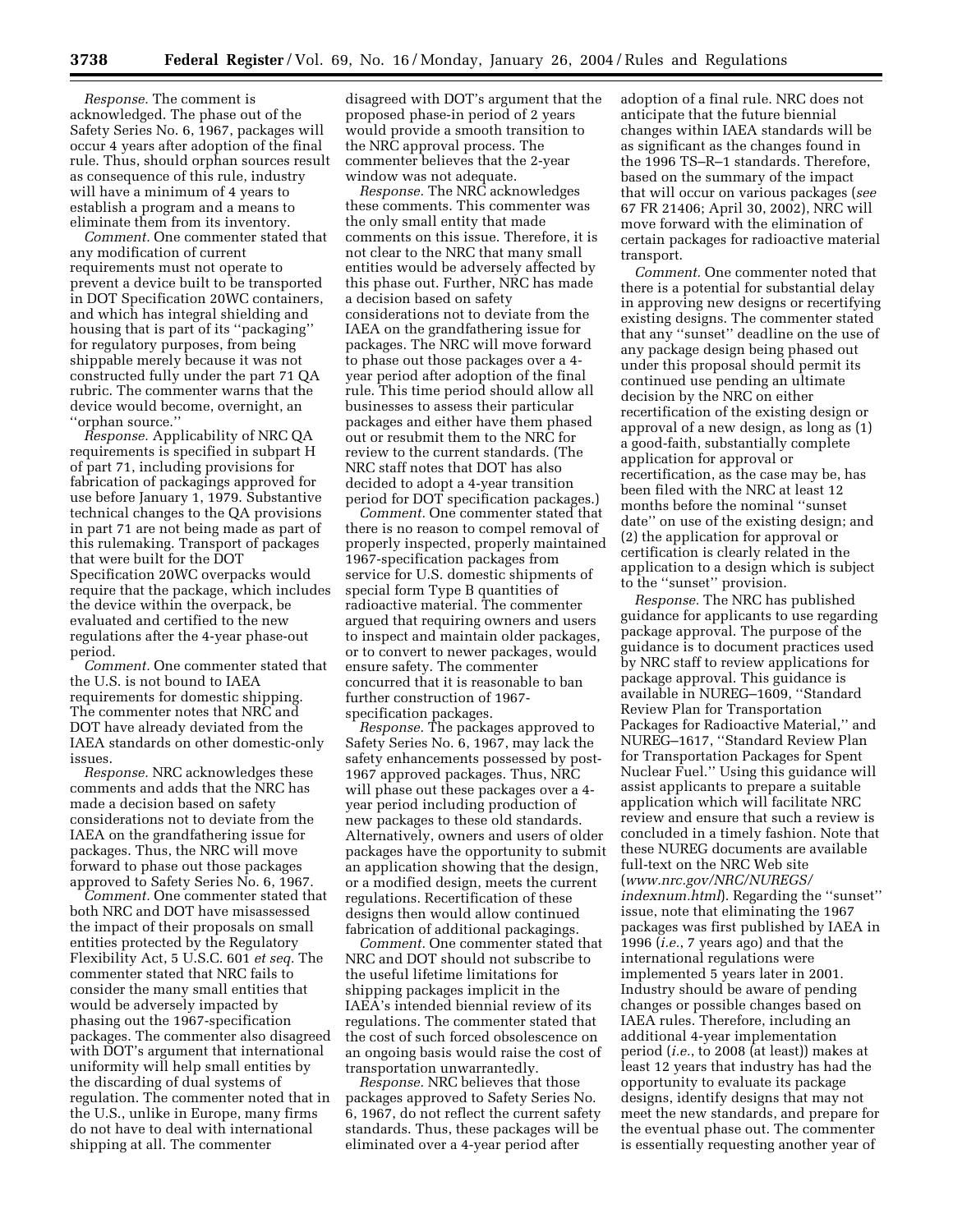use while the paperwork is in review. NRC does not agree with this approach.

*Comment.* One commenter asserted that if a specific "sunset" date is chosen, it should be significantly longer than the ones proposed by either NRC or DOT to date. The commenter also requested that NRC and DOT should agree on a common ''sunset'' date.

*Response.* The NRC and DOT have adopted a suitable transition date for eliminating packages approved to Safety Series No. 6, 1967. Both agencies believe that a 4-year phase-out period is adequate.

*Comment.* One commenter urged that the NRC allow for a substantially longer transitional time than now proposed. The commenter argued that the time necessary to design, fabricate, test, and complete NRC's review of a new CoC design would be much greater than the 2-year transition period proposed by DOT. The commenter stated that this would cause a shipping hiatus.

*Response.* The NRC published the issues paper at 65 FR 44360; July 17, 2000, which indicated the position on the issues associated with compatibility with the IAEA on many different issues, including grandfathering of those packages approved to Safety Series No. 6, 1967 (*see* Issue 8). Thus, as a minimum, industry has been aware of the overall proposed impact of phasing out the 1967-approved packages for quite some time. Both NRC and DOT believe that a 4-year phase out period provides adequate time for industry to phase out old packages, phase in new packages, or demonstrate that current requirements are met. The 4-year phase out will commence with the adoption of the final rule.

*Comment.* One commenter supported grandfathering casks made for the 1967 standards for domestic shipping and urged NRC to retain the  $A_2$  value for molybdenum-99 and the  $A_1$  and  $A_2$ values for californium-252. The commenter also stated that the package identification number should be revised to the appropriate identification number prefix together with a suffix of ''-96'' provided that such packages shall be for domestic use only and no additional packages shall be fabricated.

*Response.* The NRC acknowledges the comments about grandfathering and  $A_1$ and  $A_2$  values for domestic shipping. For the comment about the package identification number, the NRC does not agree with this comment (see earlier response and response below).

*Comment.* One commenter stated that the unique 1967-packages that cannot be easily replaced should not be replaced. The commenter supported the general concept of phasing out older packages

and agreed that use of most 1967 certified packages should be discontinued. The commenter discussed the high costs of requalifying packages as ruinous for some businesses. The commenter argued that this would result in many orphan sources.

*Response.* The NRC will move forward to phase out the Safety Series No. 6, 1967, packages that may not have the built-in safety enhancements that other (post-1967) packages maintain. The NRC will work in the future on a case-by-case basis with licensees who may have orphaned sources in their inventory as a result of this final rule.

*Comment.* One commenter stated that if packages can be shown to meet the proposed regulations, the package identification number should be revised to the appropriate identification number prefix together with a suffix of ''-96'' provided that such packages shall be for domestic use only and no additional packages be fabricated.

*Response.* The NRC staff disagrees with this comment. Inasmuch as this would allow continued use of B() packages for domestic use, NRC has determined that only those packages that have enhanced safety features (*i.e.*, post-1967 package designs) will be allowed to be used and manufactured beyond the 4-year phase-out period for all use (domestic and international). When a package design is designated as B() (*i.e.*, approved to Safety Series No. 6, 1967) and is submitted to NRC for review to the current standards, the NRC may revise the package identification number to designate the package design as B, B(U), B(M), etc, and may assign the ''-96'' suffix.

#### Issue 9. Changes to Various Definitions

*Summary of NRC Final Rule.* The final rule adopts the TS–R–1 definition of Criticality Safety Index (CSI). NRC believes this provides internal consistency and compatibility with TS– R–1. Additionally, the following definitions have been revised to improve their clarity and maintain consistency with DOT:  $A_1$ ,  $A_2$ , Consignment, LSA–I, LSA–II, LSA–III, and Unirradiated uranium. NRC believes that terms must be clearly defined so that they can be used to accurately communicate requirements to licensees. By modifying existing definitions and adding new definitions, the licensee would benefit through more effective understanding of the requirements of part 71.

*Affected Sections.* Section 71.4. *Background.* The changes implemented by NRC in this rulemaking require changes to various definitions in § 71.4 to provide internal consistency

and compatibility with TS–R–1. These terms must be clearly defined so that they can be used to accurately communicate requirements to licensees. By modifying existing definitions and adding new definitions, the licensee benefits from a more effective understanding of the requirements of part 71.

Analysis of Public Comments on the Proposed Rule

A review of the comments and the NRC staff's responses for this issue follows:

*Comment.* Four commenters generally supported the proposal. One commenter specifically asked that NRC and DOT agree on the definition of ''common terms'' before issuance of the final rules.

*Response.* The DOT and the NRC continue to coordinate rulemaking efforts to ensure regulatory consistency.

*Comment.* One commenter stated that '' 'Radioactive materials' and 'contamination' should not be redefined as presented in the draft rule; the new definitions would expand exemptions and the deregulation and recycling of more nuclear materials and wastes.'' Another commenter expressed concern over the omission of a definition for ''contamination.'' *See* response to comment on non-fixed contamination below.

*Response.* The comments appear to be addressing a DOT concern, as NRC has not proposed to adopt a definition for ''contamination'' in this rulemaking. Currently, NRC regulations in § 71.87(i) refer to the contamination levels found in DOT regulations. The NRC notes that contamination levels/concerns are not criteria for packaging approval within part 71. Rather, they are a factor in safe transport of an actual package of radioactive material.

*Comment.* One commenter stated that the definition of ''person'' as stated in § 70.4 should be included under § 71.4 so it is clear that entities such as DOE are not a person under proposed § 71.0(e).

*Response.* The NRC does not agree with this comment. ''Person'' is defined within each part of Title 10. It is only these entities who would make shipments of radioactive material under part 71. Therefore, the NRC will rely on the existing definitions to support the transportation activities found in part 71.

*Comment.* Three commenters stated that the definition of LSA–I and LSA– II should agree with the proposed DOT definition. One commenter provided specific information in objection to the proposed definitions of LSA–I and LSA–II.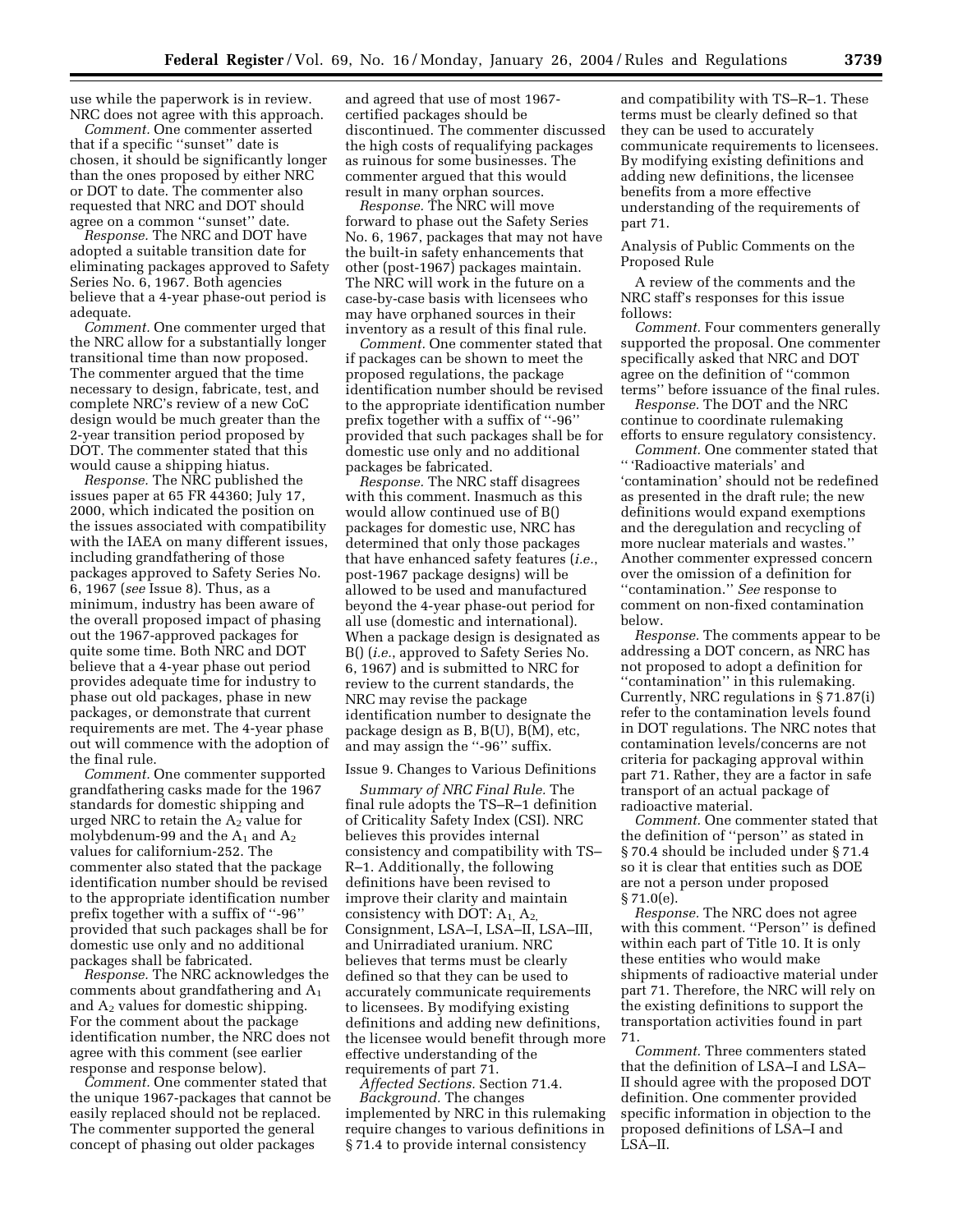*Response.* NRC agrees that the definitions for LSA–I and LSA–II should be consistent between the NRC and DOT regulations. Therefore, NRC modified its regulations appropriately in § 71.4 and changed the definitions for LSA–I and LSA–II to agree with the definitions found in DOT's final rule. Additionally, NRC noted that DOT adopted the TS–R– 1 definition for LSA–III material. To maintain consistency between these regulations, NRC also adopted DOT's definition for LSA–III.

*Comment.* One commenter stated that defining only the containment system is broad enough to include the confinement system, because defining them differently will be confusing.

*Response.* NRC acknowledges the comment.

*Comment.* Three commenters were concerned about the omission of a definition for ''consignment.'' One commenter suggested that NRC use the definition provided in the DOT proposed rule.

*Response.* NRC is adding a definition for ''consignment'' in § 71.4 that is consistent with DOT.

*Comment.* Two commenters were concerned about the omission of a definition for ''unirradiated uranium.''

*Response.* NRC is adding a definition for ''unirradiated uranium'' to § 71.4 that is consistent with DOT.

*Comment.* Two commenters stressed the importance of including the definition of ''non-fixed contamination.''

*Response.* NRC disagrees. Section 71.87(i) refers to the nonfixed (removable) contamination regarding the contamination levels found in DOT regulations in 49 CFR 173.443, Table 11. NRC notes that the definition of ''nonfixed contamination'' has been removed from § 173.403 in DOT's rule. Furthermore, the definition of contamination from TS–R–1, including the definitions for fixed and nonfixed contamination, have also been added to § 173.403 in DOT's proposed rule. Contamination controls are not a function of NRC package approval as much as they are a factor in safe transport of a package. Thus, it is appropriate to define contamination in DOT's regulations, but not in the NRC's.

*Comment.* One commenter supported the proposed adoption of the specified definitions, and also urged NRC to adopt the TS–R–1 definitions for confinement system, consignment, contamination, fixed contamination, nonfixed contamination, shipment, and transport index. The commenter also stated that NRC defined LSA–I differently from DOT, and that NRC and

DOT should ensure compatibility between the rules.

*Response.* See response to the previous comments in this issue. NRC agrees that the definition of ''transport index (TI)'' should be consistent between NRC and DOT regulations. Therefore, NRC modified § 71.4 to include a definition for TI that is consistent with DOT. NRC does not agree, however, with the comment to adopt the TS–R–1 definition of TI, as the definition adopted provides more clarity and explanation for the applicability of the TI.

Issue 10. Crush Test for Fissile Material Package Design

*Summary of NRC Final Rule.* The final rule adopts, in § 71.73, the TS–R– 1 requirement for a crush test for fissile material package designs and eliminated the 1000  $A_2$  criterion, but maintained the current part 71 testing sequence and drop and crush test requirements.

By adopting TS–R–1, the weight and density criteria will apply to fissile uranium material packages, and packages that were previously exempted because of the 1000  $A_2$  criterion will now require crush testing. Adopting crush test requirements and eliminating the 1000  $A_2$  criterion is appropriate because not adopting the TS–R–1 requirements would result in an inconsistency between part 71 requirements and TS–R–1, which could affect international shipments, and fissile material package designs would continue to not be evaluated for criticality safety against a potential crush test accident condition.

The NRC did not adopt the TS–R–1 test sequence requirements because no new information existed to address concerns from a previous rulemaking regarding the difference in test requirements between essentially the same IAEA requirements contained in Safety Series No. 6 and part 71. The NRC chose to remain more conservative than the IAEA by requiring both a drop and crush test, rather than one or the other as TS–R–1 would permit.

*Affected Sections.* Section 71.73. *Background.* The crush test requirements in TS–R–1 were broadened to apply to fissile material package designs (regardless of package activity). Previously, IAEA Safety Series No. 6 and part 71 required the crush test for certain Type B packages. This broadened application was created in recognition that the crush environment was a potential accident force that should be protected against for both radiological safety purposes (packages containing more than  $1000 \text{ A}_2$  in normal form) and criticality safety purposes (fissile material package design).

Under requirements for packages containing fissile material, TS–R–1, paragraph 682(b), requires tests specified in paragraphs 719–724 followed by whichever of the following is the more limiting:

(1) The drop test onto a bar as specified in paragraph 727(b) and either the crush test as indicated in paragraph 727(c) for packages having a mass not greater than 500 kg (1100 lbs) and an overall density not greater than 1000 kg/  $m^3$  (62.4 lbs/ft<sup>3</sup>) based on external dimensions, or the 9-meter (30-ft) drop test as defined in paragraph 727(a) for all other packages; or

(2) The water immersion test as specified in paragraph 729.

Both Safety Series No. 6, paragraph 548, and current § 71.73 require the crush test for packages having a mass not greater than 500 kg (1100 lbs), an overall density not greater than 1000 kg/  $m^3$  (62.4 lbs/ft<sup>3</sup>) based on external dimensions, and radioactive contents greater than 1000  $A_2$  not as special form radioactive material. Under TS–R–1, the criterion for radioactive contents greater than 1000  $A_2$  was eliminated for packages containing fissile material. The 1000  $A_2$  criterion still applies to Type B packages and is also applied to the IAEA newly created Type C package category.

Full compliance with TS–R–1 requirements for fissile material would require changes to the hypothetical accident conditions test sequencing of § 71.73 and would require performance of the 9-meter (30-ft) free drop test or the crush test, but not both, as presently required by § 71.73. The TS–R–1 test requirements are essentially the same as those contained in Safety Series No. 6 (1985 edition). NRC addressed the difference between Safety Series No. 6 and § 71.73 in a previous rulemaking and concluded that the two tests evaluate different features of a package, and both tests are necessary to determine whether a package response is within applicable limits (final rule, 60 FR 50248; Sept. 28, 1995).

Analysis of Public Comments on the Proposed Rule

A review of the comments and the NRC staff's responses for this issue follows:

*Comment.* One commenter stated that the additional cost of the crush test for fissile material is estimated at about \$5,000,000. This cost is to design, certify, and manufacture replacement packages currently in use for the shipment of uranium oxide. The commenter thought that currently three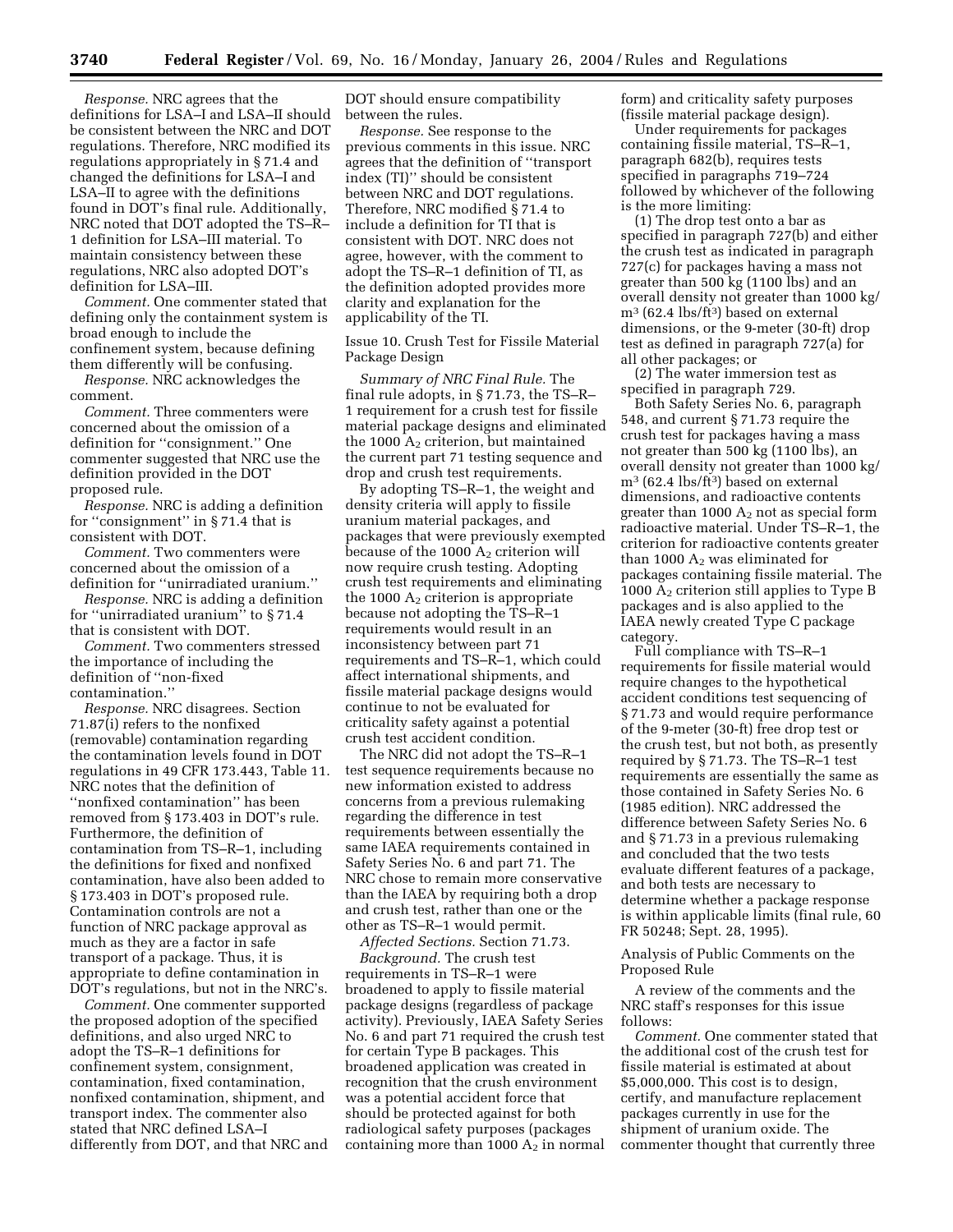to five packages are in use that will need have been sufficiently tested against to be modified and recertified.

*Response.* The information provided by the commenter was considered in the development of NRC's rule.

*Comment.* One commenter recounted how they were almost crushed under ''a boulder the width of the highway in the Wyoming Wind River Range some years ago'' and stated that ''No vehicle or container could have withstood the impact of that boulder's fall from several hundred feet above.'' The commenter also stated that based on such probable events, crush tests must be mandatory, with the cost borne by licensee or user. The commenter added that the NRC needs to implement more rigorous crush and drop tests than its current standard so that it can ensure container survival in the event of severe accidents. The commenter also recommended that because the TS-R–1 document was not readily available, it was ''ingenuous, at best, for the NRC to give the references to the actual testing requirements in terms of TS-R–1 paragraph citations.''

*Response.* The recommendation to implement more rigorous crush and drop tests than the current regulatory standards to ensure container survival for severe accidents is noted, but was not justified, and is outside the scope of the current rulemaking. Further, it should be noted that TS–R–1 is readily available online at: *http:// www.pub.iaea.org/MTCD/publications/ pdf/Pub1098*\_*scr.pdf.*

*Comment:* Three commenters advocated more stringent testing procedures. Specifically, one commenter stated support for NRC's effort to adopt crush tests for all fissile material packages regardless of size or activity (while rejecting the IAEA's option of choosing to perform either a drop or a crush test on a container). The commenter also urged the NRC to use a physical (as opposed to a simulating test using computer modeling) crush test with a full-size package to provide a realistic testing environment. The commenter suggested that the NRC's proposal should include all containers, including the DT–22 (which failed the dynamic crush test) and the 9975 container (which failed the 30-foot drop test). Further, it was noted that the redesigned 9975 container has not yet been ''crush tested to show the results of high-speed impact against an unyielding surface.'' For this unit, the commenter urged NRC to require a physical, as opposed to a simulated, crush test with a full-size package to provide a realistic testing environment. The commenter also stated that the NRC needs to require other testing and noted that ''neither the DT–22 nor the 9975

fire.'' Also, the commenter contended that the current test (*i.e.*, burn at 1475 degrees Fahrenheit for 30 minutes) ignores the fact of ''more than 20 materials routinely transported on highways that burn at more than twice this temperature.'' Two commenters suggested that this heat test be made more stringent and realistic. NRC also needs to test these two containers for ''durability to terrorist attack with a variety of weapons, such as mortars or anti-tank missiles, under a variety of conditions.'' Furthermore, ''all Type B containers should be subject to rigorous testing for terrorist resistance.''

Another commenter expressed concern that the proposed rule would allow the DP–22 package to be licensed and approved, despite the fact that it does not meet either the drop or crush test requirements.

Another commenter expressed concern that crush testing is not required for packages having a mass greater than 500kg, which includes rail SNF waste packages. The commenter suggested that the NRC ''require rail transportation casks be subject to crush testing (scaled up to produce impact energies of the magnitude expected in a railway accident).'' The commenter cited a 1995 report entitled ''Rail Transportation of Spent Nuclear Fuel— A Risk Review'' that argued small packages are shipped in large numbers and ''as a result demonstrate a higher possibility of experiencing crush loads than large packages would.'' In addition, the commenter cited how packages transported by North American rail would have a high probability of experiencing dynamic crushing in an accident.

*Response.* The comment regarding more rigorous testing for all Type B packages for terrorist resistance is noted. Please refer to the second comment in Section II, under the heading: Terrorism Concerns. The comment regarding stringency of heat tests is noted but is outside the scope of the current rulemaking. With respect to comments regarding the DT–22 and 9975 container, NRC staff is not familiar with these designs as they are used within the DOE program and are authorized under DOE's package approval authority. These containers do not currently have an NRC CoC. The NRC staff also is not familiar with the DP–22 design that the commenter alludes to as it does not currently have an NRC CoC. To receive an NRC CoC, it would have to meet the NRC's testing requirements, including drop and crush test if required.

The comment regarding crush testing for packages greater than 500 kg (1100 lb) is acknowledged. The NRC has already gone beyond the IAEA testing requirements in requiring that all Type B packages subject to the crush test must also be subjected to the free drop test. Extending the crush test to other Type B packages (*i.e.,* those exceeding 500 kg (1100 lbs)) is beyond the scope of the current rulemaking.

Regarding the comment on requiring physical crush testing, rather than simulated tests, and the use of full scale packages for physical testing, the NRC staff believes that the use of computer code analysis of finite element models and the use of scale models for physical testing are valid methods for demonstrating compliance with the NRC's package testing requirements. It should be noted that these methods should be NRC approved.

*Comment.* Three commenters questioned the requirements for both a drop test and a crush test. One commenter requested that if both a crush test and a drop test are required on packages that meet the requirements for the crush test, the rules should specify that this could be carried out on two different packages. The commenter explained that it does not make sense to require both tests for the same package, because in an accident scenario, a single package would not experience both conditions.

Two commenters stated that packages should either pass a drop test or the crush test, but not both. The first commenter said that the rule should state that separate packages should be used for each test, and that the same package should not be used to pass both tests in sequence. The second commenter said that, ''A line for deciding which test a package should undergo could be based on the gross weight of the package.''

*Response.* The current requirements under § 71.73(a) state that: ''Evaluation for hypothetical accident conditions is to be based on sequential application of the tests specified in this section, in the order indicated, to determine their cumulative effect on a package or array of packages.'' However, § 71.73(a) does specifically allow for an undamaged specimen to be used for the immersion test of  $\S 71.73(c)(6)$ . NRC staff is aware that IAEA regulations do not require both the free drop and crush test on a single specimen, but has chosen to remain more conservative in this regard. In the NRC rulemaking for compatibility with IAEA Safety Series No. 6 (September 28, 1995; 60 FR 50248), NRC staff stated the position that: ''NRC is requiring both the crush test and drop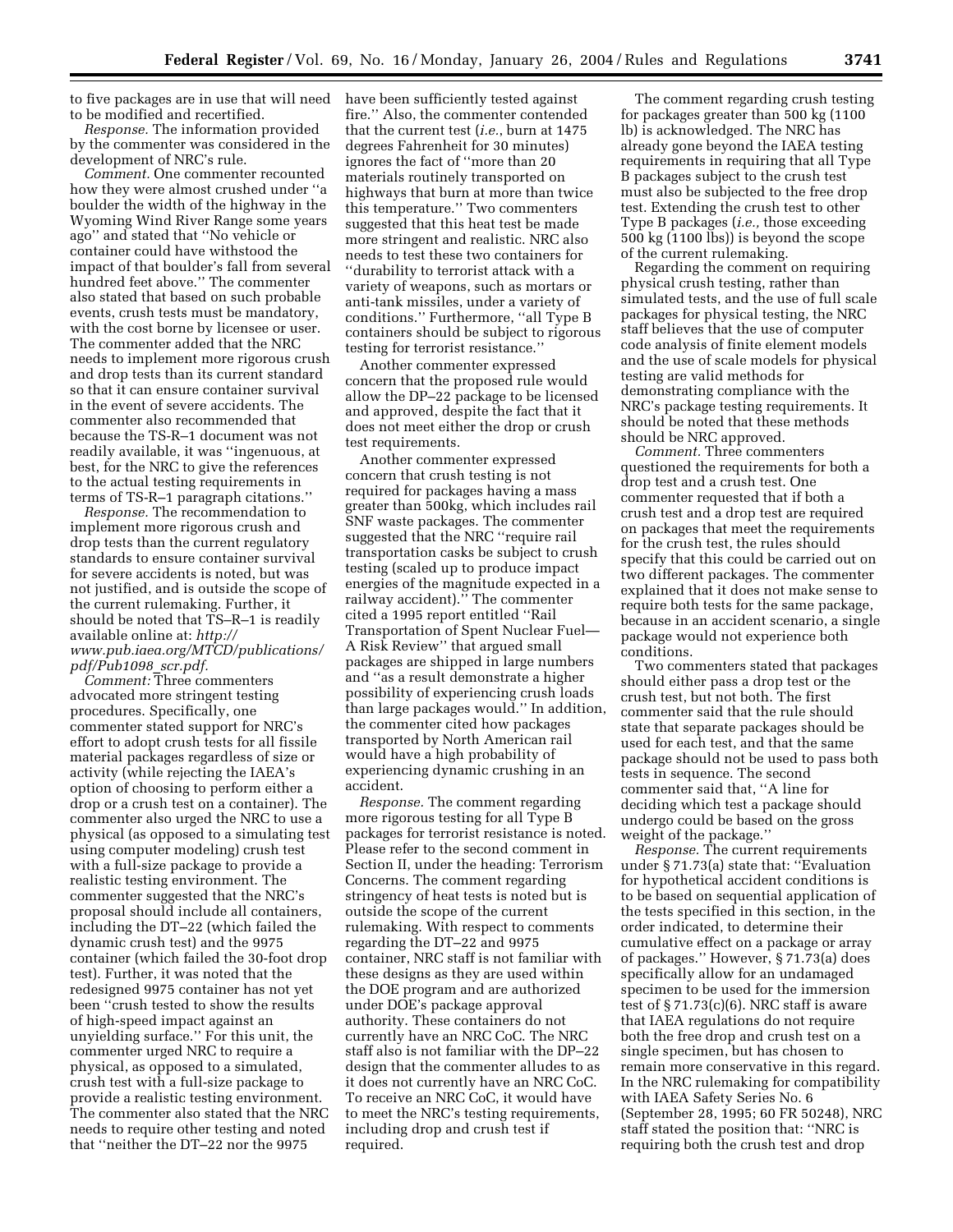test for lightweight packages to ensure that the package response to both crush test and drop forces is within applicable limits.'' NRC staff is not aware of any new information that would cause NRC to deviate from that position.

NRC staff does not agree with the commenter's assertion that performing a drop and crush test is a double drop test. In the drop test from 9 meters (30 feet), the specimen itself is dropped onto an unyielding surface; in the crush test (if required by both the package weight and density criteria), a 500-kg (1100-lb) weight is dropped from 9 meters (30 feet) onto the specimen. These are two independent tests that may have different outcomes depending on the package and the location where maximum damage is expected to occur for each test.

*Comment.* Two commenters supported NRC's proposal regarding crush test requirements. One commenter expressed support for the NRC's proposal to accept the part of IAEA's rule change under TS–R–1 which requires a crush test for fissile material packages regardless of size or activity while rejecting the IAEA's option of performing either crush or drop tests of containers.

*Response.* No response is necessary.

Issue 11. Fissile Material Package Design for Transport by Aircraft

*Summary of NRC Final Rule.* The final rule adopts TS–R–1, paragraph 680, Criticality evaluation, in a new § 71.55(f) that only applies to fissile material package designs that are intended to be transported aboard aircraft. Section 71.55 specifies the general package requirements for fissile materials, and the existing paragraphs of § 71.55 are unchanged. Among other requirements, TS–R–1, paragraph 680, requires that packages must remain subcritical when subjected to the tests for Type C packages, because:

(1) The NRC has deferred adoption of the Type C packaging tests (*see* Issue 6); (2) TS–R–1, paragraph 680 requires

Type C tests; and (3) Paragraph 680 applies to more than Type C packages; only the salient text of paragraph 680 was inserted into § 71.55(f) and applies to domestic

shipments. Adopting this change will provide regulatory consistency. Shippers would have been required to meet the TS–R– 1 air transport requirements even if the NRC did not adopt them, because the International Civil Aviation Organization had adopted regulations consistent with TS–R–1 on July 1, 2001. U.S. domestic air carriers require compliance with the ICAO regulations

even for domestic shipments. Therefore, these changes are expected to benefit industry by eliminating the need for two different package designs.

*Affected Sections.* Section 71.55.

*Background.* TS–R–1 introduced new requirements for fissile material package designs that are intended to be transported aboard aircraft. TS–R–1 requires that shipped-by-air fissile material packages with quantities greater than excepted amounts (which would include all NRC-certified fissile packages) be subjected to an additional criticality evaluation.

In TS–R–1, paragraph 680, requirements for packages to be transported by air are in addition to the normal condition and accident tests that the package must already meet. Thus:

Type A fissile package by air must: (1) Withstand normal conditions of transport with respect to release, shielding, and maintaining subcriticality (single package and 5×N array; 1

(2) Withstand accident condition tests with respect to maintaining subcriticality single package and 2×N array); and

(3) Comply with TS–R–1, paragraph 680, with respect to maintaining subcriticality (single package);

Type B fissile package by air must:

(1) Withstand normal conditions of transport and Type B tests with respect to release, shielding, and maintaining subcriticality (single package and 5×N array/normal and 2×N array/accident); and

(2) Comply with TS–R–1, paragraph 680, with respect to maintaining subcriticality.

TS–R–1, paragraphs 816 and 817, state that fissile package designs intended to be transported by aircraft are not allowed to be grandfathered. Consequently, all of these fissile package designs will be evaluated before their use.

Analysis of Public Comments on the Proposed Rule

A review of the comments and the NRC staff's responses for this issue follows:

*Comment.* Four commenters supported the NRC's position on this issue. One commenter supported NRC's proposal to ensure consistent review of package designs affected by the requirements of the International Civil Aviation Organization. Another commenter said adoption of Type C packages should be scheduled for future harmonization with IAEA regulations.

*Response.* The NRC believes the changes create a uniform regulatory framework for the review of package designs for both national and international air shipments.

#### *B. NRC-Initiated Issues*

Issue 12. Special Package Authorizations

*Summary of NRC Final Rule.* The final rule adopts, in § 71.41, special package authorizations that will apply only in limited circumstances and only to one-time shipments of large components. Special package authorization regulations are necessary because there are no regulatory provisions in part 71 for dealing with nonstandard packages, other than the exemption provisions and § 71.41(c). The NRC processing of one-time exemptions for nonstandard packages, such as the Trojan reactor vessel, has required the expenditure of considerable NRC resources. Further, the NRC's policy is to avoid the use of exemptions for recurring licensing actions. Special package authorization requirements will result in enhanced regulatory efficiency by standardizing the requirements to provide greater regulatory certainty and clarity, and will ensure consistent treatment among licensees requesting authorization for shipment of special packages.

Any special package authorization will be issued on a case-by-case basis, and requires the applicant to demonstrate that the proposed shipment would not endanger life or property nor the common defense and security, following the basic process used by applicants to obtain a CoC for nonspecial packages from NRC.

The applicant will be required to provide reasonable assurance that the special package, considering operational procedures and administrative controls employed during the shipment, would not encounter conditions beyond those for which it had been analyzed and demonstrated to provide protection. The NRC will review applications for special package authorizations. Approval will be based on NRC staff determination that the applicant will meet the requirements of subpart D of 10 CFR part 71. If approved, the NRC will issue a CoC or other approval (*i.e.,* special package authorization letter).

NRC will consult with DOT on making the determinations required to issue an NRC special package authorization.

*Affected Sections.* Section 71.41. *Background.* The basic concept for radioactive material transportation is that radioactive contents are placed in

<sup>1</sup>N represents the maximum number of fissile material packages that can be shipped on a single conveyance.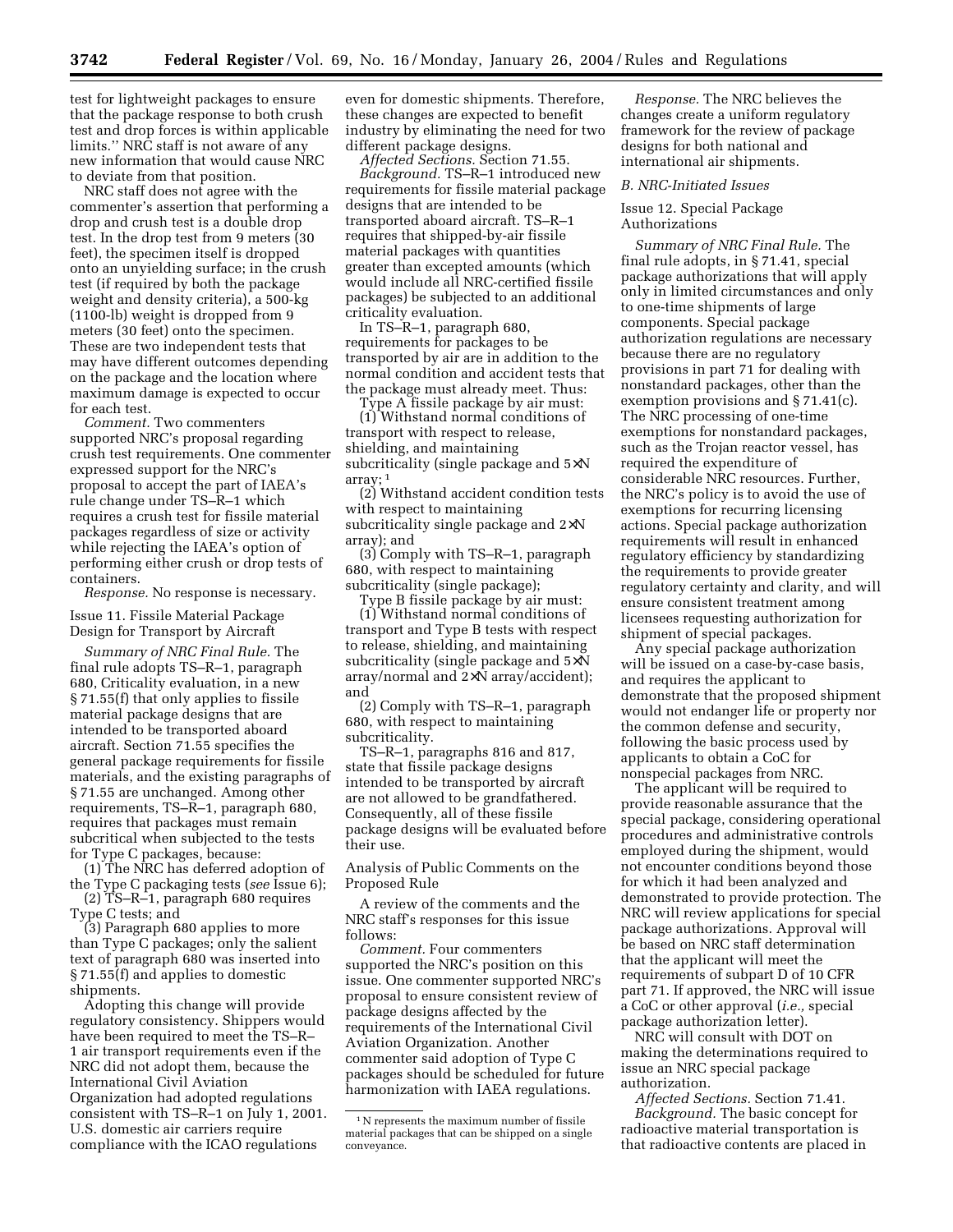an authorized container, or packaging, and then shipped. The packaging, together with its contents, is called the package. In general, the transportation regulations in TS–R–1, 10 CFR part 71, and 49 CFR are based on the shipment of radioactive contents in a separate, authorized packaging. There are a few exceptions. In cases involving larger quantities of radioactive material, the content to be shipped may itself be a container. A storage tank containing a radioactive residue is an example. It is not necessary for the shipper to place the tank within an authorized packaging if the shipper demonstrates that the tank satisfies the requirements for the packaging. DOT and NRC have jointly provided guidance on such shipments (*see* ''Categorizing and Transporting Low Specific Activity Materials and Surface Contaminated Objects,'' NUREG–1608, RAMREG–003, July 1998).

As older nuclear facilities are decommissioned, DOT and NRC are being asked to approve the shipment of large components, including reactor vessels and steam generators. These components may contain significant quantities of radioactive material, but they are so large that it may not be practical to fabricate authorized packagings for them. Because the potential shipment of these components was not contemplated when the NRC transportation regulations were developed, the regulations do not specifically address them.

Large components can be shipped under DOT regulations if the components meet the definition of Surface Contaminated Object (SCO) or Low Specific Activity (LSA) material (*see* 49 CFR 173.403 for SCO and LSA definitions). For example, steam generators that meet the DOT SCO definition are exempt from part 71 and are shipped under 49 CFR, following guidance provided in NRC Generic Letter 96–07 dated December 5, 1996. This method has been applied to several shipments of steam generators and small reactor vessels to the low level waste disposal facility at Barnwell, SC. NRC and DOT intend to continue employing this approach and method for steam generators and similar components that can be shipped under DOT regulations.

Large components that exceed the SCO and LSA definitions are subject to part 71. An example is the Trojan reactor vessel which was transported to the disposal facility on the Hanford Nuclear Reservation near Richland, Washington. The Trojan Reactor Pressure Vessel (TRPV) contained approximately 74 PBq (2 million Ci) in the form of activated metal and 5.7 TBq

(155 Ci) in the form of internal surface contamination, and was filled with lowdensity concrete, and weighed approximately 900 metric tons (1,000 tons). Normally, large curie contents are required to be shipped in a Type B packaging, but the TRPV was too large and massive to be shipped within another packaging.

Section 71.8 provides that NRC may grant any exemption from the requirements of the regulations in part 71 that it determines is authorized by law and will not endanger life or property nor the common defense and security.

Currently, no regulatory provisions exist in part 71 for dealing with nonstandard packages, other than the exemption provisions and § 71.41(c). The NRC's practice is to avoid the use of exemptions for recurring licensing actions. The new rule language will support this practice.

Analysis of Public Comments on the Proposed Rule

A review of the comments and the NRC staff's responses for this issue follows:

*Comment.* One commenter stated that relaxation of requirements applicable to large packages could potentially reduce the cost of these shipments for parties who must routinely demonstrate that all shipments, including reactor vessels and larger reactor compartments, are made in compliance with part 71. However, the commenter asked that the NRC relax the restriction that a special package authorization may be approved only for ''one-time shipments'' and allow a limited number of shipments to be approved if they are of the same design to avoid repetitious certification requests.

*Response.* The NRC believes that standardizing the special package authorization process will increase efficiency during the review of large shipment components. These special packages were not provided for specifically in earlier regulations. Establishing a standard process for authorization also will reduce the regulatory burden associated with shipping these packages. The NRC envisions the process for special package authorization to be similar to authorization for Type B packages, with specific criteria for approval judged on a case-by-case basis. The special package authorization is not intended for repeat or routine shipments of components. It is reserved for those unique instances where traditional packaging and approval methods are impractical. Therefore, NRC is not extending special package

authorizations to multiple shipments of the same component.

*Comment.* One commenter opposed NRC's proposal to allow special package exemptions stating that it would not be a responsible action by NRC and could lead to further requests to loosen regulatory restrictions in the future. The commenter cited the precedent of Shippingport, Trojan, and Yankee Rowe as reason for the concern. The commenter further stated that post-September 11, 2001, NRC ''should not assume the legality or safety of any exemptions from full packaging container requirements.'' The commenter added that the TS–R–1, paragraph 312, ''is not in the public interest and should be changed'' and NRC should not allow this decision to remain with DOT. The commenter stated that NRC itself admits that DOT uses altered definitions to justify transporting special (large) components without the amount of protection demanded of lesser components; this is unacceptable and a failure by NRC to exercise its mandated responsibility. The commenter also requested the NRC to provide a definition of ''reasonable assurance.''

This commenter further stated that the ''shortcoming of dual regulation is evident in the handoff of regulatory control from one agency to another'' and added that it is unacceptable ''for NRC to wash its hands of its responsibility for packaging and containers by handing over authority to another agency.'' The commenter then asked if NRC planned this as ''merely a cost reduction for licensees,'' and stated that NRC needed to provide a justification for this proposal. The commenter also questioned the safety of these shipments.

The commenter also stated that the NRC's focus on high-level waste transport would result in the NRC ignoring allowances for exemptions for lower activity materials and wastes. This would result in these materials and wastes passing from a ''regulated status to exemption and release into commerce or unregulated 'disposal' and would 'increase risks to the public that NRC ignores.' The commenter ended by stating that this ''is not an acceptable deregulation, is a capricious failure to protect the general welfare, and is therefore contrary to law'' and reiterated the ''objection to NRC's reliance on 'performance-based risk informed' regulation that permits less stringent requirements for containment and for transportation.''

*Response.* The special package authorization does not reduce the protection of public health and safety;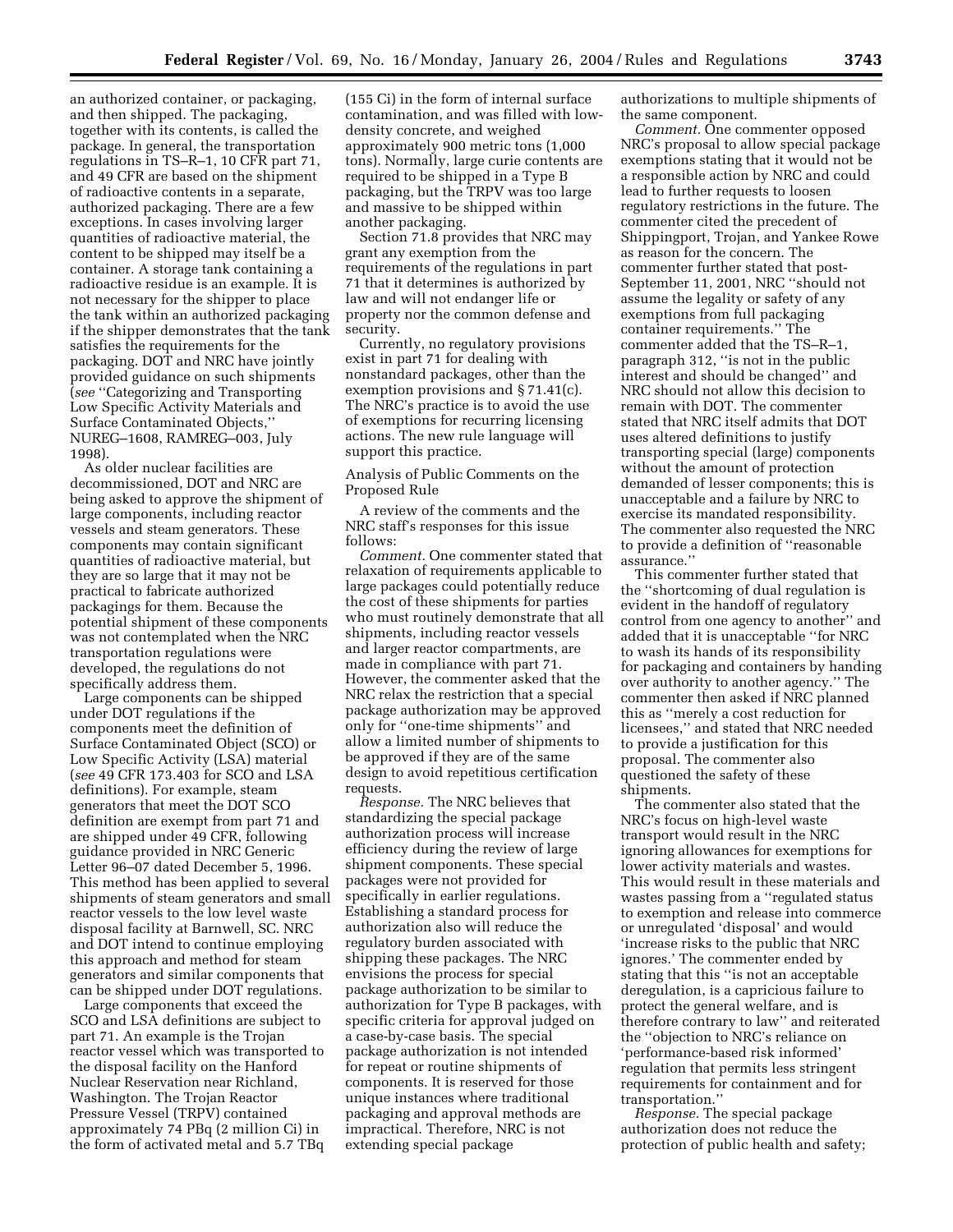rather, it affects the process used to approve nonstandard packages. The special package authorization requirement clearly states that the overall safety in transport for shipments approved under special package authorization will be *at least* (emphasis added) equivalent to that which would be provided if all applicable requirements had been met. The NRC is not adding a definition for the term ''reasonable assurance'' because it is not used in a regulatory requirement.

It is important to repeat that NRC approval will be required for special package authorizations. In addition, DOT regulations will be modified to recognize NRC's special package authorizations. The process efficiencies offered by special package authorizations result in more effective and efficient regulation.

The special package authorization will reduce the need for exemptions in the package approval process and will not result in the disposal of radioactive material.

*Comment.* One commenter stated that the Trojan reactor shipment should not be used as a precedent for special package approval. The commenter reasoned that the Trojan reactor shipment was an easy shipment due to its origin and destination.

*Response.* The NRC believes the Trojan reactor vessel shipment indicates there is a need for special package approvals because it represents a class of contents that, due to their size, mass, or other unique factors, are impractical to transport within standard radioactive material packaging. The origin and destination of the Trojan shipment has no bearing on this rule.

*Comment.* One commenter requested more information about how the NRC is going to approve special packages. The commenter stated that a better explanation of this process would aid regulated bodies in acquiring special package authorization.

Another commenter indicated that with the current proposal, ''the special package authorization is not bounded and applicants do not have a common basis for preparation of an application'' and requested that the NRC staff establish general criteria against which special packages can be evaluated.

One commenter suggested that NRC establish general criteria for the special package authorization process.

One commenter stated that the ''special package'' designator should be clearly defined in terms of package size or other appropriate feature to ensure that the rule is applied correctly.

*Response.* The purpose of this change is to establish general criteria for the

authorization of special package designs without the need for the licensee to request an exemption from the current regulations. The NRC agrees that additional information on special package approvals is needed. NRC intends to develop regulatory guidance in this area before this rule is implemented. In the interim, any applications for special package approvals will be considered on a caseby-case basis.

*Comment.* One commenter requested the NRC to view every shipment of a reactor vessel as a significant process requiring National Environmental Policy Act (NEPA) review. The commenter argued that a NEPA process would allow for public input in the process of decommissioning a reactor vessel.

*Response.* A NEPA review will not be required for the new special package authorizations. Package approvals authorized by our regulations are specifically excluded from the requirement to prepare an EA pursuant to NEPA  $(\S 51.22(c)(13))$ . In contrast, an EA for the Trojan reactor vessel was thought to be necessary because the NRC did not rely on specific package approval regulations, but rather relied on an exemption from those requirements.

*Comment.* One commenter suggested that shipping retired reactor vessels should be a separate issue from the exception process.

*Response.* The NRC disagrees that reactor vessels should be excluded from special package authorization. The NRC believes reactor vessels are an example of the type of shipment that would benefit from special package authorization, because the authorization would follow a more standardized and efficient design review process. NRC's package design review process has been shown to provide adequate protection of public health and safety.

*Comment.* One commenter stated that no additional limitations should be applied to the conditions under which one could apply for a package authorization. The commenter noted that the few packages that have been authorized have moved without incident and without undue risk to the public, workers, or the environment.

*Response.* Comment noted. No response necessary.

*Comment.* Five commenters supported the proposed provisions in § 71.41(d) for special package authorizations. Two of these commenters stated that this revision provides a consistent approach to dealing with the transport of large pieces of equipment and nonstandard items, and that the revision would improve the safety and cost effectiveness of onsite and offsite transfers of large equipment items. Two other commenters supported corresponding with DOT to eliminate duplicitous exemptions, but urged the NRC to work closely to ensure the clear implementation of this proposal. *Response.* No response necessary.

Issue 13. Expansion of Part 71 Quality Assurance (QA) Requirements to Certificate of Compliance (CoC) Holders

*Summary of NRC Final Rule.* The final rule adds the terms ''certificate holder'' and ''applicant for a CoC'' to subpart H, part 71 and adds a new section, § 71.9, on employee protection. Adopting these requirements will ensure that the regulatory scheme of part 71 will remain more consistent with other NRC regulations in that certificate holders and applicants for a CoC will be responsible for the behavior of their contractors and subcontractors.

This expansion is necessary to enhance NRC's ability to enforce nonconformance by the certificate holders and applicants for a CoC. Although CoC's are legally binding documents, certificate holders and/or applicants and their contractors and subcontractors have not clearly been brought into the scope of part 71 requirements. This is because the terms ''certificate holder'' and ''applicant for a certificate of compliance'' do not appear in part 71, subpart H; rather, subpart H only mentions ''licensee'' in these regulations. Consequently, the NRC has not had a clear basis to cite applicants for, and holders of CoC's for violations of part 71 requirements in the same way it has licensees.

The NRC also added a new section (§ 71.9) on employee protection to part 71. The NRC believes that employee protection regulations should be added to cover the employees of certificate holders and applicants for a CoC to provide greater regulatory equivalency between part 71 licensees and certificate holders.

*Affected Sections.* Sections 71.0, 71.1, 71.6, 71.7, 71.8 , 71.9, 71.91, 71.93, 71.100, and 71.101 through 71.137.

*Background.* On October 15, 1999 (64 FR 56114), the Commission issued a final rule to expand the QA provisions of part 72, subpart G, to specifically include certificate holders and applicants for a CoC. In a Staff Requirements Memorandum (SRM) to SECY–97–214, the Commission directed the staff to consider whether conforming changes to the QA regulations in part 71 would be necessary because of the existence of dual-purpose cask designs.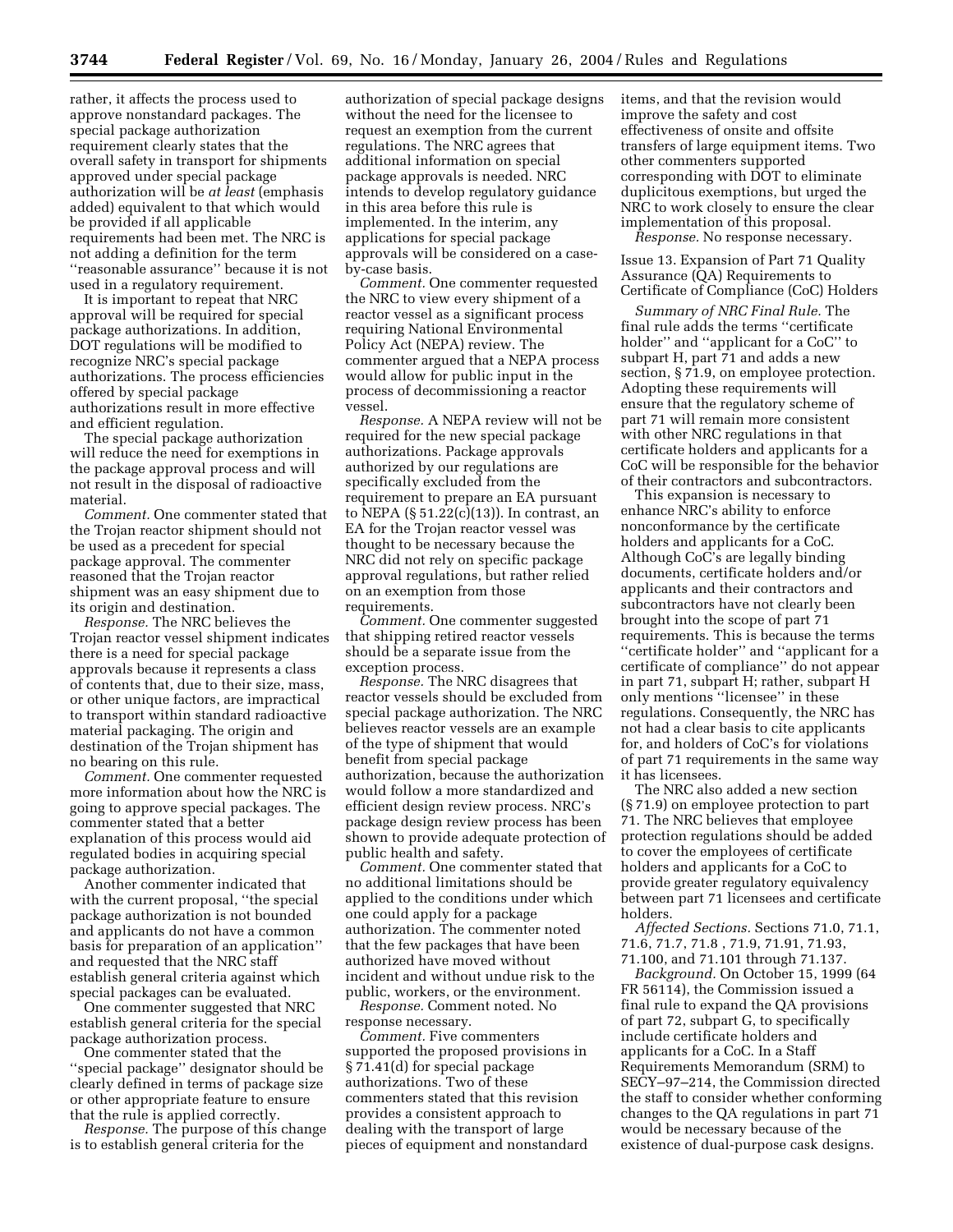The 1999 rule requires that Part 72 licensees, certificate holders, and applicants for a CoC are responsible for assuring that their contractors and subcontractors (*e.g.*, fabricators) are implementing adequate QA programs. Similarly, by this final rule, part 71 licensees, certificate holders, and applicants for a CoC are responsible under § 71.115 for assuring that their contractors and subcontractors (*e.g.*, fabricators) are implementing adequate QA programs.

Under part 71, the NRC reviews and approves applications for Type B and fissile material packages for the transport of radioactive material. The NRC's approval of a package is documented in a CoC. Applicants for a CoC are currently required by § 71.37 to describe their QA program for the design, fabrication, assembly, testing, maintenance, repair, modification, and use of the proposed package. Further, existing § 71.101(a) describes QA requirements that apply to design, purchase, fabrication, handling, shipping, storing, cleaning, assembly, inspection, testing, operation, maintenance, repair, and modification of components of packagings that are important to safety. Type B packages are intended to transport radioactive material that contains quantities of radionuclides greater than the  $A_1$  or  $A_2$ limits for each radionuclide (see Appendix A to part 71 for examples of  $A_1$  or  $A_2$  limits). Fissile material packages are intended to transport fissile material in quantities greater than the part 71, subpart C, general license limits for fissile material (*e.g.*, existing §§ 71.18, 71.20, 71.22, and 71.24).

Although CoCs are legally binding documents, certificate holders or applicants for a CoC and their contractors and subcontractors have not clearly been brought into the scope of part 71 requirements. This is because the terms ''certificate holder'' and ''applicant for a certificate of compliance'' do not appear in part 71, subpart H; rather, subpart H only mentions "licensee" in these regulations. Consequently, the NRC has not had a clear basis to cite certificate holders and applicants for a CoC for violations of part 71 requirements in the same way it has licensees.

When the NRC has identified a failure to comply with part 71 QA requirements by certificate holders or applicants for a CoC, it has issued a Notice of Nonconformance (NON) rather than a Notice of Violation (NOV). Although an NON and an NOV appear to be similar, the Commission prefers the issuance of an NOV because:

(1) The issuance of an NOV effectively conveys to both the person violating the requirement and the public that a violation of a legally binding requirement has occurred;

(2) The use of graduated severity levels associated with an NOV allows the NRC to effectively convey to both the person violating the requirement and the public a clearer perspective on the safety and regulatory significance of the violation; and

(3) Violation of a regulation reflects the NRC's conclusion that potential risk to public health and safety could exist. Therefore, the NRC believes that limiting the available enforcement sanctions to administrative actions is insufficient to address the performance problems observed in industry.

Analysis of Public Comments on the Proposed Rule

A review of the comments and the NRC staff's responses for this issue follows:

*Comment.* Five commenters supported the NRC's proposed position on this issue. One commenter recommended that NRC establish and apply a uniform set of QA requirements. Another commenter added that it would like to see the consistent application of QA requirements throughout the regulations.

*Response.* Expansion of the QA provisions enhances NRC's ability to enforce noncompliance and will ensure broader, uniform application of QA requirements. However, extension of the requirement beyond part 71 is outside the bounds of this rulemaking.

Issue 14. Adoption of the American Society of Mechanical Engineers (ASME) Code

*Summary of NRC Final Rule.* The NRC has decided not to incorporate the ASME Code, section III, division 3 requirements into part 71. Public Law 104–113 requires that Federal agencies use consensus standards in lieu of government-unique standards, if this use is practical or inconsistent with other existing laws. Because a major revision to the ASME Code is forthcoming and because the changes in that revision are not yet available for staff and stakeholder review, the NRC staff considered it an imprudent use of NRC and stakeholder resources to initiate rulemaking on the current ASME Code revision only to have the ASME Code requirements change during the part 71 rulemaking.

*Affected Sections.* None (not adopted).

*Background.* Currently, no ASME Code requirements exist in part 71 for fabrication/construction of spent fuel transportation packages. The NRC considered the adoption of the ASME Boiler and Pressure Vessel (B&PV) Code, section III, division 3, for two reasons. First, previous NRC inspections at vendor and fabricator shops (for fabrication of spent fuel storage canisters and transportation casks) identified quality control (QC) and QA problems. Some of these problems would have been prevented with improved QA programs, and may have been prevented had fabrication occurred under more prescriptive requirements such as the ASME Code requirements. Second, Public Law 104–113, ''National Technology Transfer and Advancement Act,'' enacted in 1996, requires that Federal agencies use, as appropriate, consensus standards (*e.g.,* the ASME B&PV Code), except when there are justified reasons for not doing so.

With respect to conformance to Public Law 104–113, the ASME issued a consensus standard in May 1997, entitled: ''Containment Systems and Transport Packages for Spent Fuel and High Level Radioactive Waste,'' ASME B&PV Code, section III, division 3. The ASME Code requires the presence of an Authorized Nuclear Inspector during construction to ensure that the ASME Code requirements are met and the stamping of components (*i.e.,* the transportation cask's containment) constructed to the ASME Code. NRC staff participated, and continues to participate, in the ASME subcommittee that developed the ASME Code requirements. It is the NRC staff's understanding, through participation in the subcommittee, that the ASME Code document is undergoing extensive review and modification and that a major revision will be issued. Therefore, NRC staff believes that inclusion of the ASME Code in part 71 is not appropriate at this time.

Analysis of Public Comments on the Proposed Rule

A review of the comments and the NRC staff's responses for this issue follows:

*Comment.* Four commenters expressed support for the decision not to adopt the ASME code. One commenter said that these are voluntary standards and should not be made into requirements.

*Response.* No response is required.

Issue 15. Change Authority for Dual-Purpose Package Certificate Holders

*Summary of NRC Final Rule.* The Commission does not reach a final decision on the issue of change authority for dual-purpose package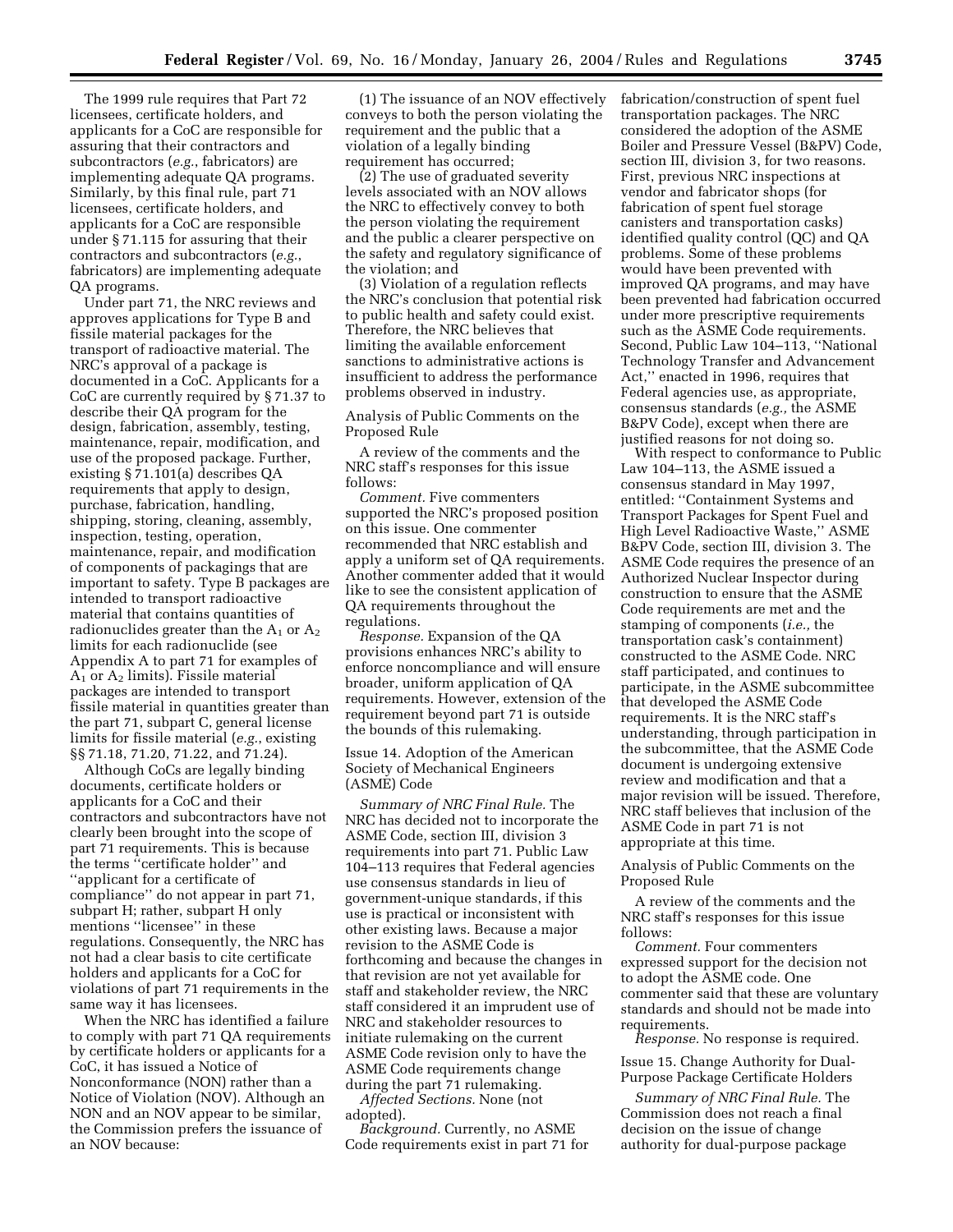certificate holders in this final rule. The NRC has determined that implementation of this change would result in new regulatory burdens and costs which could be significant. The Commission believes it needs further input from stakeholders on the values and impacts of this change before deciding whether to adopt a final rule providing change authority for dualpurpose package certificate holders. The NRC staff plans to conduct public meetings with appropriate stakeholders to develop a final regulatory solution which it will propose to the Commission. At that time, the Commission will either issue a final rule resolving this issue, taking into account the comments received on the proposed rule and in any future public meetings, or will withdraw 10 CFR part 71 subpart I of the proposed rule.

## *Affected Sections.* None.

*Background.* The Commission approved a final rule to expand the provisions of § 72.48, ''Changes, Tests, and Experiments,'' to include part 72 certificate holders and licensees (64 FR 53582; October 4, 1999). Part 72 certificate holders and licensees are allowed, under § 72.48, to make certain changes to a spent fuel storage cask's design or procedures used with the storage cask and to conduct tests and experiments without prior NRC review and approval. Part 71 does not contain any similar provisions to permit a CoC holder to change the design of a part 71 transportation package, without prior NRC review and approval. The NRC has issued separate CoC's under parts 71 and 72 for dual-purpose spent fuel storage casks and transportation packages. This has created a situation where an entity holding both a part 71 and a part 72 CoC would be allowed under part 72 to make certain changes to the design of a dual-purpose cask (*i.e.,* changes that affected a component or design feature that has a storage function) without obtaining prior NRC approval. However, the entity would not be allowed under part 71 to make changes to the design of this same dualpurpose cask (package) if that component or feature also has a transportation function without obtaining prior NRC approval, even when the same physical component and change are involved (*i.e.,* the change involves a component that has both storage and transportation functions).

NRC staff recognized a need to consider making both part 72 and part 71 more consistent in dealing with design changes of a minor nature. Thus, in SECY–99–054,2 NRC staff recommended that an authority similar to § 72.48 be created for dual-purpose spent fuel storage casks and transportation packages intended for domestic use only. NRC staff also recommended that this authority be limited to the part 71 CoC holder.

Since the proposed rule was published, the NRC has evaluated comments received from the public and has conducted a detailed analysis of the implementation of the change authority, as proposed. Based on this analysis, the NRC has determined not to finalize subpart I, Type B(DP) Package Approval, as proposed. Instead, the NRC will seek further input on the values and impacts of this change and then decide whether to proceed with a final rule.

Proposed § 71.153 stated that the application for a Type B(DP) package shall include an analysis of potential accidents, package response to these potential accidents, and any consequences to the public. Currently, under part 71, an applicant has to demonstrate, either by test or analysis, that a package design can withstand the cumulative effects of the Hypothetical Accident Conditions of a 30-foot drop test, a 40-inch puncture test, a thermal test, and immersion tests as described in § 71.73 and § 71.61, and meet Subpart E—Package Approval Standards. Applicants are not required to perform an independent analysis of potential transportation accidents specific to that design and plans for use, project package responses to ''real world'' transportation accidents, or determine the consequences to the public from such accidents.

The NRC reviewed and considered the comments that were received about this proposed change. The new process included the need to establish a design specific accident assessment for the cask design response to potential ''real world'' transportation accidents. Such an accident analysis has not been required for a transportation cask application before. Which accidents would be appropriate, for which routes, under what conditions, for what duration, and with what combinations of forces and assumptions, all would be questions that would need to be answered by CoC applicants who have not been required to perform such analysis for cask designs applications.

To provide new guidance for the development of an acceptable accident

analysis for a transportation cask, the NRC staff would need to perform significant research on what types of accidents would be required to be included. The NRC believes that such an analysis can be performed; however, the NRC does not believe that it had fully considered in the proposed rule the rigor, resources, and time that such a requirement would require. The detailed associated cost estimates had not been included in the RA for this part of the rule change. The RA has been revised, and the costs of implementation for CoC holders could be significantly higher than that reflected in the proposed rulemaking. This additional regulatory burden had not been accurately reflected in the draft RA. The Safety Analysis Report (SAR) for part 71 applications is based, in part, on demonstrating compliance with the Hypothetical Accident Conditions of part 71. Thus, there is not a clear linkage between the SAR and regulatory conditions for making changes to a design without NRC approval, such as a minimal increase in the probability of an accident sequence or the creation of accidents of a different type. Given these revised cost estimates, the NRC is uncertain whether the benefits to be gained from this change outweigh the costs. The NRC intends to explore this issue further before deciding whether to proceed to a final rule.

The proposed § 71.175, ''Changes,'' establishes methods to determine if a proposed change to a Type B(DP) package can be made without prior NRC approval. As stated in a public comment, the language in this section mirrors that in § 72.48. It should be noted that the design and application process under part 72 *does* require that an applicant perform an accident analysis as part of its application for approval, but such a requirement has never been incorporated into part 71 as noted above.

The intent of subpart I was to allow a certificate holder flexibility to make minor changes to the design of the package to be consistent with the change authority provided under § 72.48 for spent fuel storage casks in a cost and time effective manner. The NRC notes that transportation CoCs issued under part 71 do allow for many changes to be made to package designs without NRC approval, provided the changes do not impact upon compliance with part 71 standards. For example, changes in the SAR for a transportation package, in general, do not require NRC approval provided the changes do not affect the conditions listed in the CoC or the ability of the package to meet the requirements of part 71. Additionally,

<sup>2</sup>SECY–99–054; February 22, 1999, ''Plans for Final Rule-Revisions to Requirements of 10 CFR parts 50, 52, and 72 Concerning Changes, Tests, and Experiments.''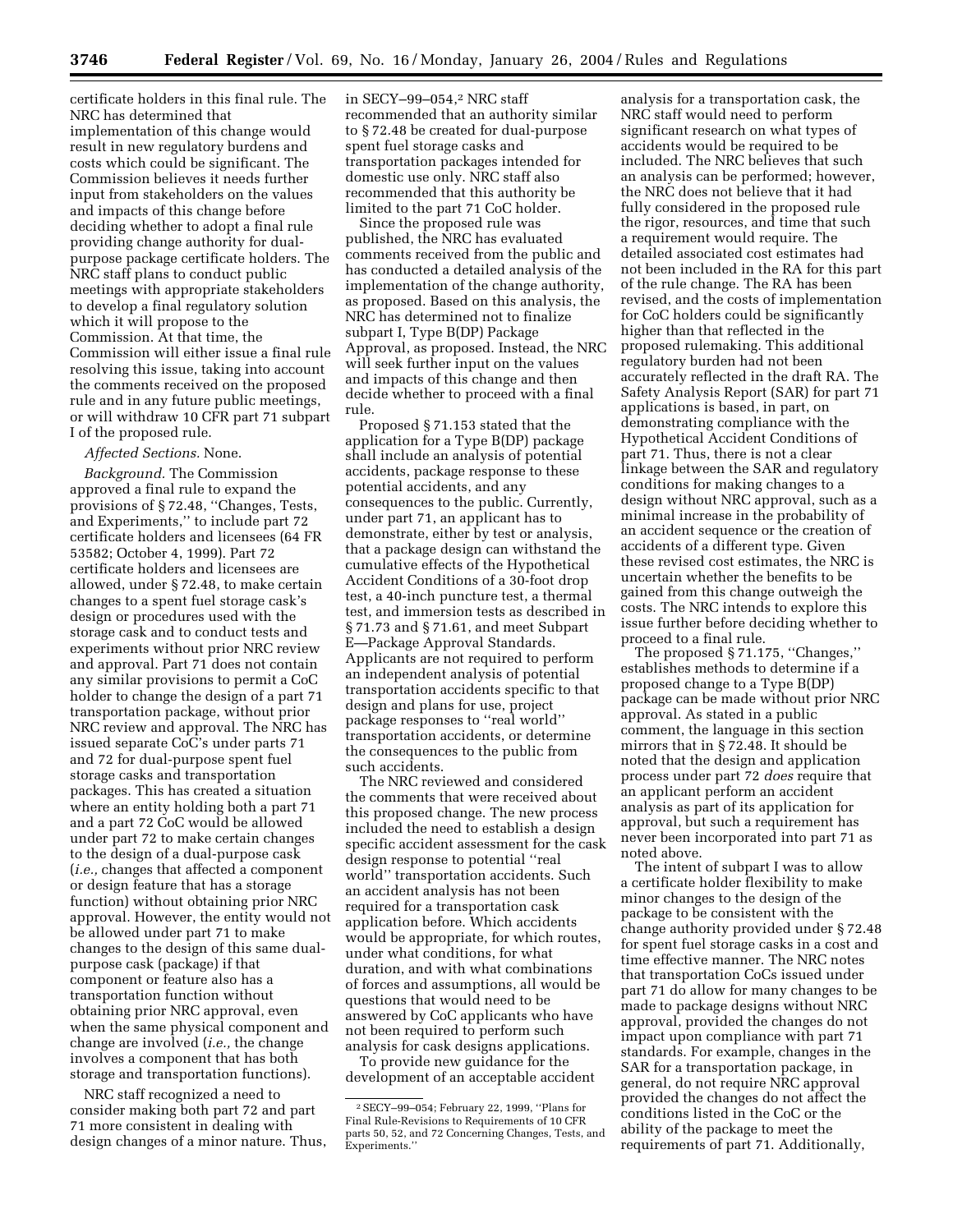packaging design drawings that are included as conditions in the CoC do not need to specify fabrication details that are not important to safety. In this way, changes may be made to nonsafety features without modifying the drawings and without NRC review and approval. This is in contrast to the approaches for part 72 CoCs. It is therefore important that applications for package approval, including packaging design drawings, are developed to focus on the safety features of the design. The NRC notes that the current regulatory process for evaluating and approving CoC amendments for transportation packaging may be more efficient than developing a new regulatory infrastructure. To aid in receiving high quality transportation applications, the NRC staff is preparing an amended standard format and content regulatory guide.

The NRC has determined that implementation of the proposed change process would result in new regulatory burdens and costs which could be significant. The NRC also recognizes the concerns of public commenters related to the potential benefits of allowing changes to the design of a Type B(DP) package without prior NRC approval. The NRC staff will work with appropriate stakeholders to determine whether a final rule is the preferred method for resolving the need for a change process in part 71 or whether there may be other regulatory solutions that meet this need. The NRC staff will then propose a final regulatory solution to the Commission. The Commission will then determine if subpart I should be issued as a final rule or if other regulatory solutions to this issue obviate the need for going forward with a final rule. If a final rule is not needed, then proposed subpart I will be withdrawn and the comments received on this issue will be addressed at that time.

# Issue 16. Fissile Material Exemptions and General License Provisions

*Summary of NRC Final Rule.* The final rule adopts various revisions to the fissile material exemptions and the general license provisions in part 71 to facilitate effective and efficient regulation of the transport of small quantities of fissile material. The fissile exemptions (§ 71.15) have been revised to include controls on fissile package mass limit combined with package fissile-to-nonfissile mass ratio. The general license for fissile material (§ 71.22) has been revised to consolidate and simplify current fissile general license provisions from §§ 71.18, 71.20, 71.22, and 71.24. Under the final rule, the general license is based on massbased limits and the CSI. In light of comments and applicable DOT requirements, the final rule removes proposed rule language references to ''storage incident to transportation.'' Also, the exemptions for low level materials in § 71.14 were revised to apply only to nonfissile and fissileexempt materials.

*Affected Sections.* Sections 71.4, 71.10, 71.11, 71.18, 71.20, 71.22, 71.24, 71.53, 71.59, and 71.100. (Currently effective § 71.10 was relocated to § 71.14 with additional language. Currently effective §§ 71.18, 71.20, 71.22, 71.24, and 71.53 are replaced by new §§ 71.15 and 71.22.)

*Background.* The NRC published an emergency final rule amending its regulations on shipments of small quantities of fissile material (62 FR 5907; February 10, 1997). This rule revised the regulations on fissile exemptions in § 71.53 and the fissile general licenses in §§ 71.18 and 71.22. The NRC determined that good cause existed, under section 553(b)(B) of the Administrative Procedure Act (APA) (5 U.S.C. 553(b)(B)), to publish this final rule without notice and opportunity for public comment. Further, the NRC also determined that good cause existed, under section 553(d)(3) of the APA (5 U.S.C. 553(d)(3)), to make this final rule immediately effective. Notwithstanding the final status of the rule, the NRC provided for a 30-day public comment period. The NRC subsequently published in the **Federal Register** (64 FR 57769; October 27, 1999) a response to the comments received on the emergency final rule and a request for information on any unintended economic impacts caused by the emergency final rule.

The NRC issued this emergency final rule in response to a regulatory defect in the fissile exemption regulation in § 71.53 which was identified by an NRC licensee. The licensee was evaluating a proposed shipment of a special fissile material and moderator mixture (beryllium oxide mixed with a low concentration of high-enriched uranium). The licensee concluded that while § 71.53 was applicable to the proposed shipment, applying the requirements of § 71.53 could, in certain circumstances, result in an inadequate level of criticality safety (*i.e.*, an accidental nuclear criticality was possible in certain unique circumstances).3

The NRC staff confirmed the licensee's analysis that this beryllium oxide and high-enriched uranium mixture created the potential for inadequate criticality safety during transportation. An added factor in the urgency of the situation was that under the NRC regulations in §§ 71.18, 71.20, 71.22, 71.24, and 71.53, these types of fissile material shipments could be made without prior approval of NRC. For many years, NRC allowed these shipments of small quantities of fissile material based on NRC's understanding of the level of risk involved with these shipments, as well as industry's historic transportation practices. This experience base had led NRC (and its predecessor, the Atomic Energy Commission (AEC)) to conclude that shipments made under the fissile exemption provisions of part 71 typically required minimal regulatory oversight (*i.e.*, NRC considered these types of shipments to be inherently safe).4

All public comments on the emergency final rule supported the need for limits on special moderators (*i.e.*, moderators with low neutron-absorption properties such as beryllium, graphite, and deuterium). However, the commenters stated that the restrictions were far too limiting (to the point that some inherently safe packages were excluded from the fissile exemption) and could lead to undue cost burdens with no benefit to safety. In addition, the commenters believed that the consignment mass limits set to deter undue accumulation of fissile mass would be extremely costly. Therefore, the commenters recommended that further rulemaking was necessary to resolve these excessive restrictions. Based on the public comments on the emergency final rule, NRC staff contracted with Oak Ridge National Laboratory (ORNL) to review the fissile

4The NRC's regulations in part 71 ensure protection of public health and safety by requiring that Type AF, B, or BF packages used for transportation of large quantities of radioactive materials be approved by the NRC. This approval is based upon the NRC's review of applications which contain an evaluation of the package's response to a specific set of rigorous tests to simulate both normal conditions of transport (NCT) and hypothetical accident conditions (HAC). However, certain types of packages are exempted from the testing and NRC prior approval; these are fissile material packages that either contain exempt quantities (§ 71.53), or are shipped under the general license provisions of §§ 71.18, 71.20, 71.22, or 71.24.

<sup>3</sup>For transportation purposes, ''nuclear criticality'' means a condition in which an uncontrolled, self-sustaining, and neutronmultiplying fission chain reaction occurs. ''Nuclear criticality'' is generally a concern when sufficient concentrations and masses of fissile material and

neutron moderating material exist together in a favorable configuration. Neutron moderating material cannot achieve criticality by itself in any concentration or configuration. However, it can enhance the ability of fissile material to achieve criticality by slowing down neutrons or reflecting neutrons.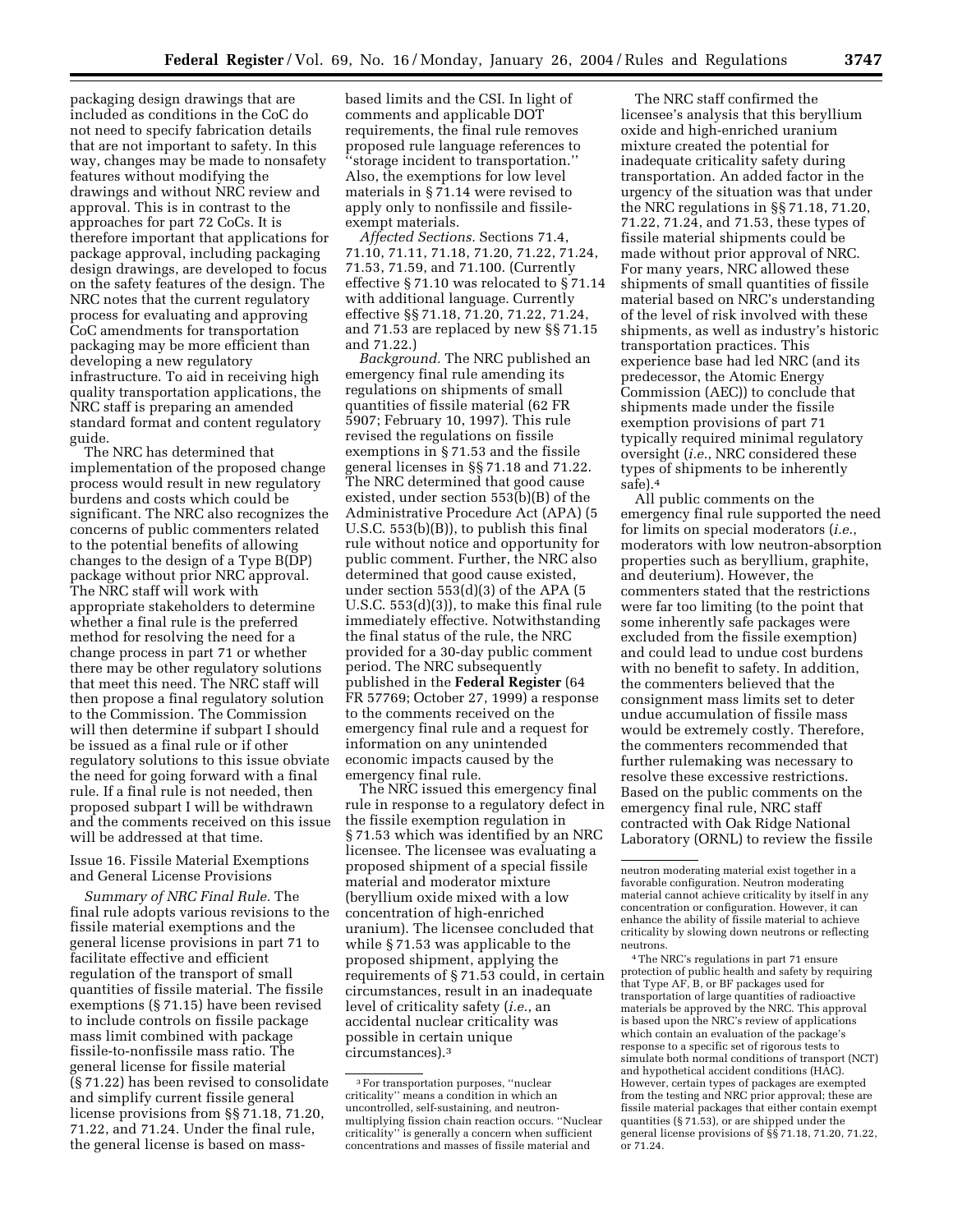material exemptions and general license provisions, study the regulatory and technical bases associated with these regulations, and perform criticality model calculations for different mixtures of fissile materials and moderators. The results of the ORNL study were documented in NUREG/CR– 5342,5 and NRC published a notice of the availability of this document in the **Federal Register** (63 FR 44477; August 19, 1998). The ORNL study confirmed that the emergency final rule was needed to provide safe transportation of packages with special moderators that are shipped under the general license and fissile material exemptions, but the regulations may be excessive for shipments where water moderation is the only concern. The ORNL study recommended that NRC revise part 71.

In the October 27, 1999 (64 FR 57769) final rule, the Commission requested additional information on the cost impact of the emergency final rule from the public, industry, and DOE because the NRC staff was not successful in obtaining this information. Specifically, NRC requested information on the cost of shipments made under the fissile material exemptions and general license provisions of part 71, before the publication of the emergency final rule, and those costs and/or changes in costs resulting from implementation of the emergency rule. One commenter agreed with the NRC approach but stated that, ''the limits for those materials containing no special moderators can and should be increased, hopefully back to their pre-emergency rule levels.''

As part of NUREG/CR–5342, ORNL performed computer model calculations of  $k_{\text{eff}}$  (k-effective) for various combinations of fissile material and moderating material, including beryllium, carbon, deuterium, silicondioxide, and water, to verify the accuracy of current minimum critical mass values. These minimum critical mass values were then applied to the regulatory structure contained in part 71, and revised mass limits for both the general license and exemption provisions to part 71 were determined. Also, ORNL researched the historical bases for the fissile material exemption and general license regulations in part 71 and discussed the impact of the emergency final rule's restrictions on NRC licensees. ORNL concluded that the restrictions imposed by the emergency final rule were necessary to address concerns relative to

uncontrolled accumulation of exempt packages (and thus fissile mass) in a shipment and the potential for inadequate safety margin for exempt packages with large quantities of special moderators.

Based on its new keff calculations, ORNL suggested that: (1) The mass limits in the general license and exemption provisions could be safely increased and thereby provide greater flexibility to licensees shipping fissile radioactive material; and (2) additional revisions to part 71 were appropriate to provide increased clarification and simplification of the regulations. Copies of NUREG/CR–5342 may be obtained by writing to the Superintendent of Documents, U.S. Government Printing Office, P.O. Box 37082, Washington, DC 20402–9328. A copy is also available for inspection and copying, for a fee, at the NRC Public Document Room in the NRC Headquarters at One White Flint North, Room O–1F21, 11555 Rockville Pike, Rockville, MD 20852–2738.

The current restrictions on fissile exempt and general license shipments under §§ 71.53, and 71.18 through 71.24, respectively, are burdensome for a large number of shipments that actually contain no special moderating materials (*i.e.*, packages that are shipped with water considered as the potential moderating material). This problem was clearly expressed in public comments on the emergency final rule. Another regulatory problem is that the current fissile exempt and general license provisions are cumbersome and outdated; this was one of the main conclusions of the ORNL study.

The NRC proposed changes (67 FR 21417) were made on the basis of 17 recommendations contained in NUREG/ CR–5342. These changes included: (1) Revising § 71.10, ''Exemption for low level materials,'' to exclude fissile material, also redesignate § 71.10 as § 71.14; (2) redesignating § 71.53 as § 71.15, ''Exemption from classification as fissile material,'' and revise the fissile exemptions; (3) consolidation of the existing four general licenses in existing §§ 71.18, 71.20, 71.22, and 71.24 into one general license in new § 71.22, revise the mass limits, and add Type A package, CSI, and QA requirements; and (4) consolidation of the existing general license requirements for plutoniumberyllium sealed sources, which are contained in existing §§ 71.18 and 71.22 into one general license in new § 71.23 and revise the mass limits. Additionally, changes were proposed to be made to § 71.4, "Definitions," and § 71.100, ''Criminal penalties.''

The NRC also proposed: (1) To adopt the use of the CSI for general licensed

fissile packages; and (2) to retain the current per package (CSI) limit of 10, rather than raising the per package limit to 50 (*see* Issue 5). TS–R–1 does not address the issue of fissile general licenses, so no compatibility issues arise with retention of the current NRC per package limit of 10. NRC staff believes that because reduced regulatory oversight is imposed on fissile general license shipments (*e.g.*, the package standards of §§ 71.71 and 71.73, fissile package standards of § 71.55, and fissile array standards of § 71.59 are not imposed for fissile general license shipments), retention of the current per package limit of 10 is appropriate. Furthermore, retention of the current per package limit of 10 would not impose a new burden on licensees; rather, licensees shipping fissile material under the general license provisions of §§ 71.22 and 71.23 would not be permitted to take advantage of the relaxation of the per package CSI limit from 10 to 50 that would be permitted for Types AF and B(F) package shipments.

As a result of stakeholder meetings and public comments, the NRC has incorporated the following changes to the proposed language for §§ 71.15 and 71.22 in the final rule:

(1) Small quantities of fissile materials such as environmental samples shipped for testing are judged to be of sufficient low quantity that, if individually packaged, the risk (probability and consequence) of accumulating the number and type of packages needed to present a potential criticality hazard is judged to be inconsequential. Therefore, a new § 71.15(a) has been added to exempt packages containing 2 grams or less fissile material.

(2) Proposed § 71.15(a) (§ 71.15(b) in the final rule) specifically referred to iron as the nonfissile material for calculating limiting ratio of 200:1. Commenters suggested that this would require a new definition (of iron) and would complicate implementation. There is no technical reason to require that iron be identified as the nonfissile materials to be included with a mass ratio of 200:1. Other nonspecial moderating materials such as stainless steel, concrete, etc., are appropriate. The mass ratio wording has been modified. The modification maintains the need for the mass ratio of 200:1, but the required nonfissile material is required to be a solid. As worded, the nonfissile mass can include the packaging mass. It is judged that sufficient distribution of fissile material in small quantities (*i.e.*, 1 g of fissile material per 200 g of solid nonfissile material) will provide adequate protection against nuclear

<sup>5</sup>NUREG/CR–5342, ''Assessment and Recommendations for Fissile-Material Packaging Exemptions and General Licenses Within 10 CFR Part 71,'' July 1998.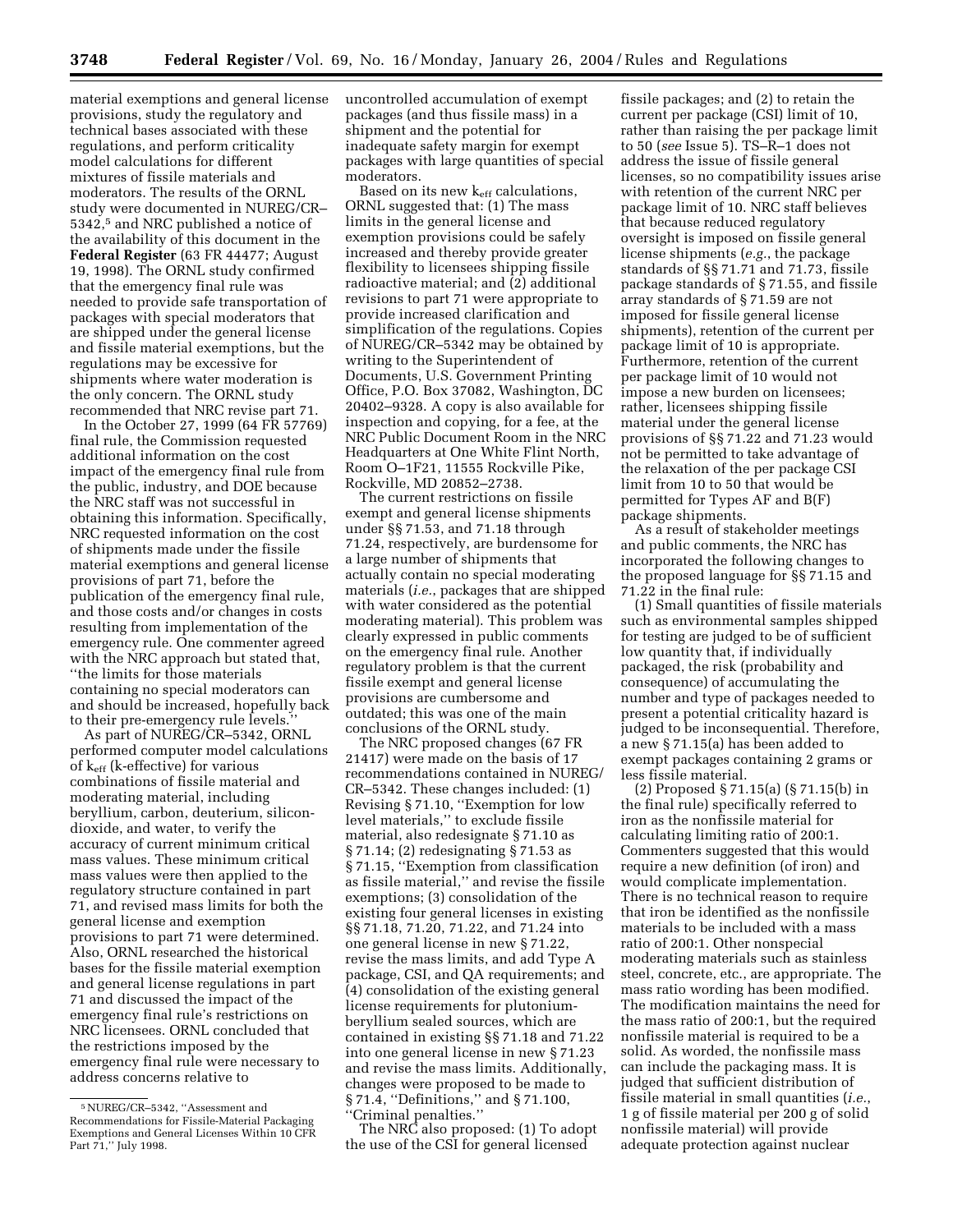criticality. This specification ensures that large numbers of packages, containing 15 g of fissile material per package, will remain safely subcritical because of the fissile material dilution and density reduction by nonfissile materials which are not special moderators (*e.g.*, beryllium, graphite, etc.). For example, 1 g of optimally moderated uranium-235 in a mixture at about 0.05 g Uranium-235/cm3 occupies a volume of about 20 cm3. Two hundred grams of aluminum metal at about 2.7 g of aluminum/cm3 occupies a volume of about 74 cm3. As specified, the 15 g of uranium-235 per package will have a diluted volume of about 1,410 cm<sup>3</sup> at a density of about 0.01 g uranium-235/ cm3 and a density reduction by a factor of 5. Though aluminum is a minor absorber of low-energy neutrons, most other common materials of packaging have moderate neutron-absorbing properties that further ensure safely subcritical accumulations of such packages. The increase in the subcritical mass of 620 g of optimally moderated uranium-235, permitted by the reduction of fissile material density, is related to the ratio of the densities to the power of 1.8 (*see* Ref. 1 , pp. 19–22). Given the density reduction of 5 in the above example, the adjusted subcritical mass becomes 11,125 g of uranium-235, requiring in excess of about 741 packages (containing 15 g of uranium-235 per package) to exceed the determined equivalent quantity of material.

(3) Proposed § 71.15(b) (§ 71.15(c) in the final rule), was modified by referring to fissile and nonfissile materials as solid materials instead of using ''noncombustible'' and ''insoluble-inwater.'' The modification was a pragmatic consideration and was made to avoid reference to the undefined/ specified word, ''noncombustible,'' and the phrase, ''insoluble-in-water,'' while addressing the need to avoid fissile and nonfissile liquids/gases that easily could be consolidated or lost (thereby decreasing nuclear criticality safety) in normal and hypothetical accident transportation circumstances. An additional modification, § 71.15(c)(2) in the final rule, also removes the limit of 350 g in a package and instead specifies criteria for commingling of the material such that, within any selected 360 kg of nonfissile solid material, there can be no more than 180 g of fissile material. Thus, a large rail car with a homogenized distribution of fissile material within a nonfissile waste matrix might exceed the 180 g limit but would be effectively mixed at low

enough concentration to enable safe shipment.

(4) The basis for  $\S 71.15(c)(1)$  is that a 2000:1 mass ratio of nonfissile to fissile material is ∼60% of the minimum critical fissile material concentration of 1.33 g uranium-235/L in a 1,600 g  $SiO_2/$ L matrix. The 60-percent value is judged to be a reasonably conservative decrease in g uranium-235/g nonfissile material  $(e.g., SiO<sub>2</sub>)$  to accommodate other nonfissile materials. The minimum critical fissile material concentration in SiO<sub>2</sub> was derived from studies to compare ''special'' and ''natural'' neutron moderators with fissile materials. In those studies various systems were examined that had different species of fissile material (*i.e.*, uranium-235, uranium-233, or plutonium-239) combined with water and other nonfissile neutron scatterers/ moderators (*e.g.*, polyethylene, beryllium, carbon, deuterium, and  $SiO<sub>2</sub>$ ).  $SiO<sub>2</sub>$  was selected for consideration in the transport exemptions because it is judged to be the most representative, arbitrary, and nonspecial moderator matrix for commingling with fissile material.  $SiO<sub>2</sub>$ has a very low probability for absorbing neutrons and has a large abundance in nature (*i.e.*, 33 weight percent, second only to oxygen at 49 weight percent). An independent study compared the relative importance of other elements to silicon with dilute fissile materials. Except for the category of special moderators (*i.e.*, deuterium, beryllium, and graphite) and pure forms of magnesium (*i.e.*, magnesium carbonate, magnesium fluoride, magnesium oxalate, magnesium oxide, magnesium peroxide, magnesium silicates) and bismuth (*i.e.*, bismuth basic carbonate, bismuth tri-or penta-fluorides, bismuth oxide), silicon or silicon dioxide is the most neutronically reactive diluent for fissile materials. The  $1.6$ –g  $SiO<sub>2</sub>/L$  is representative of dry bulk mean world soil density.

(5) Section 71.15(d) (§ 71.15(c) in proposed rule) has been revised to reflect ''mass of beryllium, graphite, and hydrogenous material enriched in deuterium constitute less than 5 percent of the uranium mass'' (less than 0.1 percent of the fissile mass being the proposed phrase). This change was made in response to a comment about the difficulty that shippers would experience based on the proposed rule language. The staff reviewed the 0.1 percent of fissile mass language and determined that limiting the lowneutron-absorbing materials to the proposed ratio would be impractical to implement. The final language reflecting 5 percent of the uranium mass assures

subcriticality for all moderators of concern and is less burdensome to measure and implement as a requirement.

(6) Section 71.15(e) (§ 71.15(d) in the proposed rule) states ''total plutonium and uranium-233 content not exceeding 0.002 percent of the mass of uranium'' while the proposed language stated ''does not exceed 0.1 percent of the mass of uranium-235.'' This change was made in response to a public comment that the proposed rule changes should be consistent with the international regulations. The final language for this section has been revised to be consistent with the 1996 IAEA standards.

(7) Section 71.15(f) (proposed § 71.15(e)) was reworded for clarity but reflects the same requirements and guidance as in the proposed language.

(8) Proposed § 71.22 (e)(5)(iii), Exemption from classification as fissile material, was revised to read '' \*  $*$  \* The uranium is of unknown Uranium-235 enrichment or greater than 24 weight percent enrichment; or \* \* \* " The reason for the  $\S 71.22(e)(5)(iii)$ modification was that enrichments of U–235 greater than 24 weight percent were not accommodated in the proposed text. Because the minimum critical mass transition between 24 and 100 weight percent enrichments of 235U vary slightly, the text was changed to require the use of Table 71–1 values for all enrichments greater than 24 weight percent as well as materials of unknown enrichments. The values in Table 71–1 were developed for 100 weight percent uranium-235 enriched uranium and are conservatively applied down to 24 weight percent uranium-235.

(9) Proposed § 71.22, Table 71–1, was modified in the final rule to replace uranium-235 (Y) with uranium-233 (Y)—change to uranium-233 (Y). The reason is to correct a typographical error in the table.

In the final rule, the NRC has deleted the phrase ''or stored incident to transport'' from proposed §§ 71.22(d)(3) and 71.23(d)(3). The intent of the storage phrase was to permit segregation of groups of stored packages, consistent with IAEA and DOT requirements, but the NRC staff believes that the proposed text did not accommodate that practice because it did not accommodate storage and segregation of groups of packages. DOT requirements properly restrict accumulation of packages during transport, based on summing the packages' CSI or TI, including during storage incident to transport. In light of the division of regulatory responsibilities explained in the NRC– DOT Memorandum of Understanding (44 FR 38690; July 2, 1979), the NRC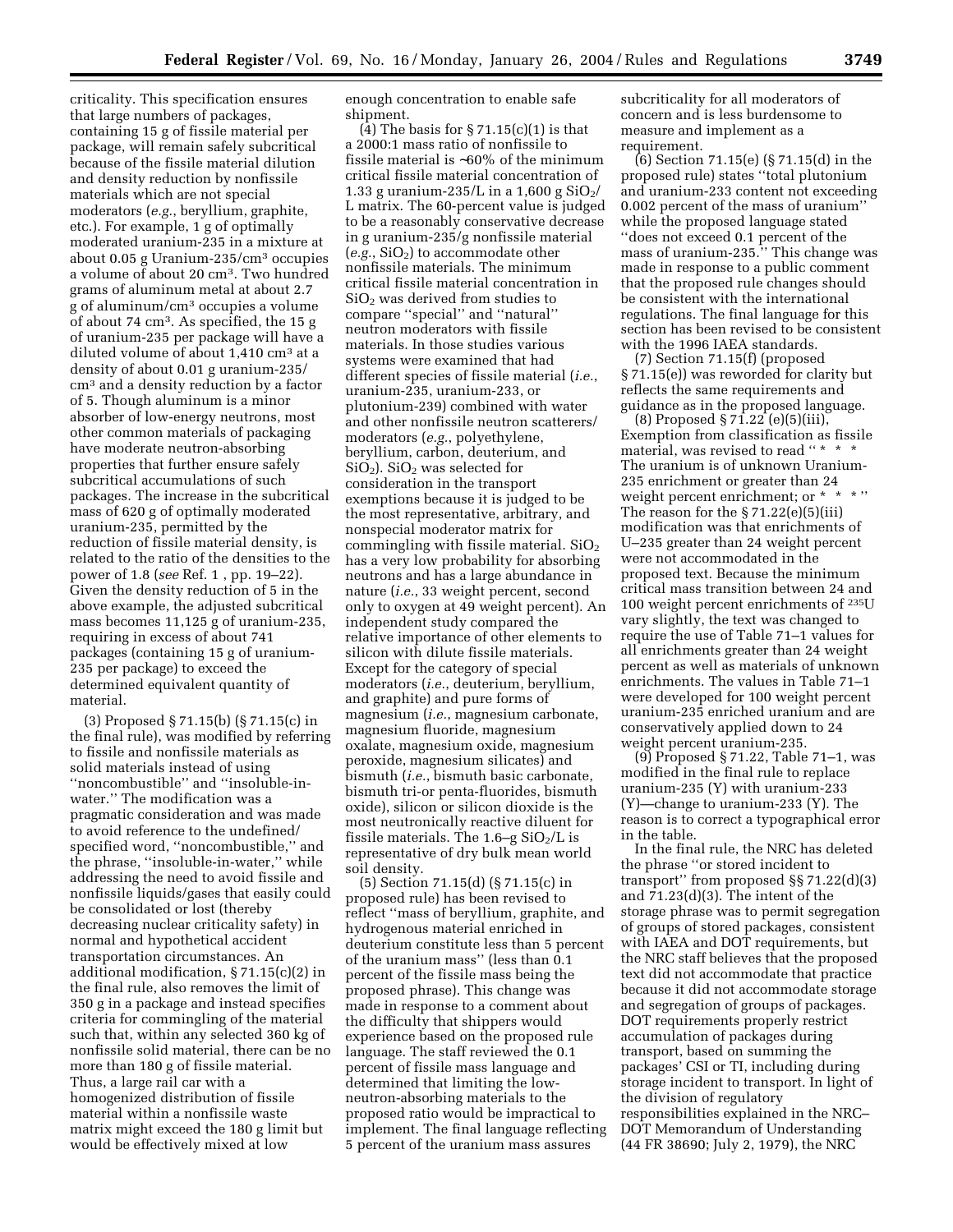exemptions for carriers-in-transit in § 70.12, and DOT's revision to 49 CFR 173.457 (67 FR 21384), the NRC staff believes that storage in transit provisions as proposed in §§ 71.22(d)(3) and 71.23(d)(3) are unnecessary.

Analysis of Public Comments on the Proposed Rule

A review of the comments and the NRC staff's responses for this issue follows:

*Comment.* One commenter noted that this is a significant deviation from the TS–R–1 requirement, which now has a 15–g uranium-235 limit as well as a mass consignment limit.

*Response.* On February 10, 1997 (62 FR 5907), the NRC published a final rule on fissile exemptions. That final rule essentially adopted the 1996 TS–R–1 requirements, including the 15–g per package limit and 400–g consignment mass limit. Both the consignment mass limit (400 g ) and the package mass limit (15 g) were used to control package accumulations. In consideration of comments received on the 1997 rule, the NRC has proposed changes to the fissile exemptions; one of the principal concerns with the 1997 rule was the practicability of the 350-g consignment mass limit (see 67 FR 21418; April 30, 2002). The proposed rule suggested a mass ratio system together with the per package limit to eliminate this consignment mass limit. The IAEA is currently considering changes to the current international regulations in the area of the fissile material exemptions.

*Comment.* Three commenters indicated that this provision would overly complicate the shipping of fissile material and negatively impact intermodal and international shipping. One commenter noted that the threetiered system would dramatically complicate the shipping of fissile material because the mass ratio requirement makes it difficult to determine how to classify  $UF_6$  into the three tiers. This same commenter stated that companies that ship internationally will have a difficult time complying with the proposed system as well as the international system and suggested that NRC simplify compliance for these companies. The other commenter stated that if NRC's proposal is adopted as written, shippers would need to have detailed information available regarding the materials in each packaging. The commenter reasoned that this approach assumes that the detailed information would be readily available and disseminated to shippers, and further, shippers making international shipments would likely need to meet both NRC's domestic requirements for

determining fissile exempt quantities and the international mass consignment limits, thus further complicating the evaluation of criticality controls for a shipment.

*Response.* The NRC staff believes that the changes are warranted to alleviate the unnecessary regulatory burden created by the 1997 emergency final rule, including the consignment mass limit. The changes implemented by the 1997 rule are essentially the same as TS–R–1. These amendments permit greater flexibility for domestic transport, in consideration of the comments received when the U.S. adopted the TS– R–1 approach in 1997. However, NRC recognizes that international transport will also need to comply with IAEA TS– R–1, and the burden has been unchanged. The IAEA is currently considering changes to the current international regulations in the area of the fissile material exemptions. The NRC staff did review the proposed language for the proposed § 71.15(c) and determined that the 0.1 percent ratio of the mass of beryllium, graphite, and hydrogenous material enriched in deuterium to the total fissile mass was a requirement that was difficult to implement and therefore the language has been changed as noted above in the rule language description.

*Comment.* Several commenters expressed concern about material definitions, with one commenter noting that the definition of iron is unclear. One commenter requested clarification of what constitutes iron with regard to Tier 1 or fissile exempt quantities and specifically asked if steel is considered iron. Another stated that it is difficult to obtain information on materials to carry out the calculations under the proposed regulations.

*Response.* Many materials have the neutronic properties that would permit them to be considered as the nonfissile material mass to be mixed with up to 15 g of fissile material in a ratio of 200:1. Iron, generic steels, stainless steels, and concrete are good examples of materials for use. Only lead, beryllium, graphite, and hydrogenous material enriched in deuterium should be excluded as noted in the revised text. The wording has been modified and clarified in the final rule.

*Comment.* One commenter requested that the NRC explain why NRC proposes changing the total shipment CSI in cases where there is storage incident to transport, effectively doing away with an exclusive use condition. The commenter considered this proposal a significant change in the method of calculating the CSI per consignment and wanted to remind us that the proposed

rule maintains segregation and storage requirements.

*Response.* The ''storage incident to transport'' language has been deleted. See the comment responses under Issue 5.

*Comment.* Two commenters said that NRC should clarify how the mass limits for general license packages (found in § 71.22 (a)(3), Tables 71–1 and 71–2) are used for uranium enriched greater than 24 percent. Both commenters stated that highly enriched uranium does not meet the criteria under § 71.22(e)(5). Moreover, if uranium enriched greater than 24 percent cannot be shipped in a DOT 7A, this provision would have significant cost and operational impacts on the DOE.

*Response.* Uranium enriched to greater than 24 percent can be shipped provided the appropriate X value from Table 71–1 is used in the equation to determine the CSI. The proposed rule had intended § 71.22(e)(3) to guide the reader to using Table 71–1 for uranium-235 enrichments greater than 24 percent. However, the text for § 71.22(e)(5)(iii) has been revised to clarify the use of Table 71–1 for uranium-235 enrichments greater than 24 percent.

*Comment.* Several commenters discussed the economic impact of the proposed regulation. Two commenters asserted that the regulation will cause an increase in the number of shipments required with an associated increase in costs, with one predicting required transports to increase two-to three-fold. Another warned of significant negative economic consequences if NRC did not retain the current provision for 15 g per package, at least until it is demonstrated unsafe.

*Response.* These comments appear to be concerned with the rule's restrictions on package accumulation based on CSI due to the ''storage incident to transport'' language in the proposed rule. The ''storage incident to transport'' language has been deleted. Also see the response to second comment under Issue 5.

*Comment.* One commenter stated that ''under no circumstances should the NRC issue general licenses for shipments of radioactive materials and wastes (or, for that matter, for other purposes).'' The commenter then added that NRC shouldn't allow fissile materials to be exempted from packaging and transportation regulations nor should NRC allow ''transport subject to even remotely possible criticality accidents during shipment'' under any circumstances. The commenter added that it is ''an outrage, furthermore, that the NRC had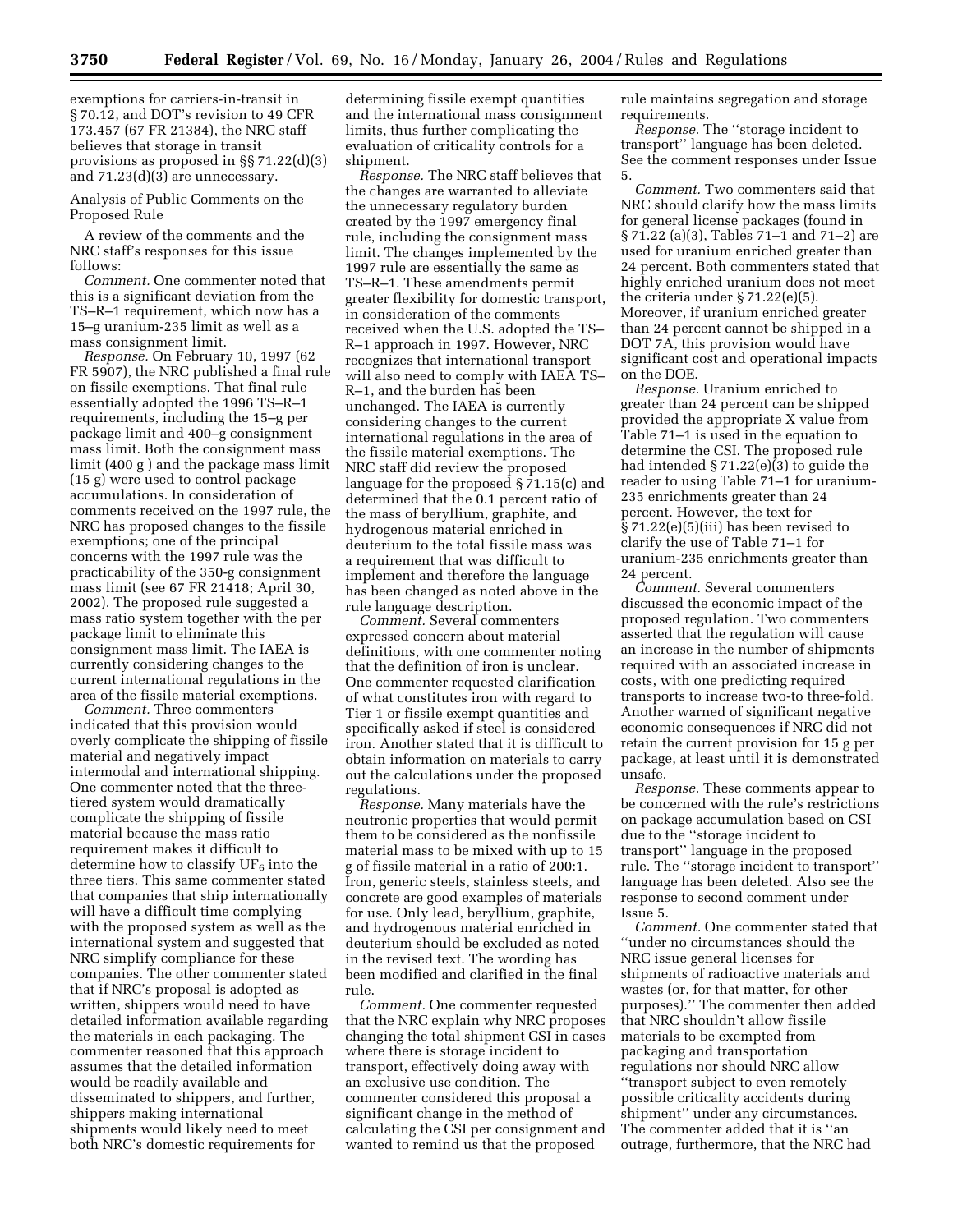approved an ''emergency final rule'' allowing shipments of fissile materials in 1997 without affording the public full opportunity for comment \* \* \*'' The commenter cited NRC's footnote (see 67 FR 21418; April 30, 2002) and stated doubts regarding NRC's process for requiring NRC's approval for ''all Type AF, B, or BF packages.'' The commenter concluded by stating that ''NRC approval is virtually guaranteed in almost all cases, whether or not the decision contributes to public health and safety, not to mention the environment.''

*Response.* The NRC staff believes that current regulations and programs for transporting fissile materials, and in particular the general licensing approach in part 71, result in a high degree of safety as evidenced by a long record of safe transport of these materials. The staff believes that a graded series of requirements for hazardous materials, including the fissile exemptions and general licenses, remains appropriate.

*Comment.* Two commenters expressed concern about the use of the part 110 definitions of ''deuterium'' and ''graphite'' in the proposed rule. The commenters suggested that NRC reconsider these definitions because they are inappropriate for the purpose of nuclear criticality safety.

*Response.* The final rule stipulates that ''Lead, beryllium, graphite, and hydrogenous material enriched in deuterium may be present in the package, but must not be included in determining the required mass of solid nonfissile material.'' Materials enriched in deuterium and graphite are often termed special moderators because their very low neutron absorption properties give rise to special consideration for large systems with low concentration of fissile material and, therefore, warrant consideration in the criticality control approach. In the interests of consistency within NRC regulations, the NRC staff believes that the definitions of graphite and deuterium are sufficient for purposes of defining the materials that cannot be used in the § 71.15 determination.

*Comment.* One commenter opposed the fissile material exemptions.

*Response.* No response is necessary. *Comment.* Two commenters expressed general support for the fissile material exemptions. One of whom expressed support for the graduated exemptions for fissile material shipments because they would allow increasing quantities in shipments, provided that the packages also contained a corresponding increase in the ratio of non-fissile to fissile material.

They also appreciated NRC consolidating four fissile material general licenses into one and consolidating existing general license requirements for PuBe sources into one section and updating the mass limits.

*Response.* The comments are acknowledged. No further response is necessary.

*Comment.* Several commenters requested that NRC include and/or improve various definitions in the proposed rule. One commenter stated that improved definitions were necessary to categorize the ratio calculations.

Three commenters added that NRC should not exclude the definition of ''shipment'' from the rule. Another suggested that the proposed rule was ambiguous as to whether iron in the packaging (*e.g.* internal structure) can be used to meet the 200:1 ratio requirement in the 15-g exception.

Two commenters noted that the proposed rule did not include a definition for ''insoluble in water,'' one of whom stated that the proposed rule fails to clarify the issue in part because of the rulemaking's lack of clarity. This same commenter questioned NRC's decision to omit definitions for ''consignment'' and ''shipment'' and urged NRC to adopt the TS–R–1 definition for these terms.

*Response.* The NRC staff believes the terms ''ratio'' and ''calculations'' are sufficiently clear without corresponding definitions. The terms ''iron in the packaging'' and ''insoluble in water'' have been deleted from the rule. Because of its bearing upon the fissile exemptions rule, a definition of ''consignment'' that is consistent with the definition in DOT's corresponding rulemaking has been added to the final rule language. The NRC staff does not believe a definition of the commonusage term shipment is warranted.

*Comment.* One commenter noted that § 71.15(b) does not identify what standard is to be used in applying either the term ''noncombustible'' or the term ''insoluble-in-water.'' The commenter stated that if this section is kept as proposed, there is a need to clarify the terms and specify an appropriate standard.

*Response.* The text from the proposed rule has changed. Rather than clarify the words ''noncombustible'' and ''insoluble-in-water,'' the new text indicates only the need for the nonfissile material to be a ''solid.'' The NRC believes that new definitions are not necessary.

*Comment* 13. One commenter requested that NRC delete the proposed exemptions for plutonium-244 in

proposed § 71.14(b)(1) because there are no special form plutonium-244 sources available.

*Response:* Section 71.14(b)(1) was changed to provide clarification and simplification of the language that existed in the current regulation (§ 71.10), while retaining the substance of the exemption. The current § 71.10 (b)(1) exempts shipments that contain no more than a Type A quantity of radioactive material from all of the requirements of part 71, except for §§ 71.5 and 71.88. Similarly, § 71.10(b)(3) exempts domestic shipments that contain less than an aggregate 20 Curies (Ci) of special form americium or plutonium from all of the requirements of part 71, except for §§ 71.5 and 71.88. The current Type A  $(A<sub>1</sub>)$  limit for plutonium-244 is 8 Gi. The rule raises the  $A_1$  limit for plutonium-244 to 11 Ci—still less than the 20-Ci exemption of the current § 71.10(b)(3). Consequently, for plutonium-244, the two exemption criteria of the current § 71.10(b)(1) and (b)(3) were in conflict. The NRC's proposed rule resolved that conflict. The commenter's proposed solution would retain that conflict. Accordingly, absent a substantive basis for changing the proposed rule, the NRC is retaining the existing 20-Ci exemption for domestic shipments of special form americium or plutonium in § 71.14(b)(1) in this final rule. Furthermore, because the  $A_1$  limits for all other nuclides of plutonium are greater than 20 Ci, only plutonium-244 is mentioned in paragraph (b)(1).

*Comment.* Two commenters asserted that the regulations are overly complex and inconsistent with international regulations. One commenter agreed with NRC's proposal to change the requirements for fissile material shipments, but did have several objections. The three primary objections were that NRC hadn't adequately defined the terms to categorize the ratio calculations; information on the materials, necessary to perform calculations, is difficult to obtain; and the proposal is overly complex and inconsistent with international regulations. This same commenter stated that the proposed rule does not adequately account for both packages of large volume and packages of small volume. The proposed changes do not provide for the ability to ship large volumes of decommissioning waste in an effective manner and will complicate international trade of fissile exempt materials. Furthermore, the proposed ratio control is inadequate, and NRC should define ''insoluble in water.'' The commenter recommended inclusion of the TS–R–1 provisions for fissile exempt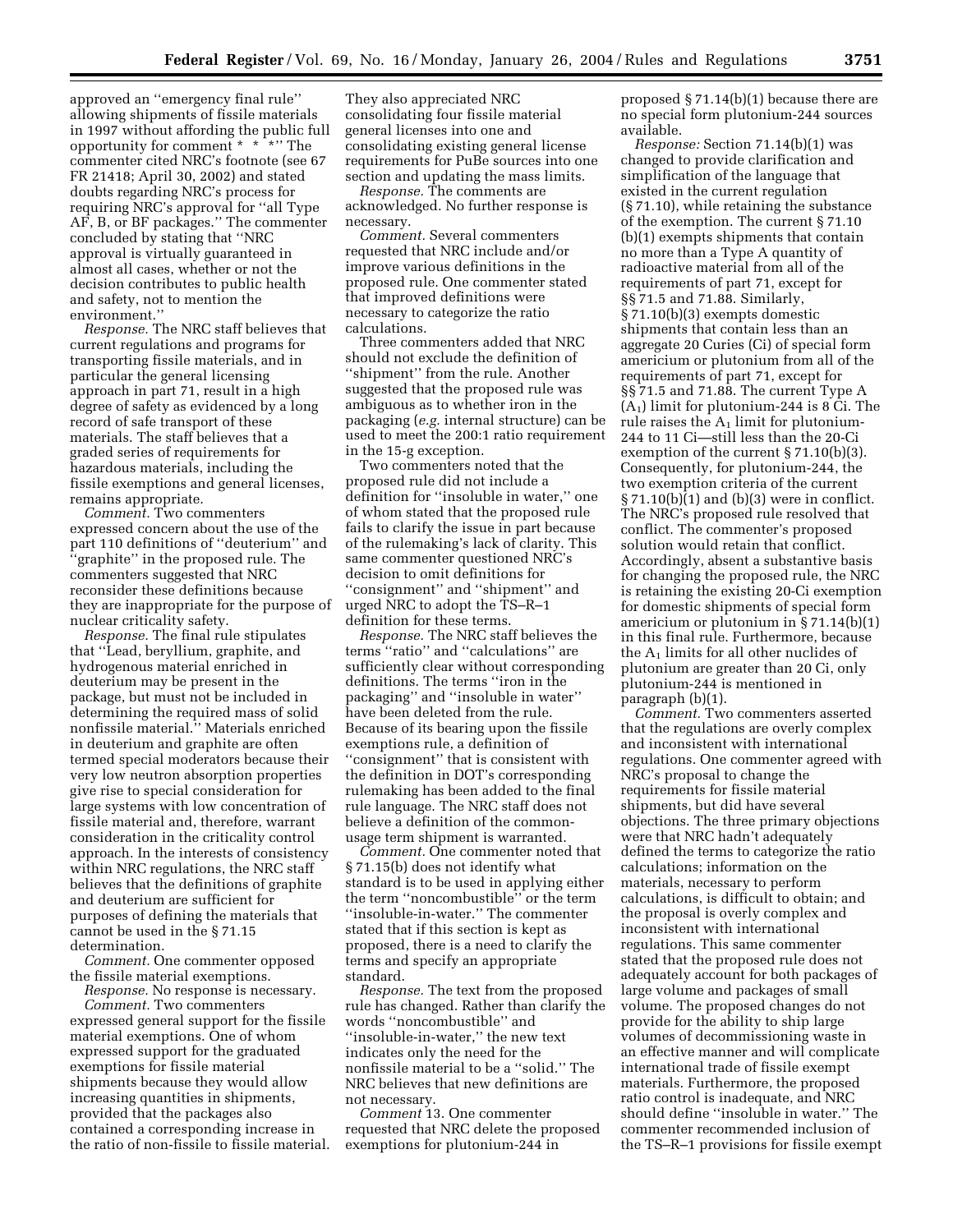materials. Lastly, the commenter stated that, while NRC should go forward with the rulemaking, it should work with industry to determine operational limits that will assure that the mass or concentration limit is maintained under accident conditions.

*Response.* The staff has reviewed the proposed rule language and has determined that section § 71.15(d) was not consistent with the language in TS– R–1 and has been revised. The commenter should note, that the intent for this rule change is to provide greater flexibility in transportation with a concomitant improvement of a shipper's knowledge about the contents of materials in the package. The rule has been revised to address the concerns about shipments of very small quantities of fissile material in small packages and shipment of low concentrations of fissile material where the large volume of the container and mass of nonfissile material might enable one to exceed the fissile limit in the proposed rule. The IAEA is currently considering changes to the current international regulations in the area of the fissile material exemptions. The concept put forward in the current rule is one of those under consideration. The other option proposed to the IAEA to provide safety in the event of uncontrolled accumulation of fissile exempt packages is to implement a CSI for all packages containing fissile material. The NRC considered both options and chose to implement the option that did not require a CSI on fissile exempt packages.

*Comment.* One commenter expressed concern that NRC's proposal to add atomic ratio criteria to the previously used 15-g 235U mass criterion may restrict exemption of fissile materials, not containing special moderators, that are currently acceptable. Another commenter expressed support for the concept of exemptions for fissile material shipments under specific conditions. However, the commenter said that NRC's proposal in § 71.15 was overly conservative and resulted in a reduction in the limits of fissile material content without justification.

*Response.* The NRC staff agrees, in part, with these comments. Proposed § 71.15(c)(1) has been modified by removing the limit of 350 g in a package and instead specifies criteria for commingling of the material such that, within any selected 360 kg of nonfissile solid material, there can be no more than 180 g of fissile material. Thus, a large rail car with a homogenized distribution of fissile material within a nonfissile waste matrix might exceed the 180-g limit but would be effectively

mixed at low enough concentration to enable safe shipment. In the case of small sample shipments, a limit of 2 g per package has been added to § 71.15(a) and applies without regard to any mass ratios.

*Comment.* One commenter stated that the proposed fissile material exemptions do not agree with the TS–R–1 exemptions and appear to contain requirements that are not necessary for nuclear criticality safety. This commenter also expressed concern about the discontinuance of the exemption for material containing less than 5 grams of uranium-235 per 10-liter volume and its impact on shipments related to decommissioning activities. The commenter also voiced support for the proposed new limit of 350 g of fissile material with a 2000:1 ratio to noncombustible and insoluble-in-water material.

*Response.* The NRC staff acknowledges the comment of support for one of the proposed changes. Regarding the comment about the exemption discontinuance, the commenter did not provide any detailed justification for this concern; thus, no change has been made to the rule language. As stated above, the NRC has determined for a number of issues that it does not harmonize completely with all changes made in the IAEA guidance documents based on safety and other technical reasons.

# Issue 17. Decision on Petition for Rulemaking on Double Containment of Plutonium (PRM–71–12)

*Summary of Decision on PRM–71–12.* Currently in 10 CFR 71.63(b), plutonium in excess of 0.74 TBq (20 Ci) must be packaged in a separate inner container placed within an outer packaging. This is referred to as double containment. It is the combination of the inner container and the outer packaging that is subjected to the normal conditions of transport (§ 71.71) and the hypothetical accident conditions (§ 71.73). Upon application of the normal conditions of transport and hypothetical accident conditions, the acceptance criteria for shielding, containment, and subcriticality in § 71.51 must be also met for the total package (inner container and outer packaging), but the containment dispersal acceptance  $(10<sup>-6</sup>)$  $A_2$ /hour or 1  $A_2$ /week) are applied to each boundary (*i.e.*, the inner container and the outer packaging). Note however, as a point of clarification, double containment does not mean two Type B containers nested into one.

The final rule grants the petitioner's request to remove the double containment requirement of § 71.63(b). However, the requirement of § 71.63(a) that shipments whose contents contain greater than 0.74 TBq (20 Ci) of plutonium must be made with the contents in solid form is retained. Thus, the petitioner's alternative proposal is denied. This completes action on PRM– 71–12.

The NRC has decided to remove the double containment requirement because this regulation is neither riskinformed nor performance-based. There are many nuclides with  $A_2$  values the same or lower than plutonium's for which double containment has never been required. Thus, requiring double containment for plutonium alone is not consistent with the relative hazard rankings in Table A–1. The Type B packaging standards, which the outer containment of plutonium shipments must meet, in and of themselves, provide reasonable assurance that public health and safety and the environment are protected during the transportation of radioactive material. This position is supported by an excellent safety record in which no fatalities or injuries have been attributed to material transported in a Type B package. The imposition of an additional packaging requirement (in the form of a separate inner container) is fundamentally inconsistent with this position and is technically unnecessary to assure safe transport. Further, removal of this requirement will reduce an unnecessary regulatory burden on licensees, will likely result in reduced risk to radiation workers, and will serve to harmonize part 71 with TS–R–1.

On the other hand, the imposition of the requirement that plutonium in excess of 0.74 TBq (20 Ci) per package be shipped as a solid does not create a regulatory inconsistency with the Type B package standards. The NRC considers the contents of a package when it is evaluating the adequacy of a packaging's design. The approved content limits and the approved packaging design together define the CoC for a package. However, other than criticality controls and the solid form requirement of § 71.63(a), subparts E and F do not contain any restrictions on the contents of a package. Thus, while the inner containment requirement in § 71.63(b) can be seen as conflicting with the Type B package standard because the inner containment affects the packaging design, the solid form requirement of § 71.63(a) does not conflict with the packaging requirements of the Type B package standard because the solid form requirement affects only the contents of the package, not the packaging itself.

*Affected Sections.* Section 71.63.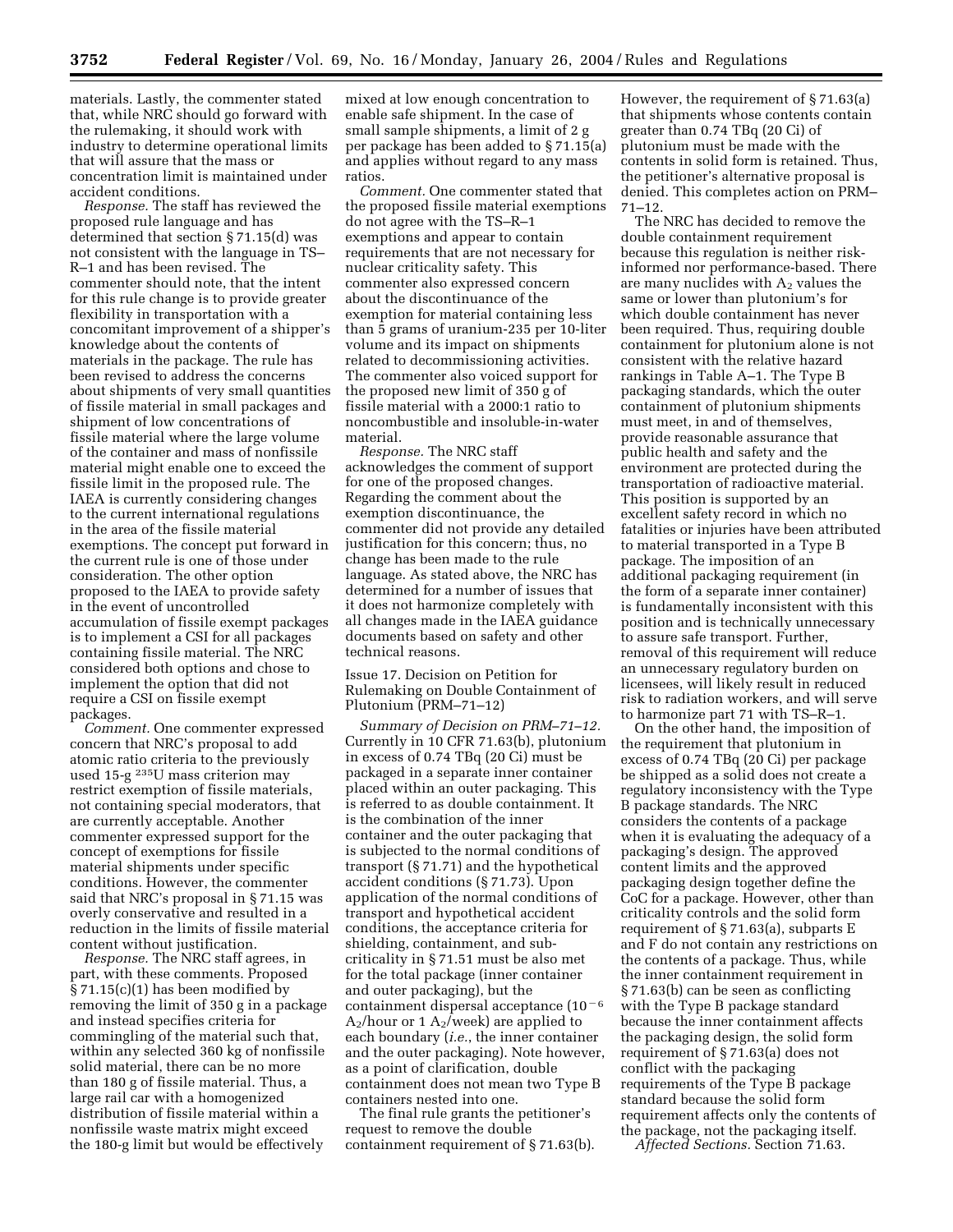*Discussion of PRM–71–12:* The NRC received a petition for rulemaking from International Energy Consultants, Inc. (IEC), dated September 25, 1997. The petition was docketed as PRM–71–12 and was published for public comment (63 FR 8362; February 19, 1998). Based on a request from General Atomic, the comment period was extended to July 31, 1998 (*see* 63 FR 34335; June 24, 1998). Nine public comments were received on the petition. Four commenters supported the petition, and five commenters opposed the petition.

The petitioner requested that § 71.63(b) be removed. The petitioner argued that the double containment provisions of § 71.63(b) cannot be supported technically or logically. The petitioner stated that based on the ''Qsystem for the Calculation of  $A_1$  and  $A_2$ Values," an  $A_2$  quantity of any radionuclide has the same potential for damaging the environment and the human species as an  $A_2$  quantity of any other radionuclide.

The NRC believes that the Q-values are based upon radiological exposure hazard models which calculate the allowable quantity limit (the  $A_1$  or  $A_2$ value) necessary to produce a known exposure (*i.e.*, one A<sub>2</sub> of plutonium-239 or one  $A_2$  of cobalt-60 will both yield the same radiation dose under the Qsystem models, even though the A2 values for these nuclides are different (*e.g.*, one  $A_2$  of plutonium-239 = 2  $\times$  $10^{-4}$  TBq, and one A<sub>2</sub> of cobalt-60 = 1 TBq). The Q-system models take into account the exposure pathways of the various radionuclides, typical chemical forms of the radionuclide, methods for uptake into the body, methods for removal from the body, the type of radiation the radionuclide emits, and the bodily organs the radionuclide preferentially affects. The specific  $A_1$ and  $A_2$  values for each nuclide are developed using radiation dosimetry approaches recommended by the World Health Organization and the ICRP. The models are periodically reviewed by international health physics experts (including representatives from the United States), and the  $A_1$  and  $A_2$  values are updated during the IAEA revision process, based upon the best available data. (Note that changes to the  $A_1$  and A2 values as a result of changes to the models in TS–R–1 are also discussed in Issue 3 of this rule.) These values are then issued by the IAEA in safety standards such as TS–R–1. When the IAEA has revised the  $A_1$  and  $A_2$  values in previous revisions of its transport regulations, these revised values have been adopted by the NRC and DOT into the transportation regulations in 10 CFR

part 71 and 49 CFR part 173, respectively.

NRC's review of the current  $A_1$  and  $A_2$ values in Appendix A to part 71, Table A–1, reveals that 5 radionuclides have an A2 value lower than plutonium (*i.e.*, plutonium-239), and 11 radionuclides have an  $A_2$  value that is equal to plutonium-239. Because the models used to determine the  $A_1$  and  $A_2$  values all result in the same radiation exposure  $(i.e., hazard),$  a smaller  $A_1$  and  $A_2$  value for one radionuclide would indicate a greater potential hazard to humans than a radionuclide with a larger  $A_1$  and  $A_2$ value. Thus, overall, Table A–1 can also be viewed as a relative hazard ranking (for transportation purposes) of the listed radionuclides. In that light, requiring double containment for plutonium alone is not consistent with the relative hazard rankings in Table A– 1.

The petitioner also argued that the Type B package requirements should be applied consistently for any radionuclide, whenever a package's contents exceed an  $A_2$  limit. However, part 71 is not consistent by imposing the double containment requirement for plutonium. The petitioner believes that if Type B package standards are sufficient for a quantity of a particular radionuclide which exceeds the  $A_2$ limit, then Type B package standards should also be sufficient for any other radionuclide which also exceeds the  $A_2$ limit. The petitioner stated that:

While, for the most part, part 71 regulations embrace this simple logical congruence, the congruence fails under 10 CFR 71.63(b) wherein packages containing plutonium must include a separate inner container for quantities of plutonium having a radioactivity exceeding 20 curies (0.74 TBq) (with certain exceptions).

The petitioner further stated that: If the NRC allows this failure of congruence to persist, the regulations will be vulnerable to the following challenges: (1) The logical foundation of the adequacy of  $A_2$  values as a proper measure of the potential for damaging the environment and the human species, as set forth under the Q-System, is compromised; (2) the absence of a limit for every other radionuclide which, if exceeded, would require a separate inner container, is an inherently inconsistent safety practice; and (3) the performance requirements for Type B packages, as called for by 10 CFR part 71, establish containment conditions under different levels of package trauma. The satisfaction of these Type B package standards should be a matter of proper design work by the package designer and proper evaluation

of the design through regulatory review. The imposition of any specific package design feature such as that contained in 10 CFR 71.63(b) is gratuitous. The regulations are not formulated as package design specifications, nor should they be.

The NRC agrees that the part 71 regulations are not formulated as package design specifications; rather, the part 71 regulations establish performance standards for a package's design. The NRC reviews the application to evaluate whether the package's design meets the performance requirements of part 71. Consequently, the NRC can then conclude that the design of the package provides reasonable assurance that public health and safety and the environment are adequately protected.

The petitioner also believes that the continuing presence of § 71.63(b) engenders excessively high costs in the transport of some radioactive materials without a clearly measurable net safety benefit. The petitioner stated that this is so, in part, because the ultimate release limits allowed under part 71 package performance requirements are identical with or without a ''separate inner container,'' and because the presence of a ''separate inner container'' promotes additional exposures to radiation through the additional handling required for the ''separate inner container.'' Consequently, the petitioner asserted that the presence or absence of a separate inner container barrier does not affect the standard to which the outer container barrier must perform in protecting public health and safety and the environment. Therefore, the petitioner concluded that given that the outer containment barrier provides an acceptable level of safety, the separate inner container is superfluous and results in unnecessary cost and radiation exposure. According to the petitioner, these unnecessary costs involve both the design, review, and fabrication of a package, as well as the costs of transporting the package. And the unnecessary radiation exposure involves workers having to handle (*i.e.*, seal, inspect, or move) the ''separate inner container.''

As an alternative to the primary petition, the petitioner believes that an option to eliminate both § 71.63(a) and (b) should also be considered. Section 71.63(a) requires that plutonium in quantities greater than 0.74 TBq (20 Ci) be shipped in solid form. This option would have the effect of removing § 71.63 entirely. The petitioner believes that the arguments set forth to support the elimination of § 71.63(b) also support the elimination of § 71.63(a).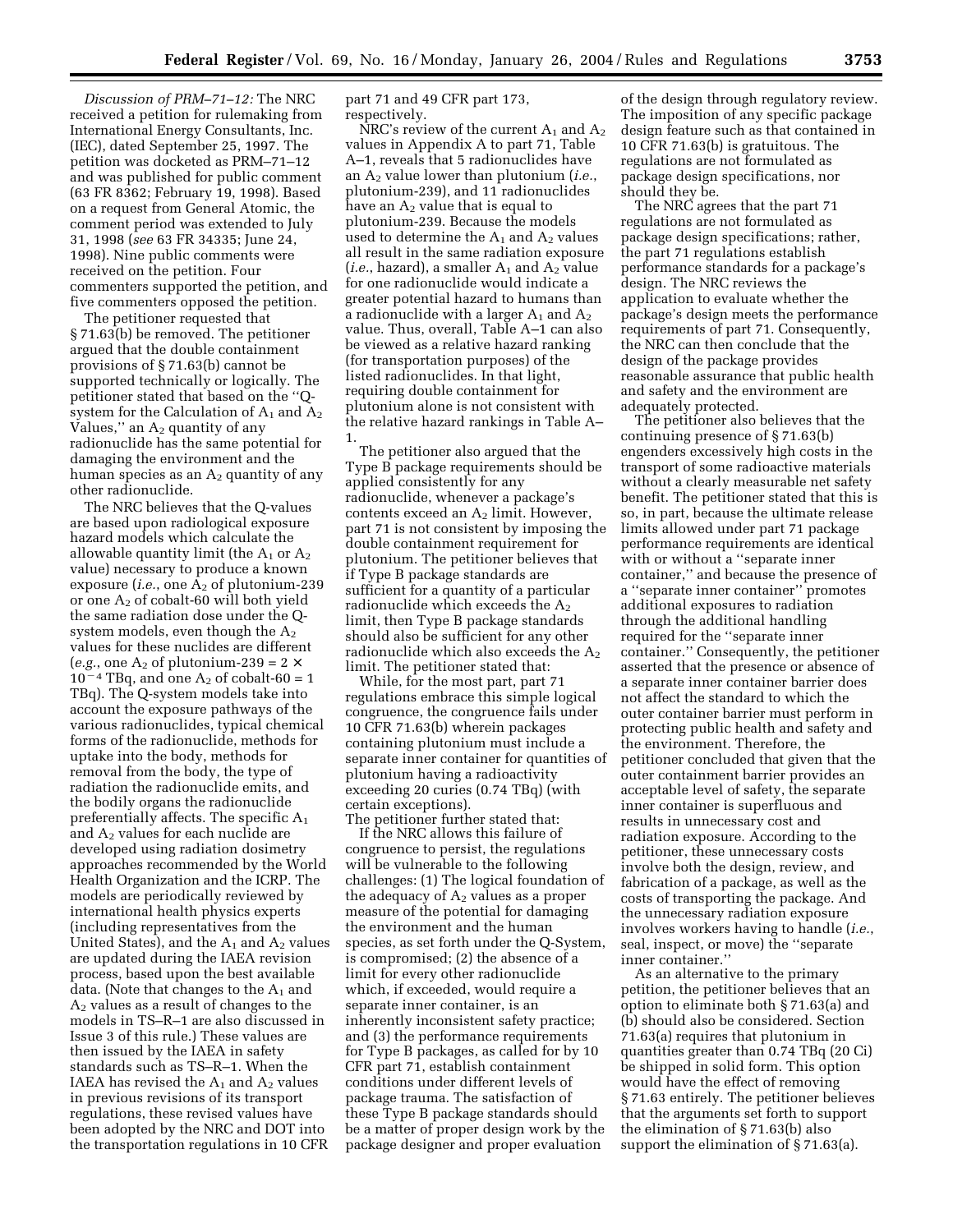The petitioner did not provide a separate regulatory or cost analysis supporting the request to remove § 71.63(a).

*History of the Double Containment Requirement:* On June 17, 1974 (39 FR 20960), the AEC issued a final rule which imposed special requirements on the shipment of plutonium. These requirements are located in § 71.63 and apply to shipments of radioactive material containing quantities of plutonium in excess of 0.74 TBq (20 curies). Section 71.63 contains two principal requirements. First, the plutonium contents of the package must be in solid form [§ 71.63(a)]. Second, the packaging containing the plutonium must provide a separate inner containment (*i.e.*, the ''double containment'' requirement) [§ 71.63(b)]. In addition, the AEC specifically excluded from the double containment requirement of § 71.63(b) plutonium in the form of reactor fuel elements, metal or metal alloys, and other plutoniumbearing solids that the Commission (AEC or NRC) may determine, on a caseby-case basis, do not require double containment. This regulation remained essentially unchanged from 1974 until 1998, when vitrified high-level waste in sealed canisters was added to the list of exempt forms of plutonium in § 71.63(b) (63 FR 32600; June 15, 1998). The double containment requirement is in addition to the existing 10 CFR part 71 subparts E and F requirements imposed on Type B packagings (*e.g.*, the normal conditions of transport and hypothetical accident conditions of §§ 71.71 and 71.73, respectively, and the fissile package requirements of §§ 71.55 and 71.59). Part 71 does not impose a double containment requirement for any radionuclide other than plutonium. Additionally, IAEA standard TS–R–1 does not provide for a double containment requirement (in lieu of the single containment Type B package standards) for any radionuclide.

The AEC issued this regulation at a time when AEC staff anticipated widespread reprocessing of commercial spent fuel, and existing shipments of plutonium were made in the form of liquid plutonium nitrate. Because of physical changes to the plutonium that was expected to be reprocessed (*i.e.,* higher levels of burnup in commercial reactors for spent fuel, which would then be reprocessed), and regulatory concerns with the possibility of package leakage, the AEC issued a regulation that imposed the double containment requirement when the package contained more than 0.74 TBq (20 Ci) of plutonium. This double containment was in addition to the existing Type B

package standards on packages intended for the shipment of greater than an  $A_1$ or  $A_2$  quantity of plutonium.

The NRC staff has reviewed the available regulatory history for § 71.63, and has provided a recapitulation of the supporting information which led to the issuance of this regulation. The NRC staff has extracted the following information from several SECY papers the AEC staff submitted to the Commission on this regulation. The NRC staff believes this information is relevant and will provide stakeholders with perspective in understanding the bases for this regulation, and thereby assist stakeholders in evaluating the staff's proposed changes to this regulation.

In SECY-R-702,<sup>6</sup> the AEC staff identified two considerations that were the genesis of the rulemaking that led to § 71.63. AEC staff stated:

First, increasingly larger quantities of plutonium will be recovered from power reactor spent fuel. Second, the specific activity of the plutonium will increase with higher reactor fuel burnup resulting in greater pressure generation potential from plutonium nitrate solutions in shipping containers, greater heat generation, and higher gamma and neutron radiation levels. These changes will make the present nitrate packages obsolete. Thus, from both safety and economic considerations, the transportation of plutonium as [liquid] nitrate will soon require substantial redesign of packages to handle larger quantities as well as to deal with the higher levels of gas evolution (pressurization), heat generation, and gamma and neutron radiation.

There is little doubt that larger plutonium nitrate packages could be designed to meet regulatory standards. The increased potential for human error and the consequences of such error in the shipment of plutonium nitrate are not so easily controlled by regulation. Even though such packages may be adequately designed, their loading and closure requires high operation performance by personnel on a continuing basis. As the number of packages to be shipped increases, the probability of leakage through improperly assembled and closed packages also increases. \* \* \* More refined or stringent regulatory requirements, such as double containment, would not sufficiently lessen this concern because of the necessary dependence on people to affect engineered safeguards.

6SECY–R–702, ''Consideration of Form for Shipping Plutonium,'' June 1, 1973.

In SECY–R–74–5,7 AEC staff summarized the factors relevant to consideration of a proposed rule following a June 14, 1973, meeting to discuss SECY–R–702, between the Regulatory and General Manager's staffs (*i.e.,* the rulemaking and operational sides of the AEC). The AEC stated:

As a result of this meeting (on June 14, 1973), the (Regulatory and General Manager's) staffs have agreed that the basic factors pertinent to the consideration of form for shipment of plutonium are:

1. The experience with shipping plutonium as an aqueous nitrate solution in packages meeting current regulatory criteria has been satisfactory to date.

2. The changing characteristic of plutonium recovered from power reactors will make the existing packaging obsolete for plutonium nitrate solutions and possibly for solid form. Economic factors will probably dictate considerably larger shipments (and larger packages) than currently used.

3. It is expected that packages can be designed to meet regulatory standards for either aqueous solutions or solid plutonium compounds. Just as in any situation involving the packaging of radioactive materials, a high level of human performance is necessary to assure against leakage caused by human error in packaging. As the number of plutonium shipments increases, as it will, and packages become larger and more complex in design, the probability of such human error increases.

4. The probability of human error with the packaging for liquid, anticipated to be more complex in design, is probably greater than with the packaging for solid. Furthermore, should a human error occur in package preparation or closure, the probability of liquid escaping from the improperly prepared package is greater than for most solids and particularly for solid plutonium materials expected to be shipped.

5. Staff studies reported in SECY–R– 62 and SECY–R–509 8 conclude that the consequences of release of solid or aqueous solutions do not differ appreciably. Therefore, this paper (SECY–R–702) does not deal with the consequences of releases.

<sup>7</sup>SECY–R–74–5, ''Consideration of Form for Shipping Plutonium,'' dated July 6, 1973.

<sup>8</sup>SECY–R–62, ''Shipment of Plutonium,'' and SECY–R–509, ''Plutonium Handling and Storage,'' dated October 16, 1970. These papers concluded that there is no scientific or technical reason to prohibit shipment of plutonium nitrate and recommended that Commission (AEC) efforts be directed toward providing improved safety criteria for shipping containers.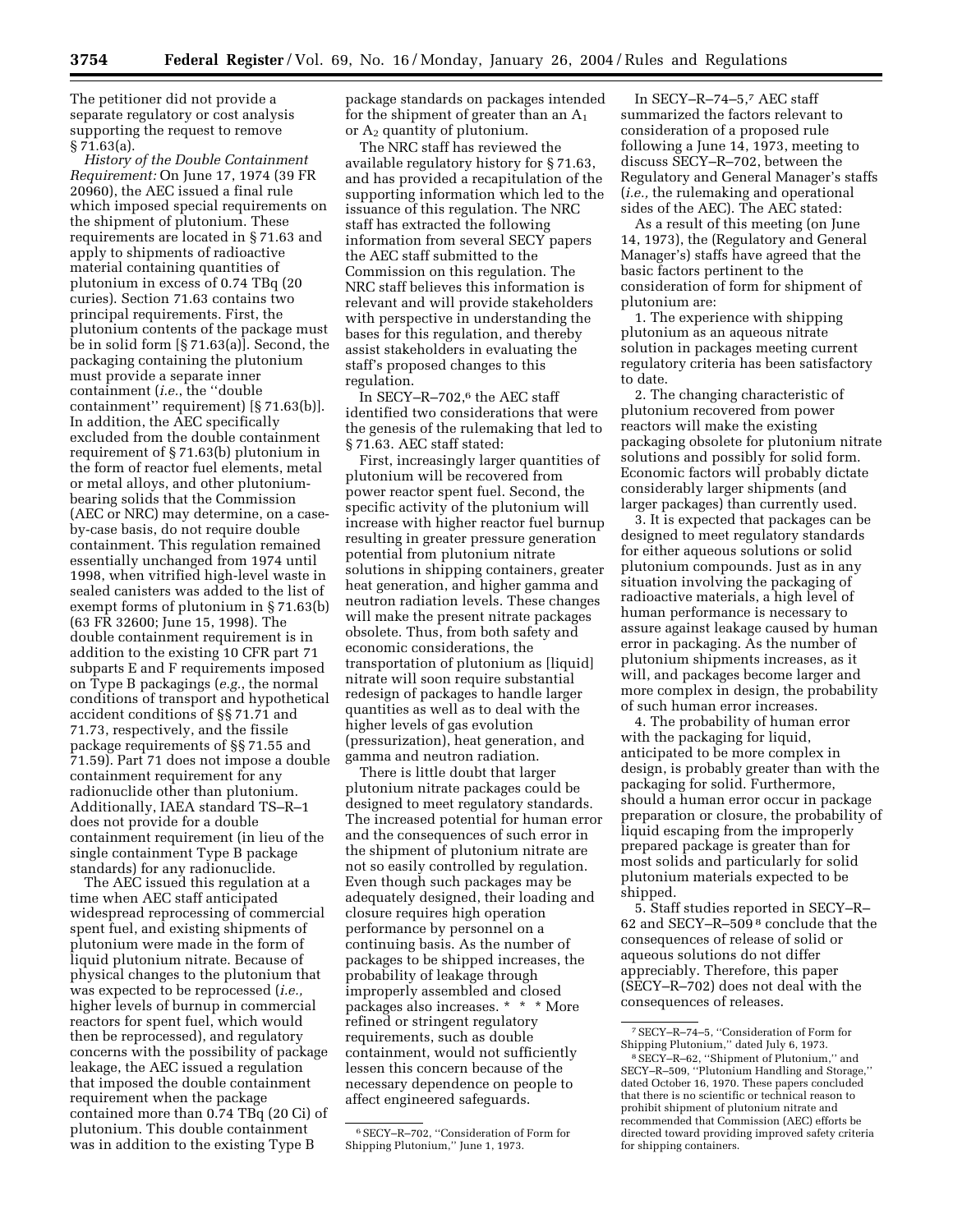6. It is, therefore, concluded that safety would be enhanced if plutonium were shipped as a solid rather than in solution.

The arguments for requiring a solid form of plutonium for shipment are largely subjective, in that there is no hard evidence on which to base statistical probabilities or to assess quantitatively the incremental increase in safety which is expected. The discussion in the regulatory paper, SECY–R–702, is not intended to be a technical argument which incontrovertibly leads to a conclusion. It is, rather, a presentation of the rationale which has led the Regulatory staff to its conclusion that a possible problem may develop and that the proposed action is a step towards increased assurance against the problem developing. In SECY–R–74–172,9 AEC staff submitted a final rule to the Commission for approval.

The proposed rule had contained a requirement that the plutonium be contained in a special form capsule. However, in response to comments from the AEC General Manager, the final rule changed this requirement to a separate inner container (*i.e.,* the double containment requirement). The AEC staff indicated in a response to a public comment in Enclosure B (to SECY–R– 74–172) that ''[t]he need for the inner containment is based on the desire to provide a substitute for not requiring the plutonium to be in a 'nonrespirable' form.''

The regulatory history of § 71.63 indicates that the AEC's decision to require a separate inner container for shipments of plutonium in excess of 0.74 TBq (20 Ci) was based on existing policy and regulatory concerns (*i.e.,* ''that a possible problem may develop and that the proposed action [in SECY– R–702] is a step towards increased assurance against the problem developing''). Because of the expectation of a significant increase in the number of liquid plutonium nitrate shipments, the AEC used a defense-indepth philosophy (*i.e.,* the double containment and solid form requirements), to ensure that respirable plutonium would not be released to the environment during a transportation accident. However, the regulatory history does indicate that the AEC's concerns did not involve the adequacy of existing liquid plutonium nitrate packages. Rather, the AEC's regulatory concern was on the increased possibility of human error combined with an expected increase in the number of

shipments that would yield an increased probability of leakage during shipment. The AEC's policy concern was based on an economic decision on whether the AEC should require the reprocessing industry to build new, larger liquid plutonium-nitrate shipping containers, capable of handling higher burnup reactor spent fuel, or to build new, dry, powdered plutonium-dioxide shipping containers. The regulatory history indicates that the AEC staff judged that new, larger, higher burnupcapacity liquid plutonium-nitrate packages could be designed, approved, built, and safely used. However, one of the AEC's principal underlying assumptions for this rule was obviated in 1979 when the Carter administration decided that reprocessing of civilian spent fuel and reuse of plutonium was not desirable. Consequently, the expected plutonium reprocessing economy and widespread shipments of liquid plutonium nitrate within the U.S. never materialized.

On June 15, 1998 (63 FR 32600), in response to a petition for rulemaking submitted by DOE (PRM–71–11) (February 18, 1994; 59 FR 8143), the Commission issued a final rule revising § 71.63(b) to add vitrified high-level waste (HLW) contained in a sealed canister to the list of forms of plutonium exempt from the double containment requirement (June 15, 1998; 63 FR 32600). In its original response to PRM– 71–11, NRC proposed in SECY–96– 215 10 to make a ''determination'' under § 71.63(b)(3) that vitrified HLW contained in a sealed canister did not require double containment. However, the Commission in an SRM on SECY– 96–215, dated October 31, 1996, disapproved the staff's approach and directed that resolution of this petition be addressed through rulemaking (the June 15, 1998, final rule was the culmination of this effort). In addition to disapproving the use of a ''determination'' process, the Commission also directed the staff to ''\* \* \* also address whether the technical basis for 10 CFR 71.63 remains valid, or whether a revision or elimination of portions of 10 CFR 71.63 is needed to provide flexibility for current and future technologies.'' In SECY–97–218,11 NRC responded to the SRM's direction and stated ''[t]he technical basis remains valid and the

provisions provide adequate flexibility for current and future technologies.''

*Summary of Comments Received on the Petition (PRM–71–12):* Nine public comments were received on the petition (petition was published for public comment in 63 FR 8362; February 19, 1998). Four commenters supported the petition, and five commenters opposed the petition. The four commenters supporting the petition essentially stated that the IAEA's Q-system accurately reflects the dangers of radionuclides, including plutonium, and that elimination of § 71.63(a) and (b) would make the regulations more performance based, reduce costs and personnel exposures, and be consistent with the IAEA standards.

The five commenters opposing the petition essentially stated that: (1) Plutonium is very dangerous, especially in liquid form, and therefore additional regulatory requirements are warranted; (2) existing regulations are not overly burdensome, especially in light of the total expected transportation cost; (3) TRUPACT–II packages meet current § 71.63(b) requirements (TRUPACT–II is a package developed by DOE to transport transuranic wastes (including plutonium) to the Waste Isolation Pilot Plant (WIPP) and has been issued a part 71 CoC, No. 9218); (4) a commenter (the Western Governors' Association) has worked for over 10 years to ensure a safe transportation system for WIPP, including educating the public about the TRUPACT–II package; (5) any change now would erode public confidence and be detrimental to the entire transportation system for WIPP shipments; and (6) additional personnel exposure due to double containment is insignificant.

*Analysis of Public Comments on the Issues Paper:* The NRC has received 48 public comments on this issue in response to the issue paper, in subsequent public meetings, and the workshop (the issues paper was published at 65 FR 44360; July 17, 2000). Industry representatives and some members of the public support the petition. Public interest organizations, Agreement States and State representatives, and the Western Governors' Association, and other members of the public oppose the petition. Several commenters expressed their belief that Congress, in approving the Waste Isolation Pilot Plant Land Withdrawal Act (the Act), Pub. L. 102– 579 (106 Stat. 4777), section 16(a), which mandates that the NRC certify the design of packages used to transport transuranic waste to WIPP, expected those packages to have a double containment. The NRC researched this

<sup>9</sup>SECY–R–74–172, ''Consideration of Form for Shipping Plutonium,'' April 18, 1974.

<sup>10</sup>SECY–96–215, ''Requirements for Shipping Packages Used to Transport Vitrified Waste Containing Plutonium,'' dated October 8, 1996.

<sup>11</sup>SECY–97–218, ''Special Provisions for Transport of Large Quantities of Plutonium (Response to Staff Requirements Memorandum— SECY–96–215),'' dated September 29, 1997.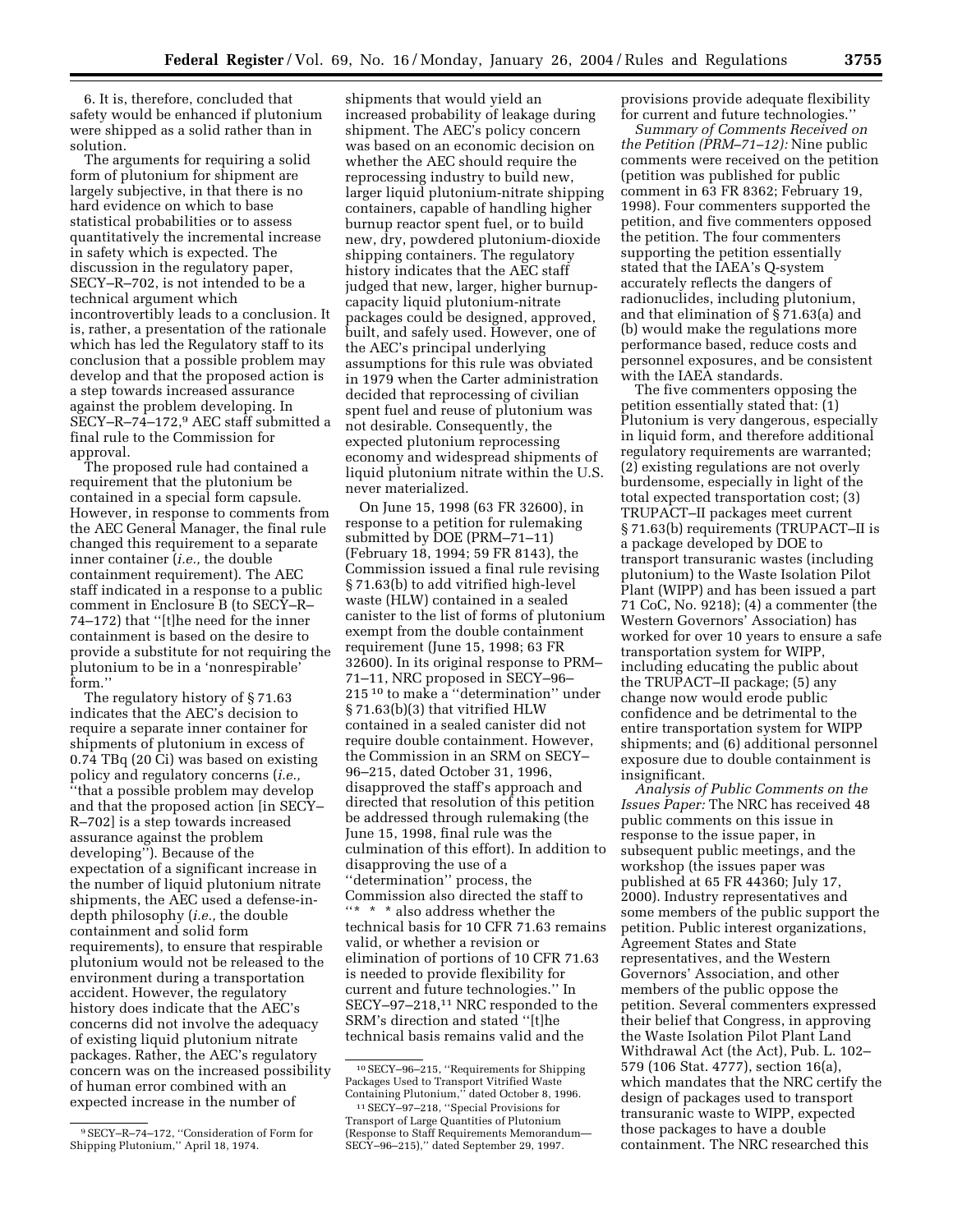issue and found that section 16(a) of the Act does not contain any explicit provisions mandating the use of a double containment in packages transporting transuranic waste to or from WIPP. Section 16(a) of the Act states, in part, ''[n]o transuranic waste may be transported by or for the Secretary [of the DOE] to or from WIPP, except in packages the design of which has been certified by the Nuclear Regulatory Commission \* \* \*'' Furthermore, the NRC has reviewed the legislative history 12 associated with the Act and has not identified any discussions on the use of double containment for the shipment of transuranic waste. The legislative history does mention that the design of these packages will be certified by the NRC; however, this language is identical to that contained in the Act itself. Therefore, the NRC believes the absence of specific language in section 16(a) of the Act requiring double containment should be interpreted as requiring the NRC to apply its independent technical judgment in establishing standards for package designs and in evaluating applications for certification of package designs, to ensure that such packages would provide reasonable assurance that public health and safety and the environment would be adequately protected. In carrying out its mission, the courts have found that the NRC has broad latitude in establishing, maintaining, and revising technical performance criteria necessary to provide reasonable assurance that public health and safety and the environment are adequately protected. An example of these technical performance criteria is the Type B package design standards. Accordingly, the NRC believes that the proposed revision of a technical package standard (*i.e.,* removal of the double containment requirement for plutonium from the Type B package standards) is not restricted by the mandate of section 16(a) of the Act for the NRC to certify the design of packages intended to transport transuranic material to and from WIPP.

Other commenters stated that stakeholders' expectations were that packages intended to transport transuranic material to and from WIPP would include a double containment provision. Consequently, the commenters expressed a belief that removal of the double containment requirement would decrease public confidence in the NRC's accomplishment of its mission in the approval of the design of packages for the transportation of transuranic waste to and from WIPP. The commenters stated that the public would view elimination of the double containment requirement as a relaxation in safety. The presence of a separate inner container provides defense-in-depth through an additional barrier to the release of plutonium during a transportation accident, according to commenters. In addition, the commenters stated that plutonium is so inherently deadly, that defense-in-depth is appropriate. The NRC agrees that a double containment does provide an additional barrier. However, the NRC believes that, for the reasons discussed below, double containment is unnecessary to protect public health and safety. The NRC and AEC have not required an additional containment barrier for Type B packages transporting any radionuclides other than plutonium and, before 1974, the AEC did not require double containment for plutonium.

In response to some of the comments opposed to the petition, the NRC believes that removal of § 71.63(b) would not invalidate the design of existing packages intended for the shipment of plutonium. These packages could continue to be used with a separate inner container. The NRC agrees with the commenters that a quantitative cost analysis was not provided by the petitioner.

The NRC has issued part 71 CoC No. 9218 to DOE for the TRUPACT–II package (Docket No. 71–9218), for the transportation of transuranic waste (including plutonium) to and from the WIPP. The TRUPACT–II package complies with the current § 71.63(b) requirements and has a separate inner container. The TRUPACT–II SAR indicates that the weight of the inner container and its lid is approximately 2,620 lbs. Hypothetically, elimination of the separate inner container would increase the available payload for the TRUPACT–II package from the current 7,265 to 9,885 lbs. Thus, removal of the double containment requirement would potentially increase the TRUPACT–II's available payload by 36 percent. Further, the removal of the inner container from the TRUPACT–II would also potentially increase the available volume. The NRC believes that the final rule would not invalidate the existing

TRUPACT–II design (*i.e.,* it would still meet all remaining applicable requirements of part 71). Thus, DOE could continue to use the TRUPACT–II to ship transuranic waste to and from WIPP, or DOE could consider an alternate Type B package.

Additionally, based on comments received in the public meetings, the NRC believes that a misperception exists with respect to TRUPACT–II shipments; removal of the § 71.63(b) double containment requirement would not result in loose plutonium waste being placed inside a TRUPACT–II package. Based upon information contained in the SAR, plutonium wastes (*i.e.,* used gloves, anti-Cs, rags, etc.) are placed in plastic bags, and these bags are sealed inside lined 55-gallon steel drums. Plutonium residues are placed inside cans which are then sealed inside a pipe overpack (a 6-inch or 12-inch stainless steel cylinder with a bolted lid), and the pipe overpack is then sealed inside a lined 55-gallon steel drum. The 55-gallon drums are then sealed inside the TRUPACT–II inner containment vessel, and finally the inner containment vessel is sealed inside the TRUPACT–II package. Consequently, the TRUPACT–II shipping practices employ multiple barriers and would continue to do so. Removal of the inner containment vessel would not be expected to produce a significant incremental increase in the possibility of leakage during normal transportation. The NRC notes that some NRC regulations have established additional requirements for plutonium (*e.g.,* the special nuclear material license application provisions of § 70.22(f)).

The NRC believes that the Type B packaging standards, in and of themselves, provide reasonable assurance that public health and safety and the environment would be adequately protected during the transportation of radioactive material. This belief is supported by an excellent safety record in which no fatalities or injuries have been attributed to material transported in a Type B package. Type B packaging standards have been in existence for approximately 40 years and have been incorporated into the part 71 regulations by both the NRC and its predecessor, the AEC. The NRC's Type B package standards are based on IAEA's Type B package standards. Moreover, IAEA's Type B package standards have never required a separate inner container for packages intended to transport plutonium, nor for any other radionuclide.

Therefore, the NRC believes that imposition of an additional packaging

<sup>12</sup>*See* Congressional Record Vol. 137, November 5, 1991, pages S15984–15997 (Senate approval of S. 1671); Cong. Rec. Vol. 138, July 21, 1992, pages H6301–6333 (House approval of H.R. 2637); Cong. Rec. Vol. 138, October 5, 1992, pages H11868– 11870 (House approval of Conference Report on S. 1671); Cong. Rec. Vol. 138, October 8, 1992 (Senate approval of Conference Report on S. 1671); and Cong. Rec. Vol. 138, October 5, 1992, pages H12221–12226 (Conference Report on S. 1671–H. Rpt. 102–1037).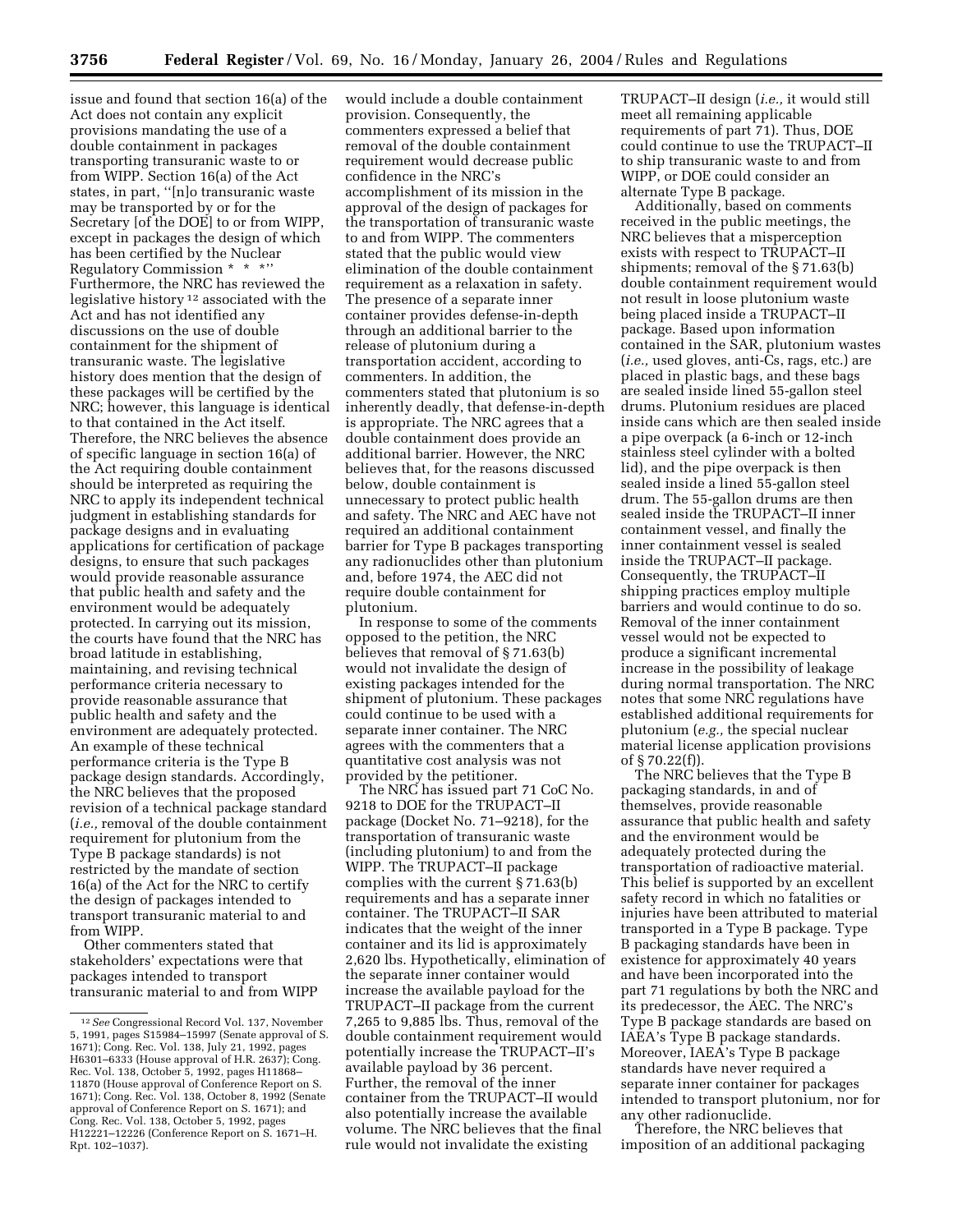requirement (in the form of a separate inner container) is fundamentally inconsistent with the position that Type B packaging standards, in and of themselves, provide reasonable assurance that public health and safety and the environment would be adequately protected during the transportation of (any type of) radioactive material. Thus, the NRC believes that maintaining § 71.63(b) is not consistent with the other existing Type B packaging standards contained in part 71.

The NRC also believes that the regulatory history of § 71.63 demonstrates that the AEC's decision to add this section was based on policy and regulatory concerns. However, the NRC also agrees that the use of a double containment does provide defense-indepth and does decrease the absolute risk of the release of respirable plutonium to the environment during a transportation accident. Consequently, while the defense-in-depth afforded by a double containment does reduce risk, the NRC believes the question which should be focused on is whether the double containment requirement is riskinformed. The NRC is unaware of any risk studies that would provide a quantitative indication of the risk reduction associated with the use of an NRC-certified double containment packaging in transportation of plutonium. Rather, the NRC would look to the demonstrated performance record of existing Type B package standards to conclude that double containment is not necessary.

In summary, the AEC indicated (in SECY–R–702 and SECY–R–74–5) that liquid plutonium nitrate packages were safe, and new, larger packages to handle higher burnup reactor spent fuel could also be designed. NRC believes that the AEC's assumption for initiating this requirement was that large scale reprocessing of civilian reactor spent fuel and reuse of plutonium would occur. The decision of former President Carter's administration to forgo the reprocessing of civilian reactor spent fuel and reuse of plutonium obviated the AEC's assumption. Consequently, the AEC's supposition that a human error occurring while sealing a package of liquid plutonium nitrate was more likely to occur with the expected increase in shipments of plutonium nitrate was also obviated by the Government's decision to forgo the reprocessing of civilian reactor spent fuel. In SECY–97–218, NRC staff indicated that the separate inner container provided an additional barrier to the release of plutonium in an accident. NRC continues to believe that

a separate inner container provides an additional barrier to the release of plutonium in an accident, just as a package with triple containment would provide an even greater barrier to the release of plutonium in an accident. However, this type of approach is neither risk informed nor performance based. Consequently, based upon review of the petition, comments on the petition, and research into the regulatory history of the double containment requirement, the NRC agrees that a separate inner container is not necessary for Type B packages containing solid plutonium. NRC believes that the worldwide performance record over 40 years of Type B packages demonstrates that a single containment barrier is adequate. Therefore, the NRC agrees with the petitioner and believes that § 71.63(b) is not technically necessary to provide a reasonable assurance that public health and safety and the environment will be adequately protected during the transportation of plutonium.

While the NRC believes a case can be made for elimination of the separate inner container requirement in § 71.63(b), elimination of the solid form requirement in § 71.63(a) is not as clear. While the same arguments can be made on the obviation of the AEC's basis for originally issuing § 71.63(a) (*i.e.,* the elimination of reprocessing of plutonium), the same regulatory inconsistency between Type B package standards and the inner containment requirement does not exist for the liquid versus solid form argument. The NRC considers the contents of a package when it is evaluating the adequacy of a packaging's design. The approved content limits and the approved packaging design together define the CoC for a package. However, other than criticality controls and the liquid form requirement of § 71.63(a), 10 CFR part 71 subparts E and F do not contain any restrictions on the contents of a package. Thus, while the inner containment requirement in § 71.63(b) can be seen as conflicting with the Type B package standard because the inner containment affects the packaging's design, the solid form requirement of § 71.63(a) does not conflict with the packaging requirements of the Type B package standard because the solid form requirement affects only the contents of the package, not the packaging itself.

The NRC expects that cost and dose savings would accrue from the removal of § 71.63(b). However, because no shipments of liquid plutonium nitrate are contemplated in the U.S., NRC would not expect cost or dose savings to accrue from the removal of § 71.63(a), if that section were to be also removed. Further, the AEC's original bases have been obviated by former President Carter's administration's decision to not pursue a commercial fuel cycle involving the reprocessing of plutonium.

After weighing this information, the NRC continues to believe that the Type B package standards, when evaluated against 40 years of use worldwide, and millions of safe shipments of Type B packages, together provide reasonable assurance that public health and safety and the environment would be adequately protected during the transportation of radioactive material. The NRC believes that, in this case, the reasonable assurance standard, provided by the Type B package requirements, provides an adequate basis for the public's confidence in the NRC's actions.

Analysis of Public Comments on the Proposed Rule

A review of the comments and the NRC staff's responses for this issue follows:

*Comment.* Several commenters suggested that all radioactive materials should require double packaging. Two of these commenters stated double containment is a security and safety precaution. A third stated that existing container requirements are the minimum standards necessary for safety, security, and public acceptance. Another commenter simply objected to the removal of the requirement for double containment of plutonium.

*Response.* The NRC disagrees with these comments. The NRC has made a finding that single containment of radioactive material provides an adequate level of safety for all radioactive materials. The  $A_1$  and  $A_2$ value summary found at 67 FR 21422; April 30, 2002, under the heading Issue 3, provides information that supports the NRC's basis for this decision. The comments provided no justification for the double containment requirement for shipment of all nuclear materials.

*Comment.* Several commenters were concerned with NRC's proposal to eliminate double containment. The first of these commenters asked if there is any basis to eliminate the double containment requirement other than to harmonize our rules with the IAEA regulations. The second commenter expressed concern that the ''only benefits from eliminating double containment \* \* \* would accrue to the DOE, to contractors, licensees, and shippers in the form of cost savings.'' Furthermore, the commenter stated that the cost of maintaining transportation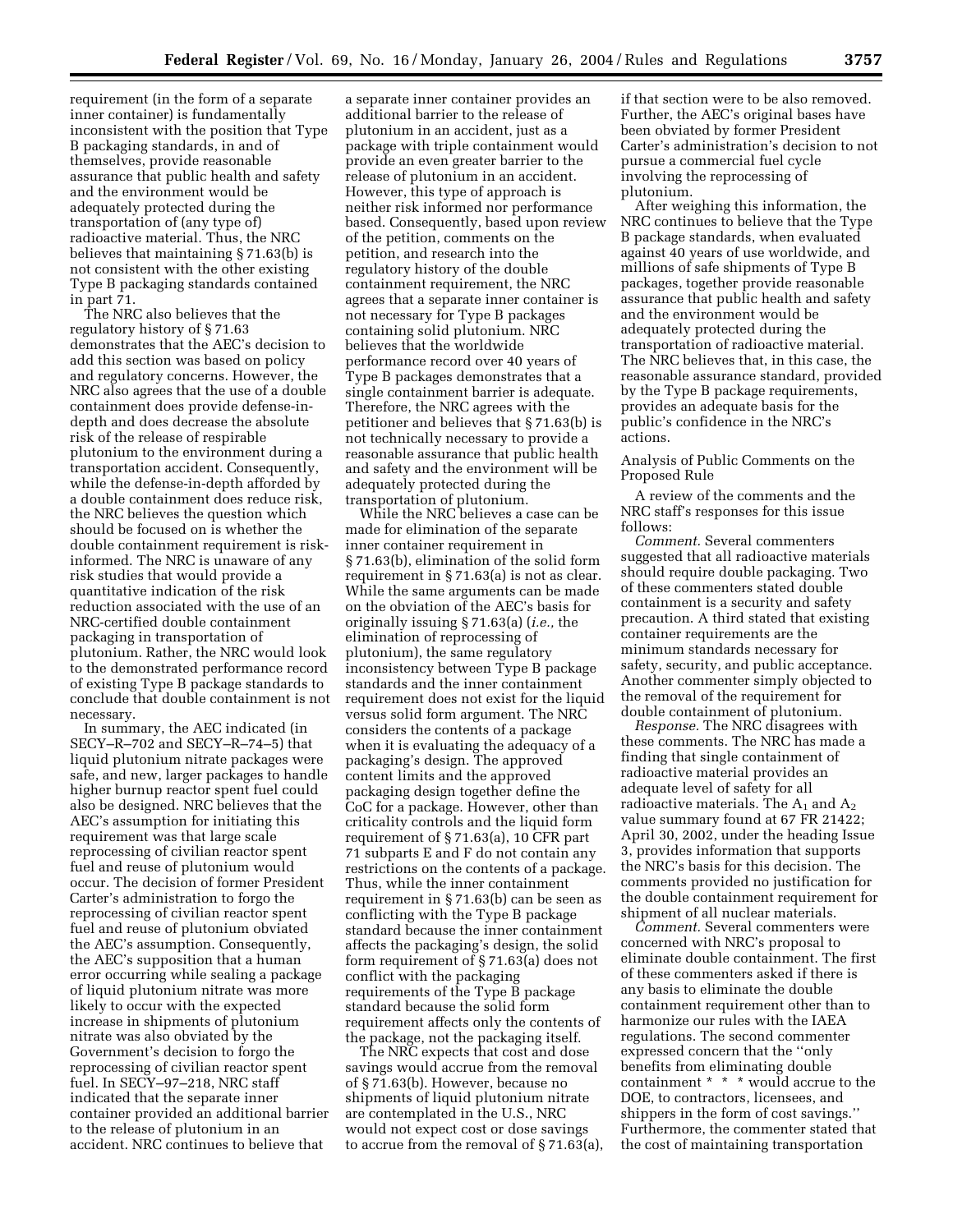safety standards should be borne by those in the industry and that costs should not be ''used as an excuse for deregulation or exemptions.'' A similar argument was made by another commenter who urged NRC not to remove § 71.63(b) reasoning that, as noted in the proposed rulemaking, the petitioner did not provide a quantitative cost analysis; therefore, the contention that ''presence of § 71.63(b) engenders excessively high costs'' is unsubstantiated. Another commenter stated that while an 8–13 percent volume reduction due to weight restrictions caused by double containment is not trivial, the benefits from reducing this weight penalty needs to be balanced against the resulting increase in radiation doses, the increased likelihood of a release in the event of a severe accident, and the increased cost of certifying a new package.

*Response.* The primary reason for removing the double containment requirement is that the NRC has no technical justification or basis for maintaining double containment for plutonium or any other radionuclide. The NRC believes the arguments for removing double containment have been adequately addressed earlier in this notice and in the proposed rule under this issue.

While NRC acknowledges that there may be monetary benefits associated with removing double containment, there are other reasons as well, including reduction in personnel exposure for those individuals involved in loading packages for transport. Further, while double containment does provide an additional barrier against release, the NRC believes that, for reasons previously explained, double containment is unnecessary to protect public health and safety. Moreover, NRC has been and remains committed to providing regulations that are not only risk informed, but also reduce unnecessary regulatory burden.

*Comment.* One commenter stated that removing the double containment requirement would reduce costs of packaging and associated hardware. The commenter asserted that double containment increases costs without measurable benefit. The commenter then provided cost information and discussed the design, certification, and fabrication of future packaging (*e.g.*, TRUPACT III or the DPP–1 and DPP–2) needed to complete DOE's Accelerated Cleanup strategy for resolution of the legacy wastes and materials from the Cold War.

*Response.* NRC acknowledges the comment.

*Comment.* Many commenters opposed the elimination of the double containment requirement because of possible public health and safety consequences.

*Response.* The commenters provided no basis for their assertions that removing the double-containment requirement would increase public exposure risks. The NRC staff believes that the current Type B package requirements, as applied to all radionuclides, are adequate to protect public health and safety.

*Comment.* One commenter stated that the principal benefit of removing the double containment requirement would be a reduction in exposure to the workers. The commenter added that it would also result in lower costs.

*Response.* NRC acknowledges the comment.

*Comment.* One commenter expressed concern that the  $A_1$  and  $A_2$  values have been used as a justification for singleshell containers for plutonium.

*Response:* The NRC does not agree with this unsubstantiated statement that the  $A_1$  and  $A_2$  values have been used as justification for the elimination of the double containment requirement for plutonium. The justifications for elimination of the double containment requirement were detailed in the proposed rule on April 30, 2002 (67 FR 21421 through 21425), and focus more on the fact that the original AEC requirement for double containment of plutonium was based on existing policy and regulatory concerns and was not risk informed. While the  $A_1$  and  $A_2$ values are referenced in the discussion, they are referenced from the standpoint that there are other radionuclides with the same or lower  $A_1$  and  $A_2$  values than plutonium. Because these radionuclides have never required double containment, it cannot be argued from a risk standpoint that the shipment of plutonium should be treated any differently.

*Comment.* Three commenters expressed support for the proposed removal of the requirement for ''double containment'' of plutonium from § 71.63. One commenter asserted that a single containment barrier is adequate for Type B packages containing more than 20 curies of solid form plutonium. The commenter further stated that the former AEC's rationale for requiring the double containment provision is now moot because the expectation for liquid plutonium nitrate shipments has never materialized. The commenter also expressed opposition to the double containment requirement because it presents continuing costs without commensurate benefits. The commenter stated that removing the double containment requirement would result in a small and acceptable increase in public risk. Furthermore, the requirement removes flexibility in package designs that might be needed to meet DOE's mission.

Another commenter expressed concern that the double containment requirement was implemented in the 1970s without adequate justification.

The third commenter said that using double containment causes unnecessary worker radiation exposure. This commenter said this unnecessary worker radiation is estimated to be 1200 to 1700 person-rem over a 10–year period. The commenter also said the conditions that justified double containment during the early 1970s have disappeared. These include large numbers of shipments of nitrate solutions or other forms from reprocessing, compounded by crude containment requirements, and the absence of quality assurance requirements. This position was justified because France, Germany, and the United Kingdom, as well as other IAEA Member Nations, no longer require double containment for plutonium. The commenter believed that harmonization of part 71 with IAEA TS–R–1 was an important goal of this rulemaking because to do so would allow for consistent regulation among the principal nations shipping nuclear materials. Furthermore, it was recommended that NRC eliminate the special requirements for plutonium shipments in § 71.63 for consistency with the use of prescriptive, performance-based safety standards.

*Response.* The comments are generally in line with statements in the proposed rule on April 30, 2002 (67 FR 21421 through 21425), that described the NRC's bases for elimination of the double containment requirement.

*Comment.* Several commenters stated that double containment provides more protection to the public than single containment. One of these commenters stated the belief that the commenter and a majority of the Western Governors are concerned with the proposal to eliminate the double containment requirement for plutonium shipments. The commenter stated that ''the regulatory analysis is defective in its failure to recognize likely impacts on the agreement among the Western Governors' Association, the individual Western States, and DOE for a system of extra regulatory transportation safeguards, which we believe are at the heart of both government and public acceptance of the WIPP transportation program.'' One commenter stated that if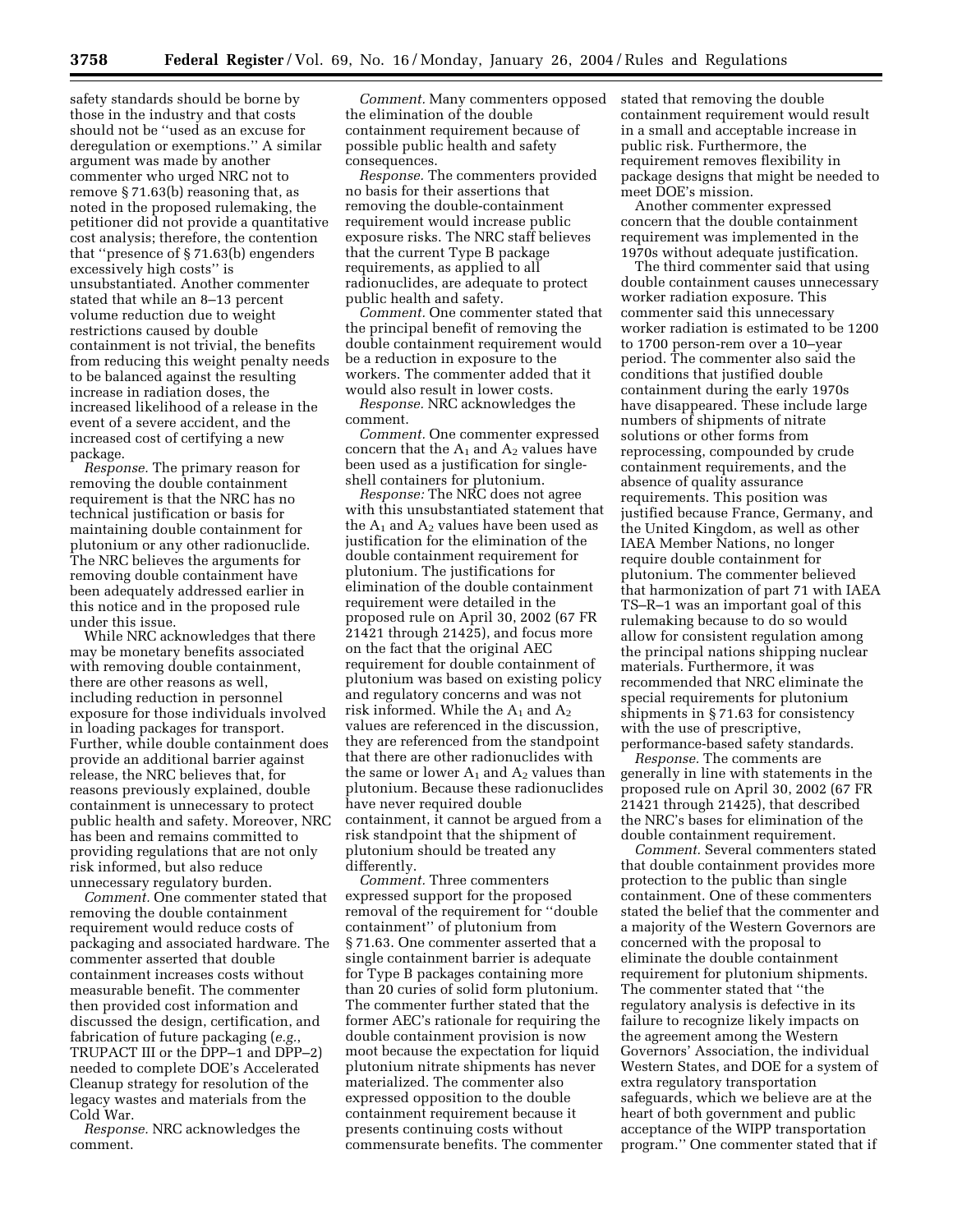§ 71.63(b) is deleted, there will very likely be some use of single-contained packages for future WIPP shipments.

*Response.* With respect to the last commenter's statement, the use of single containment packages for future shipments is one possible outcome of the change. NRC acknowledges that agreements between DOE and States may be impacted by the elimination of the double containment regulatory requirement. However, any change to NRC regulations that impact how DOE conducts its transportation operations is a DOE decision. As such, DOE and the States may need to negotiate and resolve issues related to DOE's operations.

*Comment.* One commenter stated that the proposed rule is not risk informed and does not use a common sense approach. Another commenter stated strong agreement with this first commenter. Another commenter recommended that both §§ 71.63(a) and (b) be retained but that the limit be expressed as 0.74 TBq (20 Ci) for the total of all actinides with  $A_2$  values equal to or less than  $1.0 \times 10^{-3}$  TBq (2.7)  $\times$  10<sup>-2</sup> Ci).

*Response.* The NRC believes the decision to eliminate double containment is risk informed and reduces an unnecessary regulatory burden. In this context, there is adequate actual operating experience with Type B package shipments to support the Commission's decision to remove the double containment requirement for plutonium packages. There are many nuclides with  $A_2$  values the same or lower than plutonium's that have never required double containment.

Further, current NRC regulations state that, in certain circumstances, plutonium in excess of 0.74 TBq (20 Ci) can be shipped as a normal form solid without requiring double containment. The shipment of reactor fuel elements containing plutonium is one example. Using the most conservative  $A_2$  value of 0.00541 Ci, 0.74 TBq (20 Ci) of plutonium (Pu-238, Pu-239, Pu-240) equates to an  $A_2$  multiple of roughly 3700. In contrast, using 19 risksignificant nuclides (including Am-241) from a typical single boiling water reactor spent fuel assembly (reference NUREG/CR-6672, ''Reexamination of Spent Fuel Shipment Risk Estimates,'' page 7–17), one can calculate a curie content of 148,346 Ci with a cumulative A2 multiple of just under 790,000 (the assembly also would contain an  $A_2$ multiple of 455,000 of plutonium nuclides). If the  $A_2$  multiple is viewed as a measure of potential health effect, then from a risk-informed standpoint, the shipment of one particular nuclide

in a Type B package should not be treated differently from any other nuclide of comparable  $A_2$  in a Type B package. It should be noted that for domestic shipments, there is a well established and excellent safety record associated with the shipment of spent fuel assemblies in single containment spent fuel packages.

*Comment.* Two commenters stated that removing the double containment requirement would provide health benefits for radiation workers. One commenter argued that the cost of reducing the exposure to workers to the required 1 mrem/yr would be very high. One commenter asserted that we need to balance public safety and the safety of radiation workers.

*Response.* As discussed in the draft EA, NRC agrees that the removal of the double containment requirement would result in reduced risk to radiation workers.

*Comment.* One commenter stated that worker exposure estimates are not supported by data. Another commenter stated that the conclusion that single containment will decrease radiation doses is incorrect for WIPP shipments. The commenter contends that radiation doses would increase to both workers and the general public.

*Response.* The first commenter's remark about lack of data on worker exposure estimates was true at the time of the public meeting on June 24, 2002, where the comment was made. However, during the comment period, DOE, one of the major entities affected by the current double containment rule, submitted the results of a detailed study they performed to evaluate the impacts for elimination of the current requirement. In that study, they presented quantifiable data that indicates that over a 10-year period, they could expect to see a reduction of 1200 to 1700 person-rem if the double containment provision is eliminated. The second commenter provided qualitative and quantitative information (some of which concerned a non-NRC certified cask) that comes to a contrary conclusion. While the NRC does not endorse or dispute either study's conclusions, the NRC believes worker dose would be reduced due to less handling. Further, radiation protection of transport workers (*e.g.*, drivers, inspectors) and the public is provided through the package maximum radiation levels set forth in DOT regulations, which are not a function of double containment.

*Comment.* One commenter stated that the NRC has not fully evaluated the regulatory impact of the proposed

change on the use of the TRUPACT II design.

*Response.* During the development of the proposed rule, NRC staff used all available data to evaluate the costs and benefits of the proposed change. NRC staff requested specific information on costs and benefits as part of the proposed rule, and the information received was considered during the development of a final position. NRC received a study from the commenter and, while the NRC does not endorse or dispute the study's conclusions, the results are in line with the NRC's contention that elimination of the double containment requirement will likely result in a reduction in worker radiation exposure.

*Comment.* One commenter asked if NRC considers powder a solid form.

*Response.* Yes, the NRC has always considered powder as a solid form when implementing § 71.63(a). However, powders, under the eliciting rule, were not considered as a solid form that was exempt from the double containment requirements of § 71.63(b).

*Comment.* One commenter endorsed NRC's proposal to retain the requirement that shipments whose contents exceed 20 curies of plutonium must be made in a solid form as provided under § 71.63(a).

*Response.* The comment is acknowledged.

*Comment.* One commenter expressed support for the NRC position.

*Response.* The comment is acknowledged.

*Comment.* Several commenters expressed concern that removing the double containment requirement would erode public confidence in the Waste Isolation Pilot Plant (WIPP) in southeastern New Mexico. One of the commenters noted that NRC's decision is not supported by any studies to demonstrate that the change is minimal and that NRC should only relax the double containment provisions when NRC receives scientific evidence that demonstrates beyond a reasonable doubt that single containment is as safe as double containment for shipments to WIPP. Another commenter cited the economic, shipping, and public confidence aspects of a severe accident release as the primary arguments in support of retaining double containment.

*Response.* The comments are acknowledged. With regard to the last commenter's citation, as is the case with other nuclides, NRC-certified Type B packagings provide for safety in transportation accidents. With regard to non-safety focused arguments (economic and public confidence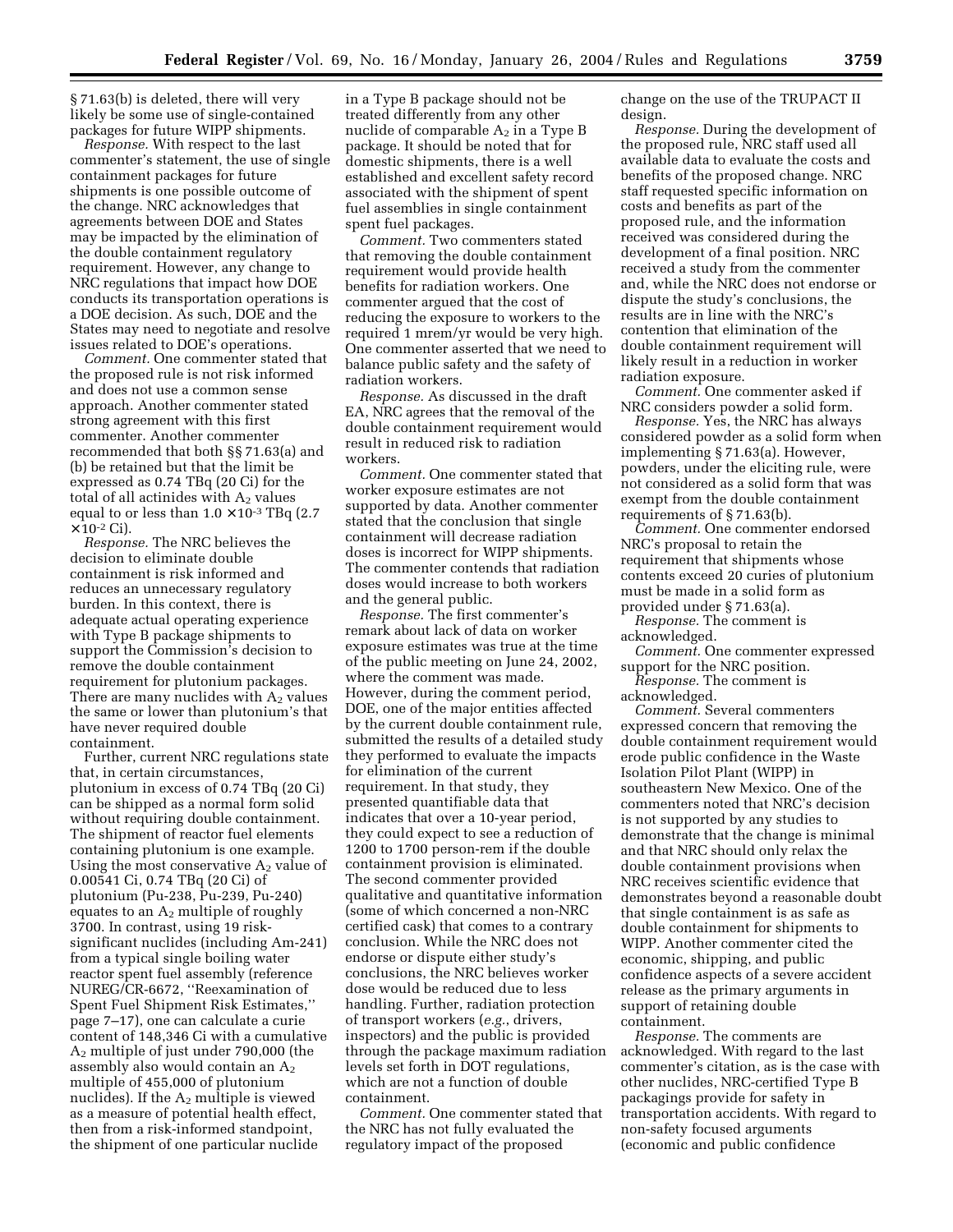issues), as well as the other commenter's concerns, the reader is referred to a related discussion earlier on this issue, under the heading: Analysis of Public Comments on the Issues Paper.

*Comment.* One commenter discussed an incident involving the shipment of plutonium-containing transuranic waste to DOE's Waste Isolation Pilot Plant in New Mexico. A truck carrying TRU waste was involved in a traffic accident. While no radiation was released, the inner container was discovered to be contaminated with radiation to the extent that it could not be unloaded. The commenter pointed out that the double-walled container provided a margin of safety that would not have existed under the proposed rule. The commenter stated that the incident underscores the importance of maintaining the double containment requirement, as it has been a crucial element in the success of the WIPP TRU waste shipping campaign to date.

*Response.* In the cited case, NRC staff understands that neither containment was compromised due to the accident.

*Comment.* One commenter stated that all shipping requirement revisions should be more, rather than less, protective of public health. Two other commenters stated that the AEC's original 1974 reasoning for imposing the double containment requirements was still valid, including the possibility for human error and expected increases in the number of shipments. The commenter also responded to the claim that adopting a single containment requirement would be safer for personnel who handle the inner container by stating that this may simply be a shifting of risk from personnel to the public.

*Response.* The comment that shipping requirement revisions should all be more, rather than less, protective of public health, is acknowledged. The NRC's transportation regulations are designed to provide adequate protection to the public health and safety from radioactive material transportation activities. In doing so, NRC seeks to balance its regulations by ensuring public health and safety while at the same time not creating unnecessary regulatory burden.

Regarding the comment that the AEC's original 1974 reasoning for imposing double containment is still valid, the NRC notes that the AEC's original reasoning was based on the fact of transporting liquids; that is no longer the case. The justifications for elimination of the double containment requirement detailed in the proposed rule on April 30, 2002 (67 FR 21421 through 21425) is based on technical

arguments and focus on the confidence in Type B packages. While there is an increase in the number of shipments to WIPP, the vast majority of these shipments do not involve liquids.

The NRC disagrees with the comment that while the adoption of a single containment requirement would be safer for personnel who handle the inner container, this constitutes a shifting of the risk from personnel to the public. The NRC believes that the risk of shipping plutonium in a single containment Type B package is no different than that of shipping other radionuclides with the same or lower  $A_1$ and  $A_2$  values than plutonium.

*Comment.* One commenter stated that although spent fuel that is damaged to the extent that the rod cladding's integrity is in question may be subject to the requirements of § 71.63, it is not clear that all damaged fuel will require double containment.

*Response.* NRC has previously published guidance (ISG–1, Rev. 1, dated October 25, 2002) on when the double containment provision is required for damaged spent fuel. Basically, canning (double containment) is required if the spent fuel contains known or suspected cladding defects greater than a pinhole leak or hairline crack that have the potential for release of significant amounts of fuel into the cask.

*Comment.* One commenter stated that additional procedures (*e.g.*, closures and testing) are required to implement § 71.63, which leads to added worker exposures. The commenter provided quantitative and monetized data detailing the extra time and amount of money that the double containment requirement imposes on TRU Waste, Plutonium Oxides, and Damaged Spent Nuclear Fuel Operations.

*Response.* NRC acknowledges this comment.

*Comment.* One commenter stated that additional containment systems reduce cask capacities and consequently require more shipments to move the same material. This commenter also said that the double containment represents extra weight that must be moved and then provided estimates of the cost for moving the extra weight in the double-containment structure in the cases of TRU Waste, Plutonium Oxides, and Damaged Spent Nuclear Fuel operations.

*Response.* The comment is acknowledged.

*Comment.* One commenter stated that design costs and costs for NRC certification services are incurred by increased design complexity relating to the provision of the double-containment

barrier. The commenter noted that the alternative to the design and certification cost penalty is to petition for an exemption under  $\S 71.63(b)(4)$ ; however, preparing this petition is timeconsuming and probably similar in cost to getting a separate containment boundary designed and certified. The commenter estimated certification and capital cost penalties for the cases of CH–TRU and RH–TRU Wastes, Plutonium Oxides, DHLW Glass Exemption, and Damaged Spent Nuclear Fuel.

*Response.* The comment is acknowledged.

*Comment.* One commenter stated that while the restrictions of § 71.63 remain in effect, it must continue to expend funds unnecessarily for doublecontainment packaging. This commenter provided tables of monetized breakdowns of these estimates. The commenter estimated that the net result from all three areas (TRU wastes, plutonium oxides and residues, and damaged spent nuclear fuel) is that double-containment requirements will produce an avoidable cost of approximately \$12 million in capital cost, \$20 million in operational cost, and \$26 million to \$40 million in shipping and receiving costs. In addition, the commenter estimated that the double containment requirement will result in additional worker radiation exposure amounting to 1250 to 1770 person-rem.

*Response.* The commenter has provided information that appears to support the NRC's contention that removal of double containment would provide for cost savings and decreased personnel exposure.

*Comment.* One commenter stated that double containment provides some additional protection to the public in both normal and accident situations. The commenter stated that most of this additional protection relates to a potential reduction in population exposure. However, the commenter estimated that the total radiation exposure reduction in most cases amounts to a maximum of about 30 person-rem/year distributed among a potentially exposed population of tens of millions of persons. The commenter stated that such an effect would not be perceptible.

*Response.* NRC acknowledges the comment.

*Comment.* One commenter stated that, although double containment reduces the risk incurred by the public of exposure to radiation from the package in incident-free transport, the reduction is likely to be relatively small. The dose rate is already small enough at distances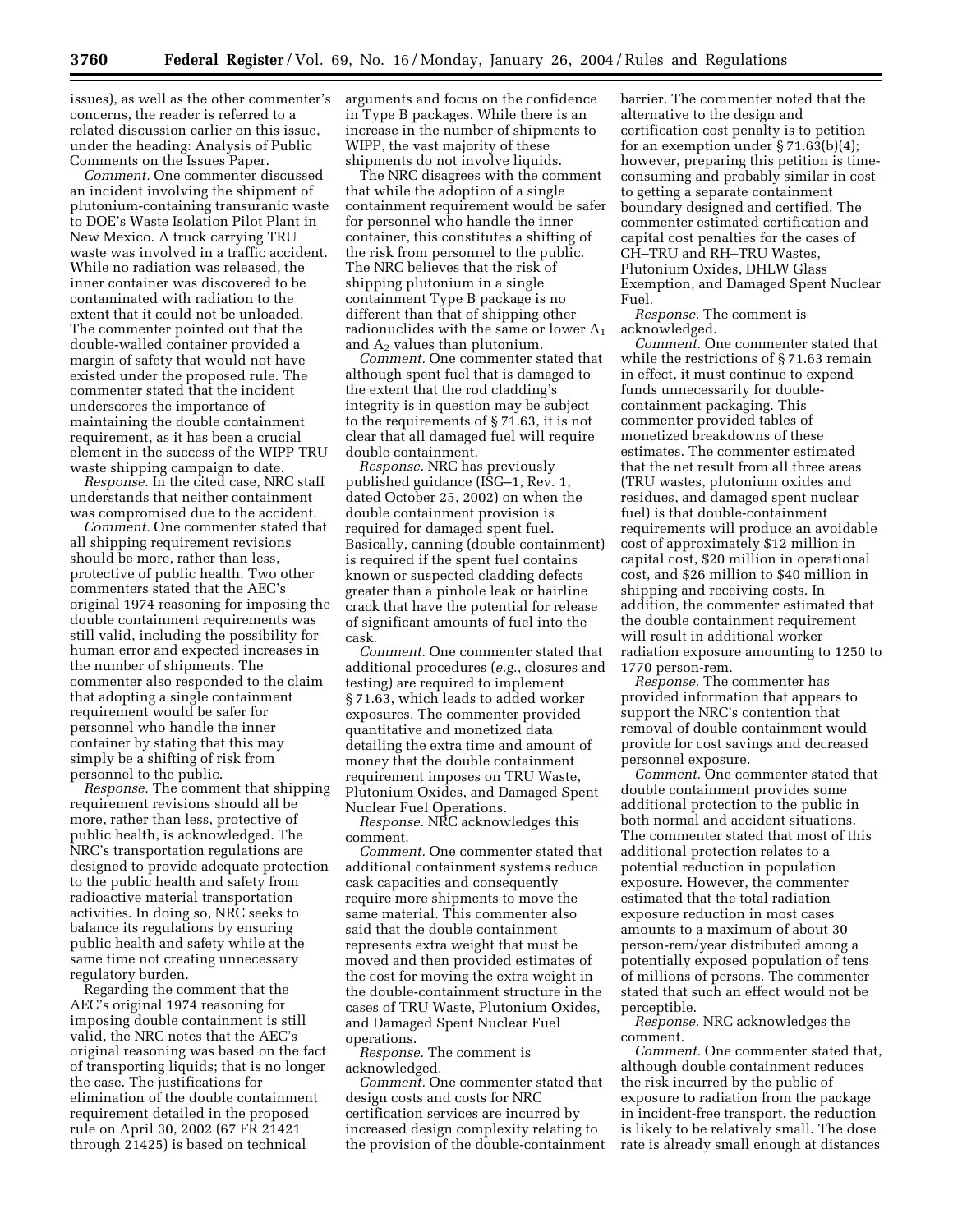where the public is likely to be exposed that the impact of single-or doublecontained material will not be consequential. This commenter also noted that one effective containment boundary is sufficient to meet containment requirements implicit in Type B design approvals, but the materials shipped are already within one or more inner containers. The commenter believes the presence of these redundant containers effectively rules out any problems that might result from human errors in achieving a required level of leak-tightness for single contained Type B packages.

*Response.* NRC acknowledges the comment.

*Comment.* One commenter stated that doubly contained packages pose lower risks and is not, by itself, sufficient justification for using doubly contained packages. The commenter stated that, in general, the likelihood of achieving an accident sufficient to compromise containment of a singly contained Type B package has been estimated to be fewer than 1 in 200 in the event of a severe accident. Achieving damage to two redundant containments could be expected to be as much as a factor of 10 lower risk relative to the single containment case. The commenter stated that this is not as large a benefit as it may seem; the decrease in absolute risk will be very small because the risk of shipping singly contained plutonium is exceedingly small to start. The commenter provided monetized and quantified estimates of the cost/risk tradeoffs associated with doublecontainment versus single-containment for the handling of Contact-Handled TRU Waste, Plutonium Oxide and Plutonium-Bearing Wastes, Remote-Handled TRU Waste, and Failed Fuel.

*Response.* NRC acknowledges the comment.

*Comment.* Two commenters stated that if the NRC continues to pursue the proposal to relax the plutonium shipment double containment standards, then it should conduct a series of hearings on the rulemaking, with at least one of those hearings held in the western U.S. Another commenter objected to the lack of public education regarding the ''numerous, confusing, and complicated'' proposed rule changes, which, when presented as they were, encourage nonengagement. The commenter requested that an extension be placed on the comment period and that ''ordinary'' language be used to explain the actual proposals, how they will impact public health, what agencies and rules are involved, and how one can easily reply to all agencies involved in these proposals by mail, email, or fax.

*Response.* The rulemaking process does not include the opportunity for formal hearings because the proposed rulemaking is not a licensing action, which does require hearings. The NRC staff thinks that the commenter meant holding public meetings to discuss the issue. Hearings were held in this rulemaking in the form of public meetings. Two meetings were held in June 2002, in Chicago, IL, and the NRC TWFN Auditorium, and 3 meetings were held in NRC Headquarters, Atlanta, GA, and Oakland, CA, during August and September 2000. The NRC did not extend the 90-day public comment period, because the public had ample opportunity to comment on this rule during the 1-year period following March 2001, when the proposed rule was posted on the Secretary of the Commission Web site.

Issue 18. Contamination Limits as Applied to Spent Fuel and High-Level Waste (HLW) Packages

*Summary of NRC Final Rule.* The final rule does not adopt any changes to part 71 for this issue because experience with regulations requiring that licensees monitor the external surfaces of labeled radioactive material packages for contamination upon receipt and opening indicates the rate of packages exceeding allowable levels en route is low, and therefore, in transit decontamination of packages is not warranted. Further, requiring such decontamination of packages could result in a significant increase in worker doses without a commensurate increase in public health and safety.

*Affected Sections.* None (not adopted).

*Background.* In the period of December 1997 through April 1998, the French Nuclear Installations Safety Directorate inspected a French nuclear power plant and railway terminal used by La Hague reprocessing plant. The inspectors noticed that, since the beginning of the 1990's, a high percentage of spent fuel packages and/ or railcars had a level of removable surface contamination that exceeded IAEA regulatory limits by as much as a factor of 1000. Subsequent investigations found that the contamination incidents involved shipments from other European countries, and the French transport authorities notified their counterparts of their findings. Subsequently, French, German, Swiss, Belgian, and Dutch spent fuel shipments were temporarily suspended.

After estimating the occupational and public doses from the contamination incidents, the European transport

authorities concluded that these incidents did not have any radiological consequence. The contamination was believed to be caused by contact of the spent fuel package surface with contaminated water from the spent fuel storage pool during package handling operations. The authorities concluded that there were deficiencies in the contamination measurement procedures and the distribution of that information.

Media reports on these incidents focused attention on IAEA's regulations for removable contamination on package surfaces. TS–R–1 contains contamination limits for all packages of 4.0 Bq/cm2 for beta and gamma and low toxicity alpha emitting radionuclides, and 0.4 Bq/cm2 for all other alpha emitting radionuclides. Although TS–R– 1 uses the term ''limit,'' IAEA considers these ''limits'' to be guidance values, or derived values, above which appropriate action should be considered. In cases of contamination above the limit, that action is to decontaminate to below the limits.

TS–R–1 further provides that in transport, "\* \* \* the magnitude of individual doses, the number of persons exposed, and the likelihood of incurring exposure shall be kept as low as reasonable, economic and social factors being taken into account \* \* \* \*'' The IAEA contamination regulations have been applied to radioactive material packages in international commerce for almost 40 years, and practical experience demonstrates that the regulations can be applied successfully. With respect to contamination limits, TS–R–1 contains no changes from previous versions of IAEA's regulations.

Part 71 does not contain contamination limits, but § 71.87(i) requires that licensees determine that the level of removable contamination on the external surface of each package offered for transport is as low as is reasonably achievable, and within the limits specified in DOT regulations in 49 CFR 173.443.

The IAEA established a Coordinated Research Project (CRP) to review contamination models, approaches to reduce package contamination, strategies to address cask-weeping, and possible recommendations for revisions to the contamination standard that consider risks, costs, and practical experience. The IAEA CRP facilitates the investigation of radioactive material transportation issues by key IAEA Member States. IAEA is considering the CRP report, and any further actions or remedies that may be warranted are being addressed by the IAEA Transportation Safety Standards Committee (TRANSSC). NRC supported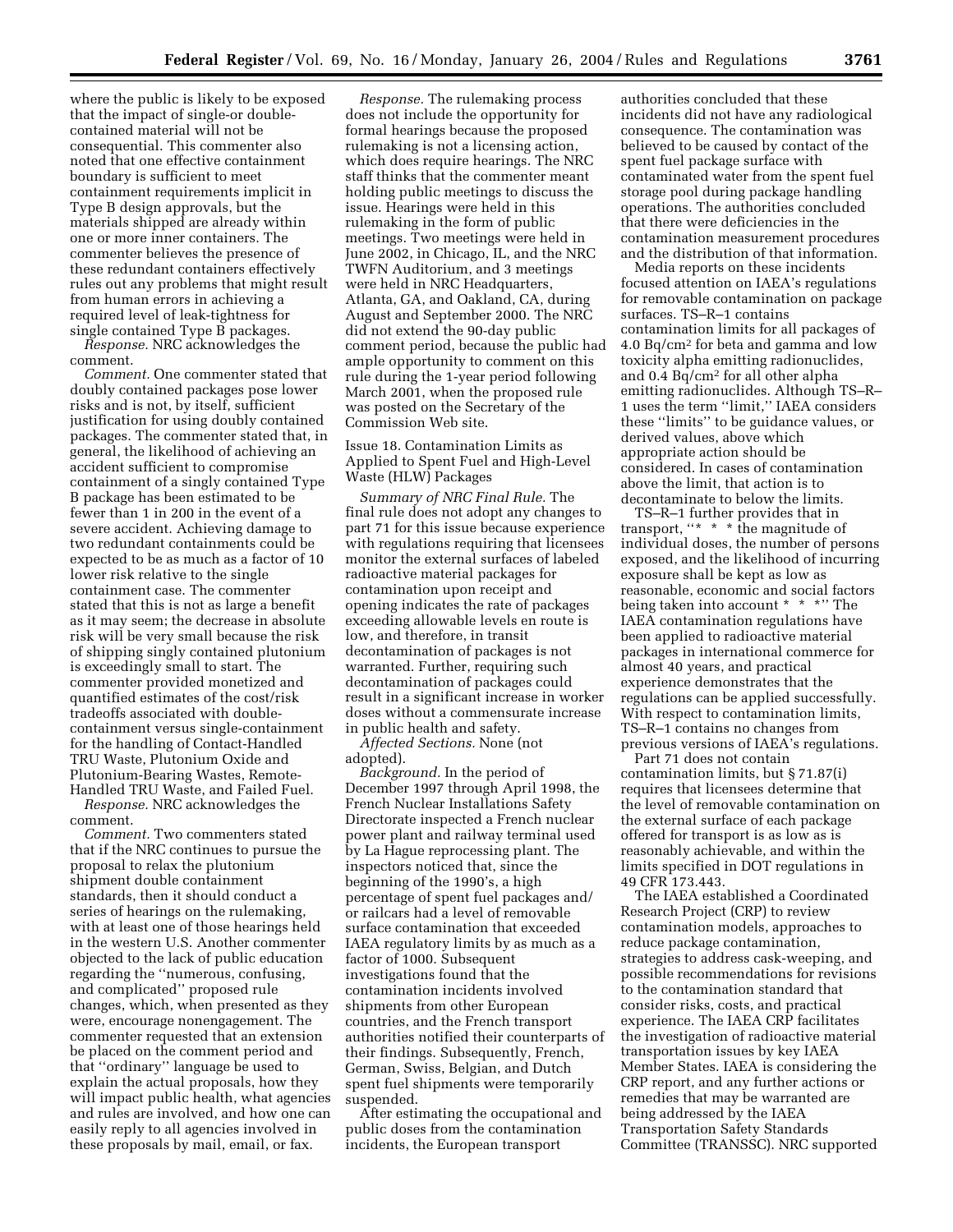the IAEA initiative to establish the CRP, and NRC would participate in the IAEA review of surface contamination standards.

Analysis of Public Comments on the Proposed Rule

A review of the comments and the NRC staff's responses for this issue follows:

*Comment.* One commenter expressed support of the NRC position not to change from current standards.

*Response.* The NRC acknowledges these comments. No further response necessary.

*Comment.* One commenter requested that the NRC keep ''removable contamination of external ''spent'' fuel shipping packages'' to the ''absolute minimum attainable, even if extra cost is incurred in doing so.'' The commenter added that ''full data on container surface contamination must be kept and submitted to the regulatory agency as part of required manifest records.''

*Response.* Keeping contamination to an absolute minimum could result in a significant increase in worker dose, due to the additional exposures required to achieve that low level of contamination, without a commensurate increase in public health and safety. Current DOT regulations require that shippers be able to provide to inspectors upon request documentation that supports the shipper's certification that radioactive material shipments were made in compliance with applicable requirements, including contamination limits. This practice has worked well, and NRC has no basis to change it.

*Comment.* One commenter stated that the NRC's measures should allow for decontamination of nuclear waste shipments during transport if they begin to exceed allowable radiation levels en route. The commenter stated that this would reduce exposure to the public and prevent shipments from having to return to the point of origin.

*Response.* Current NRC regulations require that licensees monitor the external surfaces of labeled radioactive material packages for contamination upon receipt and opening (*see* details at § 20.1906(b)(1)). Based on its experience with these regulations, the rate of packages exceeding allowable levels en route is low, and NRC does not believe that in transit decontamination of packages is warranted.

*Comment.* One commenter asserted that there is no reason to seek any special dose consideration or reduction in the handling and transport of spent fuel or storage casks. The commenter added that industry has not attributed

any problems with decontamination and dose to the handling and transport of spent fuel or storage casks. The commenter did note that although industry did experience some of the weeping issues in the early 1990's, industry has taken steps to eliminate this condition.

*Response.* NRC agrees that incidents of cask weeping have subsided in recent years. However, NRC notes that considerable occupational dose is expended to achieve compliance with current regulatory limits that do not appear to be risk-informed, and that occupational and public doses associated with spent fuel cask surface contamination limits do not appear to be optimized.

*Comment.* One commenter requested that the NRC not relax ''radiation protection in any shipments, especially high-level wastes and intensely irradiated ''spent'' fuel,'' the reason being that, in the near future, shipments of high-level wastes and spent fuel may increase in number, and this would justify NRC staff's maintaining ''maximum control \* \* \* as a principal goal of the NRC.'' The commenter also stated that while ''Europeans may dismiss contamination ''incidents'' as having no radiological consequences \* \* \* that is not convincing, in view of recent research findings concerning adverse impacts of low-level radiation at the cellular and molecular levels.''

*Response.* No change to the contamination limit is being adopted in the final rule, and no relaxation of radiation protection has been proposed.

*Comment.* Two commenters expressed opposition to allowing greater contamination on surfaces of irradiated fuel and high-level radioactive waste containers and supported NRC's decision to refuse this. Two other commenters supported the NRC's proposal to make no changes in the contamination levels for these packages.

*Response.* No response is necessary. *Comment.* One commenter expressed opposition to allowing greater contamination on surfaces of irradiated fuel and high level radioactive waste containers.

*Response:* The NRC acknowledges these comments. No response is necessary.

# Issue 19. Modifications of Event Reporting Requirements

*Summary of NRC Final Rule.* The final rule revises, in § 71.95, the event reporting submission period to provide a written report from 30 to 60 days. Other regulatory requirements to orally notify the NRC Operations Center promptly of an event and for licensees

to report instances of failure to follow the conditions of the CoC while packaging was in use remain unchanged. The revision lengthening the time for submission of the written report is consistent with changes to similar requirements in Part 50.

*Affected Sections.* Section 71.95. *Background.* The Commission recently issued a final rule to revise the event reporting requirements in Part 50 (*see* 65 FR 63769; October 20, 2000). This final rule revised the verbal and written event notification requirements for power reactor licensees in §§ 50.72 and 50.73. In SECY–99–181,13 NRC staff informed the Commission that public comments on the proposed part 50 rule had suggested that conforming changes also be made to the event notification requirements in part 72 (Licensing Requirements for the Independent Storage of Spent Fuel) and part 73 (Physical Protection of Plants and Materials). In response, the Commission directed the NRC staff to study whether conforming changes should be made to parts 72 and 73. During this study, the NRC also reviewed the part 71 event reporting requirements in § 71.95 and concluded that similar changes could be made to the part 71 event reporting requirements.

Analysis of Public Comments on the Proposed Rule

A review of the comments and the NRC staff's responses for this issue follows:

*Comment.* Two commenters expressed support for the proposed modifications. One commenter stated that the proposed modifications to event reporting requirements will enhance safety. The other commenter noted that many States respond to incidents involving radioactive materials on a regular basis and would not want to wait until the full 60 days for reporting purposes.

*Response.* The NRC acknowledges the comments supporting the change to require a 60-day report instead of a 30 day report for a transportation event. The comment that States would need to respond to incidents and would need reports sooner than 60 days is not consistent with the fact that prompt reporting to the National Response Center, NRC Operations Center, and appropriate State Authorities occurs after an event. The written report to the NRC will not affect this practice. Therefore, the change in the time to

<sup>13</sup>SECY–99–181, ''Proposed Plans and Schedules to Modify Reporting Requirements Other than 10 CFR 50.72 and 50.73 for Power Reactors and Material Licensees,'' dated July 9, 1999.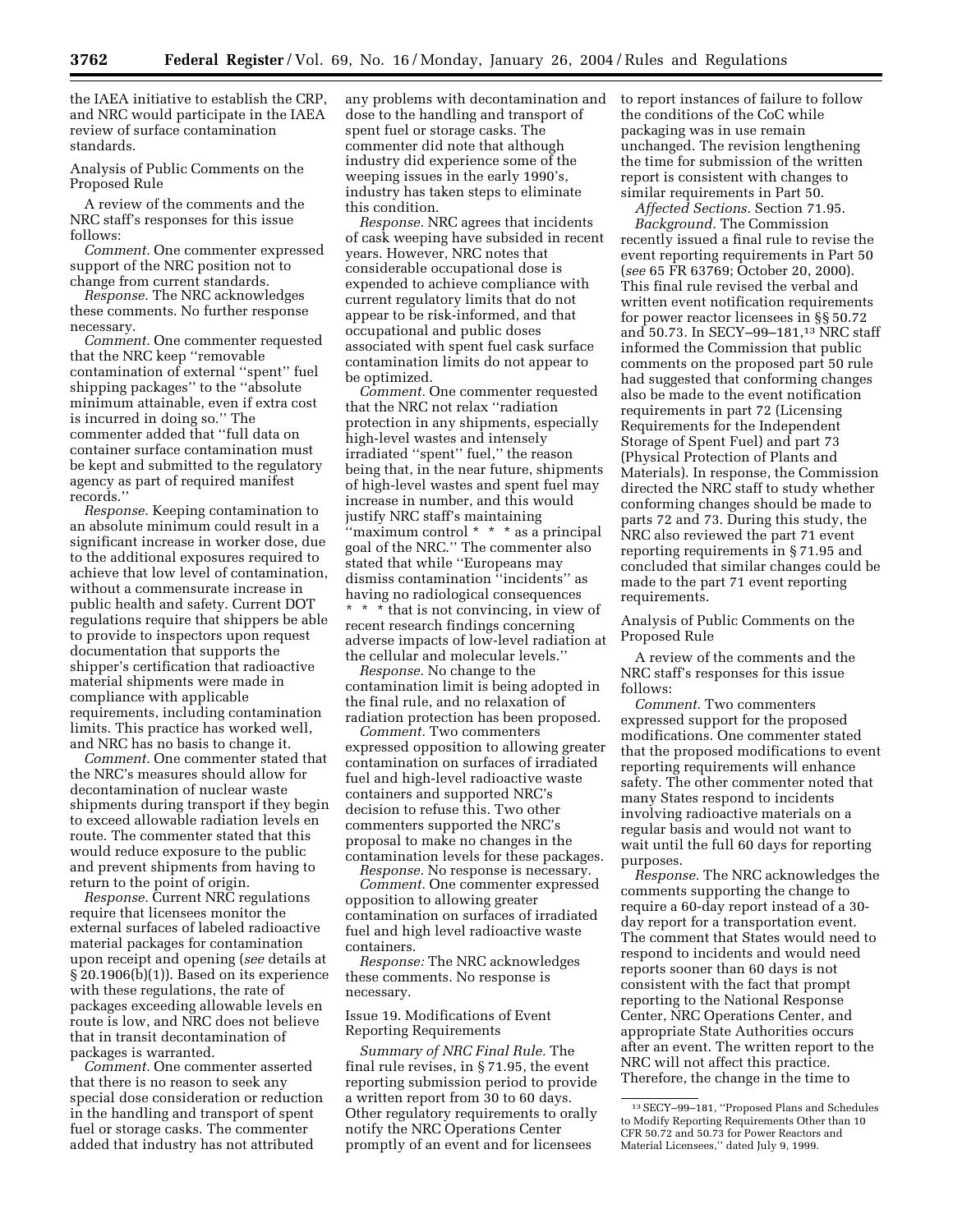provide a written report would have no effect on the emergency response and information exchange actions that would still be performed by licensees or the DOT National Response Center. Therefore, no changes in the proposed rule language are being made.

*Comment.* One commenter asked how this proposed change affects other parts of the proposed rulemaking and urged the NRC to ensure that it conforms with the rest of the proposed rulemaking.

*Response.* There are no other impacts on the regulations associated with adopting this specific change.

*Comment.* Two commenters opposed the proposed event reporting requirements. The first commenter stated that there should never be a 30 or 60-day ''delay in filing a report on any event involving malperformance of a package or container,'' but that a report should be filed immediately with the NRC when a problem occurs. The second commenter suggested that ''reporting should serve the needs of the (NRC) staff-and public safety,'' rather than the licensee. This commenter also claimed that an extra 30 days may be too long an extension if there is a serious safety problem.

*Response.* The NRC notes that if a serious safety problem resulted from an incident, it would be reported promptly to the NRC Operations Center. The NRC staff notes that a review of the regulatory analysis included in the proposed rule stated that: ''In new paragraph (a)(3), [of section 71.95] the NRC would retain the existing requirement for licensees to report instances of failure to follow the conditions of the CoC while a packaging was in use.'' This section was inadvertently left out of the proposed rule language and was added to the final rule.

*Comment.* One commenter indicated concern about the lack of data to support NRC's position on extending the reporting period from 30 to 60 days.

*Response.* There is sufficient rationale as reflected in other regulations for reducing the regulatory burden related to the time for submitting written reports. *See* the discussion in the proposed rule (April 30, 2002; 67 FR 21427) for additional detail on the justification for the change. Therefore, no change to the rule is proposed.

*Comment.* One commenter was concerned about difficulties in compiling a jointly written report by the certificate holder and the shipper if they are in different countries.

*Response.* The commenter's concern about coordination of a jointly written event report is valid; however, the longer time being proposed for

submitting an event report should accommodate delays in the communication interface and help ensure completion within the 60-day reporting period. Therefore, no changes have been made to the proposed rule language.

*Comment.* One commenter found the event reporting requirements unclear in two places. The proposed rule would direct the licensee to request information from certificate holders; however, neither the supporting discussion nor regulatory text addresses a situation in which a certificate holder declines to provide comments. The commenter asked whether the licensee's obligation would be satisfied at the point that a request is made to CoC holders. The commenter also found it unclear whether NRC intended to exempt DOT specification and foreign package designs holding U.S. validations from the reporting requirements. The commenter asserted that if NRC intends to make a distinction between NRC-approved packages and other authorized packages, it may be necessary to develop separate QA procedures and related instructions. The impacts on resources associated with such development may require further investigation.

*Response.* Regarding the first question about what would happen if a licensee did not receive supporting information in its process to issue an event report to the NRC to comply with the requirements of § 71.95, the NRC notes that the licensee should make an earnest attempt to obtain relevant information from the CoC holder. In the case where the CoC holder refused to provide input to the report, the licensee would still need to submit the report to the NRC within the 60-day time period. NRC technical staff would determine if CoC staff input should have been included in the report and would obtain it directly from the CoC holder as necessary. Further, if the NRC determined that the CoC holder's lack of support resulted in a report that was incorrect or incomplete, then the NRC would pursue appropriate regulatory action against the CoC holder.

Regarding the second question about the reporting requirement being applicable to DOT specification and foreign package designs with U.S. validation, the NRC notes that its regulations only apply directly to its licensees or CoC holders. NRC will, however, forward this comment to DOT for appropriate consideration. No change to NRC rule language is being made.

*Comment.* One commenter stated that the requirement of the CoC holder to

rely on other licensees or registered users, over whom the holder has no authority or control, to identify problems or package deficiencies, is inappropriate and must be modified. Another commenter stated that the authorized package user should be making the required report.

*Response.* Both comments deal with the original language in the existing § 71.95 which states that licensees are responsible for providing event reports to the NRC.

## **IV. Section-by-Section Analysis**

Several sections in part 71 are redesignated in this rulemaking to improve consistency and ease of use. For some sections, only the section number is changed. However, for other sections, revisions are being made to the regulatory language. The following table is provided to aid the public in understanding the numerical changes to sections of part 71.

#### REDESIGNATION TABLE

| New section number                                                                                                                                                                                                                                                                                      | Existing section num-<br>ber                                                                                                                                                                                                                                                        |
|---------------------------------------------------------------------------------------------------------------------------------------------------------------------------------------------------------------------------------------------------------------------------------------------------------|-------------------------------------------------------------------------------------------------------------------------------------------------------------------------------------------------------------------------------------------------------------------------------------|
| §71.8 ……………………<br>§71.9 ……………………<br>§71.10<br>§71.11 (Reserved)<br>§71.12<br>§71.13<br>§71.14 ……………………<br>§71.15<br>§71.16 (Reserved)<br>§71.17 ……………………<br>§71.18 (Reserved)<br>§71.19 ……………………<br>§71.20<br>§71.21<br>§71.22<br>§71.23<br>§71.24 (Reserved)<br>§71.25 (Reserved)<br>§71.53 (Reserved) | §71.11.<br>New section.<br>New section.<br>NA.<br>§71.8.<br>§71.9.<br>§71.10.<br>§71.53.<br>NA.<br>§71.12.<br>NA.<br>§71.13.<br>§71.14.<br>§71.16.<br>§71.18.<br>§71.20.<br>§71.22 (Section re-<br>moved).<br>§71.24 (Section re-<br>moved).<br>§71.53 (Section re-<br>designated). |

# *Subpart A—General Provisions*

Section 71.0 Purpose and scope

Paragraph (d) has been reformatted into three paragraphs to simplify this regulation and to better use plain language. Paragraph (d)(1) indicates that general licenses, for which no NRC package approval is required, are issued in new §§ 71.20 through 71.23. This change reflects the removal of existing §§ 71.22 and 71.24 (redesignated §§ 71.24 and 71.25 (Reserved)). Paragraph (d)(2) indicates that an application for package approval must be completed in accordance with subpart D. Paragraph (d)(3) continues to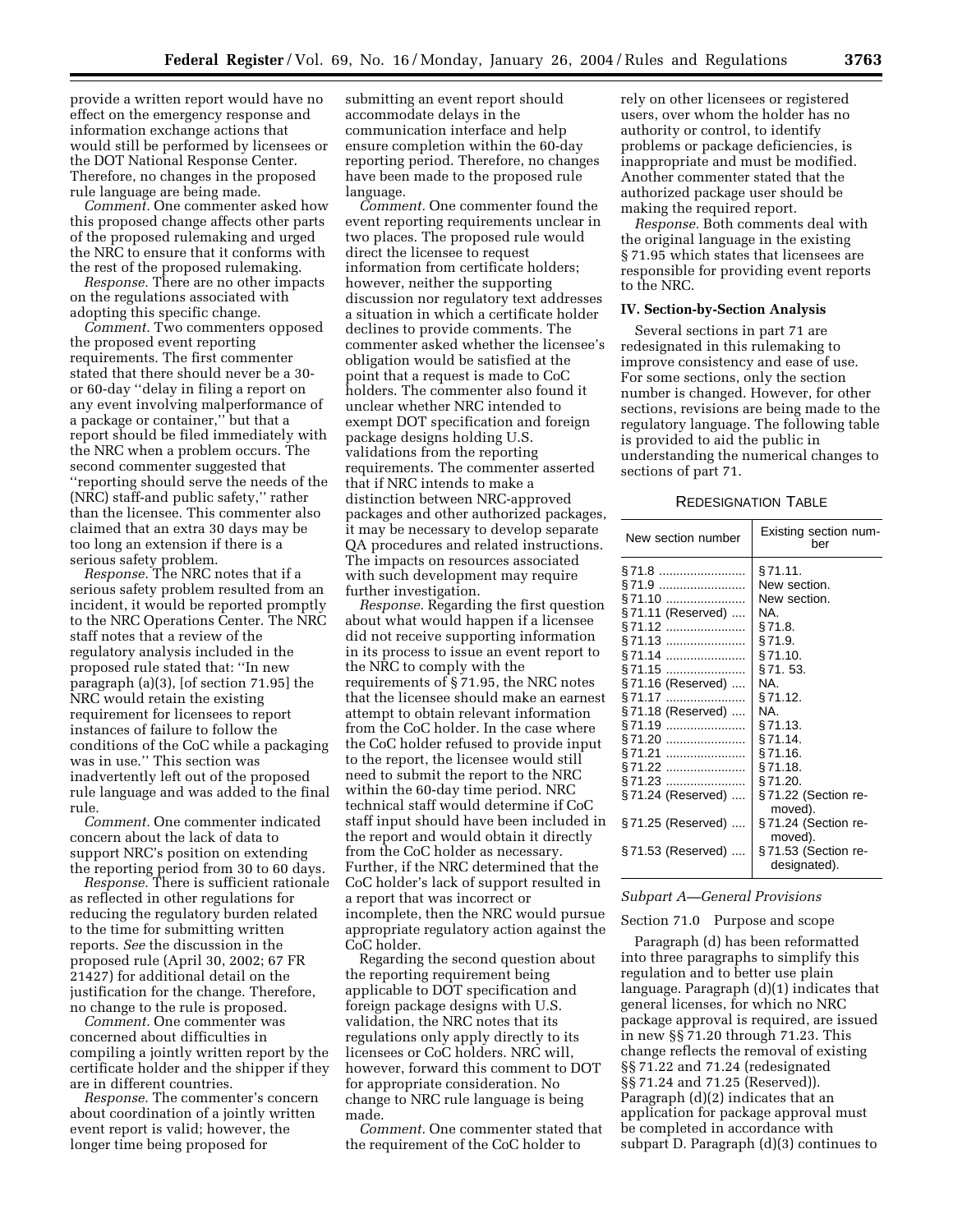require a licensee transporting, or delivering material to a carrier for transport, to meet the requirements of the applicable portions of subparts A, G, and H.

New paragraph (e) has been added to indicate that persons who hold, or apply for, a part 71 CoC for Type AF, Type B, Type BF, Type B(U)F, or Type B(M)F packages are within the scope of part 71 regulations.

Existing paragraphs (e) and (f) have been redesignated as new paragraphs (f) and (g), respectively. The rule text in new paragraph (f) is the same as existing paragraph (e) text. New paragraph (g) has been revised to reflect the redesignation of existing § 71.11 as new § 71.8.

Section 71.1 Communications and Records

In § 71.1, paragraph (a) has been revised to indicate that documents submitted to the NRC should be addressed to the attention of the ''Document Control Desk,'' not the ''Director of the Office of Nuclear Material Safety and Safeguards.'' Provisions have also been added to provide requirements when a due date for a document falls on a Saturday, Sunday, or Federal holiday. In that case, the document would be due the next Federal workday. This change is identical to a change made to § 72.4 in a recent part 72 final rule (*see* 64 FR 33178; June 22, 1999).

### Section 71.2 Interpretations

No changes were made to the text of this section; however, it has been retained in the revision of this subpart for completeness.

## Section 71.3 Requirement for License

No changes were made to the text of this section; however, it has been retained in the revision of this subpart for completeness.

## Section 71.4 Definitions

The existing definitions for " $A_1$ ," ''Fissile material,'' ''Low Specific Activity (LSA) material,'' ''Package,'' and ''Transport index (TI)'' are revised as conforming changes. New definitions for "A<sub>2</sub>," "Certificate of Compliance," ''Consignment,'' ''Criticality Safety Index (CSI),'' ''Deuterium,'' ''U.S. Department of Transportation (DOT),'' ''Graphite,'' ''Spent fuel,'' and ''unirradiated uranium'' have been added as conforming changes.

The definition of  $A_1$ " has been revised to split the previous combined definition for " $A_1$ " and " $A_2$ " into two individual definitions. This approach is consistent with the standard in TS–R–

1. Furthermore, no change has been made to the current technical content of the definition for " $A_1$ "; however, the text is revised to improve readability.

A definition for " $A_2$ " has been added, because the previous joint definition for " $A_1$ " and " $A_2$ " has been split into two definitions. (*See also* definition for  $"A_1."$ 

A definition for ''Certificate of Compliance'' has been added. This definition is similar to the definition for the same term found in § 72.3.

A definition for ''Consignment'' has been added.

A definition of ''Criticality Safety Index (CSI)'' has been added.

A definition of ''Deuterium'' has been added that applies to new §§ 71.15 and 71.22.

A definition of ''U.S. Department of Transportation (DOT)'' has been added.

The definition of ''Fissile material'' has been revised by removing 238Pu from the list of fissile nuclides; clarifying that ''fissile material'' means the fissile nuclides themselves, not materials containing fissile nuclides; and redesignating the reference to exclusions from fissile material controls from § 71.53 to new § 71.15.

A definition of ''Graphite'' has been added that applies to new §§ 71.15 and 71.22.

The definition of ''Low Specific Activity (LSA)'' material (LSA–I, LSA– II, and LSA–III) has been revised to be consistent with DOT, and to reflect the existence of § 71.77 (§ 71.77 provides requirements on the qualification of LSA–III material).

A definition for ''Optimum interspersed hydrogenous moderation'' has been added (the definition itself was included in the proposed rule § 71.4, but, inadvertently, no mention of that fact was made in this Section).

The definition of ''Package'' has been revised by clarifying in paragraph (1) that Fissile material package also means a Type AF, Type BF, Type B(U)F, or Type B(M)F package. New paragraph (2) has been added defining Type A packages in accordance with DOT regulations contained in 49 CFR Part 173. Existing paragraph (2) defining Type B packages has been redesignated as subparagraph (3). No changes have been made to the redesignated text.

A definition of ''Spent nuclear fuel'' or ''Spent fuel'' has been added. This definition is the same as that currently found in § 72.3.

The definition for ''Transport index (TI)'' has been revised to reflect the new definition of Criticality Safety Index; however, the method for determining the TI of a package, based on the

package's radiation dose rate, remains unchanged.

A definition for ''unirradiated uranium'' has been added as it is part of the LSA–I definition.

Section 71.5 Transportation of Licensed Material

No changes were made to the text of this section; however, it has been included in the revision of this subpart for completeness.

Section 71.6 Information Collection Requirements: OMB Approval

This section has been redesignated from subpart B, Exemptions, to subpart A, General Provisions. Paragraph (b) of this section has been revised as a conforming change to reflect the addition of new information collection requirements. Additionally, the existing information collection requirement in Appendix A to part 71, paragraph II, was inadvertently omitted from the list of approved information collection requirements in a previous rulemaking; consequently, NRC staff has added Appendix A, paragraph II, to paragraph (b) to correct this error. Furthermore, the reference to § 71.6a has been removed, because no such section currently exists in part 71.

Section 71.7 Completeness and Accuracy of Information

This section has been redesignated from subpart B, Exemptions, to subpart A, General Provisions. Further, paragraphs (a) and (b) have been revised by adding the terms ''certificate holder'' and ''applicant for a CoC.''

### Section 71.8 Deliberate Misconduct

This section has been redesignated from subpart B, Exemptions, to subpart A, General Provisions. Further, in subpart A, § 71.11 has been redesignated as § 71.8. However, the current text of § 71.11 has not changed in the redesignated § 71.8.

### Section 71.9 Employee Protection

New § 71.9 has been added to provide requirements on employee protection. Currently, requirements relating to the protection of employees against firing or other discrimination when the employee engages in certain ''protected activities'' are provided under the parts of title 10 for which a specific license was issued to possess radioactive material. However, no provisions were provided in part 71 relating to the protection of employees against firing or other discrimination when employees engage in certain ''protected activities'' when they are the employees of a certificate holder or applicant for a CoC.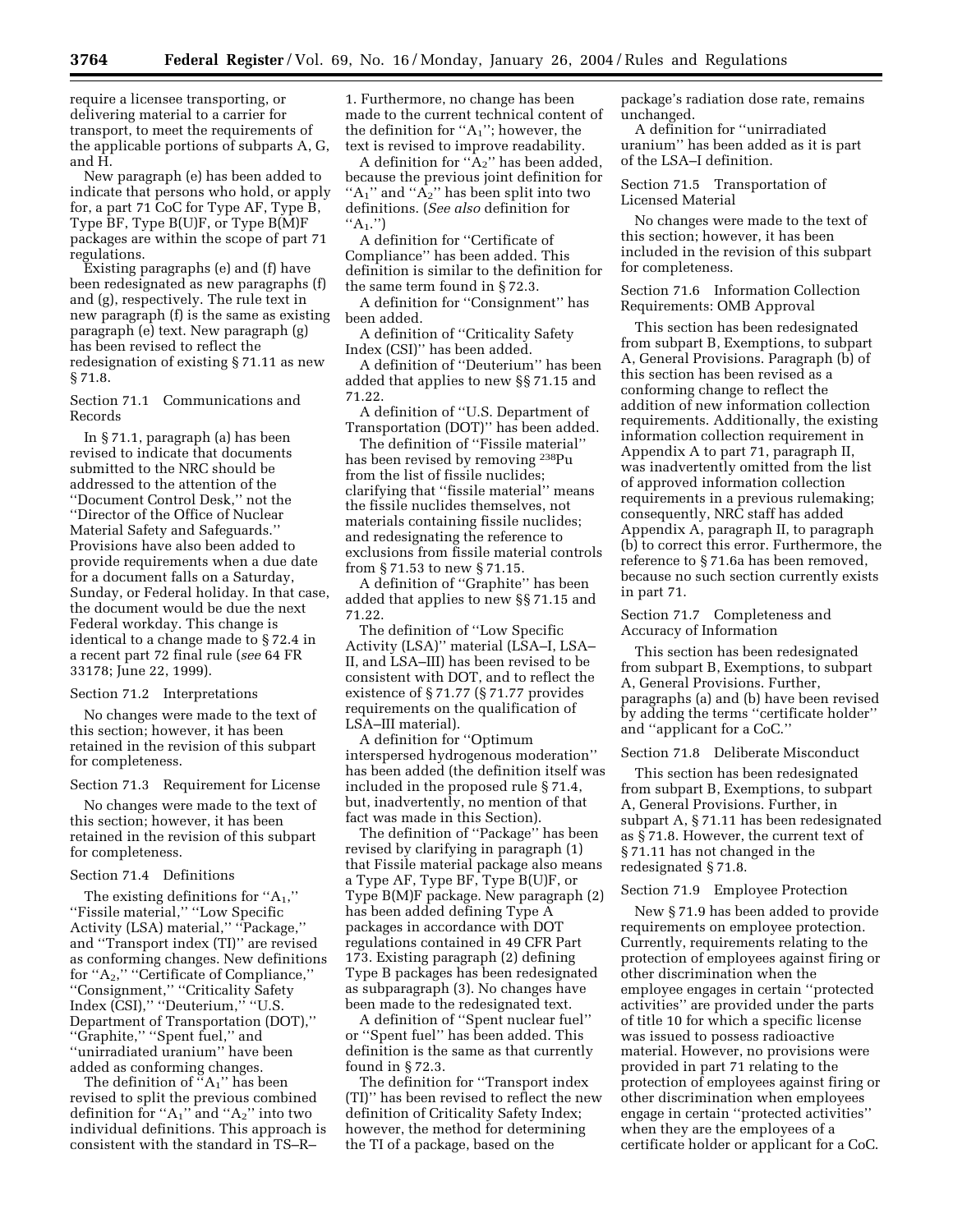The NRC believes these employees should also be afforded the same rights and protection as are currently afforded employees of licensees. The new section is identical to the existing § 72.10, ''Employee protection.'' In including licensees in the new § 71.9, the NRC recognizes that the potential for duplication occurs for licensees regulated under multiple title 10 parts. However, the NRC believes that by including licensees along with certificate holders and applicants for a CoC, improved regulatory clarity would be achieved, and any potential confusion would be minimized.

Section 71.10 Public Inspection of Application

A new section has been added indicating that applications and documents submitted to the Commission, in connection with an application for a package approval, shall be available for public review in accordance with the provisions of parts 2 and 9. This new section is similar to existing § 72.20. Existing § 71.10 has been redesignated § 71.14 with changes to the text as discussed under § 71.14, below.

### Section 71.11 (Reserved)

This section has been redesignated from subpart B, Exemptions, to subpart A, General Provisions, and is reserved. Existing § 71.11 has been redesignated as § 71.8.

#### *Subpart B—Exemptions*

Section 71.12 Specific Exemptions

Existing § 71.8 has been redesignated as § 71.12. No changes have been made to the contents of this section. Existing § 71.12 has been redesignated as § 71.17, with changes to the text as discussed under § 71.17, below.

#### Section 71.13 Exemption of Physicians

Existing § 71.9 has been redesignated as § 71.13. No changes have been made to the contents of this section. Existing § 71.13 has been redesignated as § 71.19, with changes to the text as discussed under § 71.19, below.

Section 71.14 Exemption for Low-Level Materials

Existing § 71.10 has been redesignated as § 71.14. Existing § 71.14 has been redesignated as § 71.20, with no changes to the text.

In new § 71.14, paragraph (a) has been revised by removing the existing single 70  $Bq/g$  (0.002  $\mu$ Ci/g) specific activity value. Additionally, paragraph (a) has been reformatted by adding two new paragraphs. Subparagraph (a)(1) provides an increased exemption for

natural radioactive materials and ores. Subparagraph (a)(2) provides an exemption for radioactive material based on the ''Activity Concentration for Exempt Material'' and the ''Activity Limit for Exempt Consignment'' found in Table A–2 in Appendix A to part 71.

Paragraph (b) has been revised to consolidate the exemption provisions for LSA and SCO material. The LSA and SCO exemptions contained in existing paragraphs (b)(2) and (c) of this section have been consolidated into a revised paragraph (b)(3). The reference to material exempt from classification as fissile material has been revised from § 71.53 to § 71.15, because of the redesignation of the section.

Existing paragraph (b)(3) has been removed. The 0.74–TBq (20–Ci) exemption for special form americium and special form plutonium has been removed. However, the 0.74–TBq (20– Ci) exemption for special form plutonium-244, transported in domestic commerce, has been retained as new paragraph (b)(2). For international shipments, the A1 quantity limit for special form plutonium-244 continues to apply.

Section 71.15 Exemption From Classification as Fissile Material

Existing § 71.11 has been redesignated as § 71.8. Existing § 71.53 has been redesignated as § 71.15, and relocated to subpart B with the other part 71 exemptions. This section has been revised by providing mass-ratio based limits in classifying fissile-exempt material. This approach removes the concentration- and consignment-based limits of the current § 71.53 and returns to package-based mass limits, with required minimum ratios of nonfissileto-fissile mass.

The title has been changed to ''Exemption from classification as fissile material.''

New paragraph (a) has been added and allows for small samples of fissile material to be shipped. In paragraph (b), the fissile mass per package is limited to 15 grams with a nonfissile-to-fissile mass ratio of 200:1. In paragraph (c), the allowed provided there is less than 150 g of fissile material per 360 Kg ratio of nonfissile-to-fissile material is also raised to 2000:1. The mass of any lead, graphite, beryllium, and deuterium in the package cannot be included in determining the nonfissile material mass.

In current § 71.53, paragraph (c) has been redesignated as paragraph (e), and has been reformatted and revised to clarify that the nitrogen to uranium atomic ratio, for shipments of liquid uranyl nitrate, must be greater than or

equal to 2.0. A new requirement has been added specifying the use of DOT Type A packaging.

In current § 71.53, paragraph (d) has been redesignated as paragraph (e), and has been reformatted and revised to clarify the mass limits for plutonium. No substantive changes have been made to this paragraph.

### Section 71.16 (Reserved)

This section has been redesignated from subpart C, General Licenses, to subpart B, Exemptions, and is reserved. Further, existing § 71.16 has been redesignated as § 71.21. However, the current text of § 71.16 has not been changed in the redesignated § 71.21.

# *Subpart C—General Licenses*

Section 71.17 General License: NRC-Approved Package

Existing § 71.12 has been redesignated as  $\S 71.17$ . The text of paragraphs (a) and paragraph (b) has not been changed.

Paragraph (c)(3) has been revised using plain language and to reflect the NRC's requirement to address information submitted to the NRC to the attention of the NRC's Document Control Desk, in accordance with § 71.1.

Paragraph (d) has not been changed. Paragraph (e) has been revised to reflect the redesignation of § 71.13 to § 71.19. No other change was made for this paragraph.

Section 71.18 Reserved

Section 71.19 Previously Approved Package

Existing § 71.13 has been redesignated as § 71.19. Paragraph (a) has been revised to reflect the current package designators (*e.g.*, B(U)F, B(M)F, AF) and to reflect the redesignation of § 71.12 to § 71.17. Additionally, the contents of paragraph (a)(2) have been removed to reflect that these packages are no longer recognized internationally. Existing paragraph (a)(3) has been redesignated as (a)(2) with no change to the contents. Also, an expiration date for grandfathering these packages has been established in new paragraph (a)(3). Paragraph (b) has been updated to remove the LSA packages, as these packages no longer exist, and to reflect the redesignation of § 71.12 to § 71.17. No other changes were made. A new paragraph (c) has been added to reflect the type B(U) and B(M) packages that have met the requirements of IAEA Safety Series 6 1985 (as amended 1990) and to correct a typographical error. Additionally, a date by which fabrication of these packages must be complete has been added. Existing paragraph (c) has been redesignated as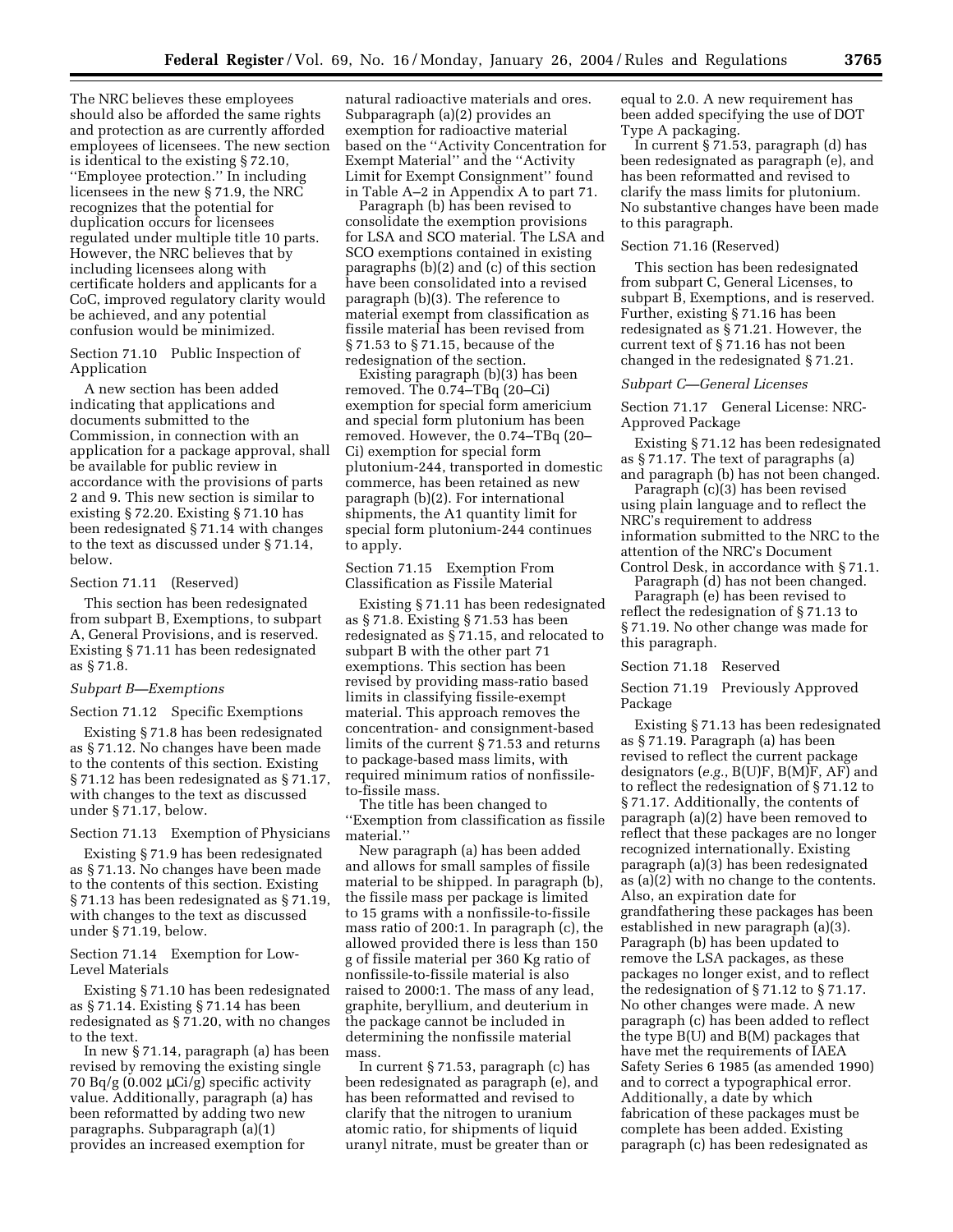paragraph (d). Existing paragraph (d) has been redesignated as paragraph (e) and updated to reflect the identification number suffix of ''-96'' for previously approved package designs that have been resubmitted for review by the NRC and have been approved, and to remove the package designated as Type A from this paragraph.

# Section 71.20 General License: DOT Specification Container

Existing § 71.14 has been redesignated as § 71.20. No changes have been made to the contents of paragraphs (a) through (d). New paragraph (e) has been added to indicate that these types of packages will be phased out 4 years after the effective date of this final rule.

Section 71.21 General License: Use of Foreign Approved Package

Existing § 71.16 has been redesignated as § 71.21. No changes have been made to the contents of this section.

Section 71.22 General License: Fissile Material

Existing § 71.18 has been redesignated as § 71.22. The current § 71.22 has been removed. This section has been amended by consolidating and simplifying the current fissile general license provisions contained in existing §§ 71.18, 71.20, 71.22, and 71.24 into a new § 71.22. The new § 71.22, while retaining some of the provisions of the existing general licenses, principally uses mass-based limits and a Criticality Safety Index (CSI). Concentration-based limits have been removed. Exceptions relating to plutonium-beryllium sealed sources in existing §§ 71.18 and 71.22 have been relocated to new § 71.23. The values contained in new Tables 71–1 and 71–2 have been revised from the values contained in the table in existing § 71.22 and in Table 1 in existing § 71.20, respectively; and are based on new minimum critical mass calculations described in NUREG/CR–5342. In some instances, the allowable mass limit has been increased from the current limits in existing §§ 71.18, 71.20, 71.22, and 71.24; in other instances, the allowable mass limit has been reduced. The values contained in new Tables 71–1 and 71– 2 are used as the variables X, Y, and Z in the equation in paragraph (e).

The title has been revised to indicate that this general license is not restricted to a specific type of fissile material shipment.

Paragraph (a) has been revised to require that fissile material shipped under this general license be contained in a DOT Type A package. Additionally, while the existing exception from subparts E and F requirements has been

maintained, the DOT Type A package regulations of 49 CFR part 173 has also been specified.

Paragraph (b) remains unchanged. Paragraph (c) has been revised to remove the specific gram limits for uranium and plutonium but retains the existing Type A quantity limit. Revised gram limits have been relocated to new Table 71–1, which is associated with new paragraphs (d) and (e). A requirement has also been added to limit the amount of special moderating materials beryllium, graphite, and hydrogenous material enriched in deuterium present in a package to less than 500 g.

Existing paragraph (d) has been removed. Revised gram limits for fissile material mixed with material having a hydrogen density greater than water (*i.e.*, a moderating effectiveness greater than  $H_2O$ ) have been placed in new Table 71–1. A note has been added to new Table 71–1 to indicate that reduced mass limits apply when more than 15 percent of a mixture of moderating materials contains moderating material with a hydrogen density greater than  $H<sub>2</sub>O$ .

New paragraph (d) has been added to require that shipments of packages containing fissile material be labeled with a CSI, that the CSI per package be less than or equal to 10.0, and that the sum of the CSIs in a shipment of multiple fissile material packages be limited to less than or equal to 50.0 for a nonexclusive use conveyance, and to less than or equal to 100.0 for an exclusive use conveyance.

Existing Paragraphs (e) and (f) have been removed.

New paragraph (e) has been added to require that the CSI be calculated via a new equation for any of the fissile nuclides. Guidance on applying the equation and the mass limit input values of Tables 71–1 and 71–2 is also contained in this paragraph.

Section 71.23 General License: Plutonium-Beryllium Special Form Material

The existing § 71.20, ''General license: Fissile material, limited moderator per package,'' has been removed. A new section on the shipment of plutoniumberyllium (Pu-Be) special-form fissile material (*i.e.*, sealed sources) has been added as a new § 71.23. New § 71.23 consolidates regulations on shipment of Pu-Be sealed sources contained in existing §§ 71.18 and 71.22 into one location in part 71. The new § 71.23 reduces the maximum quantity of fissile plutonium Pu-Be sealed sources that could be shipped on a single conveyance through changes in the

mass limits and calculation of the CSI. Currently, a Pu-Be sealed source package can contain up to 400 g of fissile plutonium with a CSI equal to 10.0. Consequently, the current conveyance limits are 4,000 g per shipment for an exclusive-use vehicle and 2000 g per shipment for a nonexclusive use vehicle. The new § 71.23 increases the maximum CSI per package from 10 to 100; however, the maximum quantity of plutonium per conveyance (*i.e.*, shipment) would be reduced to 1000 g. The 1000-g per shipment limit and 240 g of fissile plutonium limit are equivalent to those in new § 71.22(f) (1000 g per shipment and 200 g of fissile plutonium). The 240 g versus 200 g of fissile plutonium per package is due to the increased confidence that the fissile plutonium, within a sealed source capsule, would not escape from the capsule during an accident and reconfigure itself into an unfavorable geometry.

New § 71.23 has been titled: ''General license: Plutonium-beryllium special form material.'' Paragraph (a) describes the applicability of this section, exceptions to the requirements of subparts E and F, and the requirement to ship Pu-Be sealed sources in DOT Type A packages.

Paragraph (b) requires that shipments of Pu-Be sealed sources be made under an NRC-approved QA program.

Paragraph (c) requires a 1000 g per package limit. In addition, plutonium-239 and plutonium-241 constitute only 240 g of the 1000 g limit.

Paragraph (d) requires that a CSI be calculated per paragraph (e), and the CSI must be less than or equal to 100.0. For shipments of multiple packages, the sum of the CSIs is limited to less than or equal to 50.0 for a nonexclusive use conveyance and to less than or equal to 100.0 for an exclusive use conveyance.

Paragraph (e) provides an equation to calculate the CSI for Pu-Be sources. This equation is based upon the 240-g mass limit for fissile nuclide plutonium-239 and plutonium-241 in paragraph (c).

Section 71.24 (Reserved)

Section 71.25 (Reserved)

Existing §§ 71.22 and 71.24 have been redesignated as §§ 71.24 and 71.25. New §§ 71.24 and 71.25 have been removed and reserved.

# *Subpart D—Application for Package Approval*

Section 71.41 Demonstration of Compliance

Paragraph (a) has been revised to require that a Type B package which contains radioactive contents with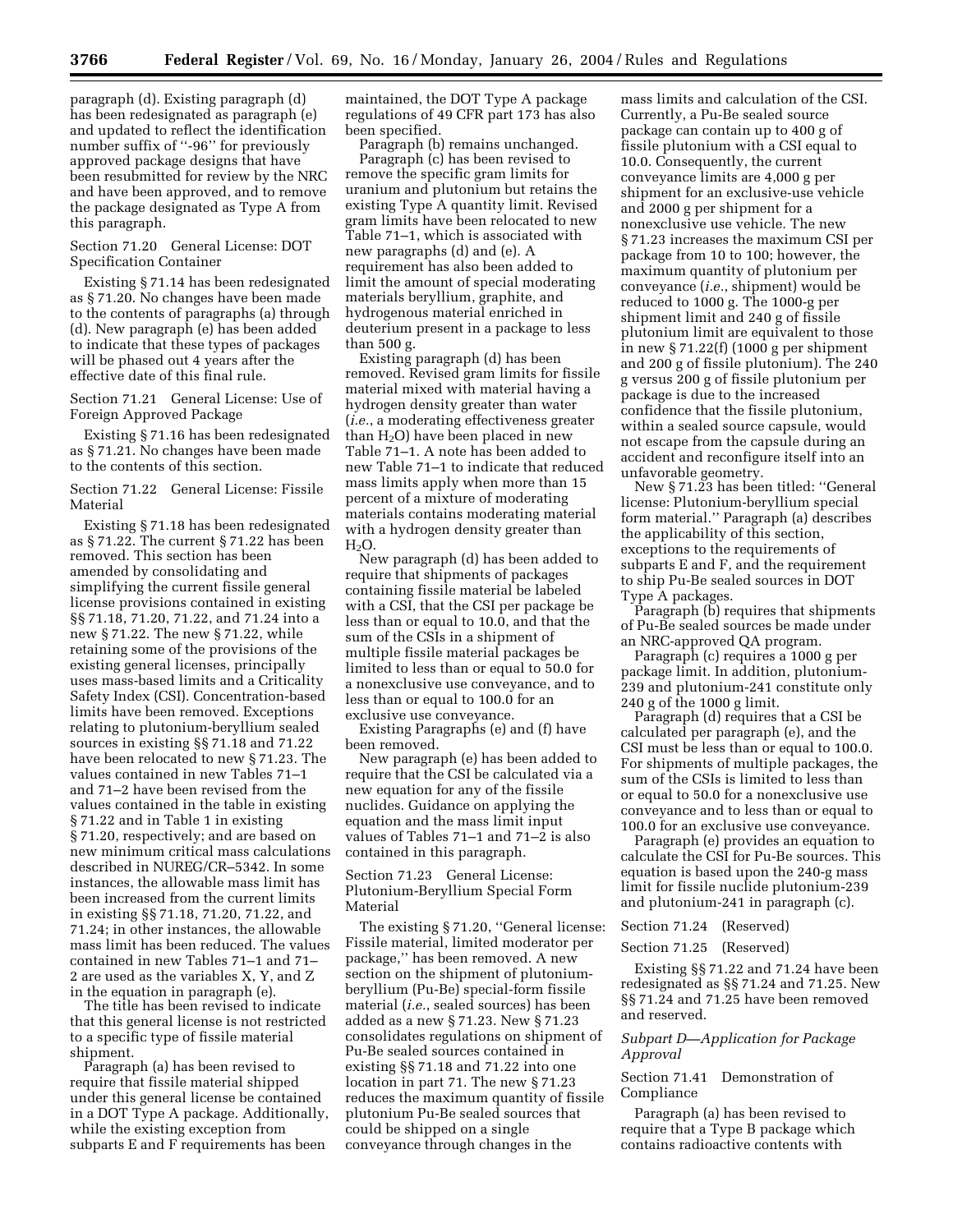activity greater than  $10<sup>5</sup>A<sub>2</sub>$  of any radionuclide must meet the enhanced deep immersion test found in § 71.61. A new paragraph (d) has been added to provide special package authorizations.

## Section 71.51 Additional Requirements for Type B Packages

Paragraph (a) has been revised to remove the reference to § 71.52, because the requirements of § 71.52 have expired. Paragraph (d) has been added to require that a package which contains radioactive contents with activity greater than  $10<sup>5</sup>A<sub>2</sub>$  of any radionuclide must also meet the enhanced deep immersion test found in § 71.61.

Section 71.53 Fissile Material Exemptions (Reserved)

This section has been removed and reserved; its contents have been moved to § 71.15.

Section 71.55 General Requirements for Fissile Material Packages

New paragraphs (f) and (g) have been added. Paragraph (f) specifies design and testing for fissile material package designs for transport by aircraft, and paragraph (g) addresses  $UF<sub>6</sub>$  criticality exception from § 71.55(b). Additionally, as a conforming change, paragraph (b) has been updated to support new paragraph (g).

Section 71.59 Standards for Arrays of Fissile Material Packages

Paragraphs (b) and (c) have been revised to use the term CSI (criticality safety index).

Paragraph (b) has been revised to refer to a CSI rather than a TI for nuclear criticality control. The method for calculating a CSI is the same as the existing method for a TI for nuclear criticality control.

Paragraph (c) has been revised to provide direction to licensees when the CSI is exactly equal to 50 and to use plain language. Subparagraph (1) has been revised by replacing the term ''(n)ot in excess of 10,'' with the term ''(l)ess than or equal to 50.'' New paragraph (c)(2) has been added to provide for shipment of packages with a CSI of less than 50 on an exclusive use conveyance. The current conveyance limit of 100 has been retained. Existing paragraph (c)(2) has been redesignated as new paragraph (c)(3) and has been revised by replacing the term "(i)n excess of 10,'' with the term ''(g)reater than 50.'' These three changes: (1) Provide greater clarity and mathematical consistency among paragraphs (c)(1),  $(c)(2)$ , and  $(c)(3)$ ;  $(2)$  clarify the CSI limits for storage incident to transport; and (3) increase the CSI limit per

package from 10 to 50 for shipments made with nonexclusive use conveyances.

Section 71.61 Special Requirements for Type B Packages Containing More Than  $10<sup>5</sup>A<sub>2</sub>$ 

This section has been revised to require an enhanced water immersion test for packages used for radioactive contents with activity greater than 105A2. The title of this section has also been revised to reflect that the scope has been broadened beyond irradiated nuclear fuel.

Section 71.63 Special Requirement for Plutonium Shipments

The title has been revised to reflect only a single ''requirement'' rather than multiple requirements.

Paragraph (b) has been removed.

The designation of the remaining text as paragraph (a) has been removed, because only one paragraph remains. The text of former paragraph (a) has been revised to use plain language. The 0.74-TBq (20-Ci) limit and solid form requirement have been retained.

Section 71.73 Hypothetical Accident Conditions

A new paragraph (c)(2) has been added to require a crush test for fissile material packages.

Section 71.88 Air Transport of Plutonium

Paragraph (a)(2) has been revised to remove the 70-Bq/g  $(0.002-\mu\text{Ci/g})$ specific activity value and substitute activity concentration values for plutonium found in Appendix A, Table A–2, of this part. This revision is a conforming change to the revision to new § 71.14 to ensure consistent treatment of plutonium between these two sections.

*Subpart G—Operating Controls and Procedures* 

# Section 71.91 Records

As a conforming change to subpart H, paragraphs (b) and (c) have been redesignated as paragraphs (c) and (d), respectively, and are revised by adding the terms ''certificate holder'' and ''applicant for a CoC.'' New paragraph (b) has been added to require a certificate holder to keep records on the model, serial number, and date of manufacture of a packaging. These requirements are similar to the requirements in paragraph (a), though less information is required. No change has been made to paragraph (a).

# Section 71.93 Inspection and Tests

As a conforming change to subpart H, paragraphs (a) and (b) have been revised by adding the terms ''certificate holder'' and ''applicant for a CoC.'' Paragraph (c) has been revised to require the certificate holder to notify the NRC before it begins fabrication of a packaging that can contain material having a decay heat load in excess of 5 kW or a maximum normal operating pressure of 103 kPa (kilo Pascals) (15 lbf/in2) gauge. This notification could be for either fabricating a single packaging or the beginning of a campaign for fabricating multiple packagings. This notification is in accordance with the requirements of § 71.1, rather than an NRC Regional Administrator. This change in notification location reduces confusion in identifying the appropriate Regional Administrator when the certificate holder and fabrication location are overseas. Licensees have been removed from this paragraph because the NRC believes that requiring a licensee, who does not own the packaging, to notify the NRC in advance of a packaging fabrication, when the licensee may not use the packaging for years, is inappropriate and an unreasonable burden. The NRC believes that requiring certificate holders and applicants for a CoC to notify the NRC in advance of fabricating a packaging(s) would allow the NRC adequate opportunity to inspect these activities. This change is similar to the current requirement in § 72.232(d) for part 72 certificate holders or applicants for a CoC to notify the NRC 45 days before starting the fabrication of the first storage cask under a part 72 CoC. This action improves the harmonization between these two regulations in parts 71 and 72.

#### Section 71.95 Reports

The existing introductory text and paragraphs (a), (b), and (c) have been combined into a new paragraph (a) which requires a licensee, after requesting the certificate holder's input, to submit a written report to the NRC in certain circumstances. The requirement for the licensee to request input from the certificate holder during development of the written event report will ensure that design deficiency issues have been thoroughly considered. The licensee will also be required to provide the certificate holder with a copy of the written event report, after the report is submitted to the NRC. This will permit the certificate holder to monitor and trend the package performance information, arising from package use by multiple licensees. Additionally,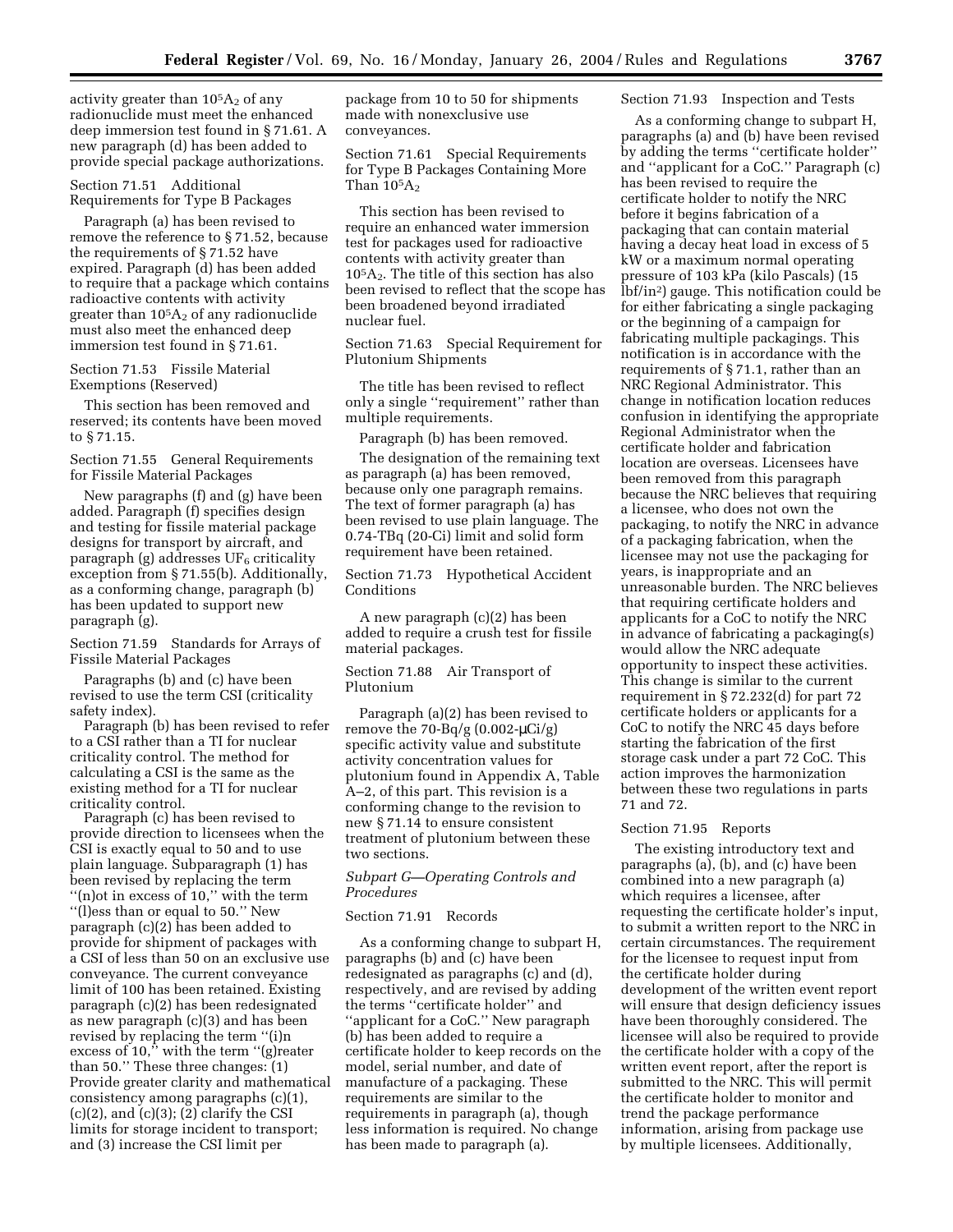requirements on timing and submission location for the written reports have been relocated to new paragraph (c). Furthermore, the 30-day reporting requirement has been lengthened to a 60-day reporting requirement.

The existing paragraph (c) has been redesignated as paragraph (b) and revised for clarity.

New paragraphs (c) and (d) have been added to provide requirements on the timing, submission location, form, and content of the written reports.

#### Section 71.100 Criminal Penalties

Section 223 of the Atomic Energy Act of 1954, as amended, (the Act) provides for criminal sanctions for willful violation of, attempted violation of, or conspiracy to violate, any regulation issued under sections 161b, 161i, or 161o of the Act. The Commission stated in a final rule on ''Clarification of Statutory Authority for Purposes of Criminal Enforcement'' (57 FR 55082; November, 24, 1992), that substantive rules under sections 161b, 161i, or 161o of the Act include those rules that create ''duties, obligations, conditions, restrictions, limitations, and prohibitions.'' For the NRC to consider the possibility of criminal sanctions for willful violation of, attempted violation of, or conspiracy to violate, any substantive regulations, the NRC must have clearly identified to affected parties which regulations in part 71 are substantive rules. Accordingly, paragraph (b) of this section identifies those part 71 regulations that the NRC does not consider as substantive regulations. Thus, willful violation of, attempted violation of, or conspiracy to violate any of the regulations listed in paragraph (b) is not subject to possible criminal sanctions.

Paragraph (b) of this section has been revised as a conforming change. The NRC has reviewed new §§ 71.10 and considers that this regulation is not a substantive rule. Therefore, new §§ 71.10 has been added to the list of sections in paragraph (b). The NRC reviewed new §§ 71.9, 71.18, and 71.23 and considers that these regulations are substantive rules. Therefore, these sections have not been added to paragraph (b). Additionally, the NRC has reviewed the existing §§ 71.9, 71.10, and 71.53 and concluded these sections should be recharacterized as substantive rules. Therefore, new §§ 71.13, 71.14, and 71.18 have not been included in paragraph (b). Additionally, existing §§ 71.52 and 71.53 have been removed from paragraph (b), because these section numbers have been removed from part 71.

# *Subpart H—Quality Assurance*

Section 71.101 Quality Assurance Requirements

Paragraph (a) has been revised by adding two new sentences to the end of the paragraph specifying responsibilities for certificate holders and applicants for a CoC.

Paragraph (b) has been revised to add the terms ''certificate holder'' and ''applicant for a CoC.'' The second sentence has been revised to provide greater clarity and consistency within subpart H by referring to ''the QA requirement's importance to safety.''

Paragraph (c) has been revised by redesignating the existing text as paragraph (c)(1), and new text has been added on submitting QA programs in accordance with the requirements of § 71.1. New paragraph (c)(2) has been added to provide equivalent requirements on the submission of QA programs for certificate holders and applicants for a CoC.

Paragraph (f) has been revised to allow the use of existing NRC-approved part 71 and part 72 QA programs, in lieu of submitting a new QA program. Additionally, the terms ''certificate holder'' and ''applicant for a CoC'' have been added.

Paragraph (g) has been revised by making a minor change to clarify that § 34.31(b) is located in chapter I of title 10 of the Code of Federal Regulations. Additionally, as a conforming change, § 71.12(b) has been redesignated as § 71.17(b).

Section 71.103 Quality Assurance **Organization** 

Paragraph (a) has been revised by adding the terms ''certificate holder'' and ''applicant for a CoC.''

Section 71.105 Quality Assurance Program

Paragraphs (a) through (d) have been revised by adding the terms ''certificate holder'' and ''applicant for a CoC.''

Section 71.107 Package Design Control

Paragraph (a) has been revised by adding the terms ''certificate holder'' and ''applicant for a CoC.'' Further, the last sentence has been revised to improve clarity and consistency within subpart H by referring to ''processes that are essential to the functions of the materials, parts, and components that are important to safety.''

Paragraph (b) has been revised by adding the terms ''certificate holder'' and ''applicant for a CoC.'' Additionally, the last sentence of paragraph (c) has been revised by replacing the text ''(c)hanges in the conditions specified in

the package approval require NRC approval  $\overline{X}$   $\overline{X}$   $\overline{Y}$ ." with "(c) hanges in the conditions specified in the CoC require NRC prior approval \* \* \*.''

Section 71.109 Procurement Document Control

This section has been revised by adding the terms ''certificate holder'' and ''applicant for a CoC.''

Section 71.111 Instructions, Procedures, and Drawings

This section has been revised by adding the terms ''certificate holder'' and ''applicant for a CoC.''

Section 71.113 Document Control

This section has been revised by adding the terms ''certificate holder'' and ''applicant for a CoC.''

Section 71.115 Control of Purchased Material, Equipment, and Services

Paragraphs (a) through (c) have been revised by adding the terms ''certificate holder'' and ''applicant for a CoC.''

Section 71.117 Identification and Control of Materials, Parts, and Components

This section has been revised by adding the terms ''certificate holder'' and ''applicant for a CoC.''

Section 71.119 Control of Special Processes

This section has been revised by adding the terms ''certificate holder'' and ''applicant for a CoC.''

Section 71.121 Internal Inspection

This section has been revised by adding the terms ''certificate holder'' and ''applicant for a CoC.''

Section 71.123 Test Control

This section has been revised by adding the terms ''certificate holder'' and ''applicant for a CoC.''

Section 71.125 Control of Measuring and Test Equipment

This section has been revised by adding the terms ''certificate holder'' and ''applicant for a CoC.''

Section 71.127 Handling, Storage, and Shipping Control

This section has been revised by adding the terms ''certificate holder'' and ''applicant for a CoC.''

Section 71.129 Inspection, Test, and Operating Status

Paragraph (a) has been revised by adding the terms ''certificate holder'' and ''applicant for a CoC.''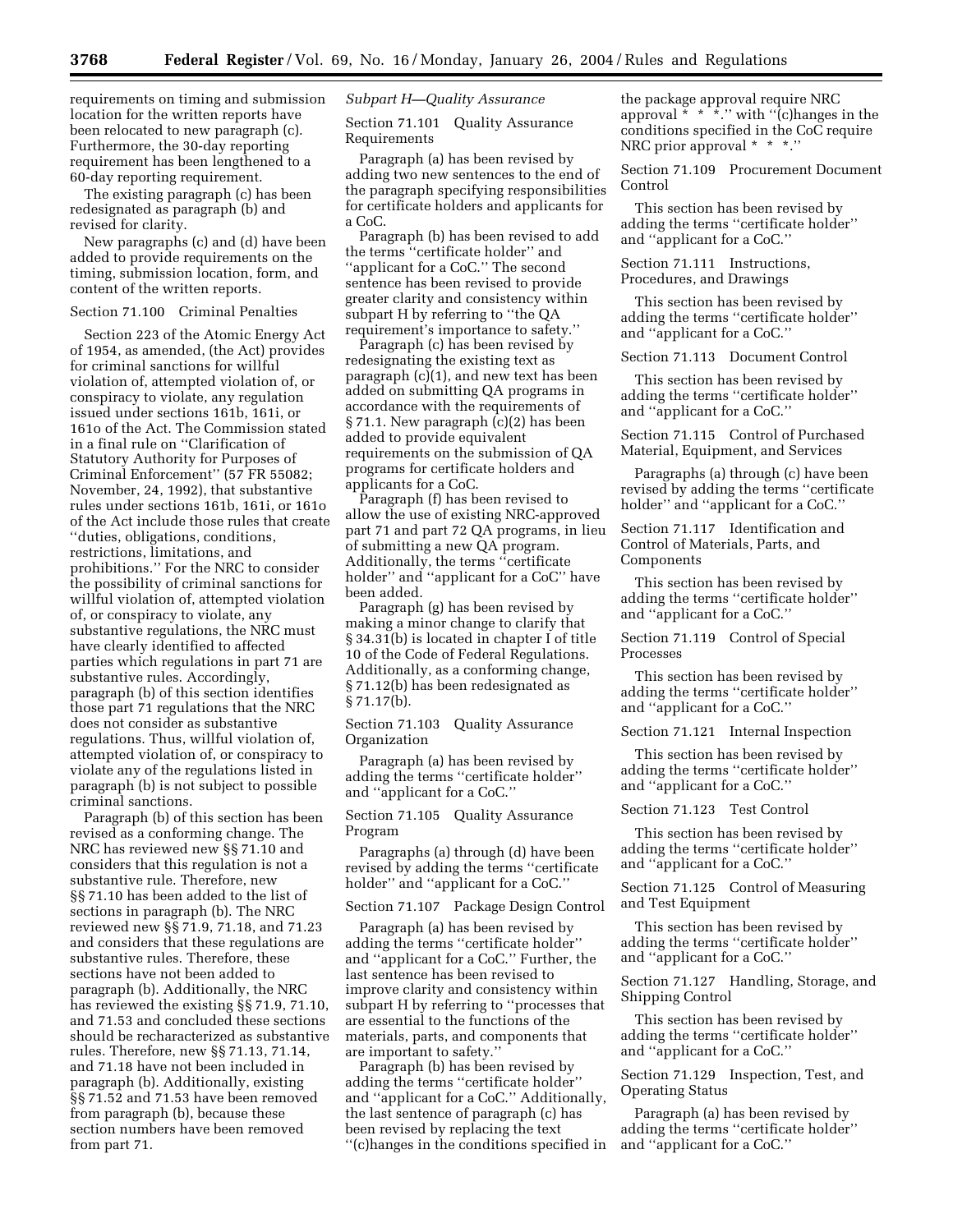Section 71.131 Nonconforming Materials, Parts, or Components

This section has been revised by adding the terms ''certificate holder'' and ''applicant for a CoC.''

#### Section 71.133 Corrective Action

This section has been revised by adding the terms ''certificate holder'' and ''applicant for a CoC.''

### Section 71.135 Quality Assurance Records

This section has been revised by adding the terms ''certificate holder'' and ''applicant for a CoC.''

#### Section 71.137 Audits

This section has been revised by adding the terms ''certificate holder'' and ''applicant for a CoC.''

## *Appendix A to Part 71—Determination of A*1 *and A*2

No changes have been made in paragraphs I, III, and V; however, these paragraphs have been included due to revising Appendix A, in its entirety.

Paragraph II has been revised to use plain language and has been redesignated as subparagraph II(a). The intent of existing paragraph II has not been changed; however, the reference to existing Table A–2 has been revised as a conforming change to the new Table A–3. New paragraph II(b) has been added to provide direction on determining exempt material activity concentration and exempt consignment activity values when a radionuclide has been identified as a constituent of a proposed shipment, but the individual radionuclide is not listed in Table A–2. Consequently, the structure of paragraphs II(a) and II(b) is the same. New paragraph II(c) has been added to provide direction to licensees on how to submit requests for Commission prior approval of either  $A_1$  and  $A_2$  values or exempt material activity concentration and exempt consignment activity values, for radionuclides that are not listed in Tables A–1 and A–2, respectively.

Paragraph IV has been revised by adding new paragraphs (e) and (f) to provide equations to use in determining a consolidated exempt material activity concentration and exempt consignment activity value when a shipment contains multiple radionuclides. The existing text describing an alternative method for calculating the  $A_1$  or  $A_2$  value of a mixture has been redesignated as paragraphs (c) and (d). No changes have been made from the existing equations.

*Appendix A, Table A–1—A*1 *and A*2 *Values for Radionuclides* 

This Table has been revised to reflect the values from TS–R–1.

## *Appendix A, Table A–2—Exempt Material Activity Concentrations and Exempt Consignment Activity Limits for Radionuclides*

A new Table A–2 has been added to Appendix A of part 71. This table contains the values of Exempt Material Activity Concentrations and Exempt Consignment Activity Limits for selected radionuclides. Table A–2 is referenced in new § 71.14(a)(2) and is used in § 71.14 to determine when concentrations of material are not considered radioactive material, for the purposes of transportation.

## *Appendix A, Table A–3—General Values for A*1 *and A*2

The existing Table A–2 has been redesignated as new Table A–3, and the values have been revised to reflect the changes from TS–R–1.

## *Appendix A, Table A–4—Activity Mass Relationships for Uranium*

The existing Table A–3 has been redesignated as new Table A–4. No changes have been made to the values contained in new Table A–4.

#### **V. Criminal Penalties**

For the purposes of section 223 of the Atomic Energy Act (AEA), the Commission is amending 10 CFR part 71 under one or more of sections 161b, 161i, or 161o of the AEA. Willful violations of the rule will be subject to criminal enforcement.

The following is a list of substantive rule sections being revised or added in this rulemaking: §§ 71.1, 71.3, 71.5, 71.8, 71.9, 71.12, 71.13, 71.14, 71.15, 71.17, 71.19, 71.20, 71.21, 71.22, 71.23, 71.61, 71.63, 71.88, 71.91, 71.93, 71.95, 71.101, 71.103, 71.105, 71.107, 71.109, 71.111, 71.113, 71.115, 71.117, 71.119, 71.121, 71.123, 71.125, 71.127, 71.129, 71.131, 71.133, 71.135, 71.137.

#### **VI. Issues of Compatibility for Agreement States**

Under the ''Policy Statement on Adequacy and Compatibility of Agreement State Programs'' which became effective on September 3, 1997 (62 FR 46517), NRC program elements (including regulations) are placed into four compatibility categories. In addition, NRC program elements also are identified as having particular health and safety significance or as being reserved solely to the NRC. Compatibility Category A are those program elements that are basic

radiation protection standards and scientific terms and definitions that are necessary to understand radiation protection concepts. An Agreement State should adopt Category A program elements in an essentially identical manner to provide uniformity in the regulation of agreement material on a nationwide basis. Compatibility Category B are those program elements that apply to activities that have direct and significant effects in multiple jurisdictions. An Agreement State should adopt Category B program elements in an essentially identical manner. Compatibility Category C are those program elements that do not meet the criteria of Category A or B, but the essential objectives of which an Agreement State should adopt to avoid conflict, duplication, gaps, or other conditions that would jeopardize an orderly pattern in the regulation of agreement material on a nationwide basis. An Agreement State should adopt the essential objectives of the Category C program elements. Compatibility Category D are those program elements that do not meet any of the criteria of Category A, B, or C, and thus do not need to be adopted by Agreement States for purposes of compatibility. A bracket around a category means that the section may have been adopted elsewhere, and it is not necessary to adopt it again. Health and Safety (H&S) are program elements that are not required for compatibility (*i.e.,* Category D) but are identified as having a particular health and safety role (*i.e.,* adequacy) in the regulation of agreement material within the State. Although not required for compatibility, the State should adopt program elements in this category based on those of NRC that embody the essential objectives of the NRC program elements because of particular health and safety considerations. Compatibility Category NRC are those program elements that address areas of regulation that cannot be relinquished to Agreement States pursuant to the Atomic Energy Act, as amended, or provisions of title 10 of the Code of Federal Regulations. These program elements should not be adopted by Agreement States. The following table lists the part 71 revisions and their corresponding categorization under the ''Policy Statement on Adequacy and Compatibility of Agreement State Programs.'' This table has been revised to incorporate comments received from the States of California and Wisconsin during the 30-day Agreement States comment period which began on June 3, 2003.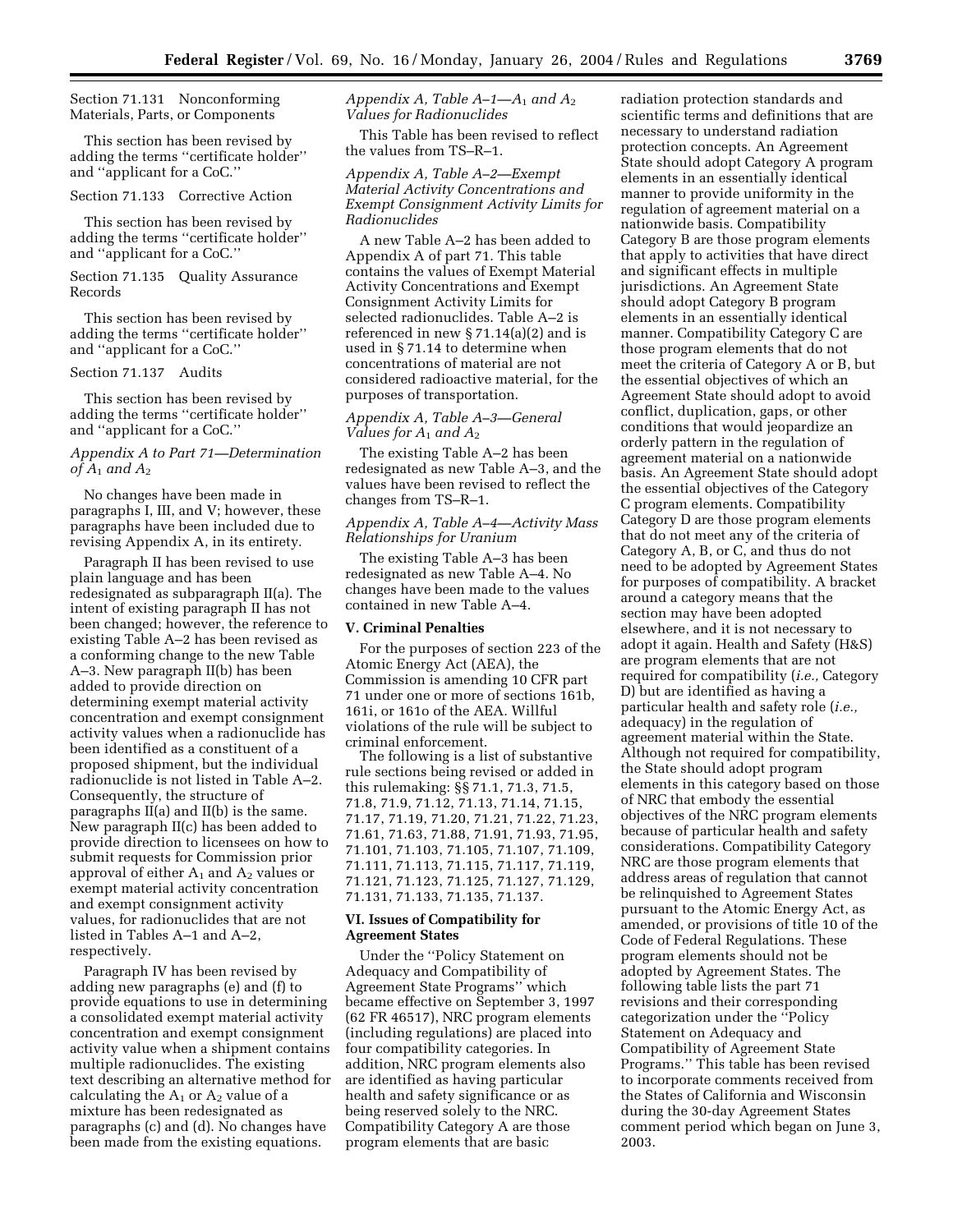| Regulation<br>section | Section title                            | Compatibility category       | Comments                                                                                                                                                                                                                                                                                                                                                                                                                                                                                                                                                                                   |
|-----------------------|------------------------------------------|------------------------------|--------------------------------------------------------------------------------------------------------------------------------------------------------------------------------------------------------------------------------------------------------------------------------------------------------------------------------------------------------------------------------------------------------------------------------------------------------------------------------------------------------------------------------------------------------------------------------------------|
| §71.0                 | Purpose and Scope                        | D, except paragraph C is [B] | This requirement is designated Compatibility Cat-<br>egory B because it applies to activities that<br>have direct and significant effects in multiple ju-<br>risdictions. An Agreement State should adopt<br>Category B program elements in an essentially<br>identical manner. The bracket, "B," indicates<br>that if a State has adopted this requirement in<br>another portion of its regulations, such as the<br>State's DOT regulations, then the adoption of<br>this provision is not necessary.                                                                                     |
| §71.1                 | Communications and Records               | D                            |                                                                                                                                                                                                                                                                                                                                                                                                                                                                                                                                                                                            |
| §71.2                 |                                          | D                            |                                                                                                                                                                                                                                                                                                                                                                                                                                                                                                                                                                                            |
| §71.3<br>§71.4        | Requirements for license<br>Definitions: |                              | This requirement is designated Compatibility Cat-<br>egory B because it applies to activities that<br>have direct and significant effects in multiple ju-<br>risdictions since it assures authorization for the<br>transport of licensed material. An Agreement<br>State should adopt Category B program ele-<br>ments in an essentially identical manner. The<br>bracket, "B," indicates that if a State has adopt-<br>ed this requirement in another portion of its reg-<br>ulations, such as the State's DOT regulations,<br>then the adoption of this provision is not nec-<br>essary. |
|                       |                                          |                              | This definition is designated Compatibility Cat-                                                                                                                                                                                                                                                                                                                                                                                                                                                                                                                                           |
|                       |                                          |                              | egory B because it applies to activities that<br>have direct and significant effects in multiple ju-<br>risdictions. An Agreement State should adopt<br>Category B program elements in an essentially<br>identical manner. The bracket, "B," indicates<br>that if a State has adopted this definition in an-<br>other portion of its regulations, such as the<br>State's DOT regulations, then the adoption of<br>this definition is not necessary.                                                                                                                                        |
|                       |                                          |                              | This definition is designated Compatibility Cat-<br>egory B because it applies to activities that<br>have direct and significant effects in mulitiple ju-<br>risdictions. An Agreement State should adopt<br>Category B program elements in an essentially<br>identical manner. The bracket, "B," indicates<br>that if a State has adopted this definition in an-<br>other portion of its regulations, such as the<br>State's DOT regulations, then the adoption of<br>this definition is not necessary.                                                                                   |
|                       |                                          |                              | This definition is designated Compatibility Cat-<br>egory B because it applies to activities that<br>have direct and significant effects in multiple ju-<br>risdictions. An Agreement State should adopt<br>Category B program elements in an essentially<br>identical manner. The bracket, "B," indicates<br>that if a State has adopted this definition in an-<br>other portion of its regulations, such as the<br>State's DOT regulations, then the adoption of<br>this definition is not necessary.                                                                                    |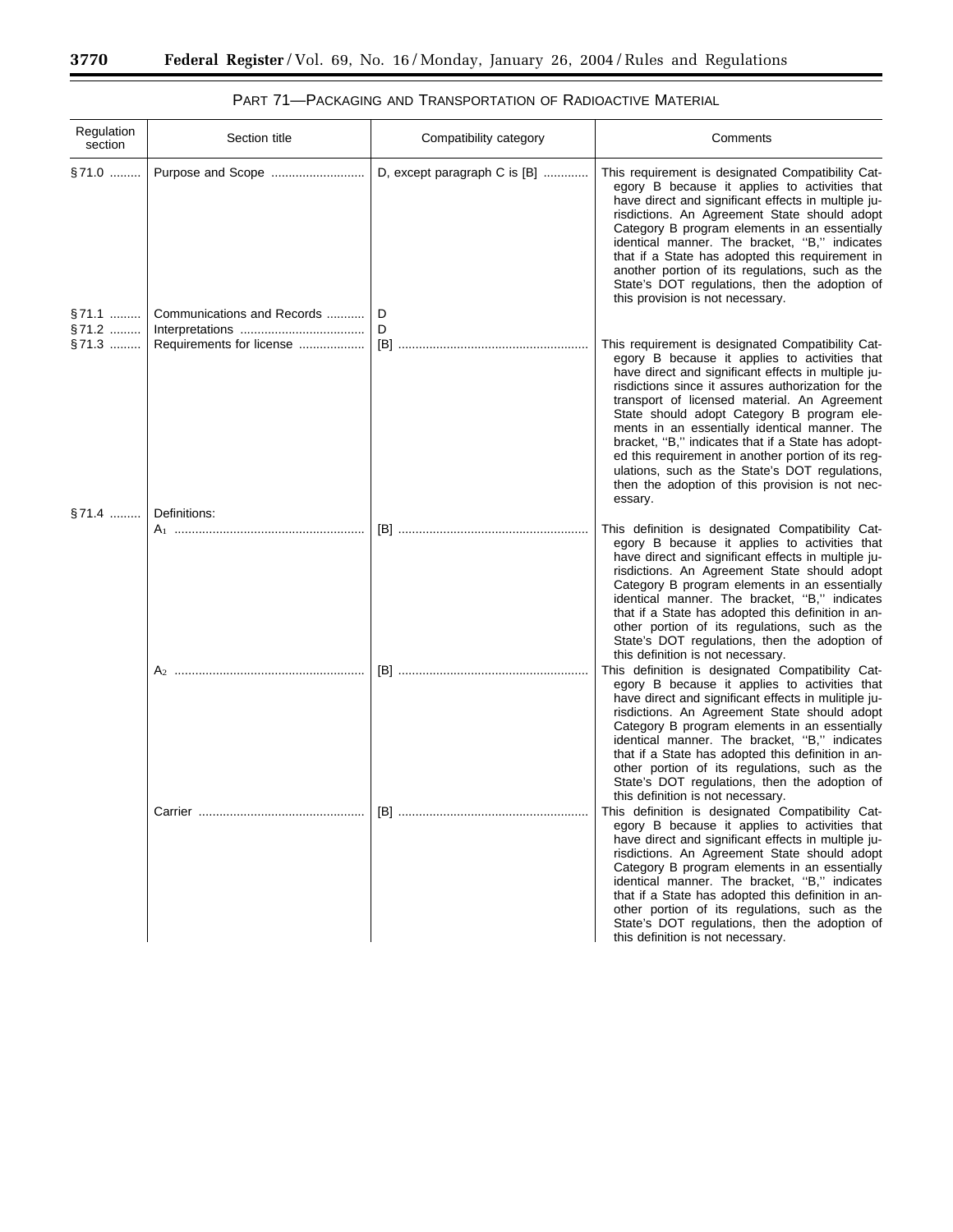| Regulation<br>section | Section title             | Compatibility category                                                                                                                                | Comments                                                                                                                                                                                                                                                                                                                                                                                                                                                                                                                                                                                                                                                                                                                                                                                            |
|-----------------------|---------------------------|-------------------------------------------------------------------------------------------------------------------------------------------------------|-----------------------------------------------------------------------------------------------------------------------------------------------------------------------------------------------------------------------------------------------------------------------------------------------------------------------------------------------------------------------------------------------------------------------------------------------------------------------------------------------------------------------------------------------------------------------------------------------------------------------------------------------------------------------------------------------------------------------------------------------------------------------------------------------------|
|                       | Certificate holder        | D-for those States which have no li-<br>censees that us Type B packages.<br>or                                                                        | This term is used in the sections concerning qual-<br>ity assurance programs for Type B packages.<br>Those States which have no licensees that use<br>Type B packages are not required to adopt this<br>definition. This definition is designated Compat-<br>ibility Category B for those States which have li-<br>censees that us Type B packages because it<br>applies to activities that have direct and signifi-<br>cant effects in multiple jurisdictions. An Agree-<br>ment State should adopt Category B program<br>elements in an essentially identical manner.<br>The bracket, "B," indicates that if a State has<br>adopted this definition in another portion of its<br>regulations, such as the State's DOT regula-<br>tions, then the adoption of this definition is not<br>necessary. |
|                       |                           | [B]-for those States which have li-<br>censees that use Type B packages.                                                                              |                                                                                                                                                                                                                                                                                                                                                                                                                                                                                                                                                                                                                                                                                                                                                                                                     |
|                       | Certificate of compliance | D-for those States which have no li-<br>censees that use Type B packages.<br>[B]-for those States which have li-<br>censees that use Type B packages. | This term is used in the sections concerning qual-<br>ity assurance programs for Type B packages.<br>Those States which have no licensees that use<br>Type B packages are not required to adopt this<br>definition. This definition is designated Compat-<br>ibility Category B for those States which have li-                                                                                                                                                                                                                                                                                                                                                                                                                                                                                     |
|                       |                           |                                                                                                                                                       | censees that use Type B packages because it<br>applies to activities that have direct and signifi-<br>cant effects in multiple jurisdictions. An Agree-<br>ment State should adopt Category B program<br>elements in an essentially identical manner.<br>The bracket, "B," indicates that if a State has<br>adopted this definition in another portion of its<br>regulations, such as the State's DOT regula-<br>tions, then the adoption of this definition is not<br>necessary.                                                                                                                                                                                                                                                                                                                   |
|                       | Close reflection by water |                                                                                                                                                       | This definition is not required for compatibility<br>since it defines a term which pertains to an<br>area reserved to NRC. A State may adopt this<br>definition for purposes of clarity or communica-<br>tion. This definition can be adopted by Agree-<br>ment States since it in and of itself does not<br>convey any authority whereby a State can regu-<br>late in an exclusive NRC jurisdiction. However,<br>if a State chooses to define the term then the<br>definition should be essentially identical.                                                                                                                                                                                                                                                                                     |
|                       |                           |                                                                                                                                                       | This definition is designated Compatibility Cat-<br>egory B because it applies to activities that<br>have direct and significant effects in multiple ju-<br>risdictions. An Agreement State should adopt<br>Category B program elements in an essentially<br>identical manner. The bracket, "B," indicates<br>that if a State has adopted this definition in an-<br>other portion of its regulations, such as the<br>State's DOT regulations, then the adoption of<br>this definition is not necessary.                                                                                                                                                                                                                                                                                             |
|                       | Containment System        |                                                                                                                                                       | This term is not used in any section requiring                                                                                                                                                                                                                                                                                                                                                                                                                                                                                                                                                                                                                                                                                                                                                      |
|                       |                           |                                                                                                                                                       | Agreement State adoption.<br>This definition is designated Compatibility Cat-<br>egory B because it applies to activities that<br>have direct and significant effects in multiple ju-<br>risdictions. An Agreement State should adopt<br>Category B program elements in an essentially<br>identical manner. The bracket, "B," indicates<br>that if a State has adopted this definition in an-<br>other portion of its regulations, such as the<br>State's DOT regulations, then the adoption of<br>this definition is not necessary.                                                                                                                                                                                                                                                                |

## PART 71—PACKAGING AND TRANSPORTATION OF RADIOACTIVE MATERIAL—Continued

▀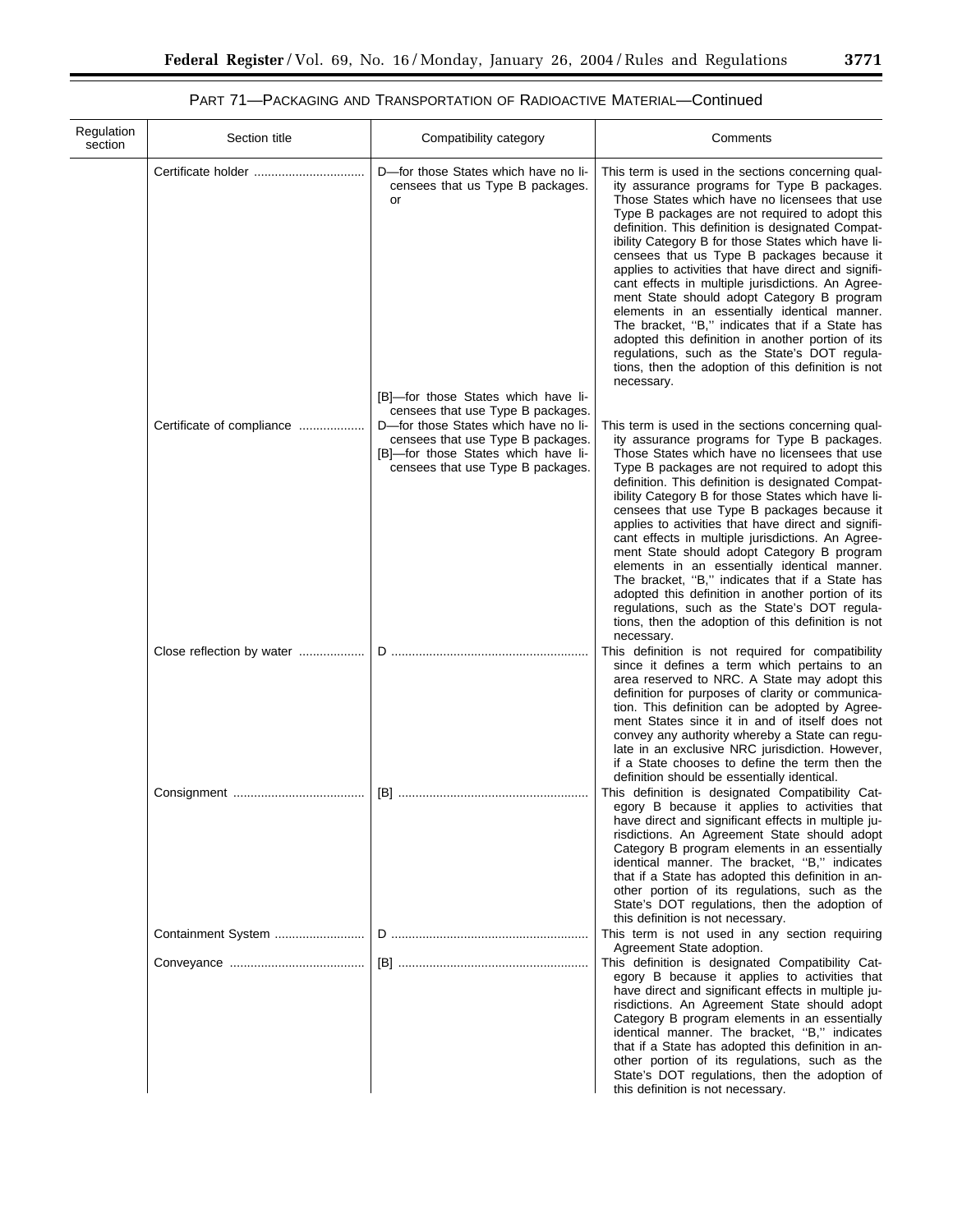۲

| Regulation<br>section | Section title                        | Compatibility category | Comments                                                                                                                                                                                                                                                                                                                                                                                                                                                                                                |
|-----------------------|--------------------------------------|------------------------|---------------------------------------------------------------------------------------------------------------------------------------------------------------------------------------------------------------------------------------------------------------------------------------------------------------------------------------------------------------------------------------------------------------------------------------------------------------------------------------------------------|
|                       | Criticality safety Index             |                        | This definition is designated Compatibility Cat-<br>egory B because it applies to activities that<br>have direct and significant effects in multiple ju-<br>risdictions. An Agreement State should adopt<br>Category B program elements in an essentially<br>identical manner. In addition, this definition is<br>needed for a common understanding beyond a<br>plain dictionary meaning of the term in order to<br>implement 10 CFR 71.22, 71.23 and 71.59.                                            |
|                       |                                      | <b>B</b>               | This definition is designated Compatibility Cat-<br>egory B because it applies to activities that<br>have direct and significant effects in multiple ju-<br>risdictions. An Agreement State should adopt<br>Category B program elements in an essentially<br>identical manner. In addition, this definition is<br>needed for a common understanding beyond a<br>plain dictionary meaning of the term in order to<br>implement $§$ 71.15.                                                                |
|                       |                                      |                        | This term does not meet any of the criteria of Cat-<br>egory A, B, C, or H&S because it is a widely<br>accepted abbreviation for the U.S. Department<br>of Transportation.                                                                                                                                                                                                                                                                                                                              |
|                       |                                      |                        | This definition is designated Compatibility Cat-<br>egory B because it applies to activities that<br>have direct and significant effects in multiple ju-<br>risdictions. An Agreement State should adopt<br>Category B program elements in an essentially<br>identical manner. The bracket, "B," indicates<br>that if a State has adopted this definition in an-<br>other portion of its regulations, such as the<br>State's DOT regulations, then the adoption of<br>this definition is not necessary. |
|                       |                                      |                        | This definition is designated Compatibility Cat-<br>egory B because it applies to activities that<br>have direct and significant effects in multiple ju-<br>risdictions. An Agreement State should adopt<br>Category B program elements in an essentially<br>identical manner. The bracket, "B," indicates<br>that if a State has adopted this definition in an-<br>other portion of its regulations, such as the<br>State's DOT regulations, then the adoption of<br>this definition is not necessary. |
|                       |                                      | B                      | This definition is needed for a common under-<br>standing beyond a plain dictionary meaning of<br>the term in order to implement §71.15, which<br>has direct and significant transboundary effects.                                                                                                                                                                                                                                                                                                     |
|                       | Licensed material                    |                        | This term does not meet any of the criteria of Cat-<br>egory A, B, C, or H&S because it is widely ac-<br>cepted and understood. This definition also ap-<br>pears in 10 CFR 20.1003. For purposes of<br>compatibility, the language of the Part 20 defini-<br>tion should be used and is assigned to Compat-<br>ibility Category D.                                                                                                                                                                     |
|                       | Low Specific Activity (LSA) material |                        | This definition is designated Compatibility Cat-<br>egory B because it applies to activities that<br>have direct and significant effects in multiple ju-<br>risdictions. An Agreement State should adopt<br>Category B program elements in an essentially<br>identical manner. The bracket, "B," indicates<br>that if a State has adopted this definition in an-<br>other portion of its regulations, such as the<br>State's DOT regulations, then the adoption of<br>this definition is not necessary. |

## PART 71—PACKAGING AND TRANSPORTATION OF RADIOACTIVE MATERIAL—Continued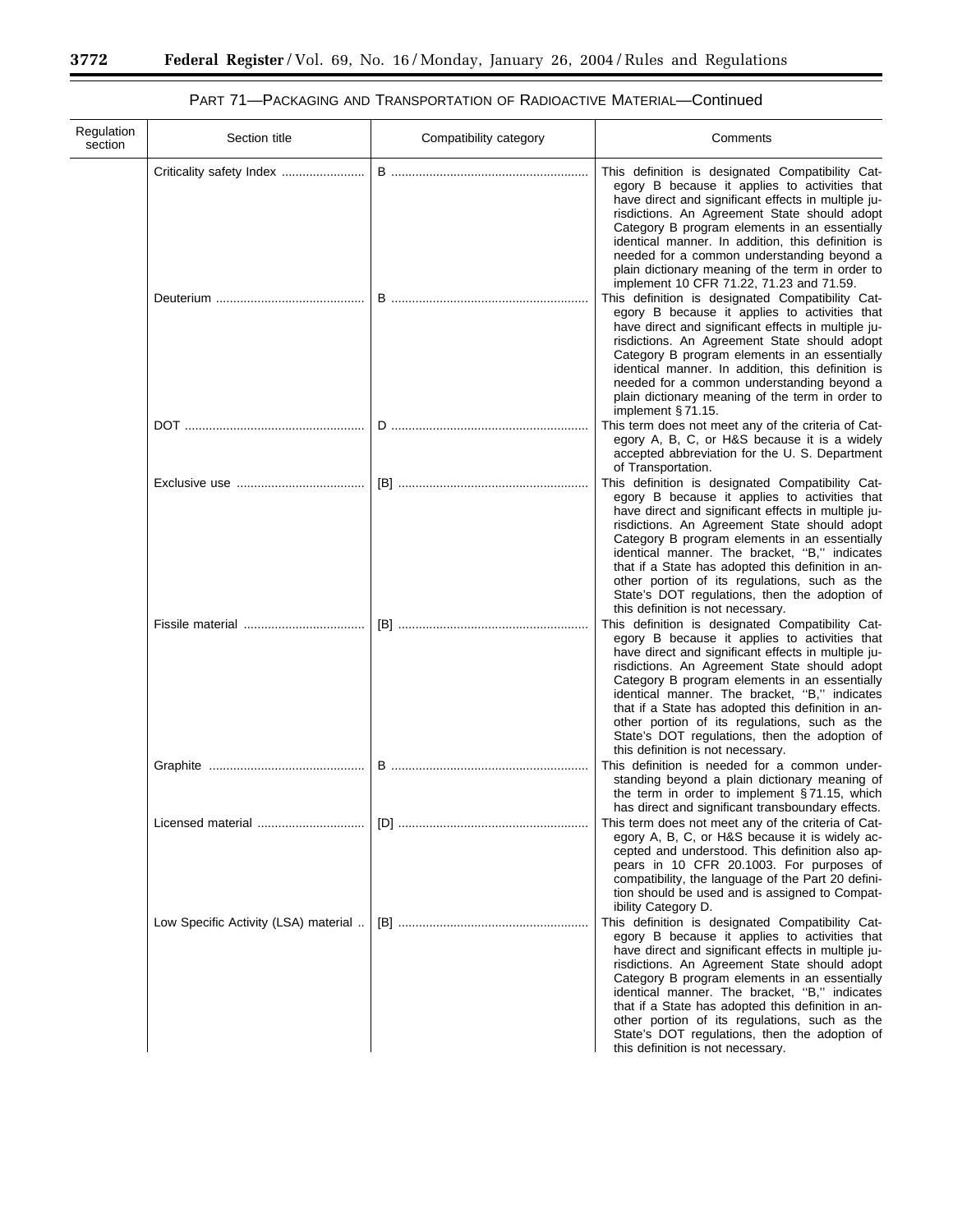| Regulation<br>section | Section title                                   | Compatibility category | Comments                                                                                                                                                                                                                                                                                                                                                                                                                                                                                                                                                                                                                                                                                                                                                                                                                                            |
|-----------------------|-------------------------------------------------|------------------------|-----------------------------------------------------------------------------------------------------------------------------------------------------------------------------------------------------------------------------------------------------------------------------------------------------------------------------------------------------------------------------------------------------------------------------------------------------------------------------------------------------------------------------------------------------------------------------------------------------------------------------------------------------------------------------------------------------------------------------------------------------------------------------------------------------------------------------------------------------|
|                       | Low toxicity alpha emitters                     |                        | This definition is designated Compatibility Cat-<br>egory B because it applies to activities that<br>have direct and significant effects in multiple ju-<br>risdictions. An Agreement State should adopt<br>Category B program elements in an essentially<br>identical manner. The bracket, "B," indicates<br>that if a State has adopted this definition in an-<br>other portion of its regulations, such as the<br>State's DOT regulations, then the adoption of<br>this definition is not necessary.                                                                                                                                                                                                                                                                                                                                             |
|                       | Maximum normal operating pressure               |                        | The definition of the term "maximum normal oper-<br>ating pressure" was changed from a compat-<br>ibility category "B" to a category "D." This term<br>is not used in any section requiring Agreement<br>State adoption; it relates to the heat conditions<br>in $\S 71.71(c)(1)$ , which is designated a category<br>"NRC." This definition is not required for com-<br>patibility since it defines a term which pertains<br>to an area reserved to the NRC. A State may<br>adopt this definition for purposes of clarity or<br>communication. This definition can be adopted<br>by Agreement States since it is and of itself<br>does not convey any authority whereby a State<br>can regulate in an exclusive NRC jurisdiction.<br>However, if a State chooses to define this term,<br>then the definition should be essentially iden-<br>tical. |
|                       |                                                 |                        | This definition is designated Compatibility Cat-<br>egory B because it applies to activities that<br>have direct and significant effects in multiple ju-<br>risdictions. An Agreement State should adopt<br>Category B program elements in an essentially<br>identical manner. The bracket, "B," indicates<br>that if a State has adopted this definition in an-<br>other portion of its regulations, such as the<br>State's DOT regulations, then the adoption of<br>this definition is not necessary.                                                                                                                                                                                                                                                                                                                                             |
|                       | Normal form radioactive material                |                        | This definition is designated Compatibility Cat-<br>egory B because it applies to activities that<br>have direct and significant effects in multiple ju-<br>risdictions. An Agreement State should adopt<br>Category B program elements in an essentially<br>identical manner. The bracket, "B," indicates<br>that if a State has adopted this definition in an-<br>other portion of its regulations, such as the<br>State's DOT regulations, then the adoption of<br>this definition is not necessary.                                                                                                                                                                                                                                                                                                                                             |
|                       | Optimum interspersed hydrogenous<br>moderation. |                        | This definition is not required for compatibility<br>since it defines a term which pertains to an<br>area reserved to NRC. A State may adopt this<br>definition for purposes of clarity or communica-<br>tion. This definition can be adopted by Agree-<br>ment States since it in and of itself does not<br>convey any authority whereby a State can regu-<br>late in an exclusive NRC jurisdiction. However,<br>if a State chooses to define the term, then the<br>definition should be essentially identical.                                                                                                                                                                                                                                                                                                                                    |
|                       |                                                 |                        | This definition is designated Compatibility Cat-<br>egory B because it applies to activities that<br>have direct and significant effects in multiple ju-<br>risdictions. An Agreement State should adopt<br>Category B program elements in an essentially<br>identical manner. The bracket, "B," indicates<br>that if a State has adopted this definition in an-<br>other portion of its regulations, such as the<br>State's DOT regulations, then the adoption of<br>this definition is not necessary.                                                                                                                                                                                                                                                                                                                                             |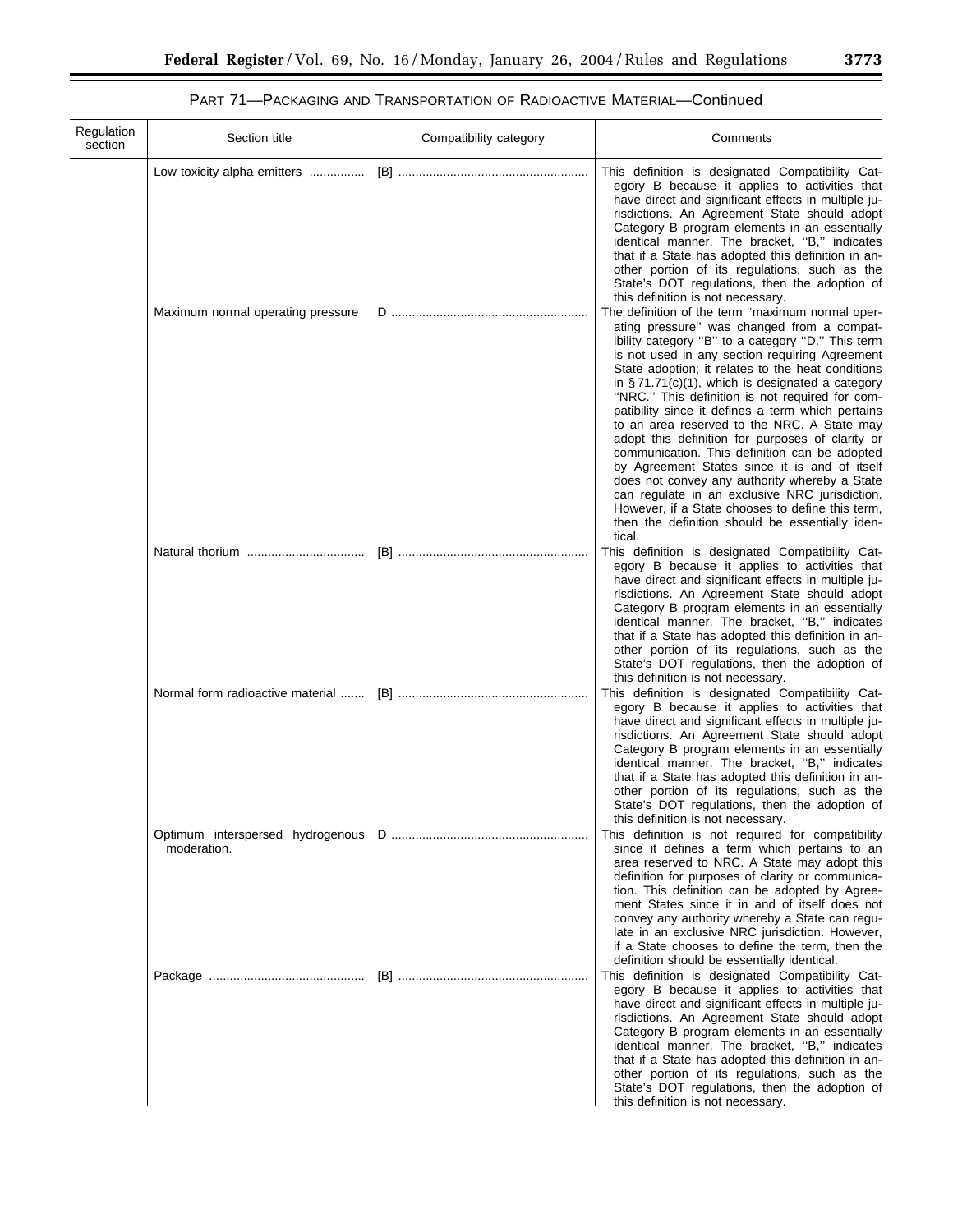| Regulation<br>section | Section title                                                                                  | Compatibility category | Comments                                                                                                                                                                                                                                                                                                                                                                                                                                                                                                     |
|-----------------------|------------------------------------------------------------------------------------------------|------------------------|--------------------------------------------------------------------------------------------------------------------------------------------------------------------------------------------------------------------------------------------------------------------------------------------------------------------------------------------------------------------------------------------------------------------------------------------------------------------------------------------------------------|
|                       | Fissile material package or Type AF<br>package, Type BF, Type B(U)F<br>package, or Type B(M)F. |                        | This definition is designated Compatibility Cat-<br>egory B because it applies to activities that<br>have direct and significant effects in multiple ju-<br>risdictions. An Agreement State should adopt<br>Category B program elements in an essentially<br>identical manner. The bracket, "B," indicates<br>that if a State has adopted this definition in an-<br>other portion of its regulations, then the adop-<br>tion of this definition is not necessary.                                            |
|                       |                                                                                                |                        | This definition is designated Compatibility Cat-<br>egory B because it applies to activities that<br>have direct and significant effects in multiple ju-<br>risdictions. An Agreement State should adopt<br>Category B program elements in an essentially<br>identical manner. The bracket, "B," indicates<br>that if a State has adopted this definition in an-<br>other portion of its regulations, then the adop-<br>tion of this definition is not necessary.                                            |
|                       |                                                                                                |                        | This definition is designated Compatibility Cat-<br>egory B because it applies to activities that<br>have direct and significant effects in multiple ju-<br>risdictions. An Agreement State should adopt<br>Category B program elements in an essentially<br>identical manner. The bracket, "B," indicates<br>that if a State has adopted this definition in an-<br>other portion of its regulations, then the adop-<br>tion of this definition is not necessary.                                            |
|                       |                                                                                                |                        | This definition is designated Compatibility Cat-<br>egory B because it applies to activities that<br>have direct and significant effects in multiple ju-<br>risdictions. An Agreement State should adopt<br>Category B program elements in an essentially<br>identical manner. The bracket, "B," indicates<br>that if a State has adopted this definition in an-<br>other portion of its regulations, then the adop-<br>tion of this definition is not necessary.                                            |
|                       |                                                                                                |                        | This definition is designated Compatibility Cat-<br>egory B because it applies to activities that<br>have direct and significant effects in multiple ju-<br>risdictions. An Agreement State should adopt<br>Category B program elements in an essentially<br>identical manner. The bracket, "B," indicates<br>that if a State has adopted this definition in an-<br>other portion of its regulations, then the adop-<br>tion of this definition is not necessary.                                            |
|                       |                                                                                                |                        | This definition is designated Compatibility Cat-<br>egory B because it applies to activities that<br>have direct and significant effects in multiple ju-<br>risdictions. An Agreement State should adopt<br>Category B program elements in an essentially<br>identical manner. The bracket, "B," indicates<br>that if a State has adopted this definition in an-<br>other portion of its regulations, then the adop-<br>tion of this definition is not necessary.                                            |
|                       | Spent Nuclear Fuel or Spent Fuel                                                               | D.                     | This definition is not required compatibility since it<br>defines a term which pertains to an area re-<br>served to NRC. A State may adopt this defini-<br>tion for purposes of clarity or communication.<br>This definition can be adopted by Agreement<br>States since it in and of itself does not convey<br>any authority whereby a State can regulate in<br>an exclusive NRC jurisdiction. However, if a<br>State chooses to define the term, then the defi-<br>nition should be essentially identical. |
|                       |                                                                                                |                        |                                                                                                                                                                                                                                                                                                                                                                                                                                                                                                              |

## PART 71—PACKAGING AND TRANSPORTATION OF RADIOACTIVE MATERIAL—Continued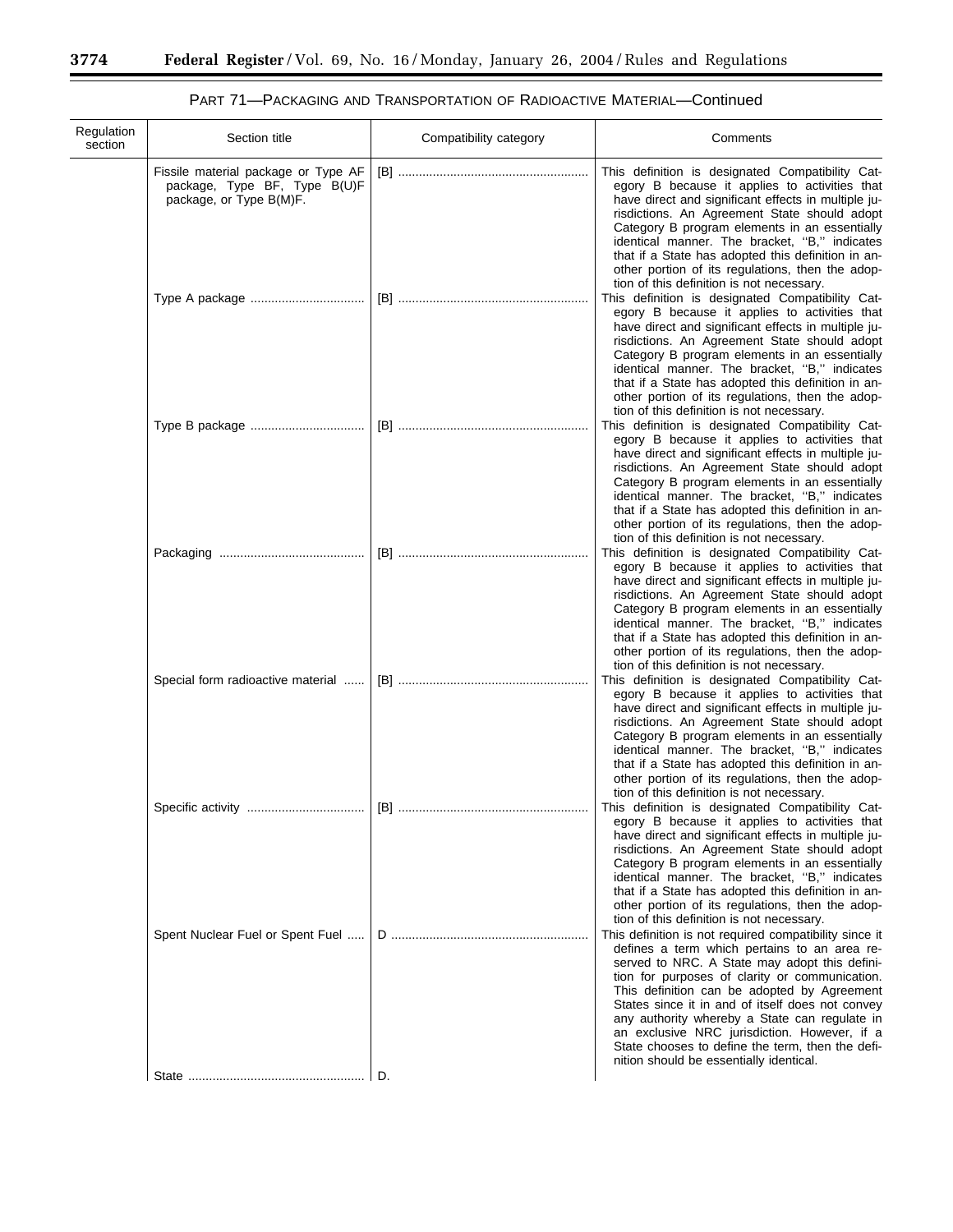| Regulation<br>section | Section title                                         | Compatibility category | Comments                                                                                                                                                                                                                                                                                                                                                                                                                                                                                                       |
|-----------------------|-------------------------------------------------------|------------------------|----------------------------------------------------------------------------------------------------------------------------------------------------------------------------------------------------------------------------------------------------------------------------------------------------------------------------------------------------------------------------------------------------------------------------------------------------------------------------------------------------------------|
|                       | Surface Contaminated Object (SCO)                     |                        | This definition is designated Compatibility Cat-<br>egory B because it applies to activities that<br>have direct and significant effects in multiple ju-<br>risdictions. An Agreement State should adopt<br>Category B program elements in an essentially<br>identical manner. The bracket, "B," indicates<br>that if a State has adopted this definition in an-<br>other portion of its regulations, then the adop-                                                                                           |
|                       |                                                       |                        | tion of this definition is not necessary.<br>This definition is designated Compatibility Cat-<br>egory B because it applies to activities that<br>have direct and significant effects in multiple ju-<br>risdictions. An Agreement State should adopt<br>Category B program elements in an essentially<br>identical manner. The bracket, "B," indicates<br>that if a State has adopted this definition in an-<br>other portion of its regulations, then the adop-<br>tion of this definition is not necessary. |
|                       |                                                       |                        | This definition is designated Compatibility Cat-<br>egory B because it applies to activities that<br>have direct and significant effects in multiple ju-<br>risdictions. An Agreement State should adopt<br>Category B program elements in an essentially<br>identical manner. The bracket, "B," indicates<br>that if a State has adopted this definition in an-<br>other portion of its regulations, such as the<br>State's DOT regulations, then the adoption of<br>this definition is not necessary.        |
|                       |                                                       |                        | This definition is designated Compatibility Cat-<br>egory B because it applies to activities that<br>have direct and significant effects in multiple ju-<br>risdictions. An Agreement State should adopt<br>Category B program elements in an essentially<br>identical manner. The bracket, "B," indicates<br>that if a State has adopted this definition in an-<br>other portion of its regulations, such as the<br>State's DOT regulations, then the adoption of<br>this definition is not necessary.        |
|                       | Unirradiated uranium                                  |                        | This definition is designated Compatibility Cat-<br>egory B because it applies to activities that<br>have direct and significant effects in multiple ju-<br>risdictions. An Agreement State should adopt<br>Category B program elements in an essentially<br>identical manner. The bracket, "B," indicates<br>that if a State has adopted this definition in an-<br>other portion of its regulations, such as the<br>State's DOT regulations, then the adoption of<br>this definition is not necessary.        |
|                       | Uranium—natural, depleted and en-<br>riched.          |                        | This definition is designated Compatibility Cat-<br>egory B because it applies to activities that<br>have direct and significant effects in multiple ju-<br>risdictions. An Agreement State should adopt<br>Category B program elements in an essentially<br>identical manner. The bracket, "B," indicates<br>that if a State has adopted this definition in an-<br>other portion of its regulations, such as the<br>State's DOT regulations, then the adoption of<br>this definition is not necessary.        |
| §71.5                 | Transportation of Licensed Material                   |                        | This requirement is designated Compatibility Cat-<br>egory B because it applies to activities that<br>have direct and significant effects in multiple ju-<br>risdictions. An Agreement State should adopt<br>Category B program elements in an essentially<br>identical manner. The bracket, "B," indicates<br>that if a State has adopted this provision in an-<br>other portion of its regulations, such as the<br>State's DOT regulations, then the adoption of<br>this requirement is not necessary.       |
| §71.6                 | Information collection requirements:<br>OMB approval. | D.                     |                                                                                                                                                                                                                                                                                                                                                                                                                                                                                                                |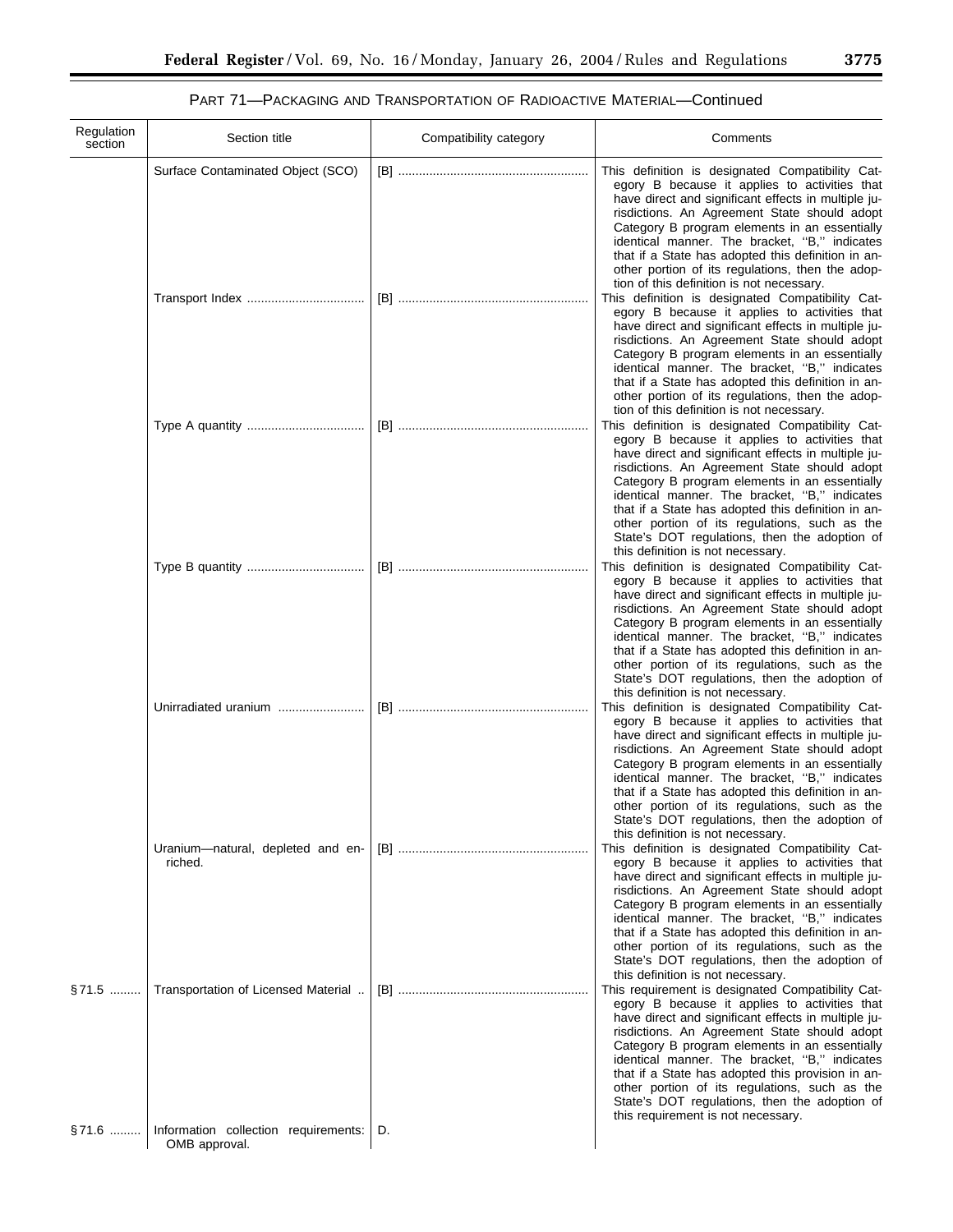$\equiv$ 

۲

| Regulation<br>section | Section title                       | Compatibility category | Comments                                                                                                                                                                                                                                                                                                                                                                                                                                                                                                                                                                                                                                                                                                                                                                                                                                                                                                                                                                                                                                                                                                                                                                                                                                                                                                                                                                                                                                                                                                                                                                                                                             |
|-----------------------|-------------------------------------|------------------------|--------------------------------------------------------------------------------------------------------------------------------------------------------------------------------------------------------------------------------------------------------------------------------------------------------------------------------------------------------------------------------------------------------------------------------------------------------------------------------------------------------------------------------------------------------------------------------------------------------------------------------------------------------------------------------------------------------------------------------------------------------------------------------------------------------------------------------------------------------------------------------------------------------------------------------------------------------------------------------------------------------------------------------------------------------------------------------------------------------------------------------------------------------------------------------------------------------------------------------------------------------------------------------------------------------------------------------------------------------------------------------------------------------------------------------------------------------------------------------------------------------------------------------------------------------------------------------------------------------------------------------------|
| §71.7                 | Completeness and accuracy of Infor- | D.                     |                                                                                                                                                                                                                                                                                                                                                                                                                                                                                                                                                                                                                                                                                                                                                                                                                                                                                                                                                                                                                                                                                                                                                                                                                                                                                                                                                                                                                                                                                                                                                                                                                                      |
| §71.8                 | mation.<br>Deliberate misconduct    |                        | The Commission determined in response to<br>SECY-97-156 that Agreement States should<br>adopt the essential objectives of this provision.<br>The essential objectives of this provision are<br>provided in paragraphs (a), (b), (c), and (d). If<br>deliberate misconduct and wrongdoing issues<br>involving Agreement State licensees were not<br>pursued and closed by Agreement States, then<br>a potential gap may be created between NRC<br>and Agreement State programs.                                                                                                                                                                                                                                                                                                                                                                                                                                                                                                                                                                                                                                                                                                                                                                                                                                                                                                                                                                                                                                                                                                                                                       |
| §71.9                 |                                     |                        | This provision does not meet any of the criteria<br>for designations Category A, B, C, or health<br>and safety. Thus, it does not need to be adopt-<br>ed by Agreement States.                                                                                                                                                                                                                                                                                                                                                                                                                                                                                                                                                                                                                                                                                                                                                                                                                                                                                                                                                                                                                                                                                                                                                                                                                                                                                                                                                                                                                                                       |
| §71.10                |                                     |                        | This provision does not meet any of the criteria<br>for designations Category A, B, C, or health<br>and safety. Thus, it does not need to be adopt-<br>ed by Agreement States.                                                                                                                                                                                                                                                                                                                                                                                                                                                                                                                                                                                                                                                                                                                                                                                                                                                                                                                                                                                                                                                                                                                                                                                                                                                                                                                                                                                                                                                       |
| $§71.11$              | [RESERVED].                         |                        |                                                                                                                                                                                                                                                                                                                                                                                                                                                                                                                                                                                                                                                                                                                                                                                                                                                                                                                                                                                                                                                                                                                                                                                                                                                                                                                                                                                                                                                                                                                                                                                                                                      |
| §71.12                |                                     | D.                     |                                                                                                                                                                                                                                                                                                                                                                                                                                                                                                                                                                                                                                                                                                                                                                                                                                                                                                                                                                                                                                                                                                                                                                                                                                                                                                                                                                                                                                                                                                                                                                                                                                      |
| §71.13                | Exemption for physicians            |                        | This provision is designated Compatibility Cat-<br>egory B because it applies to activities that<br>have direct and significant effects in multiple ju-<br>risdictions. An Agreement State should adopt<br>Category B program elements in an essentially<br>identical manner. The bracket, "B," indicates<br>that if a State has adopted this provision in an-<br>other portion of its regulations, such as the<br>State's DOT regulations, then the adoption of<br>this requirement is not necessary.                                                                                                                                                                                                                                                                                                                                                                                                                                                                                                                                                                                                                                                                                                                                                                                                                                                                                                                                                                                                                                                                                                                               |
| §71.14                | Exemptions for low level material   | NRC-paragraph (b)      | Paragraph (a) is designated as a Compatibility<br>Category B because of its significant<br>transboundary impacts with respect to the es-<br>tablishment of exempt materials in the area of<br>transportation. An Agreement State should<br>adopt Category B program elements in an es-<br>sentially identical manner. The bracket, "B," in-<br>dicates that if a State has adopted this require-<br>ment in another portion of its regulations, such<br>as the State's DOT regulations, then the adop-<br>tion of this requirement is not necessary.<br>Paragraph (b) is designated Compatibility Cat-<br>egory "NRC." This provision is reserved to the<br>NRC because it delineates NRC's authority<br>from that of DOT's in the area of transportation<br>of radioactive materials. These provisions relin-<br>quish to DOT the control of types of shipment<br>that are of low risk both from radiation and criti-<br>cality standpoints. Further, to ensure that only<br>low criticality risk shipments are included in the<br>area of DOT authority, these provisions restrict<br>the exemption to Type A and low-specific-activ-<br>ity (LSA) or surface contaminated objects<br>(SCOs) that either contain no fissile material or<br>satisfy the fissile material exemption require-<br>ments in §71.11. Finally, this provision is re-<br>served to the NRC because this exemption<br>does not relieve licensees from DOT require-<br>ments by reason of NRC's authority. Thus,<br>Agreement States should not adopt this provi-<br>sion in order to retain their ability to implement<br>all of 49 CFR as directed by DOT. |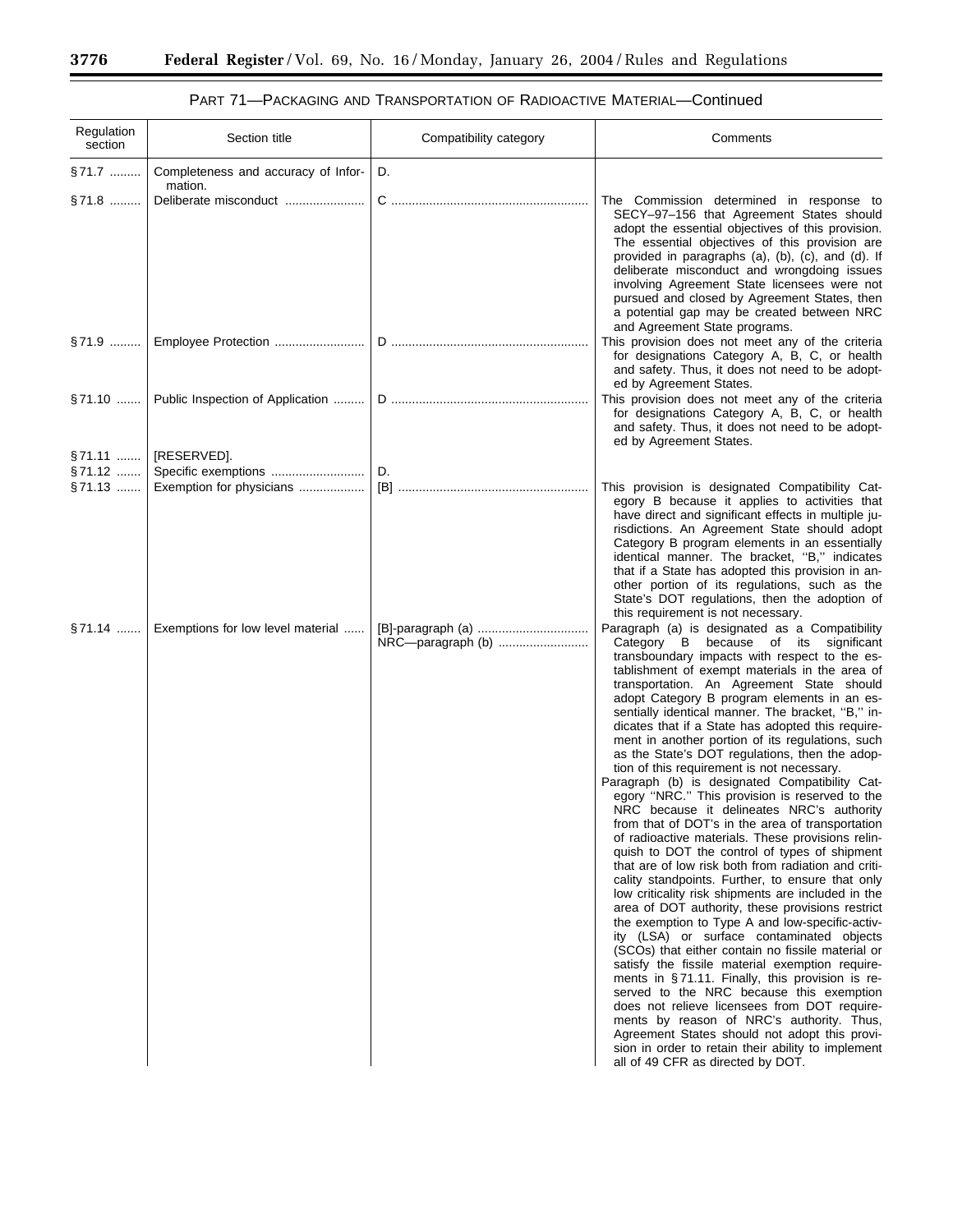| Regulation<br>section     | Section title                                                         | Compatibility category | Comments                                                                                                                                                                                                                                                                                                                                                                                                                                                                                                                                                                                                                                                                                                                                                                                                                                                                                                                                                                                                                                                                                                                                                                                                                                                                                                                                                                                                                                                                                                                                                                                                                                                                                                                                                                |
|---------------------------|-----------------------------------------------------------------------|------------------------|-------------------------------------------------------------------------------------------------------------------------------------------------------------------------------------------------------------------------------------------------------------------------------------------------------------------------------------------------------------------------------------------------------------------------------------------------------------------------------------------------------------------------------------------------------------------------------------------------------------------------------------------------------------------------------------------------------------------------------------------------------------------------------------------------------------------------------------------------------------------------------------------------------------------------------------------------------------------------------------------------------------------------------------------------------------------------------------------------------------------------------------------------------------------------------------------------------------------------------------------------------------------------------------------------------------------------------------------------------------------------------------------------------------------------------------------------------------------------------------------------------------------------------------------------------------------------------------------------------------------------------------------------------------------------------------------------------------------------------------------------------------------------|
| §71.15 …….<br>§71.16 …… ∣ | Exemptions from classification as<br>fissile material.<br>[RESERVED]. |                        | This provision is designated Compatibility Cat-<br>egory B because it applies to activities that<br>have direct and significant effects in multiple ju-<br>risdictions. An Agreement State should adopt<br>Category B program elements in an essentially<br>identical manner. The bracket, "B," indicates<br>that if a State has adopted this provision in an-<br>other portion of its regulations, such as the<br>State's DOT regulations, then the adoption of<br>this requirement is not necessary. Note: This<br>provision was previously designated "NRC." It<br>was changed to "B" to ensure compatibility be-<br>tween NRC and Agreement States in an area<br>that has significant and direct transboundary<br>implications. During further staff review, it was<br>noted that the requirements in this section<br>"Fissile material exemptions" is the same as<br>those of DOT in 49 CFR 173.453, "Fissile ma-<br>terials exceptions." Staff noted that States<br>adopt these DOT regulations as a part of their<br>transportation regulations. Staff also noted that<br>in accordance with §150.11, an Agreement<br>State can regulate the following fissile mate-<br>rials: U-235 in quantities not exceeding 350<br>grams, U-233 in quantities not exceeding 200<br>grams; plutonium in quantities not exceeding<br>200 grams, or any combination of these mate-<br>rials that would be sufficient to form a critical<br>mass. These requirements would apply to the<br>materials Agreement States regulate. Thus, the<br>compatibility of this requirement was changed<br>to a "[B]," which indicates that if a State has<br>adopted this provision as a part of the State's<br>DOT regulations, then the adoption of this pro-<br>vision is not necessary. |
| §71.17                    | General license:<br>NRC—approved<br>package.                          |                        | This provision is designated Compatibility Cat-<br>egory B because it applies to activities that<br>have direct and significant effects in multiple ju-<br>risdictions. An Agreement State should adopt<br>Category B program elements in an essentially<br>identical manner. The bracket, "B," indicates<br>that if a State has adopted this provision in an-<br>other portion of its regulations, such as the<br>State's DOT regulations, then the adoption of<br>this provision is not necessary.                                                                                                                                                                                                                                                                                                                                                                                                                                                                                                                                                                                                                                                                                                                                                                                                                                                                                                                                                                                                                                                                                                                                                                                                                                                                    |
|                           |                                                                       |                        | This provision is reserved to the NRC because it<br>addresses packages intended for both the stor-<br>age and transportation of spent fuel.                                                                                                                                                                                                                                                                                                                                                                                                                                                                                                                                                                                                                                                                                                                                                                                                                                                                                                                                                                                                                                                                                                                                                                                                                                                                                                                                                                                                                                                                                                                                                                                                                             |
| §71.20 …… ∣               | General license: DOT specification<br>container material.             |                        | This provision is designated Compatibility Cat-<br>egory B because it applies to activities that<br>have direct and significant effects in multiple ju-<br>risdictions. An Agreement State should adopt<br>Category B program elements in an essentially<br>identical manner. The bracket, "B," indicates<br>that if a State has adopted this provision in an-<br>other portion of its regulations, such as the<br>State's DOT regulations, then the adoption of<br>this provision is not necessary.                                                                                                                                                                                                                                                                                                                                                                                                                                                                                                                                                                                                                                                                                                                                                                                                                                                                                                                                                                                                                                                                                                                                                                                                                                                                    |
| §71.21                    | General license: Use of foreign ap-<br>proved package.                |                        | This provision is designated Compatibility Cat-<br>egory B because it applies to activities that<br>have direct and significant effects in multiple ju-<br>risdictions. An Agreement State should adopt<br>Category B program elements in an essentially<br>identical manner. The bracket, "B," indicates<br>that if a State has adopted this provision in an-<br>other portion of its regulations, such as the<br>State's DOT regulations, then the adoption of<br>this provision is not necessary.                                                                                                                                                                                                                                                                                                                                                                                                                                                                                                                                                                                                                                                                                                                                                                                                                                                                                                                                                                                                                                                                                                                                                                                                                                                                    |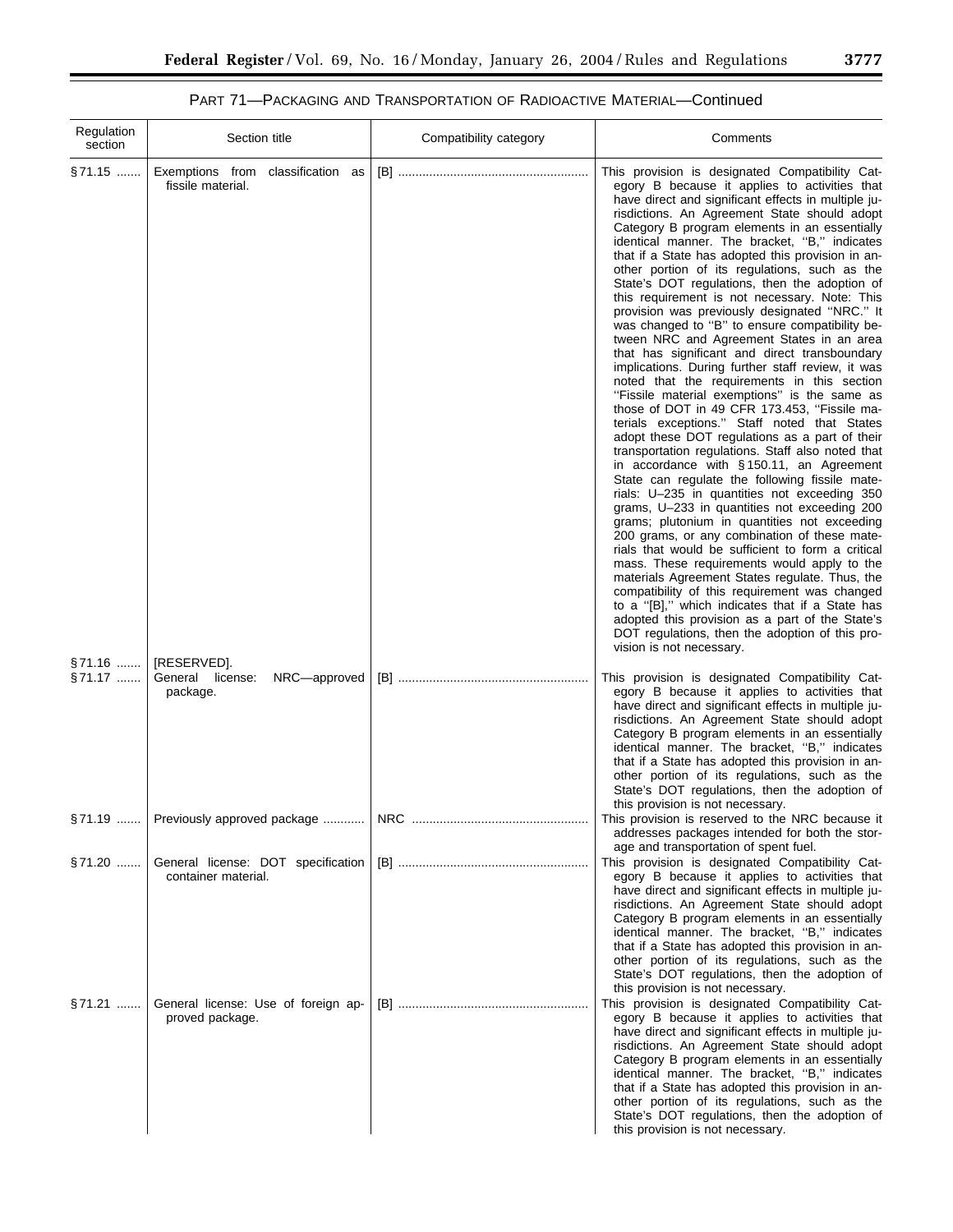۲

| Regulation<br>section | Section title                                                                         | Compatibility category | Comments                                                                                                                                                                                                                                                                                                                                                                                                                                                                                                                                                                                                                                                                                                                                                                                                                                                                                                                                                                                                                                                                                                                                                                                                                                                                                                                                                                                                                           |
|-----------------------|---------------------------------------------------------------------------------------|------------------------|------------------------------------------------------------------------------------------------------------------------------------------------------------------------------------------------------------------------------------------------------------------------------------------------------------------------------------------------------------------------------------------------------------------------------------------------------------------------------------------------------------------------------------------------------------------------------------------------------------------------------------------------------------------------------------------------------------------------------------------------------------------------------------------------------------------------------------------------------------------------------------------------------------------------------------------------------------------------------------------------------------------------------------------------------------------------------------------------------------------------------------------------------------------------------------------------------------------------------------------------------------------------------------------------------------------------------------------------------------------------------------------------------------------------------------|
| $§71.22$              | General license: Fissile material                                                     |                        | This provision designated Compatibility Category<br>B because it applies to activities that have di-<br>rect and significant effects in multiple jurisdic-<br>tions. An Agreement State should adopt Cat-<br>egory B program elements in an essentially<br>identical manner. The bracket, "B," indicates<br>that if a State has adopted this provision in an-<br>other portion of its regulations, such as the<br>State's DOT regulations, then the adoption of<br>this provision is not necessary.<br>Note: A similar provision was previously des-<br>ignated "NRC." It was changed to "B" to en-<br>sure compatibility between NRC and Agree-<br>ment States in an area that has significant and<br>direct transboundary implications. During further<br>staff review, it was noted that in accordance<br>with 10 CFR 150.11, an Agreement State can<br>regulate the following fissile materials: U-235 in<br>quantities not exceeding 350 grams, U-233 in<br>quantities not exceeding 200 grams; plutonium<br>in quantities not exceeding 200 grams, or any<br>combination of these materials that would be<br>sufficient to form a critical mass. These require-<br>ments would apply to the materials Agreement<br>States regulate. Thus, the compatibility of this<br>requirement was changed to a "[B]," which indi-<br>cates that if a State has adopted this provision<br>as a part of the State's DOT regulations, then |
| $§71.23$              | General license: Plutonium-beryllium<br>special form material.                        |                        | the adoption of this provision is not necessary.<br>This provision is designated Compatibility Cat-<br>egory B because it applies to activities that<br>have direct and significant effects in multiple ju-<br>risdictions. An Agreement State should adopt<br>Category B program elements in an essentially<br>identical manner. The bracket, "B," indicates<br>that if a State has adopted this provision in an-<br>other portion of its regulations, such as the<br>State's DOT regulations, then the adoption of<br>this requirement is not necessary.                                                                                                                                                                                                                                                                                                                                                                                                                                                                                                                                                                                                                                                                                                                                                                                                                                                                         |
| §71.24                | [RESERVED].                                                                           |                        |                                                                                                                                                                                                                                                                                                                                                                                                                                                                                                                                                                                                                                                                                                                                                                                                                                                                                                                                                                                                                                                                                                                                                                                                                                                                                                                                                                                                                                    |
| §71.25                | [RESERVED].                                                                           |                        |                                                                                                                                                                                                                                                                                                                                                                                                                                                                                                                                                                                                                                                                                                                                                                                                                                                                                                                                                                                                                                                                                                                                                                                                                                                                                                                                                                                                                                    |
| §71.31                | Contents of Application                                                               | NRC.                   |                                                                                                                                                                                                                                                                                                                                                                                                                                                                                                                                                                                                                                                                                                                                                                                                                                                                                                                                                                                                                                                                                                                                                                                                                                                                                                                                                                                                                                    |
| §71.33.               |                                                                                       | NRC.                   |                                                                                                                                                                                                                                                                                                                                                                                                                                                                                                                                                                                                                                                                                                                                                                                                                                                                                                                                                                                                                                                                                                                                                                                                                                                                                                                                                                                                                                    |
| §71.35                | Package evaluation                                                                    | NRC.                   |                                                                                                                                                                                                                                                                                                                                                                                                                                                                                                                                                                                                                                                                                                                                                                                                                                                                                                                                                                                                                                                                                                                                                                                                                                                                                                                                                                                                                                    |
| §71.37                |                                                                                       | NRC.                   |                                                                                                                                                                                                                                                                                                                                                                                                                                                                                                                                                                                                                                                                                                                                                                                                                                                                                                                                                                                                                                                                                                                                                                                                                                                                                                                                                                                                                                    |
| §71.38 ……             | Renewal of a certificate of compli-<br>ance or quality assurance program<br>approval. | NRC.                   |                                                                                                                                                                                                                                                                                                                                                                                                                                                                                                                                                                                                                                                                                                                                                                                                                                                                                                                                                                                                                                                                                                                                                                                                                                                                                                                                                                                                                                    |
| §71.39                | Requirements for additional informa-<br>tion.                                         | NRC.                   |                                                                                                                                                                                                                                                                                                                                                                                                                                                                                                                                                                                                                                                                                                                                                                                                                                                                                                                                                                                                                                                                                                                                                                                                                                                                                                                                                                                                                                    |
| §71.41                | Demonstration of Compliance                                                           |                        | This provision is designated NRC because it ad-<br>dresses an area reserved to NRC's regulatory<br>authority.                                                                                                                                                                                                                                                                                                                                                                                                                                                                                                                                                                                                                                                                                                                                                                                                                                                                                                                                                                                                                                                                                                                                                                                                                                                                                                                      |
| §71.43<br>§71.45      | General Standards for all packages<br>Lifting and tie-down Standards for all          | NRC.<br>NRC.           |                                                                                                                                                                                                                                                                                                                                                                                                                                                                                                                                                                                                                                                                                                                                                                                                                                                                                                                                                                                                                                                                                                                                                                                                                                                                                                                                                                                                                                    |
|                       | packages.                                                                             |                        |                                                                                                                                                                                                                                                                                                                                                                                                                                                                                                                                                                                                                                                                                                                                                                                                                                                                                                                                                                                                                                                                                                                                                                                                                                                                                                                                                                                                                                    |
| §71.47                | External radiation Standards for all<br>packages.                                     |                        | This requirement was changed from a compat-<br>ibility category "NRC" to "[B]." This provision<br>was changed because it establishes the exter-<br>nal radiation standards for all transportation<br>packages. It is essential that the Agreement<br>States adopt this provision in an essentially<br>identical manner because they have direct and<br>significant transboundary effects. The brack-<br>et, "B," indicates that a State should adopt this<br>provision in an essentially identical manner be-<br>cause of its direct and significant transboundary<br>effects; however, if a State has adopted this<br>provision as a part of its DOT regulations, then<br>the adoption of this section is not necessary.                                                                                                                                                                                                                                                                                                                                                                                                                                                                                                                                                                                                                                                                                                          |

## PART 71—PACKAGING AND TRANSPORTATION OF RADIOACTIVE MATERIAL—Continued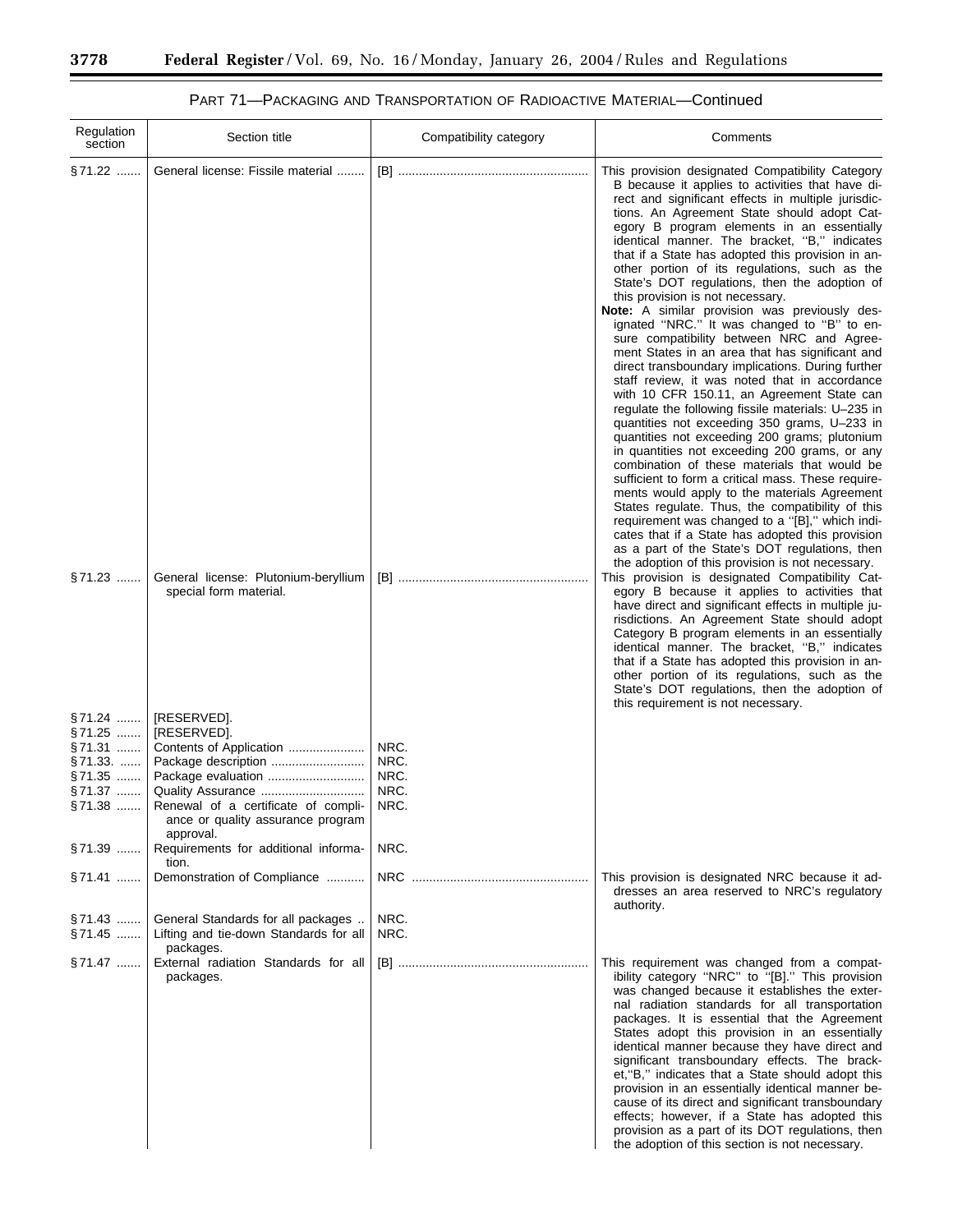| Regulation<br>section | Section title                                                                   | Compatibility category | Comments                                                                                                                                                                                                                                                                                                                                                                                                                                                                                                                                                                                                                                                             |
|-----------------------|---------------------------------------------------------------------------------|------------------------|----------------------------------------------------------------------------------------------------------------------------------------------------------------------------------------------------------------------------------------------------------------------------------------------------------------------------------------------------------------------------------------------------------------------------------------------------------------------------------------------------------------------------------------------------------------------------------------------------------------------------------------------------------------------|
| §71.51                | Additional Requirements for Type B<br>packages.                                 |                        | This provision is designated NRC because it ad-<br>dresses an area reserved to NRC's regulatory<br>authority.                                                                                                                                                                                                                                                                                                                                                                                                                                                                                                                                                        |
| §71.53<br>§71.55      | [RESERVED].<br>General Requirements for fissile ma-<br>terial packages.         |                        | This provision is designated NRC because it ad-<br>dresses an area reserved to NRC's regulatory<br>authority.                                                                                                                                                                                                                                                                                                                                                                                                                                                                                                                                                        |
| $§71.57$<br>§71.59    | [RESERVED].<br>Standards for arrays of fissile mate-<br>rial packages.          |                        | This provision is designated NRC because it ad-<br>dresses an area reserved to NRC's regulator<br>authority.                                                                                                                                                                                                                                                                                                                                                                                                                                                                                                                                                         |
| §71.61                | Special requirements for Type B<br>packages containing more than<br>$10^5A_2$ . |                        | This provision is designated NRC because it ad-<br>dresses an area reserved to NRC's regulatory<br>authority.                                                                                                                                                                                                                                                                                                                                                                                                                                                                                                                                                        |
| §71.63                | Special requirements for plutonium<br>shipments.                                |                        | This provision is designated NRC because it ad-<br>dresses an area reserved to NRC's regulatory<br>authority.                                                                                                                                                                                                                                                                                                                                                                                                                                                                                                                                                        |
| §71.64                | Special requirements for plutonium<br>air shipments.                            |                        | This provision is designated NRC because it ad-<br>dresses an area reserved to NRC's regulatory<br>authority.                                                                                                                                                                                                                                                                                                                                                                                                                                                                                                                                                        |
|                       | §71.65    Additional Requirements                                               |                        | This provision is designated NRC because it ad-<br>dresses an area reserved to NRC's regulatory<br>authority.                                                                                                                                                                                                                                                                                                                                                                                                                                                                                                                                                        |
| §71.71                | Normal conditions of transport                                                  |                        | This provision is designated NRC because it ad-<br>dresses an area reserved to NRC's regulatory<br>authority.                                                                                                                                                                                                                                                                                                                                                                                                                                                                                                                                                        |
| §71.73                | Hypothetical accident conditions                                                |                        | This provision is designated NRC because it ad-<br>dresses an area reserved to NRC's regulatory<br>authority.                                                                                                                                                                                                                                                                                                                                                                                                                                                                                                                                                        |
| §71.74                | Accident conditions for air transport<br>of plutonium.                          |                        | This provision is designated NRC because it ad-<br>dresses an area reserved to NRC's regulatory<br>authority.                                                                                                                                                                                                                                                                                                                                                                                                                                                                                                                                                        |
| §71.75                | Qualification of special form radio-<br>active material.                        |                        | This provision is designated NRC because it ad-<br>dresses an area reserved to NRC's regulatory<br>authority.                                                                                                                                                                                                                                                                                                                                                                                                                                                                                                                                                        |
| §71.77                | Qualification of LSA-III material                                               |                        | This provision is designated NRC because it ad-<br>dresses an area reserved to NRC's regulatory<br>authority.                                                                                                                                                                                                                                                                                                                                                                                                                                                                                                                                                        |
|                       | §71.81    Applicability of operating controls                                   |                        | This requirement was changed from a compat-<br>ibility category "B" to "D." This designation was<br>changed because it does not meet any of the<br>criteria for designation as Category A, B, C or<br>Health and Safety and is not required for the<br>purposes of compatibility.                                                                                                                                                                                                                                                                                                                                                                                    |
|                       | erties.                                                                         |                        | This requirement was changed from a compat-<br>ibility category "NRC" to "[B]." Agreement<br>States can regulate fissile material below 350g.<br>This provision is needed to address fissile ma-<br>terial regulated by the States and to assure that<br>a regulatory gap in the regulations of these ma-<br>terials is not created. The bracket, "b," indi-<br>cates that a State should adopt this provision in<br>an essentially identical manner because of its<br>direct and significant transboundary effects;<br>however, if a State has adopted this provision<br>as a part of its DOT regulations, then the adop-<br>tion of this section is not necessary. |
| §71.85                | Preliminary determinations                                                      |                        | This provision is designated Compatibility Cat-<br>egory B because it applies to activities that<br>have direct and significant effects in multiple ju-<br>risdictions. An Agreement State should adopt<br>Category B program elements in an essentially<br>identical manner. The bracket, "B," indicates<br>that if a State has adopted this provision in an-<br>other portion of its regulations, such as the<br>State's DOT regulations, then the adoption of<br>this provision is not necessary.                                                                                                                                                                 |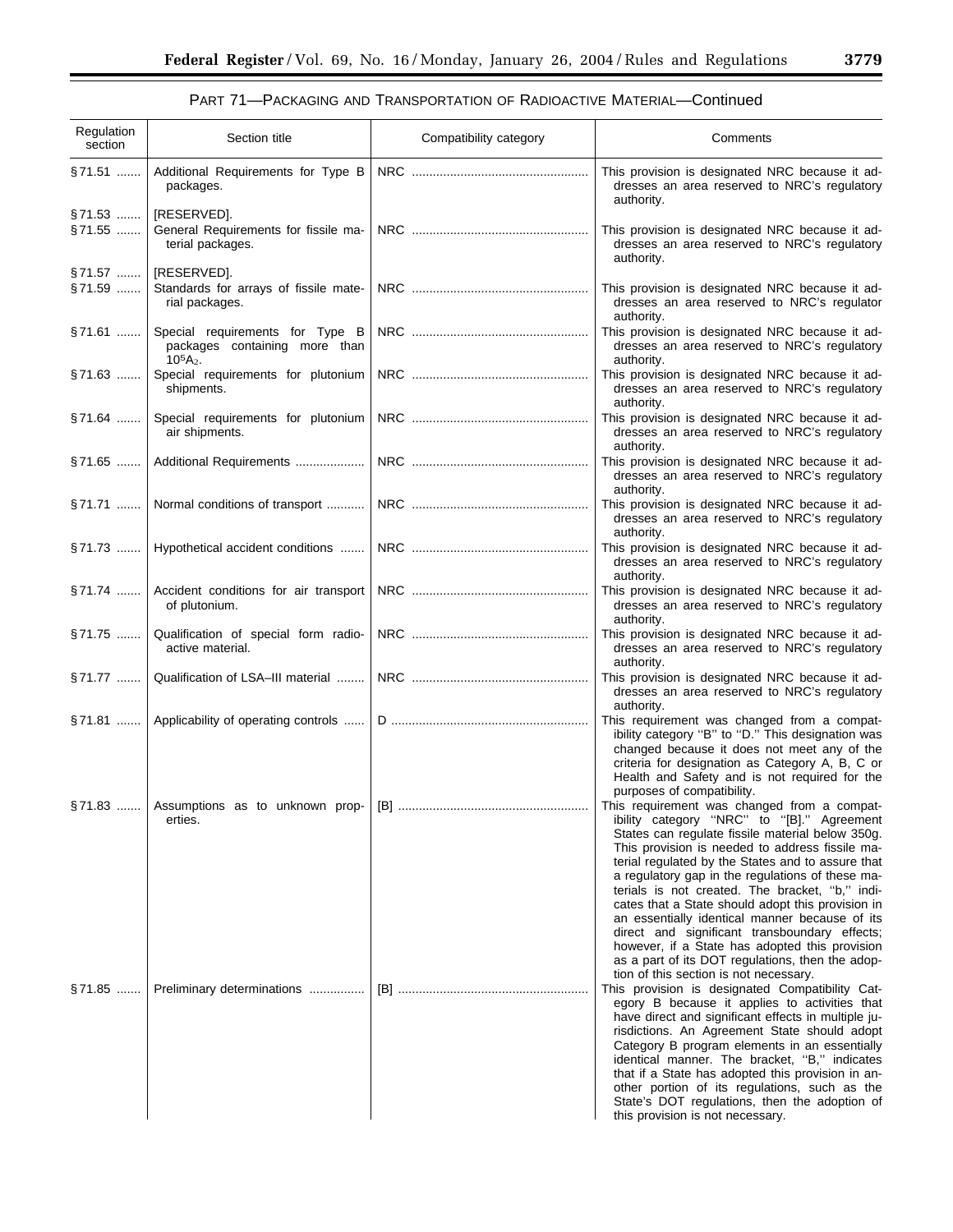| Regulation<br>section | Section title                                                                        | Compatibility category | Comments                                                                                                                                                                                                                                                                                                                                                                                                                                                                                              |
|-----------------------|--------------------------------------------------------------------------------------|------------------------|-------------------------------------------------------------------------------------------------------------------------------------------------------------------------------------------------------------------------------------------------------------------------------------------------------------------------------------------------------------------------------------------------------------------------------------------------------------------------------------------------------|
| §71.87                | Routine determinations                                                               |                        | This provision is designated Compatibility Cat-<br>egory B because it applies to activities that<br>have direct and significant effects in multiple ju-<br>risdictions. An Agreement State should adopt<br>Category B program elements in an essentially<br>identical manner. The bracket, "B," indicates<br>that if a State has adopted this provision in an-<br>other portion of its regulations, such as the<br>State's DOT regulations, then the adoption of<br>this provision is not necessary.  |
| §71.88                | Air transport of plutonium                                                           |                        | This provision is designated Compatibility Cat-<br>egory B because it applies to activities that<br>have direct and significant effects in multiple ju-<br>risdictions. An Agreement State should adopt<br>Category B program elements in an essentially<br>identical manner. The bracket, "B," indicates<br>that if a State has adopted this provision in an-<br>other portion of its regulations, such as the<br>State's DOT regulations, then the adoption of<br>this regulation is not necessary. |
| $§71.89$              |                                                                                      |                        | This provision is designated Compatibility Cat-<br>egory B because it applies to activities that<br>have direct and significant effects in multiple ju-<br>risdictions. An Agreement State should adopt<br>Category B program elements in an essentially<br>identical manner. The bracket, "B," indicates<br>that if a State has adopted this provision in an-<br>other portion of its regulations, such as the<br>State's DOT regulations, then the adoption of<br>this regulation is not necessary. |
| §71.91                |                                                                                      |                        | This provision does not meet any of the criteria<br>for designations Category A, B, C, or health<br>and safety. Thus, it does not need to be adopt-<br>ed by Agreement States.                                                                                                                                                                                                                                                                                                                        |
| §71.93                |                                                                                      |                        | This provision does not meet any of the criteria<br>for designations Category A, B, C, or health<br>and safety. Thus, it does not need to be adopt-<br>ed by Agreement States.                                                                                                                                                                                                                                                                                                                        |
| §71.95                |                                                                                      |                        | This provision does not meet any of the criteria<br>for designations Category A, B, C, or health<br>and safety. Thus, it does not need to be adopt-<br>ed by Agreement States.                                                                                                                                                                                                                                                                                                                        |
| §71.97                | Advance notification of shipment of<br>irradiated reactor fuel and nuclear<br>waste. |                        | This provision is designated Compatibility Cat-<br>egory B because it applies to activities that<br>have direct and significant effects in multiple ju-<br>risdictions. An Agreement State should adopt<br>Category B program elements in an essentially<br>identical manner.                                                                                                                                                                                                                         |
| §71.99                | §71.100    Criminal penalties    D.                                                  |                        |                                                                                                                                                                                                                                                                                                                                                                                                                                                                                                       |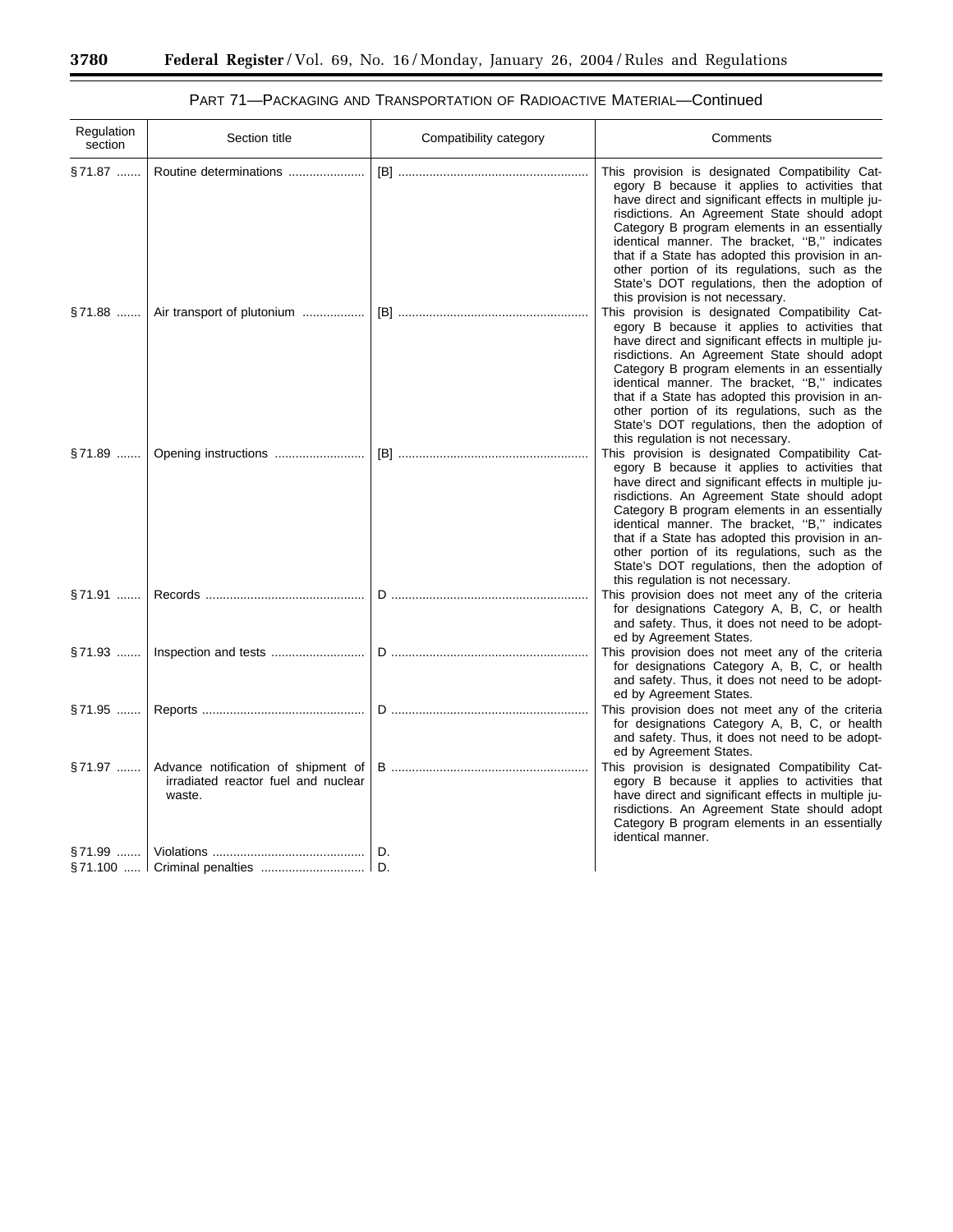| Regulation<br>section | Section title                  | Compatibility category                                                                                                                                                                                                                                                                                                                                                                                                                                                                                                                                                                                                                                                                                                                                     | Comments                                                                                                                                                                                                                                                                                                                                                                                                                                                                                                                                                                                                                                                                                                                                                                                                                                                                                                                                                                                                                                                                                                                                                                                                                                                                                                                                                                                                                                                                      |
|-----------------------|--------------------------------|------------------------------------------------------------------------------------------------------------------------------------------------------------------------------------------------------------------------------------------------------------------------------------------------------------------------------------------------------------------------------------------------------------------------------------------------------------------------------------------------------------------------------------------------------------------------------------------------------------------------------------------------------------------------------------------------------------------------------------------------------------|-------------------------------------------------------------------------------------------------------------------------------------------------------------------------------------------------------------------------------------------------------------------------------------------------------------------------------------------------------------------------------------------------------------------------------------------------------------------------------------------------------------------------------------------------------------------------------------------------------------------------------------------------------------------------------------------------------------------------------------------------------------------------------------------------------------------------------------------------------------------------------------------------------------------------------------------------------------------------------------------------------------------------------------------------------------------------------------------------------------------------------------------------------------------------------------------------------------------------------------------------------------------------------------------------------------------------------------------------------------------------------------------------------------------------------------------------------------------------------|
| $§71.101$             | Quality assurance requirements | D—Paragraphs $(a)$ , $(b)$ , and $(c)(1)$<br>are designated D for those States<br>which have no users of Type B<br>packages-other<br>than<br>Industrial<br>Radiography**.<br>C-Paragraphs (a), (b) and $(c)(1)$ are<br>designated C for those States<br>which have users of Type B pack-<br>ages-other than Industrial Radiog-<br>raphy.**.<br>C-paragraph (g) NRC-paragraphs<br>$(c)(2)$ , $(d)$ and $(e)$ .<br>**Note: 10 CFR 71.101(g) indicates<br>that QA programs for industrial ra-<br>diography Type B package users<br>are covered by 10 CFR 34.31(b). It<br>also indicated that this section sat-<br>isfies $\S 71.12$ (b) and thus would<br>satisfy those secitons referenced in<br>this provision $(\S\$ 71.101 through<br>71.137).            | Paragraphs (a), (b), and $(c)(1)$ are designated<br>Category C and the essential objectives of<br>these provisions should be adopted by those<br>Agreement States which have licensees who<br>use Type B packages. These provisions are<br>designated Category C because the quality as-<br>surance of Type B packages is an activity that<br>is needed in order to avoid a nationwide gap in<br>the regulation of the transportation of radio-<br>active materials. If these provisions are not<br>adopted, this could result in undesirable con-<br>sequences in multiple jurisdictions. The essen-<br>tial objective of paragraph (a) is that each li-<br>censee who uses a Type B package is respon-<br>sible for the quality assurance requirements<br>which apply to the use of a package. The es-<br>sential objective of paragraph (b) is that each li-<br>censee who uses a Type B package shall es-<br>tablish, amintain, and execute a quality assur-<br>ance program. The essential objective of para-<br>graph $(c)(1)$ is that each licensee who uses a<br>Type B package shall, prior to the use of any<br>package for the shipment of any material sub-<br>ject to this part, obtain approval of its quality<br>assurance program by the regulatory agency.<br>Paragraph (f) is not required for compatibility be-<br>cause the States have the felxibility to deter-<br>mine whether they wish to accept a previously<br>approved quality assurance program. |
| $§71.103$             | Quality assurance organization | D-for those States which have no<br>users of Type B packages-other<br>than Industrial Radiography**.<br>[C]-Paragraph (a) is designated [C]<br>for those States which have users<br>of Type B packages-other than In-<br>dustrial Radiography**.<br>C—Paragraph (b) is designated C for<br>those States which have users of<br>Type B packages-other than Indus-<br>trial Radiography**.<br>D—paragraphs $(d)$ , $(e)$ , and $(f)$<br>**Note: §71.101 (g) indicates that<br>QA programs for industrial radiog-<br>raphy Type B package users are<br>covered by $\S 34.31(b)$ . It also indi-<br>cated that this section satisfies<br>§71.12(b) and thus would satisfy<br>those sections referenced in this<br>§§71.101<br>provision<br>through<br>71.137). | For paragraph (a), those States which have li-<br>censes that use Type B packages, and have<br>adopted the essential objectives of $\S 71.101(a)$ ,<br>it is not necessary for them to adopt this provi-<br>sion again.<br>Paragraph (b) is designated as a Category C, and<br>the essential objectives of these provisions<br>should be adopted by those Agreement States<br>which have licensees who use Type B pack-<br>ages. This provision is designated Category C<br>because the quality assurance of Type B pack-<br>ages is an activity that is needed in order to<br>avoid a nationwide gap in the regulation of the<br>transportation of radioactive materials. If these<br>provisions are not adopted, this could result in<br>undesirable consequences in multiple jurisdic-<br>tions. The essential objective of paragraph (b)<br>is that each licensee who uses a Type B pack-<br>age should verify by procedures such as check-<br>ing, auditing, and inspection, that activities af-<br>fecting the safety-related functions have been<br>performed correctly.                                                                                                                                                                                                                                                                                                                                                                                               |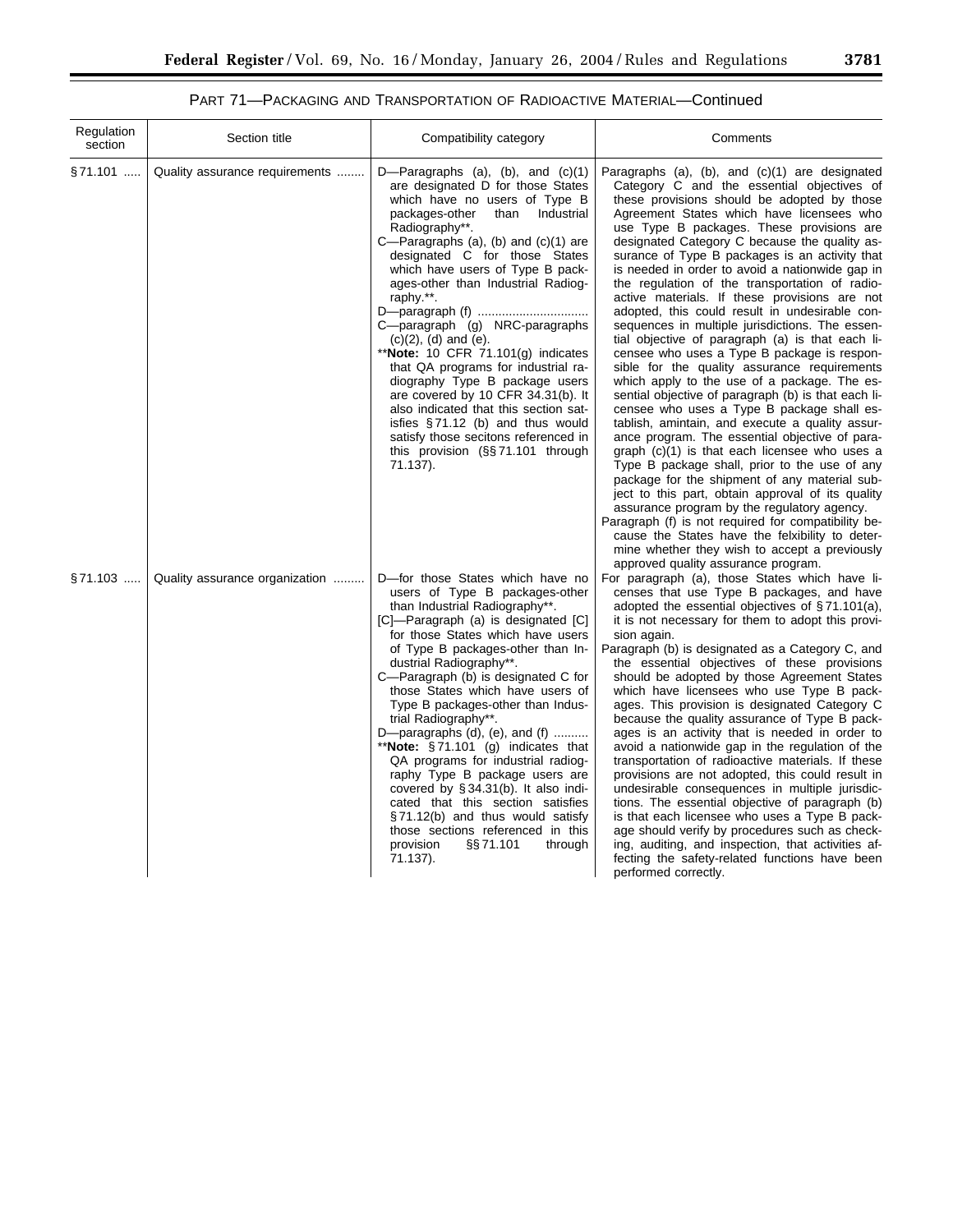Ξ

| Regulation<br>section | Section title                                                      | Compatibility category                                                                                                                                                                                                                                                                                                                                                                                                                                                                                                                                                                                   | Comments                                                                                                                                                                                                                                                                                                                                                                                                                                                                                                                                                                                                                                                                                                                                                                                                                                                                                                                                                                                                                                                                                                                                                                                                                                                                                                                                                                                                                                                                                                                                                                                                                                                                                                                                                                                                                                                                                                                                                                                                                                                                                               |
|-----------------------|--------------------------------------------------------------------|----------------------------------------------------------------------------------------------------------------------------------------------------------------------------------------------------------------------------------------------------------------------------------------------------------------------------------------------------------------------------------------------------------------------------------------------------------------------------------------------------------------------------------------------------------------------------------------------------------|--------------------------------------------------------------------------------------------------------------------------------------------------------------------------------------------------------------------------------------------------------------------------------------------------------------------------------------------------------------------------------------------------------------------------------------------------------------------------------------------------------------------------------------------------------------------------------------------------------------------------------------------------------------------------------------------------------------------------------------------------------------------------------------------------------------------------------------------------------------------------------------------------------------------------------------------------------------------------------------------------------------------------------------------------------------------------------------------------------------------------------------------------------------------------------------------------------------------------------------------------------------------------------------------------------------------------------------------------------------------------------------------------------------------------------------------------------------------------------------------------------------------------------------------------------------------------------------------------------------------------------------------------------------------------------------------------------------------------------------------------------------------------------------------------------------------------------------------------------------------------------------------------------------------------------------------------------------------------------------------------------------------------------------------------------------------------------------------------------|
| $§71.105$             | Quality assurance program                                          | D-for those States which have no<br>users of Type B packages-other<br>than Industrial Radiography.<br>C—Paragraphs (a), (c), and (d) and<br>[C]-paragraph b for those States<br>which have users of Type B pack-<br>Industrial<br>ages-other<br>than<br>Radiography**.<br>**Note: 10 CFR 71.101(g) indicates<br>that QA programs for industrial ra-<br>diography Type B package users<br>are covered by 10 CFR 34.31(b). It<br>also indicated that this section sat-<br>isfies $\S 71.12(b)$ and thus would<br>satisfy those sections referenced in<br>this provision $(\S\S 71.101$ through<br>71.137). | Para. (a) is designated [C] and para. (b) is des-<br>ignated C for those Agreement States with li-<br>censees that use Type B packages and the es-<br>sential objectives of these provisions should be<br>adopted by those Agreement States. These<br>provisions are designated Category C because<br>the QA of Type B packages is an activity that is<br>needed in order to avoid a nationwide regu-<br>latory gap in the regulation of the transportation<br>of radioactive materials. If these provisions are<br>not adopted, this could result in undesirable<br>consequences in multiple jurisdictions. The es-<br>sential objective of para. (a) is that each li-<br>censee who uses a Type B package shall doc-<br>ument the quality assurance program by written<br>procedures or instructions and shall carry out<br>the program in accordance with those proce-<br>dures throughout the period during which the<br>packaging is used, and shall identify the mate-<br>rial and components covered by the quality as-<br>surance program. The essential objective of<br>para. (b) is that each licensee who uses a Type<br>B package shall control activities affecting the<br>safety-related functions of the Type B package.<br>Para. (b) is bracketed "C", because the essen-<br>tial objective of this provision is captured by<br>§71.103(b); if an Agreement State adopts the<br>essential objectives of $\S 71.103(b)$ , it is not nec-<br>essary to adopt this provision again. The es-<br>sential objective of para. (c) is that the licensee<br>and certificate holder shall base its QA program<br>on items listed in (1) through (5). The essential<br>objective of para. (d) is that the licensee and<br>certificate holder shall provide training of per-<br>sonnel performing activities affecting the quality<br>of the package to assure proficiency in their<br>knowledge of the QA program; review the sta-<br>tus and adequacy of the QA program at estab-<br>lished intervals; and regular management re-<br>view of the QA program by all cognizant organi-<br>zations. |
| $§71.107$             | Package design control                                             |                                                                                                                                                                                                                                                                                                                                                                                                                                                                                                                                                                                                          | This provision is reserved to the NRC because it<br>addresses the design, fabrication, modification,<br>and approval of Type B packages.                                                                                                                                                                                                                                                                                                                                                                                                                                                                                                                                                                                                                                                                                                                                                                                                                                                                                                                                                                                                                                                                                                                                                                                                                                                                                                                                                                                                                                                                                                                                                                                                                                                                                                                                                                                                                                                                                                                                                               |
| $§71.109$             |                                                                    |                                                                                                                                                                                                                                                                                                                                                                                                                                                                                                                                                                                                          | This provision is reserved to the NRC because it<br>addresses the design, fabrication, modification,<br>and approval of Type B packages.                                                                                                                                                                                                                                                                                                                                                                                                                                                                                                                                                                                                                                                                                                                                                                                                                                                                                                                                                                                                                                                                                                                                                                                                                                                                                                                                                                                                                                                                                                                                                                                                                                                                                                                                                                                                                                                                                                                                                               |
| §71.111               | Instructions, procedures, and draw-<br>ings.                       |                                                                                                                                                                                                                                                                                                                                                                                                                                                                                                                                                                                                          | This provision is reserved to the NRC because it<br>addresses the design, fabrication, modification,<br>and approval of Type B packages.                                                                                                                                                                                                                                                                                                                                                                                                                                                                                                                                                                                                                                                                                                                                                                                                                                                                                                                                                                                                                                                                                                                                                                                                                                                                                                                                                                                                                                                                                                                                                                                                                                                                                                                                                                                                                                                                                                                                                               |
| $§71.113$             |                                                                    |                                                                                                                                                                                                                                                                                                                                                                                                                                                                                                                                                                                                          | This provision is reserved to the NRC because it<br>addresses the design, fabrication, modification,<br>and approval of Type B packages.                                                                                                                                                                                                                                                                                                                                                                                                                                                                                                                                                                                                                                                                                                                                                                                                                                                                                                                                                                                                                                                                                                                                                                                                                                                                                                                                                                                                                                                                                                                                                                                                                                                                                                                                                                                                                                                                                                                                                               |
| $§71.115$             | Control of purchased material, equip-<br>ment, and services.       |                                                                                                                                                                                                                                                                                                                                                                                                                                                                                                                                                                                                          | This provision is reserved to the NRC because it<br>addresses the design, fabrication, modification,<br>and approval of Type B packages.                                                                                                                                                                                                                                                                                                                                                                                                                                                                                                                                                                                                                                                                                                                                                                                                                                                                                                                                                                                                                                                                                                                                                                                                                                                                                                                                                                                                                                                                                                                                                                                                                                                                                                                                                                                                                                                                                                                                                               |
| $\S 71.117$           | Identification and control of materials,<br>parts, and components. |                                                                                                                                                                                                                                                                                                                                                                                                                                                                                                                                                                                                          | This provision is reserved to the NRC because it<br>addresses the design, fabrication, modification,<br>and approval of Type B packages.                                                                                                                                                                                                                                                                                                                                                                                                                                                                                                                                                                                                                                                                                                                                                                                                                                                                                                                                                                                                                                                                                                                                                                                                                                                                                                                                                                                                                                                                                                                                                                                                                                                                                                                                                                                                                                                                                                                                                               |
| $§71.119$             | Control of special processes                                       |                                                                                                                                                                                                                                                                                                                                                                                                                                                                                                                                                                                                          | This provision is reserved to the NRC because it<br>addresses the design, fabrication, modification,<br>and approval of Type B packages.                                                                                                                                                                                                                                                                                                                                                                                                                                                                                                                                                                                                                                                                                                                                                                                                                                                                                                                                                                                                                                                                                                                                                                                                                                                                                                                                                                                                                                                                                                                                                                                                                                                                                                                                                                                                                                                                                                                                                               |
| §71.121               |                                                                    |                                                                                                                                                                                                                                                                                                                                                                                                                                                                                                                                                                                                          | This provision is reserved to the NRC because it<br>addresses the design, fabrication, modification,<br>and approval of Type B packages.                                                                                                                                                                                                                                                                                                                                                                                                                                                                                                                                                                                                                                                                                                                                                                                                                                                                                                                                                                                                                                                                                                                                                                                                                                                                                                                                                                                                                                                                                                                                                                                                                                                                                                                                                                                                                                                                                                                                                               |
| §71.123               |                                                                    |                                                                                                                                                                                                                                                                                                                                                                                                                                                                                                                                                                                                          | This provision is reserved to the NRC because it<br>addresses the design, fabrication, modification,<br>and approval of Type B packages.                                                                                                                                                                                                                                                                                                                                                                                                                                                                                                                                                                                                                                                                                                                                                                                                                                                                                                                                                                                                                                                                                                                                                                                                                                                                                                                                                                                                                                                                                                                                                                                                                                                                                                                                                                                                                                                                                                                                                               |

## PART 71—PACKAGING AND TRANSPORTATION OF RADIOACTIVE MATERIAL—Continued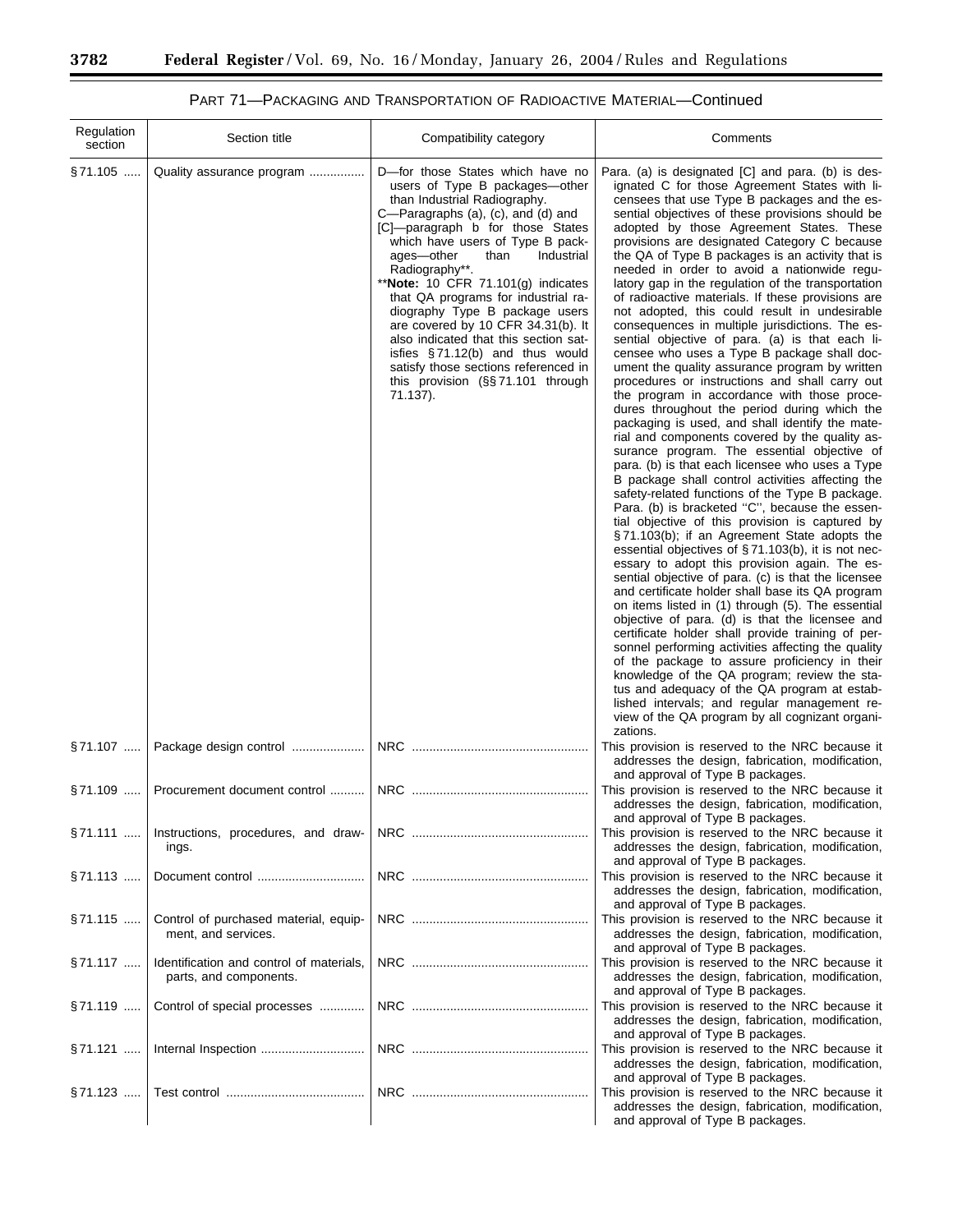| Regulation<br>section | Section title                                     | Compatibility category                                                                                                                                                                                                                                                                                                                                                                                                                                                                                                                  | Comments                                                                                                                                                                                                                                                                                                                                                                                                                                                                                                                                                                                                                                                                                                                                                                                               |
|-----------------------|---------------------------------------------------|-----------------------------------------------------------------------------------------------------------------------------------------------------------------------------------------------------------------------------------------------------------------------------------------------------------------------------------------------------------------------------------------------------------------------------------------------------------------------------------------------------------------------------------------|--------------------------------------------------------------------------------------------------------------------------------------------------------------------------------------------------------------------------------------------------------------------------------------------------------------------------------------------------------------------------------------------------------------------------------------------------------------------------------------------------------------------------------------------------------------------------------------------------------------------------------------------------------------------------------------------------------------------------------------------------------------------------------------------------------|
| §71.125               | Control of measuring and test equip-<br>ment.     |                                                                                                                                                                                                                                                                                                                                                                                                                                                                                                                                         | This provision is reserved to the NRC because it<br>addresses the design, fabrication, modification,<br>and approval of Type B packages.                                                                                                                                                                                                                                                                                                                                                                                                                                                                                                                                                                                                                                                               |
| $§71.127$             | Handling, storage, and shipping con-<br>trol.     | D-for those States which have no<br>users of Type B packages-other<br>than Industrial Radiography.<br>[C]—for those States which have<br>users of Type B packages-other<br>than Industrial Radiography**.<br>**Note: 10 CFR 71.101 (g) indicates<br>that QA programs for industrial ra-<br>diography Type B package users<br>are covered by §34.31(b). It also<br>indicated that this section satisfies<br>§71.12(b) and thus would satisfy<br>those sections referenced in this<br>provision<br>(§§ 71.101<br>through<br>71.137).      | This provision is designated Category C for those<br>States which have licensees that use Type B<br>packages. This provision is designated Cat-<br>egory C because the quality assurance of Type<br>B packages is an activity that is needed in<br>order to avoid nationwide gas in the regulation<br>of the transportation of radioactive materials. If<br>this provision is not adopted, this could result in<br>undesirable<br>consequences<br>multiple<br>in<br>jurisdications. For those States which have li-<br>censees that use Type B packages, and have<br>adopted the essential objectives of §71.105, it<br>is not necessary for them to adopt this provi-<br>sion again.                                                                                                                  |
| §71.129               | Inspection, test, and operating status            | D-for those States which have no<br>users of Type B packages-other<br>than Industrial Radiography**.<br>[C]-for those States which have<br>users of Type B packages-other<br>than Industrial Radiography**.<br>**Note: 10 CFR 71.101 (g) indicates<br>that QA programs for industrial ra-<br>diography Type B package users<br>are covered by §34.31(b). It also<br>indicated that this section satisfies<br>§71.12(b) and thus would satisfy<br>those sections referenced in this<br>provision<br>$(S\$ 71.101<br>through<br>71.137).  | This provision is designated Category C because<br>the quality assurance of Type B packages is an<br>activity that is needed in order to avoid a na-<br>tionwide gap in the regulation of the transpor-<br>tation of radioactive materials. If this provision<br>is not adopted, this could result in undesirable<br>consequences in multiple jurisdictions. For<br>those States which have licensees that use<br>Type B packages, and have adopted the es-<br>sential objectives of §71.105, it is not nec-<br>essary for them to adopt this provision again.                                                                                                                                                                                                                                         |
| §71.131               | Nonconforming materials, parts, or<br>components. | D-for those States which have no<br>users of Type B packages-other<br>than Industrial Radiography**.<br>[C]-for those States which have<br>users of Type B packages-other<br>than Industrial Radiography**.<br>**Note: 10 CFR 71.101 (g) indicates<br>that QA programs for industrial ra-<br>diography Type B package users<br>are covered by §34.31(b). It also<br>indicated that this section satisfies<br>§71.12(b) and thus would satisfy<br>those sections referenced in this<br>(§§ 71.101<br>provision<br>through<br>71.137).    | This provision is designated Category C because<br>the quality assurance of Type B packages is an<br>activity that is needed in order to avoid a na-<br>tionwide gap in the regulation of the transpor-<br>tation of radioactive materials. If this provision<br>is not adopted, this could result in undesirable<br>consequences in multiple jurisdictions. For<br>those States which have licensees that use<br>Type B packages, and have adopted the es-<br>sential objectives of §71.105, it is not nec-<br>essary for them to adopt this provision again.                                                                                                                                                                                                                                         |
| $\S 71.133$           |                                                   | D-for those States which have no<br>users of Type B packages-other<br>than Industrial Radiography**.<br>C-for those States which have<br>users of Type B packages-other<br>than Industrial Radiography**.<br>**Note: 10 CFR 71.101 (g) indicates<br>that QA programs for industrial ra-<br>diography Type B package users<br>are covered by $\S 34.31(b)$ . It also<br>indicated that this section satisfies<br>§71.12(b) and thus would satisfy<br>those sections referenced in this<br>provision<br>(§§ 71.101<br>through<br>71.137). | This provision is designated Category C for those<br>States which have licensees that use Type B<br>packages. This provision is designated Cat-<br>egory C because the quality assurance of Type<br>B packages is an activity that is needed in<br>order to avoid a nationwide gap in the regula-<br>tion of the transportation of radioactive mate-<br>rials. If this provision is not adopted, this could<br>result in undesirable consequences in multiple<br>jurisdictions. The essential objective of this pro-<br>vision is that each licensee who uses a Type B<br>package shall establish measures to assure<br>that conditions adverse to quality, such as defi-<br>ciencies, deviations, defective material and<br>equipment, and nonconformances, are promptly<br>identified and corrected. |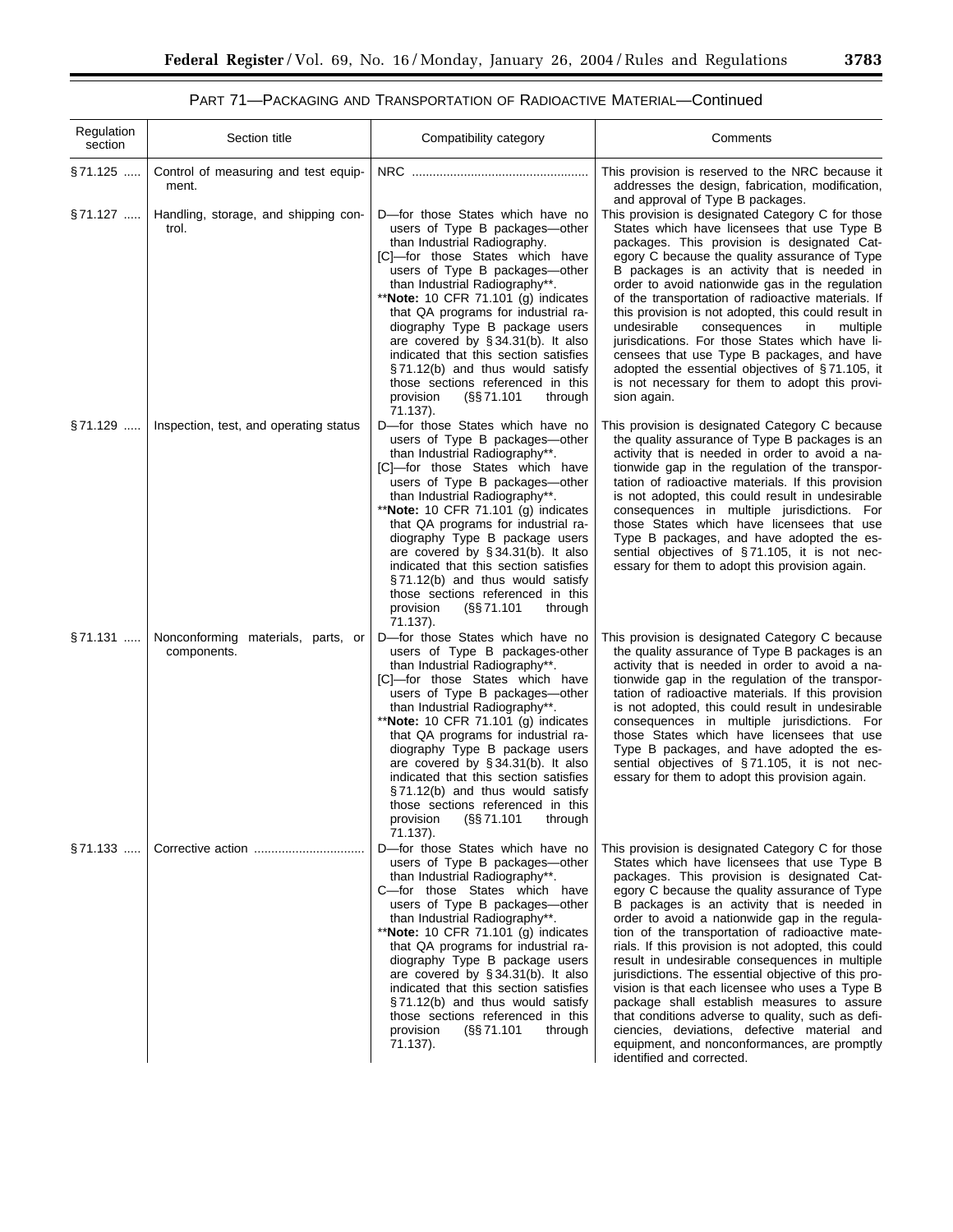| Regulation<br>section | Section title             | Compatibility category                                                                                                                                                                                                                                                                                                                                                                                                                                                                                                                    | Comments                                                                                                                                                                                                                                                                                                                                                                                                                                                                                                                                                                                                                                                                                                                                                                                                                                            |
|-----------------------|---------------------------|-------------------------------------------------------------------------------------------------------------------------------------------------------------------------------------------------------------------------------------------------------------------------------------------------------------------------------------------------------------------------------------------------------------------------------------------------------------------------------------------------------------------------------------------|-----------------------------------------------------------------------------------------------------------------------------------------------------------------------------------------------------------------------------------------------------------------------------------------------------------------------------------------------------------------------------------------------------------------------------------------------------------------------------------------------------------------------------------------------------------------------------------------------------------------------------------------------------------------------------------------------------------------------------------------------------------------------------------------------------------------------------------------------------|
| $§71.135$             | Quality assurance records | D-for those States which have no<br>users of Type B packages-other<br>than industrial Radiography**.<br>C-for those States which have<br>users of Type B packages-other<br>than industrial radiography**.<br>**Note: 10 CFR 71.101 $(g)$ indicates<br>that QA programs for industrial ra-<br>diography Type B package users<br>are covered by §34.31(b). It also<br>indicated that this section satisfies<br>§71.12(b) and thus would satisfy<br>those sections referenced in this<br>provision<br>$(S\$ 71.101<br>through<br>$71.137$ ). | This provision is designated a Category C for<br>those States which have licensees that use<br>Type B packages. This provision is designated<br>Category C because the quality assurance of<br>Type B packages is an activity that is needed in<br>order to avoid a nationwide gap in the regula-<br>tion of the transportation of radioactive mate-<br>rials. If this provision is not adopted, this could<br>result in undesirable consequences in multiple<br>jurisdictions. The essential objective of this pro-<br>vision is that each licensee who uses a Type B<br>package shall maintain sufficient written records<br>to demonstrate compliance with the quality as-<br>surance program.                                                                                                                                                   |
| §71.137               |                           | D-for those States which have no<br>users of Type B packages-other<br>than Industrial Radiography**.<br>C-for those States which have<br>users of Type B packages-other<br>than Industrial Radiography**.<br>**Note: 10 CFR 71.101 $(g)$ indicates<br>that QA program for industrial radi-<br>ography Type B package users are<br>covered by §34.31(b). It also indi-<br>cated that this section satisfies<br>§71.12(b) and thus would satisfy<br>those sections referenced in this<br>provision<br>§§ 71.101<br>through                  | This provision is designated a Category C for<br>those States which have licensees that use<br>Type B packages. This provision is designated<br>Category C because the quality assurance of<br>Type B packages is an activity that is needed in<br>order to avoid a nationwide gap in the regula-<br>tion of the transportation of radioactive mate-<br>rials. If this provision is not adopted, this could<br>result in undesirable consequences in multiple<br>jurisdictions. The essential objectives of this<br>provision are that each licensee who uses a<br>Type B package shall carry out a system of<br>planned and periodic audits to: (1) verify com-<br>pliance with all aspects of the quality assurance                                                                                                                               |
| Appendix A            |                           | 71.137).                                                                                                                                                                                                                                                                                                                                                                                                                                                                                                                                  | program, (2) determine the effectiveness of the<br>program, (3) verify that the audits are per-<br>formed by appropriately trained personnel, (4)<br>audits performed in accordance with proce-<br>dures; (5) audit results documented and re-<br>viewed by appropriate management; and (6)<br>follow-up actions are taken as necessary.<br>This definition is designated Compatibility Cat-<br>egory B because it applies to activities that<br>have direct and significant effects in multiple ju-<br>risdictions. An Agreement State should adopt<br>Category B program elements in an essentially<br>identical manner. The bracket, "B," indicates<br>that if a State has adopted this provision in an-<br>other portion of its regulations, such as the<br>State's DOT regulations, then the adoption of<br>this requirement is not necessary. |

## PART 71—PACKAGING AND TRANSPORTATION OF RADIOACTIVE MATERIAL—Continued

## **VII. Voluntary Consensus Standards**

The National Technology Transfer and Advancement Act of 1995, Pub. L. 104–113, requires that Federal agencies use technical standards that are developed or adopted by voluntary consensus standard bodies unless the use of such a standard is inconsistent with applicable law or otherwise impractical. In this rule, the NRC considered but decided not to adopt the ASME Code, Section III, Division 3, as described in Issue 14. However, NRC has amended its transportation regulations to make them compatible with the IAEA transportation standards. This action does not constitute the establishment of a standard that

establishes generally applicable requirements.

## **VIII. Environmental Assessment: Finding of No Significant Environmental Impact**

The Commission has prepared an environmental assessment entitled Final Environmental Assessment (EA) of Major Revision of 10 CFR part 71 (NUREG/CR–6711, December 2003), on this regulation. The EA is available on the NRC rulemaking Web site (*http:// ruleforum.llnl.gov*) and is also available for inspection in the NRC Public Document Room, 11555 Rockville Pike, Room O–1F21, Rockville, MD. The following is a brief summary of the EA.

The EA grouped the proposed action into 19 different changes to part 71,

which could be adopted either all together as one list or independently in a partial list. Of these 19 changes, the following 4 meet the NRC's categorical exclusion criteria:

• Changes to Various Definitions (Issue 9);

• Expansion of Part 71 Quality Assurance Requirements to Certificate of Compliance (CoC) Holders (Issue 13);

• Change Authority for Dual-Purpose Package Certificate Holders (Issue 15); and

• Modifications of Event Reporting Requirements (Issue 19).

None of the remaining 15 changes are expected to cause a significant impact to human health, safety, or the environment, whether issued altogether or individually. In fact, most of the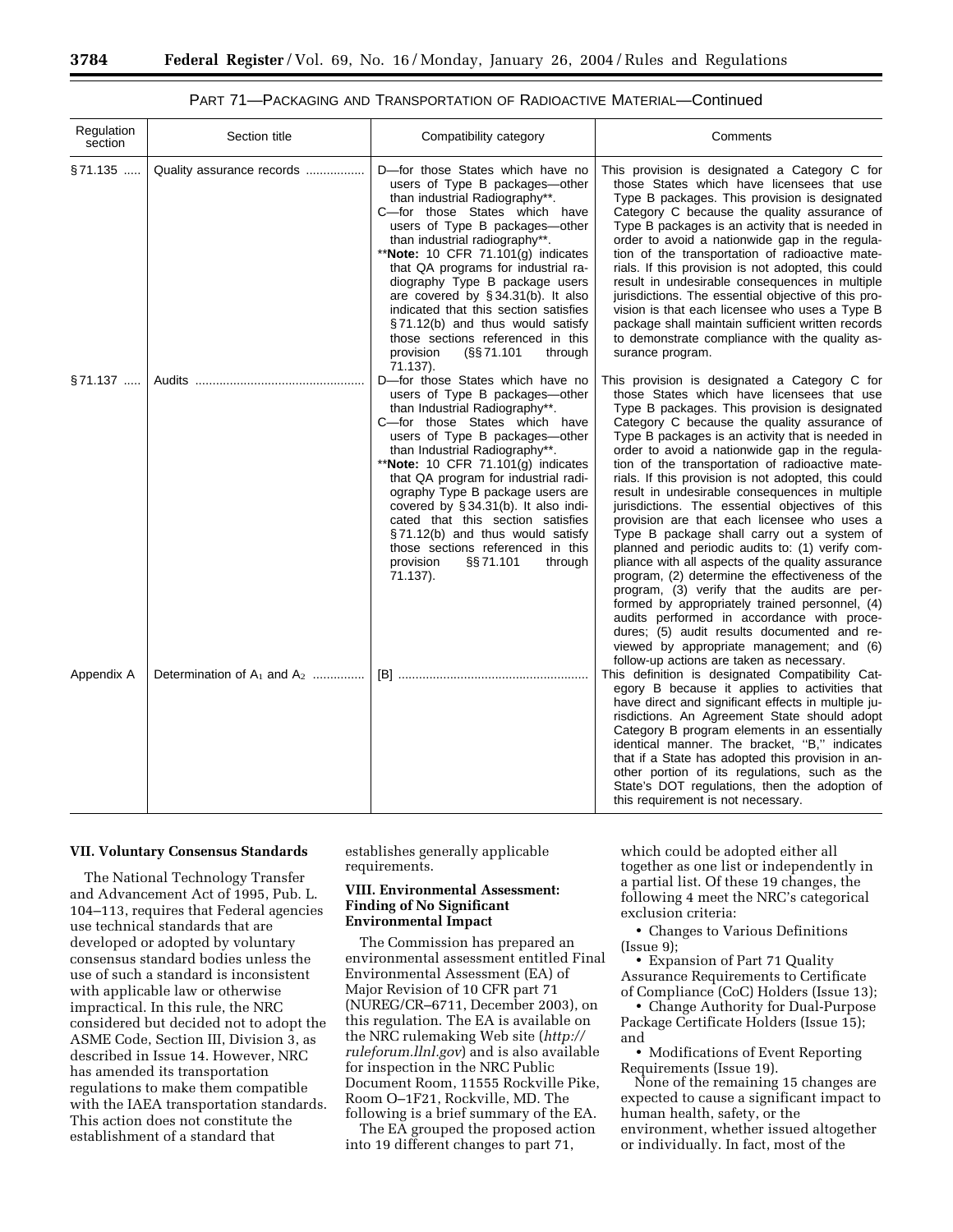changes would have negligible effects or result in slight improvements in health, safety, and environmental protection. In particular, the following changes are primarily administrative in nature, would not cause any new negative impacts, and would result in the beneficial effect of simplifying and/or harmonizing the NRC's regulations with TS–R–1:

• Changing Part 71 to the International System of Units (SI) Only (Issue 1);

• Revision of  $A_1$  and  $A_2$  (Issue 3); • A new requirement to display the Criticality Safety Index on shipping packages of fissile material (Issue 5);

• A provision to ''grandfather'' older shipping packages under the part 71 requirements in existence when their Certificates of Compliance were issued (Issue 8); and

• Procedures for approval of special arrangements for shipment of special packages (Issue 12).

The following changes would result in slight net improvements in health, safety, and environmental protection:

• Addition of uranium hexafluoride package requirements (Issue 4);

• Strengthening the requirements in § 71.61 to ensure package containment in deep submersion scenarios (Issue 7);

• Adoption of the crush test for fissile material package design (Issue 10);

• Adoption of fissile material package design requirements for transport by aircraft (Issue 11); and

• Adoption of the ASME Code for spent fuel transportation casks (Issue 14).

The proposal to change the existing  $70$ -Bq/g  $(0.002$ - $\mu$ Ci/g) level to radionuclide-specific activity limits (Issue 2) is expected to have mixed, although overall minor, effects. For radionuclides with new exemption values that are lower than the current limit, there could be a decrease in the number of exempted shipments and a commensurate slight increase in the level of protection. For radionuclides with new exemption values that are higher than the current limit, there could be an increase in the number of exempted shipments and a commensurate slight increase in associated radiation exposures. However, IAEA and the NRC have determined that this change would not significantly increase the risk to individuals.

The addition of the Type C package and low level dispersible material concepts (Issue 6) would result in mixed, although overall minor, effects. If the same number of packages are handled, the radiation doses to workers loading and unloading Type C packages shipped by air will be slightly higher than the doses to workers loading and unloading other kinds of packages shipped by other means. At the same time, ''incident-free'' doses during the shipping of Type C packages are expected to be slightly reduced compared to baseline conditions, while the risks associated with accidents during shipping could be slightly increased or decreased depending on the shipping scenario.

Changes to transportation regulations for fissile materials actually consist of 17 individual recommendations for revisions to part 71 (Issue 16). Ten of these recommendations are expected to result in no impact, as they simply clarify definitions, consolidate related requirements into single sections, or streamline the regulations. Four of the recommendations will result in small improvements to health, safety, and environmental protection by eliminating confusion among licensees and/or providing added assurance for critical safety. The last two recommendations, which would revise exemptions for lowlevel material and remove or modify provisions related to the shipment of Pu-Be neutron sources, are expected to significantly improve criticality safety.

Changes to the requirements for plutonium shipments in § 71.63 (PRM– 71–12) could result in a slight increase in the probability and consequences of accidental releases, primarily when and if plutonium is shipped in liquid form. However, most plutonium shipments are either related to the disposition of plutonium wastes or to the production of mixed oxides, neither of which involve the shipment of a liquid solution of plutonium.

No changes have been identified for the issue related to surface contamination limits as applied to spent fuel and high level waste (Issue 18). The issue was included in the proposed rule in response to Commission direction in SRM–SECY–00–0117. NRC is seeking input on whether the NRC should address this issue in future rulemaking activities. As a result, no regulatory options were developed, and therefore no environmental assessment conducted.

The Commission has determined, under the National Environmental Policy Act of 1969, as amended, and the Commission's regulations in subpart A of 10 CFR part 51, that this rule is not a major Federal action significantly affecting the quality of the human environment, and therefore an environmental impact statement (EIS) is not required.

The Commission's ''Final Environmental Statement on the Transportation of Radioactive Material by Air and Other Modes,'' NUREG– 0170 14, dated December 1977, is NRC's generic EIS, covering all types of radioactive material transportation by all modes (road, rail, air, and water). From the Commission's latest survey of radioactive material shipments and their characteristics, ''Transport of Radioactive Material in the United States,'' SAND 84–7174, April 1985, the NRC concluded that current radioactive material shipments are not so different from those evaluated in NUREG–0170 as to invalidate the results or conclusions of that EIS. The environmental assessment of the impacts associated with this rulemaking is evaluated in Final Environmental Assessment (EA) of Major Revision of 10 CFR part 71 (NUREG/CR–6711, December 2003).

NUREG–0170 established the nonaccident related radiation exposures associated with transportation of radioactive material in the United States as 98 person-Sv (9800 person-rem) which, based on the conservative linear radiation dose hypothesis, resulted in a maximum of 1.7 genetic effects and 1.2 latent cancer effects per year. More than half this impact resulted from shipment of medical-use radioactive materials. Accident related impacts were established at a maximum of one genetic effect and one latent cancer fatality for 200 years of transporting radioactive materials. The principal nonradiological impacts were found to be two injuries per year and less than one accidental death per 4 years. In contrast, nonaccident related radiation exposures and accident related impacts associated with this rulemaking would not change from the impact of the current part 71 requirements (*i.e.,* no increase or decrease). Nonradiological traffic injuries and nonradiological traffic deaths would not change. These impacts are judged to be insignificant compared with the baseline impacts established in NUREG–0170.

## **IX. Paperwork Reduction Act Statement**

This final rule amends information collection requirements that are subject to the Paperwork Reduction Act of 1995 (44 U.S.C. 3501 *et seq.*). These

<sup>14</sup>Copies of NUREG–0170 may be purchased from the Superintendent of Documents, U.S. Government Printing Office, P.O. Box 37082, Washington, DC 20013–7082. Copies are also available from the National Technical Information Service, 5285 Port Royal Road, Springfield, VA 22161. A copy is also available for inspection and copying for a fee in the NRC Public Document Room, 11555 Rockville Pike, Room O–1F21, Rockville, MD.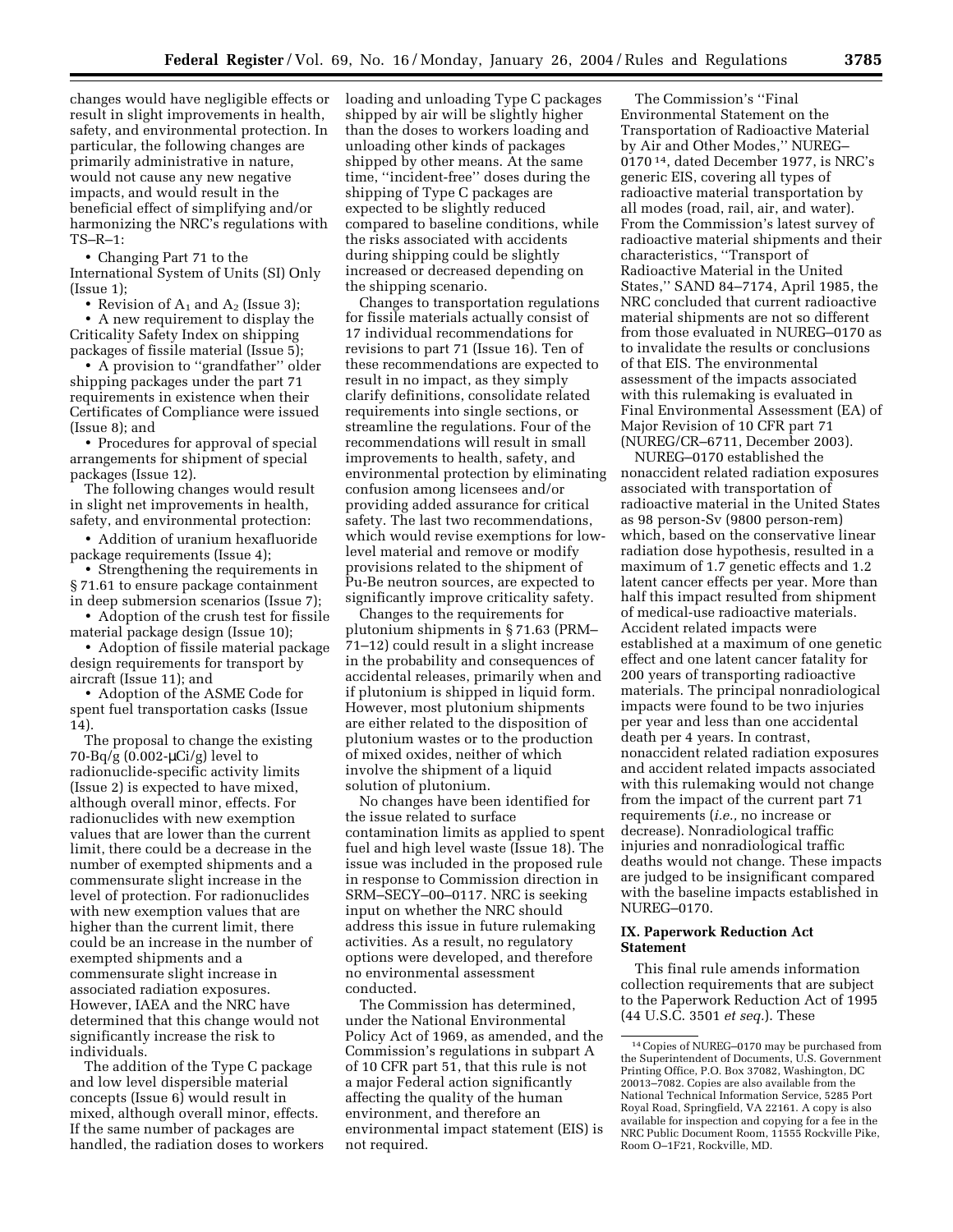requirements were approved by the Office of Management and Budget, approval number 3150–0008.

The burden to the public for these information collections is estimated to average 19.2 hours per licensee, including the time for reviewing instructions, searching existing data sources, gathering and maintaining the data needed, and completing and reviewing the information collection. Send comments on any aspect of these information collections, including suggestions for reducing the burden, to the Records Management Branch (T– 5F52), U.S. Nuclear Regulatory Commission, Washington, DC 20555– 0001, or by Internet electronic mail to *INFOCOLLECTS@nrc.gov;* and to the Desk Officer, Office of Information and Regulatory Affairs, NEOB–10202,(3150– 0008), Office of Management and Budget, Washington, DC 20503.

#### *Public Protection Notification*

The NRC may not conduct or sponsor, and a person is not required to respond to, a request for information or an information collection requirement unless the requesting document displays a currently valid OMB control number.

### **X. Regulatory Analysis**

The Commission has prepared a regulatory analysis entitled ''Final Regulatory Analysis of Major Revision of 10 CFR part 71—NUREG/CR–6713, December 2003. ''To support the discussions of the proposed changes, selected material from this regulatory analysis has been included earlier under each issue. The analysis examines the costs and benefits of the alternatives considered by the Commission. The regulatory analysis is available on the NRC rulemaking Web site, and is also available for inspection at the NRC Public Document Room, 11555 Rockville Pike, Room O–1F21, Rockville, MD.

## **XI. Regulatory Flexibility Act Certification**

In accordance with the Regulatory Flexibility Act of 1980 (5 U.S.C. 605(b)), the Commission certifies that this rule will not have a significant economic impact on a substantial number of small entities. This rule affects NRC licensees, including operators of nuclear power plants, who transport or deliver to a carrier for transport, relatively large quantities of radioactive material in a single package. These companies do not generally fall within the scope of the definition of ''small entities'' set forth in the Regulatory Flexibility Act or the size standards adopted by the NRC (10 CFR 2.810).

Only one small entity commented on the proposed changes suggesting that small entities would be negatively affected by the rule. Reviewing records of licensed QA programs, NRC found that only 15 of the 127 NRC-licensed QA progams were small entities. Furthermore, of these 15 companies, NRC staff expects that only two or three would be negatively affected by the final rule, given these companies' lines of business and day-to-day operations. Based on these data, it is believed there will not be significant economic impacts for a substantial number of small entities.

### **XII. Backfit Analysis**

The NRC has determined that the backfit rule does not apply to this rule; therefore, a backfit analysis is not required for this rule because these amendments do not involve any provisions that would require backfits as defined in 10 CFR chapter I.

## **List of Subjects in 10 CFR Part 71**

Criminal penalties, Hazardous materials transportation, Nuclear materials, Packaging and containers, Reporting and recordkeeping requirements.

■ For the reasons set out in the preamble and under the authority of the Atomic Energy Act of 1954, as amended; the Energy Reorganization Act of 1974, as amended; and 5 U.S.C. 552 and 553, the Commission is adopting the following amendments to 10 CFR part 71.

## **PART 71—PACKAGING AND TRANSPORTATION OF RADIOACTIVE MATERIAL**

■ 1. The authority citation for part 71 continues to read as follows:

**Authority:** Secs. 53, 57, 62, 63, 81, 161, 182, 183, 234, 68 Stat. 930, 932, 933, 935, 948, 953, 954, as amended, sec. 1701, 106 Stat. 2951, 2952, 2953 (42 U.S.C. 2073, 2077, 2092, 2093, 2111, 2201, 2232, 2233, 2297f); secs. 201, as amended, 202, 206, 88 Stat. 1242, as amended, 1244, 1246 (42 U.S.C. 5841, 5842, 5846); sec. 1704, 112 Stat. 2750 (44 U.S.C. 3504 note).

Section 71.97 also issued under sec. 301, Pub. L. 96–295, 94 Stat. 789–790.

■ 2. Subparts A, B, and C to part 71 are revised to read as follows:

#### **Subpart A—General Provisions**

Sec.<br>71.0

- Purpose and scope.
- 71.1 Communications and records.
- 71.2 Interpretations.
- 71.3 Requirement for license.
- Definitions.
- 
- 71.5 Transportation of licensed material. Information collection requirements: OMB approval.
- 71.7 Completeness and accuracy of information.
- 71.8 Deliberate misconduct.
- 71.9 Employee protection.
- 71.10 Public inspection of application.
- 71.11 [Reserved]

## **Subpart B—Exemptions**

- 71.12 Specific exemptions.<br>71.13 Exemption of physici
- 71.13 Exemption of physicians.<br>71.14 Exemption for low-level r
- 71.14 Exemption for low-level materials.
- Exemption from classification as
- fissile material.
- 71.16 [Reserved]

## **Subpart C—General Licenses**

- 71.17 General license: NRC-approved package.
- 
- 71.18 [Reserved]<br>71.19 Previously Previously approved package.
- 71.20 General license: DOT specification
- container. 71.21 General license: Use of foreign
- approved package.<br>71.22 General license
- General license: Fissile material.
- 71.23 General license: Plutonium-beryllium special form material.<br>71.24 [Reserved]
- [Reserved]
- 71.25 [Reserved]

## **Subpart A—General Provisions**

#### **§ 71.0 Purpose and scope.**

(a) This part establishes— (1) Requirements for packaging,

preparation for shipment, and transportation of licensed material; and

(2) Procedures and standards for NRC approval of packaging and shipping procedures for fissile material and for a quantity of other licensed material in excess of a Type A quantity.

(b) The packaging and transport of licensed material are also subject to other parts of this chapter (*e.g.*, 10 CFR parts 20, 21, 30, 40, 70, and 73) and to the regulations of other agencies (*e.g.*, the U.S. Department of Transportation (DOT) and the U.S. Postal Service) 1 having jurisdiction over means of transport. The requirements of this part are in addition to, and not in substitution for, other requirements.

(c) The regulations in this part apply to any licensee authorized by specific or general license issued by the Commission to receive, possess, use, or transfer licensed material, if the licensee delivers that material to a carrier for transport, transports the material outside the site of usage as specified in the NRC license, or transports that material on public highways. No provision of this part authorizes possession of licensed material.

(d)(1) Exemptions from the requirement for license in § 71.3 are specified in § 71.14. General licenses for which no NRC package approval is

<sup>1</sup>Postal Service manual (Domestic Mail Manual), Section 124, which is incorporated by reference at 39 CFR 111.1.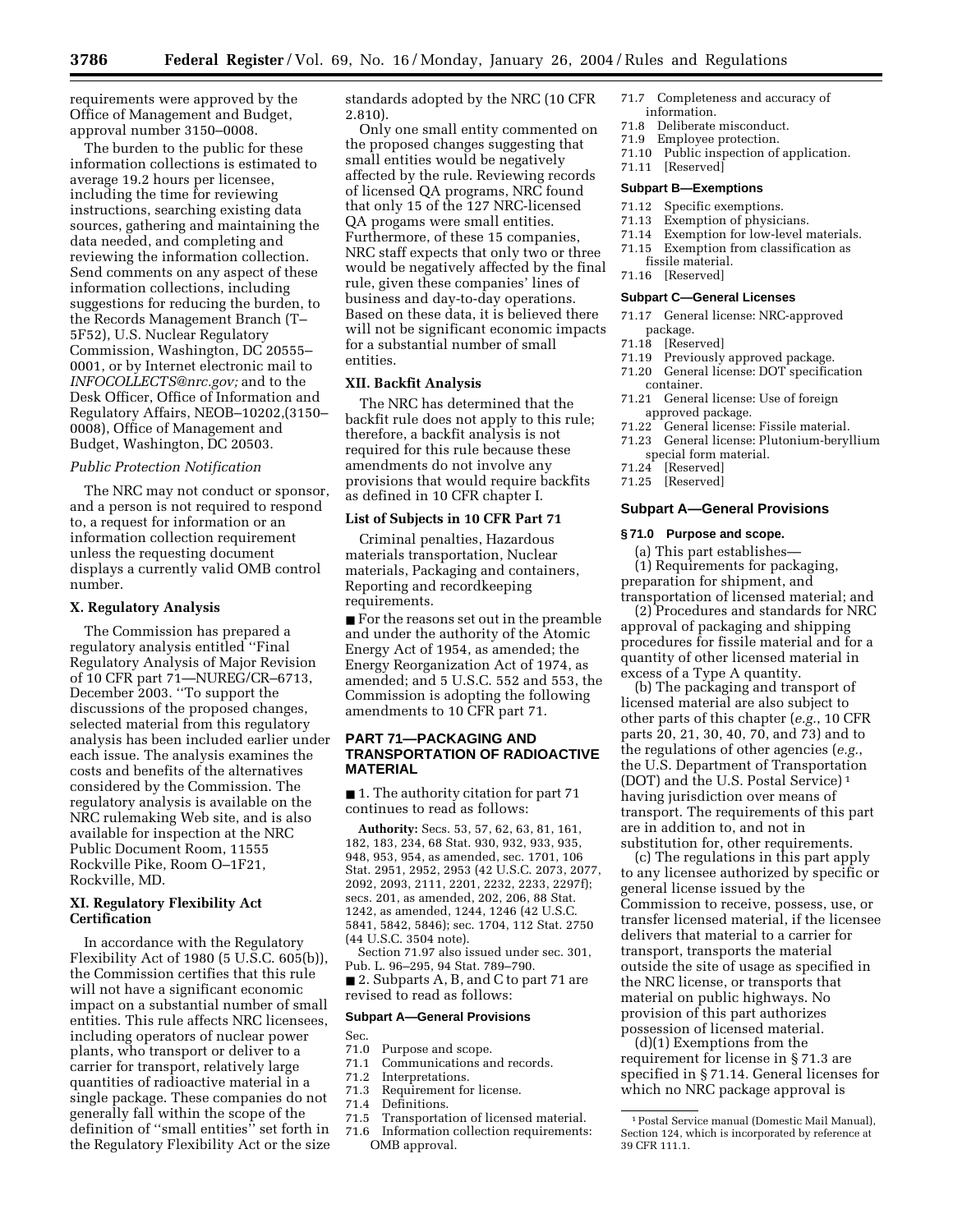required are issued in §§ 71.20 through 71.23. The general license in § 71.17 requires that an NRC certificate of compliance or other package approval be issued for the package to be used under this general license.

(2) Application for package approval must be completed in accordance with subpart D of this part, demonstrating that the design of the package to be used satisfies the package approval standards contained in subpart E of this part, as related to the tests of subpart F of this part.

(3) A licensee transporting licensed material, or delivering licensed material to a carrier for transport, shall comply with the operating control requirements of subpart G of this part; the quality assurance requirements of subpart H of this part; and the general provisions of subpart A of this part, including DOT regulations referenced in § 71.5.

(e) The regulations of this part apply to any person holding, or applying for, a certificate of compliance, issued pursuant to this part, for a package intended for the transportation of radioactive material, outside the confines of a licensee's facility or authorized place of use.

(f) The regulations in this part apply to any person required to obtain a certificate of compliance, or an approved compliance plan, pursuant to part 76 of this chapter, if the person delivers radioactive material to a common or contract carrier for transport or transports the material outside the confines of the person's plant or other authorized place of use.

(g) This part also gives notice to all persons who knowingly provide to any licensee, certificate holder, quality assurance program approval holder, applicant for a license, certificate, or quality assurance program approval, or to a contractor, or subcontractor of any of them, components, equipment, materials, or other goods or services, that relate to a licensee's, certificate holder's, quality assurance program approval holder's, or applicant's activities subject to this part, that they may be individually subject to NRC enforcement action for violation of § 71.8.

#### **§ 71.1 Communications and records.**

(a) Except where otherwise specified, all communications and reports concerning the regulations in this part and applications filed under them should be sent by mail addressed: ATTN: Document Control Desk, Director, Spent Fuel Project Office, Office of Nuclear Material Safety and Safeguards, U.S. Nuclear Regulatory Commission, Washington, DC 20555–

0001, by hand delivery to the NRC's offices at 11555 Rockville Pike, Rockville, Maryland; or, where practicable, by electronic submission, for example, via Electronic Information Exchange, or CD–ROM. Electronic submissions must be made in a manner that enables the NRC to receive, read, authenticate, distribute, and archive the submission, and process and retrieve it a single page at a time. Detailed guidance on making electronic submissions can be obtained by visiting the NRC's Web site at *http:// www.nrc.gov/site-help/eie.html*, by calling (301) 415–6030, by e-mail to *EIE@nrc.gov*, or by writing the Office of the Chief Information Officer, U.S. Nuclear Regulatory Commission, Washington, DC 20555–0001. The guidance discusses, among other topics, the formats the NRC can accept, the use of electronic signatures, and the treatment of nonpublic information.

(b) Each record required by this part must be legible throughout the retention period specified by each Commission regulation. The record may be the original or a reproduced copy or a microform provided that the copy or microform is authenticated by authorized personnel and that the microform is capable of producing a clear copy throughout the required retention period. The record may also be stored in electronic media with the capability for producing legible, accurate, and complete records during the required retention period. Records such as letters, drawings, and specifications must include all pertinent information such as stamps, initials, and signatures. The licensee shall maintain adequate safeguards against tampering with and loss of records.

#### **§ 71.2 Interpretations.**

Except as specifically authorized by the Commission in writing, no interpretation of the meaning of the regulations in this part by any officer or employee of the Commission, other than a written interpretation by the General Counsel, will be recognized to be binding upon the Commission.

#### **§ 71.3 Requirement for license.**

Except as authorized in a general license or a specific license issued by the Commission, or as exempted in this part, no licensee may—

(a) Deliver licensed material to a carrier for transport; or

(b) Transport licensed material.

## **§ 71.4 Definitions.**

The following terms are as defined here for the purpose of this part. To ensure compatibility with international

transportation standards, all limits in this part are given in terms of dual units: The International System of Units (SI) followed or preceded by U.S. standard or customary units. The U.S. customary units are not exact equivalents but are rounded to a convenient value, providing a functionally equivalent unit. For the purpose of this part, either unit may be used.

*A1* means the maximum activity of special form radioactive material permitted in a Type A package. This value is either listed in Appendix A, Table A–1, of this part, or may be derived in accordance with the procedures prescribed in Appendix A of this part.

*A2* means the maximum activity of radioactive material, other than special form material, LSA, and SCO material, permitted in a Type A package. This value is either listed in Appendix A, Table A–1, of this part, or may be derived in accordance with the procedures prescribed in Appendix A of this part.

*Carrier* means a person engaged in the transportation of passengers or property by land or water as a common, contract, or private carrier, or by civil aircraft.

*Certificate holder* means a person who has been issued a certificate of compliance or other package approval by the Commission.

*Certificate of Compliance (CoC)* means the certificate issued by the Commission under subpart D of this part which approves the design of a package for the transportation of radioactive material.

*Close reflection by water* means immediate contact by water of sufficient thickness for maximum reflection of neutrons.

*Consignment* means each shipment of a package or groups of packages or load of radioactive material offered by a shipper for transport.

*Containment system* means the assembly of components of the packaging intended to retain the radioactive material during transport.

*Conveyance means:*

(1) For transport by public highway or rail any transport vehicle or large freight container;

(2) For transport by water any vessel, or any hold, compartment, or defined deck area of a vessel including any transport vehicle on board the vessel; and

(3) For transport by any aircraft. *Criticality Safety Index (CSI)* means the dimensionless number (rounded up to the next tenth) assigned to and placed on the label of a fissile material package, to designate the degree of control of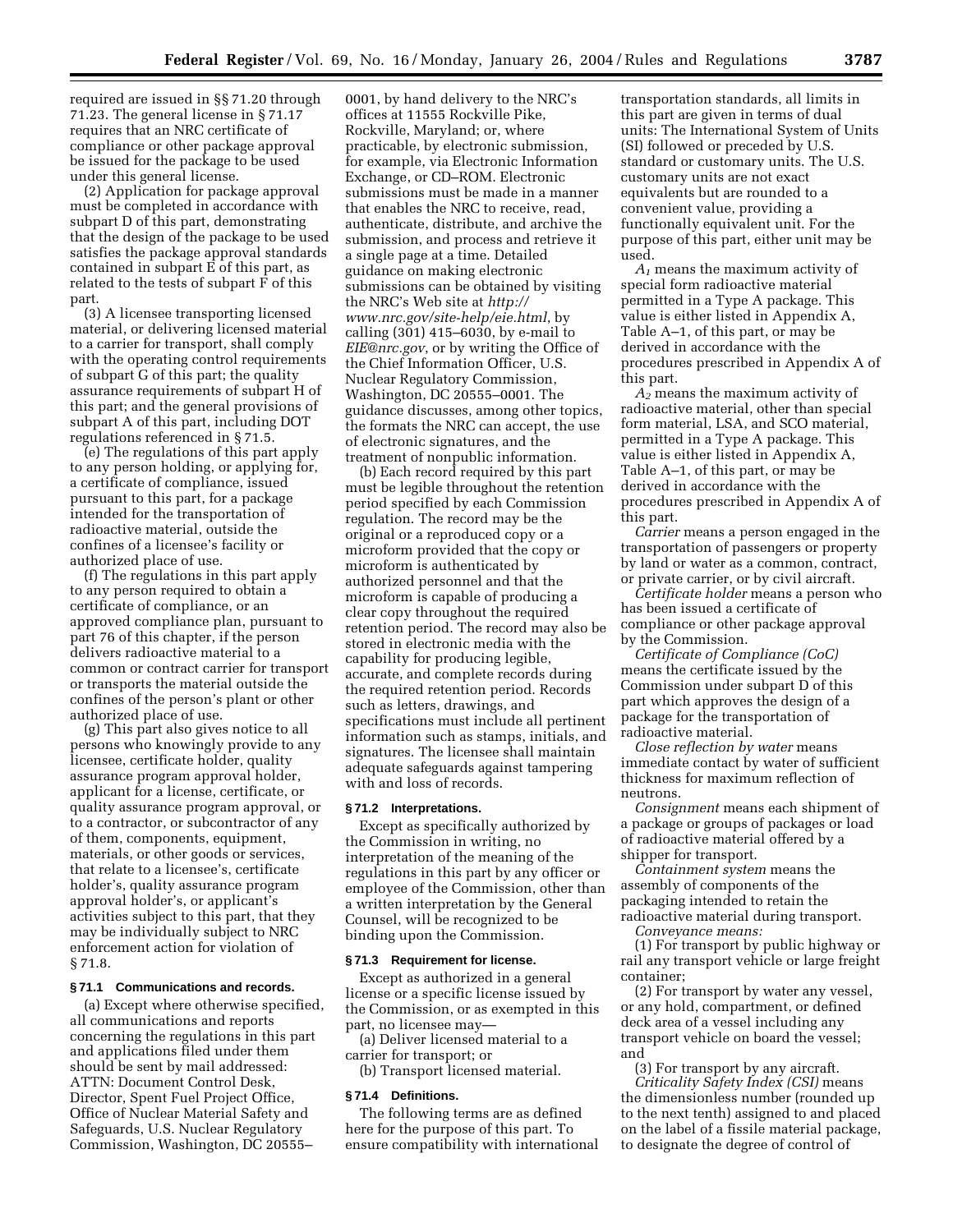accumulation of packages containing fissile material during transportation. Determination of the criticality safety index is described in §§ 71.22, 71.23, and 71.59.

*Deuterium* means, for the purposes of §§ 71.15 and 71.22, deuterium and any deuterium compounds, including heavy water, in which the ratio of deuterium atoms to hydrogen atoms exceeds 1:5000.

*DOT* means the U.S. Department of Transportation.

*Exclusive use* means the sole use by a single consignor of a conveyance for which all initial, intermediate, and final loading and unloading are carried out in accordance with the direction of the consignor or consignee. The consignor and the carrier must ensure that any loading or unloading is performed by personnel having radiological training and resources appropriate for safe handling of the consignment. The consignor must issue specific instructions, in writing, for maintenance of exclusive use shipment controls, and include them with the shipping paper information provided to the carrier by the consignor.

*Fissile material* means the radionuclides uranium-233, uranium-235, plutonium-239, and plutonium-241, or any combination of these radionuclides. Fissile material means the fissile nuclides themselves, not material containing fissile nuclides. Unirradiated natural uranium and depleted uranium and natural uranium or depleted uranium, that has been irradiated in thermal reactors only, are not included in this definition. Certain exclusions from fissile material controls are provided in § 71.15.

*Graphite* means, for the purposes of §§ 71.15 and 71.22, graphite with a boron equivalent content less than 5 parts per million and density greater than 1.5 grams per cubic centimeter.

*Licensed* material means byproduct, source, or special nuclear material received, possessed, used, or transferred under a general or specific license issued by the Commission pursuant to the regulations in this chapter.

*Low Specific Activity (LSA) material* means radioactive material with limited specific activity which is nonfissile or is excepted under § 71.15, and which satisfies the descriptions and limits set forth below. Shielding materials surrounding the LSA material may not be considered in determining the estimated average specific activity of the package contents. LSA material must be in one of three groups:

(1) LSA—I.

(i) Uranium and thorium ores, concentrates of uranium and thorium ores, and other ores containing naturally occurring radioactive radionuclides which are not intended to be processed for the use of these radionuclides;

(ii) Solid unirradiated natural uranium or depleted uranium or natural thorium or their solid or liquid compounds or mixtures;

(iii) Radioactive material for which the  $A_2$  value is unlimited; or

(iv) Other radioactive material in which the activity is distributed throughout and the estimated average specific activity does not exceed 30 times the value for exempt material activity concentration determined in accordance with Appendix A.

(2) LSA—II.

(i) Water with tritium concentration up to 0.8 TBq/liter (20.0 Ci/liter); or

(ii) Other material in which the activity is distributed throughout and the average specific activity does not exceed  $10^{-4}$   $\rm \AA_2/g$  for solids and gases, and  $10^{-5}A_2/g$  for liquids.

(3) LSA—III. Solids (*e.g.*, consolidated wastes, activated materials), excluding powders, that satisfy the requirements of § 71.77, in which:

(i) The radioactive material is distributed throughout a solid or a collection of solid objects, or is essentially uniformly distributed in a solid compact binding agent (such as concrete, bitumen, ceramic, etc.);

(ii) The radioactive material is relatively insoluble, or it is intrinsically contained in a relatively insoluble material, so that even under loss of packaging, the loss of radioactive material per package by leaching, when placed in water for 7 days, would not exceed  $0.1 A<sub>2</sub>$ ; and

(iii) The estimated average specific activity of the solid does not exceed 2  $\times$  10<sup>-3</sup> A<sub>2</sub>/g.

*Low toxicity alpha emitters* means natural uranium, depleted uranium, natural thorium; uranium-235, uranium-238, thorium-232, thorium-228 or thorium-230 when contained in ores or physical or chemical concentrates or tailings; or alpha emitters with a halflife of less than 10 days.

*Maximum normal operating pressure* means the maximum gauge pressure that would develop in the containment system in a period of 1 year under the heat condition specified in § 71.71(c)(1), in the absence of venting, external cooling by an ancillary system, or operational controls during transport.

*Natural thorium* means thorium with the naturally occurring distribution of thorium isotopes (essentially 100 weight percent thorium-232).

*Normal form radioactive material* means radioactive material that has not been demonstrated to qualify as ''special form radioactive material.''

*Optimum interspersed hydrogenous moderation* means the presence of hydrogenous material between packages to such an extent that the maximum nuclear reactivity results.

*Package* means the packaging together with its radioactive contents as presented for transport.

(1) Fissile material package or Type AF package, Type BF package, Type B(U)F package, or Type B(M)F package means a fissile material packaging together with its fissile material contents.

(2) Type A package means a Type A packaging together with its radioactive contents. A Type A package is defined and must comply with the DOT regulations in 49 CFR part 173.

(3) Type B package means a Type B packaging together with its radioactive contents. On approval, a Type B package design is designated by NRC as B(U) unless the package has a maximum normal operating pressure of more than 700 kPa (100 lbs/in2) gauge or a pressure relief device that would allow the release of radioactive material to the environment under the tests specified in § 71.73 (hypothetical accident conditions), in which case it will receive a designation B(M). B(U) refers to the need for unilateral approval of international shipments; B(M) refers to the need for multilateral approval of international shipments. There is no distinction made in how packages with these designations may be used in domestic transportation. To determine their distinction for international transportation, *see* DOT regulations in 49 CFR Part 173. A Type B package approved before September 6, 1983, was designated only as Type B. Limitations on its use are specified in § 71.19.

*Packaging* means the assembly of components necessary to ensure compliance with the packaging requirements of this part. It may consist of one or more receptacles, absorbent materials, spacing structures, thermal insulation, radiation shielding, and devices for cooling or absorbing mechanical shocks. The vehicle, tiedown system, and auxiliary equipment may be designated as part of the packaging.

*Special form radioactive material* means radioactive material that satisfies the following conditions:

(1) It is either a single solid piece or is contained in a sealed capsule that can be opened only by destroying the capsule;

(2) The piece or capsule has at least one dimension not less than 5 mm (0.2 in); and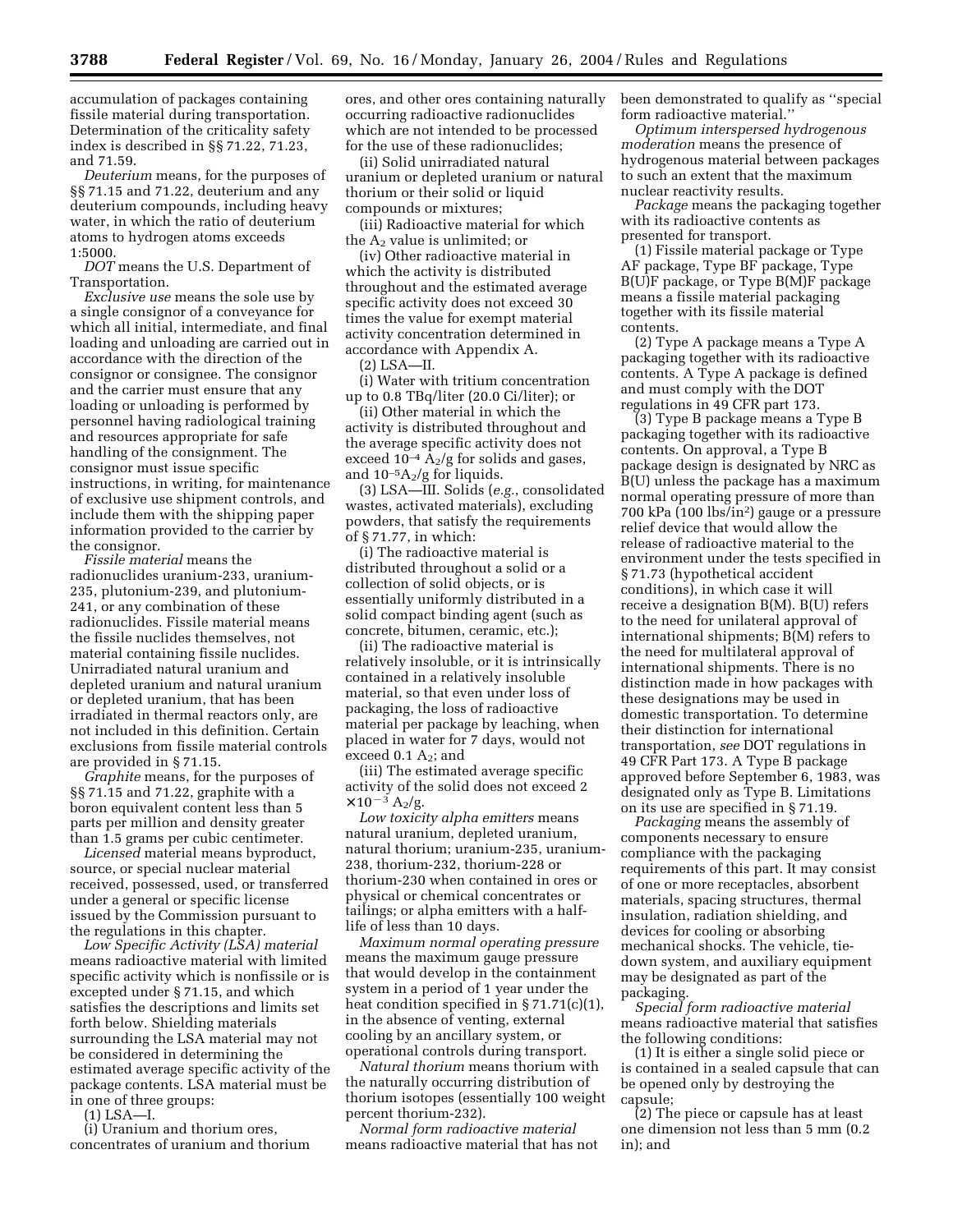(3) It satisfies the requirements of § 71.75. A special form encapsulation designed in accordance with the requirements of § 71.4 in effect on June 30, 1983 (*see* 10 CFR part 71, revised as of January 1, 1983), and constructed before July 1, 1985, and a special form encapsulation designed in accordance with the requirements of § 71.4 in effect on March 31, 1996 (*see* 10 CFR part 71, revised as of January 1, 1983), and constructed before April 1, 1998, may continue to be used. Any other special form encapsulation must meet the specifications of this definition.

*Specific activity of a radionuclide* means the radioactivity of the radionuclide per unit mass of that nuclide. The specific activity of a material in which the radionuclide is essentially uniformly distributed is the radioactivity per unit mass of the material.

*Spent nuclear fuel or Spent fuel* means fuel that has been withdrawn from a nuclear reactor following irradiation, has undergone at least 1 year's decay since being used as a source of energy in a power reactor, and has not been chemically separated into its constituent elements by reprocessing. Spent fuel includes the special nuclear material, byproduct material, source material, and other radioactive materials associated with fuel assemblies.

*State* means a State of the United States, the District of Columbia, the Commonwealth of Puerto Rico, the Virgin Islands, Guam, American Samoa, and the Commonwealth of the Northern Mariana Islands.

*Surface Contaminated Object (SCO)* means a solid object that is not itself classed as radioactive material, but which has radioactive material distributed on any of its surfaces. SCO must be in one of two groups with surface activity not exceeding the following limits:

(1) SCO–I: A solid object on which: (i) The nonfixed contamination on the accessible surface averaged over 300 cm2 (or the area of the surface if less than 300 cm2) does not exceed 4 Bq/cm2  $(10^{-4}$  microcurie/cm<sup>2</sup>) for beta and gamma and low toxicity alpha emitters, or 0.4 Bq/cm<sup>2</sup> (10<sup> $-5$ </sup> microcurie/cm<sup>2</sup>) for all other alpha emitters;

(ii) The fixed contamination on the accessible surface averaged over 300 cm2 (or the area of the surface if less than 300 cm<sup>2</sup>) does not exceed  $4 \times 10^{-4}$ Bq/cm2 (1.0 microcurie/cm2) for beta and gamma and low toxicity alpha emitters, or  $4 \times 10^3$  Bq/cm<sup>2</sup> (0.1) microcurie/cm2) for all other alpha emitters; and

(iii) The nonfixed contamination plus the fixed contamination on the

inaccessible surface averaged over 300 cm2 (or the area of the surface if less than 300 cm<sup>2</sup>) does not exceed  $4 \times 10^4$ Bq/cm2 (1 microcurie/cm2) for beta and gamma and low toxicity alpha emitters, or  $4 \times 103$  Bq/cm<sup>2</sup> (0.1 microcurie/cm<sup>2</sup>) for all other alpha emitters.

(2) SCO–II: A solid object on which the limits for SCO–I are exceeded and on which:

(i) The nonfixed contamination on the accessible surface averaged over 300 cm2 (or the area of the surface if less than 300 2) does not exceed 400 Bq/cm2  $(10^{-2}$  microcurie/cm<sup>2</sup>) for beta and gamma and low toxicity alpha emitters or 40 Bq/cm<sup>2</sup> (10<sup> $-3$ </sup> microcurie/cm<sup>2</sup>) for all other alpha emitters;

(ii) The fixed contamination on the accessible surface averaged over 300 cm2 (or the area of the surface if less than 300 cm<sup>2</sup>) does not exceed  $8 \times 10^5$ Bq/cm2 (20 microcuries/cm2) for beta and gamma and low toxicity alpha emitters, or  $8 \times 10^4$  Bq/cm<sup>2</sup> (2) microcuries/cm2) for all other alpha emitters; and

(iii) The nonfixed contamination plus the fixed contamination on the inaccessible surface averaged over 300 cm2 (or the area of the surface if less than 300 <sup>2</sup>) does not exceed  $8 \times 10^5$  Bq/ cm2 (20 microcuries/cm2) for beta and gamma and low toxicity alpha emitters, or  $8 \times 10^4$  Bq/cm<sup>2</sup> (2 microcuries/cm<sup>2</sup>) for all other alpha emitters.

*Transport index (TI)* means the dimensionless number (rounded up to the next tenth) placed on the label of a package, to designate the degree of control to be exercised by the carrier during transportation. The transport index is the number determined by multiplying the maximum radiation level in millisievert (mSv) per hour at 1 meter (3.3 ft) from the external surface of the package by 100 (equivalent to the maximum radiation level in millirem per hour at 1 meter (3.3 ft)).

*Type A quantity* means a quantity of radioactive material, the aggregate radioactivity of which does not exceed  $A_1$  for special form radioactive material, or A2, for normal form radioactive material, where  $A_1$  and  $A_2$  are given in Table A–1 of this part, or may be determined by procedures described in Appendix A of this part.

*Type B quantity* means a quantity of radioactive material greater than a Type A quantity.

*Unirradiated uranium* means uranium containing not more than  $2 \times 10^3$  Bq of plutonium per gram of uranium-235, not more than  $9 \times 10^6$  Bq of fission products per gram of uranium-235, and not more than  $5 \times 10^{-3}$  g of uranium-236 per gram of uranium-235.

## *Uranium—natural, depleted, enriched:*

(1) Natural uranium means uranium with the naturally occurring distribution of uranium isotopes (approximately 0.711 weight percent uranium-235, and the remainder by weight essentially uranium-238).

(2) Depleted uranium means uranium containing less uranium-235 than the naturally occurring distribution of uranium isotopes.

(3) Enriched uranium means uranium containing more uranium-235 than the naturally occurring distribution of uranium isotopes.

## **§ 71.5 Transportation of licensed material.**

(a) Each licensee who transports licensed material outside the site of usage, as specified in the NRC license, or where transport is on public highways, or who delivers licensed material to a carrier for transport, shall comply with the applicable requirements of the DOT regulations in 49 CFR parts 170 through 189 appropriate to the mode of transport.

(1) The licensee shall particularly note DOT regulations in the following areas:

(i) Packaging—49 CFR part 173: subparts A, B, and I.

(ii) Marking and labeling—49 CFR part 172: subpart D, §§ 172.400 through 172.407, §§ 172.436 through 172.440, and subpart E.

(iii) Placarding—49 CFR part 172: subpart F, especially §§ 172.500 through 172.519, 172.556, and appendices B and C.

(iv) Accident reporting—49 CFR part 171: §§ 171.15 and 171.16.

(v) Shipping papers and emergency information—49 CFR part 172: subparts C and G.

(vi) Hazardous material employee training—49 CFR part 172: subpart H.

(vii) Hazardous material shipper/ carrier registration—49 CFR part 107:

subpart G.

(2) The licensee shall also note DOT regulations pertaining to the following modes of transportation:

(i) Rail—49 CFR part 174: subparts A through D and K.

(ii) Air—49 CFR part 175.

(iii) Vessel—49 CFR part 176: subparts A through F and M.

(iv) Public Highway—49 CFR part 177 and parts 390 through 397.

(b) If DOT regulations are not applicable to a shipment of licensed material, the licensee shall conform to the standards and requirements of the DOT specified in paragraph (a) of this section to the same extent as if the shipment or transportation were subject to DOT regulations. A request for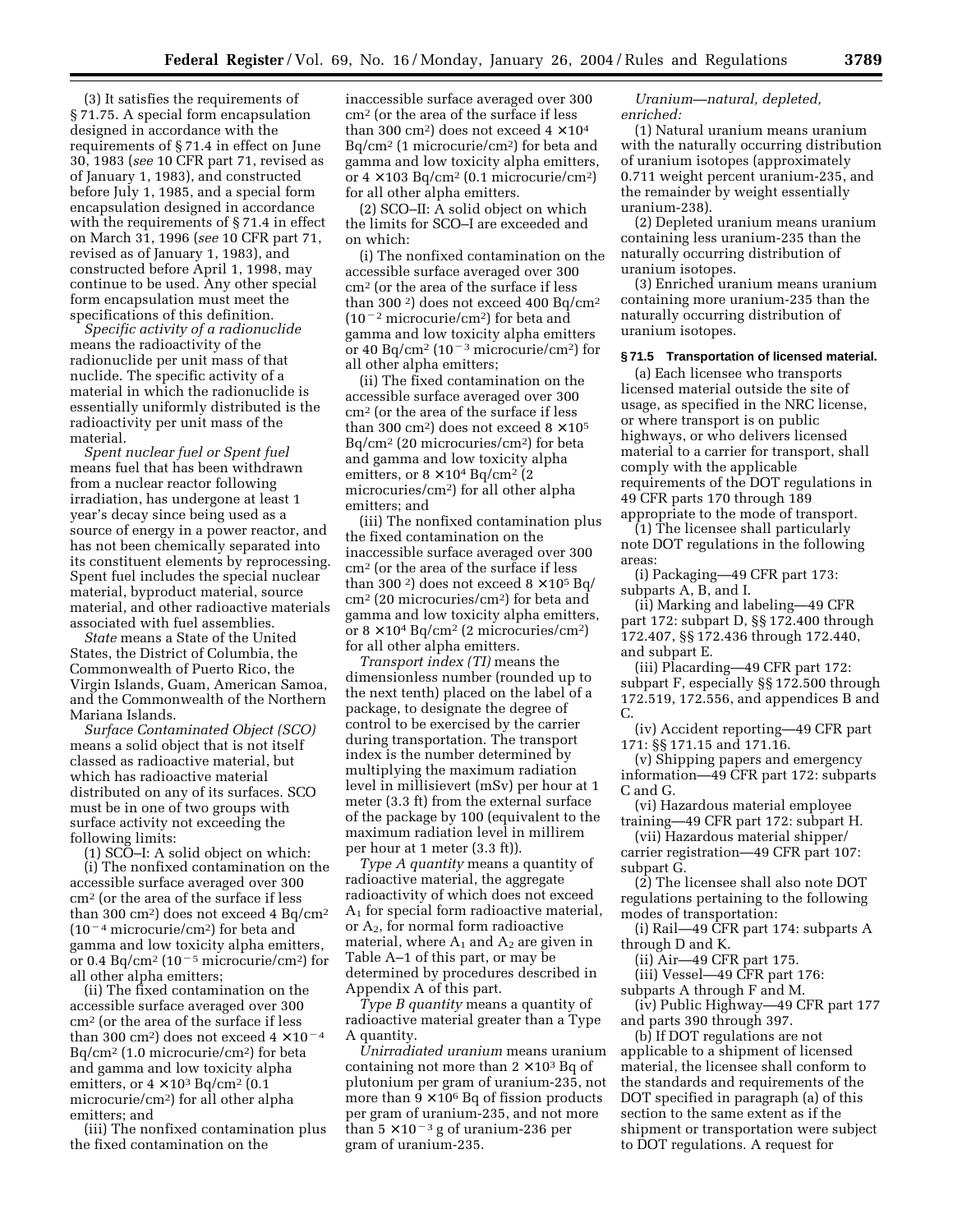modification, waiver, or exemption from be provided to the Administrator of the those requirements, and any notification referred to in those requirements, must be filed with, or made to, the Director, Office of Nuclear Material Safety and Safeguards, U.S. Nuclear Regulatory Commission, Washington, DC 20555– 0001.

#### **§ 71.6 Information collection requirements: OMB approval.**

(a) The Nuclear Regulatory Commission has submitted the information collection requirements contained in this part to the Office of Management and Budget (OMB) for approval as required by the Paperwork Reduction Act (44 U.S.C. 3501 *et seq.*). The NRC may not conduct or sponsor, and a person is not required to respond to, a collection of information unless it displays a currently valid OMB control number. OMB has approved the information collection requirements contained in this part under control number 3150–0008.

(b) The approved information collection requirements contained in this part appear in §§ 71.5, 71.7, 71.9, 71.12, 71.17, 71.19, 71.20, 71.22, 71.23, 71.31, 71.33, 71.35, 71.37, 71.38, 71.39, 71.41, 71.47, 71.85, 71.87, 71.89, 71.91, 71.93, 71.95, 71.97, 71.101, 71.103, 71.105, 71.107, 71.109, 71.111, 71.113, 71.115, 71.117, 71.119, 71.121, 71.123, 71.125, 71.127, 71.129, 71.131, 71.133, 71.135, 71.137, and Appendix A, Paragraph II.

#### **§ 71.7 Completeness and accuracy of information.**

(a) Information provided to the Commission by a licensee, certificate holder, or an applicant for a license or CoC; or information required by statute or by the Commission's regulations, orders, license or CoC conditions, to be maintained by the licensee or certificate holder, must be complete and accurate in all material respects.

(b) Each licensee, certificate holder, or applicant for a license or CoC must notify the Commission of information identified by the licensee, certificate holder, or applicant for a license or CoC as having, for the regulated activity, a significant implication for public health and safety or common defense and security. A licensee, certificate holder, or an applicant for a license or CoC violates this paragraph only if the licensee, certificate holder, or applicant for a license or CoC fails to notify the Commission of information that the licensee, certificate holder, or applicant for a license or CoC has identified as having a significant implication for public health and safety or common defense and security. Notification must

appropriate Regional Office within 2 working days of identifying the information. This requirement is not applicable to information which is already required to be provided to the Commission by other reporting or updating requirements.

#### **§ 71.8 Deliberate misconduct.**

- (a) This section applies to any—
- (1) Licensee;

(2) Certificate holder;

(3) Quality assurance program approval holder;

(4) Applicant for a license, certificate, or quality assurance program approval;

(5) Contractor (including a supplier or consultant) or subcontractor, to any person identified in paragraph (a)(4) of this section; or

(6) Employees of any person identified in paragraphs (a)(1) through (a)(5) of this section.

(b) A person identified in paragraph (a) of this section who knowingly provides to any entity, listed in paragraphs (a)(1) through (a)(5) of this section, any components, materials, or other goods or services that relate to a licensee's, certificate holder's, quality assurance program approval holder's, or applicant's activities subject to this part may not:

(1) Engage in deliberate misconduct that causes or would have caused, if not detected, a licensee, certificate holder, quality assurance program approval holder, or any applicant to be in violation of any rule, regulation, or order; or any term, condition or limitation of any license, certificate, or approval issued by the Commission; or

(2) Deliberately submit to the NRC, a licensee, a certificate holder, quality assurance program approval holder, an applicant for a license, certificate or quality assurance program approval, or a licensee's, applicant's, certificate holder's, or quality assurance program approval holder's contractor or subcontractor, information that the person submitting the information knows to be incomplete or inaccurate in some respect material to the NRC.

(c) A person who violates paragraph  $(b)(1)$  or  $(b)(2)$  of this section may be subject to enforcement action in accordance with the procedures in 10 CFR part 2, subpart B.

(d) For the purposes of paragraph (b)(1) of this section, deliberate misconduct by a person means an intentional act or omission that the person knows:

(1) Would cause a licensee, certificate holder, quality assurance program approval holder, or applicant for a license, certificate, or quality assurance

program approval to be in violation of any rule, regulation, or order; or any term, condition, or limitation of any license or certificate issued by the Commission; or

(2) Constitutes a violation of a requirement, procedure, instruction, contract, purchase order, or policy of a licensee, certificate holder, quality assurance program approval holder, applicant, or the contractor or subcontractor of any of them.

#### **§ 71.9 Employee protection.**

(a) Discrimination by a Commission licensee, certificate holder, an applicant for a Commission license or a CoC, or a contractor or subcontractor of any of these, against an employee for engaging in certain protected activities, is prohibited. Discrimination includes discharge and other actions that relate to compensation, terms, conditions, or privileges of employment. The protected activities are established in section 211 of the Energy Reorganization Act of 1974, as amended, and in general are related to the administration or enforcement of a requirement imposed under the Atomic Energy Act of 1954, as amended, or the Energy Reorganization Act of 1974, as amended.

(1) The protected activities include, but are not limited to:

(i) Providing the Commission or his or her employer information about alleged violations of either of the statutes named in paragraph (a) of this section or possible violations of requirements imposed under either of those statutes;

(ii) Refusing to engage in any practice made unlawful under either of the statutes named in paragraph (a) of this section or under these requirements if the employee has identified the alleged illegality to the employer;

(iii) Requesting the Commission to institute action against his or her employer for the administration or enforcement of these requirements;

(iv) Testifying in any Commission proceeding, or before Congress, or at any Federal or State proceeding regarding any provision (or proposed provision) of either of the statutes named in paragraph (a) of this section; and

(v) Assisting or participating in, or is about to assist or participate in, these activities.

(2) These activities are protected even if no formal proceeding is actually initiated as a result of the employee's assistance or participation.

(3) This section has no application to any employee alleging discrimination prohibited by this section who, acting without direction from his or her employer (or the employer's agent),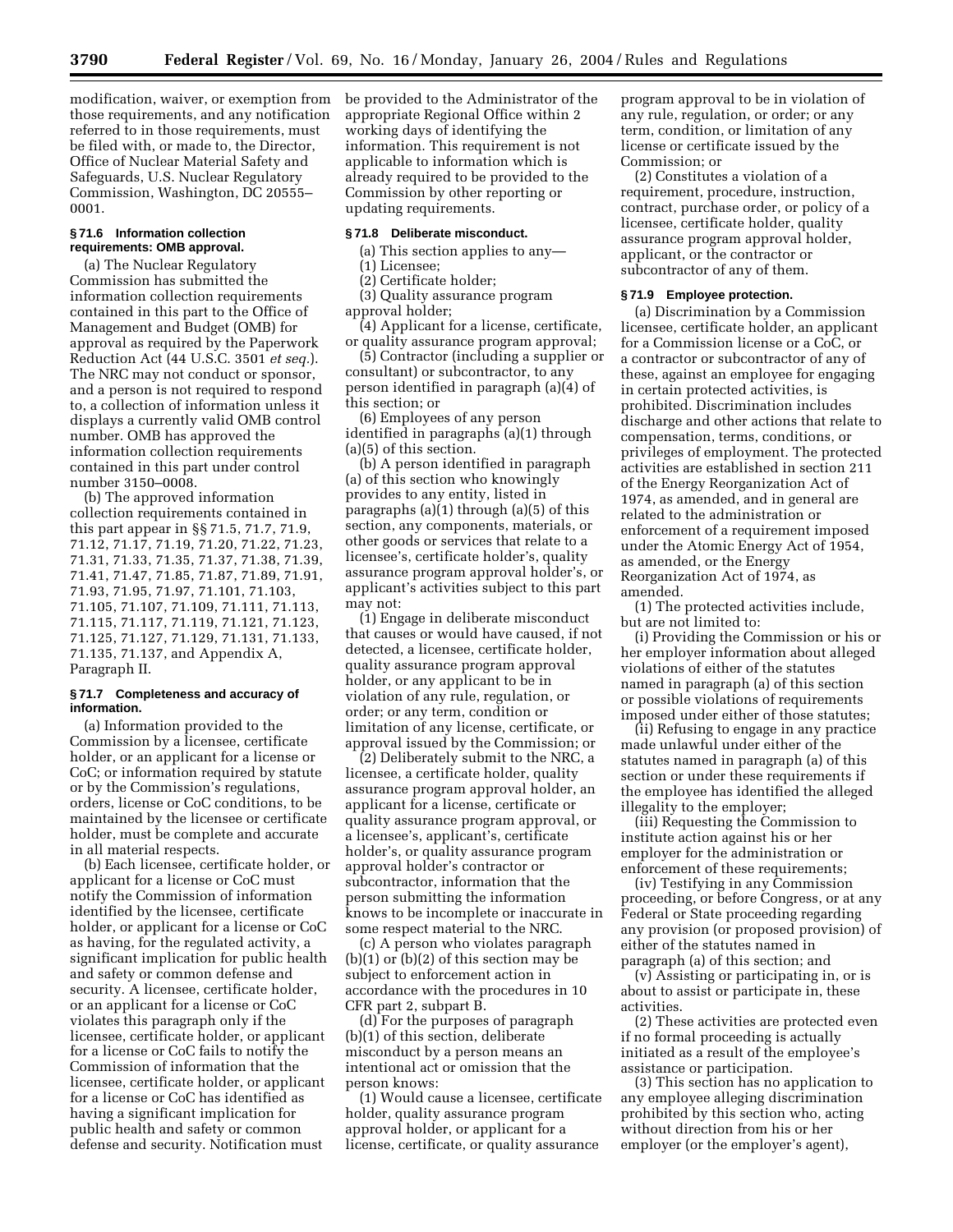deliberately causes a violation of any requirement of the Energy Reorganization Act of 1974, as amended, or the Atomic Energy Act of 1954, as amended.

(b) Any employee who believes that he or she has been discharged or otherwise discriminated against by any person for engaging in protected activities specified in paragraph (a)(1) of this section may seek a remedy for the discharge or discrimination through an administrative proceeding in the Department of Labor. The administrative proceeding must be initiated within 180 days after an alleged violation occurs. The employee may do this by filing a complaint alleging the violation with the Department of Labor, Employment Standards Administration, Wage and Hour Division. The Department of Labor may order reinstatement, back pay, and compensatory damages.

(c) A violation of paragraph (a), (e), or (f) of this section by a Commission licensee, certificate holder, applicant for a Commission license or a CoC, or a contractor or subcontractor of any of these may be grounds for:

(1) Denial, revocation, or suspension of the license or the CoC;

(2) Imposition of a civil penalty on the licensee or applicant; or

(3) Other enforcement action.

(d) Actions taken by an employer, or others, which adversely affect an employee may be predicated upon nondiscriminatory grounds. The prohibition applies when the adverse action occurs because the employee has engaged in protected activities. An employee's engagement in protected activities does not automatically render him or her immune from discharge or discipline for legitimate reasons or from adverse action dictated by nonprohibited considerations.

(e)(1) Each licensee, certificate holder, and applicant for a license or CoC must prominently post the current revision of NRC Form 3, ''Notice to Employees,'' referenced in § 19.11(c) of this chapter. This form must be posted at locations sufficient to permit employees protected by this section to observe a copy on the way to or from their place of work. The premises must be posted not later than 30 days after an application is docketed and remain posted while the application is pending before the Commission, during the term of the license or CoC, and for 30 days following license or CoC termination.

(2) Copies of NRC Form 3 may be obtained by writing to the Regional Administrator of the appropriate U.S. Nuclear Regulatory Commission Regional Office listed in Appendix D to part 20 of this chapter or by calling the NRC Publishing Services Branch at 301– 415–5877.

(f) No agreement affecting the compensation, terms, conditions, or privileges of employment, including an agreement to settle a complaint filed by an employee with the Department of Labor pursuant to section 211 of the Energy Reorganization Act of 1974, as amended, may contain any provision which would prohibit, restrict, or otherwise discourage an employee from participating in a protected activity as defined in paragraph (a)(1) of this section including, but not limited to, providing information to the NRC or to his or her employer on potential violations or other matters within NRC's regulatory responsibilities.

### **§ 71.10 Public inspection of application.**

Applications for approval of a package design under this part, which are submitted to the Commission, may be made available for public inspection, in accordance with provisions of parts 2 and 9 of this chapter. This includes an application to amend or revise an existing package design, any associated documents and drawings submitted with the application, and any responses to NRC requests for additional information.

## **§ 71.11 [Reserved]**

#### **Subpart B—Exemptions**

#### **§ 71.12 Specific exemptions.**

On application of any interested person or on its own initiative, the Commission may grant any exemption from the requirements of the regulations in this part that it determines is authorized by law and will not endanger life or property nor the common defense and security.

#### **§ 71.13 Exemption of physicians.**

Any physician licensed by a State to dispense drugs in the practice of medicine is exempt from § 71.5 with respect to transport by the physician of licensed material for use in the practice of medicine. However, any physician operating under this exemption must be licensed under 10 CFR part 35 or the equivalent Agreement State regulations.

#### **§ 71.14 Exemption for low-level materials.**

(a) A licensee is exempt from all the requirements of this part with respect to shipment or carriage of the following low-level materials:

(1) Natural material and ores containing naturally occurring radionuclides that are not intended to be processed for use of these radionuclides, provided the activity

concentration of the material does not exceed 10 times the values specified in Appendix A, Table A–2, of this part.

(2) Materials for which the activity concentration is not greater than the activity concentration values specified in Appendix A, Table A–2 of this part, or for which the consignment activity is not greater than the limit for an exempt consignment found in Appendix A, Table A–2, of this part.

(b) A licensee is exempt from all the requirements of this part, other than §§ 71.5 and 71.88, with respect to shipment or carriage of the following packages, provided the packages do not contain any fissile material, or the material is exempt from classification as fissile material under § 71.15:

(1) A package that contains no more than a Type A quantity of radioactive material;

(2) A package transported within the United States that contains no more than 0.74 TBq (20 Ci) of special form plutonium-244; or

(3) The package contains only LSA or SCO radioactive material, provided—

(i) That the LSA or SCO material has an external radiation dose of less than or equal to 10 mSv/h (1 rem/h), at a distance of 3 m from the unshielded material; or

(ii) That the package contains only LSA–I or SCO–I material.

#### **§ 71.15 Exemption from classification as fissile material.**

Fissile material meeting the requirements of at least one of the paragraphs (a) through (f) of this section are exempt from classification as fissile material and from the fissile material package standards of §§ 71.55 and 71.59, but are subject to all other requirements of this part, except as noted.

(a) Individual package containing 2 grams or less fissile material.

(b) Individual or bulk packaging containing 15 grams or less of fissile material provided the package has at least 200 grams of solid nonfissile material for every gram of fissile material. Lead, beryllium, graphite, and hydrogenous material enriched in deuterium may be present in the package but must not be included in determining the required mass for solid nonfissile material.

(c)(1) Low concentrations of solid fissile material commingled with solid nonfissile material, provided that:

(i) There is at least 2000 grams of solid nonfissile material for every gram of fissile material, and

(ii) There is no more than 180 grams of fissile material distributed within 360 kg of contiguous nonfissile material.

(2) Lead, beryllium, graphite, and hydrogenous material enriched in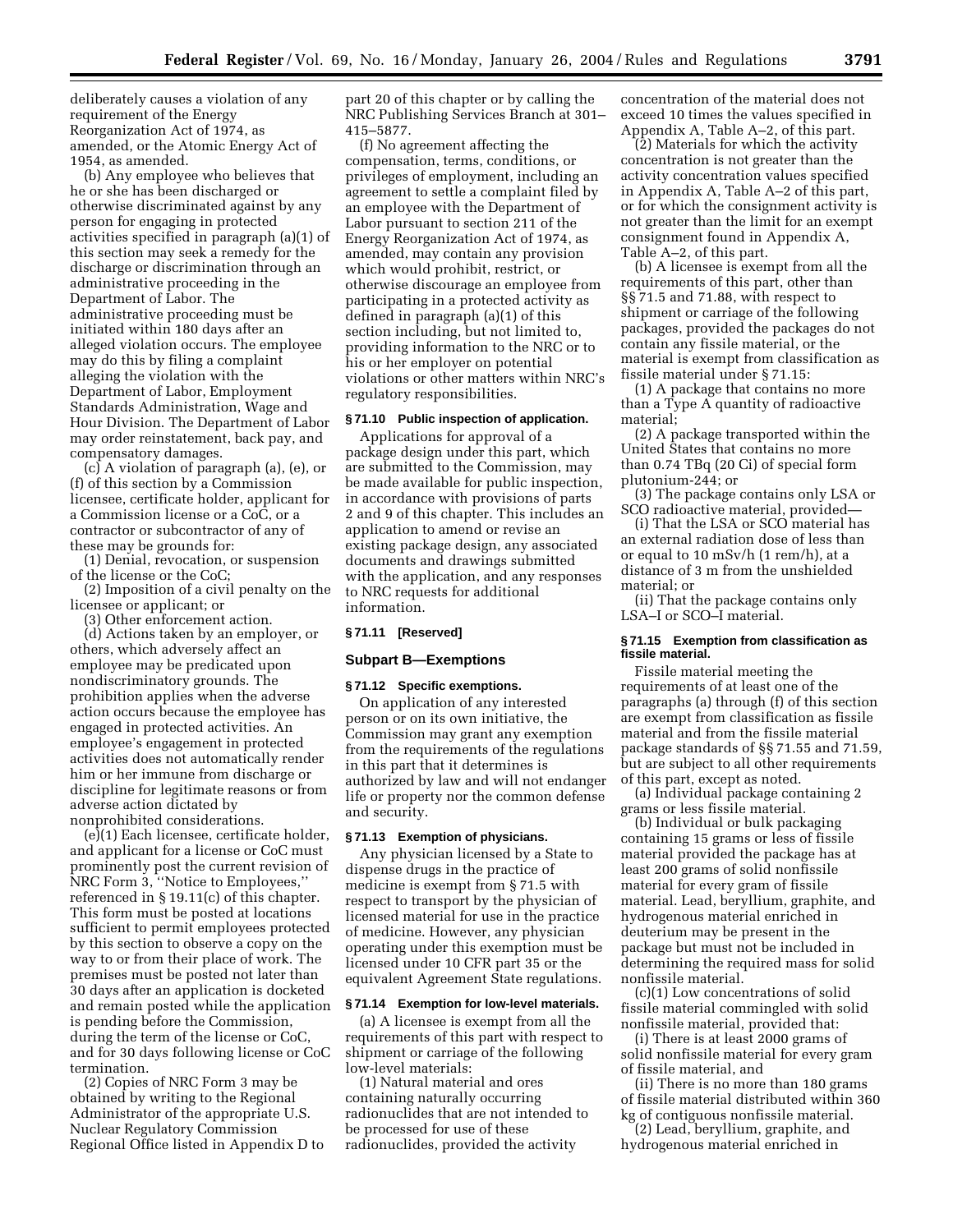deuterium may be present in the package but must not be included in determining the required mass of solid nonfissile material.

(d) Uranium enriched in uranium-235 to a maximum of 1 percent by weight, and with total plutonium and uranium-233 content of up to 1 percent of the mass of uranium-235, provided that the mass of any beryllium, graphite, and hydrogenous material enriched in deuterium constitutes less than 5 percent of the uranium mass.

(e) Liquid solutions of uranyl nitrate enriched in uranium-235 to a maximum of 2 percent by mass, with a total plutonium and uranium-233 content not exceeding 0.002 percent of the mass of uranium, and with a minimum nitrogen to uranium atomic ratio (N/U) of 2. The material must be contained in at least a DOT Type A package.

(f) Packages containing, individually, a total plutonium mass of not more than 1000 grams, of which not more than 20 percent by mass may consist of plutonium-239, plutonium-241, or any combination of these radionuclides.

### **§ 71.16 [Reserved]**

#### **Subpart C—General Licenses**

## **§ 71.17 General license: NRC-approved package.**

(a) A general license is issued to any licensee of the Commission to transport, or to deliver to a carrier for transport, licensed material in a package for which a license, certificate of compliance (CoC), or other approval has been issued by the NRC.

(b) This general license applies only to a licensee who has a quality assurance program approved by the Commission as satisfying the provisions of subpart H of this part.

(c) This general license applies only to a licensee who—

(1) Has a copy of the CoC, or other approval of the package, and has the drawings and other documents referenced in the approval relating to the use and maintenance of the packaging and to the actions to be taken before shipment;

(2) Complies with the terms and conditions of the license, certificate, or other approval, as applicable, and the applicable requirements of subparts A, G, and H of this part; and

(3) Before the licensee's first use of the package, submits in writing to: ATTN: Document Control Desk, Director, Spent Fuel Project Office, Office of Nuclear Material Safety and Safeguards, using an appropriate method listed in § 71.1(a), the licensee's name and license number and the

package identification number specified in the package approval.

(d) This general license applies only when the package approval authorizes use of the package under this general license.

(e) For a Type B or fissile material package, the design of which was approved by NRC before April 1, 1996, the general license is subject to the additional restrictions of § 71.19.

#### **§ 71.18 [Reserved]**

## **§ 71.19 Previously approved package.**

(a) A Type B package previously approved by NRC, but not designated as  $B(U)$ ,  $B(M)$ ,  $B(U)F$ , or  $B(M)F$  in the identification number of the NRC CoC, or Type AF packages approved by the NRC prior to September 6, 1983, may be used under the general license of § 71.17 with the following additional conditions:

(1) Fabrication of the packaging was satisfactorily completed by August 31, 1986, as demonstrated by application of its model number in accordance with  $§ 71.85(c);$ 

(2) A serial number that uniquely identifies each packaging which conforms to the approved design is assigned to, and legibly and durably marked on, the outside of each packaging; and

(3) Paragraph (a) of this section expires (insert date 4 years after the effective date of this final rule). The effective date of this final rule is October 1, 2004.

(b) A Type B(U) package, a Type B(M) package, or a fissile material package, previously approved by the NRC but without the designation "-85" in the identification number of the NRC CoC, may be used under the general license of § 71.17 with the following additional conditions:

(1) Fabrication of the package is satisfactorily completed by April 1, 1999, as demonstrated by application of its model number in accordance with  $§ 71.85(c);$ 

(2) A package used for a shipment to a location outside the United States is subject to multilateral approval as defined in DOT regulations at 49 CFR 173.403; and

(3) A serial number which uniquely identifies each packaging which conforms to the approved design is assigned to and legibly and durably marked on the outside of each packaging.

(c) A Type B(U) package, a Type B(M) package, or a fissile material package previously approved by the NRC with the designation ''-85'' in the identification number of the NRC CoC,

may be used under the general license of § 71.17 with the following additional conditions:

(1) Fabrication of the package must be satisfactorily completed by December 31, 2006, as demonstrated by application of its model number in accordance with § 71.85(c); and

(2) After December 31, 2003, a package used for a shipment to a location outside the United States is subject to multilateral approval as defined in DOT regulations at 49 CFR 173.403.

(d) NRC will approve modifications to the design and authorized contents of a Type B package, or a fissile material package, previously approved by NRC, provided—

(1) The modifications of a Type B package are not significant with respect to the design, operating characteristics, or safe performance of the containment system, when the package is subjected to the tests specified in §§ 71.71 and 71.73;

(2) The modifications of a fissile material package are not significant, with respect to the prevention of criticality, when the package is subjected to the tests specified in §§ 71.71 and 71.73; and

(3) The modifications to the package satisfy the requirements of this part.

(e) NRC will revise the package identification number to designate previously approved package designs as B, BF, AF, B(U), B(M), B(U)F, B(M)F, B(U)-85, B(U)F–85, B(M)-85, B(M)F–85, or AF–85 as appropriate, and with the identification number suffix ''-96'' after receipt of an application demonstrating that the design meets the requirements of this part.

### **§ 71.20 General license: DOT specification container.**

(a) A general license is issued to any licensee of the Commission to transport, or to deliver to a carrier for transport, licensed material in a specification container for fissile material or for a Type B quantity of radioactive material as specified in DOT regulations at 49 CFR parts 173 and 178.

(b) This general license applies only to a licensee who has a quality assurance program approved by the Commission as satisfying the provisions of subpart H of this part.

(c) This general license applies only to a licensee who—

(1) Has a copy of the specification; and

(2) Complies with the terms and conditions of the specification and the applicable requirements of subparts A, G, and H of this part.

(d) This general license is subject to the limitation that the specification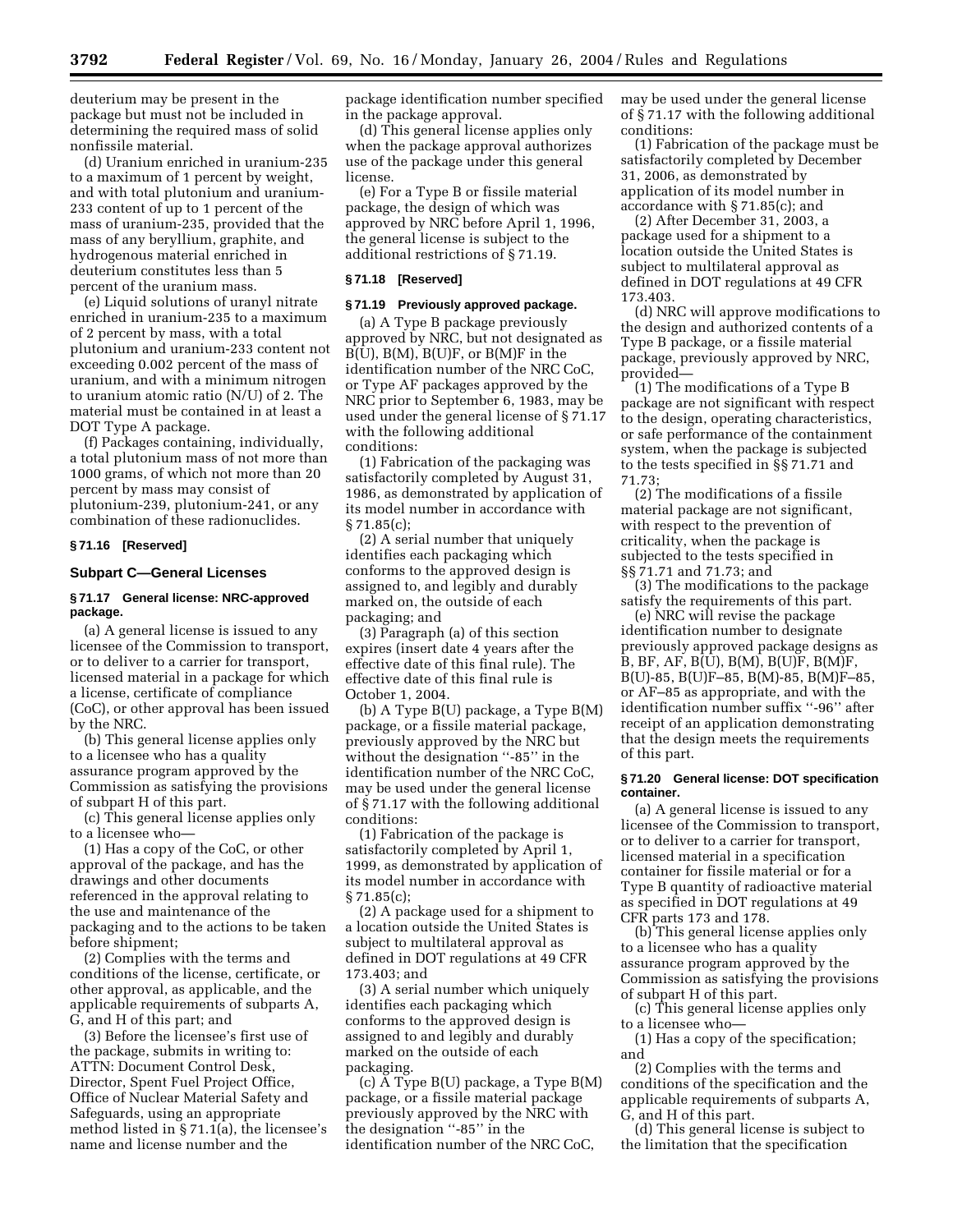container may not be used for a shipment to a location outside the United States, except by multilateral approval, as defined in DOT regulations at 49 CFR 173.403.

(e) This section expires October 1, 2008.

### **§ 71.21 General license: Use of foreign approved package.**

(a) A general license is issued to any licensee of the Commission to transport, or to deliver to a carrier for transport, licensed material in a package, the design of which has been approved in a foreign national competent authority certificate, that has been revalidated by DOT as meeting the applicable requirements of 49 CFR 171.12.

(b) Except as otherwise provided in this section, the general license applies only to a licensee who has a quality assurance program approved by the Commission as satisfying the applicable provisions of subpart H of this part.

(c) This general license applies only to shipments made to or from locations outside the United States.

(d) This general license applies only to a licensee who—

(1) Has a copy of the applicable certificate, the revalidation, and the drawings and other documents referenced in the certificate, relating to the use and maintenance of the packaging and to the actions to be taken before shipment; and

(2) Complies with the terms and conditions of the certificate and revalidation, and with the applicable requirements of subparts A, G, and H of this part. With respect to the quality assurance provisions of subpart H of this part, the licensee is exempt from design, construction, and fabrication considerations.

## **§ 71.22 General license: Fissile material.**

(a) A general license is issued to any licensee of the Commission to transport fissile material, or to deliver fissile material to a carrier for transport, if the material is shipped in accordance with this section. The fissile material need not be contained in a package which meets the standards of subparts E and F of this part; however, the material must be contained in a Type A package. The Type A package must also meet the DOT requirements of 49 CFR 173.417(a).

(b) The general license applies only to a licensee who has a quality assurance program approved by the Commission as satisfying the provisions of subpart H of this part.

(c) The general license applies only when a package's contents:

(1) Contain less than a Type A quantity of fissile material; and

(2) Contain less than 500 total grams of beryllium, graphite, or hydrogenous material enriched in deuterium.

(d) The general license applies only to packages containing fissile material that are labeled with a CSI which:

(1) Has been determined in accordance with paragraph (e) of this section;

(2) Has a value less than or equal to 10; and

(3) For a shipment of multiple packages containing fissile material, the sum of the CSIs must be less than or equal to 50 (for shipment on a nonexclusive use conveyance) and less than or equal to 100 (for shipment on an exclusive use conveyance).

(e)(1) The value for the CSI must be greater than or equal to the number calculated by the following equation:

(2) The calculated CSI must be rounded up to the first decimal place;

(3) The values of X, Y, and Z used in the CSI equation must be taken from Tables 71–1 or 71–2, as appropriate;

(4) If Table 71–2 is used to obtain the value of X, then the values for the terms in the equation for uranium-233 and

plutonium must be assumed to be zero; and

 $235$ <sub>L</sub>  $\alpha$ rome of  $233$  $10\left[\frac{\text{grams of }^{235}\text{U}}{\text{S}} + \frac{\text{grams of }^{233}\text{U}}{\text{S}} + \right]$ 

grams of  $^{233}$ U Y

 $\frac{\frac{\text{grams of }^{235}U}{V} + \frac{\text{grams of }^{233}U}{V} + \frac{\text{grams of Pu}}{Z}$ 

 $\frac{\text{grams of Pu}}{Z}$  ;

 $\overline{\phantom{a}}$ I

 $CSI = 10 \frac{\text{grams of }^{235} \text{U}}{\text{X}}$ 

 $\lfloor$ 

(5) Table 71–1 values for X, Y, and Z must be used to determine the CSI if:

(i) Uranium-233 is present in the package;

(ii) The mass of plutonium exceeds 1 percent of the mass of uranium-235;

(iii) The uranium is of unknown uranium-235 enrichment or greater than 24 weight percent enrichment; or

(iv) Substances having a moderating effectiveness (*i.e.*, an average hydrogen density greater than H2O) (*e.g.*, certain hydrocarbon oils or plastics) are present in any form, except as polyethylene used for packing or wrapping.

TABLE 71–1.—MASS LIMITS FOR GENERAL LICENSE PACKAGES CONTAINING MIXED QUANTITIES OF FISSILE MATERIAL OR URANIUM-235 OF UNKNOWN ENRICHMENT PER § 71.22(E)

| Fissile material                                        | Fissile material<br>mass mixed with<br>moderating sub-<br>stances having an<br>average hydrogen<br>density less than<br>or equal to $H_2O$<br>(grams) | Fissile material<br>mass mixed with<br>moderating sub-<br>stances having an<br>average hydrogen<br>density greater<br>than $H_2O^a$ (grams) |
|---------------------------------------------------------|-------------------------------------------------------------------------------------------------------------------------------------------------------|---------------------------------------------------------------------------------------------------------------------------------------------|
| 233 U (Y)<br><sup>239</sup> Pu or <sup>241</sup> Pu (Z) | 60<br>43<br>37                                                                                                                                        | 38<br>27<br>24                                                                                                                              |

a When mixtures of moderating substances are present, the lower mass limits shall be used if more than 15 percent of the moderating substance has an average hydrogen density greater than  $H_2O$ .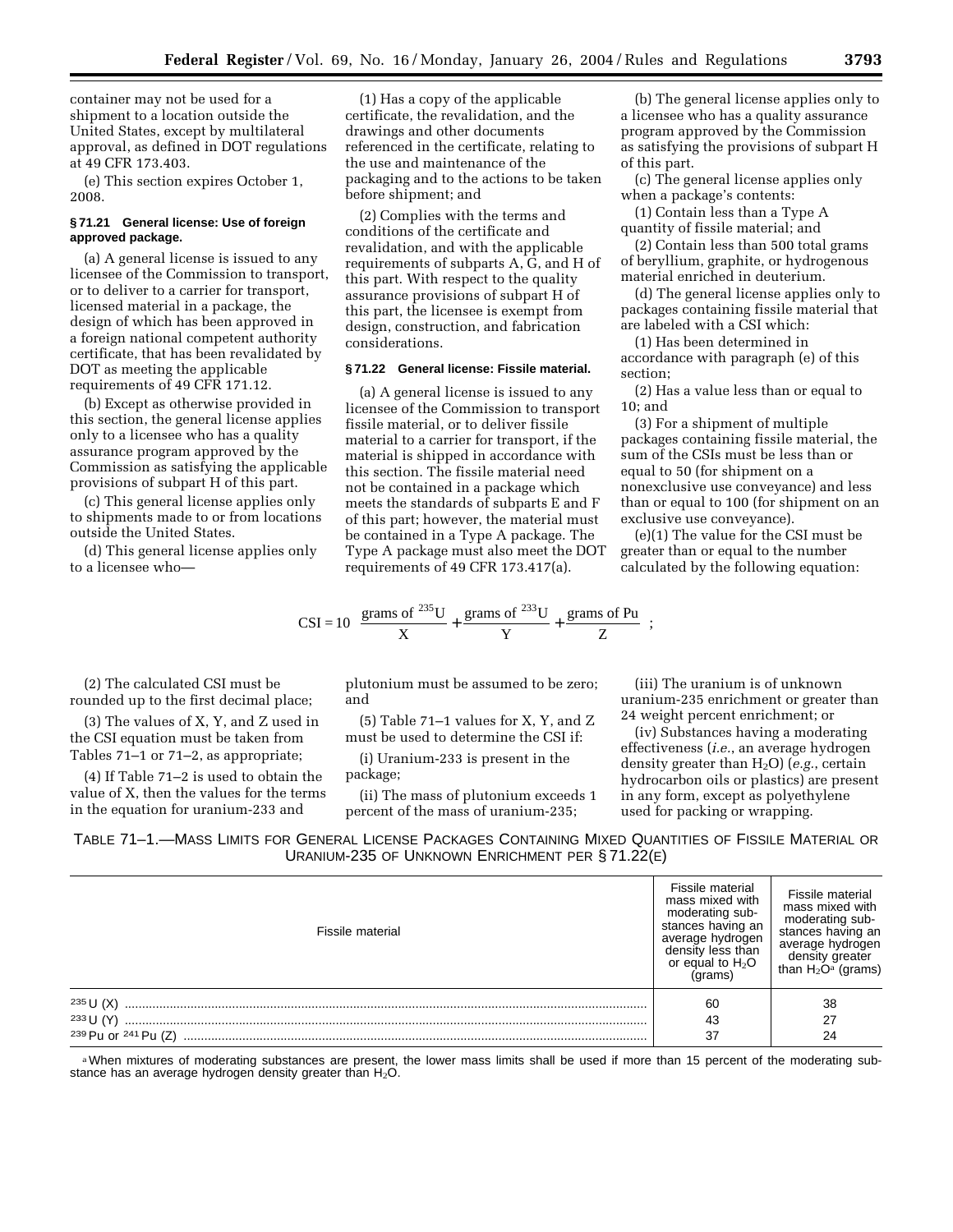TABLE 71–2.—MASS LIMITS FOR GEN-ERAL LICENSE PACKAGES CON-TAINING URANIUM-235 OF KNOWN ENRICHMENT PER § 71.22(E)

| Uranium enrichment in weight<br>percent of <sup>235</sup> U not exceeding | Fissile ma-<br>terial mass<br>of ${}^{235}U(X)$<br>(grams) |
|---------------------------------------------------------------------------|------------------------------------------------------------|
| 24                                                                        | 60                                                         |
| 20                                                                        | 63                                                         |
|                                                                           | 67                                                         |
| 11                                                                        | 72                                                         |
| 10                                                                        | 76                                                         |
|                                                                           | 78                                                         |
|                                                                           | 81                                                         |
|                                                                           | 82                                                         |
|                                                                           | 85                                                         |
|                                                                           | 88                                                         |
|                                                                           | 90                                                         |
|                                                                           | 93                                                         |
|                                                                           | 97                                                         |
|                                                                           | 102                                                        |
|                                                                           | 108                                                        |
|                                                                           | 114                                                        |
|                                                                           | 120                                                        |
|                                                                           | 132                                                        |
|                                                                           | 150                                                        |
|                                                                           | 180                                                        |
|                                                                           | 246                                                        |
|                                                                           | 408                                                        |
|                                                                           | 480                                                        |
| 1                                                                         | 1.020                                                      |

(2) The calculated CSI must be rounded up to the first decimal place.

## **§ 71.24 [Reserved]**

## **§ 71.25 [Reserved]**

 $\blacksquare$  3. In § 71.41, paragraph (a) is revised, and a new paragraph (d) is added to read as follows:

### **§ 71.41 Demonstration of compliance.**

(a) The effects on a package of the tests specified in § 71.71 (''Normal conditions of transport''), and the tests specified in § 71.73 (''Hypothetical accident conditions''), and § 71.61 (''Special requirements for Type B packages containing more than 105 A2''), must be evaluated by subjecting a specimen or scale model to a specific test, or by another method of demonstration acceptable to the Commission, as appropriate for the particular feature being considered.

\* \* \* \* \*

TABLE 71–2.—MASS LIMITS FOR GEN-ERAL LICENSE PACKAGES CON-TAINING URANIUM-235 OF KNOWN ENRICHMENT PER § 71.22(E)—Continued

| Uranium enrichment in weight<br>percent of <sup>235</sup> U not exceeding | Fissile ma-<br>terial mass<br>of $^{235}$ U (X)<br>(grams) |
|---------------------------------------------------------------------------|------------------------------------------------------------|
| በ 92                                                                      | 1.800                                                      |

#### **§ 71.23 General license: Plutoniumberyllium special form material.**

(a) A general license is issued to any licensee of the Commission to transport fissile material in the form of plutonium-beryllium (Pu-Be) special form sealed sources, or to deliver Pu-Be sealed sources to a carrier for transport, if the material is shipped in accordance with this section. This material need not be contained in a package which meets the standards of subparts E and F of this part; however, the material must be contained in a Type A package. The Type A package must also meet the DOT requirements of 49 CFR 173.417(a).

(b) The general license applies only to a licensee who has a quality assurance

$$
CSI = 10 \left[ \frac{\text{grams of }^{239} \text{Pu} + \text{grams of }^{241} \text{Pu}}{24} \right]; \text{ and}
$$

(d) Packages for which compliance with the other provisions of these regulations is impracticable shall not be transported except under special package authorization. Provided the applicant demonstrates that compliance with the other provisions of the regulations is impracticable and that the requisite standards of safety established by these regulations have been demonstrated through means alternative to the other provisions, a special package authorization may be approved for one-time shipments. The applicant shall demonstrate that the overall level of safety in transport for these shipments is at least equivalent to that which would be provided if all the applicable requirements had been met.

■ 4. In § 71.51, the introductory text of paragraph (a) is revised, and a new paragraph (d) is added to read as follows: program approved by the Commission as satisfying the provisions of subpart H of this part.

(c) The general license applies only when a package's contents:

(1) Contain less than a Type A quantity of material; and

(2) Contain less than 1000 g of plutonium, provided that: plutonium-239, plutonium-241, or any combination of these radionuclides, constitutes less than 240 g of the total quantity of plutonium in the package.

(d) The general license applies only to packages labeled with a CSI which:

(1) Has been determined in accordance with paragraph (e) of this section;

(2) Has a value less than or equal to 100; and

(3) For a shipment of multiple packages containing Pu-Be sealed sources, the sum of the CSIs must be less than or equal to 50 (for shipment on a nonexclusive use conveyance) and less than or equal to 100 (for shipment on an exclusive use conveyance).

(e)(1) The value for the CSI must be greater than or equal to the number calculated by the following equation:

## **§ 71.51 Additional requirements for Type B packages.**

(a) A Type B package, in addition to satisfying the requirements of §§ 71.41 through 71.47, must be designed, constructed, and prepared for shipment so that under the tests specified in:

\* \* \* \* \* (d) For packages which contain radioactive contents with activity greater than 105  $A_2$ , the requirements of § 71.61 must be met.

## **§ 71.53 [Reserved)**

■ 5. Section 71.53 is removed and reserved.

■ 6. In § 71.55, the introductory text of paragraph (b) is revised, and new paragraphs (f) and (g) are added to read as follows:

**§ 71.55 General requirements for fissile material packages.**

\* \* \* \* \*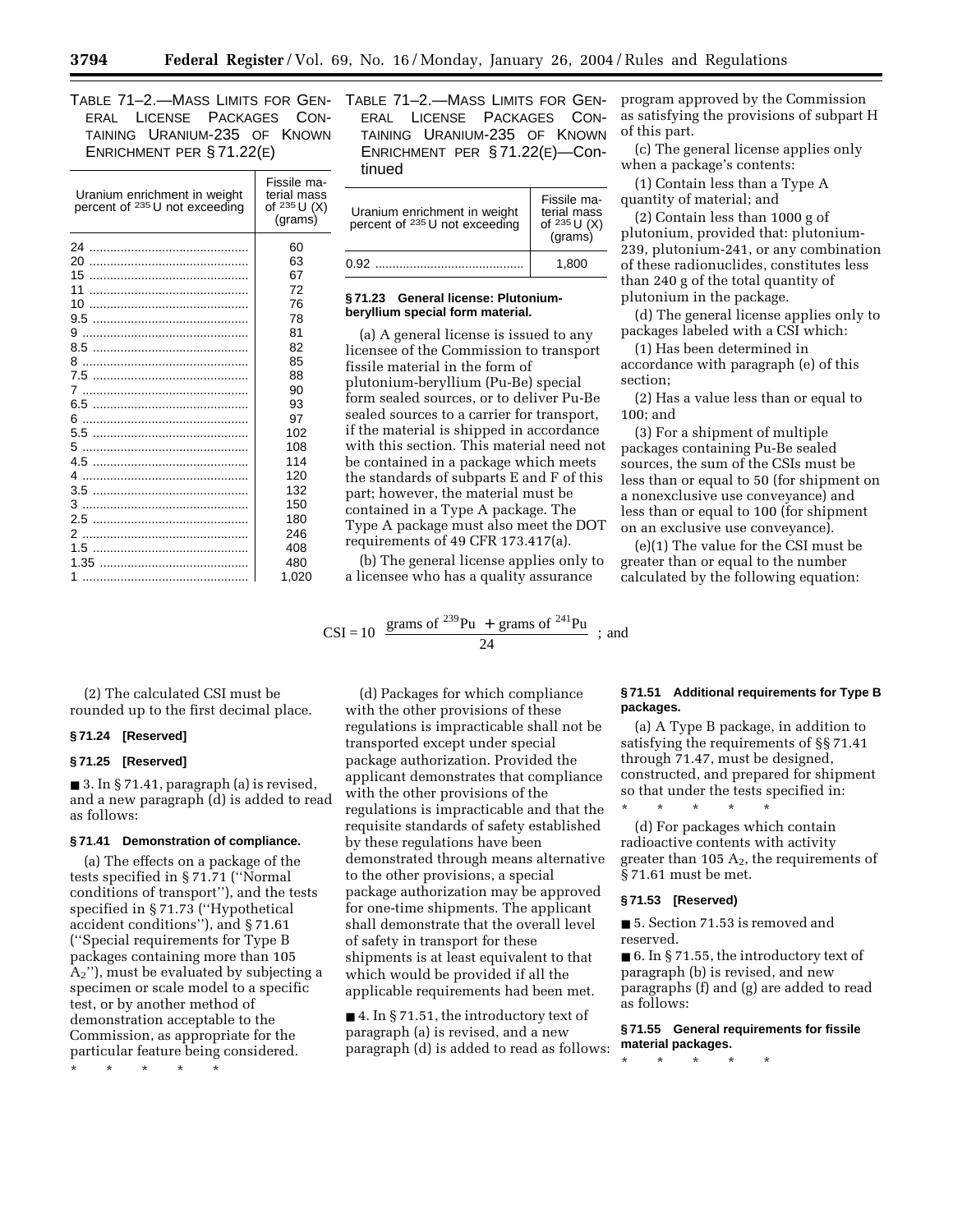(b) Except as provided in paragraph (c) or (g) of this section, a package used for the shipment of fissile material must be so designed and constructed and its contents so limited that it would be subcritical if water were to leak into the containment system, or liquid contents were to leak out of the containment system so that, under the following conditions, maximum reactivity of the fissile material would be attained: \* \* \* \* \*

(f) For fissile material package designs to be transported by air:

(1) The package must be designed and constructed, and its contents limited so that it would be subcritical, assuming reflection by 20 cm (7.9 in) of water but no water inleakage, when subjected to sequential application of:

(i) The free drop test in  $\S 71.73(c)(1);$ 

(ii) The crush test in  $\S 71.73(c)(2);$ 

(iii) A puncture test, for packages of 250 kg or more, consisting of a free drop of the specimen through a distance of 3 m (120 in) in a position for which maximum damage is expected at the conclusion of the test sequence, onto the upper end of a solid, vertical, cylindrical, mild steel probe mounted on an essentially unyielding, horizontal surface. The probe must be 20 cm (7.9 in) in diameter, with the striking end forming the frustum of a right circular cone with the dimensions of 30 cm height, 2.5 cm top diameter, and a top edge rounded to a radius of not more than 6 mm (0.25 in). For packages less than 250 kg, the puncture test must be the same, except that a 250 kg probe must be dropped onto the specimen which must be placed on the surface; and

(iv) The thermal test in  $\S 71.73(c)(4)$ , except that the duration of the test must be 60 minutes.

(2) The package must be designed and constructed, and its contents limited, so that it would be subcritical, assuming reflection by 20 cm (7.9 in) of water but no water inleakage, when subjected to an impact on an unyielding surface at a velocity of 90 m/s normal to the surface, at such orientation so as to result in maximum damage. A separate, undamaged specimen can be used for this evaluation.

(3) Allowance may not be made for the special design features in paragraph (c) of this section, unless water leakage into or out of void spaces is prevented following application of the tests in paragraphs  $(f)(1)$  and  $(f)(2)$  of this section, and subsequent application of the immersion test in  $\S 71.73(c)(5)$ .

(g) Packages containing uranium hexafluoride only are excepted from the requirements of paragraph (b) of this section provided that:

(1) Following the tests specified in § 71.73 (''Hypothetical accident conditions''), there is no physical contact between the valve body and any other component of the packaging, other than at its original point of attachment, and the valve remains leak tight;

(2) There is an adequate quality control in the manufacture,

maintenance, and repair of packagings; (3) Each package is tested to

demonstrate closure before each shipment; and

(4) The uranium is enriched to not more than 5 weight percent uranium-235.

 $\blacksquare$  7. In § 71.59, paragraphs (b) and (c) are revised to read as follows:

## **§ 71.59 Standards for arrays of fissile material packages.**

\* \* \* \* \* (b) The CSI must be determined by dividing the number 50 by the value of ''N'' derived using the procedures specified in paragraph (a) of this section. The value of the CSI may be zero provided that an unlimited number of packages are subcritical, such that the value of ''N'' is effectively equal to infinity under the procedures specified in paragraph (a) of this section. Any CSI greater than zero must be rounded up to the first decimal place.

(c) For a fissile material package which is assigned a CSI value—

(1) Less than or equal to 50, that package may be shipped by a carrier in a nonexclusive use conveyance, provided the sum of the CSIs is limited to less than or equal to 50.

(2) Less than or equal to 50, that package may be shipped by a carrier in an exclusive use conveyance, provided the sum of the CSIs is limited to less than or equal to 100.

(3) Greater than 50, that package must be shipped by a carrier in an exclusive use conveyance, provided the sum of the CSIs is limited to less than or equal to 100.

■ 8. Section 71.61 is revised to read as follows:

#### **§ 71.61 Special requirements for Type B packages containing more than 105A2.**

A Type B package containing more than  $10<sup>5</sup>A<sub>2</sub>$  must be designed so that its undamaged containment system can withstand an external water pressure of 2 MPa (290 psi) for a period of not less than 1 hour without collapse, buckling, or inleakage of water.

■ 9. Section 71.63 is revised to read as follows:

### **§ 71.63 Special requirement for plutonium shipments.**

Shipments containing plutonium must be made with the contents in solid

form, if the contents contain greater than 0.74 TBq (20 Ci) of plutonium. ■ 10. In § 71.73, paragraph (c)(2) is revised to read as follows:

### **§ 71.73 Hypothetical accident conditions.**

- \* \* \* \* \*
	- (c) \* \* \*

(2) *Crush.* Subjection of the specimen to a dynamic crush test by positioning the specimen on a flat, essentially unyielding horizontal surface so as to suffer maximum damage by the drop of a 500-kg (1100-lb) mass from 9 m (30 ft) onto the specimen. The mass must consist of a solid mild steel plate 1 m (40 in) by 1 m (40 in) and must fall in a horizontal attitude. The crush test is required only when the specimen has a mass not greater than 500 kg (1100 lb), an overall density not greater than 1000  $kg/m^3$  (62.4 lb/ft<sup>3</sup>) based on external dimension, and radioactive contents greater than 1000  $A_2$  not as special form radioactive material. For packages containing fissile material, the radioactive contents greater than 1000 A2 criterion does not apply. \* \* \* \* \*

■ 11. In § 71.88, paragraph (a)(2) is revised to read as follows:

## **§ 71.88 Air transport of plutonium.**

(a) \* \* \*

(2) The plutonium is contained in a material in which the specific activity is less than or equal to the activity concentration values for plutonium specified in Appendix A, Table A–2, of this part, and in which the radioactivity is essentially uniformly distributed; or \* \* \* \* \*

 $\blacksquare$  12. In § 71.91, paragraphs (b) and (c) are revised, and a new paragraph (d) is added to read as follows:

#### **§ 71.91 Records.** \* \* \* \* \*

(b) Each certificate holder shall maintain, for a period of 3 years after the life of the packaging to which they apply, records identifying the packaging by model number, serial number, and date of manufacture.

(c) The licensee, certificate holder, and an applicant for a CoC, shall make available to the Commission for inspection, upon reasonable notice, all records required by this part. Records are only valid if stamped, initialed, or signed and dated by authorized personnel, or otherwise authenticated.

(d) The licensee, certificate holder, and an applicant for a CoC shall maintain sufficient written records to furnish evidence of the quality of packaging. The records to be maintained include results of the determinations required by § 71.85; design, fabrication,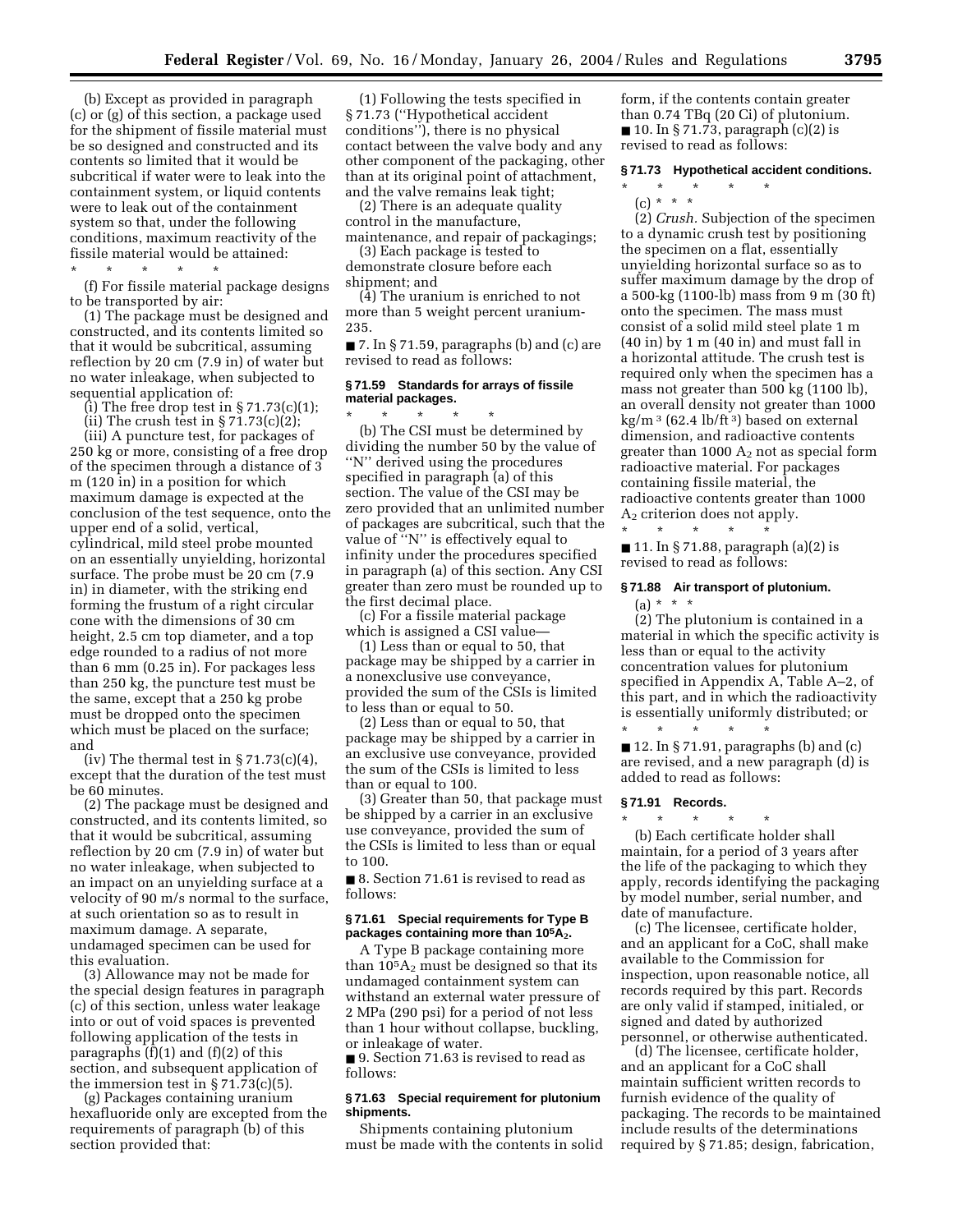and assembly records; results of reviews, inspections, tests, and audits; results of monitoring work performance and materials analyses; and results of maintenance, modification, and repair activities. Inspection, test, and audit records must identify the inspector or data recorder, the type of observation, the results, the acceptability, and the action taken in connection with any deficiencies noted. These records must be retained for 3 years after the life of the packaging to which they apply. ■ 13. Section 71.93 is revised to read as follows:

## **§ 71.93 Inspection and tests.**

(a) The licensee, certificate holder, and applicant for a CoC shall permit the Commission, at all reasonable times, to inspect the licensed material, packaging, premises, and facilities in which the licensed material or packaging is used, provided, constructed, fabricated, tested, stored, or shipped.

(b) The licensee, certificate holder, and applicant for a CoC shall perform, and permit the Commission to perform, any tests the Commission deems necessary or appropriate for the administration of the regulations in this chapter.

(c) The certificate holder and applicant for a CoC shall notify the NRC, in accordance with § 71.1, 45 days in advance of starting fabrication of the first packaging under a CoC. This paragraph applies to any packaging used for the shipment of licensed material which has either—

(1) A decay heat load in excess of 5 kW; or

(2) A maximum normal operating pressure in excess of 103 kPa (15 lbf/ in 2) gauge.

■ 14. Section 71.95 is revised to read as follows:

#### **§ 71.95 Reports.**

(a) The licensee, after requesting the certificate holder's input, shall submit a written report to the Commission of—

(1) Instances in which there is a significant reduction in the effectiveness of any NRC-approved Type B or Type AF packaging during use; or

(2) Details of any defects with safety significance in any NRC-approved Type B or fissile material packaging, after first use.

(3) Instances in which the conditions of approval in the Certificate of Compliance were not observed in making a shipment.

(b) The licensee shall submit a written report to the Commission of instances in which the conditions in the certificate of compliance were not followed during a shipment.

(c) Each licensee shall submit, in accordance with § 71.1, a written report required by paragraph (a) or (b) of this section within 60 days of the event or discovery of the event. The licensee shall also provide a copy of each report submitted to the NRC to the applicable certificate holder. Written reports prepared under other regulations may be submitted to fulfill this requirement if the reports contain all the necessary information, and the appropriate distribution is made. Using an appropriate method listed in § 71.1(a), the licensee shall report to: ATTN: Document Control Desk, Director, Spent Fuel Project Office, Office of Nuclear Material Safety and Safeguards. These written reports must include the following:

(1) A brief abstract describing the major occurrences during the event, including all component or system failures that contributed to the event and significant corrective action taken or planned to prevent recurrence.

(2) A clear, specific, narrative description of the event that occurred so that knowledgeable readers conversant with the requirements of part 71, but not familiar with the design of the packaging, can understand the complete event. The narrative description must include the following specific information as appropriate for the particular event.

(i) Status of components or systems that were inoperable at the start of the event and that contributed to the event;

(ii) Dates and approximate times of occurrences;

(iii) The cause of each component or system failure or personnel error, if known;

(iv) The failure mode, mechanism, and effect of each failed component, if known;

(v) A list of systems or secondary functions that were also affected for failures of components with multiple functions;

(vi) The method of discovery of each component or system failure or procedural error;

(vii) For each human performancerelated root cause, a discussion of the cause(s) and circumstances;

(viii) The manufacturer and model number (or other identification) of each component that failed during the event; and

(ix) For events occurring during use of a packaging, the quantities and chemical and physical form(s) of the package contents.

(3) An assessment of the safety consequences and implications of the event. This assessment must include the availability of other systems or

components that could have performed the same function as the components and systems that failed during the event.

(4) A description of any corrective actions planned as a result of the event, including the means employed to repair any defects, and actions taken to reduce the probability of similar events occurring in the future.

(5) Reference to any previous similar events involving the same packaging that are known to the licensee or certificate holder.

(6) The name and telephone number of a person within the licensee's organization who is knowledgeable about the event and can provide additional information.

(7) The extent of exposure of individuals to radiation or to radioactive materials without identification of individuals by name.

(d) Report legibility. The reports submitted by licensees and/or certificate holders under this section must be of sufficient quality to permit reproduction and micrographic processing.

■ 15. In § 71.100, paragraph (b) is revised to read as follows:

#### **§ 71.100 Criminal penalties.**

\* \* \* \* \*

(b) The regulations in part 71 that are not issued under sections 161b, 161i, or 161o for the purposes of section 223 are as follows: §§ 71.0, 71.2, 71.4, 71.6, 71.7, 71.10, 71.31, 71.33, 71.35, 71.37, 71.38, 71.39, 71.40, 71.41, 71.43, 71.45, 71.47, 71.51, 71.55, 71.59, 71.65, 71.71, 71.73, 71.74, 71.75, 71.77, 71.99, and 71.100.

■ 16. Subpart H to part 71 is revised to read as follows:

#### **Subpart H—Quality Assurance**

Sec.

- 71.101 Quality assurance requirements.<br>71.103 Ouality assurance organization.
- Quality assurance organization.
- 71.105 Quality assurance program.
- Package design control.
- 71.109 Procurement document control.
- 71.111 Instructions, procedures, and
- drawings.
- 71.113 Document control.
- 71.115 Control of purchased material, equipment, and services.
- 71.117 Identification and control of
- materials, parts, and components.
- 71.119 Control of special processes.<br>71.121 Internal inspection.
- 71.121 Internal inspection.<br>71.123 Test control
- Test control.
- 71.125 Control of measuring and test equipment.
- 71.127 Handling, storage, and shipping control.
- 71.129 Inspection, test, and operating status.
- 71.131 Nonconforming materials, parts, or components.
- 71.133 Corrective action.
- 71.135 Quality assurance records.
- 71.137 Audits.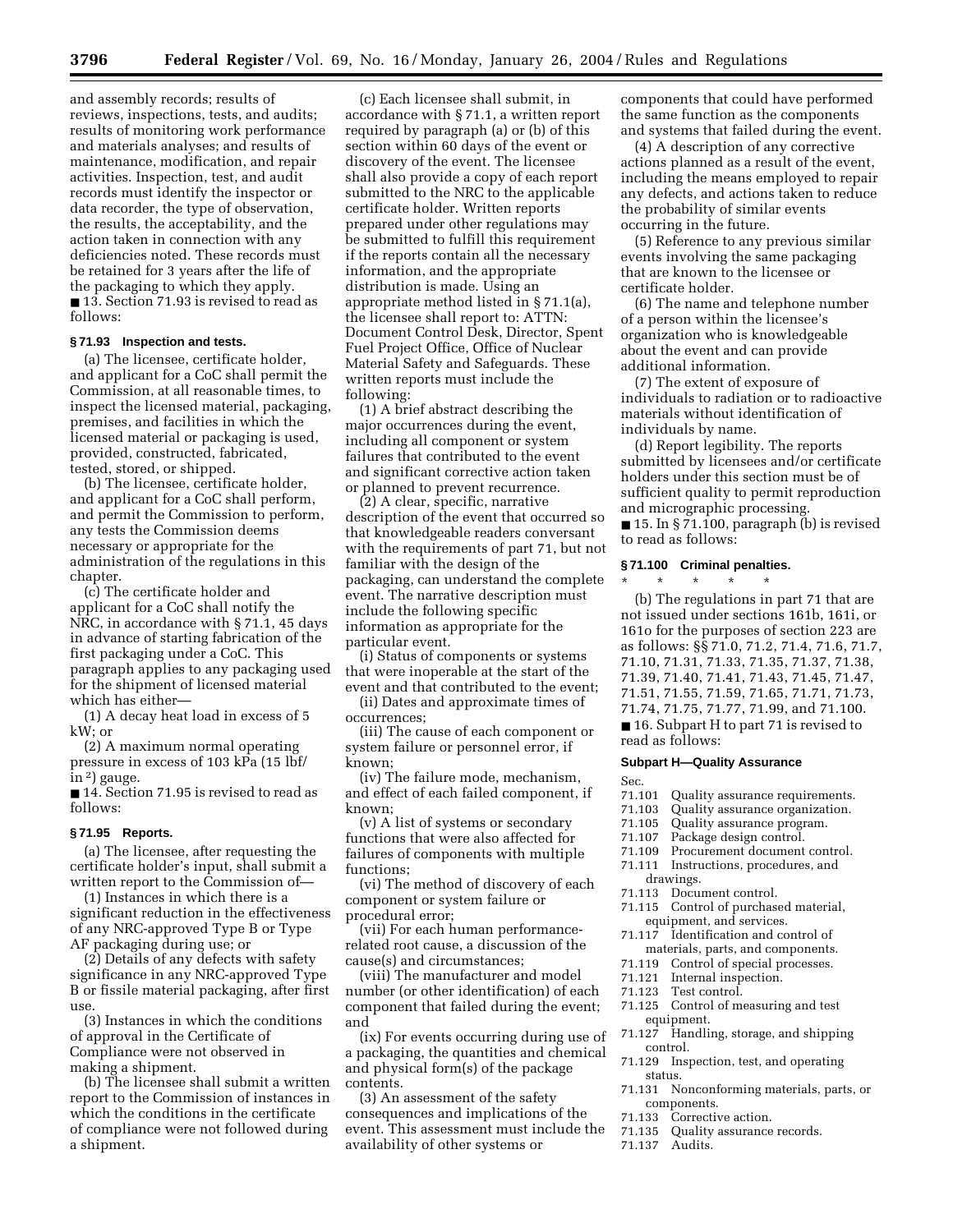#### **Subpart H—Quality Assurance**

## **§ 71.101 Quality assurance requirements.**

(a) *Purpose.* This subpart describes quality assurance requirements applying to design, purchase, fabrication, handling, shipping, storing, cleaning, assembly, inspection, testing, operation, maintenance, repair, and modification of components of packaging that are important to safety. As used in this subpart, ''quality assurance'' comprises all those planned and systematic actions necessary to provide adequate confidence that a system or component will perform satisfactorily in service. Quality assurance includes quality control, which comprises those quality assurance actions related to control of the physical characteristics and quality of the material or component to predetermined requirements. The licensee, certificate holder, and applicant for a CoC are responsible for the quality assurance requirements as they apply to design, fabrication, testing, and modification of packaging. Each licensee is responsible for the quality assurance provision which applies to its use of a packaging for the shipment of licensed material subject to this subpart.

(b) *Establishment of program.* Each licensee, certificate holder, and applicant for a CoC shall establish, maintain, and execute a quality assurance program satisfying each of the applicable criteria of §§ 71.101 through 71.137 and satisfying any specific provisions that are applicable to the licensee's activities including procurement of packaging. The licensee, certificate holder, and applicant for a CoC shall execute the applicable criteria in a graded approach to an extent that is commensurate with the quality assurance requirement's importance to safety.

(c) *Approval of program.* (1) Before the use of any package for the shipment of licensed material subject to this subpart, each licensee shall obtain Commission approval of its quality assurance program. Using an appropriate method listed in § 71.1(a), each licensee shall file a description of its quality assurance program, including a discussion of which requirements of this subpart are applicable and how they will be satisfied, by submitting the description to: ATTN: Document Control Desk, Director, Spent Fuel Project Office, Office of Nuclear Material Safety and Safeguards.

(2) Before the fabrication, testing, or modification of any package for the shipment of licensed material subject to this subpart, each licensee, certificate holder, or applicant for a CoC shall

obtain Commission approval of its quality assurance program. Each certificate holder or applicant for a CoC shall, in accordance with § 71.1, file a description of its quality assurance program, including a discussion of which requirements of this subpart are applicable and how they will be satisfied.

(d) *Existing package designs.* The provisions of this paragraph deal with packages that have been approved for use in accordance with this part before January 1, 1979, and which have been designed in accordance with the provisions of this part in effect at the time of application for package approval. Those packages will be accepted as having been designed in accordance with a quality assurance program that satisfies the provisions of paragraph (b) of this section.

(e) *Existing packages.* The provisions of this paragraph deal with packages that have been approved for use in accordance with this part before January 1, 1979, have been at least partially fabricated before that date, and for which the fabrication is in accordance with the provisions of this part in effect at the time of application for approval of package design. These packages will be accepted as having been fabricated and assembled in accordance with a quality assurance program that satisfies the provisions of paragraph (b) of this section.

(f) *Previously approved programs.* A Commission-approved quality assurance program that satisfies the applicable criteria of subpart H of this part, Appendix B of part 50 of this chapter, or subpart G of part 72 of this chapter, and that is established, maintained, and executed regarding transport packages, will be accepted as satisfying the requirements of paragraph (b) of this section. Before first use, the licensee, certificate holder, and applicant for a CoC shall notify the NRC, in accordance with § 71.1, of its intent to apply its previously approved subpart H, Appendix B, or subpart G quality assurance program to transportation activities. The licensee, certificate holder, and applicant for a CoC shall identify the program by date of submittal to the Commission, Docket Number, and date of Commission approval.

(g) *Radiography containers.* A program for transport container inspection and maintenance limited to radiographic exposure devices, source changers, or packages transporting these devices and meeting the requirements of § 34.31(b) of this chapter or equivalent Agreement State requirement, is deemed

to satisfy the requirements of §§ 71.17(b) and 71.101(b).

#### **§ 71.103 Quality assurance organization.**

(a) The licensee,<sup>2</sup> certificate holder, and applicant for a CoC shall be responsible for the establishment and execution of the quality assurance program. The licensee, certificate holder, and applicant for a CoC may delegate to others, such as contractors, agents, or consultants, the work of establishing and executing the quality assurance program, or any part of the quality assurance program, but shall retain responsibility for the program. These activities include performing the functions associated with attaining quality objectives and the quality assurance functions.

(b) The quality assurance functions are—

(1) Assuring that an appropriate quality assurance program is established and effectively executed; and

(2) Verifying, by procedures such as checking, auditing, and inspection, that activities affecting the functions that are important to safety have been correctly performed.

(c) The persons and organizations performing quality assurance functions must have sufficient authority and organizational freedom to—

(1) Identify quality problems;

(2) Initiate, recommend, or provide solutions; and

(3) Verify implementation of solutions.

(d) The persons and organizations performing quality assurance functions shall report to a management level that assures that the required authority and organizational freedom, including sufficient independence from cost and schedule, when opposed to safety considerations, are provided.

(e) Because of the many variables involved, such as the number of personnel, the type of activity being performed, and the location or locations where activities are performed, the organizational structure for executing the quality assurance program may take various forms, provided that the persons and organizations assigned the quality assurance functions have the required authority and organizational freedom.

(f) Irrespective of the organizational structure, the individual(s) assigned the responsibility for assuring effective execution of any portion of the quality assurance program, at any location where activities subject to this section

<sup>2</sup>While the term ''licensee'' is used in these criteria, the requirements are applicable to whatever design, fabrication, assembly, and testing of the package is accomplished with respect to a package before the time a package approval is issued.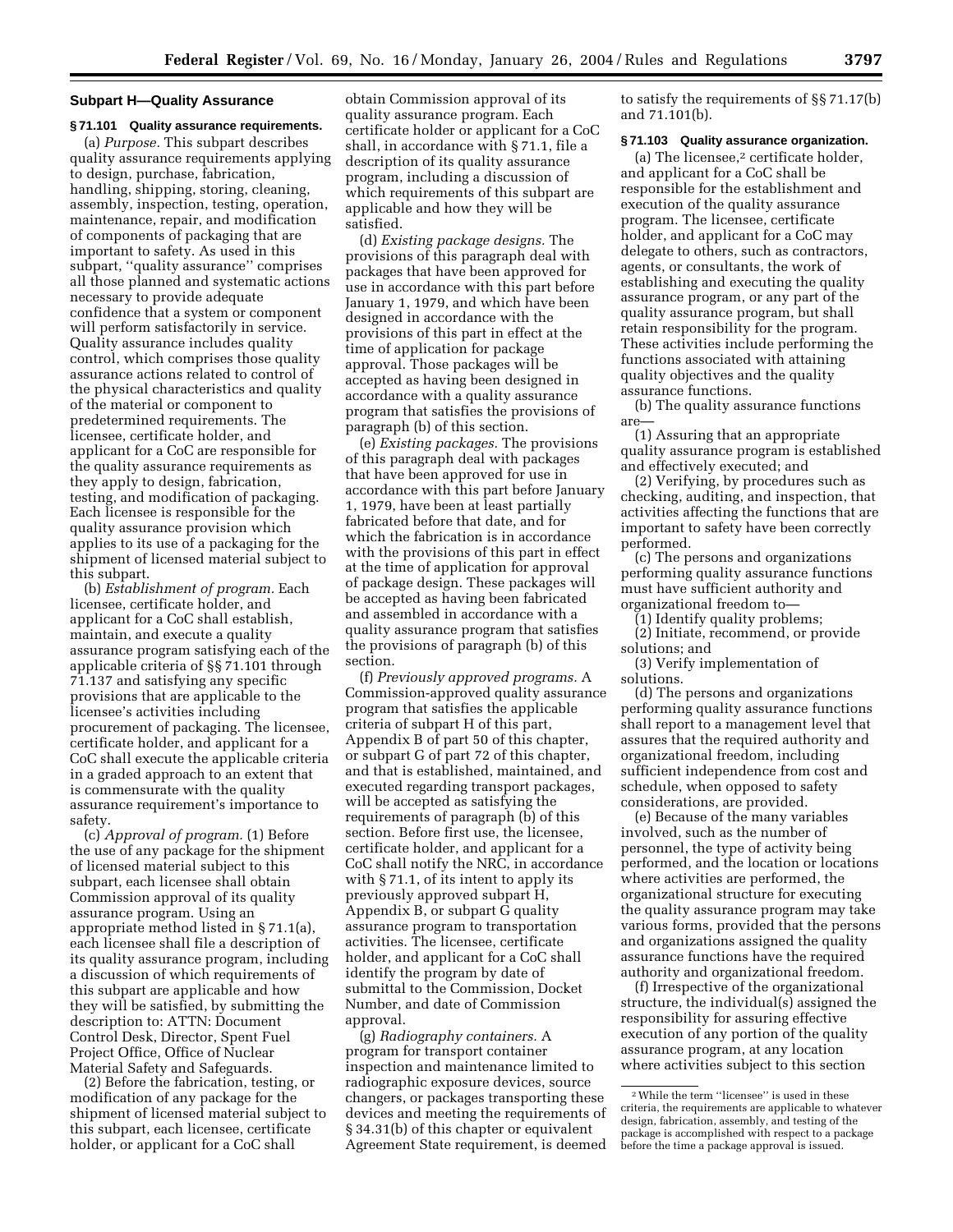are being performed, must have direct access to the levels of management necessary to perform this function.

### **§ 71.105 Quality assurance program.**

(a) The licensee, certificate holder, and applicant for a CoC shall establish, at the earliest practicable time consistent with the schedule for accomplishing the activities, a quality assurance program that complies with the requirements of §§ 71.101 through 71.137. The licensee, certificate holder, and applicant for a CoC shall document the quality assurance program by written procedures or instructions and shall carry out the program in accordance with those procedures throughout the period during which the packaging is used. The licensee, certificate holder, and applicant for a CoC shall identify the material and components to be covered by the quality assurance program, the major organizations participating in the program, and the designated functions of these organizations.

(b) The licensee, certificate holder, and applicant for a CoC, through its quality assurance program, shall provide control over activities affecting the quality of the identified materials and components to an extent consistent with their importance to safety, and as necessary to assure conformance to the approved design of each individual package used for the shipment of radioactive material. The licensee, certificate holder, and applicant for a CoC shall assure that activities affecting quality are accomplished under suitably controlled conditions. Controlled conditions include the use of appropriate equipment; suitable environmental conditions for accomplishing the activity, such as adequate cleanliness; and assurance that all prerequisites for the given activity have been satisfied. The licensee, certificate holder, and applicant for a CoC shall take into account the need for special controls, processes, test equipment, tools, and skills to attain the required quality, and the need for verification of quality by inspection and test.

(c) The licensee, certificate holder, and applicant for a CoC shall base the requirements and procedures of its quality assurance program on the following considerations concerning the complexity and proposed use of the package and its components:

(1) The impact of malfunction or failure of the item to safety;

(2) The design and fabrication complexity or uniqueness of the item;

(3) The need for special controls and surveillance over processes and equipment;

(4) The degree to which functional compliance can be demonstrated by inspection or test; and

(5) The quality history and degree of standardization of the item.

(d) The licensee, certificate holder, and applicant for a CoC shall provide for indoctrination and training of personnel performing activities affecting quality, as necessary to assure that suitable proficiency is achieved and maintained. The licensee, certificate holder, and applicant for a CoC shall review the status and adequacy of the quality assurance program at established intervals. Management of other organizations participating in the quality assurance program shall review regularly the status and adequacy of that part of the quality assurance program they are executing.

#### **§ 71.107 Package design control.**

(a) The licensee, certificate holder, and applicant for a CoC shall establish measures to assure that applicable regulatory requirements and the package design, as specified in the license or CoC for those materials and components to which this section applies, are correctly translated into specifications, drawings, procedures, and instructions. These measures must include provisions to assure that appropriate quality standards are specified and included in design documents and that deviations from standards are controlled. Measures must be established for the selection and review for suitability of application of materials, parts, equipment, and processes that are essential to the functions of the materials, parts, and components of the packaging that are important to safety.

(b) The licensee, certificate holder, and applicant for a CoC shall establish measures for the identification and control of design interfaces and for coordination among participating design organizations. These measures must include the establishment of written procedures, among participating design organizations, for the review, approval, release, distribution, and revision of documents involving design interfaces. The design control measures must provide for verifying or checking the adequacy of design, by methods such as design reviews, alternate or simplified calculational methods, or by a suitable testing program. For the verifying or checking process, the licensee shall designate individuals or groups other than those who were responsible for the original design, but who may be from

the same organization. Where a test program is used to verify the adequacy of a specific design feature in lieu of other verifying or checking processes, the licensee, certificate holder, and applicant for a CoC shall include suitable qualification testing of a prototype or sample unit under the most adverse design conditions. The licensee, certificate holder, and applicant for a CoC shall apply design control measures to the following:

(1) Criticality physics, radiation shielding, stress, thermal, hydraulic, and accident analyses;

(2) Compatibility of materials;

(3) Accessibility for inservice inspection, maintenance, and repair;

(4) Features to facilitate decontamination; and

(5) Delineation of acceptance criteria for inspections and tests.

(c) The licensee, certificate holder, and applicant for a CoC shall subject design changes, including field changes, to design control measures commensurate with those applied to the original design. Changes in the conditions specified in the CoC require prior NRC approval.

### **§ 71.109 Procurement document control.**

The licensee, certificate holder, and applicant for a CoC shall establish measures to assure that adequate quality is required in the documents for procurement of material, equipment, and services, whether purchased by the licensee, certificate holder, and applicant for a CoC or by its contractors or subcontractors. To the extent necessary, the licensee, certificate holder, and applicant for a CoC shall require contractors or subcontractors to provide a quality assurance program consistent with the applicable provisions of this part.

#### **§ 71.111 Instructions, procedures, and drawings.**

The licensee, certificate holder, and applicant for a CoC shall prescribe activities affecting quality by documented instructions, procedures, or drawings of a type appropriate to the circumstances and shall require that these instructions, procedures, and drawings be followed. The instructions, procedures, and drawings must include appropriate quantitative or qualitative acceptance criteria for determining that important activities have been satisfactorily accomplished.

#### **§ 71.113 Document control.**

The licensee, certificate holder, and applicant for a CoC shall establish measures to control the issuance of documents such as instructions, procedures, and drawings, including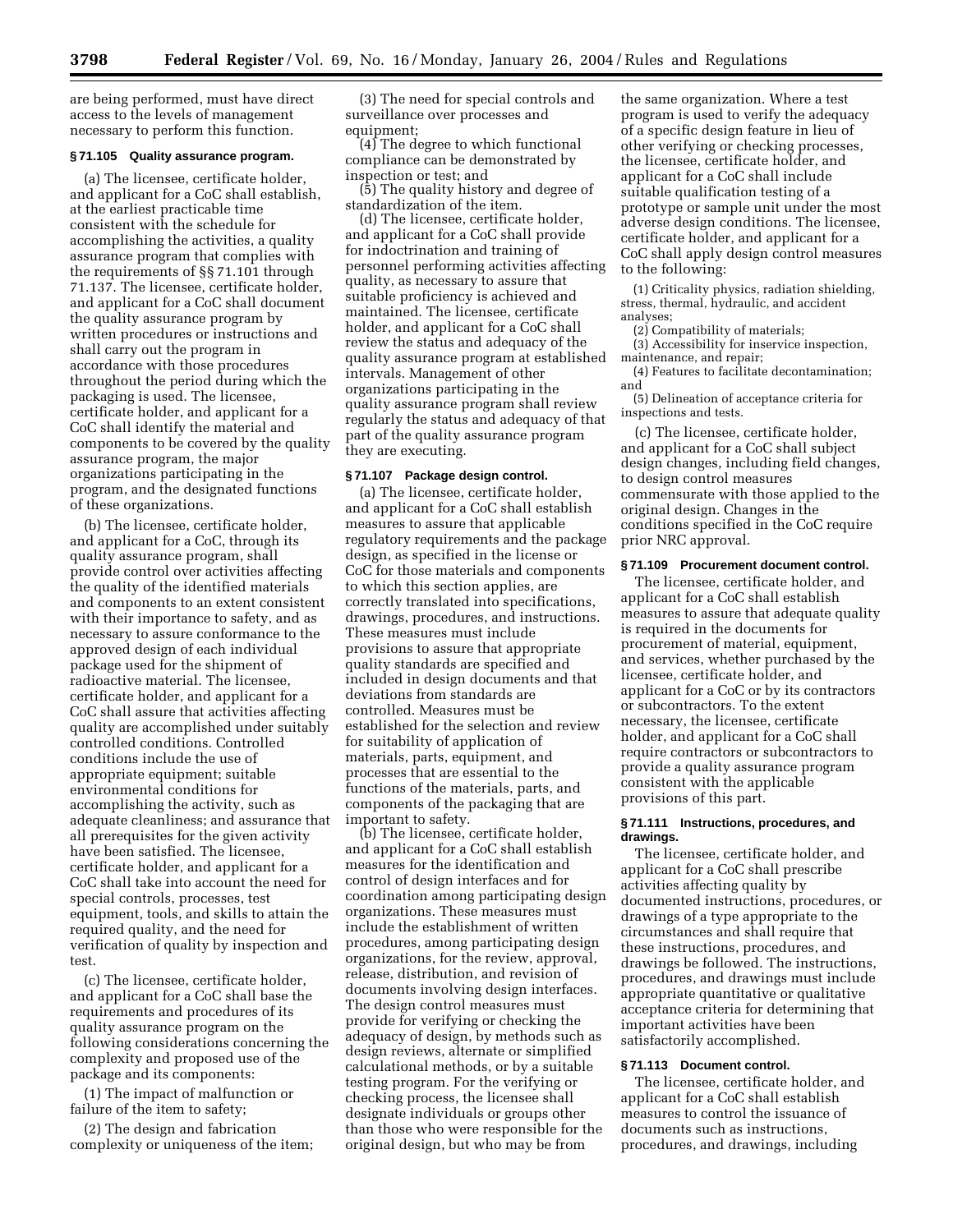changes, that prescribe all activities affecting quality. These measures must assure that documents, including changes, are reviewed for adequacy, approved for release by authorized personnel, and distributed and used at the location where the prescribed activity is performed.

#### **§ 71.115 Control of purchased material, equipment, and services.**

(a) The licensee, certificate holder, and applicant for a CoC shall establish measures to assure that purchased material, equipment, and services, whether purchased directly or through contractors and subcontractors, conform to the procurement documents. These measures must include provisions, as appropriate, for source evaluation and selection, objective evidence of quality furnished by the contractor or subcontractor, inspection at the contractor or subcontractor source, and examination of products on delivery.

(b) The licensee, certificate holder, and applicant for a CoC shall have available documentary evidence that material and equipment conform to the procurement specifications before installation or use of the material and equipment. The licensee, certificate holder, and applicant for a CoC shall retain, or have available, this documentary evidence for the life of the package to which it applies. The licensee, certificate holder, and applicant for a CoC shall assure that the evidence is sufficient to identify the specific requirements met by the purchased material and equipment.

(c) The licensee, certificate holder, and applicant for a CoC shall assess the effectiveness of the control of quality by contractors and subcontractors at intervals consistent with the importance, complexity, and quantity of the product or services.

#### **§ 71.117 Identification and control of materials, parts, and components.**

The licensee, certificate holder, and applicant for a CoC shall establish measures for the identification and control of materials, parts, and components. These measures must assure that identification of the item is maintained by heat number, part number, or other appropriate means, either on the item or on records traceable to the item, as required throughout fabrication, installation, and use of the item. These identification and control measures must be designed to prevent the use of incorrect or defective materials, parts, and components.

## **§ 71.119 Control of special processes.**

The licensee, certificate holder, and applicant for a CoC shall establish

measures to assure that special processes, including welding, heat treating, and nondestructive testing are controlled and accomplished by qualified personnel using qualified procedures in accordance with applicable codes, standards, specifications, criteria, and other special requirements.

## **§ 71.121 Internal inspection.**

The licensee, certificate holder, and applicant for a CoC shall establish and execute a program for inspection of activities affecting quality by or for the organization performing the activity, to verify conformance with the documented instructions, procedures, and drawings for accomplishing the activity. The inspection must be performed by individuals other than those who performed the activity being inspected. Examination, measurements, or tests of material or products processed must be performed for each work operation where necessary to assure quality. If direct inspection of processed material or products is not carried out, indirect control by monitoring processing methods, equipment, and personnel must be provided. Both inspection and process monitoring must be provided when quality control is inadequate without both. If mandatory inspection hold points, which require witnessing or inspecting by the licensee's designated representative and beyond which work should not proceed without the consent of its designated representative, are required, the specific hold points must be indicated in appropriate documents.

#### **§ 71.123 Test control.**

The licensee, certificate holder, and applicant for a CoC shall establish a test program to assure that all testing required to demonstrate that the packaging components will perform satisfactorily in service is identified and performed in accordance with written test procedures that incorporate the requirements of this part and the requirements and acceptance limits contained in the package approval. The test procedures must include provisions for assuring that all prerequisites for the given test are met, that adequate test instrumentation is available and used, and that the test is performed under suitable environmental conditions. The licensee, certificate holder, and applicant for a CoC shall document and evaluate the test results to assure that test requirements have been satisfied.

#### **§ 71.125 Control of measuring and test equipment.**

The licensee, certificate holder, and applicant for a CoC shall establish measures to assure that tools, gauges, instruments, and other measuring and testing devices used in activities affecting quality are properly controlled, calibrated, and adjusted at specified times to maintain accuracy within necessary limits.

#### **§ 71.127 Handling, storage, and shipping control.**

The licensee, certificate holder, and applicant for a CoC shall establish measures to control, in accordance with instructions, the handling, storage, shipping, cleaning, and preservation of materials and equipment to be used in packaging to prevent damage or deterioration. When necessary for particular products, special protective environments, such as inert gas atmosphere, and specific moisture content and temperature levels must be specified and provided.

#### **§ 71.129 Inspection, test, and operating status.**

(a) The licensee, certificate holder, and applicant for a CoC shall establish measures to indicate, by the use of markings such as stamps, tags, labels, routing cards, or other suitable means, the status of inspections and tests performed upon individual items of the packaging. These measures must provide for the identification of items that have satisfactorily passed required inspections and tests, where necessary to preclude inadvertent bypassing of the inspections and tests.

(b) The licensee shall establish measures to identify the operating status of components of the packaging, such as tagging valves and switches, to prevent inadvertent operation.

#### **§ 71.131 Nonconforming materials, parts, or components.**

The licensee, certificate holder, and applicant for a CoC shall establish measures to control materials, parts, or components that do not conform to the licensee's requirements to prevent their inadvertent use or installation. These measures must include, as appropriate, procedures for identification, documentation, segregation, disposition, and notification to affected organizations. Nonconforming items must be reviewed and accepted, rejected, repaired, or reworked in accordance with documented procedures.

#### **§ 71.133 Corrective action.**

The licensee, certificate holder, and applicant for a CoC shall establish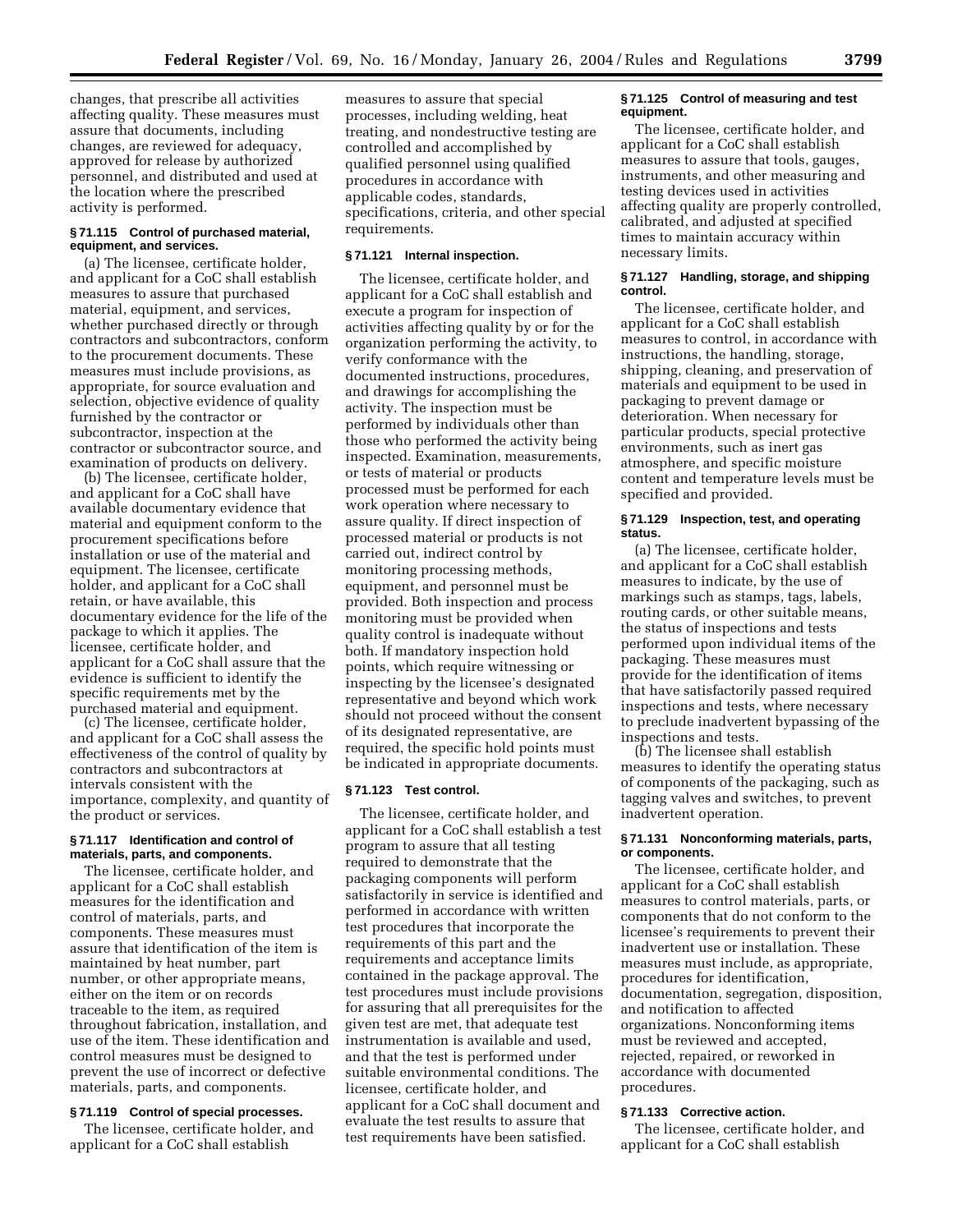**3800 Federal Register** / Vol. 69, No. 16 / Monday, January 26, 2004 / Rules and Regulations

measures to assure that conditions adverse to quality, such as deficiencies, deviations, defective material and equipment, and nonconformances, are promptly identified and corrected. In the case of a significant condition adverse to quality, the measures must assure that the cause of the condition is determined and corrective action taken to preclude repetition. The identification of the significant condition adverse to quality, the cause of the condition, and the corrective action taken must be documented and reported to appropriate levels of management.

## **§ 71.135 Quality assurance records.**

The licensee, certificate holder, and applicant for a CoC shall maintain sufficient written records to describe the activities affecting quality. The records must include the instructions, procedures, and drawings required by § 71.111 to prescribe quality assurance activities and must include closely related specifications such as required qualifications of personnel, procedures, and equipment. The records must include the instructions or procedures which establish a records retention program that is consistent with applicable regulations and designates factors such as duration, location, and assigned responsibility. The licensee, certificate holder, and applicant for a CoC shall retain these records for 3 years beyond the date when the licensee, certificate holder, and applicant for a CoC last engage in the activity for which the quality assurance program was developed. If any portion of the written procedures or instructions is superseded, the licensee, certificate holder, and applicant for a CoC shall retain the superseded material for 3 years after it is superseded.

## **§ 71.137 Audits.**

The licensee, certificate holder, and applicant for a CoC shall carry out a comprehensive system of planned and periodic audits to verify compliance with all aspects of the quality assurance program and to determine the

effectiveness of the program. The audits must be performed in accordance with written procedures or checklists by appropriately trained personnel not having direct responsibilities in the areas being audited. Audited results must be documented and reviewed by management having responsibility in the area audited. Followup action, including reaudit of deficient areas, must be taken where indicated. ■ 17. Appendix A to part 71 is revised to read as follows:

### **Appendix A to Part 71—Determination of A**1 **and A**2

I. Values of  $A_1$  and  $A_2$  for individual radionuclides, which are the bases for many activity limits elsewhere in these regulations, are given in Table A–1. The curie (Ci) values specified are obtained by converting from the Terabecquerel (TBq) figure. The curie values are expressed to three significant figures to assure that the difference in the TBq and Ci quantities is one tenth of one percent or less. Where values of  $A_1$  and  $A_2$  are unlimited, it is for radiation control purposes only. For nuclear criticality safety, some materials are subject to controls placed on fissile material.

II. a. For individual radionuclides whose identities are known, but which are not listed in Table A-1, the  $A_1$  and  $A_2$  values contained in Table A–3 may be used. Otherwise, the licensee shall obtain prior Commission approval of the  $A_1$  and  $A_2$  values for radionuclides not listed in Table A–1, before shipping the material.

b. For individual radionuclides whose identities are known, but which are not listed in Table A–2, the exempt material activity concentration and exempt consignment activity values contained in Table A–3 may be used. Otherwise, the licensee shall obtain prior Commission approval of the exempt material activity concentration and exempt consignment activity values for radionuclides not listed in Table A–2, before shipping the material.

c. The licensee shall submit requests for prior approval, described under paragraphs II.a. and II.b. of this Appendix, to the Commission, in accordance with § 71.1 of this part.

III. In the calculations of  $A_1$  and  $A_2$  for a radionuclide not in Table A–1, a single radioactive decay chain, in which radionuclides are present in their naturally occurring proportions, and in which no daughter radionuclide has a half-life either



where f(i) is the fraction of activity concentration of radionuclide I in the mixture, and [A] is the activity concentration

for exempt material containing radionuclide I.

longer than 10 days, or longer than that of the parent radionuclide, shall be considered as a single radionuclide, and the activity to be taken into account, and the  $A_1$  and  $A_2$  value to be applied, shall be those corresponding to the parent radionuclide of that chain. In the case of radioactive decay chains in which any daughter radionuclide has a half-life either longer than 10 days, or greater than that of the parent radionuclide, the parent and those daughter radionuclides shall be considered as mixtures of different radionuclides.

IV. For mixtures of radionuclides whose identities and respective activities are known, the following conditions apply:

a. For special form radioactive material, the maximum quantity transported in a Type A package is as follows:

$$
\sum_{l} \frac{\mathbf{B}(i)}{\mathbf{A}_1(i)} \le 1
$$

where B(i) is the activity of radionuclide I, and  $A_1(i)$  is the  $A_1$  value for radionuclide I.

b. For normal form radioactive material, the maximum quantity transported in a Type A package is as follows:

$$
\sum_{l} \frac{\mathbf{B}(i)}{\mathbf{A}_2(i)} \le 1
$$

where B(i) is the activity of radionuclide I, and  $A_2(i)$  is the  $A_2(i)$  value for radionuclide I.

c. Alternatively, the  $A_1$  value for mixtures of special form material may be determined as follows:

$$
A_1 \text{ for mixture} = \frac{1}{\sum_{l} \frac{f(i)}{A_1(i)}}
$$

where f(i) is the fraction of activity for radionuclide I in the mixture, and  $A_1(i)$  is the appropriate  $A_1$  value for radionuclide I.

d. Alternatively, the  $A_2$  value for mixtures of normal form material may be determined as follows:

$$
A_2 \text{ for mixture} = \frac{1}{\sum_{i} \frac{f(i)}{A_2(i)}}
$$

where f(i) is the fraction of activity for radionuclide I in the mixture, and  $A_2(i)$  is the appropriate  $A_2$  value for radionuclide I.

e. The exempt activity concentration for mixtures of nuclides may be determined as follows:

f. The activity limit for an exempt consignment for mixtures of radionuclides may be determined as follows: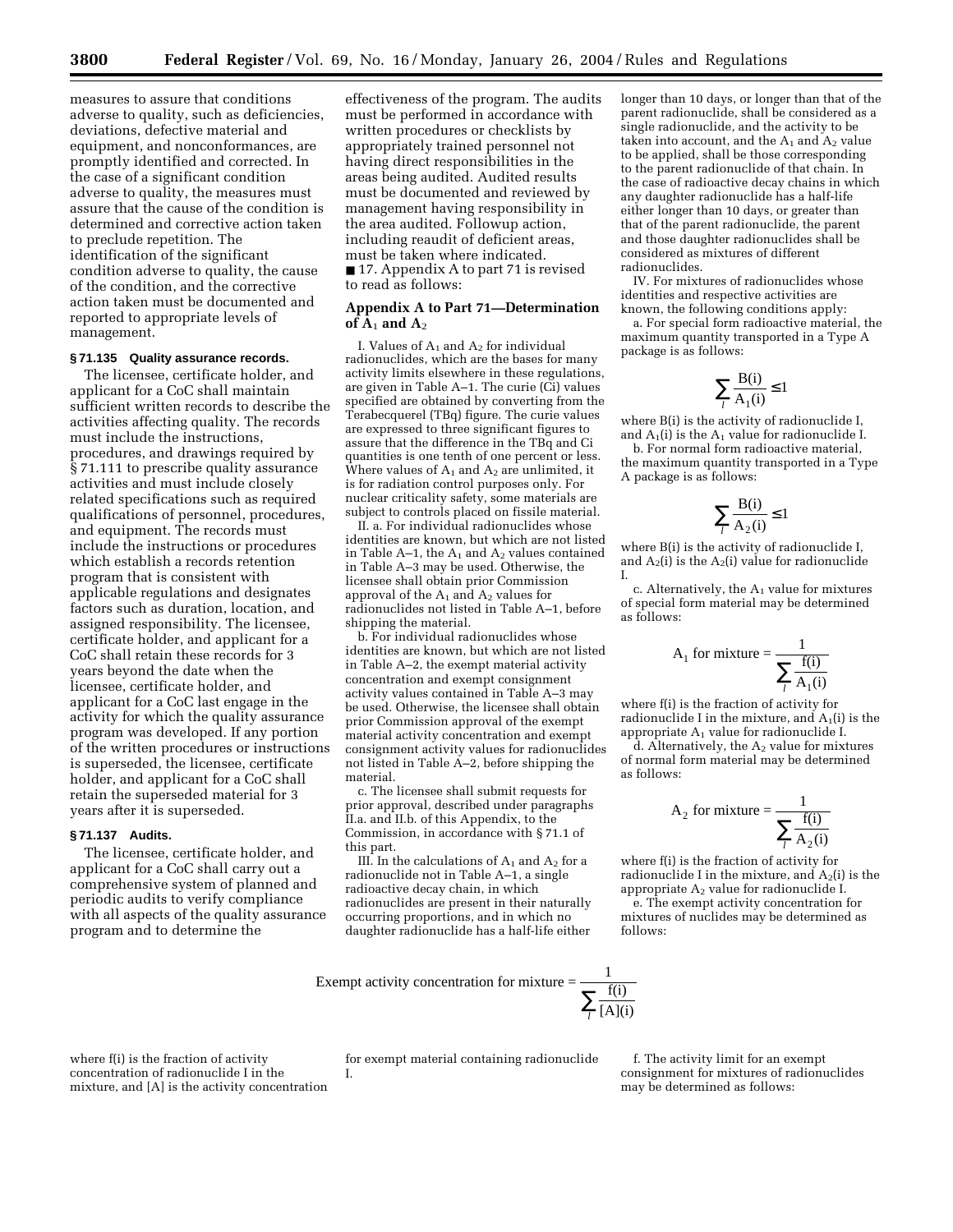Exempt consignment activity limit for mixture  $=$   $\sum_{l} \frac{I(l)}{A(i)}$ 1

where f(i) is the fraction of activity of radionuclide I in the mixture, and A is the activity limit for exempt consignments for radionuclide I.

V. When the identity of each radionuclide is known, but the individual activities of

some of the radionuclides are not known, the radionuclides may be grouped, and the lowest  $A_1$  or  $A_2$  value, as appropriate, for the radionuclides in each group may be used in applying the formulas in paragraph IV. Groups may be based on the total alpha

activity and the total beta/gamma activity when these are known, using the lowest  $A_1$ or A2 values for the alpha emitters and beta/ gamma emitters.

| TABLE A-1.— $\mathsf{A}_1$ and $\mathsf{A}_2$ Values For Radionuclides |
|------------------------------------------------------------------------|
|------------------------------------------------------------------------|

| Symbol of    | Element and atomic num-<br>ber | $A_1$ (TBq)          | $A_1$ (Ci)          | $A_2$ (TBq)          | $A_2$ (Ci)           | Specific activity    |                      |
|--------------|--------------------------------|----------------------|---------------------|----------------------|----------------------|----------------------|----------------------|
| radionuclide |                                |                      |                     |                      |                      | (TBq/q)              | (Ci/g)               |
| Ac-225 (a)   | Actinium (89)                  | $8.0 \times 10^{-1}$ | $2.2 \times 10^{1}$ | $6.0 \times 10^{-3}$ | $1.6 \times 10^{-1}$ | $2.1 \times 10^{3}$  | $5.8 \times 10^{4}$  |
| Ac-227 (a)   |                                | $9.0 \times 10^{-1}$ | $2.4 \times 10^{1}$ | $9.0 \times 10^{-5}$ | $2.4 \times 10^{-3}$ | 2.7                  | $7.2 \times 10^{1}$  |
| Ac-228       |                                | $6.0 \times 10^{-1}$ | $1.6 \times 10^{1}$ | $5.0 \times 10^{-1}$ | $1.4 \times 10^{1}$  | $8.4 \times 10^{4}$  | $2.2 \times 10^{6}$  |
| Ag-105       | Silver (47)                    | 2.0                  | $5.4 \times 10^{1}$ | 2.0                  | $5.4 \times 10^{1}$  | $1.1 \times 10^{3}$  | $3.0 \times 10^{4}$  |
| Ag-108m (a)  |                                | $7.0 \times 10^{-1}$ | $1.9 \times 10^{1}$ | $7.0 \times 10^{-1}$ | $1.9 \times 10^{1}$  | $9.7\times10^{-1}$   | $2.6 \times 10^{1}$  |
| Ag-110m (a)  |                                | $4.0 \times 10^{-1}$ | $1.1 \times 10^{1}$ | $4.0 \times 10^{-1}$ | $1.1 \times 10^{1}$  | $1.8 \times 10^{2}$  | $4.7\times10^{3}$    |
| Ag-111       |                                | 2.0                  | $5.4 \times 10^{1}$ | $6.0 \times 10^{-1}$ | $1.6 \times 10^{1}$  | $5.8 \times 10^3$    | $1.6 \times 10^{5}$  |
| Al-26        | Aluminum (13)                  | $1.0 \times 10^{-1}$ | 2.7                 | $1.0 \times 10^{-1}$ | 2.7                  | $7.0 \times 10^{-4}$ | $1.9 \times 10^{-2}$ |
| Am-241       | Americium (95)                 | $1.0 \times 10^{1}$  | $2.7\times10^{2}$   | $1.0 \times 10^{-3}$ | $2.7 \times 10^{-2}$ | $1.3 \times 10^{-1}$ | 3.4                  |
| Am-242m (a)  |                                | $1.0 \times 10^{1}$  | $2.7\times10^{2}$   | $1.0 \times 10^{-3}$ | $2.7 \times 10^{-2}$ | $3.6 \times 10^{-1}$ | $1.0 \times 10^{1}$  |
| Am-243 (a)   |                                | 5.0                  | $1.4 \times 10^{2}$ | $1.0 \times 10^{-3}$ | $2.7\times10^{-2}$   | $7.4 \times 10^{-3}$ | $2.0 \times 10^{-1}$ |
| Ar-37        | Argon (18)                     | $4.0 \times 10^{1}$  | $1.1 \times 10^{3}$ | $4.0 \times 10^{1}$  | $1.1 \times 10^{3}$  | $3.7\times10^{3}$    | $9.9 \times 10^{4}$  |
| Ar-39        |                                | $4.0 \times 10^{1}$  | $1.1 \times 10^{3}$ | $2.0 \times 10^{1}$  | $5.4 \times 10^{2}$  | 1.3                  | $3.4\times10^{1}$    |
| Ar-41        |                                | $3.0 \times 10^{-1}$ | 8.1                 | $3.0 \times 10^{-1}$ | 8.1                  | $1.5 \times 10^{6}$  | $4.2 \times 10^{7}$  |
| As-72        | Arsenic (33)                   | $3.0 \times 10^{-1}$ | 8.1                 | $3.0 \times 10^{-1}$ | 8.1                  | $6.2 \times 10^{4}$  | $1.7\times10^{6}$    |
| As-73        |                                | $4.0 \times 10^{1}$  | $1.1 \times 10^{3}$ | $4.0 \times 10^{1}$  | $1.1 \times 10^{3}$  | $8.2 \times 10^{2}$  | $2.2 \times 10^{4}$  |
| As-74        |                                | 1.0                  | $2.7\times10^{1}$   | $9.0 \times 10^{-1}$ | $2.4 \times 10^{1}$  | $3.7\times10^{3}$    | $9.9 \times 10^{4}$  |
| As-76        |                                | $3.0 \times 10^{-1}$ | 8.1                 | $3.0 \times 10^{-1}$ | 8.1                  | $5.8 \times 10^{4}$  | $1.6 \times 10^{6}$  |
| As-77        |                                | $2.0 \times 10^{1}$  | $5.4 \times 10^{2}$ | $7.0 \times 10^{-1}$ | $1.9 \times 10^{1}$  | $3.9 \times 10^{4}$  | $1.0 \times 10^{6}$  |
| At-211 (a)   | Astatine (85)                  | $2.0 \times 10^{1}$  | $5.4 \times 10^{2}$ | $5.0 \times 10^{-1}$ | $1.4 \times 10^{1}$  | $7.6 \times 10^{4}$  | $2.1 \times 10^{6}$  |
| Au-193       | Gold (79)                      | 7.0                  | $1.9 \times 10^{2}$ | 2.0                  | $5.4 \times 10^{1}$  | $3.4 \times 10^{4}$  | $9.2\times10^{5}$    |
| Au-194       |                                | 1.0                  | $2.7\times10^{1}$   | 1.0                  | $2.7\times10^{1}$    | $1.5 \times 10^{4}$  | $4.1 \times 10^{5}$  |
| Au-195       |                                | $1.0 \times 10^{1}$  | $2.7\times10^{2}$   | 6.0                  | $1.6 \times 10^{2}$  | $1.4 \times 10^2$    | $3.7\times10^{3}$    |
| Au-198       |                                | 1.0                  | $2.7\times10^{1}$   | $6.0 \times 10^{-1}$ | $1.6 \times 10^{1}$  | $9.0 \times 10^3$    | $2.4 \times 10^{5}$  |
| Au-199       |                                | $1.0 \times 10^{1}$  | $2.7\times10^{2}$   | $6.0 \times 10^{-1}$ | $1.6 \times 10^{1}$  | $7.7 \times 10^3$    | $2.1 \times 10^{5}$  |
| Ba-131 (a)   | Barium (56)                    | 2.0                  | $5.4 \times 10^{1}$ | 2.0                  | $5.4 \times 10^{1}$  | $3.1 \times 10^3$    | $8.4 \times 10^{4}$  |
| Ba-133       |                                | 3.0                  | $8.1 \times 10^{1}$ | 3.0                  | $8.1 \times 10^{1}$  | 9.4                  | $2.6 \times 10^{2}$  |
| Ba-133m      |                                | $2.0 \times 10^{1}$  | $5.4 \times 10^{2}$ | $6.0 \times 10^{-1}$ | $1.6 \times 10^{1}$  | $2.2 \times 10^{4}$  | $6.1 \times 10^{5}$  |
| Ba-140 (a)   |                                | $5.0 \times 10^{-1}$ | $1.4 \times 10^{1}$ | $3.0 \times 10^{-1}$ | 8.1                  | $2.7\times10^{3}$    | $7.3 \times 10^{4}$  |
| Be-7         | Beryllium (4)                  | $2.0 \times 10^{1}$  | $5.4 \times 10^{2}$ | $2.0 \times 10^{1}$  | $5.4 \times 10^{2}$  | $1.3 \times 10^{4}$  | $3.5 \times 10^{5}$  |
| Be-10        |                                | $4.0 \times 10^{1}$  | $1.1 \times 10^3$   | $6.0 \times 10^{-1}$ | $1.6 \times 10^{1}$  | $8.3 \times 10^{-4}$ | $2.2 \times 10^{-2}$ |
| Bi-205       | Bismuth (83)                   | $7.0 \times 10^{-1}$ | $1.9 \times 10^{1}$ | $7.0 \times 10^{-1}$ | $1.9 \times 10^{1}$  | $1.5 \times 10^{-3}$ | $4.2 \times 10^{4}$  |
| Bi-206       |                                | $3.0 \times 10^{-1}$ | 8.1                 | $3.0 \times 10^{-1}$ | 8.1                  | $3.8 \times 10^3$    | $1.0 \times 10^{5}$  |
| Bi-207       |                                | $7.0 \times 10^{-1}$ | $1.9 \times 10^{1}$ | $7.0 \times 10^{-1}$ | $1.9 \times 10^{1}$  | 1.9                  | $5.2 \times 10^{1}$  |
| Bi-210       |                                | 1.0                  | $2.7\times10^{1}$   | $6.0 \times 10^{-1}$ | $1.6 \times 10^{1}$  | $4.6 \times 10^{3}$  | $1.2 \times 10^{5}$  |
| Bi-210m (a)  |                                | $6.0 \times 10^{-1}$ | $1.6 \times 10^{1}$ | $2.0 \times 10^{-2}$ | $5.4 \times 10^{-1}$ | $2.1 \times 10^{-5}$ | $5.7\times10^{-4}$   |
| Bi-212 (a)   |                                | $7.0 \times 10^{-1}$ | $1.9 \times 10^{1}$ | $6.0 \times 10^{-1}$ | $1.6 \times 10^{1}$  | $5.4 \times 10^{5}$  | $1.5 \times 10^{7}$  |
| Bk-247       | Berkelium (97)                 | 8.0                  | $2.2\times10^{2}$   | $8.0 \times 10^{-4}$ | $2.2 \times 10^{-2}$ | $3.8 \times 10^{-2}$ | 1.0                  |
| Bk-249 (a)   |                                | $4.0 \times 10^{1}$  | $1.1 \times 10^3$   | $3.0 \times 10^{-1}$ | 8.1                  | $6.1 \times 10^{1}$  | $1.6 \times 10^{3}$  |
| Br-76        | Bromine (35)                   | $4.0 \times 10^{-1}$ | $1.1 \times 10^{1}$ | $4.0 \times 10^{-1}$ | $1.1 \times 10^{1}$  | $9.4 \times 10^{4}$  | $2.5 \times 10^{6}$  |
| Br-77        |                                | 3.0                  | $8.1 \times 10^{1}$ | 3.0                  | $8.1 \times 10^{1}$  | $2.6 \times 10^{4}$  | $7.1\times10^{5}$    |
| Br-82        |                                | $4.0 \times 10^{-1}$ | $1.1 \times 10^{1}$ | $4.0 \times 10^{-1}$ | $1.1 \times 10^{1}$  | $4.0 \times 10^{4}$  | $1.1\times10^{6}$    |
| C-11         | Carbon (6)                     | 1.0                  | $2.7\times10^{1}$   | $6.0 \times 10^{-1}$ | $1.6 \times 10^{1}$  | $3.1 \times 10^{7}$  | $8.4 \times 10^{8}$  |
| C-14         |                                | $4.0 \times 10^{1}$  | $1.1 \times 10^3$   | 3.0                  | $8.1 \times 10^{1}$  | $1.6 \times 10^{-1}$ | 4.5                  |
| Ca-41        | Calcium (20)                   | Unlimited            | Unlimited           | Unlimited            | Unlimited            | $3.1 \times 10^{-3}$ | $8.5 \times 10^{-2}$ |
| Ca-45        |                                | $4.0 \times 10^{1}$  | $1.1 \times 10^3$   | 1.0                  | $2.7\times10^{1}$    | $6.6 \times 10^{2}$  | $1.8 \times 10^{4}$  |
| Ca-47 (a)    |                                | 3.0                  | $8.1\times10^{1}$   | $3.0 \times 10^{-1}$ | 8.1                  | $2.3 \times 10^4$    | $6.1 \times 10^{5}$  |
| Cd-109       | Cadmium (48)                   | $3.0 \times 10^{1}$  | $8.1 \times 10^{2}$ | 2.0                  | $5.4 \times 10^{1}$  | $9.6 \times 10^{1}$  | $2.6 \times 10^{3}$  |
| Cd-113m      |                                | $4.0 \times 10^{1}$  | $1.1 \times 10^3$   | $5.0 \times 10^{-1}$ | $1.4 \times 10^{1}$  | 8.3                  | $2.2 \times 10^2$    |
| $Cd-115$ (a) |                                | 3.0                  | $8.1 \times 10^{1}$ | $4.0 \times 10^{-1}$ | $1.1 \times 10^{1}$  | $1.9 \times 10^{4}$  | $5.1 \times 10^{5}$  |
| Cd-115m      |                                | $5.0 \times 10^{-1}$ | $1.4 \times 10^{1}$ | $5.0 \times 10^{-1}$ | $1.4 \times 10^{1}$  | $9.4 \times 10^{2}$  | $2.5 \times 10^{4}$  |
| Ce-139       | Cerium (58)                    | 7.0                  | $1.9 \times 10^{2}$ | 2.0                  | $5.4 \times 10^{1}$  | $2.5 \times 10^{2}$  | $6.8 \times 10^{3}$  |
| Ce-141       |                                | $2.0 \times 10^{1}$  | $5.4 \times 10^{2}$ | $6.0 \times 10^{-1}$ | $1.6 \times 10^{1}$  | $1.1 \times 10^3$    | $2.8 \times 10^{4}$  |
| Ce-143       |                                | $9.0 \times 10^{-1}$ | $2.4 \times 10^{1}$ | $6.0 \times 10^{-1}$ | $1.6 \times 10^{1}$  | $2.5 \times 10^{4}$  | $6.6 \times 10^{5}$  |
| Ce-144 (a)   |                                | $2.0 \times 10^{-1}$ | 5.4                 | $2.0 \times 10^{-1}$ | 5.4                  | $1.2\times10^{2}$    | $3.2 \times 10^3$    |
| Cf-248       | Californium (98)               | $4.0 \times 10^{1}$  | $1.1 \times 10^3$   | $6.0 \times 10^{-3}$ | $1.6 \times 10^{-1}$ | $5.8 \times 10^{1}$  | $1.6 \times 10^{3}$  |
| Cf-249       |                                | 3.0                  | $8.1 \times 10^{1}$ | $8.0 \times 10^{-4}$ | $2.2 \times 10^{-2}$ | $1.5 \times 10^{-1}$ | 4.1                  |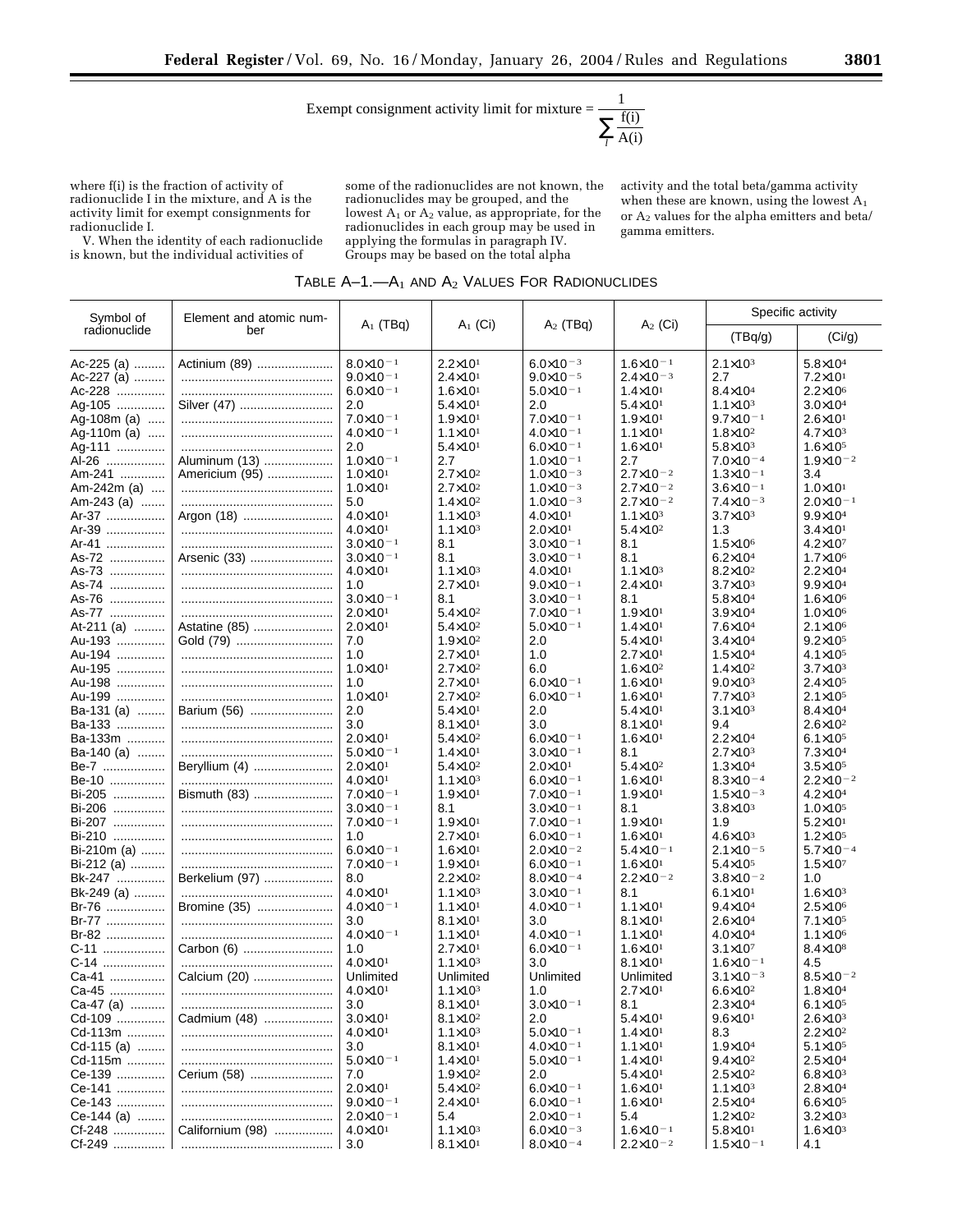-

| Symbol of                | Element and atomic num-    |                                              |                                            |                                              |                                             | Specific activity                          |                                            |
|--------------------------|----------------------------|----------------------------------------------|--------------------------------------------|----------------------------------------------|---------------------------------------------|--------------------------------------------|--------------------------------------------|
| radionuclide             | ber                        | $A_1$ (TBq)                                  | $A_1$ (Ci)                                 | $A_2$ (TBq)                                  | $A_2$ (Ci)                                  | (TBq/g)                                    | (Ci/g)                                     |
| Cf-250                   |                            | $2.0 \times 10^{1}$                          | $5.4 \times 10^{2}$                        | $2.0 \times 10^{-3}$                         | $5.4 \times 10^{-2}$                        | 4.0                                        | $1.1 \times 10^{2}$                        |
| Cf-251                   |                            | 7.0                                          | $1.9 \times 10^{2}$                        | $7.0 \times 10^{-4}$                         | $1.9 \times 10^{-2}$                        | $5.9 \times 10^{-2}$                       | 1.6                                        |
| Cf-252 (h)               |                            | $5.0 \times 10^{-2}$                         | 1.4                                        | $3.0 \times 10^{-3}$                         | $8.1 \times 10^{-2}$                        | $2.0 \times 10^{1}$                        | $5.4 \times 10^{2}$                        |
| $Cf-253$ (a)             |                            | $4.0 \times 10^{1}$                          | $1.1 \times 10^{3}$                        | $4.0 \times 10^{-2}$                         | 1.1                                         | $1.1 \times 10^3$                          | $2.9 \times 10^{4}$                        |
| Cf-254                   |                            | $1.0 \times 10^{-3}$                         | $2.7\times10^{-2}$                         | $1.0 \times 10^{-3}$                         | $2.7 \times 10^{-2}$                        | $3.1 \times 10^{2}$                        | $8.5 \times 10^{3}$                        |
| Cl-36                    | Chlorine (17)              | $1.0 \times 10^{1}$<br>$2.0 \times 10^{-1}$  | $2.7\times10^{2}$                          | $6.0 \times 10^{-1}$                         | $1.6 \times 10^{1}$                         | $1.2 \times 10^{-3}$                       | $3.3 \times 10^{-2}$                       |
| CI-38<br>Cm-240          | Curium (96)                | $4.0 \times 10^{1}$                          | 5.4<br>$1.1 \times 10^{3}$                 | $2.0 \times 10^{-1}$<br>$2.0 \times 10^{-2}$ | 5.4<br>$5.4 \times 10^{-1}$                 | $4.9 \times 10^{6}$<br>$7.5 \times 10^2$   | $1.3 \times 10^8$<br>$2.0 \times 10^{4}$   |
| Cm-241                   |                            | 2.0                                          | $5.4 \times 10^{1}$                        | 1.0                                          | $2.7\times10^{1}$                           | $6.1 \times 10^{2}$                        | $1.7 \times 10^{4}$                        |
| Cm-242                   |                            | $4.0 \times 10^{1}$                          | $1.1 \times 10^3$                          | $1.0 \times 10^{-2}$                         | $2.7 \times 10^{-1}$                        | $1.2 \times 10^{2}$                        | $3.3 \times 10^{3}$                        |
| Cm-243                   |                            | 9.0                                          | $2.4 \times 10^{2}$                        | $1.0 \times 10^{-3}$                         | $2.7\times10^{-2}$                          | $1.9 \times 10^{-3}$                       | $5.2 \times 10^{1}$                        |
| Cm-244                   |                            | $2.0 \times 10^{1}$                          | $5.4 \times 10^{2}$                        | $2.0 \times 10^{-3}$                         | $5.4 \times 10^{-2}$                        | 3.0                                        | $8.1 \times 10^{1}$                        |
| Cm-245                   |                            | 9.0                                          | $2.4 \times 10^{2}$                        | $9.0 \times 10^{-4}$                         | $2.4 \times 10^{-2}$                        | $6.4 \times 10^{-3}$                       | $1.7 \times 10^{-1}$                       |
| Cm-246                   |                            | 9.0                                          | $2.4 \times 10^{2}$                        | $9.0 \times 10^{-4}$                         | $2.4 \times 10^{-2}$                        | $1.1 \times 10^{-2}$                       | $3.1 \times 10^{-1}$                       |
| Cm-247 (a)               |                            | 3.0                                          | $8.1 \times 10^{1}$                        | $1.0 \times 10^{-3}$                         | $2.7\times10^{-2}$                          | $3.4 \times 10^{-6}$                       | $9.3 \times 10^{-5}$                       |
| Cm-248                   |                            | $2.0 \times 10^{-2}$                         | $5.4 \times 10^{-1}$                       | $3.0 \times 10^{-4}$                         | $8.1 \times 10^{-3}$                        | $1.6 \times 10^{-5}$                       | $4.2 \times 10^{-3}$                       |
| Co-55                    | Cobalt (27)                | $5.0 \times 10^{-1}$                         | $1.4 \times 10^{1}$                        | $5.0 \times 10^{-1}$                         | $1.4 \times 10^{1}$                         | $1.1 \times 10^{5}$                        | $3.1 \times 10^{6}$                        |
| Co-56                    |                            | $3.0 \times 10^{-1}$                         | 8.1                                        | $3.0 \times 10^{-1}$                         | 8.1                                         | $1.1 \times 10^3$                          | $3.0 \times 10^{4}$                        |
| Co-57<br>Co-58           |                            | $1.0 \times 10^{1}$<br>1.0                   | $2.7\times10^{2}$<br>$2.7\times10^{1}$     | $1.0 \times 10^{1}$<br>1.0                   | $2.7\times10^{2}$<br>$2.7\times10^{1}$      | $3.1 \times 10^{2}$<br>$1.2 \times 10^3$   | $8.4 \times 10^{3}$<br>$3.2 \times 10^{4}$ |
| Co-58m                   |                            | $4.0 \times 10^{1}$                          | $1.1 \times 10^3$                          | $4.0 \times 10^{1}$                          | $1.1 \times 10^{3}$                         | $2.2 \times 10^{5}$                        | $5.9 \times 10^{6}$                        |
| Co-60                    |                            | $4.0 \times 10^{-1}$                         | $1.1 \times 10^{1}$                        | $4.0 \times 10^{-1}$                         | $1.1 \times 10^{1}$                         | $4.2 \times 10^{1}$                        | $1.1 \times 10^3$                          |
| Cr-51                    | Chromium (24)              | $3.0 \times 10^{1}$                          | $8.1 \times 10^{2}$                        | $3.0 \times 10^{1}$                          | $8.1 \times 10^{2}$                         | $3.4 \times 10^{3}$                        | $9.2 \times 10^{4}$                        |
| Cs-129                   | Cesium (55)                | 4.0                                          | $1.1 \times 10^{2}$                        | 4.0                                          | $1.1 \times 10^{2}$                         | $2.8 \times 10^{4}$                        | 7.6×10 <sup>5</sup>                        |
| Cs-131                   |                            | $3.0 \times 10^{1}$                          | $8.1 \times 10^{2}$                        | $3.0 \times 10^{1}$                          | $8.1 \times 10^{2}$                         | $3.8 \times 10^{3}$                        | $1.0 \times 10^{5}$                        |
| Cs-132                   |                            | 1.0                                          | $2.7\times10^{1}$                          | 1.0                                          | $2.7\times10^{1}$                           | $5.7\times10^{3}$                          | $1.5 \times 10^{5}$                        |
| Cs-134                   |                            | $7.0 \times 10^{-1}$                         | $1.9 \times 10^{1}$                        | $7.0 \times 10^{-1}$                         | $1.9 \times 10^{1}$                         | $4.8 \times 10^{1}$                        | $1.3 \times 10^{3}$                        |
| Cs-134m                  |                            | $4.0 \times 10^{1}$                          | $1.1 \times 10^{3}$                        | $6.0 \times 10^{-1}$                         | $1.6 \times 10^{1}$                         | $3.0 \times 10^{5}$                        | $8.0 \times 10^{6}$                        |
| Cs-135                   |                            | $4.0 \times 10^{1}$                          | $1.1 \times 10^3$                          | 1.0                                          | $2.7\times10^{1}$                           | $4.3 \times 10^{-5}$                       | $1.2 \times 10^{-3}$                       |
| Cs-136                   |                            | $5.0 \times 10^{-1}$                         | $1.4 \times 10^{1}$                        | $5.0 \times 10^{-1}$                         | $1.4 \times 10^{1}$                         | $2.7\times10^{3}$                          | $7.3 \times 10^{4}$                        |
| Cs-137 (a)               |                            | 2.0                                          | $5.4 \times 10^{1}$                        | $6.0 \times 10^{-1}$                         | $1.6 \times 10^{1}$                         | 3.2                                        | $8.7 \times 10^{1}$                        |
| Cu-64                    | Copper (29)                | 6.0                                          | $1.6 \times 10^{2}$                        | 1.0                                          | $2.7\times10^{1}$                           | $1.4 \times 10^{5}$                        | $3.9 \times 10^{6}$                        |
| Cu-67                    |                            | $1.0 \times 10^{1}$                          | $2.7\times10^{2}$                          | $7.0 \times 10^{-1}$<br>$2.0 \times 10^{1}$  | $1.9 \times 10^{1}$<br>$5.4 \times 10^{2}$  | $2.8 \times 10^{4}$                        | $7.6 \times 10^{5}$                        |
| Dy-159<br>Dy-165         | Dysprosium (66)            | $2.0 \times 10^{1}$<br>$9.0 \times 10^{-1}$  | $5.4 \times 10^{2}$<br>$2.4 \times 10^{1}$ | $6.0 \times 10^{-1}$                         | $1.6 \times 10^{1}$                         | $2.1 \times 10^{2}$<br>$3.0 \times 10^{5}$ | $5.7 \times 10^{3}$<br>$8.2 \times 10^{6}$ |
| Dy-166 (a)               |                            | $9.0 \times 10^{-1}$                         | $2.4 \times 10^{1}$                        | $3.0 \times 10^{-1}$                         | 8.1                                         | $8.6 \times 10^{3}$                        | $2.3 \times 10^{5}$                        |
| Er-169                   | Erbium (68)                | $4.0 \times 10^{1}$                          | $1.1 \times 10^3$                          | 1.0                                          | $2.7\times10^{1}$                           | $3.1 \times 10^3$                          | $8.3 \times 10^{4}$                        |
| Er-171                   |                            | $8.0 \times 10^{-1}$                         | $2.2 \times 10^{1}$                        | $5.0 \times 10^{-1}$                         | $1.4 \times 10^{1}$                         | $9.0 \times 10^4$                          | $2.4 \times 10^{6}$                        |
| Eu-147                   | Europium (63)              | 2.0                                          | $5.4 \times 10^{1}$                        | 2.0                                          | $5.4 \times 10^{1}$                         | $1.4 \times 10^{3}$                        | $3.7\times10^{4}$                          |
| Eu-148                   |                            | $5.0 \times 10^{-1}$                         | $1.4 \times 10^{1}$                        | $5.0 \times 10^{-1}$                         | $1.4 \times 10^{1}$                         | $6.0 \times 10^{2}$                        | $1.6 \times 10^{4}$                        |
| Eu-149                   |                            | $2.0 \times 10^{1}$                          | $5.4 \times 10^{2}$                        | $2.0 \times 10^{1}$                          | $5.4 \times 10^{2}$                         | $3.5 \times 10^{2}$                        | $9.4 \times 10^{3}$                        |
| Eu-150 (short<br>lived). |                            | 2.0                                          | $5.4 \times 10^{1}$                        | $7.0 \times 10^{-1}$                         | $1.9 \times 10^{1}$                         | $6.1 \times 10^{4}$                        | $1.6 \times 10^{6}$                        |
| Eu-150 (long             |                            | $7 \times 10 - 1$                            | $1.9 \times 10^{1}$                        | $7.0 \times 10^{-1}$                         | $1.9 \times 10^{1}$                         | $6.1 \times 10^{4}$                        | $1.6 \times 10^{6}$                        |
| lived).                  |                            |                                              |                                            |                                              |                                             |                                            |                                            |
|                          |                            | 1.0                                          | $2.7 \times 10^{1}$                        | 1.0                                          | $2.7 \times 10^{1}$                         | 6.5                                        | $1.8 \times 10^{2}$                        |
| Eu-152m<br>Eu-154        |                            | $8.0 \times 10^{-1}$<br>$9.0 \times 10^{-1}$ | $2.2 \times 10^{1}$<br>$2.4 \times 10^{1}$ | $8.0 \times 10^{-1}$<br>$6.0 \times 10^{-1}$ | $2.2 \times 10^{1}$<br>$1.6 \times 10^{1}$  | $8.2 \times 10^{4}$<br>9.8                 | $2.2 \times 10^6$<br>$2.6 \times 10^{2}$   |
| Eu-155                   |                            | $2.0 \times 10^{1}$                          | $5.4 \times 10^2$                          | 3.0                                          | $8.1 \times 10^{1}$                         | $1.8 \times 10^{1}$                        | $4.9 \times 10^{2}$                        |
| Eu-156                   |                            | $7.0 \times 10^{-1}$                         | $1.9 \times 10^{1}$                        | $7.0 \times 10^{-1}$                         | $1.9 \times 10^{1}$                         | $2.0 \times 10^3$                          | $5.5 \times 10^{4}$                        |
| F-18                     | Fluorine (9)               | 1.0                                          | $2.7\times10^{1}$                          | $6.0 \times 10^{-1}$                         | $1.6 \times 10^{1}$                         | $3.5 \times 10^{6}$                        | $9.5 \times 10^{7}$                        |
| Fe-52 (a)                |                            | $3.0 \times 10^{-1}$                         | 8.1                                        | $3.0 \times 10^{-1}$                         | 8.1                                         | $2.7\times10^{5}$                          | $7.3 \times 10^{6}$                        |
| Fe-55                    |                            | $4.0 \times 10^{1}$                          | $1.1 \times 10^3$                          | $4.0 \times 10^{1}$                          | $1.1 \times 10^3$                           | $8.8 \times 10^{1}$                        | $2.4 \times 10^{3}$                        |
| Fe-59                    |                            | $9.0 \times 10^{-1}$                         | $2.4 \times 10^{1}$                        | $9.0 \times 10^{-1}$                         | $2.4 \times 10^{1}$                         | $1.8 \times 10^3$                          | $5.0 \times 10^{4}$                        |
| Fe-60 (a)                |                            | $4.0 \times 10^{1}$                          | $1.1 \times 10^3$                          | $2.0 \times 10^{-1}$                         | 5.4                                         | $7.4 \times 10^{-4}$                       | $2.0 \times 10^{-2}$                       |
| Ga-67                    | Gallium (31)               | 7.0                                          | $1.9 \times 10^{2}$                        | 3.0                                          | $8.1 \times 10^{1}$                         | $2.2 \times 10^4$                          | $6.0 \times 10^{5}$                        |
| Ga-68                    |                            | $5.0 \times 10^{-1}$                         | $1.4 \times 10^{1}$                        | $5.0 \times 10^{-1}$                         | $1.4 \times 10^{1}$                         | $1.5 \times 10^{6}$                        | $4.1 \times 10^{7}$                        |
| Ga-72                    |                            | $4.0 \times 10^{-1}$                         | $1.1 \times 10^{1}$                        | $4.0 \times 10^{-1}$                         | $1.1 \times 10^{1}$                         | $1.1 \times 10^{5}$                        | $3.1\times10^{6}$                          |
| Gd-146 (a)<br>Gd-148     | Gadolinium (64)            | $5.0 \times 10^{-1}$                         | $1.4 \times 10^{1}$                        | $5.0 \times 10^{-1}$                         | $1.4 \times 10^{1}$<br>$5.4 \times 10^{-2}$ | $6.9 \times 10^{2}$                        | $1.9 \times 10^{4}$                        |
| Gd-153                   |                            | $2.0 \times 10^{1}$<br>$1.0 \times 10^{1}$   | $5.4 \times 10^{2}$<br>$2.7\times10^{2}$   | $2.0 \times 10^{-3}$<br>9.0                  | $2.4 \times 10^{2}$                         | 1.2<br>$1.3 \times 10^{2}$                 | $3.2 \times 10^{1}$<br>$3.5 \times 10^3$   |
| Gd-159                   |                            | 3.0                                          | $8.1 \times 10^{1}$                        | $6.0 \times 10^{-1}$                         | $1.6 \times 10^{1}$                         | $3.9 \times 10^{4}$                        | $1.1 \times 10^{6}$                        |
| Ge-68 (a)                | Germanium (32)             | $5.0 \times 10^{-1}$                         | $1.4 \times 10^{1}$                        | $5.0 \times 10^{-1}$                         | $1.4 \times 10^{1}$                         | $2.6 \times 10^{2}$                        | $7.1 \times 10^3$                          |
| Ge-71                    |                            | $4.0 \times 10^{1}$                          | $1.1 \times 10^3$                          | $4.0 \times 10^{1}$                          | $1.1 \times 10^3$                           | $5.8 \times 10^3$                          | $1.6 \times 10^{5}$                        |
| Ge-77                    |                            | $3.0 \times 10^{-1}$                         | 8.1                                        | $3.0 \times 10^{-1}$                         | 8.1                                         | $1.3 \times 10^{5}$                        | $3.6 \times 10^{6}$                        |
| Hf-172 (a)               | Hafnium (72)               | $6.0 \times 10^{-1}$                         | $1.6 \times 10^{1}$                        | $6.0 \times 10^{-1}$                         | $1.6 \times 10^{1}$                         | $4.1 \times 10^{1}$                        | $1.1 \times 10^3$                          |
| Hf-175                   |                            | 3.0                                          | $8.1 \times 10^{1}$                        | 3.0                                          | $8.1 \times 10^{1}$                         | $3.9 \times 10^{2}$                        | $1.1 \times 10^{4}$                        |
| Hf-181                   |                            | 2.0                                          | $5.4 \times 10^{1}$                        | $5.0 \times 10^{-1}$                         | $1.4 \times 10^{1}$                         | $6.3 \times 10^{2}$                        | $1.7\times10^{4}$                          |
| Hf-182                   |                            | Unlimited                                    | Unlimited                                  | Unlimited                                    | Unlimited                                   | $8.1 \times 10^{-6}$                       | $2.2 \times 10^{-4}$                       |
|                          | Hg-194 (a)    Mercury (80) | 1.0                                          | $2.7 \times 10^{1}$                        | 1.0                                          | $2.7 \times 10^{1}$                         | $1.3 \times 10^{-1}$                       | 3.5                                        |

# TABLE  $A-1$ .  $-A_1$  and  $A_2$  Values For Radionuclides -- Continued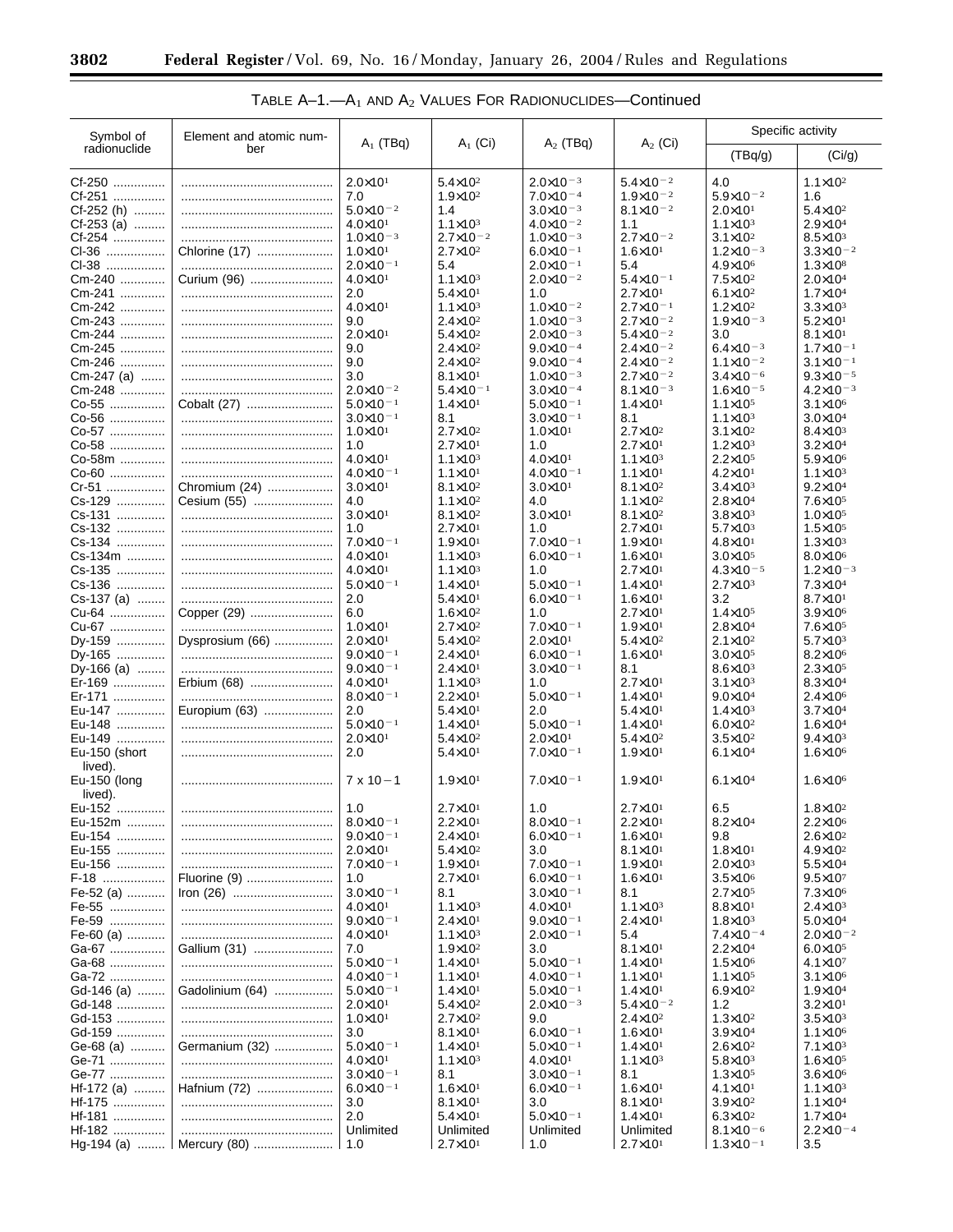# TABLE  $A-1$ .  $-A_1$  and  $A_2$  Values For Radionuclides -- Continued

| Symbol of                  | Element and atomic num-<br>ber | $A_1$ (TBq)                                  | $A_1$ (Ci)                                 | $A_2$ (TBq)                                  | $A_2$ (Ci)                               | Specific activity                           |                                             |
|----------------------------|--------------------------------|----------------------------------------------|--------------------------------------------|----------------------------------------------|------------------------------------------|---------------------------------------------|---------------------------------------------|
| radionuclide               |                                |                                              |                                            |                                              |                                          | (TBq/g)                                     | (Ci/g)                                      |
| Hg-195m (a)                |                                | 3.0                                          | $8.1 \times 10^{1}$                        | $7.0 \times 10^{-1}$                         | $1.9 \times 10^{1}$                      | $1.5 \times 10^{4}$                         | $4.0 \times 10^{5}$                         |
| Hg-197                     |                                | $2.0 \times 10^{1}$                          | $5.4 \times 10^{2}$                        | $1.0 \times 10^{1}$                          | $2.7\times10^{2}$                        | $9.2 \times 10^{3}$                         | $2.5 \times 10^{5}$                         |
| Hg-197m                    |                                | $1.0 \times 10^{1}$                          | $2.7\times10^{2}$                          | $4.0 \times 10^{-1}$                         | $1.1 \times 10^{1}$                      | $2.5 \times 10^{4}$                         | $6.7\times10^{5}$                           |
| Hg-203                     |                                | 5.0                                          | $1.4 \times 10^{2}$                        | 1.0                                          | $2.7\times10^{1}$                        | $5.1 \times 10^{2}$                         | $1.4 \times 10^{4}$                         |
| Ho-166                     | Holmium (67)                   | $4.0 \times 10^{-1}$                         | $1.1 \times 10^{1}$                        | $4.0 \times 10^{-1}$                         | $1.1 \times 10^{1}$                      | $2.6 \times 10^{4}$                         | $7.0 \times 10^{5}$                         |
| Ho-166m                    |                                | $6.0 \times 10^{-1}$                         | $1.6 \times 10^{1}$                        | $5.0 \times 10^{-1}$                         | $1.4 \times 10^{1}$                      | $6.6 \times 10^{-2}$                        | 1.8                                         |
| I-123                      | lodine (53)                    | 6.0                                          | $1.6 \times 10^{2}$                        | 3.0                                          | $8.1 \times 10^{1}$                      | $7.1 \times 10^{4}$                         | $1.9 \times 10^{6}$                         |
| $1 - 124$<br>.<br>I-125    |                                | 1.0<br>$2.0 \times 10^{1}$                   | $2.7 \times 10^{1}$<br>$5.4 \times 10^{2}$ | 1.0<br>3.0                                   | $2.7\times10^{1}$<br>$8.1 \times 10^{1}$ | $9.3 \times 10^{3}$<br>$6.4 \times 10^{2}$  | $2.5 \times 10^{5}$<br>$1.7 \times 10^{4}$  |
| I-126                      |                                | 2.0                                          | $5.4 \times 10^{1}$                        | 1.0                                          | $2.7\times10^{1}$                        | $2.9 \times 10^{3}$                         | $8.0 \times 10^{4}$                         |
| 1-129                      |                                | Unlimited                                    | Unlimited                                  | Unlimited                                    | Unlimited                                | $6.5 \times 10^{-6}$                        | $1.8 \times 10^{-4}$                        |
| $1 - 131$<br>.             |                                | 3.0                                          | $8.1 \times 10^{1}$                        | $7.0 \times 10^{-1}$                         | $1.9 \times 10^{1}$                      | $4.6 \times 10^{3}$                         | $1.2 \times 10^{5}$                         |
| I-132                      |                                | $4.0 \times 10^{-1}$                         | $1.1 \times 10^{1}$                        | $4.0 \times 10^{-1}$                         | $1.1 \times 10^{1}$                      | $3.8 \times 10^{5}$                         | $1.0 \times 10^{7}$                         |
| 1-133                      |                                | $7.0 \times 10^{-1}$                         | $1.9 \times 10^{1}$                        | $6.0 \times 10^{-1}$                         | $1.6 \times 10^{1}$                      | $4.2 \times 10^{4}$                         | $1.1 \times 10^{6}$                         |
| $1 - 134$<br>.             |                                | $3.0 \times 10^{-1}$                         | 8.1                                        | $3.0 \times 10^{-1}$                         | 8.1                                      | $9.9 \times 10^{5}$                         | $2.7 \times 10^{7}$                         |
| $1-135$ (a)                |                                | $6.0 \times 10^{-1}$                         | $1.6 \times 10^{1}$                        | $6.0 \times 10^{-1}$                         | $1.6 \times 10^{1}$                      | $1.3 \times 10^{5}$                         | $3.5 \times 10^{6}$                         |
| In-111                     | Indium (49)                    | 3.0                                          | $8.1 \times 10^{1}$                        | 3.0                                          | $8.1 \times 10^{1}$                      | $1.5 \times 10^{4}$                         | $4.2 \times 10^{5}$                         |
| $In-113m$                  |                                | 4.0                                          | $1.1 \times 10^{2}$                        | 2.0                                          | $5.4 \times 10^{1}$                      | $6.2 \times 10^{5}$                         | $1.7 \times 10^{7}$                         |
| $ln-114m$ (a)              |                                | $1.0 \times 10^{1}$                          | $2.7\times10^{2}$                          | $5.0 \times 10^{-1}$                         | $1.4 \times 10^{1}$                      | $8.6 \times 10^{2}$                         | $2.3 \times 10^{4}$                         |
| $In-115m$                  |                                | 7.0                                          | $1.9 \times 10^{2}$                        | 1.0                                          | $2.7\times10^{1}$                        | $2.2 \times 10^{5}$                         | $6.1 \times 10^{6}$                         |
| $Ir-189(a)$                |                                | $1.0 \times 10^{1}$                          | $2.7\times10^{2}$                          | $1.0 \times 10^{1}$                          | $2.7\times10^{2}$                        | $1.9 \times 10^3$                           | $5.2 \times 10^{4}$                         |
| $Ir-190$                   |                                | $7.0 \times 10^{-1}$                         | $1.9 \times 10^{1}$                        | $7.0 \times 10^{-1}$                         | $1.9 \times 10^{1}$                      | $2.3 \times 10^{3}$                         | $6.2 \times 10^{4}$                         |
| $Ir-192$ (c)               |                                | 1.0                                          | $2.7\times10^{1}$                          | $6.0 \times 10^{-1}$                         | $1.6 \times 10^{1}$                      | $3.4 \times 10^{2}$                         | $9.2 \times 10^{3}$<br>$8.4 \times 10^{5}$  |
| Ir-194<br>K-40             | Potassium (19)                 | $3.0 \times 10^{-1}$<br>$9.0 \times 10^{-1}$ | 8.1<br>$2.4 \times 10^{1}$                 | $3.0 \times 10^{-1}$<br>$9.0 \times 10^{-1}$ | 8.1<br>$2.4 \times 10^{1}$               | $3.1 \times 10^{4}$<br>$2.4 \times 10^{-7}$ | $6.4 \times 10^{-6}$                        |
| <br>K-42                   |                                | $2.0 \times 10^{-1}$                         | 5.4                                        | $2.0 \times 10^{-1}$                         | 5.4                                      | $2.2 \times 10^{5}$                         | $6.0 \times 10^{6}$                         |
| K-43                       |                                | $7.0 \times 10^{-1}$                         | $1.9 \times 10^{1}$                        | $6.0 \times 10^{-1}$                         | $1.6 \times 10^{1}$                      | $1.2 \times 10^{5}$                         | $3.3 \times 10^{6}$                         |
| Kr-81                      | Krypton (36)                   | $4.0 \times 10^{1}$                          | $1.1 \times 10^3$                          | $4.0 \times 10^{1}$                          | $1.1 \times 10^3$                        | $7.8 \times 10^{-4}$                        | $2.1 \times 10^{-2}$                        |
| Kr-85                      |                                | $1.0 \times 10^{1}$                          | $2.7\times10^{2}$                          | $1.0 \times 10^{1}$                          | $2.7\times10^{2}$                        | $1.5 \times 10^{1}$                         | $3.9 \times 10^{2}$                         |
| Kr-85m                     |                                | 8.0                                          | $2.2 \times 10^{2}$                        | 3.0                                          | $8.1 \times 10^{1}$                      | $3.0 \times 10^{5}$                         | $8.2 \times 10^{6}$                         |
| Kr-87                      |                                | $2.0 \times 10^{-1}$                         | 5.4                                        | $2.0 \times 10^{-1}$                         | 5.4                                      | $1.0 \times 10^{6}$                         | $2.8 \times 10^{7}$                         |
| La-137                     | Lanthanum (57)                 | $3.0 \times 10^{1}$                          | $8.1 \times 10^{2}$                        | 6.0                                          | $1.6 \times 10^{2}$                      | $1.6 \times 10^{-3}$                        | $4.4 \times 10^{-2}$                        |
| La-140                     |                                | $4.0 \times 10^{-1}$                         | $1.1 \times 10^{1}$                        | $4.0 \times 10^{-1}$                         | $1.1 \times 10^{1}$                      | $2.1 \times 10^{4}$                         | $5.6 \times 10^{5}$                         |
| Lu-172                     | Lutetium (71)                  | $6.0 \times 10^{-1}$                         | $1.6 \times 10^{1}$                        | $6.0 \times 10^{-1}$                         | $1.6 \times 10^{1}$                      | $4.2 \times 10^{3}$                         | $1.1 \times 10^{5}$                         |
| Lu-173                     |                                | 8.0                                          | $2.2 \times 10^{2}$                        | 8.0                                          | $2.2 \times 10^{2}$                      | $5.6 \times 10^{1}$                         | $1.5 \times 10^{3}$                         |
| Lu-174                     |                                | 9.0                                          | $2.4 \times 10^{2}$                        | 9.0                                          | $2.4 \times 10^{2}$                      | $2.3 \times 10^{1}$                         | $6.2 \times 10^{2}$                         |
| Lu-174m                    |                                | $2.0 \times 10^{1}$                          | $5.4 \times 10^{2}$                        | $1.0 \times 10^{1}$                          | $2.7\times10^{2}$                        | $2.0 \times 10^2$                           | $5.3 \times 10^{3}$                         |
| Lu-177                     |                                | $3.0 \times 10^{1}$                          | $8.1 \times 10^{2}$                        | $7.0 \times 10^{-1}$                         | $1.9 \times 10^{1}$                      | $4.1 \times 10^{3}$                         | $1.1 \times 10^{5}$                         |
| Mg-28 (a)                  | Magnesium (12)                 | $3.0 \times 10^{-1}$                         | 8.1                                        | $3.0 \times 10^{-1}$                         | 8.1                                      | $2.0 \times 10^{5}$                         | $5.4 \times 10^{6}$                         |
| Mn-52                      | Manganese (25)                 | $3.0 \times 10^{-1}$                         | 8.1                                        | $3.0 \times 10^{-1}$                         | 8.1                                      | $1.6 \times 10^{4}$                         | $4.4 \times 10^{5}$<br>$1.8 \times 10^{-3}$ |
| Mn-53<br>Mn-54             |                                | Unlimited<br>1.0                             | Unlimited<br>$2.7\times10^{1}$             | Unlimited<br>1.0                             | Unlimited<br>$2.7 \times 10^{1}$         | $6.8 \times 10^{-5}$<br>$2.9 \times 10^{2}$ | $7.7\times10^{3}$                           |
| Mn-56                      |                                | $3.0 \times 10^{-1}$                         | 8.1                                        | $3.0 \times 10^{-1}$                         | 8.1                                      | $8.0 \times 10^{5}$                         | $2.2 \times 10^{7}$                         |
| Mo-93                      | Molybdenum (42)                | $4.0 \times 10^{1}$                          | $1.1 \times 10^3$                          | $2.0 \times 10^{1}$                          | $5.4 \times 10^{2}$                      | $4.1 \times 10^{-2}$                        | 1.1                                         |
| Mo-99 (a) (i)              |                                | 1.0                                          | $2.7\times10^{1}$                          | $6.0 \times 10^{-1}$                         | $1.6 \times 10^{1}$                      | $1.8 \times 10^{4}$                         | $4.8 \times 10^{5}$                         |
| N-13                       | Nitrogen (7)                   | $9.0 \times 10^{-1}$                         | $2.4 \times 10^{1}$                        | $6.0 \times 10^{-1}$                         | $1.6 \times 10^{1}$                      | $5.4 \times 10^{7}$                         | $1.5 \times 10^{9}$                         |
| Na-22                      | Sodium (11)                    | $5.0 \times 10^{-1}$                         | $1.4 \times 10^{1}$                        | $5.0 \times 10^{-1}$                         | $1.4 \times 10^{1}$                      | $2.3 \times 10^{2}$                         | $6.3 \times 10^{3}$                         |
| Na-24                      |                                | $2.0 \times 10^{-1}$                         | 5.4                                        | $2.0 \times 10^{-1}$                         | 5.4                                      | $3.2 \times 10^{5}$                         | $8.7\times10^{6}$                           |
| Nb-93m                     | Niobium (41)                   | $4.0 \times 10^{1}$                          | $1.1 \times 10^3$                          | $3.0 \times 10^{1}$                          | $8.1 \times 10^{2}$                      | 8.8                                         | $2.4 \times 10^{2}$                         |
| Nb-94                      |                                | $7.0 \times 10^{-1}$                         | $1.9 \times 10^{1}$                        | $7.0 \times 10^{-1}$                         | $1.9 \times 10^{1}$                      | $6.9 \times 10^{-3}$                        | $1.9 \times 10^{-1}$                        |
| Nb-95                      |                                | 1.0                                          | $2.7\times10^{1}$                          | 1.0                                          | $2.7\times10^{1}$                        | $1.5 \times 10^3$                           | $3.9 \times 10^{4}$                         |
| Nb-97                      |                                | $9.0 \times 10^{-1}$                         | $2.4 \times 10^{1}$                        | $6.0 \times 10^{-1}$                         | $1.6 \times 10^{1}$                      | $9.9 \times 10^{5}$                         | $2.7 \times 10^{7}$                         |
| Nd-147                     | Neodymium (60)                 | 6.0                                          | $1.6 \times 10^{2}$                        | $6.0 \times 10^{-1}$                         | $1.6 \times 10^{1}$                      | $3.0 \times 10^3$                           | $8.1 \times 10^{4}$                         |
| Nd-149                     |                                | $6.0 \times 10^{-1}$                         | $1.6 \times 10^{1}$                        | $5.0 \times 10^{-1}$                         | $1.4 \times 10^{1}$                      | $4.5 \times 10^{5}$                         | $1.2 \times 10^7$                           |
| Ni-59                      | Nickel (28)                    | Unlimited                                    | Unlimited                                  | Unlimited                                    | Unlimited                                | $3.0 \times 10^{-3}$                        | $8.0 \times 10^{-2}$                        |
| Ni-63<br>Ni-65             |                                | $4.0 \times 10^{1}$<br>$4.0 \times 10^{-1}$  | $1.1 \times 10^3$<br>$1.1 \times 10^{1}$   | $3.0 \times 10^{1}$<br>$4.0 \times 10^{-1}$  | $8.1 \times 10^{2}$                      | 2.1<br>$7.1 \times 10^{5}$                  | $5.7\times10^{1}$<br>$1.9 \times 10^{7}$    |
| Np-235                     | Neptunium (93)                 | $4.0 \times 10^{1}$                          | $1.1 \times 10^3$                          | $4.0 \times 10^{1}$                          | $1.1 \times 10^{1}$<br>$1.1 \times 10^3$ | $5.2 \times 10^{1}$                         | $1.4\times10^3$                             |
| Np-236 (short-             |                                | $2.0 \times 10^{1}$                          | $5.4 \times 10^{2}$                        | 2.0                                          | $5.4 \times 10^{1}$                      | $4.7 \times 10^{-4}$                        | $1.3 \times 10^{-2}$                        |
| lived).                    |                                |                                              |                                            |                                              |                                          |                                             |                                             |
| $Np-236$ (long-<br>lived). |                                | $9.0 \times 10^{0}$                          | $2.4 \times 10^{2}$                        | $2.0 \times 10^{-2}$                         | $5.4 \times 10^{-1}$                     | $4.7\times10^{-4}$                          | $1.3 \times 10^{-2}$                        |
| Np-237                     |                                | $2.0 \times 10^{1}$                          | $5.4 \times 10^{2}$                        | $2.0 \times 10^{-3}$                         | $5.4 \times 10^{-2}$                     | $2.6 \times 10^{-5}$                        | $7.1 \times 10^{-4}$                        |
| Np-239                     |                                | 7.0                                          | $1.9 \times 10^{2}$                        | $4.0 \times 10^{-1}$                         | $1.1 \times 10^{1}$                      | $8.6 \times 10^{3}$                         | $2.3 \times 10^{5}$                         |
| Os-185                     | Osmium (76)                    | 1.0                                          | $2.7\times10^{1}$                          | 1.0                                          | $2.7\times10^{1}$                        | $2.8 \times 10^{2}$                         | $7.5 \times 10^3$                           |
| Os-191                     |                                | $1.0 \times 10^{1}$                          | $2.7\times10^{2}$                          | 2.0                                          | $5.4 \times 10^{1}$                      | $1.6 \times 10^3$                           | $4.4 \times 10^4$                           |
| Os-191m                    |                                | $4.0 \times 10^{1}$                          | $1.1 \times 10^3$                          | $3.0 \times 10^{1}$                          | $8.1 \times 10^{2}$                      | $4.6 \times 10^{4}$                         | $1.3 \times 10^{6}$                         |
| Os-193                     |                                | 2.0                                          | $5.4 \times 10^{1}$                        | $6.0 \times 10^{-1}$                         | $1.6 \times 10^{1}$                      | $2.0 \times 10^{4}$                         | $5.3 \times 10^{5}$                         |
| Os-194 (a)                 |                                | $3.0 \times 10^{-1}$                         | 8.1                                        | $3.0 \times 10^{-1}$                         | 8.1                                      | $1.1 \times 10^{1}$                         | $3.1 \times 10^{2}$                         |
| P-32                       | Phosphorus (15)                | $5.0 \times 10^{-1}$                         | $1.4 \times 10^{1}$                        | $5.0 \times 10^{-1}$                         | $1.4 \times 10^{1}$                      | $1.1 \times 10^{4}$                         | $2.9 \times 10^{5}$                         |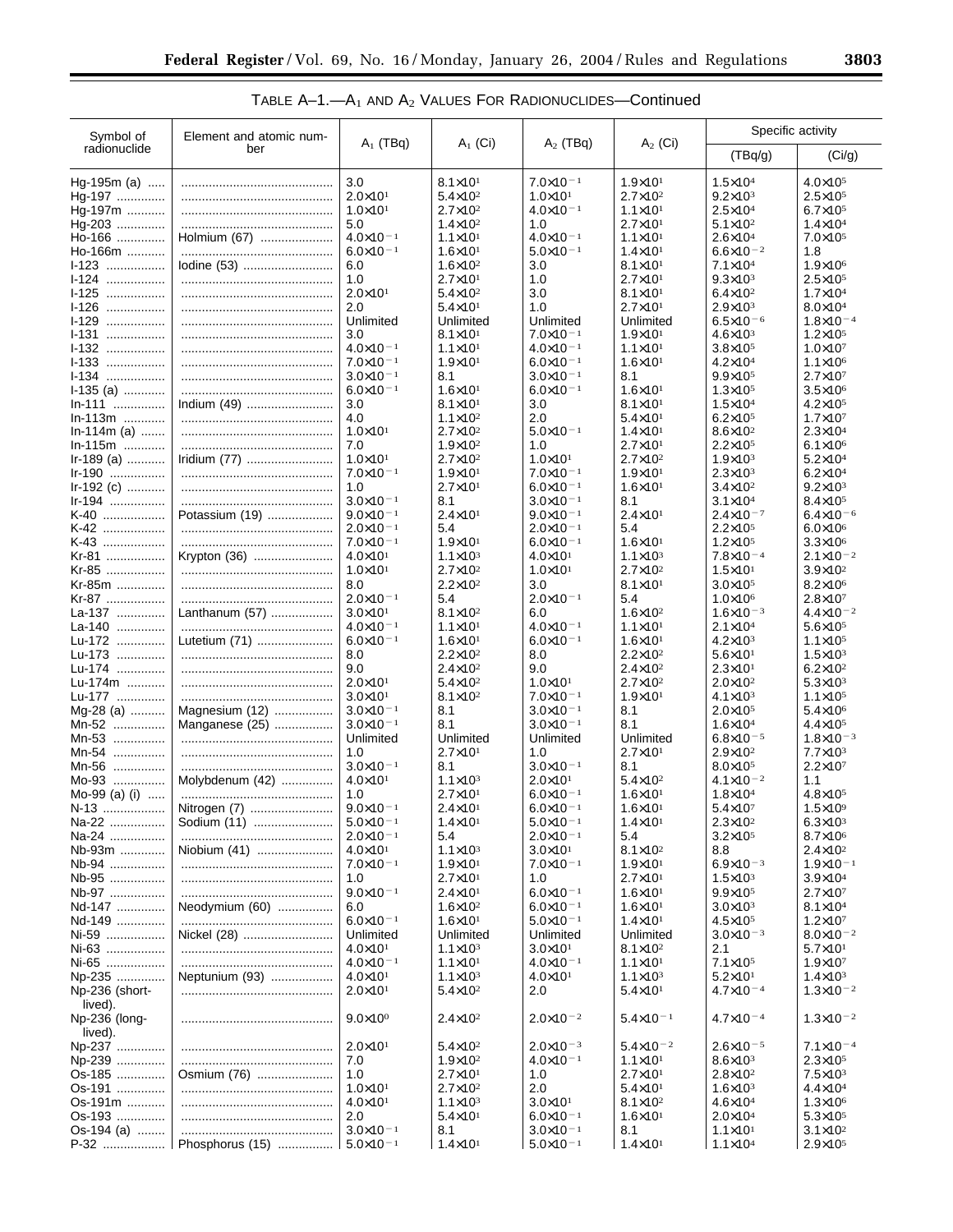| Symbol of                | Element and atomic num- |                                             |                                            |                                              |                                             | Specific activity                          |                                              |
|--------------------------|-------------------------|---------------------------------------------|--------------------------------------------|----------------------------------------------|---------------------------------------------|--------------------------------------------|----------------------------------------------|
| radionuclide             | ber                     | $A_1$ (TBq)                                 | $A_1$ (Ci)                                 | $A_2$ (TBq)                                  | $A_2$ (Ci)                                  | (TBq/g)                                    | (Ci/g)                                       |
| P-33                     |                         | $4.0 \times 10^{1}$                         | $1.1 \times 10^3$                          | 1.0                                          | $2.7\times10^{1}$                           | $5.8 \times 10^{3}$                        | $1.6 \times 10^{5}$                          |
| Pa-230 (a)               | Protactinium (91)       | 2.0                                         | $5.4 \times 10^{1}$                        | $7.0 \times 10^{-2}$                         | 1.9                                         | $1.2 \times 10^{3}$                        | $3.3 \times 10^{4}$                          |
| Pa-231                   |                         | 4.0                                         | $1.1 \times 10^{2}$                        | $4.0 \times 10^{-4}$                         | $1.1 \times 10^{-2}$                        | $1.7\times10^{-3}$                         | $4.7 \times 10^{-2}$                         |
| Pa-233                   |                         | 5.0                                         | $1.4 \times 10^{2}$                        | $7.0 \times 10^{-1}$                         | $1.9 \times 10^{1}$                         | $7.7\times10^{2}$                          | $2.1 \times 10^{4}$                          |
| Pb-201                   | Lead (82)               | 1.0                                         | $2.7\times10^{1}$                          | 1.0                                          | $2.7\times10^{1}$                           | $6.2 \times 10^{4}$                        | $1.7\times10^{6}$                            |
| Pb-202                   |                         | $4.0 \times 10^{1}$                         | $1.1 \times 10^3$                          | $2.0 \times 10^{1}$                          | $5.4 \times 10^{2}$                         | $1.2 \times 10^{-4}$                       | $3.4 \times 10^{-3}$                         |
| Pb-203                   |                         | 4.0                                         | $1.1 \times 10^{2}$                        | 3.0                                          | $8.1 \times 10^{1}$                         | $1.1 \times 10^{4}$                        | $3.0 \times 10^{5}$                          |
| Pb-205                   |                         | Unlimited                                   | Unlimited<br>$2.7\times10^{1}$             | Unlimited<br>$5.0 \times 10^{-2}$            | Unlimited<br>1.4                            | $4.5 \times 10^{-6}$<br>2.8                | $1.2 \times 10^{-4}$<br>$7.6 \times 10^{1}$  |
| Pb-210 (a)<br>Pb-212 (a) |                         | 1.0<br>$7.0 \times 10^{-1}$                 | $1.9 \times 10^{1}$                        | $2.0 \times 10^{-1}$                         | 5.4                                         | $5.1 \times 10^{4}$                        | $1.4 \times 10^{6}$                          |
| Pd-103 (a)               | Palladium (46)          | $4.0 \times 10^{1}$                         | $1.1 \times 10^3$                          | $4.0 \times 10^{1}$                          | $1.1 \times 10^3$                           | $2.8 \times 10^3$                          | $7.5 \times 10^{4}$                          |
| Pd-107                   |                         | Unlimited                                   | Unlimited                                  | Unlimited                                    | Unlimited                                   | $1.9 \times 10^{-5}$                       | $5.1 \times 10^{-4}$                         |
| Pd-109                   |                         | 2.0                                         | $5.4 \times 10^{1}$                        | $5.0 \times 10^{-1}$                         | $1.4 \times 10^{1}$                         | 7.9×10 <sup>4</sup>                        | $2.1 \times 10^{6}$                          |
| Pm-143                   | Promethium (61)         | 3.0                                         | $8.1 \times 10^{1}$                        | 3.0                                          | $8.1 \times 10^{1}$                         | $1.3 \times 10^{2}$                        | $3.4 \times 10^{3}$                          |
| Pm-144                   |                         | $7.0 \times 10^{-1}$                        | $1.9 \times 10^{1}$                        | $7.0 \times 10^{-1}$                         | $1.9 \times 10^{1}$                         | $9.2 \times 10^{1}$                        | $2.5 \times 10^{3}$                          |
| Pm-145                   |                         | $3.0 \times 10^{1}$                         | $8.1 \times 10^{2}$                        | $1.0 \times 10^{1}$                          | $2.7\times10^{2}$                           | 5.2                                        | $1.4 \times 10^{2}$                          |
| Pm-147                   |                         | $4.0 \times 10^{1}$                         | $1.1 \times 10^3$                          | 2.0                                          | $5.4 \times 10^{1}$                         | $3.4 \times 10^{1}$                        | $9.3 \times 10^{2}$                          |
| Pm-148m (a)              |                         | $8.0 \times 10^{-1}$                        | $2.2 \times 10^{1}$                        | $7.0 \times 10^{-1}$                         | $1.9 \times 10^{1}$                         | $7.9 \times 10^{2}$                        | $2.1 \times 10^{4}$                          |
| Pm-149                   |                         | 2.0                                         | $5.4 \times 10^{1}$                        | $6.0 \times 10^{-1}$                         | $1.6 \times 10^{1}$                         | $1.5 \times 10^{4}$                        | $4.0 \times 10^{5}$                          |
| Pm-151                   |                         | 2.0                                         | $5.4 \times 10^{1}$                        | $6.0 \times 10^{-1}$                         | $1.6 \times 10^{1}$                         | $2.7\times10^{4}$                          | $7.3 \times 10^{5}$                          |
| Po-210                   | Polonium (84)           | $4.0 \times 10^{1}$                         | $1.1 \times 10^3$                          | $2.0 \times 10^{-2}$                         | $5.4 \times 10^{-1}$<br>$1.1 \times 10^{1}$ | $1.7 \times 10^{2}$                        | $4.5 \times 10^{3}$                          |
| Pr-142<br>Pr-143         | Praseodymium (59)       | $4.0 \times 10^{-1}$<br>3.0                 | $1.1 \times 10^{1}$<br>$8.1 \times 10^{1}$ | $4.0 \times 10^{-1}$<br>$6.0 \times 10^{-1}$ | $1.6 \times 10^{1}$                         | $4.3 \times 10^{4}$<br>$2.5 \times 10^{3}$ | $1.2 \times 10^{6}$<br>$6.7 \times 10^{4}$   |
| Pt-188 (a)               | Platinum (78)           | 1.0                                         | $2.7\times10^{1}$                          | $8.0 \times 10^{-1}$                         | $2.2 \times 10^{1}$                         | $2.5 \times 10^3$                          | $6.8 \times 10^{4}$                          |
| Pt-191                   |                         | 4.0                                         | $1.1 \times 10^{2}$                        | 3.0                                          | $8.1 \times 10^{1}$                         | $8.7\times10^{3}$                          | $2.4 \times 10^{5}$                          |
| Pt-193                   |                         | $4.0 \times 10^{1}$                         | $1.1 \times 10^3$                          | $4.0 \times 10^{1}$                          | $1.1 \times 10^3$                           | 1.4                                        | $3.7\times10^{1}$                            |
| Pt-193m                  |                         | $4.0 \times 10^{1}$                         | $1.1 \times 10^3$                          | $5.0 \times 10^{-1}$                         | $1.4 \times 10^{1}$                         | $5.8 \times 10^{3}$                        | $1.6 \times 10^{5}$                          |
| Pt-195m                  |                         | $1.0 \times 10^{1}$                         | $2.7\times10^{2}$                          | $5.0 \times 10^{-1}$                         | $1.4 \times 10^{1}$                         | $6.2 \times 10^{3}$                        | $1.7 \times 10^{5}$                          |
| Pt-197                   |                         | $2.0 \times 10^{1}$                         | $5.4 \times 10^{2}$                        | $6.0 \times 10^{-1}$                         | $1.6 \times 10^{1}$                         | $3.2 \times 10^{4}$                        | $8.7\times10^{5}$                            |
| Pt-197m                  |                         | $1.0 \times 10^{1}$                         | $2.7\times10^{2}$                          | $6.0 \times 10^{-1}$                         | $1.6 \times 10^{1}$                         | $3.7\times10^{5}$                          | $1.0 \times 10^{7}$                          |
| Pu-236                   | Plutonium (94)          | $3.0 \times 10^{1}$                         | $8.1 \times 10^{2}$                        | $3.0 \times 10^{-3}$                         | $8.1 \times 10^{-2}$                        | $2.0 \times 10^{1}$                        | $5.3 \times 10^{2}$                          |
| Pu-237                   |                         | $2.0 \times 10^{1}$                         | $5.4 \times 10^{2}$                        | $2.0 \times 10^{1}$                          | $5.4 \times 10^{2}$                         | $4.5 \times 10^{2}$                        | $1.2 \times 10^{4}$                          |
| Pu-238                   |                         | $1.0 \times 10^{1}$                         | $2.7\times10^{2}$                          | $1.0 \times 10^{-3}$                         | $2.7\times10^{-2}$                          | $6.3 \times 10^{-1}$                       | $1.7 \times 10^{1}$                          |
| Pu-239                   |                         | $1.0 \times 10^{1}$                         | $2.7\times10^{2}$                          | $1.0 \times 10^{-3}$                         | $2.7\times10^{-2}$                          | $2.3 \times 10^{-3}$                       | $6.2 \times 10^{-2}$                         |
| Pu-240                   |                         | $1.0 \times 10^{1}$                         | $2.7\times10^{2}$                          | $1.0 \times 10^{-3}$                         | $2.7 \times 10^{-2}$                        | $8.4 \times 10^{-3}$                       | $2.3 \times 10^{-1}$                         |
| Pu-241 (a)               |                         | $4.0 \times 10^{1}$                         | $1.1 \times 10^3$<br>$2.7\times10^{2}$     | $6.0 \times 10^{-2}$                         | 1.6                                         | 3.8                                        | $1.0 \times 10^{2}$                          |
| Pu-242<br>Pu-244 (a)     |                         | $1.0 \times 10^{1}$<br>$4.0 \times 10^{-1}$ | $1.1 \times 10^{1}$                        | $1.0 \times 10^{-3}$<br>$1.0 \times 10^{-3}$ | $2.7\times10^{-2}$<br>$2.7\times10^{-2}$    | $1.5 \times 10^{-4}$<br>$6.7\times10^{-7}$ | $3.9 \times 10^{-3}$<br>$1.8 \times 10^{-5}$ |
| Ra-223 (a)               | Radium (88)             | $4.0 \times 10^{-1}$                        | $1.1 \times 10^{1}$                        | $7.0 \times 10^{-3}$                         | $1.9 \times 10^{-1}$                        | $1.9 \times 10^{3}$                        | $5.1 \times 10^{4}$                          |
| Ra-224 (a)               |                         | $4.0 \times 10^{-1}$                        | $1.1 \times 10^{1}$                        | $2.0 \times 10^{-2}$                         | $5.4 \times 10^{-1}$                        | $5.9 \times 10^{3}$                        | $1.6 \times 10^{5}$                          |
| Ra-225 (a)               |                         | $2.0 \times 10^{-1}$                        | 5.4                                        | $4.0 \times 10^{-3}$                         | $1.1 \times 10^{-1}$                        | $1.5 \times 10^{3}$                        | $3.9 \times 10^{4}$                          |
| Ra-226 (a)               |                         | $2.0 \times 10^{-1}$                        | 5.4                                        | $3.0 \times 10^{-3}$                         | $8.1 \times 10^{-2}$                        | $3.7\times10^{-2}$                         | 1.0                                          |
| Ra-228 (a)               |                         | $6.0 \times 10^{-1}$                        | $1.6 \times 10^{1}$                        | $2.0 \times 10^{-2}$                         | $5.4 \times 10^{-1}$                        | $1.0 \times 10^{1}$                        | $2.7\times10^{2}$                            |
| Rb-81<br>                | Rubidium (37)           | 2.0                                         | $5.4 \times 10^{1}$                        | $8.0 \times 10^{-1}$                         | $2.2 \times 10^{1}$                         | $3.1 \times 10^{5}$                        | $8.4 \times 10^{6}$                          |
| Rb-83 (a)                |                         | 2.0                                         | $5.4 \times 10^{1}$                        | 2.0                                          | $5.4 \times 10^{1}$                         | $6.8 \times 10^{2}$                        | $1.8 \times 10^{4}$                          |
| Rb-84                    |                         | 1.0                                         | $2.7\times10^{1}$                          | 1.0                                          | $2.7\times10^{1}$                           | $1.8 \times 10^{3}$                        | $4.7 \times 10^{4}$                          |
| Rb-86                    |                         | $5.0 \times 10^{-1}$                        | $1.4 \times 10^{1}$                        | $5.0 \times 10^{-1}$                         | $1.4 \times 10^{1}$                         | $3.0 \times 10^3$                          | $8.1 \times 10^{4}$                          |
| Rb-87                    |                         | Unlimited                                   | Unlimited                                  | Unlimited                                    | Unlimited                                   | $3.2 \times 10^{-9}$                       | $8.6 \times 10^{-8}$                         |
| Rb(nat)                  | Rhenium (75)            | Unlimited<br>1.0                            | Unlimited<br>$2.7\times10^{1}$             | Unlimited                                    | Unlimited<br>$2.7\times10^{1}$              | $6.7\times10^{6}$<br>$6.9 \times 10^{2}$   | $1.8 \times 10^8$                            |
| Re-184<br>Re-184m        |                         | 3.0                                         | $8.1 \times 10^{1}$                        | 1.0<br>1.0                                   | $2.7\times10^{1}$                           | $1.6 \times 10^{2}$                        | $1.9 \times 10^{4}$<br>$4.3 \times 10^{3}$   |
| Re-186                   |                         | 2.0                                         | $5.4 \times 10^{1}$                        | $6.0 \times 10^{-1}$                         | $1.6 \times 10^{1}$                         | $6.9 \times 10^{3}$                        | $1.9 \times 10^{5}$                          |
| Re-187                   |                         | Unlimited                                   | Unlimited                                  | Unlimited                                    | Unlimited                                   | $1.4 \times 10^{-9}$                       | $3.8 \times 10^{-8}$                         |
| Re-188                   |                         | $4.0 \times 10^{-1}$                        | $1.1 \times 10^{1}$                        | $4.0 \times 10^{-1}$                         | $1.1 \times 10^{1}$                         | $3.6 \times 10^{4}$                        | $9.8 \times 10^{5}$                          |
| Re-189 (a)               |                         | 3.0                                         | $8.1 \times 10^{1}$                        | $6.0 \times 10^{-1}$                         | $1.6 \times 10^{1}$                         | $2.5 \times 10^{4}$                        | $6.8 \times 10^{5}$                          |
| Re(nat)                  |                         | Unlimited                                   | Unlimited                                  | Unlimited                                    | Unlimited                                   | 0.0                                        | $2.4 \times 10^{-8}$                         |
| Rh-99                    | Rhodium (45)            | 2.0                                         | $5.4 \times 10^{1}$                        | 2.0                                          | $5.4 \times 10^{1}$                         | $3.0 \times 10^3$                          | $8.2 \times 10^{4}$                          |
| Rh-101                   |                         | 4.0                                         | $1.1 \times 10^{2}$                        | 3.0                                          | $8.1 \times 10^{1}$                         | $4.1 \times 10^{1}$                        | $1.1 \times 10^3$                            |
| Rh-102                   |                         | $5.0 \times 10^{-1}$                        | $1.4 \times 10^{1}$                        | $5.0 \times 10^{-1}$                         | $1.4 \times 10^{1}$                         | $4.5 \times 10^{1}$                        | $1.2 \times 10^{3}$                          |
| Rh-102m                  |                         | 2.0                                         | $5.4 \times 10^{1}$                        | 2.0                                          | $5.4 \times 10^{1}$                         | $2.3 \times 10^{2}$                        | $6.2 \times 10^{3}$                          |
| Rh-103m                  |                         | $4.0 \times 10^{1}$                         | $1.1 \times 10^3$                          | $4.0 \times 10^{1}$                          | $1.1 \times 10^3$                           | $1.2\times10^{6}$                          | $3.3 \times 10^{7}$                          |
| Rh-105                   |                         | $1.0 \times 10^{1}$                         | $2.7\times10^{2}$                          | $8.0 \times 10^{-1}$                         | $2.2 \times 10^{1}$                         | $3.1 \times 10^{4}$                        | $8.4 \times 10^{5}$                          |
| Rn-222 (a)               | Radon (86)              | $3.0 \times 10^{-1}$                        | 8.1                                        | $4.0 \times 10^{-3}$                         | $1.1 \times 10^{-1}$                        | $5.7\times10^{3}$                          | $1.5 \times 10^{5}$                          |
| Ru-97                    | Ruthenium (44)          | 5.0<br>2.0                                  | $1.4 \times 10^{2}$<br>$5.4 \times 10^{1}$ | 5.0<br>2.0                                   | $1.4 \times 10^{2}$                         | $1.7\times10^{4}$                          | $4.6 \times 10^{5}$                          |
| Ru-103 (a)<br>Ru-105     |                         | 1.0                                         | $2.7\times10^{1}$                          | $6.0 \times 10^{-1}$                         | $5.4 \times 10^{1}$<br>$1.6 \times 10^{1}$  | $1.2 \times 10^3$<br>$2.5 \times 10^{5}$   | $3.2 \times 10^{4}$<br>$6.7\times10^{6}$     |
| Ru-106 (a)               |                         | $2.0 \times 10^{-1}$                        | 5.4                                        | $2.0 \times 10^{-1}$                         | 5.4                                         | $1.2 \times 10^2$                          | $3.3 \times 10^{3}$                          |
| S-35                     | Sulphur (16)            | $4.0 \times 10^{1}$                         | $1.1 \times 10^3$                          | 3.0                                          | $8.1 \times 10^{1}$                         | $1.6 \times 10^{3}$                        | $4.3 \times 10^{4}$                          |
| Sb-122                   | Antimony (51)           | $4.0 \times 10^{-1}$                        | $1.1 \times 10^{1}$                        | $4.0 \times 10^{-1}$                         | $1.1 \times 10^{1}$                         | $1.5 \times 10^{4}$                        | $4.0 \times 10^{5}$                          |
| Sb-124                   |                         | $6.0 \times 10^{-1}$                        | $1.6 \times 10^{1}$                        | $6.0 \times 10^{-1}$                         | $1.6 \times 10^{1}$                         | $6.5 \times 10^{2}$                        | $1.7 \times 10^{4}$                          |

# TABLE  $A-1$ .  $-A_1$  and  $A_2$  Values For Radionuclides -- Continued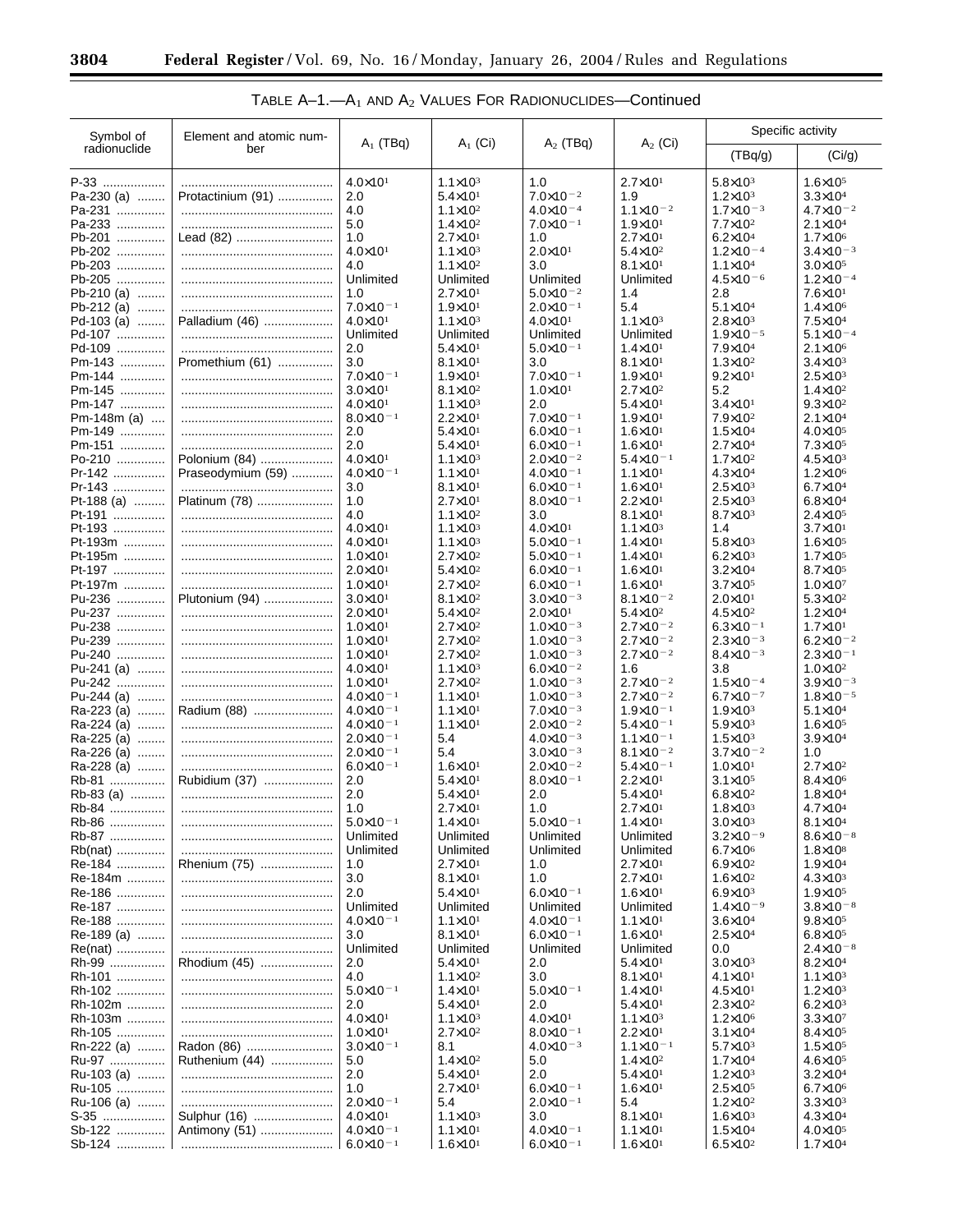### TABLE  $A-1$ .  $-A_1$  and  $A_2$  Values For Radionuclides -- Continued

| Symbol of               | Element and atomic num- |                                              |                                            |                                              |                                            | Specific activity                           |                                             |
|-------------------------|-------------------------|----------------------------------------------|--------------------------------------------|----------------------------------------------|--------------------------------------------|---------------------------------------------|---------------------------------------------|
| radionuclide            | ber                     | $A_1$ (TBq)                                  | $A_1$ (Ci)                                 | $A_2$ (TBq)                                  | $A_2$ (Ci)                                 | (TBq/g)                                     | (Ci/g)                                      |
| Sb-125                  |                         | 2.0                                          | $5.4 \times 10^{1}$                        | 1.0                                          | $2.7\times10^{1}$                          | $3.9 \times 10^{1}$                         | $1.0 \times 10^{3}$                         |
| Sb-126                  |                         | $4.0 \times 10^{-1}$                         | $1.1 \times 10^{1}$                        | $4.0 \times 10^{-1}$                         | $1.1 \times 10^{1}$                        | $3.1 \times 10^{3}$                         | $8.4 \times 10^{4}$                         |
| Sc-44                   | Scandium (21)           | $5.0 \times 10^{-1}$                         | $1.4 \times 10^{1}$                        | $5.0 \times 10^{-1}$                         | $1.4 \times 10^{1}$                        | $6.7\times10^{5}$                           | $1.8 \times 10^{7}$                         |
| Sc-46                   |                         | $5.0 \times 10^{-1}$                         | $1.4 \times 10^{1}$                        | $5.0 \times 10^{-1}$                         | $1.4 \times 10^{1}$                        | $1.3 \times 10^{3}$                         | $3.4 \times 10^{4}$                         |
| Sc-47                   |                         | $1.0 \times 10^{1}$                          | $2.7\times10^{2}$                          | $7.0 \times 10^{-1}$                         | $1.9 \times 10^{1}$                        | $3.1 \times 10^{4}$                         | $8.3 \times 10^{5}$                         |
| Sc-48                   |                         | $3.0 \times 10^{-1}$                         | 8.1                                        | $3.0 \times 10^{-1}$                         | 8.1                                        | $5.5 \times 10^{4}$                         | $1.5 \times 10^{6}$                         |
| Se-75                   | Selenium (34)           | 3.0                                          | $8.1 \times 10^{1}$                        | 3.0                                          | $8.1 \times 10^{1}$                        | $5.4 \times 10^{2}$                         | $1.5 \times 10^{4}$                         |
| Se-79                   |                         | $4.0 \times 10^{1}$                          | $1.1 \times 10^3$                          | 2.0                                          | $5.4 \times 10^{1}$                        | $2.6 \times 10^{-3}$                        | $7.0 \times 10^{-2}$                        |
| Si-31                   | Silicon (14)            | $6.0 \times 10^{-1}$<br>$4.0 \times 10^{1}$  | $1.6 \times 10^{1}$                        | $6.0 \times 10^{-1}$                         | $1.6 \times 10^{1}$                        | $1.4 \times 10^{6}$                         | $3.9 \times 10^{7}$<br>$1.1 \times 10^{2}$  |
| Si-32<br>Sm-145         | Samarium (62)           | $1.0 \times 10^{1}$                          | $1.1 \times 10^3$<br>$2.7\times10^{2}$     | $5.0 \times 10^{-1}$<br>$1.0 \times 10^{1}$  | $1.4 \times 10^{1}$<br>$2.7\times10^{2}$   | 3.9<br>$9.8 \times 10^{1}$                  | $2.6 \times 10^{3}$                         |
| Sm-147                  |                         | Unlimited                                    | Unlimited                                  | Unlimited                                    | Unlimited                                  | $8.5 \times 10^{-1}$                        | $2.3 \times 10^{-8}$                        |
| Sm-151                  |                         | $4.0 \times 10^{1}$                          | $1.1 \times 10^3$                          | $1.0 \times 10^{1}$                          | $2.7\times10^{2}$                          | $9.7\times10^{-1}$                          | $2.6 \times 10^{1}$                         |
| Sm-153                  |                         | 9.0                                          | $2.4 \times 10^{2}$                        | $6.0 \times 10^{-1}$                         | $1.6 \times 10^{1}$                        | $1.6 \times 10^{4}$                         | $4.4 \times 10^{5}$                         |
| Sn-113 (a)              | Tin (50)                | 4.0                                          | $1.1 \times 10^{2}$                        | 2.0                                          | $5.4 \times 10^{1}$                        | $3.7\times10^{2}$                           | $1.0 \times 10^{4}$                         |
| Sn-117m                 |                         | 7.0                                          | $1.9 \times 10^{2}$                        | $4.0 \times 10^{-1}$                         | $1.1 \times 10^{1}$                        | $3.0 \times 10^3$                           | $8.2 \times 10^{4}$                         |
| Sn-119m                 |                         | $4.0 \times 10^{1}$                          | $1.1 \times 10^{3}$                        | $3.0 \times 10^{1}$                          | $8.1 \times 10^{2}$                        | $1.4 \times 10^{2}$                         | $3.7 \times 10^{3}$                         |
| Sn-121m (a)             |                         | $4.0 \times 10^{1}$                          | $1.1 \times 10^3$                          | $9.0 \times 10^{-1}$                         | $2.4 \times 10^{1}$                        | 2.0                                         | $5.4 \times 10^{1}$                         |
| Sn-123                  |                         | $8.0 \times 10^{-1}$                         | $2.2 \times 10^{1}$                        | $6.0 \times 10^{-1}$                         | $1.6 \times 10^{1}$                        | $3.0 \times 10^{2}$                         | $8.2 \times 10^{3}$                         |
| Sn-125                  |                         | $4.0 \times 10^{-1}$                         | $1.1 \times 10^{1}$                        | $4.0 \times 10^{-1}$                         | $1.1 \times 10^{1}$                        | $4.0 \times 10^3$                           | $1.1 \times 10^{5}$                         |
| Sn-126 (a)<br>Sr-82 (a) |                         | $6.0 \times 10^{-1}$<br>$2.0 \times 10^{-1}$ | $1.6 \times 10^{1}$                        | $4.0 \times 10^{-1}$                         | $1.1 \times 10^{1}$                        | $1.0 \times 10^{-3}$                        | $2.8 \times 10^{-2}$                        |
| Sr-85                   | Strontium (38)          | 2.0                                          | 5.4<br>$5.4 \times 10^{1}$                 | $2.0 \times 10^{-1}$<br>2.0                  | 5.4<br>$5.4 \times 10^{1}$                 | $2.3 \times 10^3$<br>$8.8 \times 10^{2}$    | $6.2 \times 10^{4}$<br>$2.4 \times 10^{4}$  |
| Sr-85m                  |                         | 5.0                                          | $1.4 \times 10^{2}$                        | 5.0                                          | $1.4 \times 10^{2}$                        | $1.2 \times 10^{6}$                         | $3.3 \times 10^{7}$                         |
| Sr-87m                  |                         | 3.0                                          | $8.1 \times 10^{1}$                        | 3.0                                          | $8.1 \times 10^{1}$                        | $4.8 \times 10^{5}$                         | $1.3 \times 10^{7}$                         |
| Sr-89                   |                         | $6.0 \times 10^{-1}$                         | $1.6 \times 10^{1}$                        | $6.0 \times 10^{-1}$                         | $1.6 \times 10^{1}$                        | $1.1 \times 10^3$                           | $2.9 \times 10^{4}$                         |
| Sr-90 (a)               |                         | $3.0 \times 10^{-1}$                         | 8.1                                        | $3.0 \times 10^{-1}$                         | 8.1                                        | 5.1                                         | $1.4 \times 10^{2}$                         |
| Sr-91 (a)               |                         | $3.0 \times 10^{-1}$                         | 8.1                                        | $3.0 \times 10^{-1}$                         | 8.1                                        | $1.3 \times 10^{5}$                         | $3.6 \times 10^{6}$                         |
| Sr-92 (a)               |                         | 1.0                                          | $2.7\times10^{1}$                          | $3.0 \times 10^{-1}$                         | 8.1                                        | $4.7\times10^{5}$                           | $1.3 \times 10^{7}$                         |
| T(H-3)                  |                         | $4.0 \times 10^{1}$                          | $1.1 \times 10^3$                          | $4.0 \times 10^{1}$                          | $1.1 \times 10^3$                          | $3.6 \times 10^{2}$                         | $9.7\times10^{3}$                           |
| Ta-178 (long-           | Tantalum (73)           | 1.0                                          | $2.7\times10^{1}$                          | $8.0 \times 10^{-1}$                         | $2.2 \times 10^{1}$                        | $4.2\times10^{6}$                           | $1.1 \times 10^8$                           |
| lived).                 |                         |                                              |                                            |                                              |                                            |                                             |                                             |
| Ta-179<br>Ta-182        |                         | $3.0 \times 10^{1}$<br>$9.0 \times 10^{-1}$  | $8.1 \times 10^{2}$<br>$2.4 \times 10^{1}$ | $3.0 \times 10^{1}$<br>$5.0 \times 10^{-1}$  | $8.1 \times 10^{2}$<br>$1.4 \times 10^{1}$ | $4.1 \times 10^{1}$<br>$2.3 \times 10^{2}$  | $1.1 \times 10^3$<br>$6.2 \times 10^{3}$    |
| Tb-157                  | Terbium (65)            | $4.0 \times 10^{1}$                          | $1.1 \times 10^3$                          | $4.0 \times 10^{1}$                          | $1.1 \times 10^3$                          | $5.6 \times 10^{-1}$                        | $1.5 \times 10^{1}$                         |
| Tb-158                  |                         | 1.0                                          | $2.7\times10^{1}$                          | 1.0                                          | $2.7\times10^{1}$                          | $5.6 \times 10^{-1}$                        | $1.5 \times 10^{1}$                         |
| Tb-160                  |                         | 1.0                                          | $2.7\times10^{1}$                          | $6.0 \times 10^{-1}$                         | $1.6 \times 10^{1}$                        | $4.2 \times 10^{2}$                         | $1.1 \times 10^{4}$                         |
| Tc-95m (a)              | Technetium (43)         | 2.0                                          | $5.4 \times 10^{1}$                        | 2.0                                          | $5.4 \times 10^{1}$                        | $8.3 \times 10^{2}$                         | $2.2 \times 10^{4}$                         |
| Tc-96                   |                         | $4.0 \times 10^{-1}$                         | $1.1 \times 10^{1}$                        | $4.0 \times 10^{-1}$                         | $1.1 \times 10^{1}$                        | $1.2\times10^{4}$                           | $3.2 \times 10^{5}$                         |
| Tc-96m (a)              |                         | $4.0 \times 10^{-1}$                         | $1.1 \times 10^{1}$                        | $4.0 \times 10^{-1}$                         | $1.1 \times 10^{1}$                        | $1.4\times10^{6}$                           | $3.8 \times 10^{7}$                         |
| Tc-97                   |                         | Unlimited                                    | Unlimited                                  | Unlimited                                    | Unlimited                                  | $5.2 \times 10^{-5}$                        | $1.4 \times 10^{-3}$                        |
| Tc-97m                  |                         | $4.0 \times 10^{1}$                          | $1.1 \times 10^3$                          | 1.0                                          | $2.7\times10^{1}$                          | $5.6 \times 10^{2}$                         | $1.5 \times 10^{4}$                         |
| Tc-98<br>.              |                         | $8.0 \times 10^{-1}$                         | $2.2 \times 10^{1}$                        | $7.0 \times 10^{-1}$                         | $1.9 \times 10^{1}$                        | $3.2 \times 10^{-5}$                        | $8.7\times10^{-4}$                          |
| Tc-99                   |                         | $4.0 \times 10^{1}$                          | $1.1 \times 10^3$                          | $9.0 \times 10^{-1}$                         | $2.4 \times 10^{1}$                        | $6.3 \times 10^{-4}$                        | $1.7 \times 10^{-2}$                        |
| Tc-99m                  |                         | $1.0 \times 10^{1}$<br>2.0                   | $2.7\times10^{2}$<br>$5.4 \times 10^{1}$   | 4.0<br>2.0                                   | $1.1 \times 10^2$<br>$5.4 \times 10^{1}$   | $1.9 \times 10^{5}$<br>$2.4 \times 10^{3}$  | $5.3 \times 10^{6}$<br>$6.4 \times 10^{4}$  |
| Te-121<br>Te-121m       | Tellurium (52)          | 5.0                                          | $1.4 \times 10^{2}$                        | 3.0                                          | $8.1 \times 10^{1}$                        | $2.6 \times 10^{2}$                         | $7.0 \times 10^{3}$                         |
| Te-123m                 |                         | 8.0                                          | $2.2 \times 10^{2}$                        | 1.0                                          | $2.7\times10^{1}$                          | $3.3 \times 10^{2}$                         | $8.9 \times 10^{3}$                         |
| Te-125m                 |                         | $2.0 \times 10^{1}$                          | $5.4 \times 10^{2}$                        | $9.0 \times 10^{-1}$                         | $2.4 \times 10^{1}$                        | $6.7\times10^{2}$                           | $1.8 \times 10^{4}$                         |
| Te-127                  |                         | $2.0 \times 10^{1}$                          | $5.4 \times 10^{2}$                        | $7.0 \times 10^{-1}$                         | $1.9 \times 10^{1}$                        | $9.8 \times 10^4$                           | $2.6 \times 10^{6}$                         |
| Te-127m (a)             |                         | $2.0 \times 10^{1}$                          | $5.4 \times 10^{2}$                        | $5.0 \times 10^{-1}$                         | $1.4 \times 10^{1}$                        | $3.5 \times 10^{2}$                         | $9.4 \times 10^{3}$                         |
| Te-129                  |                         | $7.0 \times 10^{-1}$                         | $1.9 \times 10^{1}$                        | $6.0 \times 10^{-1}$                         | $1.6 \times 10^{1}$                        | $7.7\times10^{5}$                           | $2.1 \times 10^{7}$                         |
| Te-129m (a)             |                         | $8.0 \times 10^{-1}$                         | $2.2 \times 10^{1}$                        | $4.0 \times 10^{-1}$                         | $1.1 \times 10^{1}$                        | $1.1 \times 10^3$                           | $3.0 \times 10^{4}$                         |
| Te-131m (a)             |                         | $7.0 \times 10^{-1}$                         | $1.9 \times 10^{1}$                        | $5.0 \times 10^{-1}$                         | $1.4 \times 10^{1}$                        | $3.0 \times 10^{4}$                         | $8.0 \times 10^{5}$                         |
| Te-132 (a)              |                         | $5.0 \times 10^{-1}$                         | $1.4 \times 10^{1}$                        | $4.0 \times 10^{-1}$                         | $1.1 \times 10^{1}$                        | $1.1 \times 10^{4}$                         | $8.0 \times 10^{5}$                         |
| Th-227                  | Thorium (90)            | $1.0 \times 10^{1}$                          | $2.7\times10^{2}$                          | $5.0 \times 10^{-3}$                         | $1.4 \times 10^{-1}$                       | $1.1 \times 10^3$                           | $3.1 \times 10^{4}$                         |
| Th-228 (a)              |                         | $5.0 \times 10^{-1}$                         | $1.4 \times 10^{1}$                        | $1.0 \times 10^{-3}$                         | $2.7\times10^{-2}$                         | $3.0 \times 10^{1}$                         | $8.2 \times 10^{2}$                         |
| Th-229                  |                         | 5.0<br>$1.0 \times 10^{1}$                   | $1.4 \times 10^{2}$                        | $5.0 \times 10^{-4}$                         | $1.4 \times 10^{-2}$                       | $7.9 \times 10^{-3}$                        | $2.1 \times 10^{-1}$                        |
| Th-230<br>Th-231        |                         | $4.0 \times 10^{1}$                          | $2.7\times10^{2}$<br>$1.1 \times 10^3$     | $1.0 \times 10^{-3}$<br>$2.0 \times 10^{-2}$ | $2.7\times10^{-2}$<br>$5.4 \times 10^{-1}$ | $7.6 \times 10^{-4}$<br>$2.0 \times 10^{4}$ | $2.1 \times 10^{-2}$<br>$5.3 \times 10^{5}$ |
| Th-232                  |                         | Unlimited                                    | Unlimited                                  | Unlimited                                    | Unlimited                                  | $4.0 \times 10^{-9}$                        | $1.1 \times 10^{-7}$                        |
| Th-234 (a)              |                         | $3.0 \times 10^{-1}$                         | 8.1                                        | $3.0 \times 10^{-1}$                         | 8.1                                        | $8.6 \times 10^{2}$                         | $2.3 \times 10^{4}$                         |
| Th(nat)                 |                         | Unlimited                                    | Unlimited                                  | Unlimited                                    | Unlimited                                  | $8.1 \times 10^{-9}$                        | $2.2 \times 10^{-7}$                        |
| Ti-44 (a)               | Titanium (22)           | $5.0 \times 10^{-1}$                         | $1.4 \times 10^{1}$                        | $4.0 \times 10^{-1}$                         | $1.1 \times 10^{1}$                        | 6.4                                         | $1.7\times10^{2}$                           |
| TI-200                  | Thallium (81)           | $9.0 \times 10^{-1}$                         | $2.4 \times 10^{1}$                        | $9.0 \times 10^{-1}$                         | $2.4 \times 10^{1}$                        | $2.2 \times 10^{4}$                         | $6.0 \times 10^{5}$                         |
| TI-201                  |                         | $1.0 \times 10^{1}$                          | $2.7\times10^{2}$                          | 4.0                                          | $1.1 \times 10^2$                          | $7.9 \times 10^3$                           | $2.1 \times 10^{5}$                         |
| TI-202                  |                         | 2.0                                          | $5.4 \times 10^{1}$                        | 2.0                                          | $5.4 \times 10^{1}$                        | $2.0 \times 10^3$                           | $5.3 \times 10^{4}$                         |
| TI-204                  |                         | $1.0 \times 10^{1}$                          | $2.7\times10^{2}$                          | $7.0 \times 10^{-1}$                         | $1.9 \times 10^{1}$                        | $1.7\times10^{1}$                           | $4.6 \times 10^{2}$                         |
| Tm-167                  | Thulium (69)            | 7.0                                          | $1.9 \times 10^{2}$                        | $8.0 \times 10^{-1}$                         | $2.2 \times 10^{1}$                        | $3.1 \times 10^3$                           | $8.5 \times 10^{4}$                         |
| Tm-170                  |                         | 3.0                                          | $8.1 \times 10^{1}$                        | $6.0 \times 10^{-1}$                         | $1.6 \times 10^{1}$                        | $2.2 \times 10^{2}$                         | $6.0 \times 10^{3}$                         |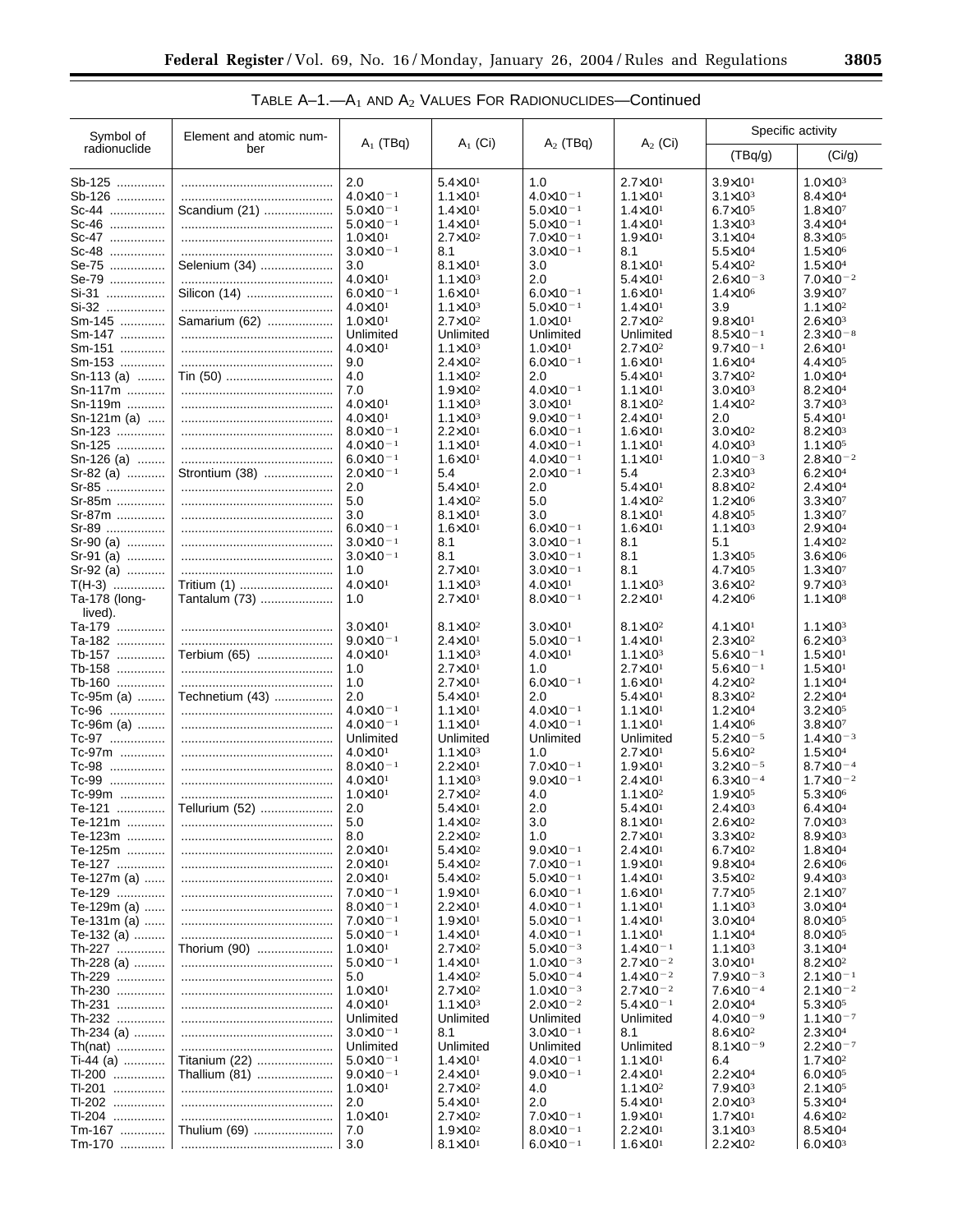-

| Symbol of                                                   | Element and atomic num- |                                             |                                            |                                              |                                            | Specific activity                          |                                            |
|-------------------------------------------------------------|-------------------------|---------------------------------------------|--------------------------------------------|----------------------------------------------|--------------------------------------------|--------------------------------------------|--------------------------------------------|
| radionuclide                                                | ber                     | $A_1$ (TBq)                                 | $A_1$ (Ci)                                 | $A_2$ (TBq)                                  | $A_2$ (Ci)                                 | (TBq/g)                                    | (Ci/g)                                     |
| Tm-171<br>U-230 (fast lung<br>absorption)                   | Uranium (92)            | $4.0 \times 10^{1}$<br>$4.0 \times 10^{1}$  | $1.1 \times 10^{3}$<br>$1.1 \times 10^{3}$ | $4.0 \times 10^{1}$<br>$1.0 \times 10^{-1}$  | $1.1 \times 10^{3}$<br>2.7                 | $4.0 \times 10^{1}$<br>$1.0 \times 10^{3}$ | $1.1 \times 10^{3}$<br>$2.7\times10^{4}$   |
| $(a)(d)$ .<br>U-230 (medium<br>lung absorp-                 |                         | $4.0 \times 10^{1}$                         | $1.1 \times 10^3$                          | $4.0 \times 10^{-3}$                         | $1.1 \times 10^{-1}$                       | $1.0 \times 10^3$                          | $2.7\times10^{4}$                          |
| tion) $(a)(e)$ .<br>$U-230$ (slow<br>lung absorp-           |                         | $3.0 \times 10^{1}$                         | $8.1 \times 10^{2}$                        | $3.0 \times 10^{-3}$                         | $8.1 \times 10^{-2}$                       | $1.0 \times 10^3$                          | $2.7\times10^{4}$                          |
| tion) $(a)(f)$ .<br>U-232 (fast lung<br>absorption) (d).    |                         | $4.0 \times 10^{1}$                         | $1.1 \times 10^3$                          | $1.0 \times 10^{-2}$                         | $2.7 \times 10^{-1}$                       | $8.3 \times 10^{-1}$                       | $2.2 \times 10^{1}$                        |
| U-232 (medium<br>lung absorp-                               |                         | $4.0 \times 10^{1}$                         | $1.1 \times 10^3$                          | $7.0 \times 10^{-3}$                         | $1.9 \times 10^{-1}$                       | $8.3 \times 10^{-1}$                       | $2.2 \times 10^{1}$                        |
| $tion)$ (e).<br>$U-232$ (slow<br>lung absorp-               |                         | $1.0 \times 10^{1}$                         | $2.7\times10^{2}$                          | $1.0 \times 10^{-3}$                         | $2.7 \times 10^{-2}$                       | $8.3 \times 10^{-1}$                       | $2.2 \times 10^{1}$                        |
| $tion)$ (f).<br>U-233 (fast lung<br>absorption) (d).        |                         | $4.0 \times 10^{1}$                         | $1.1 \times 10^{3}$                        | $9.0 \times 10^{-2}$                         | 2.4                                        | $3.6 \times 10^{-4}$                       | $9.7 \times 10^{-3}$                       |
| U-233 (medium<br>lung absorp-                               |                         | $4.0 \times 10^{1}$                         | $1.1 \times 10^{3}$                        | $2.0 \times 10^{-2}$                         | $5.4 \times 10^{-1}$                       | $3.6 \times 10^{-4}$                       | $9.7 \times 10^{-3}$                       |
| $tion)$ (e).<br>$U-233$ (slow<br>lung absorp-               |                         | $4.0 \times 10^{1}$                         | $1.1 \times 10^{3}$                        | $6.0 \times 10^{-3}$                         | $1.6 \times 10^{-1}$                       | $3.6 \times 10^{-4}$                       | $9.7\times10^{-3}$                         |
| $tion)$ (f).<br>U-234 (fast lung                            |                         | $4.0 \times 10^{1}$                         | $1.1 \times 10^3$                          | $9.0 \times 10^{-2}$                         | 2.4                                        | $2.3 \times 10^{-4}$                       | $6.2 \times 10^{-3}$                       |
| absorption) (d).<br>U-234 (medium<br>lung absorp-           |                         | $4.0 \times 10^{1}$                         | $1.1 \times 10^{3}$                        | $2.0 \times 10^{-2}$                         | $5.4 \times 10^{-1}$                       | $2.3 \times 10^{-4}$                       | $6.2 \times 10^{-3}$                       |
| $tion)$ (e).<br>$U-234$ (slow<br>lung absorp-               |                         | $4.0 \times 10^{1}$                         | $1.1 \times 10^{3}$                        | $6.0 \times 10^{-3}$                         | $1.6 \times 10^{-1}$                       | $2.3 \times 10^{-4}$                       | $6.2 \times 10^{-3}$                       |
| tion) $(f)$ .<br>$U-235$ (all lung<br>absorption<br>types)  |                         | Unlimited                                   | Unlimited                                  | Unlimited                                    | Unlimited                                  | $8.0 \times 10^{-8}$                       | $2.2 \times 10^{-6}$                       |
| (a), (d), (e), (f).<br>U-236 (fast lung<br>absorption) (d). |                         | Unlimited                                   | Unlimited                                  | Unlimited                                    | Unlimited                                  | $2.4 \times 10^{-6}$                       | $6.5 \times 10^{-5}$                       |
| U-236 (medium<br>lung absorp-                               |                         | $4.0 \times 10^{1}$                         | $1.1 \times 10^{3}$                        | $2.0 \times 10^{-2}$                         | $5.4 \times 10^{-1}$                       | $2.4 \times 10^{-6}$                       | $6.5 \times 10^{-5}$                       |
| $tion)$ (e).<br>U-236 (slow<br>lung absorp-                 |                         | $4.0 \times 10^{1}$                         | $1.1 \times 10^{3}$                        | $6.0 \times 10^{-3}$                         | $1.6 \times 10^{-1}$                       | $2.4 \times 10^{-6}$                       | $6.5 \times 10^{-5}$                       |
| $tion)$ (f).<br>U-238 (all lung<br>absorption<br>types)     |                         | Unlimited                                   | Unlimited                                  | Unlimited                                    | Unlimited                                  | $1.2 \times 10^{-8}$                       | $3.4 \times 10^{-7}$                       |
| (d), (e), (f).<br>U (nat)<br>U (enriched to<br>20% or       |                         | Unlimited<br>Unlimited                      | Unlimited<br>Unlimited                     | Unlimited<br>Unlimited                       | Unlimited<br>Unlimited                     | $2.6 \times 10^{-8}$<br>See Table A-<br>4  | $7.1 \times 10^{-7}$<br>See Table A-<br>4  |
| $less)(q)$ .<br>U (dep)                                     |                         | Unlimited                                   | Unlimited                                  | Unlimited                                    | Unlimited                                  | See Table A-<br>4                          | See Table A-<br>4                          |
| V-48<br>V-49                                                | Vanadium (23)           | $4.0 \times 10^{-1}$<br>$4.0 \times 10^{1}$ | $1.1 \times 10^{1}$<br>$1.1 \times 10^3$   | $4.0 \times 10^{-1}$<br>$4.0 \times 10^{1}$  | $1.1 \times 10^{1}$<br>$1.1 \times 10^{3}$ | $6.3 \times 10^{3}$<br>$3.0 \times 10^{2}$ | $1.7\times10^{5}$<br>$8.1 \times 10^{3}$   |
| W-178 (a)<br>W-181                                          | Tungsten (74)           | 9.0<br>$3.0 \times 10^{1}$                  | $2.4 \times 10^{2}$<br>$8.1 \times 10^{2}$ | 5.0<br>$3.0 \times 10^{1}$                   | $1.4 \times 10^{2}$<br>$8.1 \times 10^{2}$ | $1.3 \times 10^3$<br>$2.2 \times 10^2$     | $3.4 \times 10^{4}$<br>$6.0 \times 10^{3}$ |
| W-185                                                       |                         | $4.0 \times 10^{1}$                         | $1.1 \times 10^3$                          | $8.0 \times 10^{-1}$                         | $2.2 \times 10^{1}$                        | $3.5 \times 10^2$                          | $9.4 \times 10^3$                          |
| W-187                                                       |                         | 2.0                                         | $5.4 \times 10^{1}$                        | $6.0 \times 10^{-1}$                         | $1.6 \times 10^{1}$                        | $2.6 \times 10^{4}$                        | $7.0 \times 10^{5}$                        |
| W-188 (a)                                                   |                         | $4.0 \times 10^{-1}$                        | $1.1 \times 10^{1}$                        | $3.0 \times 10^{-1}$                         | 8.1                                        | $3.7\times10^{2}$                          | $1.0 \times 10^{4}$                        |
| Xe-122 (a)<br>Xe-123                                        | Xenon (54)              | $4.0 \times 10^{-1}$<br>2.0                 | $1.1 \times 10^{1}$<br>$5.4 \times 10^{1}$ | $4.0 \times 10^{-1}$<br>$7.0 \times 10^{-1}$ | $1.1 \times 10^{1}$<br>$1.9 \times 10^{1}$ | $4.8 \times 10^{4}$<br>$4.4 \times 10^{5}$ | $1.3 \times 10^{6}$<br>$1.2 \times 10^{7}$ |
| Xe-127                                                      |                         | 4.0                                         | $1.1 \times 10^{2}$                        | 2.0                                          | $5.4 \times 10^{1}$                        | $1.0 \times 10^3$                          | $2.8 \times 10^{4}$                        |
| Xe-131m                                                     |                         | $4.0 \times 10^{1}$                         | $1.1 \times 10^3$                          | $4.0 \times 10^{1}$                          | $1.1 \times 10^3$                          | $3.1 \times 10^3$                          | $8.4 \times 10^{4}$                        |
| Xe-133                                                      |                         | $2.0 \times 10^{1}$                         | $5.4 \times 10^{2}$                        | $1.0 \times 10^{1}$                          | $2.7\times10^{2}$                          | $6.9 \times 10^{3}$                        | $1.9 \times 10^{5}$                        |
| Xe-135                                                      |                         | 3.0                                         | $8.1 \times 10^{1}$                        | 2.0                                          | $5.4 \times 10^{1}$                        | $9.5 \times 10^{4}$                        | $2.6 \times 10^{6}$                        |
| Y-87 (a)                                                    |                         | 1.0                                         | $2.7 \times 10^{1}$                        | 1.0                                          | $2.7 \times 10^{1}$                        | $1.7\times10^{4}$                          | $4.5 \times 10^{5}$                        |

### TABLE  $A-1$ .  $-A_1$  and  $A_2$  Values For Radionuclides -- Continued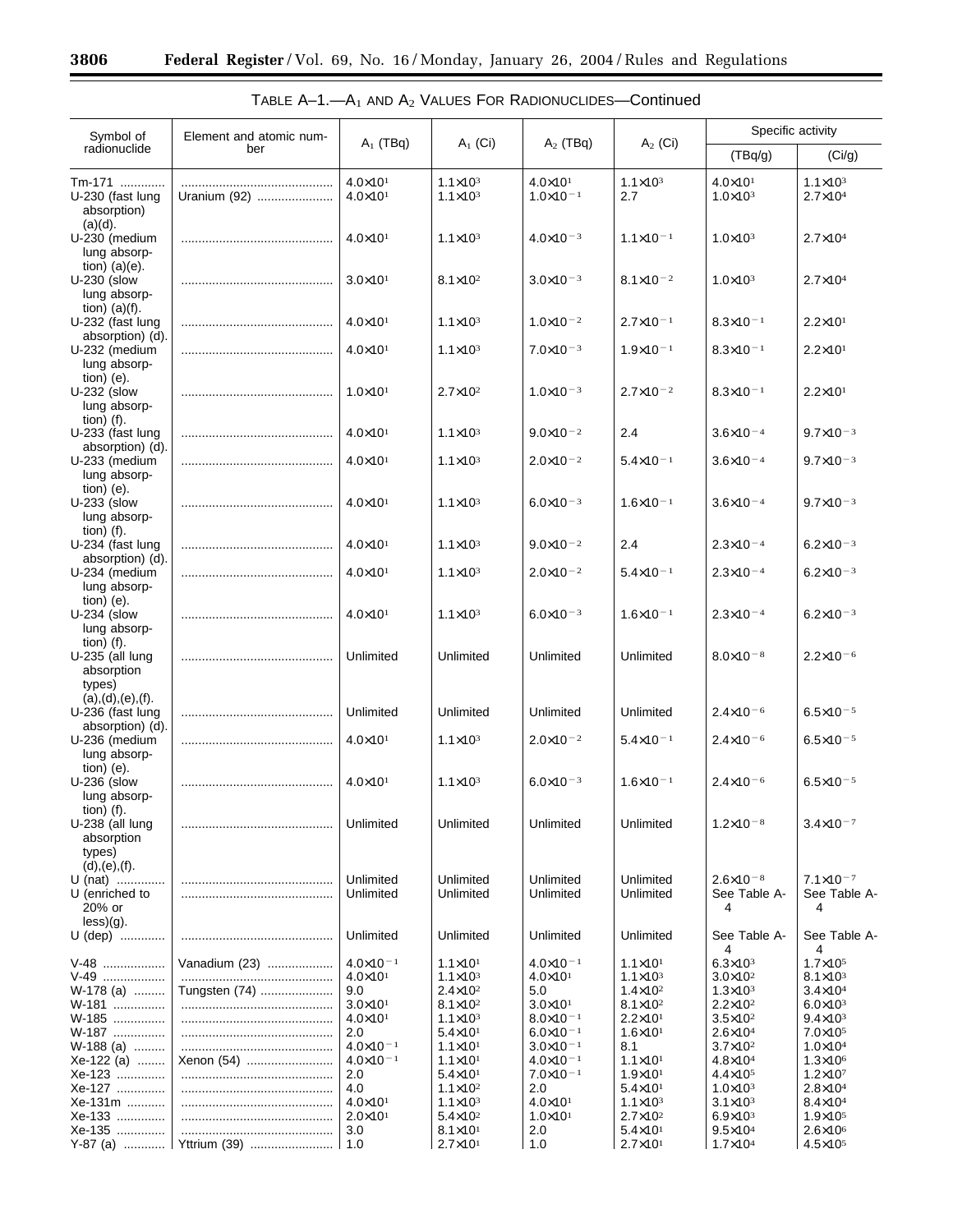| Symbol of    | Element and atomic num- |                      |                     |                      |                     |                      | Specific activity    |
|--------------|-------------------------|----------------------|---------------------|----------------------|---------------------|----------------------|----------------------|
| radionuclide | ber                     | $A_1$ (TBq)          | $A_1$ (Ci)          | $A_2$ (TBq)          | $A_2$ (Ci)          | (TBq/g)              | (Ci/q)               |
| Y-88         |                         | $4.0 \times 10^{-1}$ | $1.1 \times 10^{1}$ | $4.0 \times 10^{-1}$ | $1.1 \times 10^{1}$ | $5.2 \times 10^{2}$  | $1.4 \times 10^{4}$  |
| Y-90         |                         | $3.0 \times 10^{-1}$ | 8.1                 | $3.0 \times 10^{-1}$ | 8.1                 | $2.0 \times 10^{4}$  | $5.4 \times 10^{5}$  |
| Y-91         |                         | $6.0 \times 10^{-1}$ | $1.6 \times 10^{1}$ | $6.0 \times 10^{-1}$ | $1.6 \times 10^{1}$ | $9.1 \times 10^{2}$  | $2.5 \times 10^{4}$  |
| Y-91m        |                         | 2.0                  | $5.4 \times 10^{1}$ | 2.0                  | $5.4 \times 10^{1}$ | $1.5 \times 10^{6}$  | $4.2 \times 10^{7}$  |
| Y-92         |                         | $2.0 \times 10^{-1}$ | 5.4                 | $2.0 \times 10^{-1}$ | 5.4                 | $3.6 \times 10^{5}$  | $9.6 \times 10^{6}$  |
| Y-93         |                         | $3.0 \times 10^{-1}$ | 8.1                 | $3.0 \times 10^{-1}$ | 8.1                 | $1.2 \times 10^{5}$  | $3.3 \times 10^{6}$  |
| Yb-169       | Ytterbium (70)          | 4.0                  | $1.1 \times 10^{2}$ | 1.0                  | $2.7\times10^{1}$   | $8.9 \times 10^{2}$  | $2.4 \times 10^{4}$  |
| Yb-175       |                         | $3.0 \times 10^{1}$  | $8.1 \times 10^{2}$ | $9.0 \times 10^{-1}$ | $2.4 \times 10^{1}$ | $6.6 \times 10^{3}$  | $1.8 \times 10^{5}$  |
|              | Zn-65    Zinc (30)      | 2.0                  | $5.4 \times 10^{1}$ | 2.0                  | $5.4 \times 10^{1}$ | $3.0\times10^{2}$    | $8.2 \times 10^{3}$  |
| Zn-69        |                         | 3.0                  | $8.1 \times 10^{1}$ | $6.0 \times 10^{-1}$ | $1.6 \times 10^{1}$ | $1.8 \times 10^{6}$  | $4.9 \times 10^{7}$  |
| Zn-69m (a)   |                         | 3.0                  | $8.1 \times 10^{1}$ | $6.0 \times 10^{-1}$ | $1.6 \times 10^{1}$ | $1.2 \times 10^{5}$  | $3.3 \times 10^{6}$  |
| Zr-88        | Zirconium (40)          | 3.0                  | $8.1 \times 10^{1}$ | 3.0                  | $8.1 \times 10^{1}$ | $6.6 \times 10^{2}$  | $1.8 \times 10^{4}$  |
| Zr-93        |                         | Unlimited            | Unlimited           | Unlimited            | Unlimited           | $9.3 \times 10^{-5}$ | $2.5 \times 10^{-3}$ |
| Zr-95 (a)    |                         | 2.0                  | $5.4 \times 10^{1}$ | $8.0 \times 10^{-1}$ | $2.2 \times 10^{1}$ | $7.9 \times 10^{2}$  | $2.1 \times 10^{4}$  |
| Zr-97 (a)    |                         | $4.0 \times 10^{-1}$ | $1.1 \times 10^{1}$ | $4.0 \times 10^{-1}$ | $1.1 \times 10^{1}$ | $7.1 \times 10^{4}$  | $1.9 \times 10^{6}$  |

#### TABLE A-1.-A<sub>1</sub> AND A<sub>2</sub> VALUES FOR RADIONUCLIDES-Continued

<sup>a</sup>A<sub>1</sub> and/or A<sub>2</sub> values include contributions from daughter nuclides with half-lives less than 10 days.<br>**b** [Reserved]

cThe quantity may be determined from a measurement of the rate of decay or a measurement of the radiation level at a prescribed distance<br>from the source.

<sup>d</sup> These values apply only to compounds of uranium that take the chemical form of UF<sub>6</sub>, UO<sub>2</sub>F<sub>2</sub> and UO<sub>2</sub>(NO<sub>3</sub>)<sub>2</sub> in both normal and accident conditions of transport.

<sup>e</sup> These values apply only to compounds of uranium that take the chemical form of UO<sub>3</sub>, UF<sub>4</sub>, UCl<sub>4</sub> and hexavalent compounds in both normal and accident conditions of transport.

 $f$ These values apply to all compounds of uranium other than those specified in notes (d) and (e) of this table.

 $\frac{1}{2}$  These values apply to unirradiated uranium only.<br>  $\frac{1}{2}$  A<sub>1</sub> = 0.1 TBq (2.7 Ci) and A<sub>2</sub> = 0.001 TBq (0.027 Ci) for Cf-252 for domestic use.<br>  $\frac{1}{2}$  A<sub>2</sub> = 0.74 TBq (20 Ci) for Mo-99 for domestic use.

#### TABLE A–2.—EXEMPT MATERIAL ACTIVITY CONCENTRATIONS AND EXEMPT CONSIGNMENT ACTIVITY LIMITS FOR RADIONUCLIDES

| Symbol of<br>radionuclide | Element and atomic number | Activity con-<br>centration for<br>exempt mate-<br>rial<br>(Bq/g) | Activity con-<br>centration for<br>exempt mate-<br>rial<br>(Ci/q) | <b>Activity limit</b><br>for exempt<br>consignment<br>(Bq) | Activity limit<br>for exempt<br>consignment<br>(Ci) |
|---------------------------|---------------------------|-------------------------------------------------------------------|-------------------------------------------------------------------|------------------------------------------------------------|-----------------------------------------------------|
| Ac-225                    |                           | $1.0 \times 10^{1}$                                               | $2.7\times10^{-10}$                                               | $1.0 \times 10^{4}$                                        | $2.7 \times 10^{-7}$                                |
| Ac-227                    |                           | $1.0 \times 10^{-1}$                                              | $2.7 \times 10^{-12}$                                             | $1.0 \times 10^{3}$                                        | $2.7 \times 10^{-8}$                                |
| Ac-228                    |                           | $1.0 \times 10^{1}$                                               | $2.7\times10^{-10}$                                               | $1.0 \times 10^{6}$                                        | $2.7 \times 10^{-5}$                                |
| Ag-105                    |                           | $1.0 \times 10^{2}$                                               | $2.7\times10^{-9}$                                                | $1.0\times10^{6}$                                          | $2.7\times10^{-5}$                                  |
| Ag-108m (b)               |                           | $1.0 \times 10^{1}$                                               | $2.7\times10^{-10}$                                               | $1.0 \times 10^{6}$                                        | $2.7\times10^{-5}$                                  |
| Ag-110m                   |                           | $1.0 \times 10^{1}$                                               | $2.7\times10^{-10}$                                               | $1.0 \times 10^{6}$                                        | $2.7\times10^{-5}$                                  |
|                           |                           | $1.0 \times 10^{3}$                                               | $2.7 \times 10^{-8}$                                              | $1.0\times10^{6}$                                          | $2.7\times10^{-5}$                                  |
|                           |                           | $1.0 \times 10^{1}$                                               | $2.7\times10^{-10}$                                               | $1.0 \times 10^{5}$                                        | $2.7\times10^{-6}$                                  |
| Am-241                    |                           | 1.0                                                               | $2.7 \times 10^{-11}$                                             | $1.0 \times 10^{4}$                                        | $2.7 \times 10^{-7}$                                |
| Am-242m (b)               |                           | 1.0                                                               | $2.7 \times 10^{-11}$                                             | $1.0 \times 10^{4}$                                        | $2.7 \times 10^{-7}$                                |
| Am-243 (b)                |                           | 1.0                                                               | $2.7 \times 10^{-11}$                                             | $1.0 \times 10^3$                                          | $2.7 \times 10^{-8}$                                |
|                           |                           | $1.0 \times 10^{6}$                                               | $2.7\times10^{-5}$                                                | $1.0 \times 10^8$                                          | $2.7\times10^{-3}$                                  |
|                           |                           | $1.0 \times 10^{7}$                                               | $2.7 \times 10^{-4}$                                              | $1.0 \times 10^{4}$                                        | $2.7 \times 10^{-7}$                                |
| Ar-41                     |                           | $1.0 \times 10^{2}$                                               | $2.7\times10^{-9}$                                                | $1.0 \times 10^{9}$                                        | $2.7 \times 10^{-2}$                                |
| As-72                     |                           | $1.0 \times 10^{1}$                                               | $2.7\times10^{-10}$                                               | $1.0 \times 10^{5}$                                        | $2.7\times10^{-6}$                                  |
|                           |                           | $1.0 \times 10^{3}$                                               | $2.7 \times 10^{-8}$                                              | $1.0 \times 10^{7}$                                        | $2.7\times10^{-4}$                                  |
| As-74                     |                           | $1.0 \times 10^{1}$                                               | $2.7\times10^{-10}$                                               | $1.0 \times 10^{6}$                                        | $2.7\times10^{-5}$                                  |
|                           |                           | $1.0 \times 10^{2}$                                               | $2.7\times10^{-9}$                                                | $1.0 \times 10^{5}$                                        | $2.7\times10^{-6}$                                  |
|                           |                           | $1.0 \times 10^{3}$                                               | $2.7\times10^{-8}$                                                | $1.0\times10^{6}$                                          | $2.7\times10^{-5}$                                  |
| At-211                    |                           | $1.0 \times 10^{3}$                                               | $2.7\times10^{-8}$                                                | $1.0 \times 10^{7}$                                        | $2.7\times10^{-4}$                                  |
| Au-193                    |                           | $1.0 \times 10^{2}$                                               | $2.7\times10^{-9}$                                                | $1.0 \times 10^{7}$                                        | $2.7\times10^{-4}$                                  |
| Au-194                    |                           | $1.0 \times 10^{1}$                                               | $2.7\times10^{-10}$                                               | $1.0\times10^{6}$                                          | $2.7\times10^{-5}$                                  |
| Au-195                    |                           | $1.0 \times 10^{2}$                                               | $2.7\times10^{-9}$                                                | $1.0 \times 10^{7}$                                        | $2.7\times10^{-4}$                                  |
| Au-198                    |                           | $1.0 \times 10^{2}$                                               | $2.7 \times 10^{-9}$                                              | $1.0 \times 10^{6}$                                        | $2.7\times10^{-5}$                                  |
| Au-199                    |                           | $1.0 \times 10^{2}$                                               | $2.7\times10^{-9}$                                                | $1.0 \times 10^{6}$                                        | $2.7 \times 10^{-5}$                                |
| Ba-131                    |                           | $1.0 \times 10^{2}$                                               | $2.7 \times 10^{-9}$                                              | $1.0\times10^{6}$                                          | $2.7\times10^{-5}$                                  |
| Ba-133                    |                           | $1.0 \times 10^{2}$                                               | $2.7\times10^{-9}$                                                | $1.0\times10^{6}$                                          | $2.7\times10^{-5}$                                  |
| Ba-133m                   |                           | $1.0 \times 10^{2}$                                               | $2.7\times10^{-9}$                                                | $1.0\times10^{6}$                                          | $2.7\times10^{-5}$                                  |
| Ba-140 (b)                |                           | $1.0 \times 10^{1}$                                               | $2.7\times10^{-10}$                                               | $1.0 \times 10^{5}$                                        | $2.7\times10^{-6}$                                  |
|                           |                           | $1.0 \times 10^{3}$                                               | $2.7 \times 10^{-8}$                                              | $1.0 \times 10^{7}$                                        | $2.7\times10^{-4}$                                  |
|                           |                           | $1.0 \times 10^{4}$                                               | $2.7 \times 10^{-7}$                                              | $1.0 \times 10^{6}$                                        | $2.7\times10^{-5}$                                  |
| Bi-205                    |                           | $1.0 \times 10^{1}$                                               | $2.7\times10^{-10}$                                               | $1.0 \times 10^{6}$                                        | $2.7\times10^{-5}$                                  |
|                           |                           | $1.0 \times 10^{1}$                                               | $2.7\times10^{-10}$                                               | $1.0 \times 10^{5}$                                        | $2.7\times10^{-6}$                                  |
|                           |                           |                                                                   | $2.7\times10^{-10}$                                               | $1.0 \times 10^{6}$                                        | $2.7\times10^{-5}$                                  |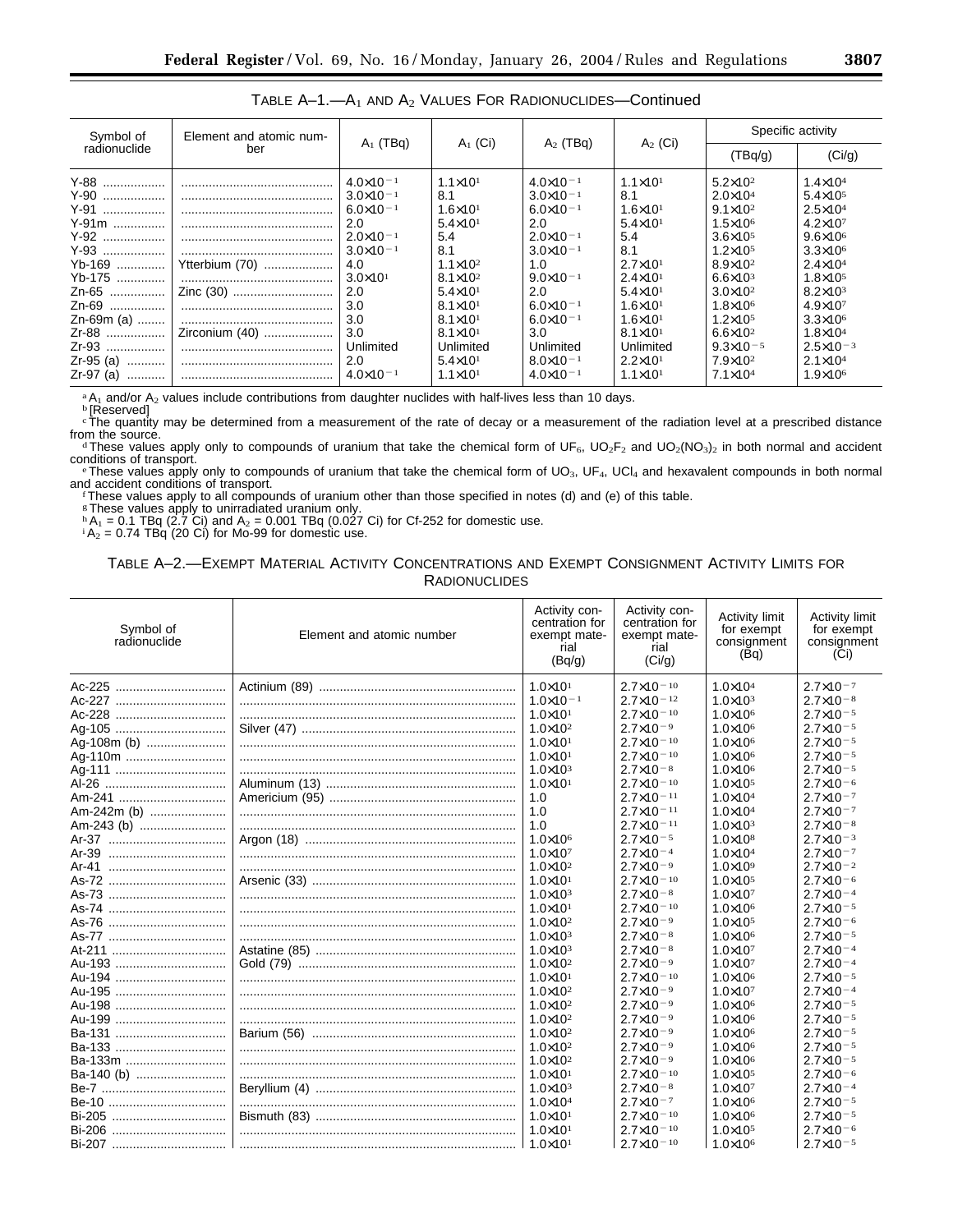$\equiv$ 

▀

#### TABLE A-2.-EXEMPT MATERIAL ACTIVITY CONCENTRATIONS AND EXEMPT CONSIGNMENT ACTIVITY LIMITS FOR RADIONUCLIDES-Continued

| Symbol of<br>radionuclide | Element and atomic number | Activity con-<br>centration for<br>exempt mate-<br>rial<br>(Bq/g) | Activity con-<br>centration for<br>exempt mate-<br>rial<br>(Ci/q) | <b>Activity limit</b><br>for exempt<br>consignment<br>(Bq) | <b>Activity limit</b><br>for exempt<br>consignment<br>(Ci) |
|---------------------------|---------------------------|-------------------------------------------------------------------|-------------------------------------------------------------------|------------------------------------------------------------|------------------------------------------------------------|
|                           |                           |                                                                   |                                                                   |                                                            |                                                            |
|                           |                           | $1.0 \times 10^{3}$                                               | $2.7 \times 10^{-8}$                                              | $1.0\times10^{6}$                                          | $2.7 \times 10^{-5}$                                       |
| Bi-210m                   |                           | $1.0 \times 10^{1}$                                               | $2.7\times10^{-10}$                                               | $1.0 \times 10^{5}$                                        | $2.7\times10^{-6}$                                         |
| Bi-212 (b)                |                           | $1.0 \times 10^{1}$                                               | $2.7\times10^{-10}$                                               | $1.0 \times 10^{5}$                                        | $2.7\times10^{-6}$                                         |
| Bk-247                    |                           | 1.0                                                               | $2.7\times10^{-11}$                                               | $1.0 \times 10^{4}$                                        | $2.7 \times 10^{-7}$                                       |
| Bk-249                    |                           | $1.0 \times 10^{3}$                                               | $2.7\times10^{-8}$                                                | $1.0 \times 10^{6}$                                        | $2.7 \times 10^{-5}$                                       |
|                           |                           | $1.0 \times 10^{1}$                                               | $2.7\times10^{-10}$                                               | $1.0 \times 10^{5}$                                        | $2.7\times10^{-6}$                                         |
|                           |                           | $1.0 \times 10^{2}$                                               | $2.7\times10^{-9}$                                                | $1.0 \times 10^{6}$                                        | $2.7 \times 10^{-5}$                                       |
|                           |                           | $1.0 \times 10^{1}$                                               | $2.7\times10^{-10}$                                               | $1.0 \times 10^{6}$                                        | $2.7 \times 10^{-5}$                                       |
|                           |                           | $1.0 \times 10^{1}$                                               | $2.7\times10^{-10}$                                               | $1.0 \times 10^{6}$                                        | $2.7 \times 10^{-5}$                                       |
|                           |                           | $1.0 \times 10^{4}$                                               | $2.7\times10^{-7}$                                                | $1.0 \times 10^{7}$                                        | $2.7 \times 10^{-4}$                                       |
|                           |                           | $1.0 \times 10^{5}$                                               | $2.7\times10^{-6}$                                                | $1.0 \times 10^{7}$                                        | $2.7 \times 10^{-4}$                                       |
|                           |                           | $1.0 \times 10^{4}$                                               | $2.7\times10^{-7}$                                                | $1.0 \times 10^{7}$                                        | $2.7\times10^{-4}$                                         |
|                           |                           | $1.0 \times 10^{1}$                                               | $2.7\times10^{-10}$                                               | $1.0 \times 10^{6}$                                        | $2.7 \times 10^{-5}$                                       |
|                           |                           |                                                                   |                                                                   |                                                            |                                                            |
| Cd-109                    |                           | $1.0 \times 10^{4}$                                               | $2.7\times10^{-7}$                                                | $1.0 \times 10^{6}$                                        | $2.7\times10^{-5}$                                         |
| Cd-113m                   |                           | $1.0 \times 10^{3}$                                               | $2.7\times10^{-8}$                                                | $1.0 \times 10^{6}$                                        | $2.7 \times 10^{-5}$                                       |
| Cd-115                    |                           | $1.0 \times 10^{2}$                                               | $2.7\times10^{-9}$                                                | $1.0 \times 10^{6}$                                        | $2.7 \times 10^{-5}$                                       |
| Cd-115m                   |                           | $1.0 \times 10^{3}$                                               | $2.7\times10^{-8}$                                                | $1.0 \times 10^{6}$                                        | $2.7 \times 10^{-5}$                                       |
| Ce-139                    |                           | $1.0 \times 10^{2}$                                               | $2.7\times10^{-9}$                                                | $1.0\times10^{6}$                                          | $2.7\times10^{-5}$                                         |
| Ce-141                    |                           | $1.0 \times 10^{2}$                                               | $2.7\times10^{-9}$                                                | $1.0 \times 10^{7}$                                        | $2.7 \times 10^{-4}$                                       |
| Ce-143                    |                           | $1.0 \times 10^{2}$                                               | $2.7\times10^{-9}$                                                | $1.0\times10^{6}$                                          | $2.7\times10^{-5}$                                         |
| Ce-144 (b)                |                           | $1.0 \times 10^{2}$                                               | $2.7\times10^{-9}$                                                | $1.0 \times 10^{5}$                                        | $2.7\times10^{-6}$                                         |
| Cf-248                    |                           | $1.0 \times 10^{1}$                                               | $2.7\times10^{-10}$                                               | $1.0 \times 10^{4}$                                        | $2.7 \times 10^{-7}$                                       |
| Cf-249                    |                           | 1.0                                                               | $2.7 \times 10^{-11}$                                             | $1.0 \times 10^{3}$                                        | $2.7 \times 10^{-8}$                                       |
| Cf-250                    |                           | $1.0 \times 10^{1}$                                               | $2.7\times10^{-10}$                                               | $1.0 \times 10^{4}$                                        | $2.7 \times 10^{-7}$                                       |
| Cf-251                    |                           | 1.0                                                               | $2.7\times10^{-11}$                                               | $1.0 \times 10^{3}$                                        | $2.7 \times 10^{-8}$                                       |
|                           |                           | $1.0 \times 10^{1}$                                               | $2.7\times10^{-10}$                                               | $1.0 \times 10^{4}$                                        | $2.7 \times 10^{-7}$                                       |
| Cf-253                    |                           | $1.0 \times 10^{2}$                                               | $2.7\times10^{-9}$                                                | $1.0 \times 10^{5}$                                        | $2.7 \times 10^{-6}$                                       |
|                           |                           |                                                                   |                                                                   |                                                            | $2.7 \times 10^{-8}$                                       |
| Cf-254                    |                           | 1.0                                                               | $2.7\times10^{-11}$                                               | $1.0 \times 10^3$                                          |                                                            |
|                           |                           | $1.0 \times 10^{4}$                                               | $2.7\times10^{-7}$                                                | $1.0 \times 10^{6}$                                        | $2.7\times10^{-5}$                                         |
|                           |                           | $1.0 \times 10^{1}$                                               | $2.7\times10^{-10}$                                               | $1.0 \times 10^{5}$                                        | $2.7 \times 10^{-6}$                                       |
| Cm-240                    |                           | $1.0 \times 10^{2}$                                               | $2.7\times10^{-9}$                                                | $1.0 \times 10^{5}$                                        | $2.7 \times 10^{-6}$                                       |
| Cm-241                    |                           | $1.0 \times 10^{2}$                                               | $2.7\times10^{-9}$                                                | $1.0 \times 10^{6}$                                        | $2.7\times10^{-5}$                                         |
| Cm-242                    |                           | $1.0 \times 10^{2}$                                               | $2.7\times10^{-9}$                                                | $1.0 \times 10^{5}$                                        | $2.7\times10^{-6}$                                         |
| Cm-243                    |                           | 1.0                                                               | $2.7\times10^{-11}$                                               | $1.0 \times 10^{4}$                                        | $2.7 \times 10^{-7}$                                       |
| Cm-244                    |                           | $1.0 \times 10^{1}$                                               | $2.7\times10^{-10}$                                               | $1.0 \times 10^{4}$                                        | $2.7 \times 10^{-7}$                                       |
| Cm-245                    |                           | 1.0                                                               | $2.7\times10^{-11}$                                               | $1.0 \times 10^3$                                          | $2.7 \times 10^{-8}$                                       |
| Cm-246                    |                           | 1.0                                                               | $2.7\times10^{-11}$                                               | $1.0 \times 10^3$                                          | $2.7 \times 10^{-8}$                                       |
| Cm-247                    |                           | 1.0                                                               | $2.7\times10^{-11}$                                               | $1.0 \times 10^{4}$                                        | $2.7 \times 10^{-7}$                                       |
| Cm-248                    |                           | 1.0                                                               | $2.7\times10^{-11}$                                               | $1.0 \times 10^3$                                          | $2.7 \times 10^{-8}$                                       |
|                           |                           | $1.0 \times 10^{1}$                                               | $2.7\times10^{-10}$                                               | $1.0 \times 10^{6}$                                        | $2.7 \times 10^{-5}$                                       |
| Co-56                     |                           | $1.0 \times 10^{1}$                                               | $2.7\times10^{-10}$                                               | $1.0 \times 10^{5}$                                        | $2.7 \times 10^{-6}$                                       |
|                           |                           | $1.0 \times 10^{2}$                                               | $2.7\times10^{-9}$                                                | $1.0 \times 10^{6}$                                        | $2.7 \times 10^{-5}$                                       |
|                           |                           |                                                                   |                                                                   |                                                            |                                                            |
| Co-58                     |                           | $1.0 \times 10^{1}$                                               | $2.7\times10^{-10}$                                               | $1.0 \times 10^{6}$                                        | $2.7\times10^{-5}$                                         |
| Co-58m                    |                           | $1.0 \times 10^{4}$                                               | $2.7 \times 10^{-7}$                                              | $1.0 \times 10^{7}$                                        | $2.7\times10^{-4}$                                         |
| Co-60                     |                           | $1.0 \times 10^{1}$                                               | $2.7\times10^{-10}$                                               | $1.0 \times 10^{5}$                                        | $2.7\times10^{-6}$                                         |
|                           |                           | $1.0 \times 10^{3}$                                               | $2.7\times10^{-8}$                                                | $1.0 \times 10^{7}$                                        | $2.7 \times 10^{-4}$                                       |
| Cs-129                    |                           | $1.0 \times 10^{2}$                                               | $2.7\times10^{-9}$                                                | $1.0\times10^{5}$                                          | $2.7\times10^{-6}$                                         |
|                           |                           | $1.0 \times 10^{3}$                                               | $2.7\times10^{-8}$                                                | $1.0 \times 10^6$                                          | $2.7\times10^{-5}$                                         |
| Cs-132                    |                           | $1.0 \times 10^{1}$                                               | $2.7\times10^{-10}$                                               | $1.0\times10^{5}$                                          | $2.7\times10^{-6}$                                         |
| Cs-134                    |                           | $1.0 \times 10^{1}$                                               | $2.7\times10^{-10}$                                               | $1.0 \times 10^{4}$                                        | $2.7 \times 10^{-7}$                                       |
| Cs-134m                   |                           | $1.0 \times 10^{3}$                                               | $2.7\times10^{-8}$                                                | $1.0 \times 10^{5}$                                        | $2.7\times10^{-6}$                                         |
| Cs-135                    |                           | $1.0 \times 10^{4}$                                               | $2.7\times10^{-7}$                                                | $1.0 \times 10^{7}$                                        | $2.7 \times 10^{-4}$                                       |
| Cs-136                    |                           | $1.0 \times 10^{1}$                                               | $2.7\times10^{-10}$                                               | $1.0\times10^{5}$                                          | $2.7\times10^{-6}$                                         |
| Cs-137 (b)                |                           | $1.0 \times 10^{1}$                                               | $2.7\times10^{-10}$                                               | $1.0 \times 10^{4}$                                        | $2.7 \times 10^{-7}$                                       |
|                           |                           |                                                                   |                                                                   |                                                            |                                                            |
| Cu-64                     |                           | $1.0 \times 10^{2}$                                               | $2.7\times10^{-9}$                                                | $1.0 \times 10^{6}$                                        | $2.7 \times 10^{-5}$                                       |
| Cu-67                     |                           | $1.0 \times 10^{2}$                                               | $2.7\times10^{-9}$                                                | $1.0 \times 10^6$                                          | $2.7\times10^{-5}$                                         |
| Dy-159                    |                           | $1.0 \times 10^{3}$                                               | $2.7\times10^{-8}$                                                | $1.0 \times 10^{7}$                                        | $2.7\times10^{-4}$                                         |
| Dy-165                    |                           | $1.0 \times 10^{3}$                                               | $2.7\times10^{-8}$                                                | $1.0 \times 10^{6}$                                        | $2.7\times10^{-5}$                                         |
|                           |                           | $1.0 \times 10^{3}$                                               | $2.7\times10^{-8}$                                                | $1.0 \times 10^{6}$                                        | $2.7\times10^{-5}$                                         |
| Er-169                    |                           | $1.0 \times 10^{4}$                                               | $2.7\times10^{-7}$                                                | $1.0 \times 10^{7}$                                        | $2.7 \times 10^{-4}$                                       |
| Er-171                    |                           | $1.0 \times 10^{2}$                                               | $2.7\times10^{-9}$                                                | $1.0 \times 10^{6}$                                        | $2.7 \times 10^{-5}$                                       |
| Eu-147                    |                           | $1.0 \times 10^{2}$                                               | $2.7\times10^{-9}$                                                | $1.0 \times 10^6$                                          | $2.7\times10^{-5}$                                         |
| Eu-148                    |                           | $1.0 \times 10^{1}$                                               | $2.7\times10^{-10}$                                               | $1.0 \times 10^{6}$                                        | $2.7 \times 10^{-5}$                                       |
| Eu-149                    |                           | $1.0 \times 10^{2}$                                               | $2.7\times10^{-9}$                                                | $1.0 \times 10^{7}$                                        | $2.7 \times 10^{-4}$                                       |
| Eu-150 (short lived)      |                           | $1.0 \times 10^{3}$                                               | $2.7\times10^{-8}$                                                | $1.0 \times 10^{6}$                                        | $2.7 \times 10^{-5}$                                       |
| Eu-150 (long lived)       |                           | $1.0 \times 10^{1}$                                               | $2.7\times10^{-10}$                                               | $1.0 \times 10^6$                                          | $2.7\times10^{-5}$                                         |
|                           |                           |                                                                   |                                                                   |                                                            |                                                            |
|                           |                           | $1.0 \times 10^{1}$                                               | $2.7\times10^{-10}$                                               | $1.0 \times 10^6$                                          | $2.7\times10^{-5}$                                         |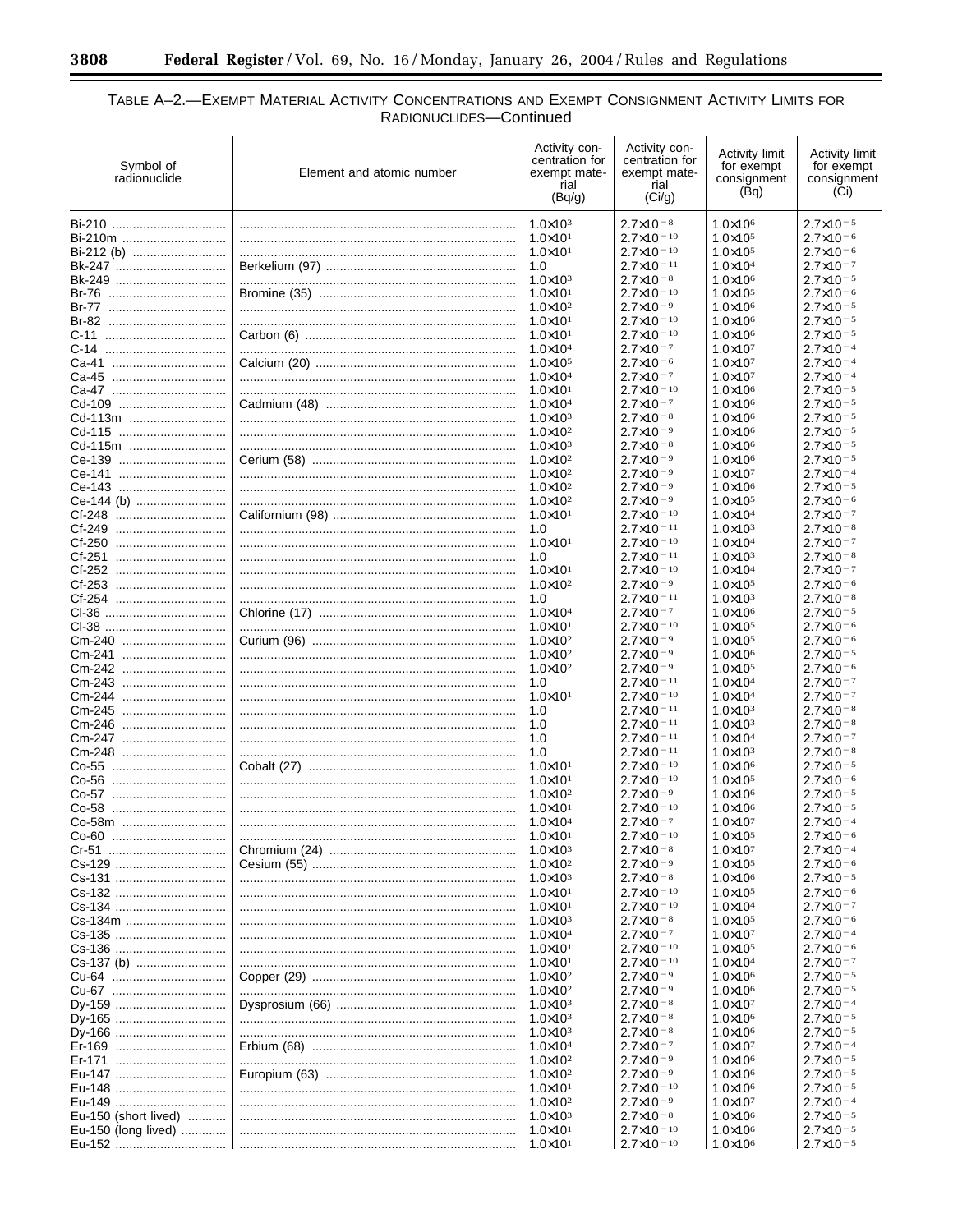$\equiv$ 

# TABLE A-2.—EXEMPT MATERIAL ACTIVITY CONCENTRATIONS AND EXEMPT CONSIGNMENT ACTIVITY LIMITS FOR<br>RADIONUCLIDES—Continued

| Symbol of<br>radionuclide | Element and atomic number | Activity con-<br>centration for<br>exempt mate-<br>rial<br>(Bq/g) | Activity con-<br>centration for<br>exempt mate-<br>rial<br>(Ci/q) | Activity limit<br>for exempt<br>consignment<br>(Bq) | <b>Activity limit</b><br>for exempt<br>consignment<br>(Ci) |
|---------------------------|---------------------------|-------------------------------------------------------------------|-------------------------------------------------------------------|-----------------------------------------------------|------------------------------------------------------------|
| Eu-152m                   |                           | $1.0 \times 10^{2}$                                               | $2.7 \times 10^{-9}$                                              | $1.0 \times 10^{6}$                                 | $2.7\times10^{-5}$                                         |
| Eu-154                    |                           | $1.0 \times 10^{1}$                                               | $2.7\times10^{-10}$                                               | $1.0\times10^{6}$                                   | $2.7\times10^{-5}$                                         |
| Eu-155                    |                           | $1.0 \times 10^{2}$                                               | $2.7\times10^{-9}$                                                | $1.0 \times 10^{7}$                                 | $2.7\times10^{-4}$                                         |
| Eu-156                    |                           | $1.0 \times 10^{1}$                                               | $2.7\times10^{-10}$                                               | $1.0 \times 10^6$                                   | $2.7\times10^{-5}$                                         |
|                           |                           | $1.0 \times 10^{1}$                                               | $2.7\times10^{-10}$                                               | $1.0 \times 10^6$                                   | $2.7\times10^{-5}$                                         |
|                           |                           | $1.0 \times 10^{1}$                                               | $2.7\times10^{-10}$                                               | $1.0 \times 10^6$                                   | $2.7 \times 10^{-5}$                                       |
|                           |                           | $1.0 \times 10^{4}$                                               | $2.7\times10^{-7}$                                                | $1.0 \times 10^{6}$                                 | $2.7\times10^{-5}$                                         |
|                           |                           | $1.0 \times 10^{1}$                                               | $2.7\times10^{-10}$                                               | $1.0 \times 10^6$                                   | $2.7 \times 10^{-5}$                                       |
| Fe-60                     |                           | $1.0 \times 10^{2}$                                               | $2.7\times10^{-9}$                                                | $1.0 \times 10^{5}$                                 | $2.7\times10^{-6}$                                         |
| Ga-67                     |                           | $1.0 \times 10^{2}$                                               | $2.7\times10^{-9}$                                                | $1.0 \times 10^{6}$                                 | $2.7\times10^{-5}$                                         |
| Ga-68                     |                           | $1.0 \times 10^{1}$                                               | $2.7\times10^{-10}$                                               | $1.0 \times 10^{5}$                                 | $2.7\times10^{-6}$                                         |
|                           |                           | $1.0 \times 10^{1}$                                               | $2.7\times10^{-10}$                                               | $1.0 \times 10^{5}$                                 | $2.7\times10^{-6}$                                         |
| Gd-146                    |                           | $1.0 \times 10^{1}$<br>$1.0 \times 10^{1}$                        | $2.7\times10^{-10}$<br>$2.7\times10^{-10}$                        | $1.0 \times 10^{6}$                                 | $2.7\times10^{-5}$<br>$2.7\times10^{-7}$                   |
| Gd-148                    |                           | $1.0 \times 10^{2}$                                               | $2.7\times10^{-9}$                                                | $1.0 \times 10^{4}$<br>$1.0 \times 10^{7}$          | $2.7\times10^{-4}$                                         |
| Gd-153<br>Gd-159          |                           | $1.0 \times 10^{3}$                                               | $2.7\times10^{-8}$                                                | $1.0 \times 10^{6}$                                 | $2.7\times10^{-5}$                                         |
|                           |                           | $1.0 \times 10^{1}$                                               | $2.7\times10^{-10}$                                               | $1.0 \times 10^{5}$                                 | $2.7\times10^{-6}$                                         |
| Ge-71                     |                           | $1.0 \times 10^{4}$                                               | $2.7\times10^{-7}$                                                | $1.0 \times 10^8$                                   | $2.7\times10^{-3}$                                         |
|                           |                           | $1.0 \times 10^{1}$                                               | $2.7\times10^{-10}$                                               | $1.0 \times 10^{5}$                                 | $2.7\times10^{-6}$                                         |
|                           |                           | $1.0 \times 10^{1}$                                               | $2.7\times10^{-10}$                                               | $1.0 \times 10^{6}$                                 | $2.7 \times 10^{-5}$                                       |
| Hf-175                    |                           | $1.0 \times 10^{2}$                                               | $2.7\times10^{-9}$                                                | $1.0 \times 10^{6}$                                 | $2.7\times10^{-5}$                                         |
|                           |                           | $1.0 \times 10^{1}$                                               | $2.7\times10^{-10}$                                               | $1.0 \times 10^{6}$                                 | $2.7\times10^{-5}$                                         |
| Hf-182                    |                           | $1.0 \times 10^{2}$                                               | $2.7\times10^{-9}$                                                | $1.0 \times 10^{6}$                                 | $2.7\times10^{-5}$                                         |
| Hg-194                    |                           | $1.0 \times 10^{1}$                                               | $2.7\times10^{-10}$                                               | $1.0 \times 10^{6}$                                 | $2.7 \times 10^{-5}$                                       |
| Hg-195m                   |                           | $1.0 \times 10^{2}$                                               | $2.7\times10^{-9}$                                                | $1.0\times10^{6}$                                   | $2.7 \times 10^{-5}$                                       |
| Hq-197                    |                           | $1.0 \times 10^{2}$                                               | $2.7\times10^{-9}$                                                | $1.0 \times 10^{7}$                                 | $2.7 \times 10^{-4}$                                       |
| Hg-197m                   |                           | $1.0 \times 10^{2}$                                               | $2.7\times10^{-9}$                                                | $1.0\times10^{6}$                                   | $2.7\times10^{-5}$                                         |
| Hg-203                    |                           | $1.0 \times 10^{2}$                                               | $2.7\times10^{-9}$                                                | $1.0 \times 10^{5}$                                 | $2.7\times10^{-6}$                                         |
| Ho-166                    |                           | $1.0 \times 10^{3}$                                               | $2.7\times10^{-8}$                                                | $1.0 \times 10^{5}$                                 | $2.7\times10^{-6}$                                         |
| Ho-166m                   |                           | $1.0 \times 10^{1}$                                               | $2.7\times10^{-10}$                                               | $1.0 \times 10^{6}$                                 | $2.7\times10^{-5}$                                         |
|                           |                           | $1.0 \times 10^{2}$                                               | $2.7\times10^{-9}$                                                | $1.0 \times 10^{7}$                                 | $2.7\times10^{-4}$                                         |
|                           |                           | $1.0 \times 10^{1}$                                               | $2.7\times10^{-10}$                                               | $1.0 \times 10^{6}$                                 | $2.7\times10^{-5}$<br>$2.7\times10^{-5}$                   |
|                           |                           | $1.0 \times 10^{3}$<br>$1.0 \times 10^{2}$                        | $2.7\times10^{-8}$<br>$2.7\times10^{-9}$                          | $1.0\times10^{6}$<br>$1.0 \times 10^{6}$            | $2.7\times10^{-5}$                                         |
|                           |                           | $1.0 \times 10^{2}$                                               | $2.7\times10^{-9}$                                                | $1.0 \times 10^{5}$                                 | $2.7 \times 10^{-6}$                                       |
|                           |                           | $1.0 \times 10^{2}$                                               | $2.7\times10^{-9}$                                                | $1.0 \times 10^{6}$                                 | $2.7\times10^{-5}$                                         |
|                           |                           | $1.0 \times 10^{1}$                                               | $2.7\times10^{-10}$                                               | $1.0 \times 10^{5}$                                 | $2.7\times10^{-6}$                                         |
|                           |                           | $1.0 \times 10^{1}$                                               | $2.7\times10^{-10}$                                               | $1.0 \times 10^{6}$                                 | $2.7\times10^{-5}$                                         |
|                           |                           | $1.0 \times 10^{1}$                                               | $2.7\times10^{-10}$                                               | $1.0 \times 10^{5}$                                 | $2.7 \times 10^{-6}$                                       |
|                           |                           | $1.0 \times 10^{1}$                                               | $2.7\times10^{-10}$                                               | $1.0 \times 10^{6}$                                 | $2.7\times10^{-5}$                                         |
|                           |                           | $1.0 \times 10^{2}$                                               | $2.7\times10^{-9}$                                                | $1.0\times10^{6}$                                   | $2.7 \times 10^{-5}$                                       |
| In-113m                   |                           | $1.0 \times 10^{2}$                                               | $2.7\times10^{-9}$                                                | $1.0 \times 10^{6}$                                 | $2.7\times10^{-5}$                                         |
| In-114m                   |                           | $1.0 \times 10^{2}$                                               | $2.7\times10^{-9}$                                                | $1.0\times10^{6}$                                   | $2.7\times10^{-5}$                                         |
| $In-115m$                 |                           | $1.0 \times 10^{2}$                                               | $2.7\times10^{-9}$                                                | $1.0 \times 10^{6}$                                 | $2.7\times10^{-5}$                                         |
|                           |                           | $1.0 \times 10^{2}$                                               | $2.7\times10^{-9}$                                                | $1.0 \times 10^{7}$                                 | $2.7\times10^{-4}$                                         |
|                           |                           | $1.0 \times 10^{1}$                                               | $2.7\times10^{-10}$                                               | $1.0 \times 10^{6}$                                 | $2.7\times10^{-5}$                                         |
|                           |                           | $1.0 \times 10^{1}$                                               | $2.7\times10^{-10}$                                               | $1.0 \times 10^{4}$                                 | $2.7 \times 10^{-7}$                                       |
|                           |                           | $1.0 \times 10^{2}$                                               | $2.7\times10^{-9}$                                                | $1.0 \times 10^{5}$                                 | $2.7\times10^{-6}$                                         |
|                           |                           | $1.0 \times 10^{2}$<br>$1.0 \times 10^{2}$                        | $2.7\times10^{-9}$<br>$2.7\times10^{-9}$                          | $1.0 \times 10^{6}$<br>$1.0 \times 10^{6}$          | $2.7\times10^{-5}$<br>$2.7\times10^{-5}$                   |
|                           |                           | $1.0 \times 10^{1}$                                               | $2.7\times10^{-10}$                                               | $1.0 \times 10^{6}$                                 | $2.7\times10^{-5}$                                         |
|                           |                           | $1.0 \times 10^{4}$                                               | $2.7\times10^{-7}$                                                | $1.0 \times 10^{7}$                                 | $2.7 \times 10^{-4}$                                       |
|                           |                           | $1.0 \times 10^{5}$                                               | $2.7\times10^{-6}$                                                | $1.0 \times 10^{4}$                                 | $2.7 \times 10^{-7}$                                       |
| Kr-85m                    |                           | $1.0 \times 10^3$                                                 | $2.7\times10^{-8}$                                                | $1.0 \times 10^{10}$                                | $2.7 \times 10^{-1}$                                       |
|                           |                           | $1.0 \times 10^{2}$                                               | $2.7\times10^{-9}$                                                | $1.0\times10^{9}$                                   | $2.7 \times 10^{-2}$                                       |
|                           |                           | $1.0 \times 10^{3}$                                               | $2.7\times10^{-8}$                                                | $1.0 \times 10^{7}$                                 | $2.7 \times 10^{-4}$                                       |
| La-140                    |                           | $1.0 \times 10^{1}$                                               | $2.7\times10^{-10}$                                               | $1.0 \times 10^{5}$                                 | $2.7\times10^{-6}$                                         |
| Lu-172                    |                           | $1.0 \times 10^{1}$                                               | $2.7\times10^{-10}$                                               | $1.0 \times 10^{6}$                                 | $2.7\times10^{-5}$                                         |
| Lu-173                    |                           | $1.0 \times 10^{2}$                                               | $2.7\times10^{-9}$                                                | $1.0 \times 10^{7}$                                 | $2.7\times10^{-4}$                                         |
| Lu-174                    |                           | $1.0 \times 10^{2}$                                               | $2.7\times10^{-9}$                                                | $1.0 \times 10^{7}$                                 | $2.7 \times 10^{-4}$                                       |
| Lu-174m                   |                           | $1.0 \times 10^{2}$                                               | $2.7\times10^{-9}$                                                | $1.0 \times 10^{7}$                                 | $2.7 \times 10^{-4}$                                       |
| Lu-177                    |                           | $1.0 \times 10^3$                                                 | $2.7\times10^{-8}$                                                | $1.0 \times 10^{7}$                                 | $2.7 \times 10^{-4}$                                       |
| Mg-28                     |                           | $1.0 \times 10^{1}$                                               | $2.7\times10^{-10}$                                               | $1.0 \times 10^{5}$                                 | $2.7\times10^{-6}$                                         |
| Mn-52                     |                           | $1.0 \times 10^{1}$                                               | $2.7\times10^{-10}$                                               | $1.0 \times 10^{5}$                                 | $2.7\times10^{-6}$                                         |
| Mn-53                     |                           | $1.0 \times 10^{4}$                                               | $2.7\times10^{-7}$                                                | $1.0 \times 10^{9}$                                 | $2.7 \times 10^{-2}$                                       |
| Mn-54                     |                           | $1.0 \times 10^{1}$                                               | $2.7\times10^{-10}$                                               | $1.0 \times 10^{6}$                                 | $2.7\times10^{-5}$                                         |
|                           |                           | $\pm 1.0 \times 10^{1}$                                           | $2.7\times10^{-10}$                                               | $1.0 \times 10^{5}$                                 | $2.7\times10^{-6}$                                         |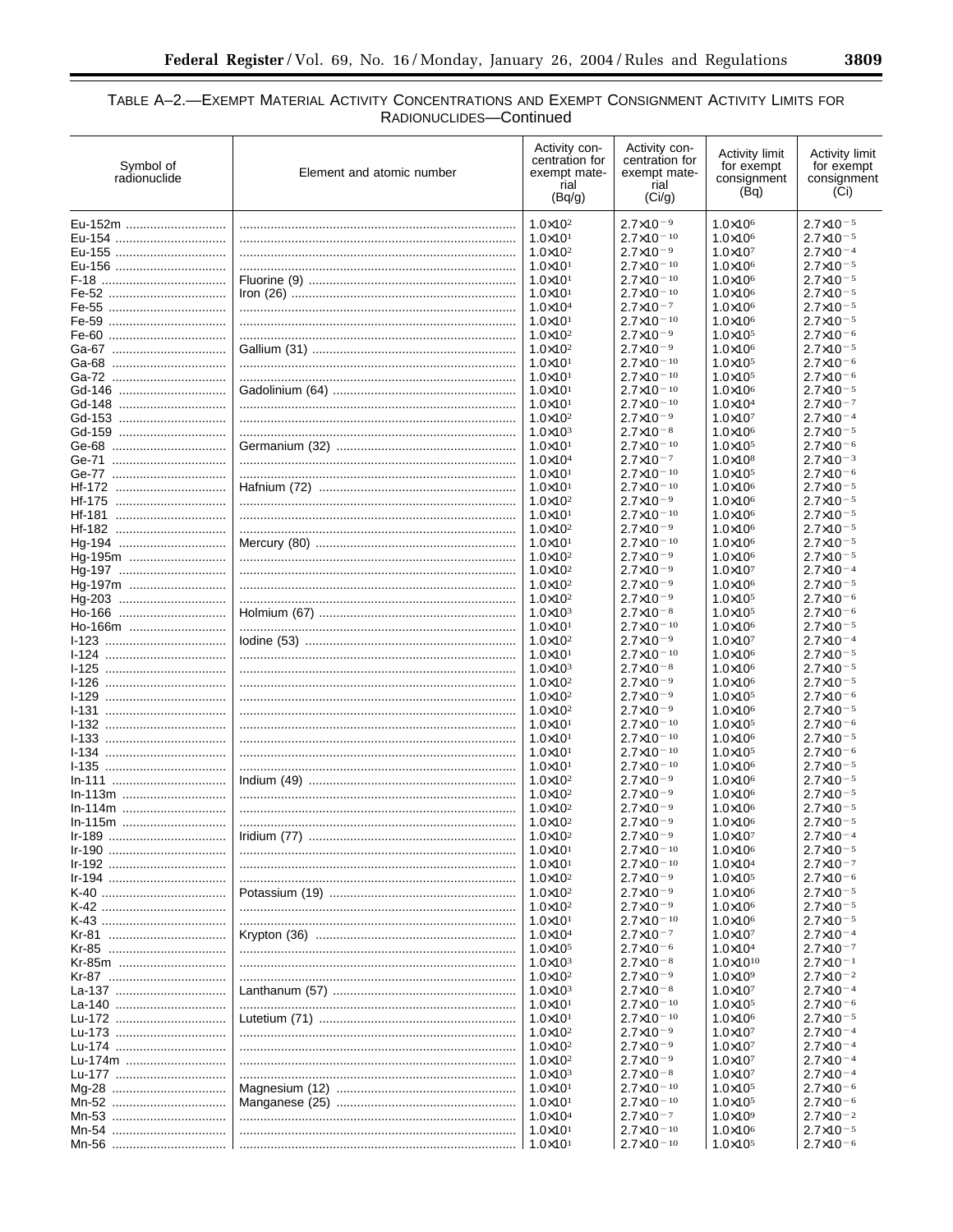$\equiv$ 

▀

#### TABLE A-2.-EXEMPT MATERIAL ACTIVITY CONCENTRATIONS AND EXEMPT CONSIGNMENT ACTIVITY LIMITS FOR RADIONUCLIDES-Continued

| Symbol of<br>radionuclide | Element and atomic number | Activity con-<br>centration for<br>exempt mate-<br>rial<br>(Bq/g) | Activity con-<br>centration for<br>exempt mate-<br>rial<br>(Ci/q) | <b>Activity limit</b><br>for exempt<br>consignment<br>(Bq) | <b>Activity limit</b><br>for exempt<br>consignment<br>(Ci) |
|---------------------------|---------------------------|-------------------------------------------------------------------|-------------------------------------------------------------------|------------------------------------------------------------|------------------------------------------------------------|
|                           |                           | $1.0 \times 10^{3}$                                               | $2.7\times10^{-8}$                                                | $1.0 \times 10^8$                                          | $2.7 \times 10^{-3}$                                       |
| Mo-99                     |                           | $1.0 \times 10^{2}$                                               | $2.7\times10^{-9}$                                                | $1.0 \times 10^{6}$                                        | $2.7 \times 10^{-5}$                                       |
|                           |                           | $1.0 \times 10^{2}$                                               | $2.7\times10^{-9}$                                                | $1.0 \times 10^{9}$                                        | $2.7 \times 10^{-2}$                                       |
|                           |                           | $1.0 \times 10^{1}$                                               | $2.7\times10^{-10}$                                               | $1.0 \times 10^6$                                          | $2.7 \times 10^{-5}$                                       |
| Na-24                     |                           | $1.0 \times 10^{1}$                                               | $2.7\times10^{-10}$                                               | $1.0 \times 10^{5}$                                        | $2.7\times10^{-6}$                                         |
| Nb-93m                    |                           | $1.0 \times 10^{4}$                                               | $2.7\times10^{-7}$                                                | $1.0 \times 10^{7}$                                        | $2.7\times10^{-4}$                                         |
|                           |                           | $1.0 \times 10^{1}$                                               | $2.7\times10^{-10}$                                               | $1.0 \times 10^{6}$                                        | $2.7 \times 10^{-5}$                                       |
|                           |                           | $1.0 \times 10^{1}$                                               | $2.7\times10^{-10}$                                               | $1.0 \times 10^{6}$                                        | $2.7 \times 10^{-5}$                                       |
|                           |                           | $1.0 \times 10^{1}$                                               | $2.7\times10^{-10}$                                               | $1.0 \times 10^{6}$                                        | $2.7 \times 10^{-5}$                                       |
| Nd-147                    |                           | $1.0 \times 10^{2}$                                               | $2.7\times10^{-9}$                                                | $1.0 \times 10^{6}$                                        | $2.7 \times 10^{-5}$                                       |
| Nd-149                    |                           | $1.0 \times 10^{2}$                                               | $2.7\times10^{-9}$                                                | $1.0 \times 10^{6}$                                        | $2.7 \times 10^{-5}$                                       |
|                           |                           | $1.0 \times 10^{4}$                                               | $2.7\times10^{-7}$                                                | $1.0 \times 10^8$                                          | $2.7\times10^{-3}$                                         |
|                           |                           | $1.0 \times 10^{5}$                                               | $2.7\times10^{-6}$                                                | $1.0 \times 10^8$                                          | $2.7 \times 10^{-3}$                                       |
|                           |                           | $1.0 \times 10^{1}$                                               | $2.7\times10^{-10}$                                               | $1.0 \times 10^{6}$                                        | $2.7\times10^{-5}$                                         |
| Np-235                    |                           | $1.0 \times 10^{3}$                                               | $2.7\times10^{-8}$                                                | $1.0 \times 10^{7}$                                        | $2.7 \times 10^{-4}$                                       |
| Np-236 (short-lived)      |                           | $1.0 \times 10^{3}$                                               | $2.7\times10^{-8}$                                                | $1.0 \times 10^{7}$                                        | $2.7 \times 10^{-4}$                                       |
| Np-236 (long-lived)       |                           | $1.0 \times 10^{2}$                                               | $2.7\times10^{-9}$                                                | $1.0 \times 10^{5}$                                        | $2.7\times10^{-6}$                                         |
| Np-237 (b)                |                           | 1.0                                                               | $2.7 \times 10^{-11}$                                             | $1.0 \times 10^3$                                          | $2.7 \times 10^{-8}$                                       |
| Np-239                    |                           | $1.0 \times 10^{2}$                                               | $2.7\times10^{-9}$                                                | $1.0 \times 10^{7}$                                        | $2.7\times10^{-4}$                                         |
| Os-185                    |                           | $1.0 \times 10^{1}$                                               | $2.7\times10^{-10}$                                               | $1.0 \times 10^{6}$                                        | $2.7\times10^{-5}$                                         |
| Os-191                    |                           | $1.0 \times 10^{2}$                                               | $2.7\times10^{-9}$                                                | $1.0 \times 10^{7}$                                        | $2.7 \times 10^{-4}$                                       |
| Os-191m                   |                           | $1.0 \times 10^{3}$                                               | $2.7\times10^{-8}$                                                | $1.0 \times 10^{7}$                                        | $2.7\times10^{-4}$                                         |
| Os-193                    |                           | $1.0 \times 10^{2}$                                               | $2.7\times10^{-9}$                                                | $1.0 \times 10^{6}$                                        | $2.7 \times 10^{-5}$                                       |
| Os-194                    |                           | $1.0 \times 10^{2}$                                               | $2.7\times10^{-9}$                                                | $1.0 \times 10^{5}$                                        | $2.7 \times 10^{-6}$                                       |
|                           |                           | $1.0 \times 10^{3}$                                               | $2.7\times10^{-8}$                                                | $1.0 \times 10^{5}$                                        | $2.7\times10^{-6}$                                         |
|                           |                           | $1.0 \times 10^{5}$                                               | $2.7\times10^{-6}$                                                | $1.0 \times 10^8$                                          | $2.7 \times 10^{-3}$                                       |
| Pa-230                    |                           | $1.0 \times 10^{1}$                                               | $2.7\times10^{-10}$                                               | $1.0 \times 10^{6}$                                        | $2.7 \times 10^{-5}$                                       |
|                           |                           | 1.0                                                               | $2.7\times10^{-11}$                                               | $1.0 \times 10^3$                                          | $2.7 \times 10^{-8}$                                       |
| Pa-233                    |                           | $1.0 \times 10^{2}$                                               | $2.7\times10^{-9}$                                                | $1.0 \times 10^{7}$                                        | $2.7 \times 10^{-4}$                                       |
| Pb-201                    |                           | $1.0 \times 10^{1}$                                               | $2.7\times10^{-10}$                                               | $1.0 \times 10^{6}$                                        | $2.7 \times 10^{-5}$                                       |
|                           |                           | $1.0 \times 10^{3}$                                               | $2.7\times10^{-8}$                                                | $1.0 \times 10^{6}$                                        | $2.7 \times 10^{-5}$                                       |
|                           |                           | $1.0 \times 10^{2}$                                               | $2.7\times10^{-9}$                                                |                                                            | $2.7\times10^{-5}$                                         |
| Pb-203                    |                           |                                                                   |                                                                   | $1.0 \times 10^{6}$                                        | $2.7 \times 10^{-4}$                                       |
| Pb-205                    |                           | $1.0 \times 10^{4}$<br>$1.0 \times 10^{1}$                        | $2.7\times10^{-7}$<br>$2.7\times10^{-10}$                         | $1.0 \times 10^{7}$                                        | $2.7 \times 10^{-7}$                                       |
| Pb-210 (b)                |                           |                                                                   | $2.7\times10^{-10}$                                               | $1.0 \times 10^{4}$                                        | $2.7 \times 10^{-6}$                                       |
| Pb-212 (b)                |                           | $1.0 \times 10^{1}$<br>$1.0 \times 10^{3}$                        | $2.7\times10^{-8}$                                                | $1.0 \times 10^{5}$                                        | $2.7 \times 10^{-3}$                                       |
| Pd-103                    |                           | $1.0 \times 10^{5}$                                               | $2.7\times10^{-6}$                                                | $1.0 \times 10^8$                                          | $2.7 \times 10^{-3}$                                       |
| Pd-107                    |                           |                                                                   | $2.7\times10^{-8}$                                                | $1.0 \times 10^8$                                          | $2.7 \times 10^{-5}$                                       |
| Pd-109<br>Pm-143          |                           | $1.0 \times 10^{3}$<br>$1.0 \times 10^{2}$                        | $2.7\times10^{-9}$                                                | $1.0 \times 10^{6}$<br>$1.0 \times 10^{6}$                 | $2.7 \times 10^{-5}$                                       |
|                           |                           | $1.0 \times 10^{1}$                                               | $2.7\times10^{-10}$                                               | $1.0 \times 10^{6}$                                        | $2.7 \times 10^{-5}$                                       |
| Pm-144<br>Pm-145          |                           | $1.0 \times 10^{3}$                                               | $2.7\times10^{-8}$                                                | $1.0 \times 10^{7}$                                        | $2.7 \times 10^{-4}$                                       |
| Pm-147                    |                           | $1.0 \times 10^{4}$                                               | $2.7\times10^{-7}$                                                | $1.0 \times 10^{7}$                                        | $2.7 \times 10^{-4}$                                       |
| Pm-148m                   |                           | $1.0 \times 10^{1}$                                               | $2.7\times10^{-10}$                                               | $1.0 \times 10^{6}$                                        | $2.7\times10^{-5}$                                         |
|                           |                           |                                                                   | $2.7\times10^{-8}$                                                | $1.0 \times 10^{6}$                                        | $2.7\times10^{-5}$                                         |
| Pm-149<br>Pm-151          |                           | $1.0 \times 10^{3}$<br>$1.0 \times 10^{2}$                        | $2.7\times10^{-9}$                                                | $1.0 \times 10^{6}$                                        | $2.7\times10^{-5}$                                         |
| Po-210                    |                           | $1.0 \times 10^{1}$                                               | $2.7\times10^{-10}$                                               | $1.0 \times 10^{4}$                                        | $2.7 \times 10^{-7}$                                       |
| Pr-142                    |                           | $1.0 \times 10^{2}$                                               | $2.7\times10^{-9}$                                                |                                                            | $2.7\times10^{-6}$                                         |
| Pr-143                    |                           | $1.0 \times 10^{4}$                                               | $2.7 \times 10^{-7}$                                              | $1.0 \times 10^{5}$<br>$1.0 \times 10^6$                   | $2.7\times10^{-5}$                                         |
|                           |                           | $1.0 \times 10^{1}$                                               | $2.7\times10^{-10}$                                               | $1.0 \times 10^{6}$                                        | $2.7 \times 10^{-5}$                                       |
|                           |                           | $1.0 \times 10^{2}$                                               | $2.7\times10^{-9}$                                                | $1.0 \times 10^6$                                          | $2.7\times10^{-5}$                                         |
| Pt-193                    |                           | $1.0 \times 10^{4}$                                               | $2.7\times10^{-7}$                                                | $1.0 \times 10^{7}$                                        | $2.7 \times 10^{-4}$                                       |
| Pt-193m                   |                           | $1.0 \times 10^{3}$                                               | $2.7\times10^{-8}$                                                | $1.0 \times 10^{7}$                                        | $2.7 \times 10^{-4}$                                       |
| Pt-195m                   |                           | $1.0 \times 10^{2}$                                               |                                                                   |                                                            | $2.7 \times 10^{-5}$                                       |
|                           |                           | $1.0 \times 10^{3}$                                               | $2.7\times10^{-9}$                                                | $1.0 \times 10^{6}$                                        | $2.7\times10^{-5}$                                         |
| Pt-197m                   |                           | $1.0 \times 10^{2}$                                               | $2.7\times10^{-8}$                                                | $1.0 \times 10^6$                                          | $2.7 \times 10^{-5}$                                       |
|                           |                           |                                                                   | $2.7\times10^{-9}$                                                | $1.0 \times 10^{6}$                                        |                                                            |
| Pu-236                    |                           | $1.0 \times 10^{1}$                                               | $2.7\times10^{-10}$                                               | $1.0 \times 10^{4}$                                        | $2.7 \times 10^{-7}$                                       |
| Pu-237<br>Pu-238          |                           | $1.0 \times 10^{3}$                                               | $2.7\times10^{-8}$<br>$2.7\times10^{-11}$                         | $1.0 \times 10^{7}$                                        | $2.7 \times 10^{-4}$<br>$2.7 \times 10^{-7}$               |
|                           |                           | 1.0                                                               |                                                                   | $1.0 \times 10^{4}$                                        |                                                            |
| Pu-239                    |                           | 1.0                                                               | $2.7 \times 10^{-11}$                                             | $1.0 \times 10^{4}$                                        | $2.7\times10^{-7}$                                         |
| Pu-240                    |                           | 1.0                                                               | $2.7\times10^{-11}$                                               | $1.0 \times 10^3$                                          | $2.7 \times 10^{-8}$                                       |
| Pu-241                    |                           | $1.0 \times 10^{2}$                                               | $2.7\times10^{-9}$                                                | $1.0 \times 10^{5}$                                        | $2.7\times10^{-6}$                                         |
| Pu-242                    |                           | 1.0                                                               | $2.7\times10^{-11}$                                               | $1.0 \times 10^{4}$                                        | $2.7 \times 10^{-7}$                                       |
| Pu-244                    |                           | 1.0                                                               | $2.7 \times 10^{-11}$                                             | $1.0 \times 10^{4}$                                        | $2.7 \times 10^{-7}$                                       |
| Ra-223 (b)                |                           | $1.0 \times 10^{2}$                                               | $2.7\times10^{-9}$                                                | $1.0 \times 10^{5}$                                        | $2.7\times10^{-6}$                                         |
| Ra-224 (b)                |                           | $1.0 \times 10^{1}$                                               | $2.7\times10^{-10}$                                               | $1.0 \times 10^{5}$                                        | $2.7\times10^{-6}$                                         |
| Ra-225                    |                           | $1.0 \times 10^{2}$                                               | $2.7\times10^{-9}$                                                | $1.0 \times 10^{5}$                                        | $2.7\times10^{-6}$                                         |
|                           |                           |                                                                   | $2.7\times10^{-10}$                                               | $1.0\times10^4$                                            | $2.7 \times 10^{-7}$                                       |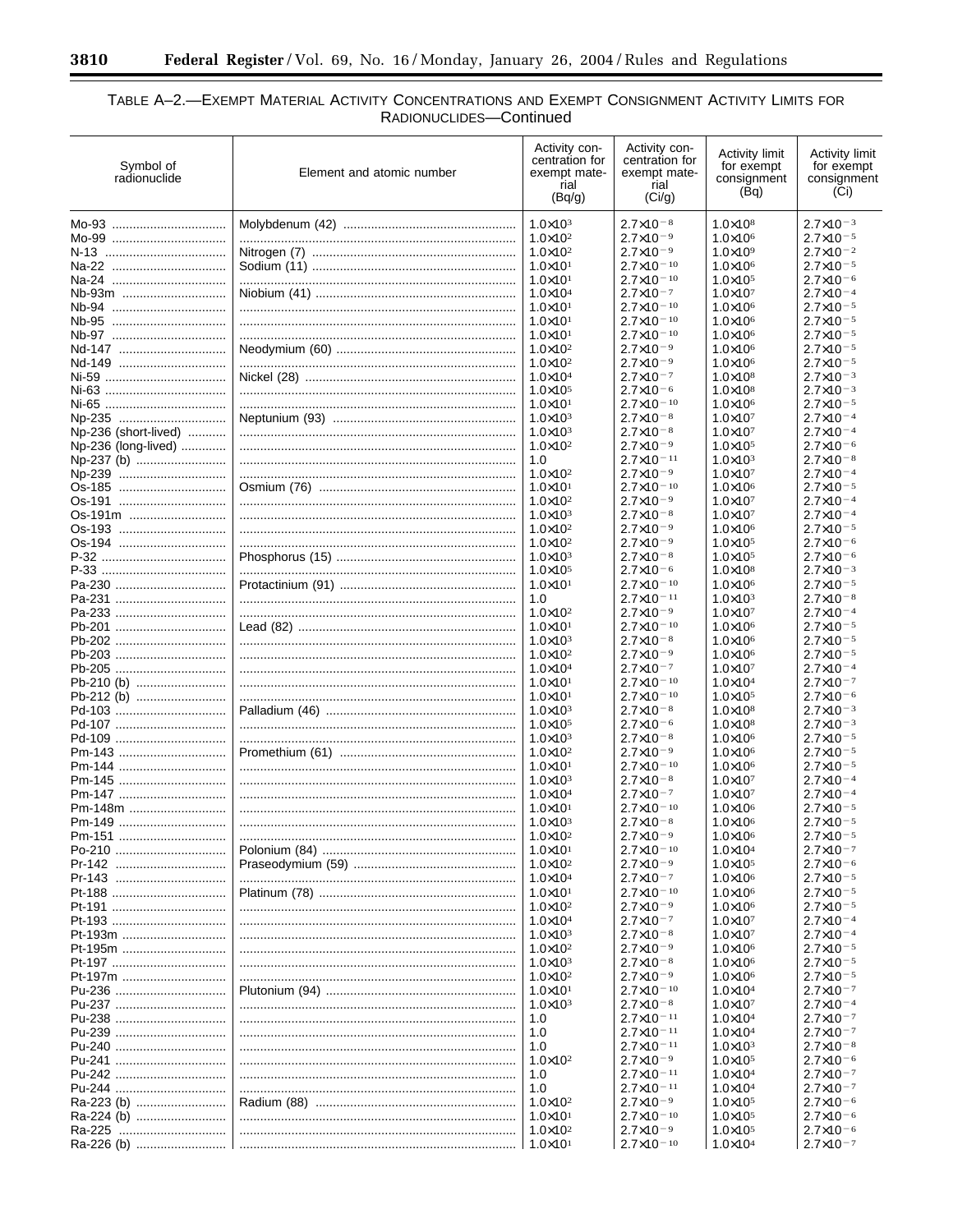#### 3811  $\equiv$

#### TABLE A-2.-EXEMPT MATERIAL ACTIVITY CONCENTRATIONS AND EXEMPT CONSIGNMENT ACTIVITY LIMITS FOR RADIONUCLIDES-Continued

| Symbol of<br>radionuclide | Element and atomic number | Activity con-<br>centration for<br>exempt mate-<br>rial<br>(Bq/g) | Activity con-<br>centration for<br>exempt mate-<br>rial<br>(Ci/q) | <b>Activity limit</b><br>for exempt<br>consignment<br>(Bq) | <b>Activity limit</b><br>for exempt<br>consignment<br>(Ci) |
|---------------------------|---------------------------|-------------------------------------------------------------------|-------------------------------------------------------------------|------------------------------------------------------------|------------------------------------------------------------|
| Ra-228 (b)                |                           | $1.0 \times 10^{1}$                                               | $2.7 \times 10^{-10}$                                             | $1.0 \times 10^{5}$                                        | $2.7\times10^{-6}$                                         |
| Rb-81                     |                           | $1.0 \times 10^{1}$                                               | $2.7\times10^{-10}$                                               | $1.0 \times 10^{6}$                                        | $2.7\times10^{-5}$                                         |
| Rb-83                     |                           | $1.0 \times 10^{2}$                                               | $2.7\times10^{-9}$                                                | $1.0\times10^{6}$                                          | $2.7\times10^{-5}$                                         |
|                           |                           | $1.0 \times 10^{1}$                                               | $2.7\times10^{-10}$                                               | $1.0 \times 10^{6}$                                        | $2.7\times10^{-5}$                                         |
| Rb-86                     |                           | $1.0 \times 10^{2}$                                               | $2.7\times10^{-9}$                                                | $1.0 \times 10^{5}$                                        | $2.7\times10^{-6}$                                         |
| Rb-87                     |                           | $1.0\times10^{4}$<br>$1.0 \times 10^{4}$                          | $2.7\times10^{-7}$<br>$2.7\times10^{-7}$                          | $1.0 \times 10^{7}$<br>$1.0 \times 10^{7}$                 | $2.7\times10^{-4}$<br>$2.7\times10^{-4}$                   |
| Rb(nat)<br>Re-184         |                           | $1.0 \times 10^{1}$                                               | $2.7\times10^{-10}$                                               | $1.0 \times 10^{6}$                                        | $2.7\times10^{-5}$                                         |
| Re-184m                   |                           | $1.0 \times 10^{2}$                                               | $2.7\times10^{-9}$                                                | $1.0 \times 10^{6}$                                        | $2.7 \times 10^{-5}$                                       |
| Re-186                    |                           | $1.0 \times 10^{3}$                                               | $2.7\times10^{-8}$                                                | $1.0 \times 10^{6}$                                        | $2.7\times10^{-5}$                                         |
| Re-187                    |                           | $1.0 \times 10^{6}$                                               | $2.7\times10^{-5}$                                                | $1.0 \times 10^{9}$                                        | $2.7 \times 10^{-2}$                                       |
| Re-188                    |                           | $1.0 \times 10^{2}$                                               | $2.7\times10^{-9}$                                                | $1.0 \times 10^{5}$                                        | $2.7\times10^{-6}$                                         |
| Re-189                    |                           | $1.0 \times 10^{2}$                                               | $2.7\times10^{-9}$                                                | $1.0 \times 10^{6}$                                        | $2.7 \times 10^{-5}$                                       |
| Re(nat)                   |                           | $1.0 \times 10^{6}$                                               | $2.7\times10^{-5}$                                                | $1.0 \times 10^{9}$                                        | $2.7 \times 10^{-2}$                                       |
| Rh-99                     |                           | $1.0 \times 10^{1}$                                               | $2.7\times10^{-10}$                                               | $1.0\times10^{6}$                                          | $2.7\times10^{-5}$                                         |
| Rh-101                    |                           | $1.0 \times 10^{2}$                                               | $2.7\times10^{-9}$                                                | $1.0 \times 10^{7}$                                        | $2.7\times10^{-4}$                                         |
| Rh-102                    |                           | $1.0 \times 10^{1}$                                               | $2.7\times10^{-10}$                                               | $1.0 \times 10^{6}$                                        | $2.7\times10^{-5}$<br>$2.7\times10^{-5}$                   |
| Rh-102m<br>Rh-103m        |                           | $1.0 \times 10^{2}$<br>$1.0 \times 10^{4}$                        | $2.7\times10^{-9}$<br>$2.7 \times 10^{-7}$                        | $1.0\times10^{6}$<br>$1.0 \times 10^{8}$                   | $2.7\times10^{-3}$                                         |
| Rh-105                    |                           | $1.0 \times 10^{2}$                                               | $2.7\times10^{-9}$                                                | $1.0 \times 10^{7}$                                        | $2.7\times10^{-4}$                                         |
| Rn-222 (b)                |                           | $1.0 \times 10^{1}$                                               | $2.7\times10^{-10}$                                               | $1.0 \times 10^{8}$                                        | $2.7\times10^{-3}$                                         |
| Ru-97                     |                           | $1.0 \times 10^{2}$                                               | $2.7\times10^{-9}$                                                | $1.0 \times 10^{7}$                                        | $2.7\times10^{-4}$                                         |
| Ru-103                    |                           | $1.0 \times 10^{2}$                                               | $2.7\times10^{-9}$                                                | $1.0 \times 10^{6}$                                        | $2.7 \times 10^{-5}$                                       |
| Ru-105                    |                           | $1.0 \times 10^{1}$                                               | $2.7\times10^{-10}$                                               | $1.0\times10^{6}$                                          | $2.7\times10^{-5}$                                         |
| Ru-106 (b)                |                           | $1.0 \times 10^{2}$                                               | $2.7\times10^{-9}$                                                | $1.0 \times 10^{5}$                                        | $2.7\times10^{-6}$                                         |
|                           |                           | $1.0 \times 10^{5}$                                               | $2.7\times10^{-6}$                                                | $1.0 \times 10^8$                                          | $2.7\times10^{-3}$                                         |
| Sb-122                    |                           | $1.0 \times 10^{2}$                                               | $2.7\times10^{-9}$                                                | $1.0 \times 10^{4}$                                        | $2.7 \times 10^{-7}$                                       |
| Sb-124                    |                           | $1.0 \times 10^{1}$                                               | $2.7\times10^{-10}$                                               | $1.0\times10^{6}$                                          | $2.7\times10^{-5}$                                         |
| Sb-125                    |                           | $1.0 \times 10^{2}$                                               | $2.7\times10^{-9}$                                                | $1.0\times10^{6}$                                          | $2.7 \times 10^{-5}$                                       |
| Sb-126                    |                           | $1.0 \times 10^{1}$<br>$1.0 \times 10^{1}$                        | $2.7\times10^{-10}$<br>$2.7\times10^{-10}$                        | $1.0 \times 10^{5}$<br>$1.0 \times 10^{5}$                 | $2.7\times10^{-6}$<br>$2.7 \times 10^{-6}$                 |
|                           |                           | $1.0 \times 10^{1}$                                               | $2.7\times10^{-10}$                                               | $1.0 \times 10^{6}$                                        | $2.7 \times 10^{-5}$                                       |
| Sc-47                     |                           | $1.0 \times 10^{2}$                                               | $2.7\times10^{-9}$                                                | $1.0\times10^{6}$                                          | $2.7\times10^{-5}$                                         |
|                           |                           | $1.0 \times 10^{1}$                                               | $2.7\times10^{-10}$                                               | $1.0 \times 10^{5}$                                        | $2.7 \times 10^{-6}$                                       |
| Se-75                     |                           | $1.0 \times 10^{2}$                                               | $2.7\times10^{-9}$                                                | $1.0\times10^{6}$                                          | $2.7\times10^{-5}$                                         |
|                           |                           | $1.0 \times 10^{4}$                                               | $2.7\times10^{-7}$                                                | $1.0 \times 10^{7}$                                        | $2.7 \times 10^{-4}$                                       |
|                           |                           | $1.0 \times 10^{3}$                                               | $2.7\times10^{-8}$                                                | $1.0\times10^{6}$                                          | $2.7\times10^{-5}$                                         |
|                           |                           | $1.0 \times 10^{3}$                                               | $2.7\times10^{-8}$                                                | $1.0 \times 10^{6}$                                        | $2.7 \times 10^{-5}$                                       |
| Sm-145                    |                           | $1.0 \times 10^{2}$                                               | $2.7\times10^{-9}$                                                | $1.0 \times 10^{7}$                                        | $2.7 \times 10^{-4}$                                       |
| Sm-147                    |                           | $1.0 \times 10^{1}$                                               | $2.7\times10^{-10}$                                               | $1.0 \times 10^{4}$                                        | $2.7\times10^{-7}$                                         |
| Sm-151<br>Sm-153          |                           | $1.0 \times 10^{4}$<br>$1.0 \times 10^{2}$                        | $2.7\times10^{-7}$<br>$2.7\times10^{-9}$                          | $1.0 \times 10^{8}$<br>$1.0\times10^{6}$                   | $2.7 \times 10^{-3}$<br>$2.7\times10^{-5}$                 |
| Sn-113                    |                           | $1.0 \times 10^{3}$                                               | $2.7\times10^{-8}$                                                | $1.0 \times 10^{7}$                                        | $2.7\times10^{-4}$                                         |
| Sn-117m                   |                           | $1.0\times102$                                                    | $2.7\times10^{-9}$                                                | $1.0 \times 10^{6}$                                        | $2.7\times10^{-5}$                                         |
| Sn-119m                   |                           | $1.0 \times 10^{3}$                                               | $2.7\times10^{-8}$                                                | $1.0 \times 10^{7}$                                        | $2.7 \times 10^{-4}$                                       |
| Sn-121m                   |                           | $1.0 \times 10^{3}$                                               | $2.7\times10^{-8}$                                                | $1.0 \times 10^{7}$                                        | $2.7 \times 10^{-4}$                                       |
| Sn-123                    |                           | $1.0 \times 10^{3}$                                               | $2.7\times10^{-8}$                                                | $1.0\times10^{6}$                                          | $2.7\times10^{-5}$                                         |
| Sn-125                    |                           | $1.0 \times 10^{2}$                                               | $2.7\times10^{-9}$                                                | $1.0 \times 10^{5}$                                        | $2.7\times10^{-6}$                                         |
| Sn-126                    |                           | $1.0 \times 10^{1}$                                               | $2.7\times10^{-10}$                                               | $1.0 \times 10^{5}$                                        | $2.7\times10^{-6}$                                         |
|                           |                           | $1.0 \times 10^{1}$                                               | $2.7\times10^{-10}$                                               | $1.0 \times 10^{5}$                                        | $2.7\times10^{-6}$                                         |
|                           |                           | $1.0 \times 10^{2}$                                               | $2.7\times10^{-9}$                                                | $1.0\times10^{6}$                                          | $2.7\times10^{-5}$                                         |
| Sr-85m<br>Sr-87m          |                           | $1.0 \times 10^{2}$<br>$1.0 \times 10^{2}$                        | $2.7\times10^{-9}$<br>$2.7\times10^{-9}$                          | $1.0 \times 10^{7}$<br>$1.0\times10^{6}$                   | $2.7 \times 10^{-4}$<br>$2.7\times10^{-5}$                 |
|                           |                           | $1.0 \times 10^{3}$                                               | $2.7\times10^{-8}$                                                | $1.0 \times 10^{6}$                                        | $2.7\times10^{-5}$                                         |
| Sr-90 (b)                 |                           | $1.0 \times 10^{2}$                                               | $2.7\times10^{-9}$                                                | $1.0 \times 10^{4}$                                        | $2.7\times10^{-7}$                                         |
|                           |                           | $1.0 \times 10^{1}$                                               | $2.7\times10^{-10}$                                               | $1.0 \times 10^{5}$                                        | $2.7\times10^{-6}$                                         |
| Sr-92                     |                           | $1.0 \times 10^{1}$                                               | $2.7\times10^{-10}$                                               | $1.0\times10^{6}$                                          | $2.7 \times 10^{-5}$                                       |
|                           |                           | $1.0 \times 10^{6}$                                               | $2.7\times10^{-5}$                                                | $1.0\times10^{9}$                                          | $2.7 \times 10^{-2}$                                       |
| Ta-178 (long-lived)       |                           | $1.0 \times 10^{1}$                                               | $2.7\times10^{-10}$                                               | $1.0\times10^{6}$                                          | $2.7\times10^{-5}$                                         |
| Ta-179                    |                           | $1.0 \times 10^{3}$                                               | $2.7\times10^{-8}$                                                | $1.0 \times 10^{7}$                                        | $2.7\times10^{-4}$                                         |
| Ta-182                    |                           | $1.0 \times 10^{1}$                                               | $2.7\times10^{-10}$                                               | $1.0 \times 10^{4}$                                        | $2.7 \times 10^{-7}$                                       |
| Tb-157                    |                           | $1.0 \times 10^{4}$                                               | $2.7 \times 10^{-7}$                                              | $1.0 \times 10^{7}$                                        | $2.7 \times 10^{-4}$                                       |
| Tb-158                    |                           | $1.0 \times 10^{1}$                                               | $2.7\times10^{-10}$                                               | $1.0\times10^{6}$                                          | $2.7\times10^{-5}$                                         |
| Tb-160<br>Tc-95m          |                           | $1.0 \times 10^{1}$                                               | $2.7\times10^{-10}$<br>$2.7\times10^{-10}$                        | $1.0 \times 10^{6}$                                        | $2.7\times10^{-5}$<br>$2.7 \times 10^{-5}$                 |
|                           |                           | $1.0 \times 10^{1}$<br>$1.0 \times 10^{1}$                        | $2.7\times10^{-10}$                                               | $1.0 \times 10^{6}$<br>$1.0 \times 10^{6}$                 | $2.7\times10^{-5}$                                         |
| Tc-96m                    |                           | $1.0 \times 10^3$                                                 | $2.7\times10^{-8}$                                                | $1.0 \times 10^{7}$                                        | $2.7\times10^{-4}$                                         |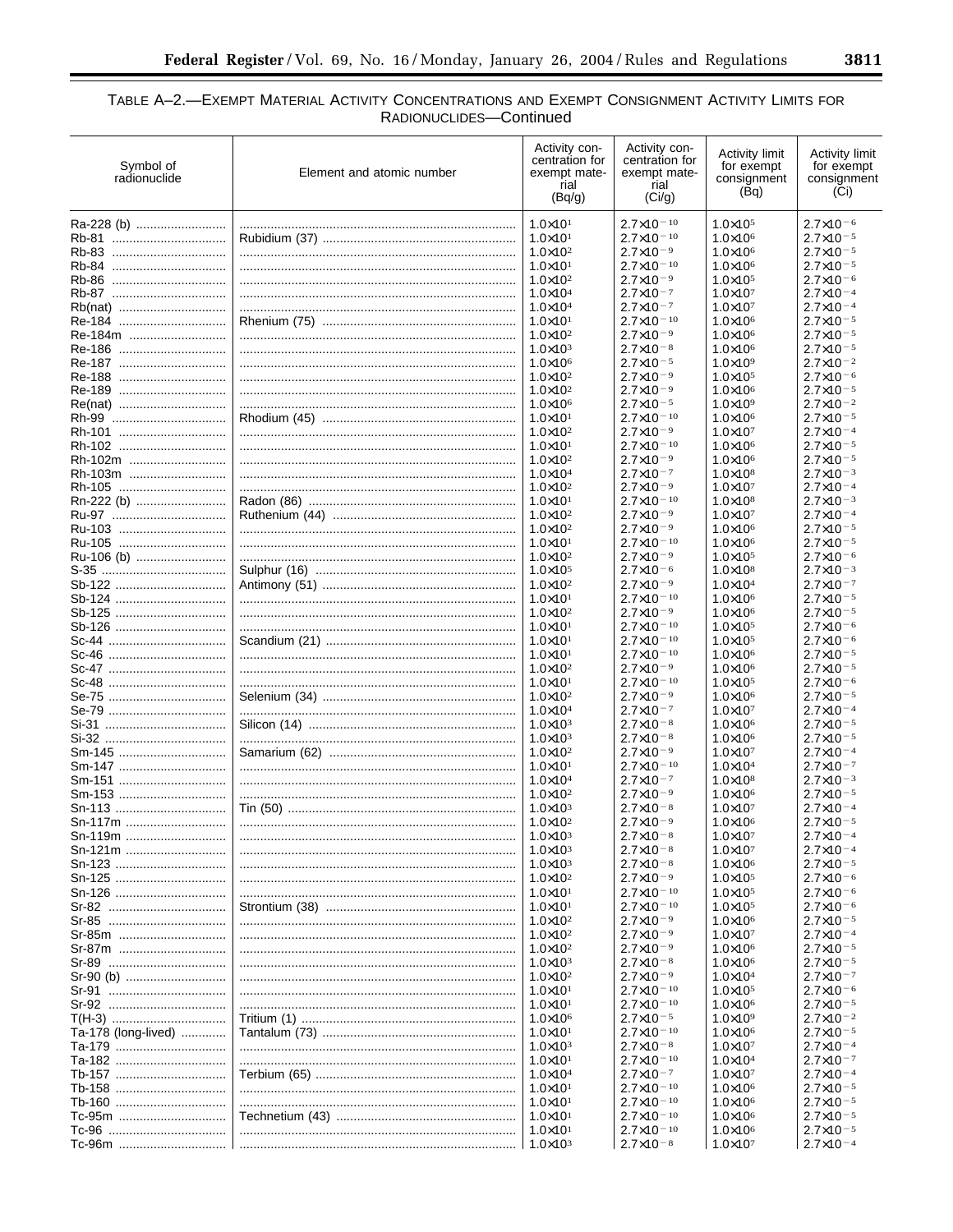-

t

# TABLE A-2.—EXEMPT MATERIAL ACTIVITY CONCENTRATIONS AND EXEMPT CONSIGNMENT ACTIVITY LIMITS FOR<br>RADIONUCLIDES—Continued

| Symbol of<br>radionuclide                                          | Element and atomic number                        | Activity con-<br>centration for<br>exempt mate-<br>rial<br>(Bq/g) | Activity con-<br>centration for<br>exempt mate-<br>rial<br>(Ci/g) | <b>Activity limit</b><br>for exempt<br>consignment<br>(Bq) | <b>Activity limit</b><br>for exempt<br>consignment<br>(Ci) |
|--------------------------------------------------------------------|--------------------------------------------------|-------------------------------------------------------------------|-------------------------------------------------------------------|------------------------------------------------------------|------------------------------------------------------------|
|                                                                    |                                                  | $1.0 \times 10^{3}$                                               | $2.7 \times 10^{-8}$                                              | $1.0 \times 10^8$                                          | $2.7 \times 10^{-3}$                                       |
| Tc-97m                                                             |                                                  | $1.0 \times 10^{3}$                                               | $2.7\times10^{-8}$                                                | $1.0 \times 10^{7}$                                        | $2.7\times10^{-4}$                                         |
| Tc-98                                                              |                                                  | $1.0 \times 10^{1}$                                               | $2.7\times10^{-10}$                                               | $1.0 \times 10^{6}$                                        | $2.7\times10^{-5}$                                         |
|                                                                    |                                                  | $1.0 \times 10^{4}$                                               | $2.7\times10^{-7}$                                                | $1.0 \times 10^{7}$                                        | $2.7 \times 10^{-4}$                                       |
| Tc-99m                                                             |                                                  | $1.0 \times 10^{2}$<br>$1.0 \times 10^{1}$                        | $2.7\times10^{-9}$                                                | $1.0 \times 10^{7}$                                        | $2.7 \times 10^{-4}$<br>$2.7\times10^{-5}$                 |
| Te-121<br>Te-121m                                                  |                                                  | $1.0 \times 10^{2}$                                               | $2.7\times10^{-10}$<br>$2.7\times10^{-9}$                         | $1.0 \times 10^{6}$<br>$1.0 \times 10^{5}$                 | $2.7\times10^{-6}$                                         |
| Te-123m                                                            |                                                  | $1.0 \times 10^{2}$                                               | $2.7\times10^{-9}$                                                | $1.0 \times 10^{7}$                                        | $2.7 \times 10^{-4}$                                       |
| Te-125m                                                            |                                                  | $1.0 \times 10^{3}$                                               | $2.7 \times 10^{-8}$                                              | $1.0 \times 10^{7}$                                        | $2.7\times10^{-4}$                                         |
| Te-127                                                             |                                                  | $1.0 \times 10^{3}$                                               | $2.7\times10^{-8}$                                                | $1.0 \times 10^{6}$                                        | $2.7\times10^{-5}$                                         |
| Te-127m                                                            |                                                  | $1.0 \times 10^{3}$                                               | $2.7\times10^{-8}$                                                | $1.0 \times 10^{7}$                                        | $2.7\times10^{-4}$                                         |
| Te-129                                                             |                                                  | $1.0 \times 10^{2}$                                               | $2.7\times10^{-9}$                                                | $1.0 \times 10^{6}$                                        | $2.7\times10^{-5}$                                         |
| Te-129m                                                            |                                                  | $1.0 \times 10^{3}$                                               | $2.7 \times 10^{-8}$                                              | $1.0 \times 10^{6}$                                        | $2.7\times10^{-5}$                                         |
| Te-131m                                                            |                                                  | $1.0 \times 10^{1}$                                               | $2.7\times10^{-10}$                                               | $1.0 \times 10^6$                                          | $2.7 \times 10^{-5}$                                       |
| Te-132                                                             |                                                  | $1.0 \times 10^{2}$                                               | $2.7\times10^{-9}$                                                | $1.0 \times 10^{7}$                                        | $2.7\times10^{-4}$                                         |
| Th-227                                                             |                                                  | $1.0 \times 10^{1}$                                               | $2.7\times10^{-10}$                                               | $1.0 \times 10^{4}$                                        | $2.7\times10^{-7}$                                         |
| Th-228 (b)                                                         |                                                  | 1.0                                                               | $2.7\times10^{-11}$                                               | $1.0 \times 10^{4}$                                        | $2.7 \times 10^{-7}$                                       |
| Th-229 (b)<br>Th-230                                               |                                                  | 1.0<br>1.0                                                        | $2.7 \times 10^{-11}$<br>$2.7 \times 10^{-11}$                    | $1.0 \times 10^3$<br>$1.0 \times 10^{4}$                   | $2.7 \times 10^{-8}$<br>$2.7 \times 10^{-7}$               |
| Th-231                                                             |                                                  | $1.0 \times 10^{3}$                                               | $2.7 \times 10^{-8}$                                              | $1.0 \times 10^{7}$                                        | $2.7\times10^{-4}$                                         |
| Th-232                                                             |                                                  | $1.0 \times 10^{1}$                                               | $2.7\times10^{-10}$                                               | $1.0 \times 10^{4}$                                        | $2.7\times10^{-7}$                                         |
| Th-234 (b)                                                         |                                                  | $1.0 \times 10^{3}$                                               | $2.7 \times 10^{-8}$                                              | $1.0 \times 10^{5}$                                        | $2.7\times10^{-6}$                                         |
| Th (nat) (b)                                                       |                                                  | 1.0                                                               | $2.7 \times 10^{-11}$                                             | $1.0 \times 10^{3}$                                        | $2.7 \times 10^{-8}$                                       |
|                                                                    |                                                  | $1.0 \times 10^{1}$                                               | $2.7\times10^{-10}$                                               | $1.0 \times 10^{5}$                                        | $2.7\times10^{-6}$                                         |
| TI-200                                                             |                                                  | $1.0 \times 10^{1}$                                               | $2.7\times10^{-10}$                                               | $1.0 \times 10^{6}$                                        | $2.7 \times 10^{-5}$                                       |
|                                                                    |                                                  | $1.0 \times 10^{2}$                                               | $2.7\times10^{-9}$                                                | $1.0 \times 10^{6}$                                        | $2.7 \times 10^{-5}$                                       |
|                                                                    |                                                  | $1.0 \times 10^{2}$                                               | $2.7\times10^{-9}$                                                | $1.0 \times 10^{6}$                                        | $2.7\times10^{-5}$                                         |
| TI-204                                                             |                                                  | $1.0 \times 10^{4}$                                               | $2.7\times10^{-7}$                                                | $1.0 \times 10^{4}$                                        | $2.7 \times 10^{-7}$                                       |
| Tm-167                                                             |                                                  | $1.0 \times 10^{2}$                                               | $2.7\times10^{-9}$                                                | $1.0 \times 10^{6}$                                        | $2.7\times10^{-5}$                                         |
| Tm-170                                                             |                                                  | $1.0 \times 10^{3}$<br>$1.0 \times 10^{4}$                        | $2.7\times10^{-8}$<br>$2.7\times10^{-7}$                          | $1.0 \times 10^{6}$<br>$1.0 \times 10^8$                   | $2.7\times10^{-5}$<br>$2.7\times10^{-3}$                   |
| Tm-171<br>U-230 (fast lung absorp-                                 |                                                  | $1.0 \times 10^{1}$                                               | $2.7\times10^{-10}$                                               | $1.0 \times 10^{5}$                                        | $2.7\times10^{-6}$                                         |
| $tion)$ $(b)$ , $(d)$ .                                            |                                                  |                                                                   |                                                                   |                                                            |                                                            |
| U-230 (medium lung ab-<br>sorption) (e).                           |                                                  | $1.0 \times 10^{1}$                                               | $2.7\times10^{-10}$                                               | $1.0 \times 10^{4}$                                        | $2.7 \times 10^{-7}$                                       |
| U-230 (slow lung absorp-<br>$tion)$ (f).                           |                                                  | $1.0 \times 10^{1}$                                               | $2.7\times10^{-10}$                                               | $1.0 \times 10^{4}$                                        | $2.7\times10^{-7}$                                         |
| U-232 (fast lung absorp-<br>tion) $(b)$ , $(d)$ .                  |                                                  | 1.0                                                               | $2.7 \times 10^{-11}$                                             | $1.0 \times 10^{3}$                                        | $2.7\times10^{-8}$                                         |
| U-232 (medium lung ab-<br>sorption) (e).                           |                                                  | $1.0 \times 10^{1}$                                               | $2.7\times10^{-10}$                                               | $1.0 \times 10^{4}$                                        | $2.7\times10^{-7}$                                         |
| U-232 (slow lung absorp-<br>$tion)$ (f).                           |                                                  | $1.0 \times 10^{1}$                                               | $2.7\times10^{-10}$                                               | $1.0 \times 10^{4}$                                        | $2.7\times10^{-7}$                                         |
| U-233 (fast lung absorp-                                           |                                                  | $1.0 \times 10^{1}$                                               | $2.7\times10^{-10}$                                               | $1.0 \times 10^{4}$                                        | $2.7 \times 10^{-7}$                                       |
| $tion)$ (d).<br>U-233 (medium lung ab-                             |                                                  | $1.0 \times 10^{2}$                                               | $2.7\times10^{-9}$                                                | $1.0 \times 10^{5}$                                        | $2.7\times10^{-6}$                                         |
| sorption) (e).<br>U-233 (slow lung absorp-                         |                                                  | $1.0 \times 10^{1}$                                               | $2.7\times10^{-10}$                                               | $1.0 \times 10^{5}$                                        | $2.7\times10^{-6}$                                         |
| $tion)$ (f).<br>U-234 (fast lung absorp-                           |                                                  | $1.0 \times 10^{1}$                                               | $2.7\times10^{-10}$                                               | $1.0 \times 10^{4}$                                        | $2.7\times10^{-7}$                                         |
| $tion)$ (d).<br>U-234 (medium lung ab-                             |                                                  | $1.0 \times 10^{2}$                                               | $2.7\times10^{-9}$                                                | $1.0 \times 10^{5}$                                        | $2.7\times10^{-6}$                                         |
| sorption) (e).<br>U-234 (slow lung absorp-                         |                                                  | $1.0 \times 10^{1}$                                               | $2.7\times10^{-10}$                                               | $1.0 \times 10^{5}$                                        | $2.7\times10^{-6}$                                         |
| $tion)$ (f).<br>U-235 (all lung absorption                         |                                                  | $1.0 \times 10^{1}$                                               | $2.7\times10^{-10}$                                               | $1.0 \times 10^{4}$                                        | $2.7\times10^{-7}$                                         |
| types) $(b)$ , $(d)$ , $(e)$ , $(f)$ .<br>U-236 (fast lung absorp- |                                                  |                                                                   | $2.7\times10^{-10}$                                               |                                                            |                                                            |
| $tion)$ (d).                                                       |                                                  | $1.0 \times 10^{1}$                                               |                                                                   | $1.0 \times 10^{4}$                                        | $2.7\times10^{-7}$                                         |
| U-236 (medium lung ab-<br>sorption) (e).                           |                                                  | $1.0 \times 10^{2}$                                               | $2.7\times10^{-9}$                                                | $1.0 \times 10^{5}$                                        | $2.7\times10^{-6}$                                         |
| U-236 (slow lung absorp-<br>$tion)$ (f).                           |                                                  | $1.0 \times 10^{1}$                                               | $2.7\times10^{-10}$                                               | $1.0 \times 10^{4}$                                        | $2.7\times10^{-7}$                                         |
| U-238 (all lung absorption<br>types) (b),(d),(e),(f).              |                                                  | $1.0 \times 10^{1}$                                               | $2.7\times10^{-10}$                                               | $1.0 \times 10^{4}$                                        | $2.7\times10^{-7}$                                         |
|                                                                    | U (nat) (b) ………………………!…………………………………………………………………… | 1.0                                                               | $2.7 \times 10^{-11}$                                             | $1.0 \times 10^3$                                          | $2.7 \times 10^{-8}$                                       |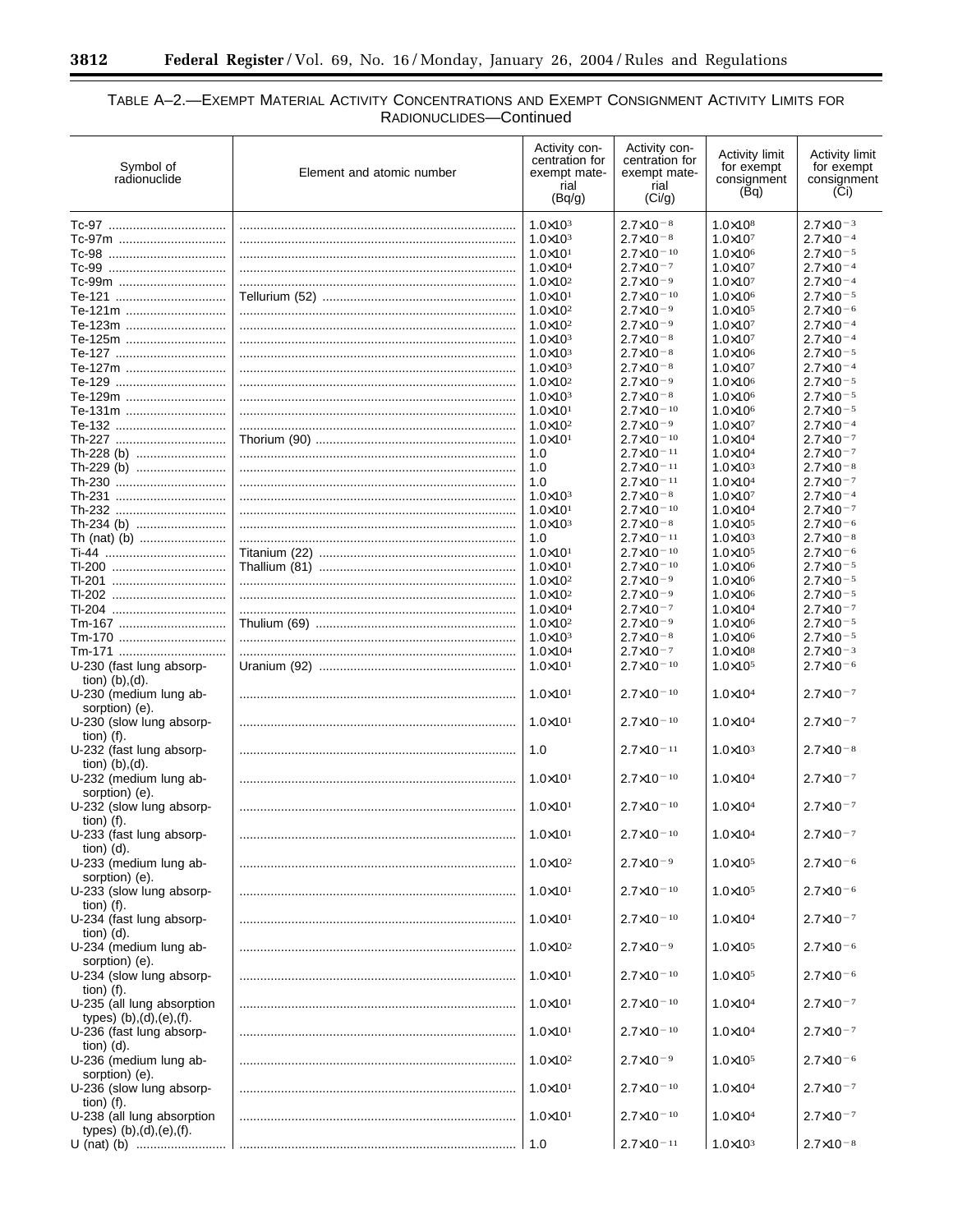#### TABLE A–2.—EXEMPT MATERIAL ACTIVITY CONCENTRATIONS AND EXEMPT CONSIGNMENT ACTIVITY LIMITS FOR RADIONUCLIDES—Continued

| Symbol of<br>radionuclide                                                                                                                                                                                                                                                                                                                                                                                                                                                                                                                                                                                                                                                                                                | Element and atomic number                                                                                                                                                                                                                                                                                                                                                                                                                                                                                                                                                                                                                                                                      | Activity con-<br>centration for<br>exempt mate-<br>rial<br>(Bq/g)                                                                                                                                                                                                                                                                                     | Activity con-<br>centration for<br>exempt mate-<br>rial<br>(Ci/g)                                                                                                                                                                                                                                                                                                   | <b>Activity limit</b><br>for exempt<br>consignment<br>(Bq)                                                                                                                                                                                                                                                                                                            | <b>Activity limit</b><br>for exempt<br>consignment<br>(Ci)                                                                                                                                                                                                                                                                                                             |
|--------------------------------------------------------------------------------------------------------------------------------------------------------------------------------------------------------------------------------------------------------------------------------------------------------------------------------------------------------------------------------------------------------------------------------------------------------------------------------------------------------------------------------------------------------------------------------------------------------------------------------------------------------------------------------------------------------------------------|------------------------------------------------------------------------------------------------------------------------------------------------------------------------------------------------------------------------------------------------------------------------------------------------------------------------------------------------------------------------------------------------------------------------------------------------------------------------------------------------------------------------------------------------------------------------------------------------------------------------------------------------------------------------------------------------|-------------------------------------------------------------------------------------------------------------------------------------------------------------------------------------------------------------------------------------------------------------------------------------------------------------------------------------------------------|---------------------------------------------------------------------------------------------------------------------------------------------------------------------------------------------------------------------------------------------------------------------------------------------------------------------------------------------------------------------|-----------------------------------------------------------------------------------------------------------------------------------------------------------------------------------------------------------------------------------------------------------------------------------------------------------------------------------------------------------------------|------------------------------------------------------------------------------------------------------------------------------------------------------------------------------------------------------------------------------------------------------------------------------------------------------------------------------------------------------------------------|
| U (enriched to 20% or<br>$less)(g)$ .<br>U (dep)<br>W-178<br>W-185<br>Xe-122<br>Xe-123<br>Xe-127<br>Xe-131m<br>Xe-133<br>Xe-135                                                                                                                                                                                                                                                                                                                                                                                                                                                                                                                                                                                          |                                                                                                                                                                                                                                                                                                                                                                                                                                                                                                                                                                                                                                                                                                | 1.0<br>1.0<br>$1.0 \times 10^{1}$<br>$1.0 \times 10^{4}$<br>$1.0 \times 10^{1}$<br>$1.0 \times 10^{3}$<br>$1.0 \times 10^{4}$<br>$1.0 \times 10^{2}$<br>$1.0 \times 10^{2}$<br>$1.0 \times 10^{2}$<br>$1.0 \times 10^{2}$<br>$1.0 \times 10^{3}$<br>$1.0 \times 10^{4}$<br>$1.0 \times 10^{3}$<br>$1.0 \times 10^{3}$<br>$1.0 \times 10^{1}$          | $2.7 \times 10^{-11}$<br>$2.7\times10^{-11}$<br>$2.7\times10^{-10}$<br>$2.7\times10^{-7}$<br>$2.7\times10^{-10}$<br>$2.7\times10^{-8}$<br>$2.7\times10^{-7}$<br>$2.7\times10^{-9}$<br>$2.7\times10^{-9}$<br>$2.7\times10^{-9}$<br>$2.7\times10^{-9}$<br>$2.7\times10^{-8}$<br>$2.7\times10^{-7}$<br>$2.7\times10^{-8}$<br>$2.7\times10^{-8}$<br>$2.7\times10^{-10}$ | $1.0 \times 10^{3}$<br>$1.0 \times 10^{3}$<br>$1.0 \times 10^{5}$<br>$1.0 \times 10^{7}$<br>$1.0 \times 10^{6}$<br>$1.0 \times 10^{7}$<br>$1.0 \times 10^{7}$<br>$1.0\times10^{6}$<br>$1.0 \times 10^{5}$<br>$1.0\times10^{9}$<br>$1.0 \times 10^{9}$<br>$1.0 \times 10^{5}$<br>$1.0 \times 10^{4}$<br>$1.0 \times 10^{4}$<br>$1.0\times10^{10}$<br>$1.0\times10^{6}$ | $2.7 \times 10^{-8}$<br>$2.7\times10^{-8}$<br>$2.7\times10^{-6}$<br>$2.7\times10^{-4}$<br>$2.7\times10^{-5}$<br>$2.7\times10^{-4}$<br>$2.7\times10^{-4}$<br>$2.7 \times 10^{-5}$<br>$2.7 \times 10^{-6}$<br>$2.7 \times 10^{-2}$<br>$2.7\times10^{-2}$<br>$2.7\times10^{-6}$<br>$2.7\times10^{-7}$<br>$2.7\times10^{-7}$<br>$2.7 \times 10^{-1}$<br>$2.7\times10^{-5}$ |
| Y-91m<br>Yb-169<br>Yb-175<br>Zn-69m<br>Zr-97 (b)                                                                                                                                                                                                                                                                                                                                                                                                                                                                                                                                                                                                                                                                         |                                                                                                                                                                                                                                                                                                                                                                                                                                                                                                                                                                                                                                                                                                | $1.0 \times 10^{1}$<br>$1.0 \times 10^{3}$<br>$1.0 \times 10^{3}$<br>$1.0 \times 10^{2}$<br>$1.0 \times 10^{2}$<br>$1.0 \times 10^{2}$<br>$1.0 \times 10^{2}$<br>$1.0 \times 10^{3}$<br>$1.0 \times 10^{1}$<br>$1.0 \times 10^{4}$<br>$1.0 \times 10^{2}$<br>$1.0 \times 10^{2}$<br>$1.0 \times 10^{3}$<br>$1.0 \times 10^{1}$<br>$1.0 \times 10^{1}$ | $2.7\times10^{-10}$<br>$2.7\times10^{-8}$<br>$2.7\times10^{-8}$<br>$2.7\times10^{-9}$<br>$2.7\times10^{-9}$<br>$2.7\times10^{-9}$<br>$2.7\times10^{-9}$<br>$2.7\times10^{-8}$<br>$2.7\times10^{-10}$<br>$2.7\times10^{-7}$<br>$2.7\times10^{-9}$<br>$2.7\times10^{-9}$<br>$2.7\times10^{-8}$<br>$2.7\times10^{-10}$<br>$2.7\times10^{-10}$                          | $1.0 \times 10^{6}$<br>$1.0 \times 10^{5}$<br>$1.0 \times 10^{6}$<br>$1.0 \times 10^{6}$<br>$1.0 \times 10^{5}$<br>$1.0 \times 10^{5}$<br>$1.0 \times 10^{7}$<br>$1.0 \times 10^{7}$<br>$1.0\times10^{6}$<br>$1.0 \times 10^6$<br>$1.0\times10^{6}$<br>$1.0\times10^{6}$<br>$1.0 \times 10^{7}$<br>$1.0 \times 10^{6}$<br>$1.0 \times 10^{5}$                         | $2.7 \times 10^{-5}$<br>$2.7\times10^{-6}$<br>$2.7\times10^{-5}$<br>$2.7\times10^{-5}$<br>$2.7\times10^{-6}$<br>$2.7\times10^{-6}$<br>$2.7\times10^{-4}$<br>$2.7 \times 10^{-4}$<br>$2.7\times10^{-5}$<br>$2.7\times10^{-5}$<br>$2.7\times10^{-5}$<br>$2.7\times10^{-5}$<br>$2.7 \times 10^{-4}$<br>$2.7\times10^{-5}$<br>$2.7\times10^{-6}$                           |
| <sup>a</sup> [Reserved]<br>Sr-90<br>Y-90<br>$Zr-93$<br>Nb-93m<br>Zr-97<br>Nb-97<br>Ru-106 Rh-106<br>Cs-137<br>Ba-137m<br>Ce-134<br>$La-134$<br>Ce-144<br>Pr-144<br>Ba-140<br>La-140<br>TI-208 (0.36), Po-212 (0.64)<br>Bi-212<br>Pb-210<br>Bi-210, Po-210<br>Pb-212 Bi-212, Tl-208 (0.36), Po-212 (0.64)<br>Rn-220 Po-216<br>Rn-222 Po-218, Pb-214, Bi-214, Po-214<br>Ra-223 Rn-219, Po-215, Pb-211, Bi-211, Tl-207<br>Ra-228 Ac-228<br>Th-226 Ra-222, Rn-218, Po-214<br>Th-nat<br>Th-234 Pa-234m<br>U-230<br>Th-226, Ra-222, Rn-218, Po-214<br>U-232<br>$U-235$<br>Th-231<br>U-238<br>Th-234, Pa-234m<br>U-nat<br>U-240<br>Np-240m<br>Np-237<br>Pa-233<br>Am-242m Am-242<br>Am-243<br>Np-239<br><sup>c</sup> [Reserved] | <b>Parent nuclides and their progeny included in secular equilibrium are listed in the following:</b><br>Ra-224 Rn-220, Po-216, Pb-212, Bi-212, Tl-208(0.36), Po-212 (0.64)<br>Ra-226 Rn-222, Po-218, Pb-214, Bi-214, Po-214, Pb-210, Bi-210, Po-210<br>Th-228 Ra-224, Rn-220, Po-216, Pb-212, Bi-212, Tl-208 (0.36), Po-212 (0.64)<br>Th-229 Ra-225, Ac-225, Fr-221, At-217, Bi-213, Po-213, Pb-209<br>Ra-228, Ac-228, Th-228, Ra-224, Rn-220, Po-216, Pb-212, Bi-212, Tl-208 (0.36), Po-212 (0.64)<br>Th-228, Ra-224, Rn-220, Po-216, Pb-212, Bi-212, Tl-208 (0.36), Po-212 (0.64)<br>Th-234, Pa-234m, U-234, Th-230, Ra-226, Rn-222, Po-218, Pb-214, Bi-214, Po-214, Pb-210, Bi-210, Po-210 |                                                                                                                                                                                                                                                                                                                                                       |                                                                                                                                                                                                                                                                                                                                                                     |                                                                                                                                                                                                                                                                                                                                                                       |                                                                                                                                                                                                                                                                                                                                                                        |

 $^{\text{d}}$ These values apply only to compounds of uranium that take the chemical form of UF<sub>6</sub>, UO<sub>2</sub>F<sub>2</sub> and UO<sub>2</sub>(NO<sub>3</sub>)<sub>2</sub> in both normal and accident

conditions of transport.<br>
eThese values apply only to compounds of uranium that take the chemical form of UO<sub>3</sub>, UF<sub>4</sub>, UCl<sub>4</sub> and hexavalent compounds in both normal and accident conditions of transport.

<sup>f</sup>These values apply to all compounds of uranium other than those specified in notes (d) and (e) of this table.